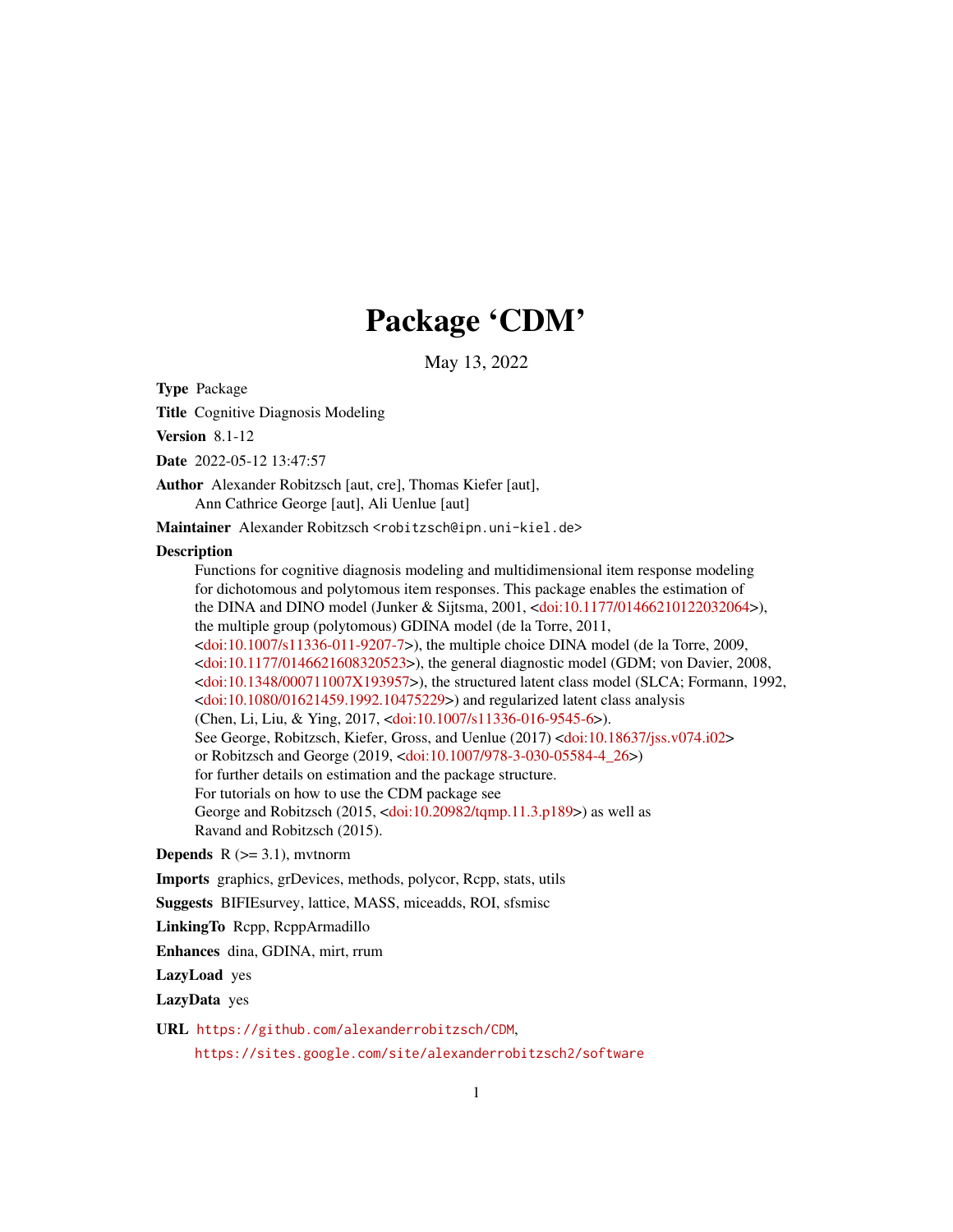License GPL  $(>= 2)$ 

BugReports https://github.com/alexanderrobitzsch/CDM/issues?state=open

**NeedsCompilation** yes

Repository CRAN

Date/Publication 2022-05-13 08:50:14 UTC

# R topics documented:

| $\overline{\mathcal{A}}$ |
|--------------------------|
| 6<br>anova               |
| 8                        |
| 10                       |
| 14                       |
| 16                       |
| 17                       |
| 18                       |
| 24                       |
| 29                       |
| 31                       |
| 34                       |
| 38                       |
| 41                       |
| 43                       |
| 46                       |
| 47                       |
| 48                       |
| 50                       |
| 52                       |
| 53                       |
| 55                       |
| 58                       |
| 61                       |
| 63                       |
| 74                       |
| 76                       |
| 77                       |
| 80                       |
| 81                       |
| 84                       |
| 85                       |
| 87                       |
| 89                       |
| 90                       |
| 91                       |
| 92                       |
|                          |

 $\overline{2}$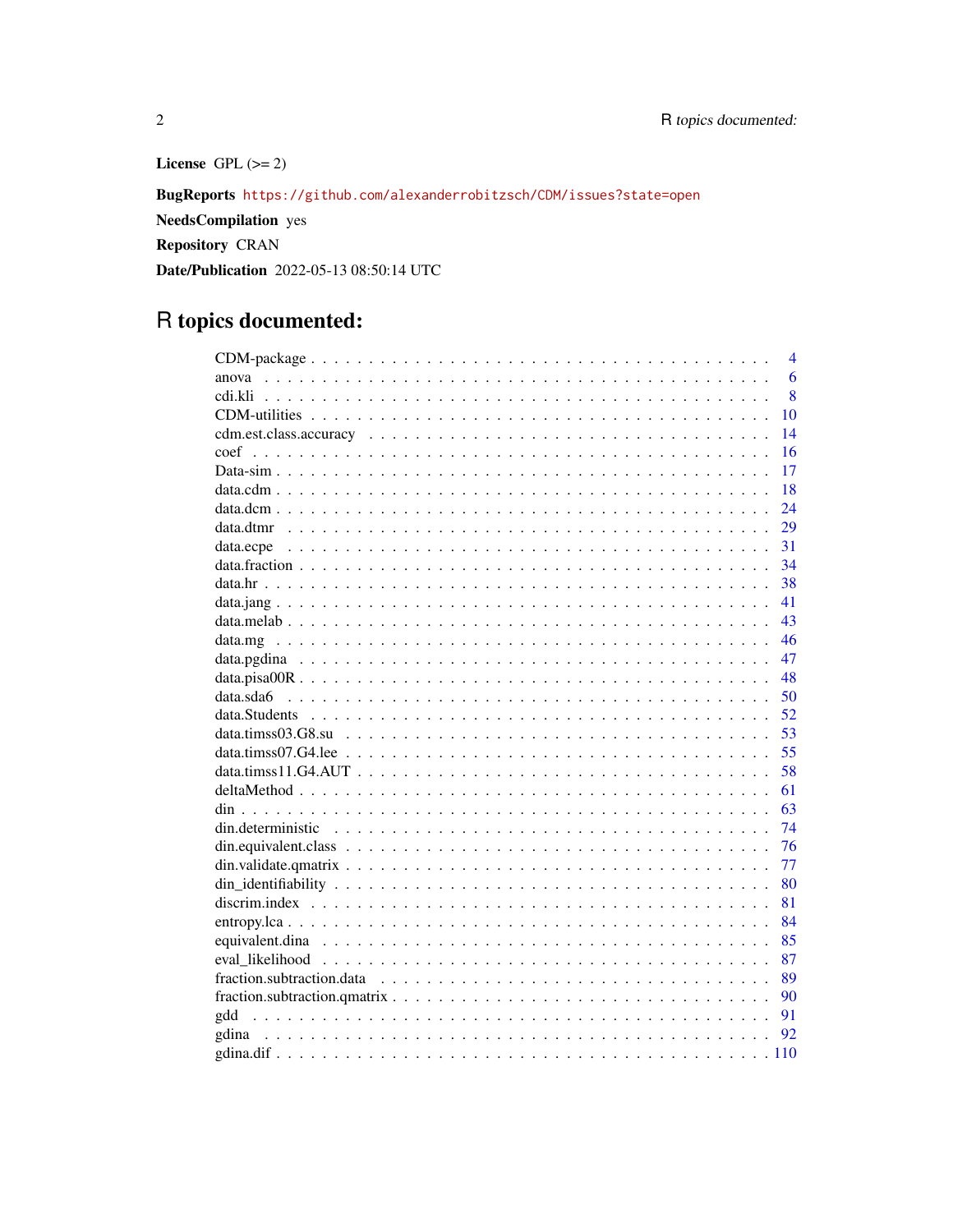| WaldTest |
|----------|
|          |

**Index**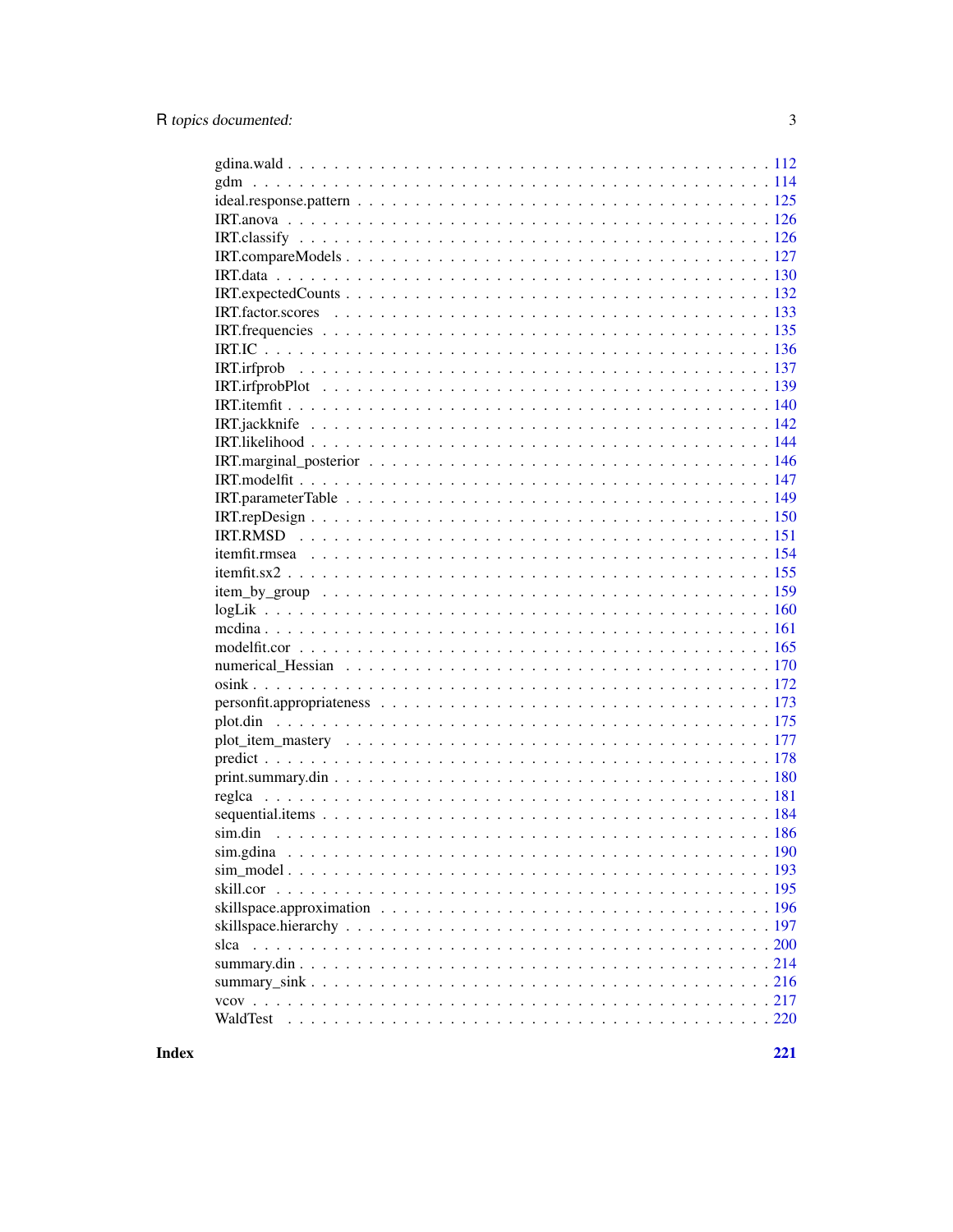<span id="page-3-0"></span>

#### Description

Functions for cognitive diagnosis modeling and multidimensional item response modeling for dichotomous and polytomous item responses. This package enables the estimation of the DINA and DINO model (Junker & Sijtsma, 2001, <doi:10.1177/01466210122032064>), the multiple group (polytomous) GDINA model (de la Torre, 2011, <doi:10.1007/s11336-011-9207-7>), the multiple choice DINA model (de la Torre, 2009, <doi:10.1177/0146621608320523>), the general diagnostic model (GDM; von Davier, 2008, <doi:10.1348/000711007X193957>), the structured latent class model (SLCA; Formann, 1992, <doi:10.1080/01621459.1992.10475229>) and regularized latent class analysis (Chen, Li, Liu, & Ying, 2017, <doi:10.1007/s11336-016-9545-6>). See George, Robitzsch, Kiefer, Gross, and Uenlue (2017) <doi:10.18637/jss.v074.i02> or Robitzsch and George (2019, <doi:10.1007/978-3-030-05584-4\_26>) for further details on estimation and the package structure. For tutorials on how to use the CDM package see George and Robitzsch (2015, <doi:10.20982/tqmp.11.3.p189>) as well as Ravand and Robitzsch (2015).

## Details

Cognitive diagnosis models (CDMs) are restricted latent class models. They represent model-based classification approaches, which aim at assigning respondents to different attribute profile groups. The latent classes correspond to the possible attribute profiles, and the conditional item parameters model atypical response behavior in the sense of slipping and guessing errors. The core CDMs in particular differ in the utilized condensation rule, conjunctive / non-compensatory versus disjunctive / compensatory, where in the model structure these two types of response error parameters enter and what restrictions are imposed on them. The confirmatory character of CDMs is apparent in the Qmatrix, which can be seen as an operationalization of the latent concepts of an underlying theory. The Q-matrix allows incorporating qualitative prior knowledge and typically has as its rows the items and as the columns the attributes, with entries 1 or 0, depending on whether an attribute is measured by an item or not, respectively.

CDMs as compared to common psychometric models (e.g., IRT) contain categorical instead of continuous latent variables. The results of analyses using CDMs differ from the results obtained under continuous latent variable models. CDMs estimate in a direct manner the probabilistic attribute profile of a respondent, that is, the multivariate vector of the conditional probabilities for possessing the individual attributes, given her / his response pattern. Based on these probabilities, simplified deterministic attribute profiles can be derived, showing whether an individual attribute is essentially possessed or not by a respondent. As compared to alternative two-step discretization approaches, which estimate continuous scores and discretize the continua based on cut scores, with CDMs the classification error can generally be reduced.

The package CDM implements parameter estimation procedures for the DINA and DINO model (e.g.,de la Torre & Douglas, 2004; Junker & Sijtsma, 2001; Templin & Henson, 2006; the generalized DINA model for dichotomous attributes (GDINA, de la Torre, 2011) and for polytomous attributes (pGDINA, Chen & de la Torre, 2013); the general diagnostic model (GDM, von Davier, 2008) and its extension to the multidimensional latent class IRT model (Bartolucci, 2007), the structure latent class model (Formann, 1992), and tools for analyzing data under the models. These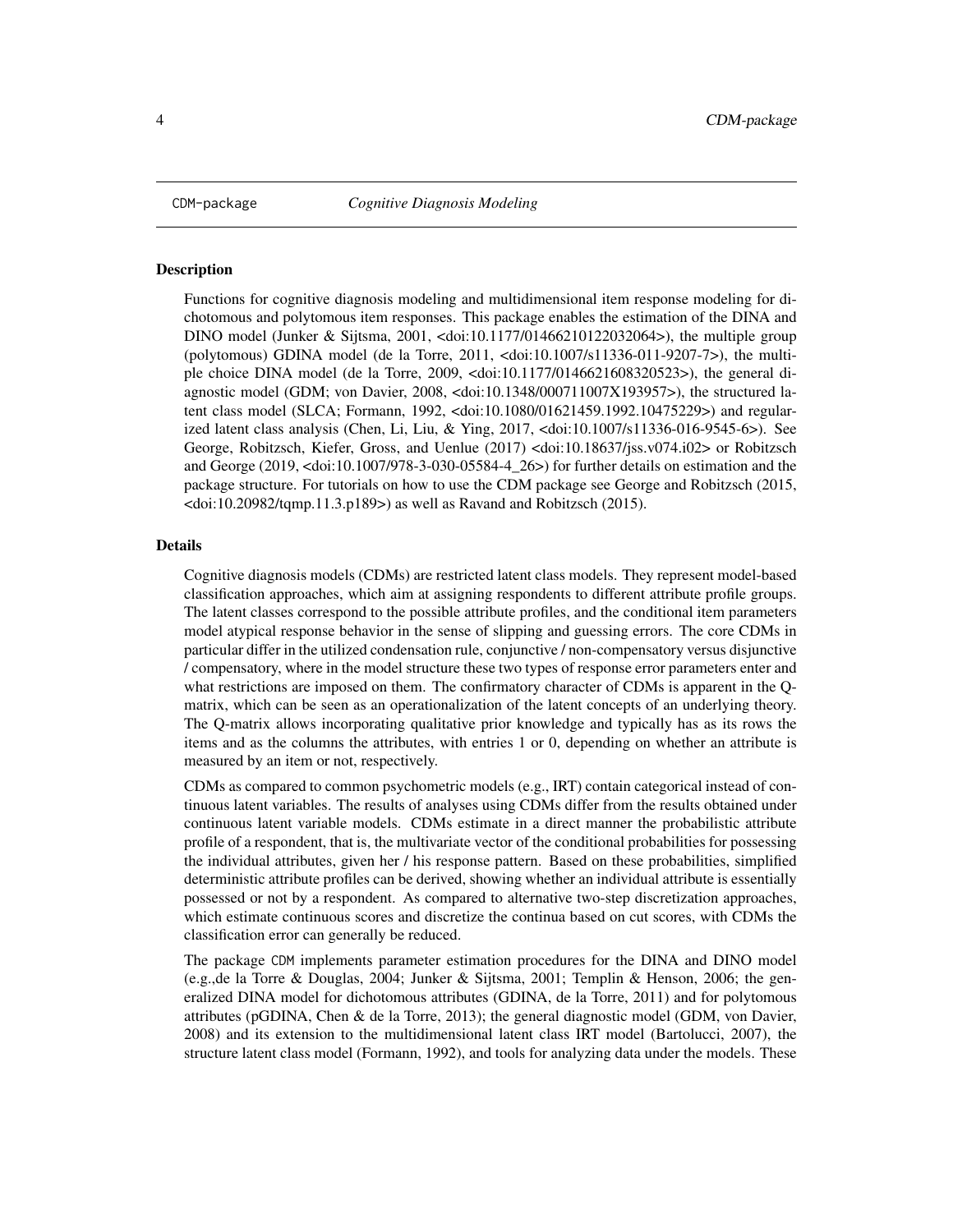# CDM-package 5

and related concepts are explained in detail in the book about diagnostic measurement and CDMs by Rupp, Templin and Henson (2010), and in such survey articles as DiBello, Roussos and Stout (2007) and Rupp and Templin (2008).

The package CDM is implemented based on the S3 system. It comes with a namespace and consists of several external functions (functions the package exports). The package contains a utility method for the simulation of artificial data based on a CDM model ([sim.din](#page-185-1)). It also contains seven internal functions (functions not exported by the package): this are plot, print, and summary methods for objects of the class din ([plot.din](#page-174-1), [print.din](#page-62-1), [summary.din](#page-213-1)), a print method for objects of the class summary.din (print. summary.din), and three functions for checking the input format and computing intermediate information. The features of the package CDM are illustrated with an accompanying real dataset and Q-matrix ([fraction.subtraction.data](#page-88-1) and [fraction.subtraction.qmatrix](#page-89-1)) and artificial examples ([Data-sim](#page-16-1)).

See George et al. (2016) and Robitzsch and George (2019) for an overview and some computational details of the CDM package.

#### Author(s)

Alexander Robitzsch [aut, cre], Thomas Kiefer [aut], Ann Cathrice George [aut], Ali Uenlue [aut]

Maintainer: Alexander Robitzsch <robitzsch@ipn.uni-kiel.de>

## References

Bartolucci, F. (2007). A class of multidimensional IRT models for testing unidimensionality and clustering items. *Psychometrika, 72*, 141-157.

Chen, J., & de la Torre, J. (2013). A general cognitive diagnosis model for expert-defined polytomous attributes. *Applied Psychological Measurement, 37*, 419-437.

Chen, Y., Li, X., Liu, J., & Ying, Z. (2017). Regularized latent class analysis with application in cognitive diagnosis. *Psychometrika, 82*, 660-692.

de la Torre, J., & Douglas, J. (2004). Higher-order latent trait models for cognitive diagnosis. *Psychometrika, 69*, 333–353.

de la Torre, J. (2009). A cognitive diagnosis model for cognitively based multiple-choice options. *Applied Psychological Measurement, 33*, 163-183.

de la Torre, J. (2011). The generalized DINA model framework. *Psychometrika, 76*, 179–199.

DiBello, L. V., Roussos, L. A., & Stout, W. F. (2007). Review of cognitively diagnostic assessment and a summary of psychometric models. In C. R. Rao and S. Sinharay (Eds.), *Handbook of Statistics*, Vol. 26 (pp. 979–1030). Amsterdam: Elsevier.

Formann, A. K. (1992). Linear logistic latent class analysis for polytomous data. *Journal of the American Statistical Association, 87*, 476-486.

George, A. C., & Robitzsch, A. (2015) Cognitive diagnosis models in R: A didactic. *The Quantitative Methods for Psychology, 11*, 189-205. doi:10.20982/tqmp.11.3.p189

George, A. C., Robitzsch, A., Kiefer, T., Gross, J., & Uenlue, A. (2016). The R package CDM for cognitive diagnosis models. *Journal of Statistical Software, 74*(2), 1-24.

Junker, B. W., & Sijtsma, K. (2001). Cognitive assessment models with few assumptions, and connections with nonparametric item response theory. *Applied Psychological Measurement, 25*, 258–272.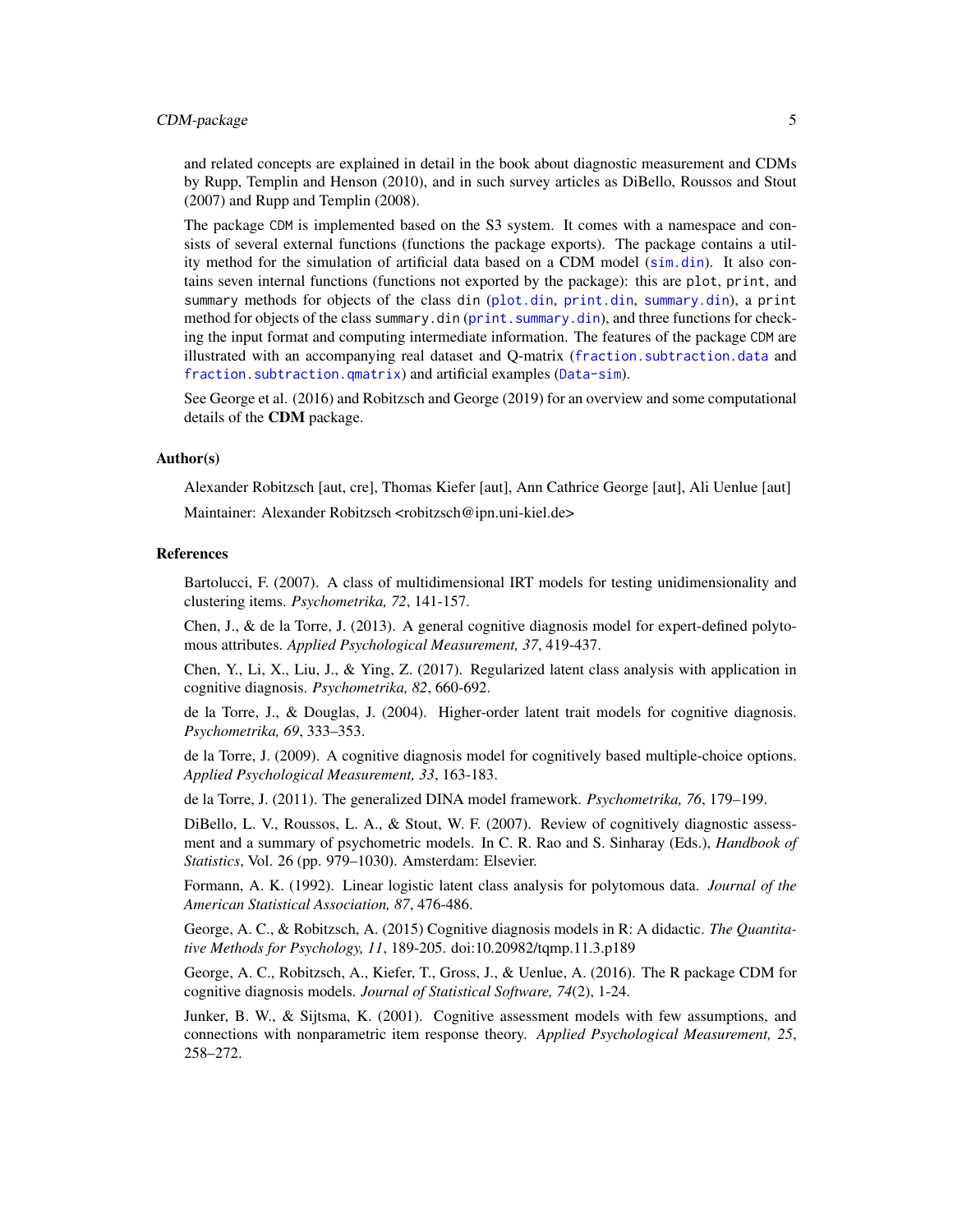<span id="page-5-0"></span>Ravand, H., & Robitzsch, A.(2015). Cognitive diagnostic modeling using R. Practical Assessment, *Research & Evaluation, 20(11).* Available online: http://pareonline.net/getvn.asp?v=20&n=11

Robitzsch, A., & George, A. C. (2019). The R package CDM. In M. von Davier & Y.-S. Lee (Eds.). Handbook of diagnostic classification models (pp. 549-572). Cham: Springer, doi: 10.1007/9783-030055844 26

Rupp, A. A., & Templin, J. (2008). Unique characteristics of diagnostic classification models: A comprehensive review of the current state-of-the-art. Measurement: Interdisciplinary Research and Perspectives, 6, 219-262.

Rupp, A. A., Templin, J., & Henson, R. A. (2010). Diagnostic Measurement: Theory, Methods, and Applications. New York: The Guilford Press.

Templin, J., & Henson, R. (2006). Measurement of psychological disorders using cognitive diagnosis models. Psychological Methods, 11, 287-305.

von Davier, M. (2008). A general diagnostic model applied to language testing data. British Journal of Mathematical and Statistical Psychology, 61, 287-307.

## **See Also**

See the GDINA package for comprehensive functions for the GDINA model.

See also the **ACTCD** and **NPCD** packages for nonparametric cognitive diagnostic models.

See the dina package for estimating the DINA model with a Gibbs sampler.

#### **Examples**

```
\# \#\# \#************************************
##
    ** CDM 2.5-16 (2013-11-29)
                                      **##** Cognitive Diagnostic Models **
     ***********************************
##
##
```
<span id="page-5-1"></span>anova

Likelihood Ratio Test for Model Comparisons

## **Description**

This function compares two models estimated with din, gdina or gdm using a likelihood ratio test.

#### **Usage**

```
## S3 method for class 'din'
anova(object, \ldots)## S3 method for class 'gdina'
anova(object, ...)## S3 method for class 'gdm'
```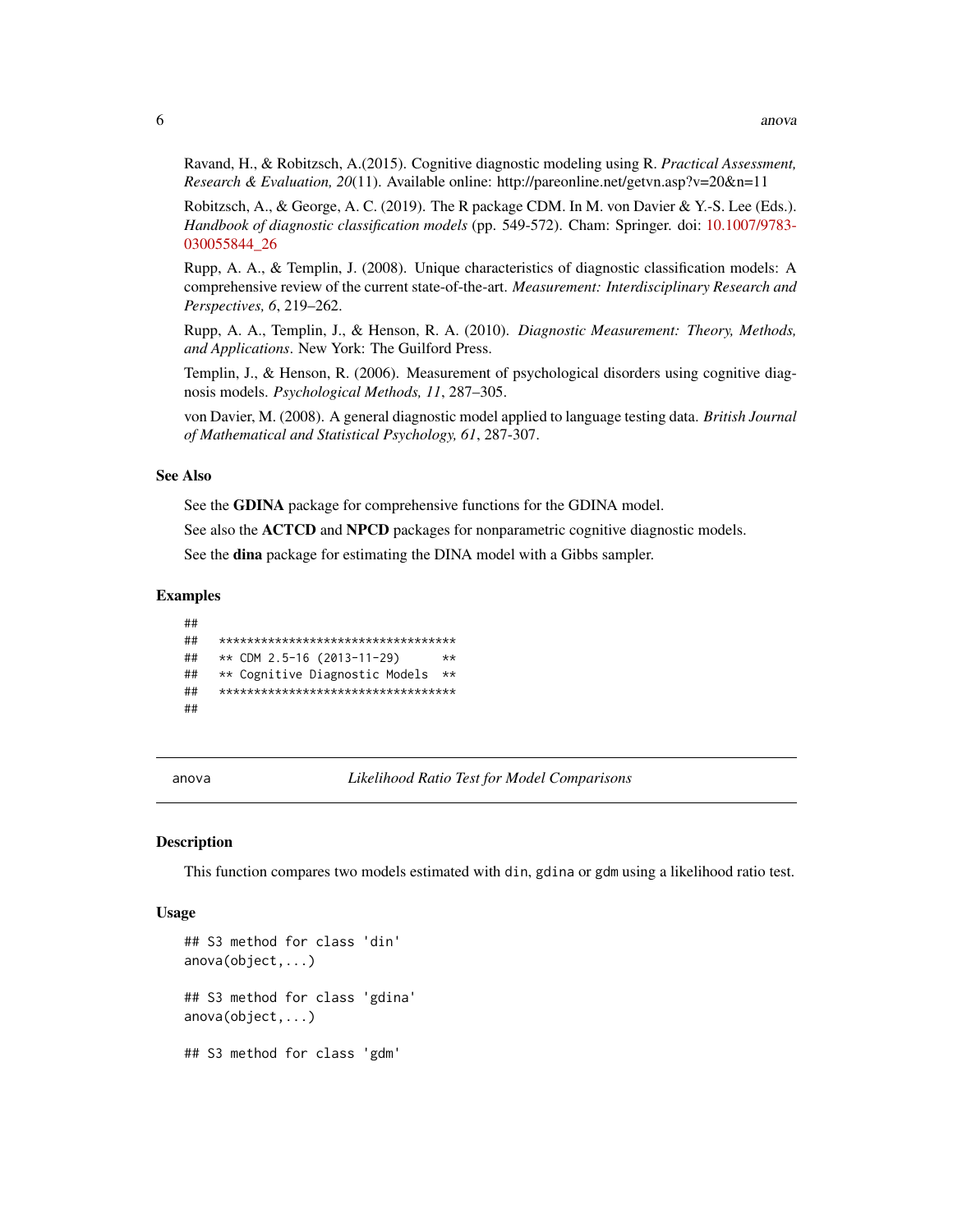## anova

```
anova(object, ...)## S3 method for class 'mcdina'
anova(object, \ldots)## S3 method for class 'reglca'
anova(object, \ldots)## S3 method for class 'slca'
anova(object, \ldots)
```
## **Arguments**

| object  | Two objects of class din, gdina, modina, slca, gdm, reglca |
|---------|------------------------------------------------------------|
| $\cdot$ | Further arguments to be passed                             |

# **Note**

This function is based on IRT. anova.

## **See Also**

din, gdina, gdm, mcdina, slca

## **Examples**

```
# EXAMPLE 1: anova with din objects
# Model 1
d1 <- CDM::din(sim.dina, q.matr=sim.qmatrix)
# Model 2 with equal guessing and slipping parameters
d2 <- CDM::din(sim.dina, q.matr=sim.qmatrix, guess.equal=TRUE, slip.equal=TRUE)
# model comparison
anova(d1, d2)##Model
          loglike Deviance Npars
                             AIC
                                   BIC
                                       Chisq df p
 ## 2 d2 -2176.482 4352.963 9 4370.963 4406.886 268.2071 16 0
 ## 1 d1-2042.378 4084.756 25 4134.756 4234.543
                                         NA NA NA
## Not run:
# EXAMPLE 2: anova with gdina objects
# Model 3: GDINA model
d3 <- CDM::gdina( sim.dina, q.matr=sim.qmatrix )
# Model 4: DINA model
d4 <- CDM::gdina( sim.dina, q.matr=sim.qmatrix, rule="DINA")
```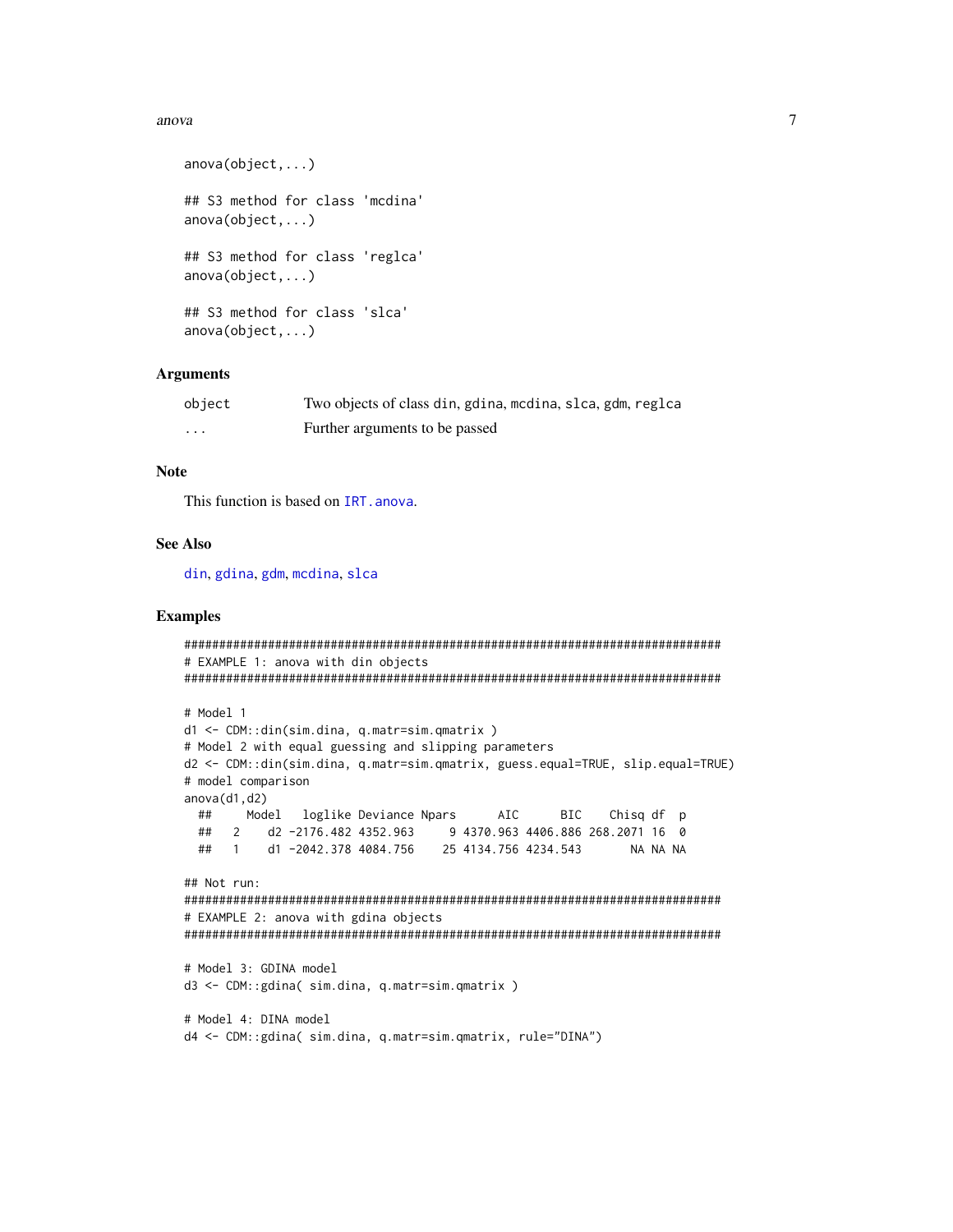```
# model comparison
anova(d3,d4)
 ## Model loglike Deviance Npars AIC BIC Chisq df p
     ## 2 d4 -2042.293 4084.586 25 4134.586 4234.373 31.31995 16 0.01224
 ## 1 d3 -2026.633 4053.267 41 4135.266 4298.917 NA NA NA
## End(Not run)
```
<span id="page-7-1"></span>cdi.kli *Cognitive Diagnostic Indices based on Kullback-Leibler Information*

## Description

This function computes several cognitive diagnostic indices grounded on the Kullback-Leibler information (Rupp, Henson & Templin, 2009, Ch. 13) at the test, item, attribute and item-attribute level. See Henson and Douglas (2005) and Henson, Roussos, Douglas and He (2008) for more details.

## Usage

```
cdi.kli(object)
## S3 method for class 'cdi.kli'
summary(object, digits=2, ...)
```
# Arguments

| object   | Object of class din or gdina. For the summary method, it is the result of<br>cdi.kli. |  |  |
|----------|---------------------------------------------------------------------------------------|--|--|
| digits   | Number of digits for rounding                                                         |  |  |
| $\cdots$ | Further arguments to be passed                                                        |  |  |

# Value

A list with following entries

| test_disc    | Test discrimination which is the sum of all global item discrimination indices                                                   |
|--------------|----------------------------------------------------------------------------------------------------------------------------------|
| attr_disc    | Attribute discriminations                                                                                                        |
|              | glob_item_disc Global item discriminations (Cognitive diagnostic index)                                                          |
|              | attr_item_disc Attribute-specific item discrimination                                                                            |
| KLI          | Array with Kullback-Leibler informations of all items (first dimension) and skill<br>classes (in the second and third dimension) |
| skillclasses | Matrix containing all used skill classes in the model                                                                            |
| hdist        | Matrix containing Hamming distance between skill classes                                                                         |
| pjk          | Used probabilities                                                                                                               |
| g.matrix     | Used Q-matrix                                                                                                                    |
| summary      | Data frame with test- and item-specific discrimination statistics                                                                |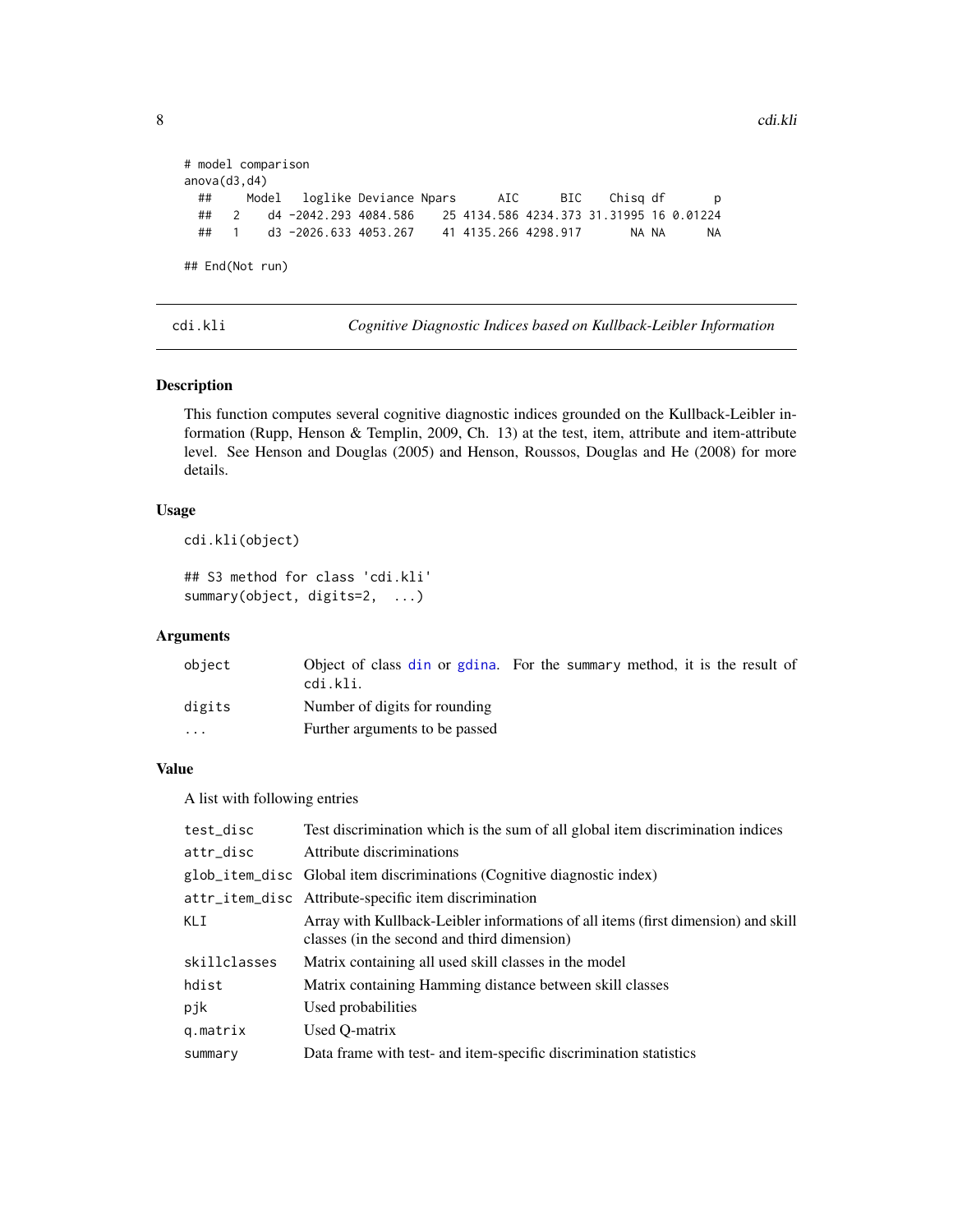#### cdi.kli 99 years and the contract of the contract of the contract of the contract of the contract of the contract of the contract of the contract of the contract of the contract of the contract of the contract of the contr

## References

Henson, R., DiBello, L., & Stout, B. (2018). A generalized approach to defining item discrimination for DCMs. Measurement: Interdisciplinary Research and Perspectives, 16(1), 18-29. http://dx.doi.org/10.1080/15366367.20

Henson, R., & Douglas, J. (2005). Test construction for cognitive diagnosis. *Applied Psychological Measurement, 29*, 262-277. http://dx.doi.org/10.1177/0146621604272623

Henson, R., Roussos, L., Douglas, J., & He, X. (2008). Cognitive diagnostic attribute-level discrimination indices. *Applied Psychological Measurement, 32*, 275-288. http://dx.doi.org/10.1177/0146621607302478

Rupp, A. A., Templin, J., & Henson, R. A. (2010). *Diagnostic Measurement: Theory, Methods, and Applications*. New York: The Guilford Press.

# See Also

See discrim. index for computing discrimination indices at the probability metric.

See Henson, DiBello and Stout (2018) for an overview of different discrimination indices.

## Examples

```
#############################################################################
# EXAMPLE 1: Examples based on CDM::sim.dina
#############################################################################
data(sim.dina, package="CDM")
data(sim.qmatrix, package="CDM")
mod <- CDM::din( sim.dina, q.matrix=sim.qmatrix )
summary(mod)
 ## Item parameters
 ## item guess slip IDI rmsea
 ## Item1 Item1 0.086 0.210 0.704 0.014
 ## Item2 Item2 0.109 0.239 0.652 0.034
 ## Item3 Item3 0.129 0.185 0.686 0.028
 ## Item4 Item4 0.226 0.218 0.556 0.019
 ## Item5 Item5 0.059 0.000 0.941 0.002
 ## Item6 Item6 0.248 0.500 0.252 0.036
 ## Item7 Item7 0.243 0.489 0.268 0.041
 ## Item8 Item8 0.278 0.125 0.597 0.109
 ## Item9 Item9 0.317 0.027 0.656 0.065
cmod <- CDM::cdi.kli( mod )
# attribute discrimination indices
round( cmod$attr_disc, 3 )
 ## V1 V2 V3
 ## 1.966 2.506 11.169
# look at global item discrimination indices
round( cmod$glob_item_disc, 3 )
 ## > round( cmod$glob_item_disc, 3 )
 ## Item1 Item2 Item3 Item4 Item5 Item6 Item7 Item8 Item9
 ## 0.594 0.486 0.533 0.465 5.913 0.093 0.040 0.397 0.656
```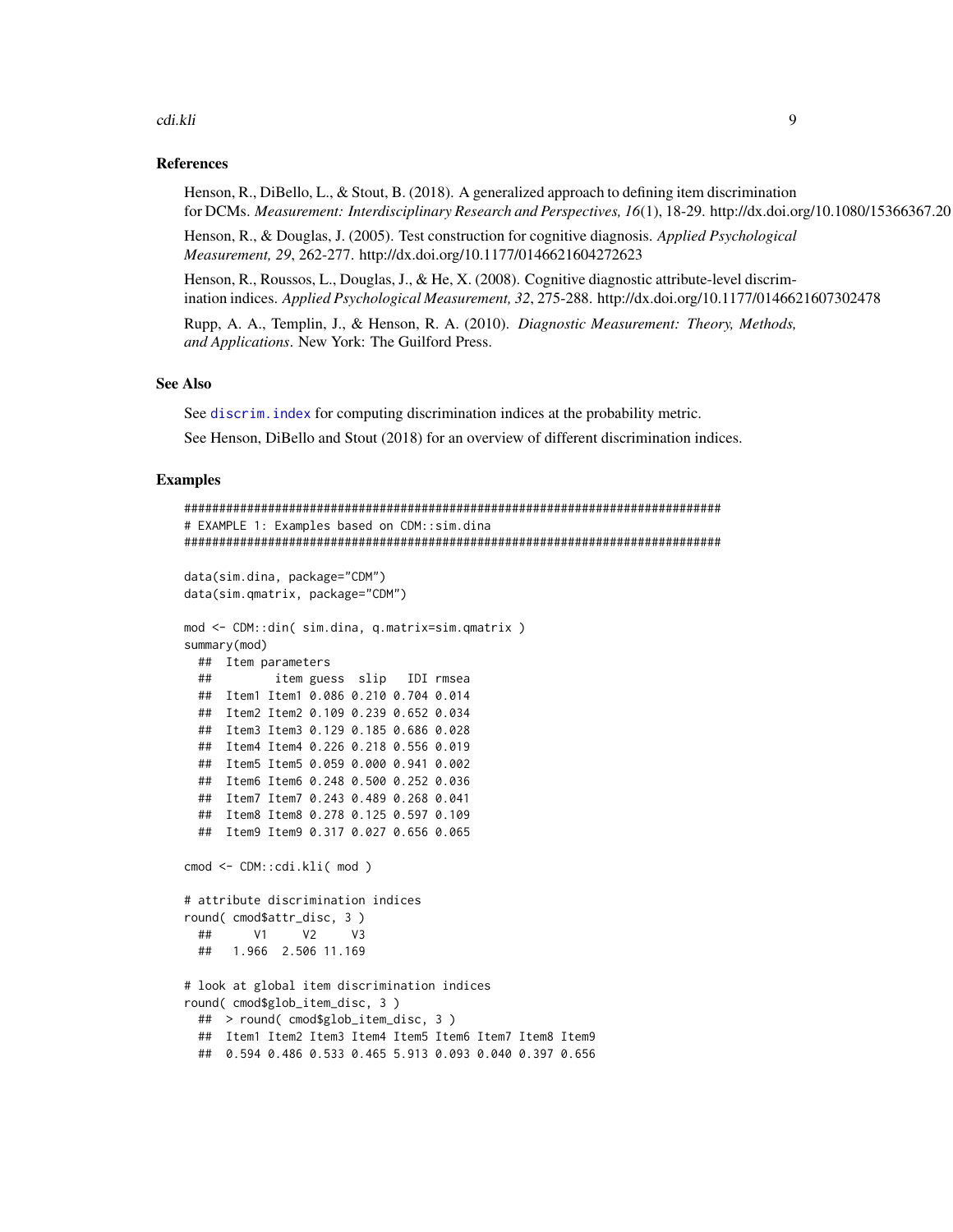```
# correlation of IDI and global item discrimination
stats::cor( cmod$glob_item_disc, mod$IDI )
 ## [1] 0.6927274
# attribute-specific item indices
round( cmod$attr_item_disc, 3 )
 ## V1 V2 V3
 ## Item1 0.648 0.648 0.000
 ## Item2 0.000 0.530 0.530
 ## Item3 0.581 0.000 0.581
 ## Item4 0.697 0.000 0.000
 ## Item5 0.000 0.000 8.870
 ## Item6 0.000 0.140 0.000
 ## Item7 0.040 0.040 0.040
 ## Item8 0.000 0.433 0.433
 ## Item9 0.000 0.715 0.715
## Note that attributes with a zero entry for an item
## do not differ from zero for the attribute specific item index
```
CDM-utilities *Utility Functions in* CDM

#### **Description**

Utility functions in CDM.

#### Usage

```
## requireNamespace with package message for needed installation
CDM_require_namespace(pkg)
## attach internal function in a package
cdm_attach_internal_function(pack, fun)
## print function in summary
cdm_print_summary_data_frame(obji, from=NULL, to=NULL, digits=3, rownames_null=FALSE)
## print summary call
cdm_print_summary_call(object, call_name="call")
## print computation time
cdm_print_summary_computation_time(object, time_name="time", time_start="s1",
         time_end="s2")
## string vector of matrix entries
cdm_matrixstring( matr, string )
## mvtnorm::rmvnorm with vector conversion for n=1
CDM_rmvnorm(n, mean=NULL, sigma, ...)
## fit univariate and multivariate normal distribution
```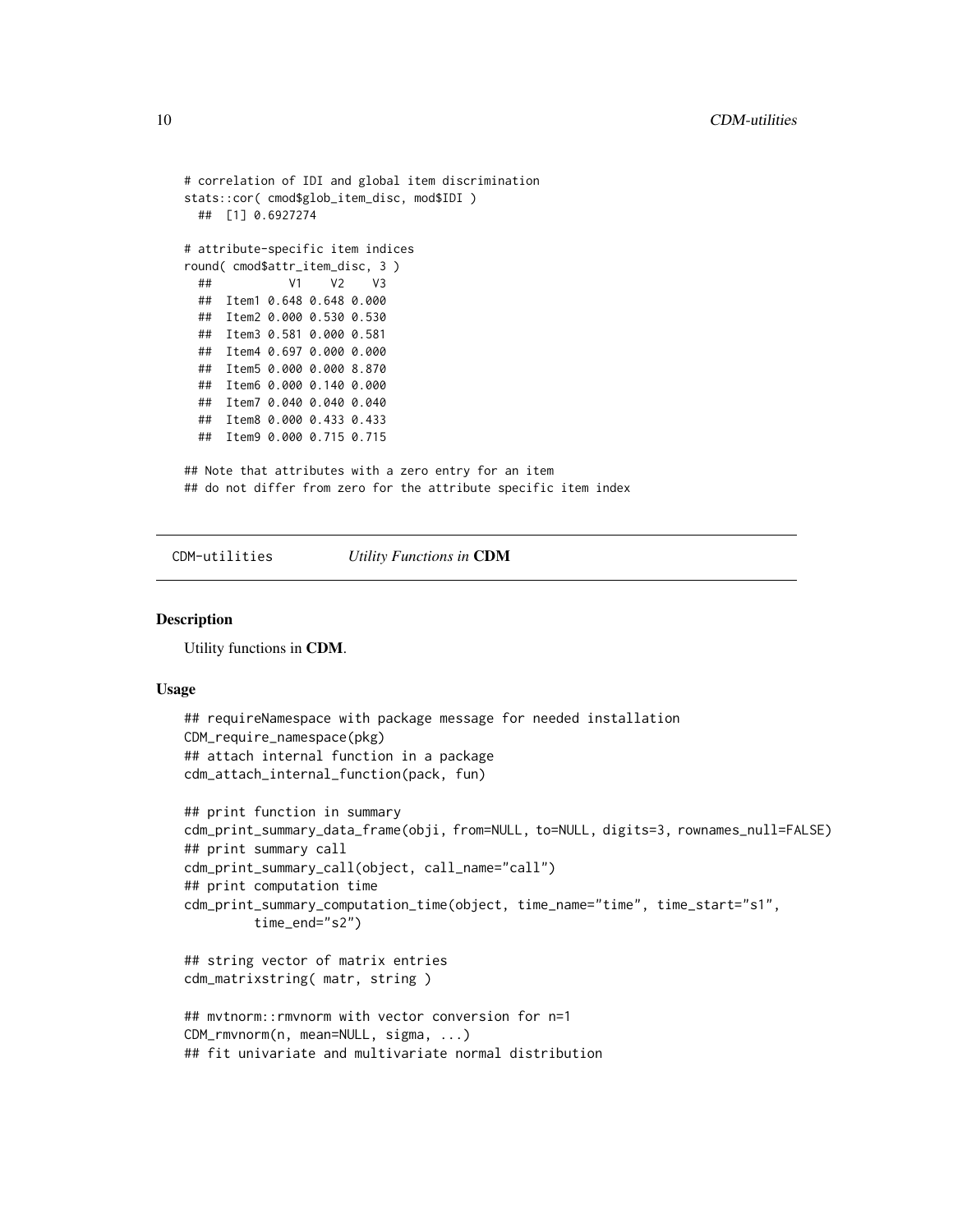# $CDM$ -utilities  $11$

```
cdm_fit_normal(x, w)
## fit unidimensional factor analysis by unweighted least squares
cdm_fa1(Sigma, method=1, maxit=50, conv=1E-5)
## another rbind.fill implementation
CDM_rbind_fill( x, y )
## fills a vector row-wise into a matrix
cdm_matrix2( x, nrow )
## fills a vector column-wise into a matrix
cdm_matrix1( x, ncol )
## SCAD thresholding operator
cdm_penalty_threshold_scad(beta, lambda, a=3.7)
## lasso thresholding operator
cdm_penalty_threshold_lasso(val, eta )
## ridge thresholding operator
cdm_penalty_threshold_ridge(beta, lambda)
## elastic net threshold operator
cdm_penalty_threshold_elnet( beta, lambda, alpha )
## SCAD-L2 thresholding operator
cdm_penalty_threshold_scadL2(beta, lambda, alpha, a=3.7)
## truncated L1 penalty thresholding operator
cdm_penalty_threshold_tlp( beta, tau, lambda )
## MCP thresholding operator
cdm_penalty_threshold_mcp(beta, lambda, a=3.7)
## general thresholding operator for regularization
cdm_parameter_regularization(x, regular_type, regular_lam, regular_alpha=NULL,
        regular_tau=NULL )
## values of penalty function
cdm_penalty_values(x, regular_type, regular_lam, regular_tau=NULL,
       regular_alpha=NULL)
## thresholding operators regularization
cdm_parameter_regularization(x, regular_type, regular_lam, regular_alpha=NULL,
       regular_tau=NULL)
## utility functions for P-EM acceleration
cdm_pem_inits(parmlist)
cdm_pem_inits_assign_parmlist(pem_pars, envir)
cdm_pem_acceleration( iter, pem_parameter_index, pem_parameter_sequence, pem_pars,
     PEM_itermax, parmlist, ll_fct, ll_args, deviance.history=NULL )
cdm_pem_acceleration_assign_output_parameters(res_ll_fct, vars, envir, update)
## approximation of absolute value function and its derivative
abs_approx(x, eps=1e-05)
abs_approx_D1(x, eps=1e-05)
```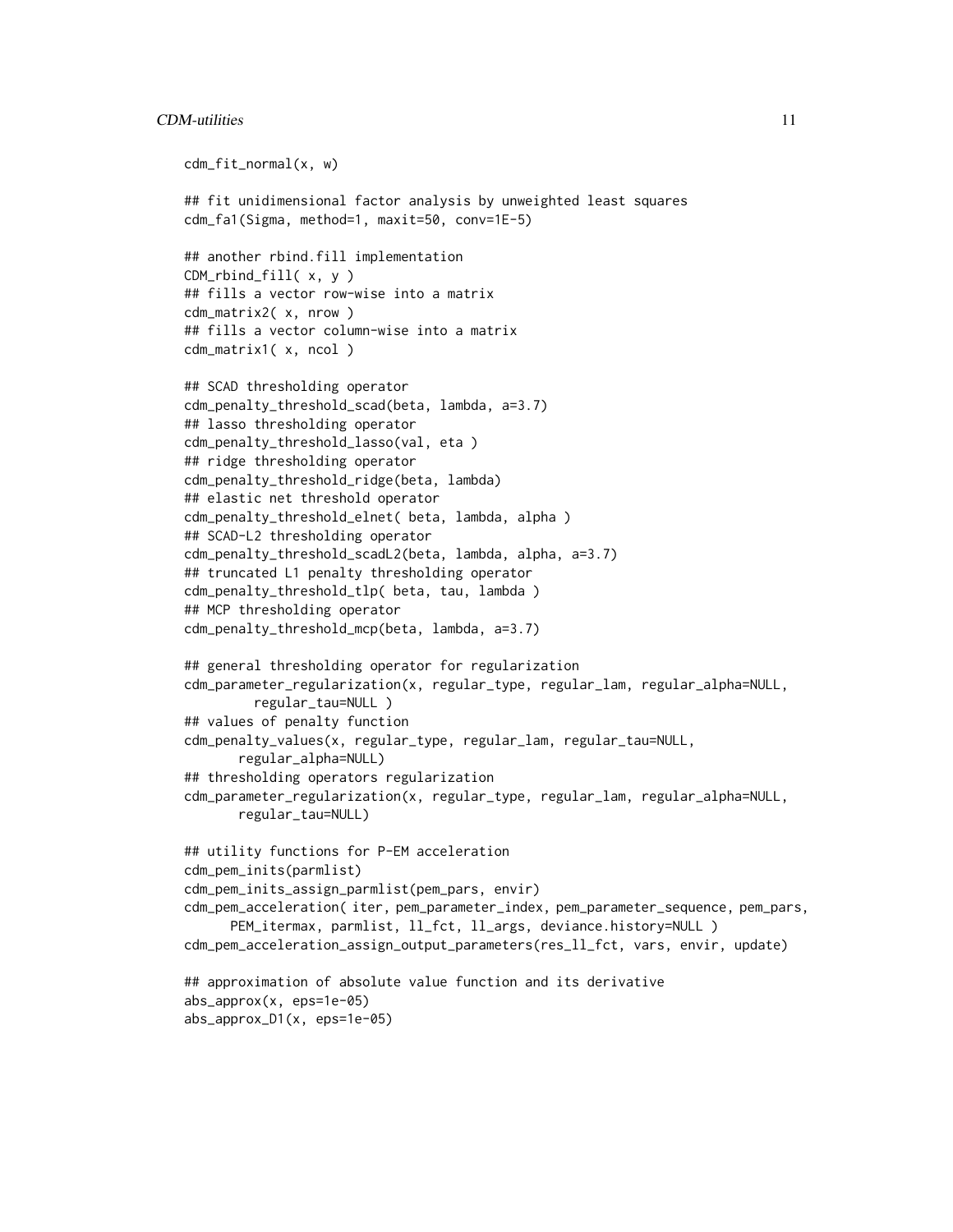```
## information criteria
cdm_calc_information_criteria(ic)
cdm_print_summary_information_criteria(object, digits_crit=0, digits_penalty=2)
```
## string pasting cat\_paste(...)

# Arguments

| pkg           | An R package                                                                                            |
|---------------|---------------------------------------------------------------------------------------------------------|
| pack          | An R package                                                                                            |
| fun           | An R function                                                                                           |
| obji          | Object                                                                                                  |
| from          | Integer                                                                                                 |
| to            | Integer                                                                                                 |
| digits        | Number of digits used for printing                                                                      |
| rownames_null | Logical                                                                                                 |
| call_name     | Character                                                                                               |
| time_name     | Character                                                                                               |
| time_start    | Character                                                                                               |
| time_end      | Character                                                                                               |
| matr          | Matrix                                                                                                  |
| string        | <b>String</b>                                                                                           |
| object        | Object                                                                                                  |
| n             | Integer                                                                                                 |
| mean          | Mean vector or matrix if separate means for cases are provided. In this case, n<br>can be missing.      |
| sigma         | Covariance matrix                                                                                       |
| .             | More arguments to be passed (or a list of arguments)                                                    |
| х             | Matrix or vector                                                                                        |
| у             | Matrix or vector                                                                                        |
| W             | Vector of sampling weights                                                                              |
| nrow          | Integer                                                                                                 |
| ncol          | Integer                                                                                                 |
| Sigma         | Covariance matrix                                                                                       |
| method        | Method 1 indicates estimation of different item loadings, method 2 estimation<br>of same item loadings. |
| maxit         | Maximum number of iterations                                                                            |
| conv          | Convergence criterion                                                                                   |
| beta          | Numeric                                                                                                 |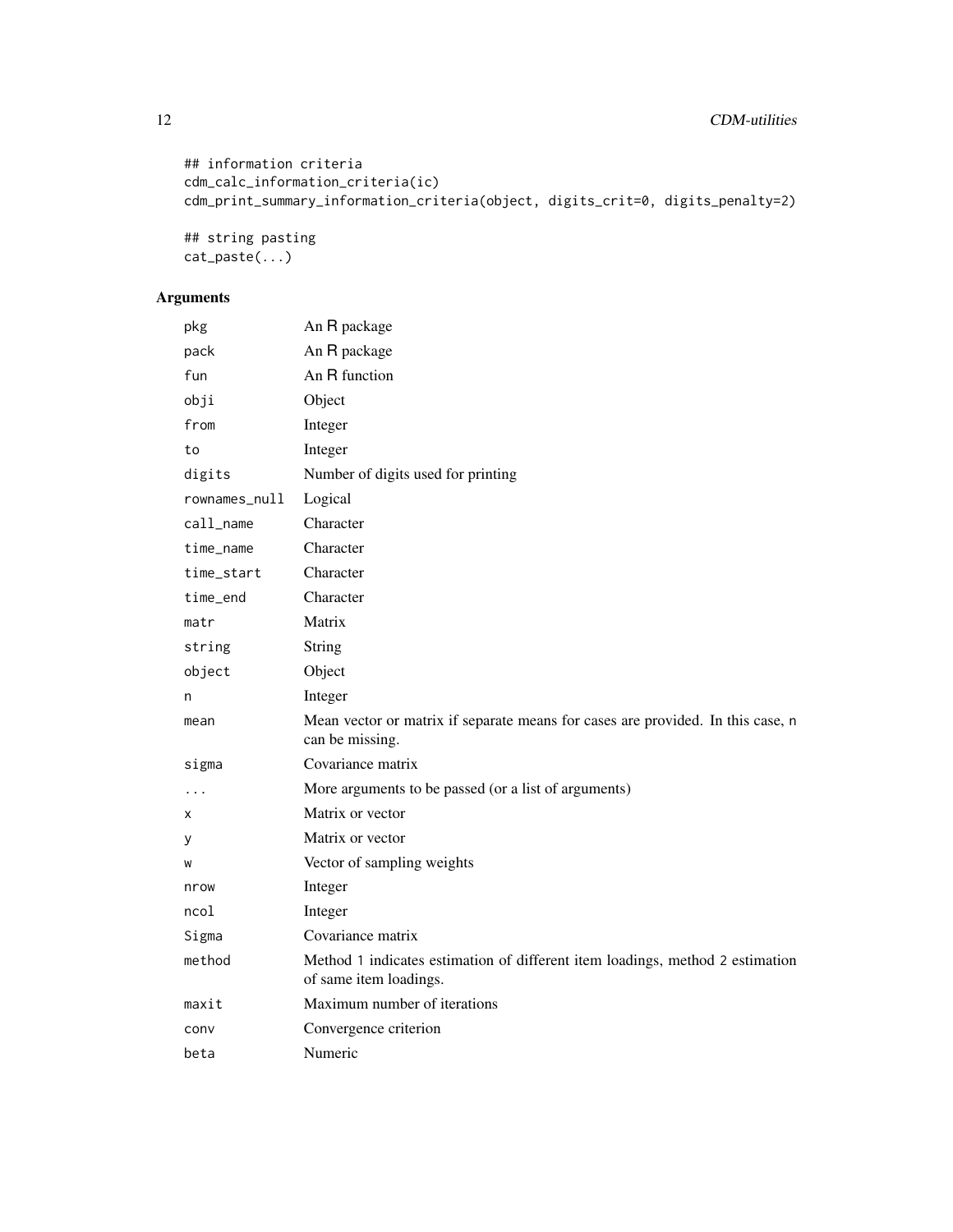# CDM-utilities 13

| lambda                                             | Regularization parameter                    |  |
|----------------------------------------------------|---------------------------------------------|--|
| alpha                                              | Regularization parameter                    |  |
| a                                                  | Parameter                                   |  |
| tau                                                | Regularization parameter                    |  |
| val                                                | Numeric                                     |  |
| eta                                                | Regularization parameter                    |  |
| regular_type                                       | Type of regularization                      |  |
| regular_lam                                        | Regularization parameter $\lambda$          |  |
| regular_tau                                        | Regularization parameter $\tau$             |  |
| regular_alpha                                      | Regularization parameter $\alpha$           |  |
| parmlist                                           | List containing parameters                  |  |
| pem_pars                                           | Vector containing parameter names           |  |
| envir                                              | Environment                                 |  |
| update                                             | Logical                                     |  |
| iter                                               | Iteration number                            |  |
| pem_parameter_index<br>List with parameter indices |                                             |  |
| pem_parameter_sequence                             | List with updated parameter sequence        |  |
| PEM_itermax                                        | Maximum number of iterations for PEM        |  |
| $ll$ _fct                                          | Name of log-likelihood function             |  |
| ll_args                                            | Arguments of log-likelihood function        |  |
| deviance.history                                   |                                             |  |
|                                                    | Deviance history, a data frame.             |  |
| res_ll_fct                                         | Result of maximized log-likelihood function |  |
| vars                                               | Vector containing parameter names           |  |
| eps                                                | Numeric                                     |  |
| ic                                                 | List                                        |  |
| digits_crit                                        | Integer                                     |  |
| digits_penalty                                     | Integer                                     |  |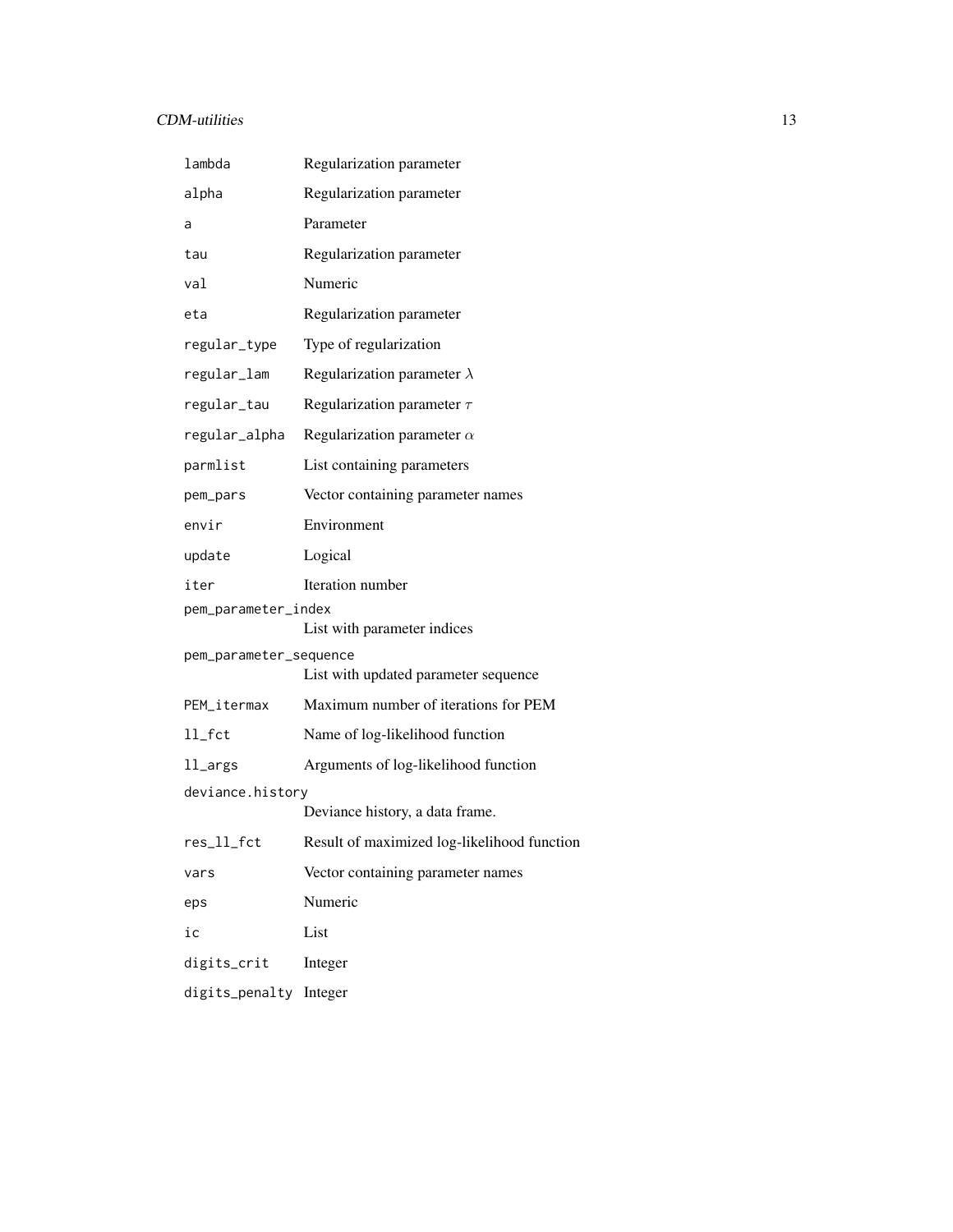<span id="page-13-1"></span><span id="page-13-0"></span>cdm.est.class.accuracy

*Classification Reliability in a CDM*

#### Description

This function computes the classification accuracy and consistency originally proposed by Cui, Gierl and Chang (2012; see also Wang et al., 2015). The function computes both statistics by estimators of Johnson and Sinharay (2018; see also Sinharay & Johnson, 2019) and simulation based estimation.

## Usage

cdm.est.class.accuracy(cdmobj, n.sims=0, version=2)

## Arguments

| cdmobi  | Object of class din or gdina                                                                                                                                                                                                                   |
|---------|------------------------------------------------------------------------------------------------------------------------------------------------------------------------------------------------------------------------------------------------|
| n.sims  | Number of simulated persons. If $n \sinh 2\theta$ , then the number of persons in the<br>original data is used as the sample size. In case of missing item responses, for<br>every simulated dataset this sample size is used.                 |
| version | Correct classification reliability statistics can be obtained using the default version=2.<br>For backward compatibility, version=1 contains estimators for CDM $(\leq=6.2)$<br>which have been shown to be biased (Johnson & Sinharay, 2018). |

# Details

The item parameters and the probability distribution of latent classes is used as the basis of the simulation. Accuracy and consistency is estimated for both MLE and MAP classification estimators. In addition, classification accuracy measures are available for the separate classification of all skills.

## Value

A data frame for MLE, MAP and MAP (Skill 1, ..., Skill  $K$ ) classification reliability for the whole latent class pattern and marginal skill classification with following columns:

| Pa_est    | Classification accuracy (Cui et al., 2012) using the estimator of Johnson and<br>Sinharay, 2018    |
|-----------|----------------------------------------------------------------------------------------------------|
| Pa_sim    | Classification accuracy based on simulated data (only for din models)                              |
| Pc        | Classification consistency (Cui et al., 2012) using the estimator of Johnson and<br>Sinharay, 2018 |
| $Pc$ _sim | Classification consistency based on simulated data (only for din models)                           |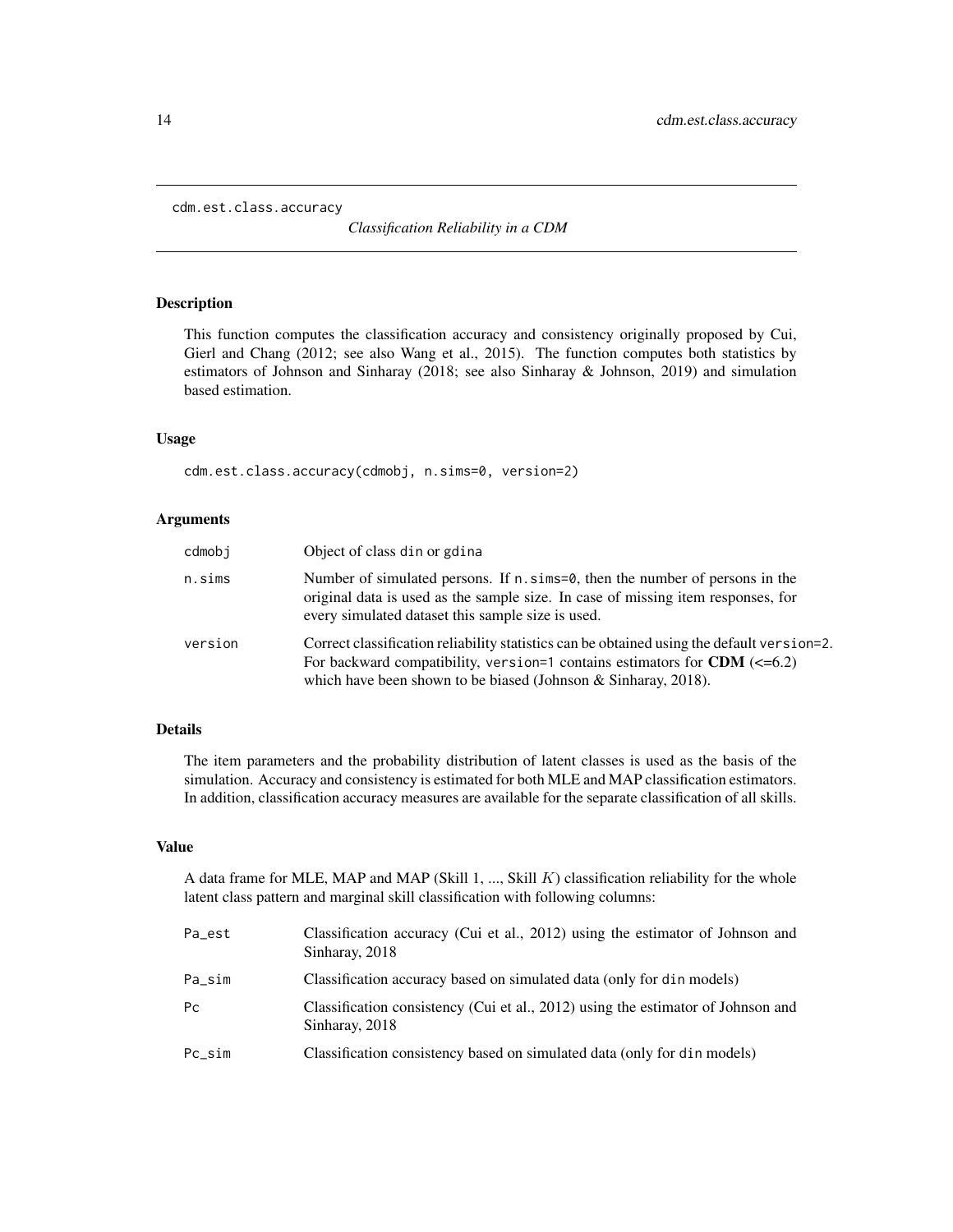#### References

Cui, Y., Gierl, M. J., & Chang, H.-H. (2012). Estimating classification consistency and accuracy for cognitive diagnostic assessment. *Journal of Educational Measurement, 49*, 19-38. doi: [10.1111/](https://doi.org/10.1111/j.1745-3984.2011.00158.x) [j.17453984.2011.00158.x](https://doi.org/10.1111/j.1745-3984.2011.00158.x)

Johnson, M. S., & Sinharay, S. (2018). Measures of agreement to assess attribute-level classification accuracy and consistency for cognitive diagnostic assessments. *Journal of Educational Measurement, 45*(4), 635-664. doi: [10.1111/jedm.12196](https://doi.org/10.1111/jedm.12196)

Sinharay, S., & Johnson, M. S. (2019). Measures of agreement: Reliability, classification accuracy, and classification consistency. In M. von Davier & Y.-S. Lee (Eds.). *Handbook of diagnostic classification models* (pp. 359-377). Cham: Springer. doi: [10.1007/9783030055844\\_17](https://doi.org/10.1007/978-3-030-05584-4_17)

Wang, W., Song, L., Chen, P., Meng, Y., & Ding, S. (2015). Attribute-level and pattern-level classification consistency and accuracy indices for cognitive diagnostic assessment. *Journal of Educational Measurement, 52*(4), 457-476. doi: [10.1111/jedm.12096](https://doi.org/10.1111/jedm.12096)

## Examples

```
## Not run:
#############################################################################
# EXAMPLE 1: DINO data example
#############################################################################
data(sim.dino, package="CDM")
data(sim.qmatrix, package="CDM")
#***
# Model 1: estimate DINO model with din
mod1 <- CDM::din( sim.dino, q.matrix=sim.qmatrix, rule="DINO")
# estimate classification reliability
cdm.est.class.accuracy( mod1, n.sims=5000)
#***
# Model 2: estimate DINO model with gdina
mod2 <- CDM::gdina( sim.dino, q.matrix=sim.qmatrix, rule="DINO")
# estimate classification reliability
cdm.est.class.accuracy( mod2 )
m1 <- mod1$coef[, c("guess", "slip" ) ]
m2 <- mod2$coef
m2 <- cbind( m1, m2[ seq(1,18,2), "est" ],
         1 - m2[ seq(1,18,2), "est" ] - m2[ seq(2,18,2), "est" ] )
colnames(m2) <- c("g.M1", "s.M1", "g.M2", "s.M2" )
 ## > round( m2, 3 )
 ## g.M1 s.M1 g.M2 s.M2
 ## Item1 0.109 0.192 0.109 0.191
 ## Item2 0.073 0.234 0.072 0.234
 ## Item3 0.139 0.238 0.146 0.238
 ## Item4 0.124 0.065 0.124 0.009
 ## Item5 0.125 0.035 0.125 0.037
 ## Item6 0.214 0.523 0.214 0.529
 ## Item7 0.193 0.514 0.192 0.514
```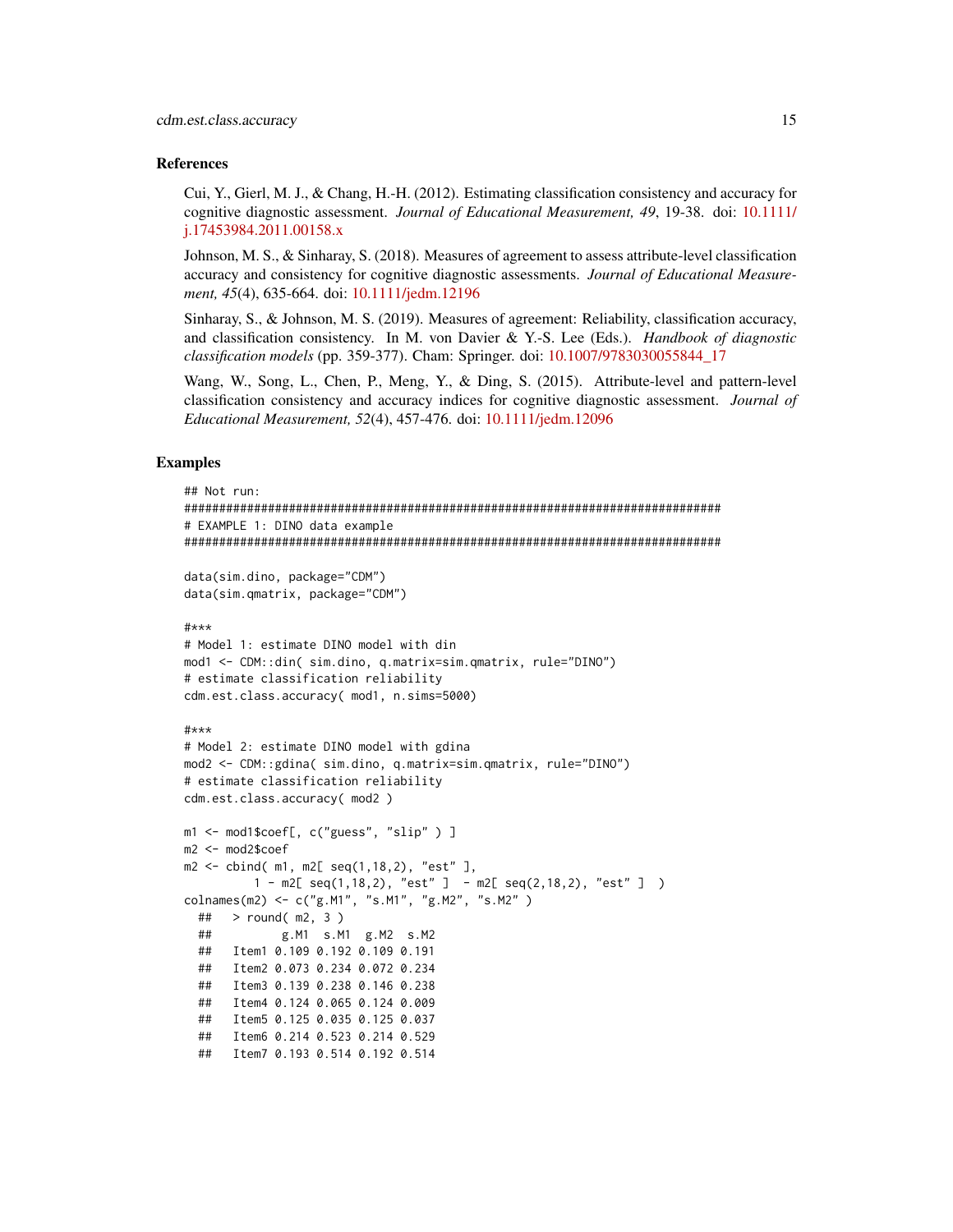```
## Item8 0.246 0.100 0.246 0.100
 ## Item9 0.201 0.032 0.195 0.032
# Note that s (the slipping parameter) substantially differs for Item4
# for DINO estimation in 'din' and 'gdina'
## End(Not run)
```
Extract Estimated Item Parameters and Skill Class Distribution Pa*rameters*

# Description

Extracts the estimated parameters from either din, gdina, gdina or gdm objects.

## Usage

```
## S3 method for class 'din'
coef(object, ...)
## S3 method for class 'gdina'
coef(object, ...)
## S3 method for class 'mcdina'
coef(object, ...)
## S3 method for class 'gdm'
coef(object, ...)
## S3 method for class 'slca'
coef(object, ...)
```
# Arguments

| object               | An object inheriting from either class din, class gdina, class modina, class slca<br>or class gdm. |
|----------------------|----------------------------------------------------------------------------------------------------|
| $\ddot{\phantom{0}}$ | Additional arguments to be passed.                                                                 |

## Value

A vector, a matrix or a data frame of the estimated parameters for the fitted model.

## See Also

[din](#page-62-2), [gdina](#page-91-1), [gdm](#page-113-1), [mcdina](#page-160-1), [slca](#page-199-1)

<span id="page-15-0"></span>16 coef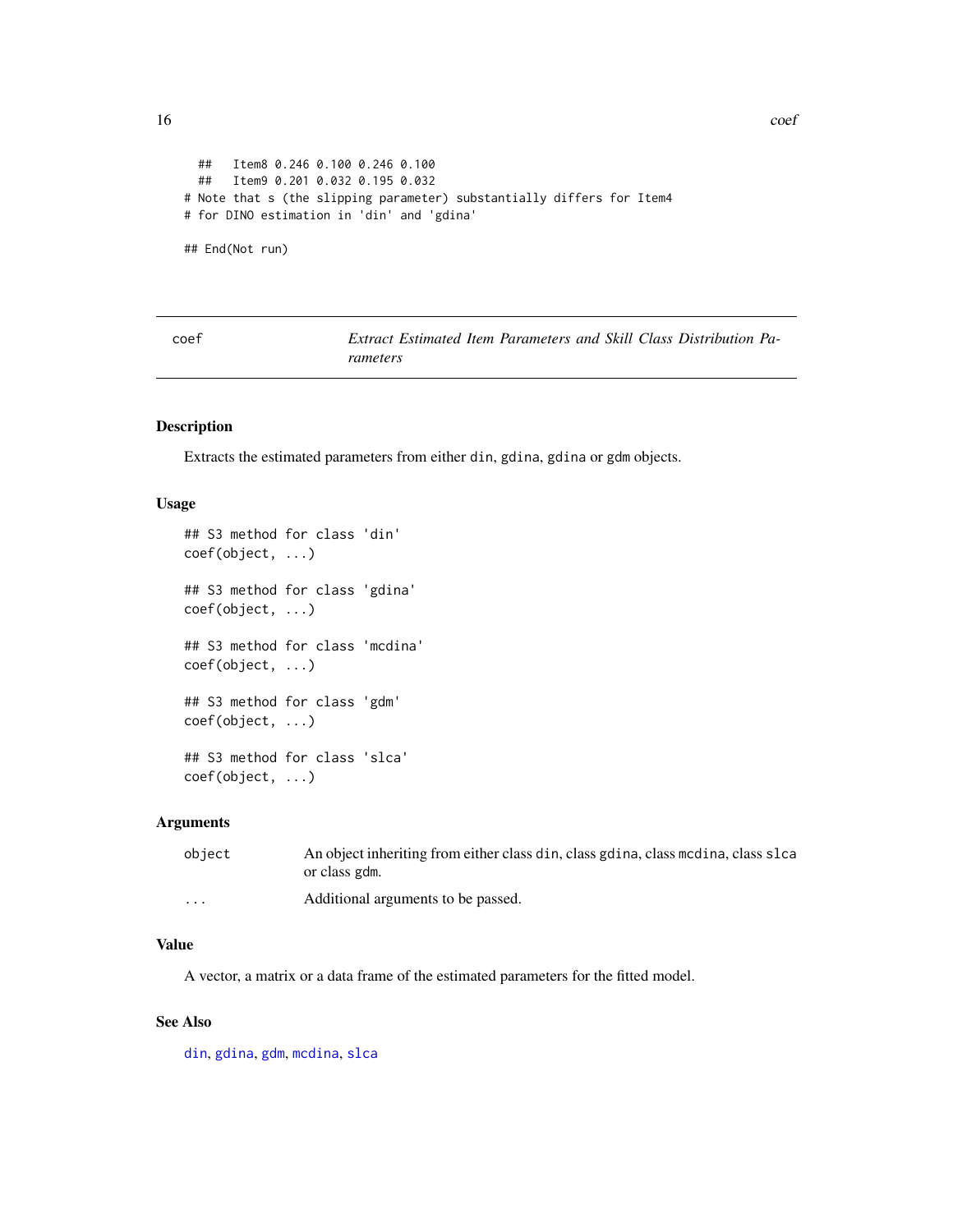#### <span id="page-16-0"></span>Data-sim and the contract of the contract of the contract of the contract of the contract of the contract of the contract of the contract of the contract of the contract of the contract of the contract of the contract of t

## Examples

```
data(sim.dina, package="CDM")
data(sim.qmatrix, package="CDM")
# DINA model
d1 <- CDM::din( sim.dina, q.matrix=sim.qmatrix)
coef(d1)
## Not run:
# GDINA model
d2 <- CDM::gdina( sim.dina, q.matrix=sim.qmatrix)
coef(d2)
# GDM model
theta.k \leq seq(-4,4, len=11)
d3 <- CDM::gdm( sim.dina, irtmodel="2PL", theta.k=theta.k,
            Qmatrix=as.matrix(sim.qmatrix), centered.latent=TRUE)
coef(d3)
## End(Not run)
```
<span id="page-16-1"></span>

Data-sim *Artificial Data: DINA and DINO*

## Description

Artificial data: dichotomously coded fictitious answers of 400 respondents to 9 items assuming 3 underlying attributes.

## Usage

```
data(sim.dina)
data(sim.dino)
data(sim.qmatrix)
```
#### Format

The sim. dina and sim. dino data sets include dichotomous answers of  $N = 400$  respondents to  $J = 9$  items, thus they are  $400 \times 9$  data matrices. For both data sets  $K = 3$  attributes are assumed to underlie the process of responding, stored in sim.qmatrix.

The sim. dina data set is simulated according to the DINA condensation rule, whereas the sim. dino data set is simulated according to the DINO condensation rule. The slipping errors for the items 1 to 9 in both data sets are 0.20, 0.20, 0.20, 0.20, 0.00, 0.50, 0.50, 0.10, 0.03 and the guessing errors are 0.10, 0.125, 0.15, 0.175, 0.2, 0.225, 0.25, 0.275, 0.3. The attributes are assumed to be mastered with expected probabilities of  $-0.4$ ,  $0.2$ ,  $0.6$ , respectively. The correlation of the attributes is 0.3 for attributes 1 and 2, 0.4 for attributes 1 and 3 and 0.1 for attributes 2 and 3.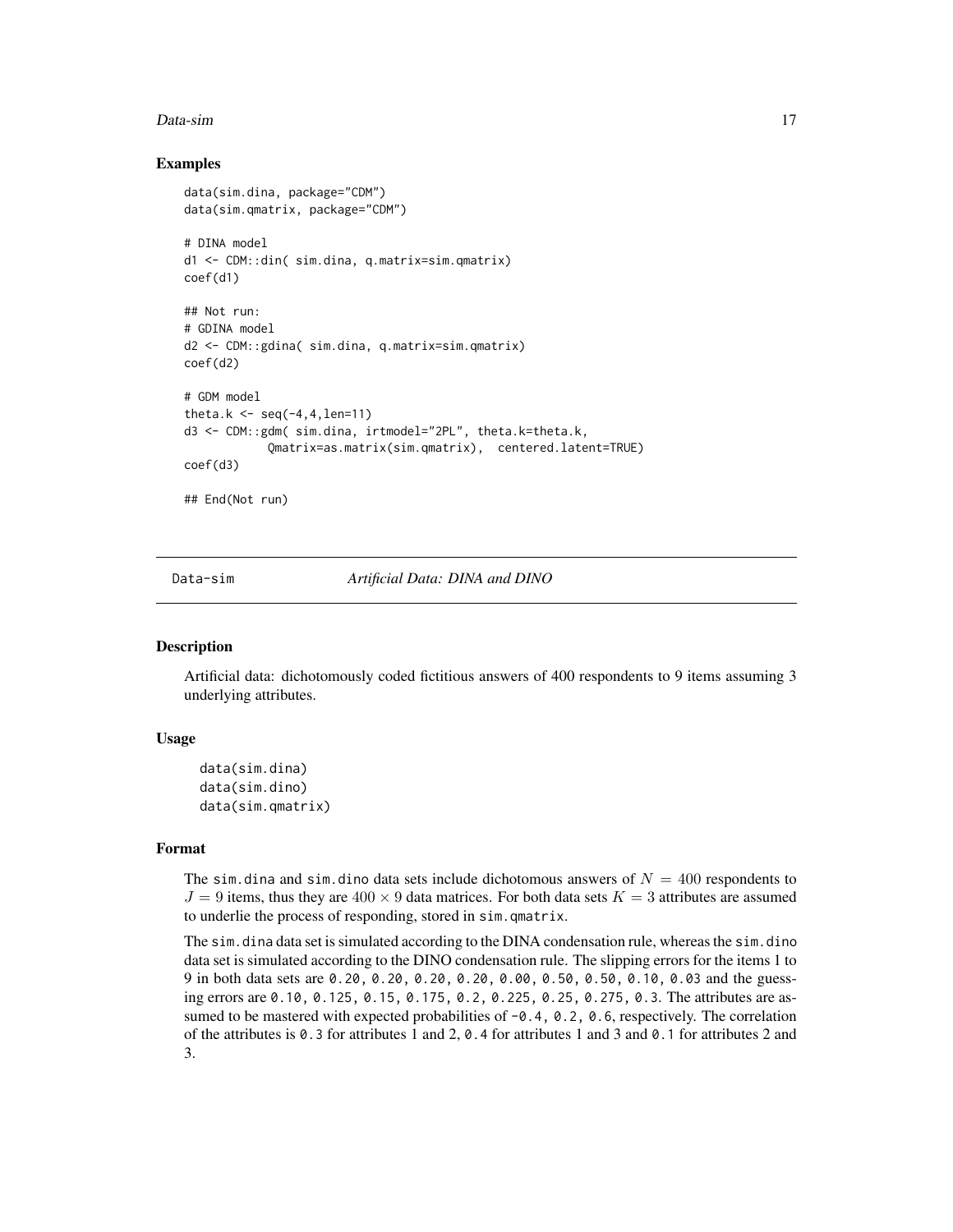## <span id="page-17-0"></span>Example Index

*Dataset* sim.dina

[anova](#page-5-1) (Examples 1, 2), [cdi.kli](#page-7-1) (Example 1), [din](#page-62-2) (Examples 2, 4, 5), [gdina](#page-91-1) (Example 1), [itemfit.sx2](#page-154-1) (Example 2), [modelfit.cor.din](#page-164-1) (Example 1)

*Dataset* sim.dino

[cdm.est.class.accuracy](#page-13-1) (Example 1), [din](#page-62-2) (Example 3), [gdina](#page-91-1) (Examples 2, 3, 4),

## References

Rupp, A. A., Templin, J. L., & Henson, R. A. (2010) *Diagnostic Measurement: Theory, Methods, and Applications*. New York: The Guilford Press.

data.cdm *Several Datasets for the* CDM *Package*

## Description

Several datasets for the CDM package

#### Usage

```
data(data.cdm01)
data(data.cdm02)
data(data.cdm03)
data(data.cdm04)
data(data.cdm05)
data(data.cdm06)
data(data.cdm07)
data(data.cdm08)
data(data.cdm09)
data(data.cdm10)
```
#### Format

• Dataset data.cdm01

This dataset is a multiple choice dataset and used in the [mcdina](#page-160-1) function. The format is:

List of 3 \$ data :'data.frame': .. \$ I1 : int [1:5003] 3 3 4 1 1 1 1 1 1 1 ...

..\$ I2 : int [1:5003] 1 1 3 1 1 2 1 1 2 1 ... ..\$ I3 : int [1:5003] 4 3 2 3 2 2 2 2 1 2 ...

..\$ I4 : int [1:5003] 3 3 3 2 2 2 2 3 3 1 ...

```
..$ I5 : int [1:5003] 2 2 2 3 1 1 2 3 2 1 ...
```
..\$ I6 : int [1:5003] 3 1 1 1 1 2 1 1 1 1 ...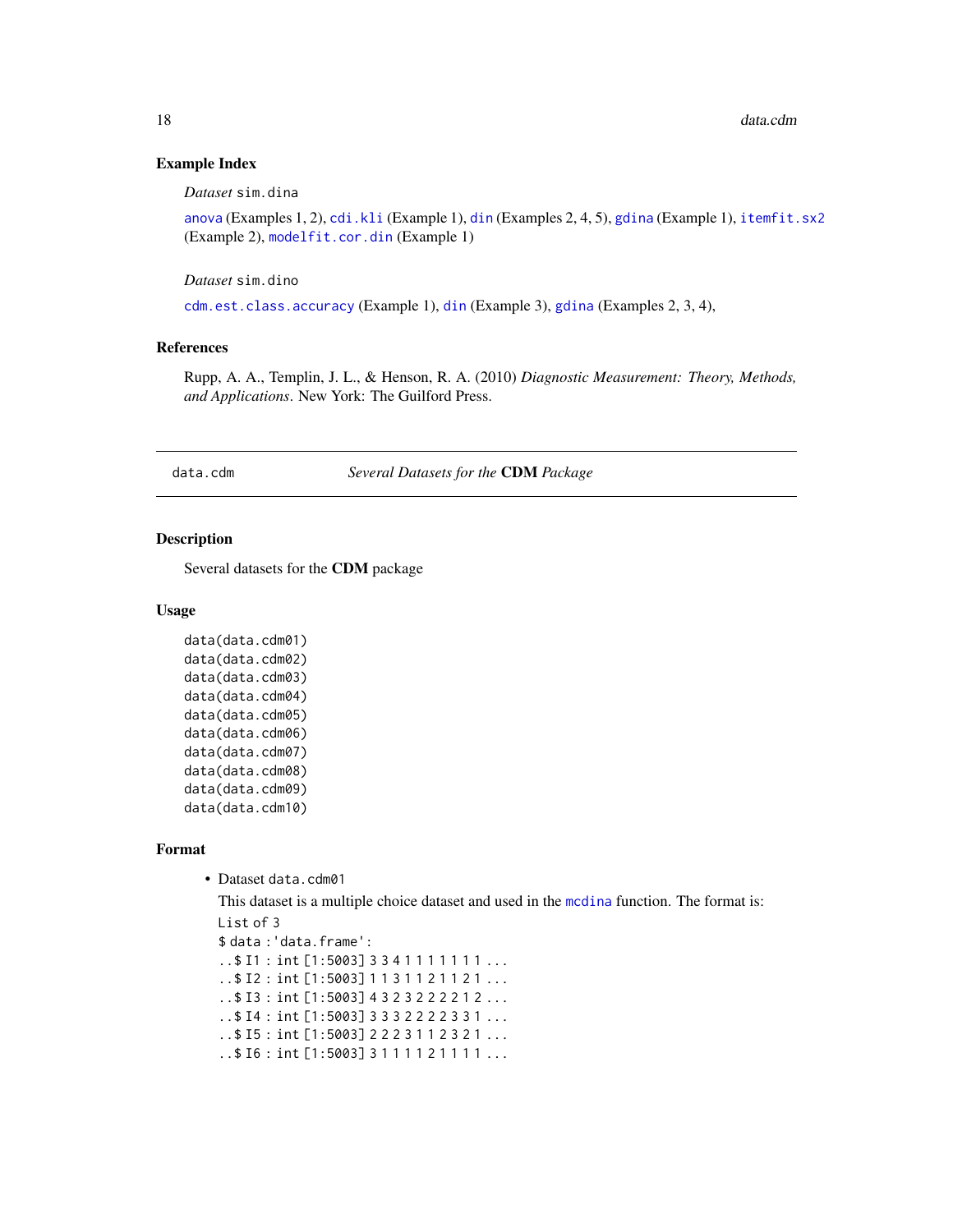```
..$ I7 : int [1:5003] 1 1 2 2 1 3 1 1 1 3 ...
..$ I8 : int [1:5003] 1 1 1 1 1 2 1 4 3 3 ...
..$ I9 : int [1:5003] 3 2 1 1 1 1 3 3 1 3 ...
..$ I10: int [1:5003] 2 1 2 1 1 2 2 2 2 1 ...
..$ I11: int [1:5003] 2 2 2 2 1 2 1 2 1 1 ...
..$ I12: int [1:5003] 1 2 1 1 2 1 1 1 1 2 ...
..$ I13: int [1:5003] 2 1 1 1 2 1 2 2 1 1 ...
..$ I14: int [1:5003] 1 1 1 1 1 2 1 1 2 1 ...
..$ I15: int [1:5003] 1 2 1 1 1 1 1 1 1 1 ...
..$ I16: int [1:5003] 1 2 2 1 2 2 2 1 1 1 ...
..$ I17: int [1:5003] 1 1 1 1 1 1 1 1 1 1 ...
$ group : int [1:5003] 1 1 1 1 1 1 1 1 1 1 ...
$ q.matrix:'data.frame':
..$ item : int [1:52] 1 1 1 1 2 2 2 2 3 3 ...
..$ categ: int [1:52] 1 2 3 4 1 2 3 4 1 2 ...
.541: int [1:52] 0101011100...
..$ A2 : int [1:52] 0 0 1 1 0 0 0 1 0 0 ...
..$ A3 : int [1:52] 0 0 0 0 0 0 0 0 0 0 ...
```

```
• Dataset data.cdm02
```
Multiple choice dataset with a Q-matrix designed for polytomous attributes.

```
List of 2
$ data :'data.frame':
..$ I1 : int [1:3000] 3 3 4 1 1 1 1 1 1 1 ...
..$ I2 : int [1:3000] 1 1 3 1 1 2 1 1 2 1 ...
..$ I3 : int [1:3000] 4 3 2 3 2 2 2 2 1 2 ...
[...]
..$ B17: num [1:3000] 1 1 1 1 1 1 1 1 1 1 ...
..$ B18: num [1:3000] 1 1 1 1 2 2 2 2 2 2 ...
$ q.matrix:'data.frame':
..$ item : int [1:100] 1 1 1 1 2 2 2 2 3 3 ...
..$ categ: int [1:100] 1 2 3 4 1 2 3 4 1 2 ...
.5 A1: num [1:100] 0 1 0 1 0 1 1 1 0 0 ....5 A2: num [1:100] 0011000100.....$ A3 : num [1:100] 0 0 0 0 0 0 0 0 0 0 ...
..$ B1 : num [1:100] 0 0 0 0 0 0 0 0 0 0 ...
```
• Dataset data.cdm03:

This is a resimulated dataset from Chiu, Koehn and Wu (2016) where the data generating model is a reduced RUM model. See Example 1.

```
List of 2
$ data: num [1:725, 1:16] 0 1 1 1 1 1 1 1 1 1 ...
..- attr(*, "dimnames")=List of 2
.. ..$ : NULL
.. ..$ : chr [1:16] "I01" "I02" "I03" "I04" ...
$ qmatrix:'data.frame': 16 obs. of 6 variables:
..$ item: Factor w/ 16 levels "I01","I02","I03",..: 1 2 3 4 5 6 7 8 9 10 ...
..$ A1 : int [1:16] 1 0 0 0 0 0 0 0 1 1 ...
```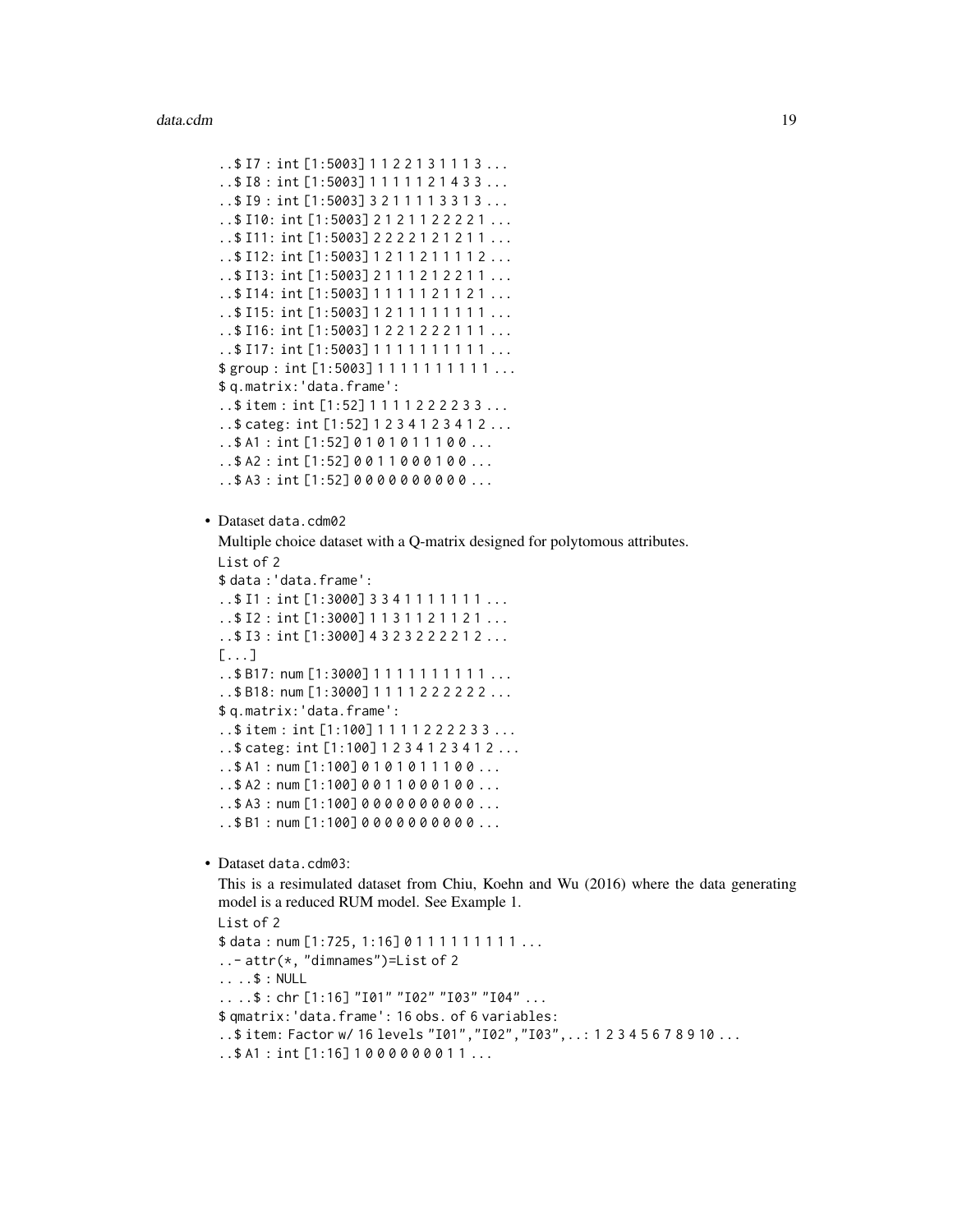```
. .$ A2 : int [1:16] 0 1 0 0 1 1 0 0 0 0 ...
.543: int [1:16] 0011110000...
. .$ A4 : int [1:16] 0000001111...
..$ A5 : int [1:16] 0 0 0 0 0 0 0 0 0 0 ...
```
• Dataset data.cdm04:

Simulated dataset for the sequential DINA model (as described in Ma & de la Torre, 2016). The dataset contains 1000 persons and 12 items which measure 2 skills.

```
List of 3
$ data: num [1:1000, 1:12] 0 0 0 1 1 0 0 0 0 0 ...
..- attr(*, "dimnames")=List of 2
.. ..$ : NULL
.. ..$ : chr [1:12] "I1" "I2" "I3" "I4" ...
$ q.matrix1:'data.frame': 18 obs. of 4 variables:
..$ Item: chr [1:18] "I1" "I2" "I3" "I4" ...
..$ Cat : int [1:18] 1 1 1 1 1 1 1 2 1 2 ...
..$ A1 : int [1:18] 1 1 1 0 0 0 1 1 1 1 ...
..$ A2 : int [1:18] 0 0 0 1 1 1 0 0 0 0 ...
$ q.matrix2:'data.frame': 18 obs. of 4 variables:
..$ Item: chr [1:18] "I1" "I2" "I3" "I4" ...
..$ Cat : int [1:18] 1 1 1 1 1 1 1 2 1 2 ...
..$ A1 : num [1:18] 1110001111...
..$ A2 : num [1:18] 0 0 0 1 1 1 0 0 0 0 ...
```
## • Dataset data.cdm05:

Example dataset used in Philipp, Strobl, de la Torre and Zeileis (2018). This dataset is a sub-dataset of the probability dataset in the **pks** package (Heller & Wickelmaier, 2013). List of 3

```
$ data :'data.frame': 504 obs. of 12 variables:
..$ b101: num [1:504] 1111111111...
..$b102: num [1:504] 1111111111...
..$ b103: num [1:504] 1 1 1 1 1 1 1 1 1 1 ...
..$ b104: num [1:504] 1 1 1 1 0 1 0 0 0 1 ...
..$ b105: num [1:504] 1 0 1 1 1 1 0 1 1 1 ...
..$ b106: num [1:504] 1111111111...
..$ b107: num [1:504] 1 1 1 1 1 1 1 1 1 1 ...
..$ b108: num [1:504] 1 1 1 1 1 1 0 1 1 1 ...
..$ b109: num [1:504] 1 1 0 1 1 0 0 1 1 0 ...
..$ b110: num [1:504] 0 0 0 1 0 0 0 0 0 1 ...
..$ b111: num [1:504] 0 1 0 0 0 1 0 0 0 0 ...
..$ b112: num [1:504] 1 1 0 1 0 1 0 1 0 0 ...
$ q.matrix:'data.frame': 12 obs. of 4 variables:
..$ pb: num [1:12] 1 0 0 0 1 1 1 1 1 0 ...
..$ cp: num [1:12] 0 1 0 0 1 1 0 0 0 1 ...
..$ un: num [1:12] 0 0 1 0 0 0 1 1 0 0 ...
..$ id: num [1:12] 0 0 0 1 0 0 0 0 1 1 ...
$ skills : Named chr [1:4] "how to calculate the classic probability "
```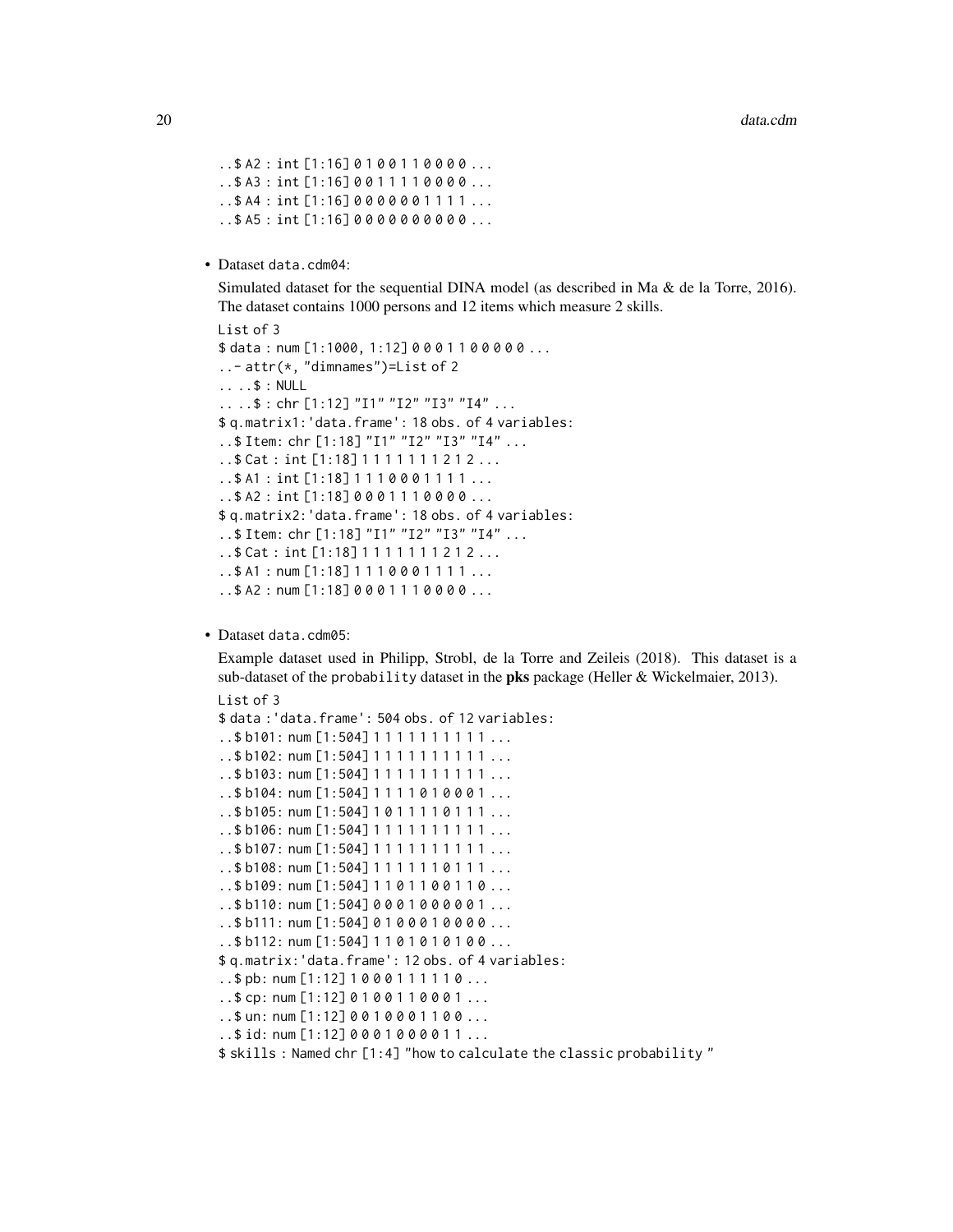#### data.cdm 21

```
..- attr(*, "names")=chr [1:4] "pb" "cp" "un" "id"
• Dataset data.cdm06:
  Resimulated example dataset from Chen and Chen (2017).
 List of 3
 $ data :'data.frame': 2733 obs. of 15 variables:
  ..$ I01: num [1:2733] 1 0 0 1 0 0 0 1 1 1 ...
  ..$ I02: num [1:2733] 1 0 0 1 1 0 1 0 0 1 ...
  ..$ I03: num [1:2733] 0 0 0 1 1 0 1 0 1 0 ...
  ..$ I04: num [1:2733] 1 1 0 0 0 0 1 1 1 0 ...
 ..$ I05: num [1:2733] 1 0 1 1 0 1 1 1 1 1 ...
  ..$ I06: num [1:2733] 0 0 0 1 1 0 0 0 1 1 ...
  ..$ I07: num [1:2733] 1 1 1 0 0 1 1 0 1 1 ...
  ..$ I08: num [1:2733] 0 0 0 0 0 0 0 0 1 1 ...
 .$ I09: num [1:2733] 1001110101...
  . .$ I10: num [1:2733] 0 0 0 1 0 1 1 0 1 1 ...
  ..$ I11: num [1:2733] 0 1 0 1 1 1 1 0 1 1 ...
  ..$ I12: num [1:2733] 0 1 0 1 0 0 0 1 1 1 ...
  ..$ I13: num [1:2733] 0 0 1 1 0 1 0 0 0 1 ...
  ..$ I14: num [1:2733] 0 0 0 1 1 0 1 1 0 0 ...
  ..$ I15: num [1:2733] 0 0 0 1 0 0 1 0 1 1 ...
 $ q.matrix:'data.frame': 15 obs. of 5 variables:
  ..$ RI: num [1:15] 1 1 1 0 1 1 1 1 0 0 ...
  ..$ JS: num [1:15] 1 0 0 1 0 0 0 0 0 1 ...
  ..$ GI: num [1:15] 0 1 0 1 0 0 1 1 1 1 ...
 ..$ II: num [1:15] 0 1 1 0 1 0 1 0 0 0 ...
  ..$ MI: num [1:15] 0 0 1 0 0 0 0 0 1 0 ...
 $ skills : chr [1:5, 1:2] "Retrieving explicit information " ...
  ..- attr(*, "dimnames")=List of 2
  .. ..$ : chr [1:5] "RI" "JS" "GI" "II" ...
  .. ..$ : chr [1:2] "skill" "description"
```
#### • Dataset data.cdm07:

This is a resimulated dataset from the social anxiety disorder data concerning social phobia which involve 13 dichotomous questions (Fang, Liu & Ling, 2017). The simulation was based on a latent class model with five classes. The dataset was also used in Chen, Li, Liu and Ying (2017).

```
$ data: num [1:863, 1:13] 1011111111...
\ldots - attr(\star, "dimnames")=List of 2
.. ..$ : NULL
.. ..$ : chr [1:13] "I1" "I2" "I3" "I4" ...
$ q.matrix: num [1:13, 1:3] 1 1 1 1 0 0 0 0 0 0 ...
\ldots - attr(\star, "dimnames")=List of 2
.. ..$ : chr [1:13] "I1" "I2" "I3" "I4" ...
.. ..$ : chr [1:3] "A1" "A2" "A3"
$ items : atomic [1:13] 1 speaking in front of other people? ...
\dots - attr(*, "stem")=chr "Have you ever had a strong fear or avoidance of \dots"
```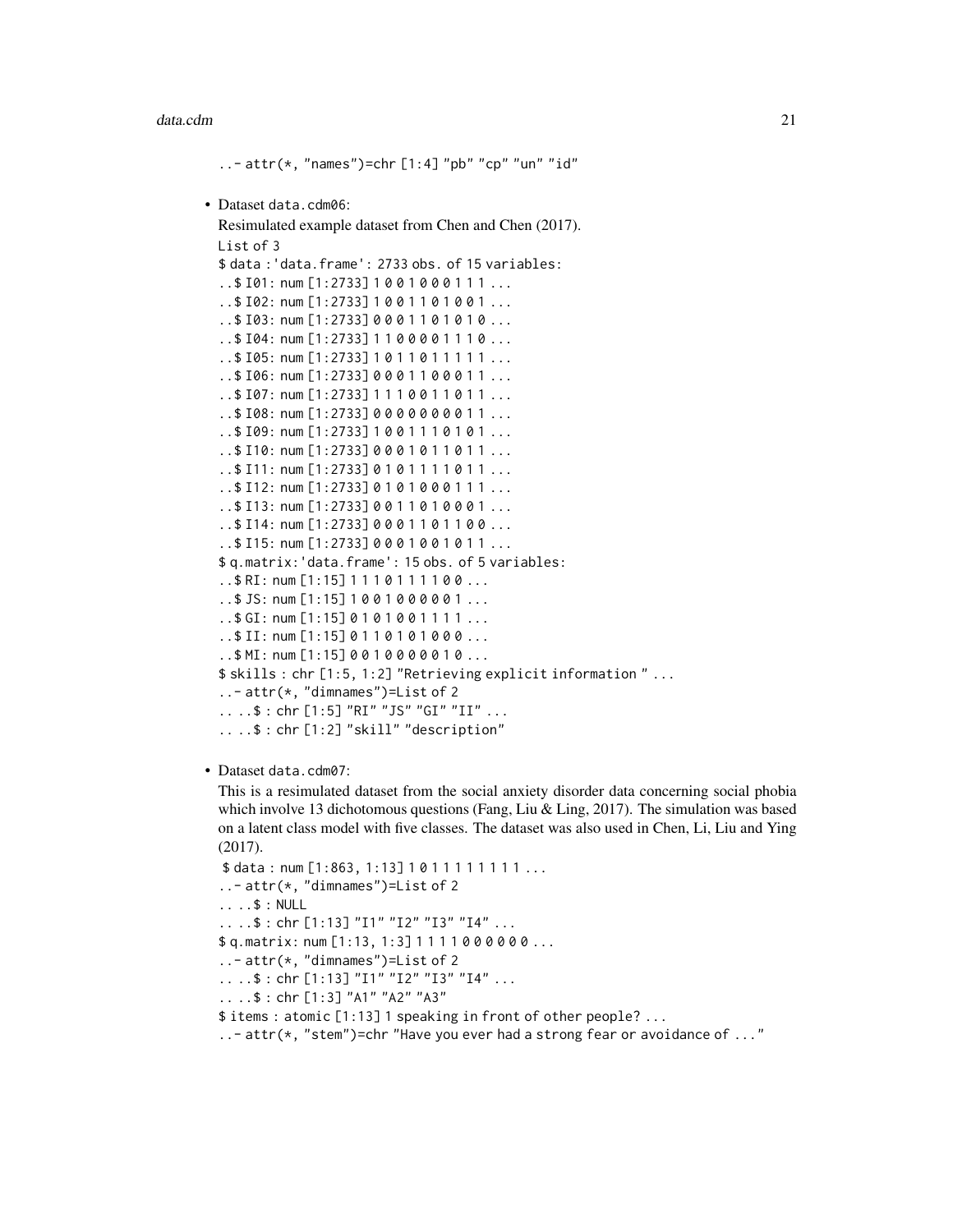• Dataset data.cdm08:

This is a simulated dataset involving four skills and three misconceptions for the model for simultaneously identifying skills and misconceptions (SISM; Kuo, Chen & de la Torre, 2018). The Q-matrix follows the specification in their simulation study.

```
List of 2
$ data :'data.frame': 1300 obs. of 20 variables:
..$ I01: num [1:1300] 1 0 0 1 1 1 1 1 1 1 ...
. .$ I02: num [1:1300] 0 0 0 0 1 1 1 1 1 1 ...
..$ I03: num [1:1300] 0 0 0 0 1 1 1 1 1 1 ...
. .$ I04: num [1:1300] 1 1 0 1 0 1 1 0 1 1 ...
..$ I05: num [1:1300] 1 1 1 0 1 1 0 1 1 1 ...
..[...]
..$ I18: num [1:1300] 0 1 0 0 0 0 0 0 0 1 ...
..$ I19: num [1:1300] 1 1 0 0 0 0 0 1 1 1 ...
..$ I20: num [1:1300] 1 1 0 0 0 1 0 1 0 1 ...
$ q.matrix:'data.frame': 20 obs. of 7 variables:
..$ S1: num [1:20] 1 0 0 0 0 0 0 1 0 0 ...
..$ S2: num [1:20] 0 1 0 0 0 0 0 0 1 0 ...
..$ S3: num [1:20] 0 0 1 0 0 0 0 0 0 1 ...
. .$ S4: num [1:20] 0 0 0 1 0 0 0 0 0 0 ...
. .$ B1: num [1:20] 0 0 0 0 1 0 0 1 1 0 ...
..$ B2: num [1:20] 0 0 0 0 0 1 0 0 0 0 ...
..$ B3: num [1:20] 0 0 0 0 0 0 1 0 0 1 ...
```
• Dataset data.cdm09: This is a simulated dataset involving polytomous skills which is adapted from the empirical example (proportional reasoning data) of Chen and de la Torre (2013).

```
List of 2
$ data: num [1:500, 1:15] 1011011111...
..- attr(*, "dimnames")=List of 2
.. ..$ : NULL
.. ..$ : chr [1:15] "I1" "I2" "I3" "I4" ...
$ q.matrix:'data.frame': 15 obs. of 4 variables:
..$ A1: int [1:15] 0 0 0 0 2 0 0 2 1 1 ...
..$ A2: int [1:15] 1 0 2 0 0 1 2 0 1 1 ...
..$ A3: int [1:15] 0 0 0 1 0 0 0 0 0 0 ...
..$ A4: int [1:15] 0 1 1 0 0 0 0 0 0 0 ...
```
• Dataset data.cdm10: This is a simulated dataset involving a hierarchical skill structure. Skill A has four levels, skill B possesses two levels and skill C has three levels.

```
List of 2
$ data: num [1:1500, 1:15] 1 1 0 0 0 1 1 0 0 1 ...
..- attr(*, "dimnames")=List of 2
.. ..$ : NULL
.. ..$ : chr [1:15] "I1" "I2" "I3" "I4" ...
$ q.matrix: num [1:15, 1:6] 1 1 1 1 1 1 0 0 0 0 ...
..- attr(*, "dimnames")=List of 2
.. ..$ : chr [1:15] "I1" "I2" "I3" "I4" ...
```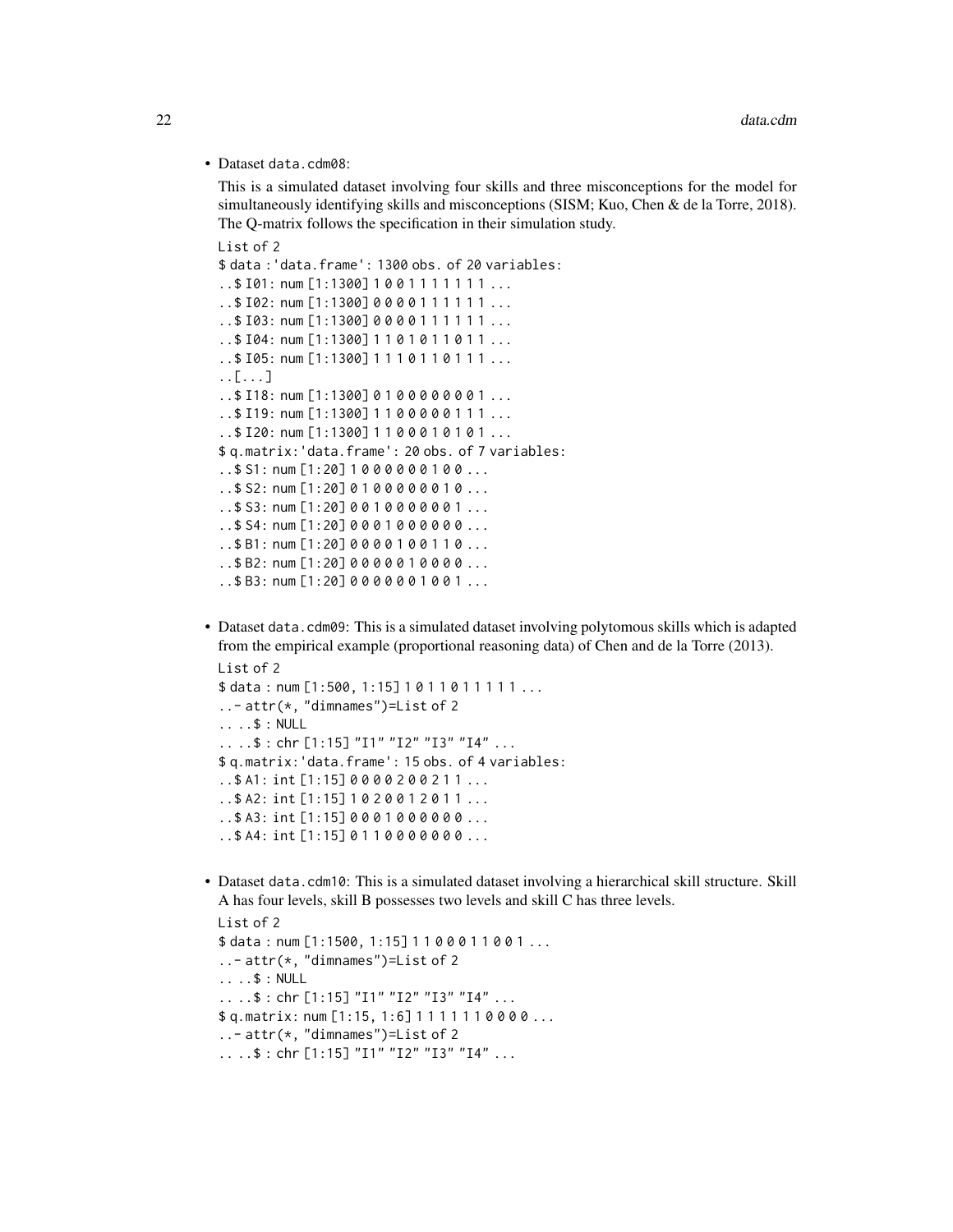#### data.cdm 23

.. ..\$ : chr [1:6] "A1" "A2" "A3" "B1" ...

#### References

Chen, H., & Chen, J. (2017). Cognitive diagnostic research on chinese students' English listening skills and implications on skill training. *English Language Teaching, 10*(12), 107-115. http://dx.doi.org/10.5539/elt.v10n12p107

Chen, J., & de la Torre, J. (2013). A general cognitive diagnosis model for expert-defined polytomous attributes. *Applied Psychological Measurement, 37*, 419-437. http://dx.doi.org/10.1177/0146621613479818

Chen, Y., Li, X., Liu, J., & Ying, Z. (2017). Regularized latent class analysis with application in cognitive diagnosis. *Psychometrika, 82*, 660-692. http://dx.doi.org/10.1007/s11336-016-9545-6

Chiu, C.-Y., Koehn, H.-F., & Wu, H.-M. (2016). Fitting the reduced RUM with Mplus: A tutorial. *International Journal of Testing, 16*(4), 331-351. http://dx.doi.org/10.1080/15305058.2016.1148038

Fang, G., Liu, J., & Ying, Z. (2017). On the identifiability of diagnostic classification models. *arXiv*, 1706.01240. https://arxiv.org/abs/1706.01240

Heller, J. and Wickelmaier, F. (2013). Minimum discrepancy estimation in probabilistic knowledge structures. *Electronic Notes in Discrete Mathematics, 42*, 49-56. http://dx.doi.org/10.1016/j.endm.2013.05.145

Kuo, B.-C., Chen, C.-H., & de la Torre, J. (2018). A cognitive diagnosis model for identifying coexisting skills and misconceptions. *Applied Psychological Measurement, 42*(3), 179-191. http://dx.doi.org/10.1177/0146621617722791

Ma, W., & de la Torre, J. (2016). A sequential cognitive diagnosis model for polytomous responses. *British Journal of Mathematical and Statistical Psychology, 69*(3), 253-275. https://doi.org/10.1111/bmsp.12070

Philipp, M., Strobl, C., de la Torre, J., & Zeileis, A. (2018). On the estimation of standard errors in cognitive diagnosis models. *Journal of Educational and Behavioral Statistics, 43*(1), 88-115. http://dx.doi.org/10.3102/1076998617719728

## Examples

```
## Not run:
#############################################################################
# EXAMPLE 1: Reduced RUM model, Chiu et al. (2016)
#############################################################################
data(data.cdm03, package="CDM")
dat <- data.cdm03$data
qmatrix <- data.cdm03$qmatrix
#*** Model 1: Reduced RUM
mod1 <- CDM::gdina( dat, q.matrix=qmatrix[,-1], rule="RRUM" )
summary(mod1)
#*** Model 2: Additive model with identity link function
mod2 <- CDM::gdina( dat, q.matrix=qmatrix[,-1], rule="ACDM" )
summary(mod2)
```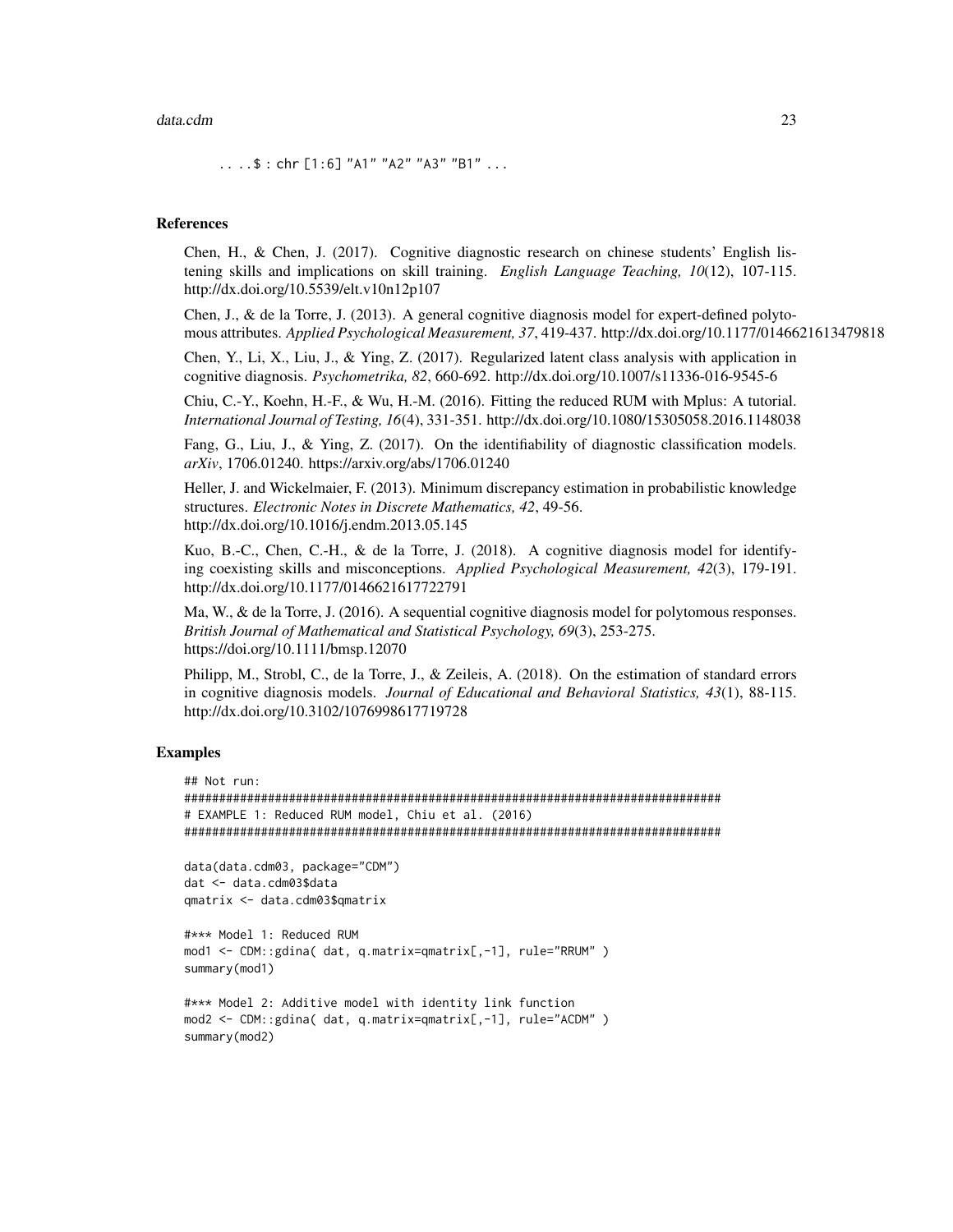#### data.dcm

```
#*** Model 3: Additive model with logit link function
mod3 <- CDM::gdina( dat, q.matrix=qmatrix[,-1], rule="ACDM", linkfct="logit")
summary(mod3)
# EXAMPLE 2: GDINA model - probability dataset from the pks package
data(data.cdm05, package="CDM")
dat <- data.cdm05$data
Q <- data.cdm05$q.matrix
#* estimate model
mod1 <- CDM::gdina( dat, q.matrix=Q)
summary(mod1)
## End(Not run)
```

```
data.dcm
```
Dataset from Book 'Diagnostic Measurement' of Rupp, Templin and Henson (2010)

#### **Description**

Dataset from Chapter 9 of the book 'Diagnostic Measurement' (Rupp, Templin & Henson, 2010).

## **Usage**

data(data.dcm)

## Format

The format of the data is a list containing the dichotomous item response data data (10000 persons at 7 items) and the Q-matrix q.matrix (7 items and 3 skills):

```
List of 2
```

```
$ data: 'data.frame':
..$ id: int [1:10000] 1 2 3 4 5 6 7 8 9 10 ...
...$D1: num [1:10000] 0000101001...
..$D2: num [1:10000] 0000011101...
. .$ D3: num [1:10000] 1010110001...
...$ D4: num [1:10000] 0 0 1 0 0 1 1 1 0 0 ...
..$ D5: num [1:10000] 1000111010...
...$ D6: num [1:10000] 0000111001...
. .$ D7: num [1:10000] 0 0 0 0 0 1 1 0 1 1 ...
$q.matrix: num[1:7, 1:3] 1001101010...\ldots - attr(\star, "dimnames")=List of 2
... $: chr [1:7] "D1" "D2" "D3" "D4" ...
....$: chr [1:3] "skill1" "skill2" "skill3"
```
<span id="page-23-0"></span>24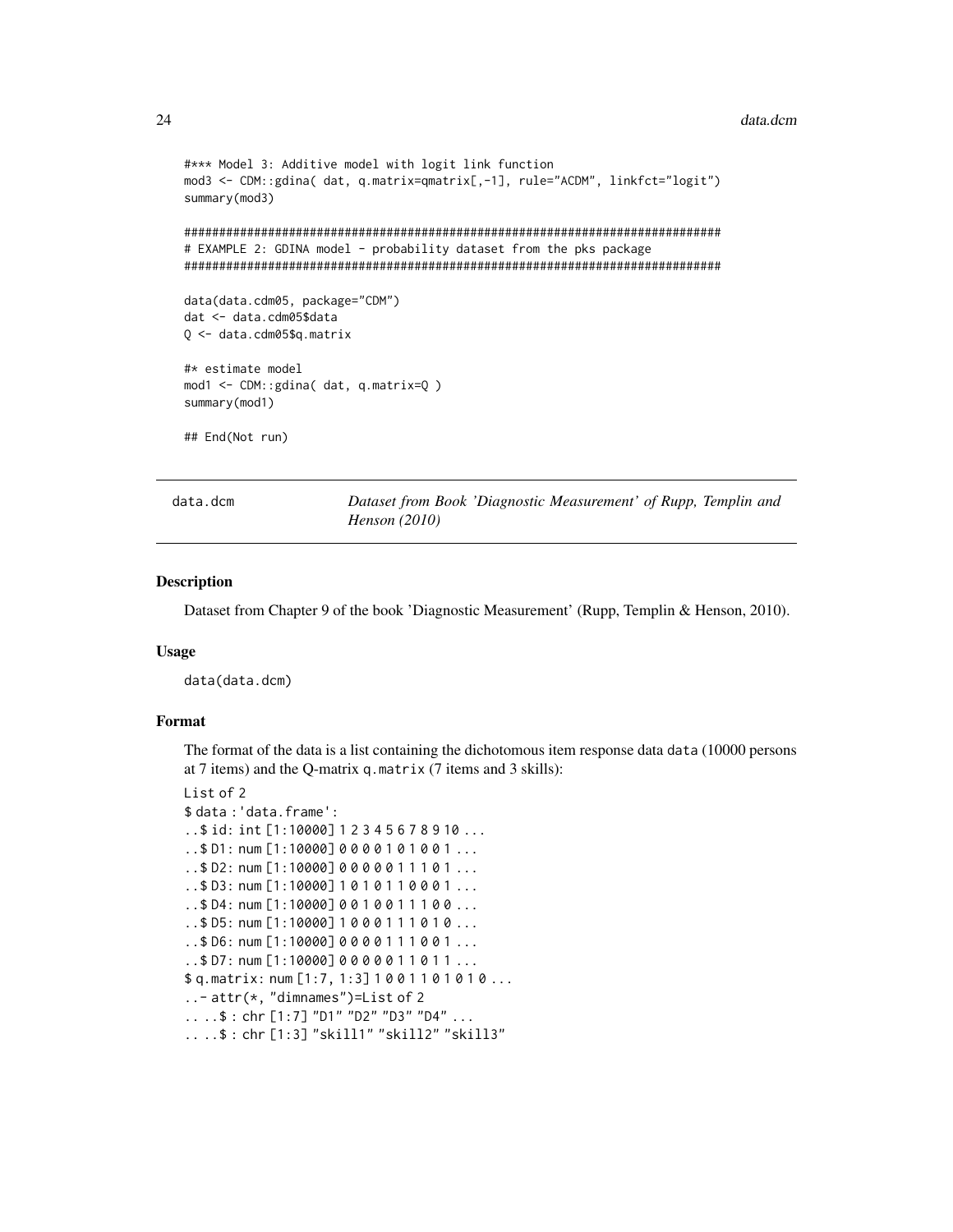#### data.dcm

## **Source**

For supplementary material of the Rupp, Templin and Henson book (2010) see http://dcm.coe. uga.edu/.

The dataset was downloaded from http://dcm.coe.uga.edu/supplemental/chapter9.html.

## **References**

Rupp, A. A., Templin, J., & Henson, R. A. (2010). Diagnostic Measurement: Theory, Methods, and Applications. New York: The Guilford Press.

## **Examples**

```
## Not run:
data(data.dcm, package="CDM")
dat <- data.dcm$data[,-1]
Q \le - data.dcm$q.matrix
# Model 1: DINA model
mod1 \le -CDM: din(dat, q.matrix=0)
summary(mod1)
#--------
# Model 1m: estimate model in mirt package
library(mirt)
library(sirt)
 #** define theta grid of skills
 # use the function skillspace.hierarchy just for convenience
hier \leq "skill1 > skill2"
skillspace <- CDM::skillspace.hierarchy( hier, skill.names=colnames(Q) )
Theta <- as.matrix(skillspace$skillspace.complete)
 #** create mirt model
mirtmodel <- mirt::mirt.model("
     skill1=1
     skill2=2
     skill3=3
     (skill1*skill2)=4(skill1*skill3)=5(skill2*skill3)=6(skill1*skill2*skill3)=7")
 #** mirt parameter table
mod.pars <- mirt::mirt( dat, mirtmodel, pars="values")
 # use starting values of .20 for guessing parameter
ind <- which( mod.pars$name=="d" )
mod.pars[ind,"value"] <- stats::qlogis(.20) # guessing parameter on the logit metric
 # use starting values of .80 for anti-slipping parameter
ind \le - which( ( mod.pars$name %in% paste0("a",1:20 ) ) & (mod.pars$est) )
```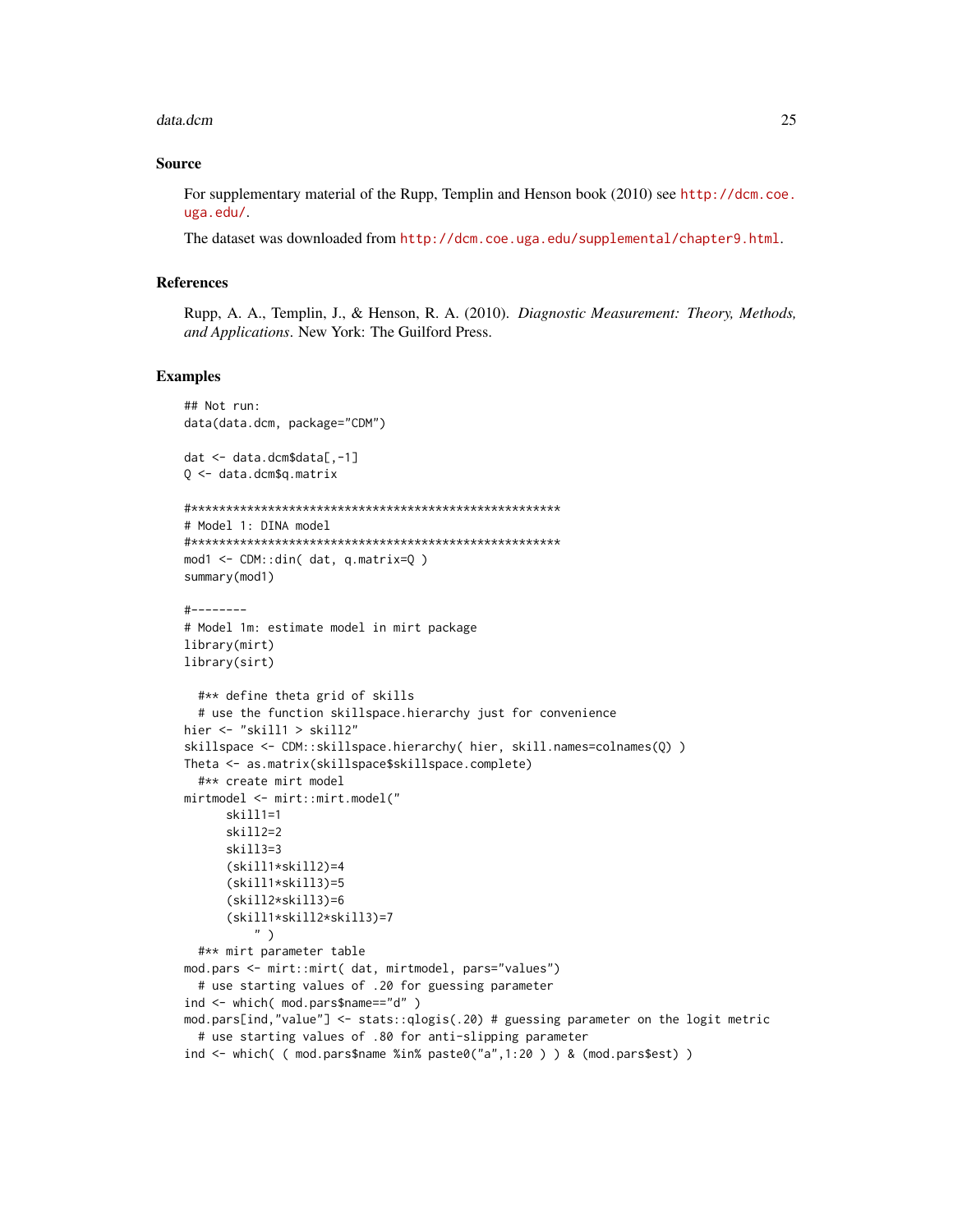```
mod.pars[ind,"value"] <- stats::qlogis(.80) - stats::qlogis(.20)
mod.pars
 #** prior for the skill space distribution
I \leftarrow \text{ncol}(\text{dat})lca_prior <- function(Theta,Etable){
 TP <- nrow(Theta)
 if ( is.null(Etable) ){ prior <- rep( 1/TP, TP ) }
 if ( ! is.null(Etable) ){
   prior \leq ( rowSums(Etable[, seq(1,2*I,2)]) + rowSums(Etable[,seq(2,2*I,2)]) )/I
 }
 prior <- prior / sum(prior)
 return(prior)
}
#** estimate model in mirt
mod1m <- mirt::mirt(dat, mirtmodel, pars=mod.pars, verbose=TRUE,
           technical=list( customTheta=Theta, customPriorFun=lca_prior) )
 # The number of estimated parameters is incorrect because mirt does not correctly count
 # estimated parameters from the user customized prior distribution.
mod1m@nest <- as.integer(sum(mod.pars$est) + nrow(Theta) - 1)
 # extract log-likelihood
mod1m@logLik
 # compute AIC and BIC
( AIC <- -2*mod1m@logLik+2*mod1m@nest )
( BIC <- -2*mod1m@logLik+log(mod1m@Data$N)*mod1m@nest )
 #** extract item parameters
cmod1m <- sirt::mirt.wrapper.coef(mod1m)$coef
# compare estimated guessing and slipping parameters
dfr <- data.frame( "din.guess"=mod1$guess$est,
                 "mirt.guess"=plogis(cmod1m$d), "din.slip"=mod1$slip$est,
                 "mirt.slip"=1-plogis( rowSums( cmod1m[, c("d", paste0("a",1:7) ) \}) )
                   )
round(t(dfr),3)
 ## [,1] [,2] [,3] [,4] [,5] [,6] [,7]
 ## din.guess 0.217 0.193 0.189 0.135 0.143 0.135 0.162
 ## mirt.guess 0.226 0.189 0.184 0.132 0.142 0.132 0.158
 ## din.slip 0.338 0.331 0.334 0.220 0.222 0.211 0.042
 ## mirt.slip 0.339 0.333 0.336 0.223 0.225 0.214 0.044
# compare estimated skill class distribution
dfr <- data.frame("din"=mod1$attribute.patt$class.prob,
                   "mirt"=mod1m@Prior[[1]] )
round(t(dfr),3)## [,1] [,2] [,3] [,4] [,5] [,6] [,7] [,8]
 ## din 0.113 0.083 0.094 0.092 0.064 0.059 0.065 0.429
 ## mirt 0.116 0.074 0.095 0.064 0.095 0.058 0.066 0.433
#** extract estimated classifications
fsc1m <- sirt::mirt.wrapper.fscores( mod1m )
#- estimated reliabilities
fsc1m$EAP.rel
 ## skill1 skill2 skill3
 ## 0.5479942 0.5362595 0.5357961
```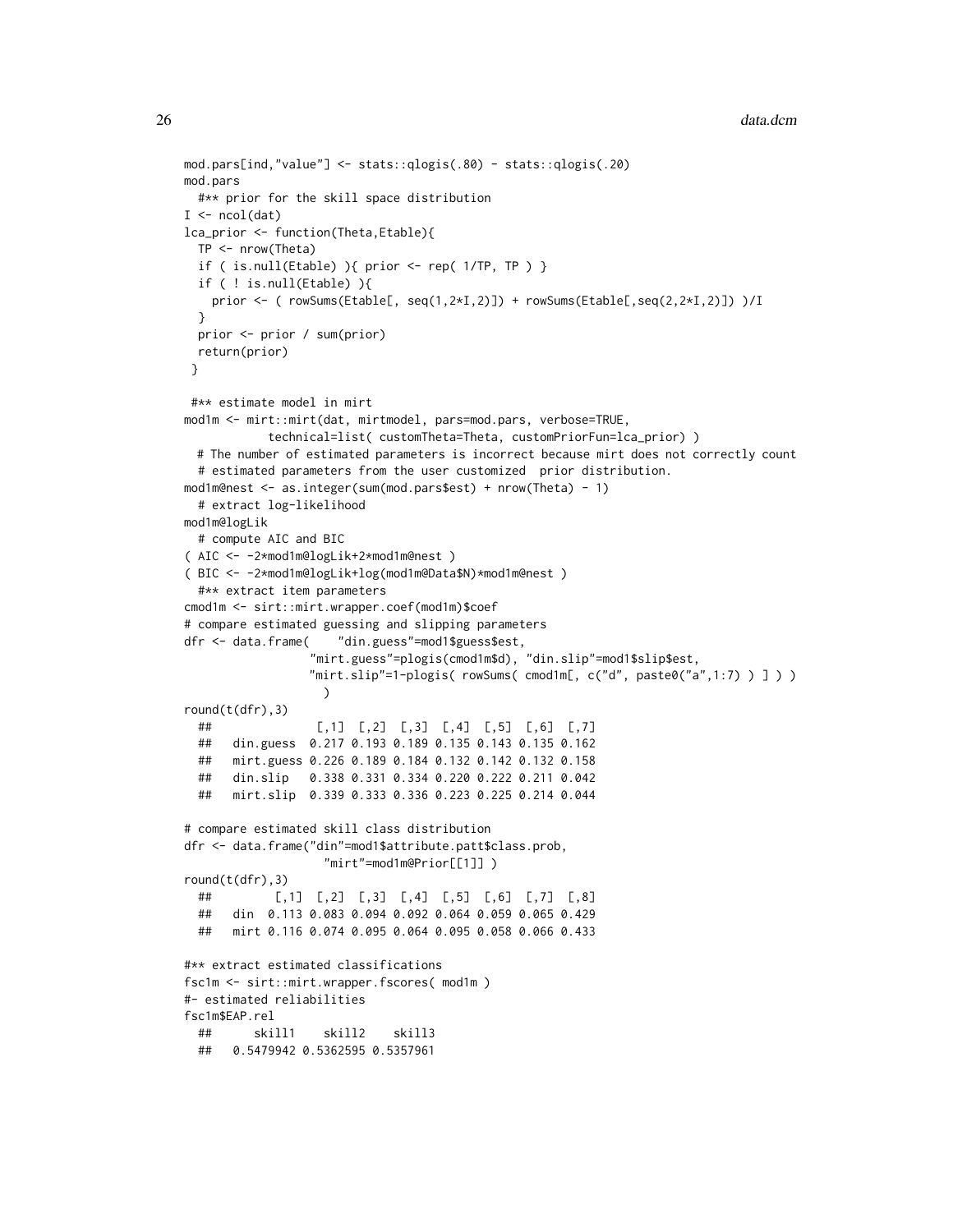#### data.dcm 27

```
#- estimated classfications: EAPs, MLEs and MAPs
head( round(fsc1m$person,3) )
 ## case M EAP.skill1 SE.EAP.skill1 EAP.skill2 SE.EAP.skill2 EAP.skill3 SE.EAP.skill3
 ## 1 1 0.286 0.508 0.500 0.067 0.251 0.820 0.384
 ## 2 2 0.000 0.162 0.369 0.191 0.393 0.190 0.392
 ## 3 3 0.286 0.200 0.400 0.211 0.408 0.607 0.489
 ## 4 4 0.000 0.162 0.369 0.191 0.393 0.190 0.392
 ## 5 5 0.571 0.802 0.398 0.267 0.443 0.928 0.258
 ## 6 6 0.857 0.998 0.045 1.000 0.019 1.000 0.020
 ## MLE.skill1 MLE.skill2 MLE.skill3 MAP.skill1 MAP.skill2 MAP.skill3
 ## 1 1 1 0 1 1 1 0 1<br>## 2 0 0 0 0 0 0 0
 ## 2 0 0 0 0 0 0
 ## 3 0 0 1 0 0 1
 ## 4 0 0 0 0 0 0
 ## 5 1 0 1 1 0 1
 ## 6 1 1 1 1 1 1 1
#** estimate model fit in mirt
( fit1m <- mirt::M2( mod1m ) )
#*****************************************************
# Model 2: DINO model
#*****************************************************
mod2 <- CDM::din( dat, q.matrix=Q, rule="DINO")
summary(mod2)
#*****************************************************
# Model 3: log-linear model (LCDM): this model is the GDINA model with the
# logit link function
#*****************************************************
mod3 <- CDM::gdina( dat, q.matrix=Q, link="logit")
summary(mod3)
#*****************************************************
# Model 4: GDINA model with identity link function
#*****************************************************
mod4 <- CDM::gdina( dat, q.matrix=Q )
summary(mod4)
#*****************************************************
# Model 5: GDINA additive model identity link function
#*****************************************************
mod5 <- CDM::gdina( dat, q.matrix=Q, rule="ACDM")
summary(mod5)
#*****************************************************
# Model 6: GDINA additive model logit link function
#*****************************************************
mod6 <- CDM::gdina( dat, q.matrix=Q, link="logit", rule="ACDM")
summary(mod6)
#--------
```
# Model 6m: GDINA additive model in mirt package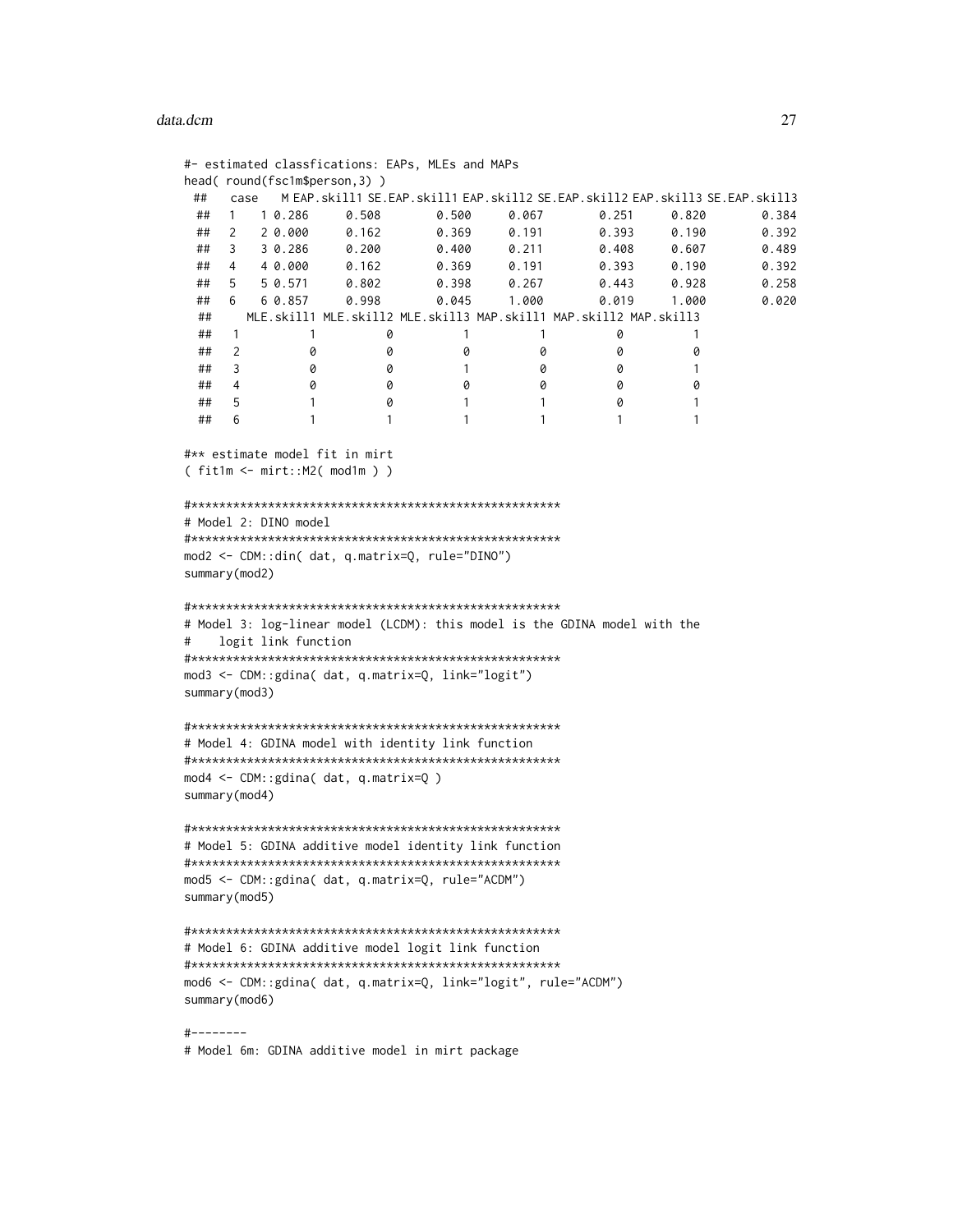```
# use data specifications from Model 1m)
 #** create mirt model
mirtmodel <- mirt::mirt.model("
     skill1=1,4,5,7
     skill2=2,4,6,7
      skill3=3,5,6,7
          " )
 #** mirt parameter table
mod.pars <- mirt::mirt( dat, mirtmodel, pars="values")
 #** estimate model in mirt
 # Theta and lca_prior as defined as in Model 1m
mod6m <- mirt::mirt(dat, mirtmodel, pars=mod.pars, verbose=TRUE,
            technical=list( customTheta=Theta, customPriorFun=lca_prior) )
mod6m@nest <- as.integer(sum(mod.pars$est) + nrow(Theta) - 1)
 # extract log-likelihood
mod6m@logLik
 # compute AIC and BIC
( AIC <- -2*mod6m@logLik+2*mod6m@nest )
( BIC <- -2*mod6m@logLik+log(mod6m@Data$N)*mod6m@nest )
 #** skill distribution
 mod6m@Prior[[1]]
 #** extract item parameters
cmod6m <- mirt.wrapper.coef(mod6m)$coef
print(cmod6m,digits=4)
 ## item a1 a2 a3 d g u
 ## 1 D1 1.882 0.000 0.000 -0.9330 0 1
 ## 2 D2 0.000 2.049 0.000 -1.0430 0 1
 ## 3 D3 0.000 0.000 2.028 -0.9915 0 1
 ## 4 D4 2.697 2.525 0.000 -2.9925 0 1
 ## 5 D5 2.524 0.000 2.478 -2.7863 0 1
 ## 6 D6 0.000 2.818 2.791 -3.1324 0 1
 ## 7 D7 3.113 2.918 2.785 -4.2794 0 1
#*****************************************************
# Model 7: Reduced RUM model
#*****************************************************
mod7 <- CDM::gdina( dat, q.matrix=Q, rule="RRUM")
summary(mod7)
#*****************************************************
# Model 8: latent class model with 3 classes and 4 sets of starting values
#*****************************************************
#-- Model 8a: randomLCA package
library(randomLCA)
mod8a <- randomLCA::randomLCA( dat, nclass=3, verbose=TRUE, notrials=4)
#-- Model8b: rasch.mirtlc function in sirt package
library(sirt)
mod8b <- sirt::rasch.mirtlc( dat, Nclasses=3, nstarts=4 )
summary(mod8a)
summary(mod8b)
```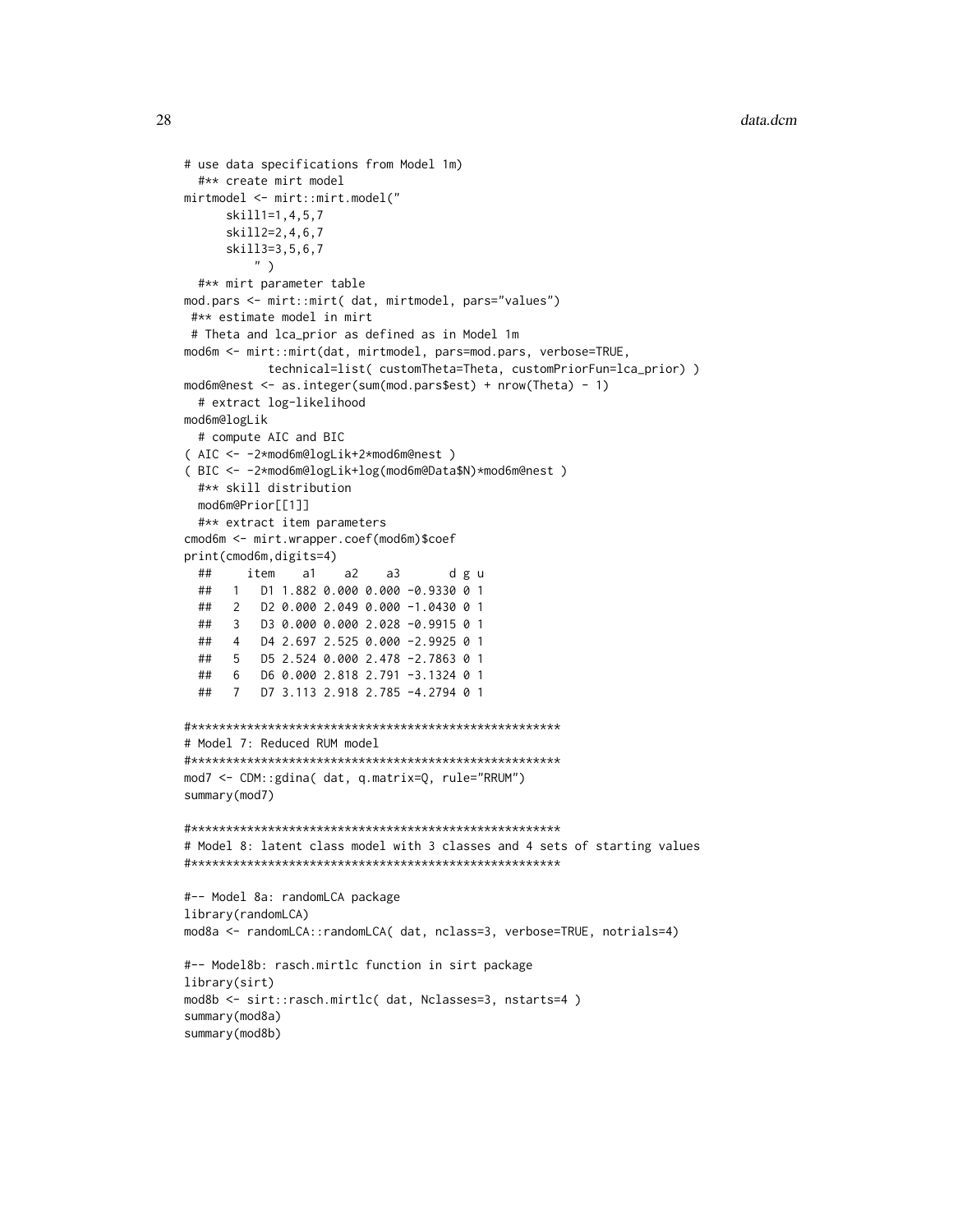#### <span id="page-28-0"></span>data.dtmr 29

## End(Not run)

## **Description**

This is a simulated dataset of the DTMR fraction data described in Bradshaw, Izsak, Templin and Jacobson (2014).

#### Usage

data(data.dtmr)

## Format

The format is: List of 5 \$ data: num [1:5000, 1:27] 0 0 0 0 0 1 0 0 1 1 ... ..- attr(\*, "dimnames")=List of 2 .. ..\$ : NULL .. ..\$ : chr [1:27] "M1" "M2" "M3" "M4" ... \$ q.matrix :'data.frame': 27 obs. of 4 variables: ..\$ RU : int [1:27] 1 0 0 1 1 0 1 0 0 0 ... ..\$ PI : int [1:27] 0 0 1 0 0 1 0 0 0 0 ... ..\$ APP: int [1:27] 0 1 0 0 0 0 0 1 1 1 ... ..\$ MC : int [1:27] 0 0 0 0 0 0 0 0 0 0 ... \$ skill.distribution:'data.frame': 16 obs. of 5 variables: ..\$ RU : int [1:16] 0 0 0 0 0 0 0 0 1 1 ... ..\$ PI : int [1:16] 0 0 0 0 1 1 1 1 0 0 ... ..\$ APP : int [1:16] 0 0 1 1 0 0 1 1 0 0 ... ..\$ MC : int [1:16] 0 1 0 1 0 1 0 1 0 1 ... ..\$ freq: int [1:16] 1064 350 280 406 196 126 238 770 14 28 ... \$ itempars :'data.frame': 27 obs. of 7 variables: ..\$ item : chr [1:27] "M1" "M2" "M3" "M4" ... ..\$ lam0 : num [1:27] -1.12 0.59 -2.07 -1.19 -1.67 -3.81 -0.73 -0.62 -0.09 0.28 ... ..\$ RU : num [1:27] 2.24 0 0 0.65 1.52 0 1.2 0 0 0 ... ..\$ PI : num [1:27] 0 0 1.7 0 0 2.08 0 0 0 0 ... ..\$ APP : num [1:27] 0 1.27 0 0 0 0 0 4.25 2.16 0.87 ... ..\$ MC : num [1:27] 0 0 0 0 0 0 0 0 0 0 ... ..\$ RU.PI: num [1:27] 0 0 0 0 0 0 0 0 0 0 ... \$ sim\_data :function (N, skill.distribution, itempars) ..- attr(\*, "srcref")='srcref' int [1:8] 1 13 20 1 13 1 1 20 .. ..- attr(\*, "srcfile")=Classes 'srcfilecopy', 'srcfile' <environment: 0x00000000298a8ed0>

The attribute definition are as follows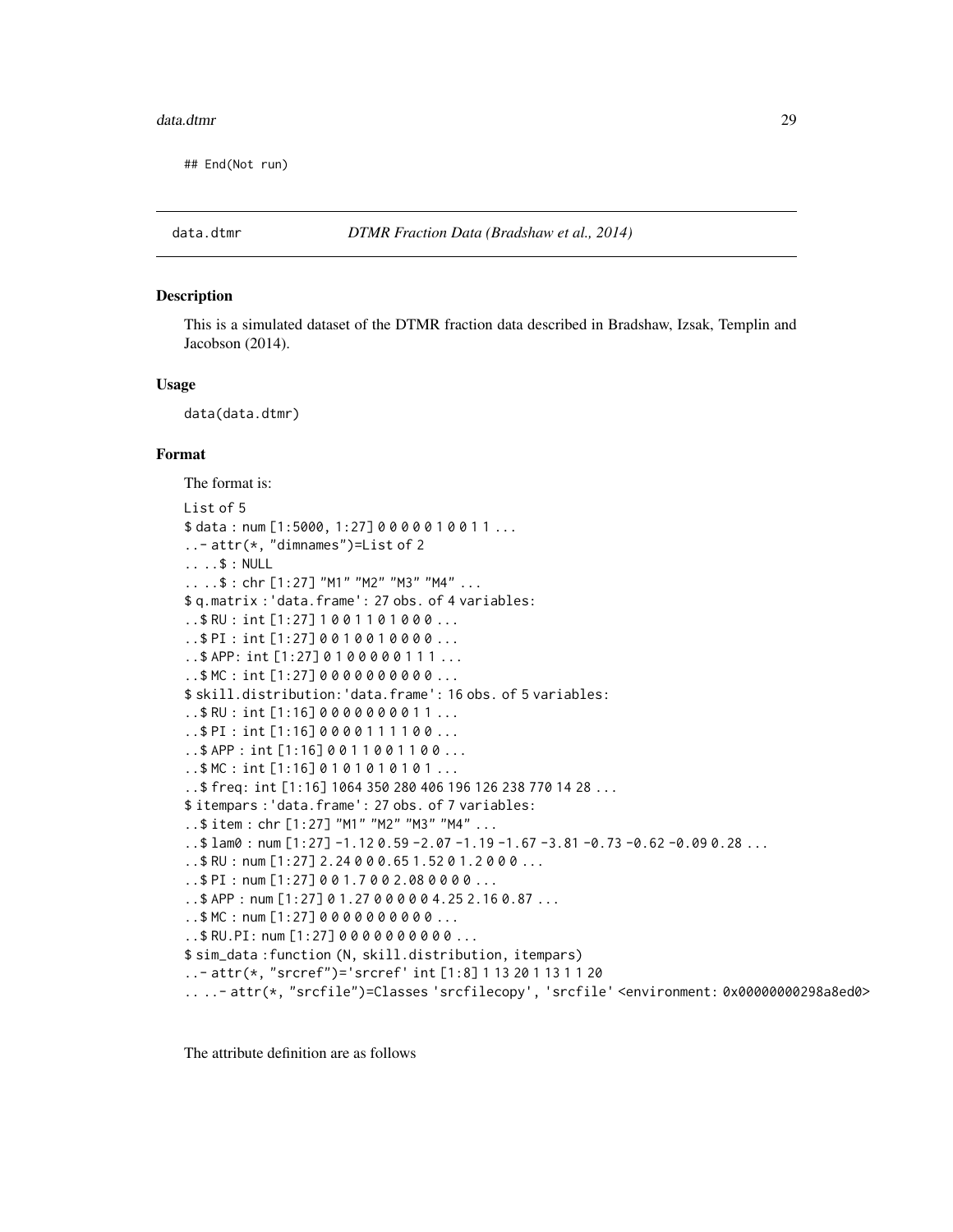30 data.dtmr

- RU: Referent units
- PI: Partitioning and iterating attribute
- APP: Appropriateness attribute
- MC: Multiplicative Comparison attribute

#### Source

Simulated dataset according to Bradshaw et al. (2014).

#### References

Bradshaw, L., Izsak, A., Templin, J., & Jacobson, E. (2014). Diagnosing teachers' understandings of rational numbers: Building a multidimensional test within the diagnostic classification framework. *Educational Measurement: Issues and Practice, 33*, 2-14.

#### Examples

```
## Not run:
#############################################################################
# EXAMPLE 1: Model comparisons data.dtmr
#############################################################################
data(data.dtmr, package="CDM")
data <- data.dtmr$data
q.matrix <- data.dtmr$q.matrix
I \leftarrow \text{ncol}(data)#*** Model 1: LCDM
# define item wise rules
rule <- rep( "ACDM", I )
names(rule) <- colnames(data)
rule[ c("M14","M17") ] <- "GDINA2"
# estimate model
mod1 <- CDM::gdina( data, q.matrix, linkfct="logit", rule=rule)
summary(mod1)
#*** Model 2: DINA model
mod2 <- CDM::gdina( data, q.matrix, rule="DINA" )
summary(mod2)
#*** Model 3: RRUM model
mod3 <- CDM::gdina( data, q.matrix, rule="RRUM" )
summary(mod3)
#--- model comparisons
# LCDM vs. DINA
anova(mod1,mod2)
 ## Model loglike Deviance Npars AIC BIC Chisq df p
 ## 2 Model 2 -76570.89 153141.8 69 153279.8 153729.5 1726.645 10 0
 ## 1 Model 1 -75707.57 151415.1 79 151573.1 152088.0 NA NA NA
```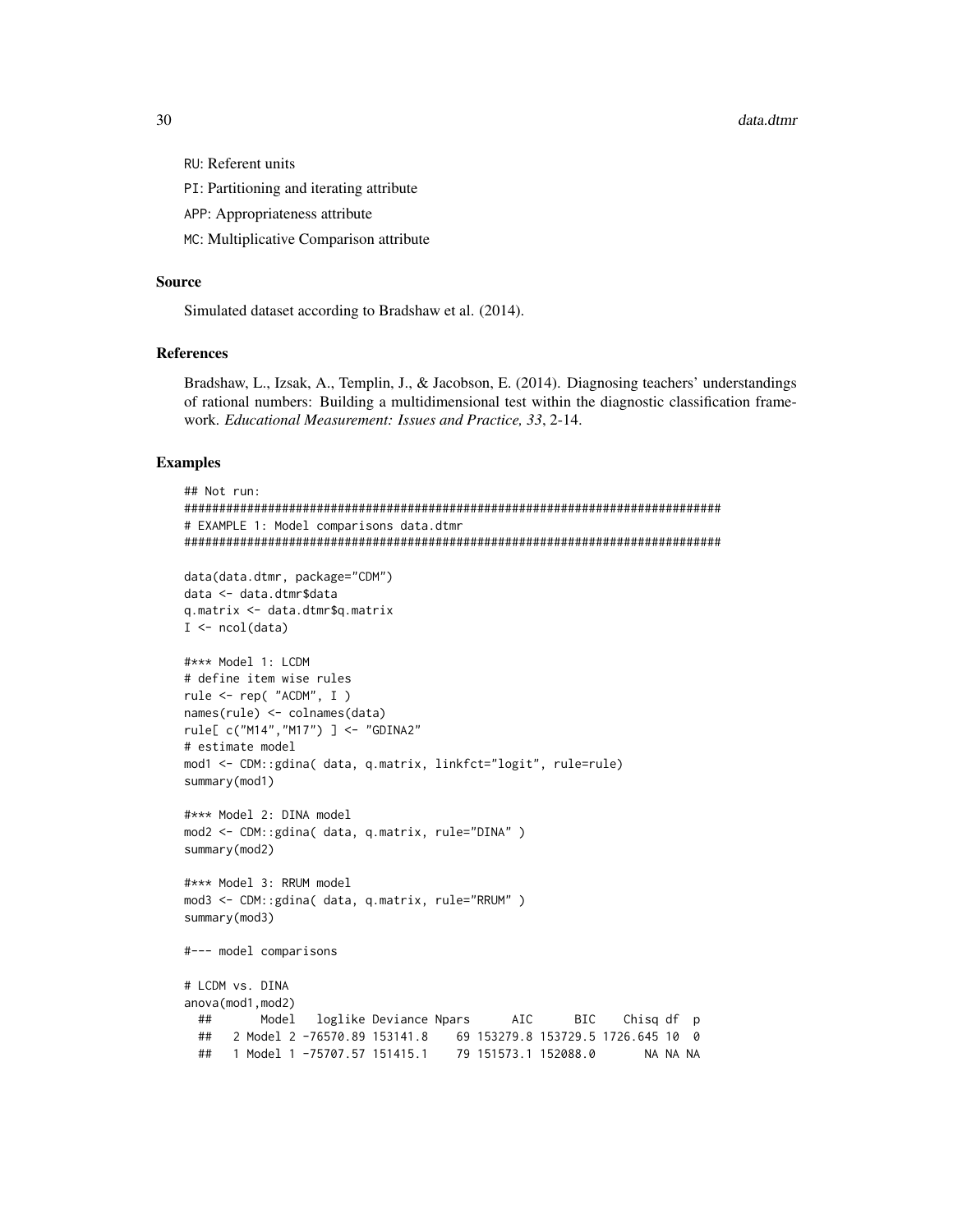## <span id="page-30-0"></span>data.ecpe

```
# LCDM vs. RRUM
anova(mod1, mod3)
 ##Model
              loglike Deviance Npars
                                      AIC
                                              BIC
                                                    Chisq df p
 ##2 Model 2 -75746.13 151492.3 77 151646.3 152148.1 77.10994 2 0
    1 Model 1 -75707.57 151415.1
                                79 151573.1 152088.0
 ##NA NA NA
#--- model fit
summary(CDM::modelfit.cor.din(mod1))
 ## Test of Global Model Fit
 \# \#type value
                           p
    1 max(X2) 7.74382 1.00000
 \##
     2 abs(fcor) 0.04056 0.72707
 ##\# \#\# \#Fit Statistics
 \# \#est
 ##MADcor
                  0.00959
 ##SRMSR
                  0.01217
                  0.75696
     MX<sub>2</sub>
 ##100*MADRESIDCOV 0.20283
 \# \#\# \#MADQ3
                  0.02220
# EXAMPLE 2: Simulating data of structure data.dtmr
data(data.dtmr, package="CDM")
# draw sample of N=200
set.seed(87)
data.dtmr$sim_data(N=200, skill.distribution=data.dtmr$skill.distribution,
          itempars=data.dtmr$itempars)
## End(Not run)
```
data.ecpe

Dataset ECPE

## **Description**

ECPE dataset from the Templin and Hoffman (2013) tutorial of specifying cognitive diagnostic models in Mplus.

#### **Usage**

data(data.ecpe)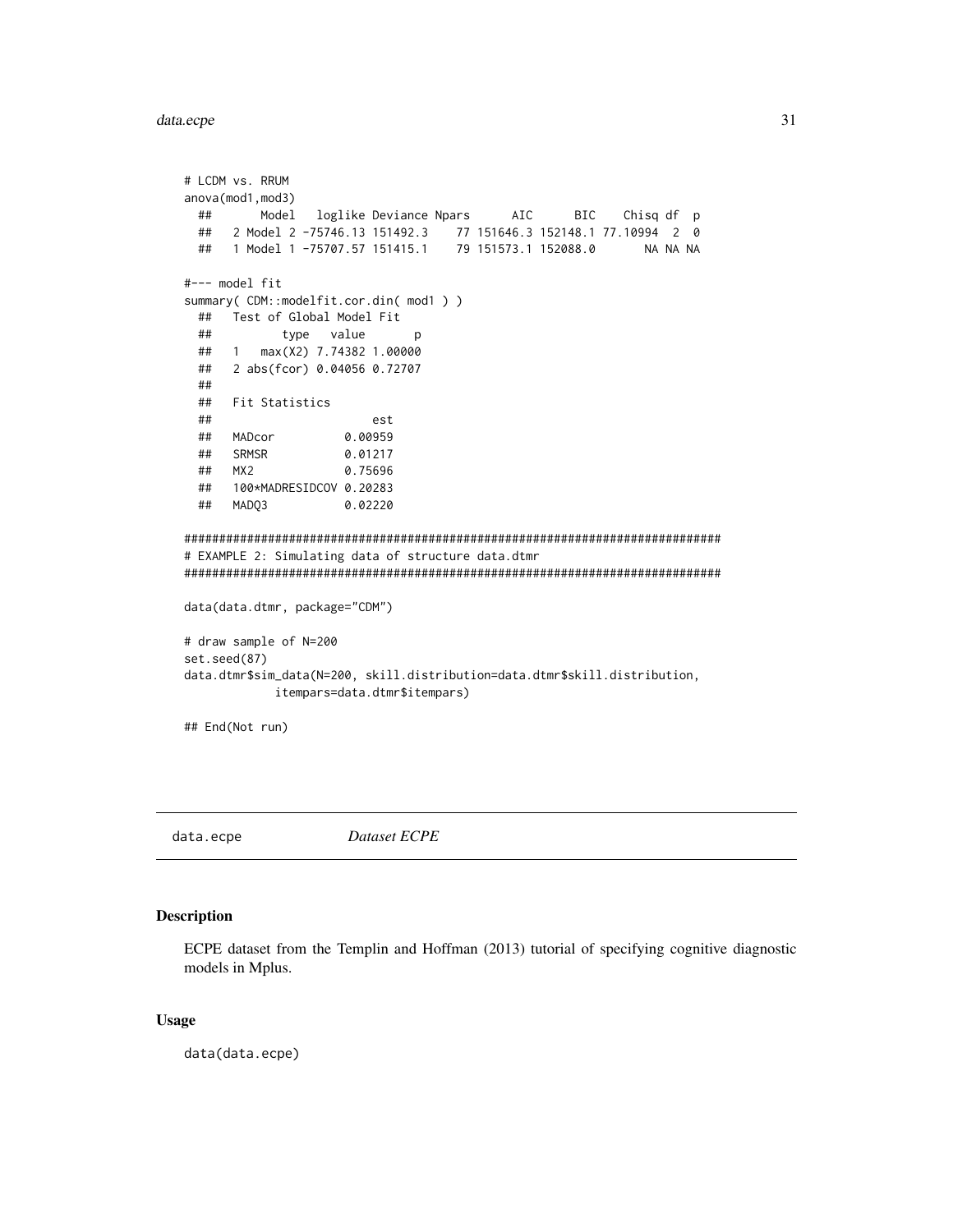# Format

The format of the data is a list containing the dichotomous item response data data (2922 persons at 28 items) and the Q-matrix q.matrix (28 items and 3 skills):

```
List of 2
$ data :'data.frame':
..$ id : int [1:2922] 1 2 3 4 5 6 7 8 9 10 ...
..$ E1 : int [1:2922] 1 1 1 1 1 1 1 0 1 1 ...
..$ E2 : int [1:2922] 1 1 1 1 1 1 1 1 1 1 ...
..$ E3 : int [1:2922] 1 1 1 1 1 1 1 1 1 1 ...
..$E4 : int [1:2922] 0111111111...
[...]
..$ E27: int [1:2922] 1 1 1 1 1 1 1 0 1 1 ...
..$ E28: int [1:2922] 1 1 1 1 1 1 1 1 1 1 ...
$ q.matrix:'data.frame':
..$ skill1: int [1:28] 1 0 1 0 0 0 1 0 0 1 ...
..$ skill2: int [1:28] 1 1 0 0 0 0 0 1 0 0 ...
..$ skill3: int [1:28] 0 0 1 1 1 1 1 0 1 0 ...
```
The skills are

skill1: Morphosyntactic rules

skill2: Cohesive rules

skill3: Lexical rules.

# Details

The dataset has been used in Templin and Hoffman (2013), and Templin and Bradshaw (2014).

## Source

The dataset was downloaded from *http://psych.unl.edu/jtemplin/teaching/dcm/dcm12ncme/*.

#### References

Templin, J., & Bradshaw, L. (2014). Hierarchical diagnostic classification models: A family of models for estimating and testing attribute hierarchies. *Psychometrika, 79*, 317-339.

Templin, J., & Hoffman, L. (2013). Obtaining diagnostic classification model estimates using Mplus. *Educational Measurement: Issues and Practice, 32*, 37-50.

#### See Also

[GDINA::ecpe](#page-0-0)

## Examples

## Not run: data(data.ecpe, package="CDM")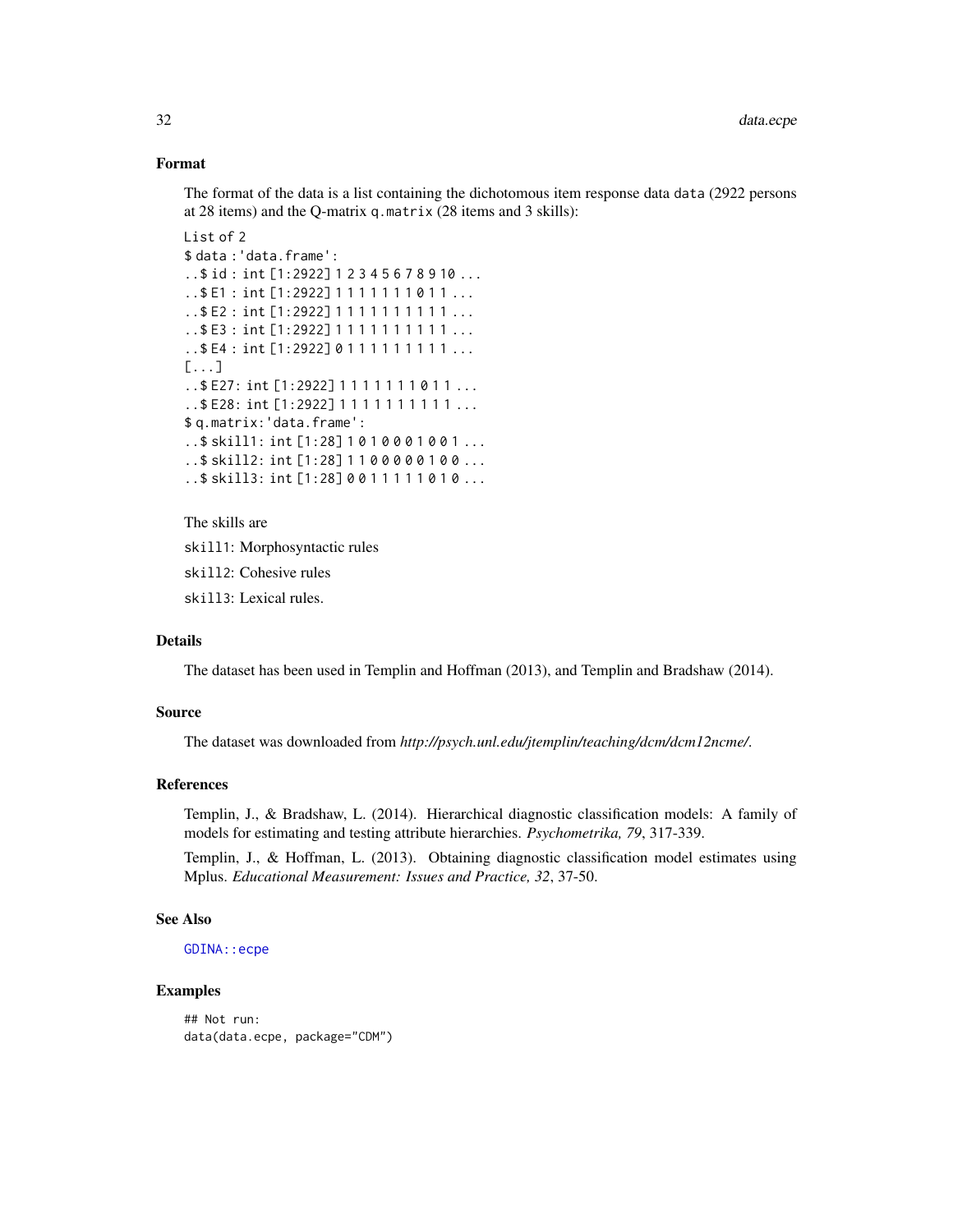#### data.ecpe 33

```
dat <- data.ecpe$data[,-1]
Q <- data.ecpe$q.matrix
#*** Model 1: LCDM model
mod1 <- CDM::gdina( dat, q.matrix=Q, link="logit")
summary(mod1)
#*** Model 2: DINA model
mod2 <- CDM::gdina( dat, q.matrix=Q, rule="DINA")
summary(mod2)
# Model comparison using likelihood ratio test
anova(mod1,mod2)
 ## Model loglike Deviance Npars AIC BIC Chisq df p
 ## 2 Model 2 -42841.61 85683.23 63 85809.23 86185.97 206.0359 18 0
 ## 1 Model 1 -42738.60 85477.19 81 85639.19 86123.57 NA NA NA
#*** Model 3: Hierarchical LCDM (HLCDM) | Templin and Bradshaw (2014)
# Testing a linear hierarchy
hier <- "skill3 > skill2 > skill1"
skill.names <- colnames(Q)
# define skill space with hierarchy
skillspace <- CDM::skillspace.hierarchy( hier, skill.names=skill.names )
skillspace$skillspace.reduced
 ## skill1 skill2 skill3
 ## A000 0 0 0
 ## A001 0 0 1
 ## A011 0 1 1
 ## A111 1 1 1
zeroprob.skillclasses <- skillspace$zeroprob.skillclasses
# define user-defined parameters in LCDM: hierarchical LCDM (HLCDM)
Mj.user <- mod1$Mj
# select items with require two attributes
items \le which( rowSums(Q) > 1)
# modify design matrix for item parameters
for (ii in items){
   m1 <- Mj.user[[ii]]
   Mj.user[[ii]][[1]] <- (m1[[1]])[,-2]
   Mj.user[[ii]][[2]] <- (m1[[2]])[-2]
}
# estimate model
# note that avoid.zeroprobs is set to TRUE to avoid algorithmic instabilities
mod3 <- CDM::gdina( dat, q.matrix=Q, link="logit",
           zeroprob.skillclasses=zeroprob.skillclasses, Mj=Mj.user,
           avoid.zeroprobs=TRUE )
summary(mod3)
#*****************************************
#** estimate further models
#*** Model 4: RRUM model
```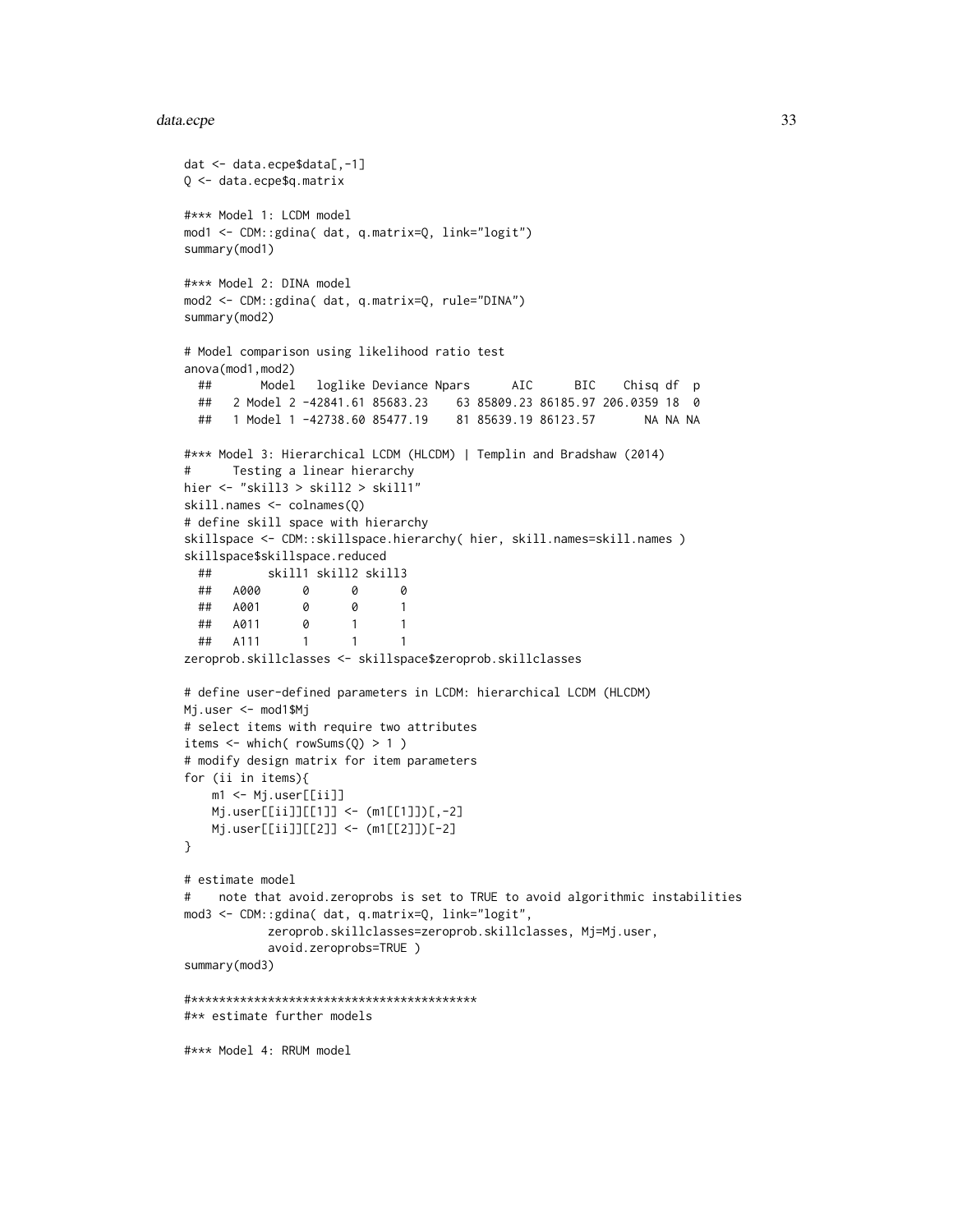```
mod4 <- CDM::gdina( dat, q.matrix=Q, rule="RRUM")
summary(mod4)
# compare some models
IRT.compareModels(mod1, mod2, mod3, mod4 )
#*** Model 5a: GDINA model with identity link
mod5a <- CDM::gdina( dat, q.matrix=Q, link="identity")
summary(mod5a)
#*** Model 5b: GDINA model with logit link
mod5b <- CDM::gdina( dat, q.matrix=Q, link="logit")
summary(mod5b)
#*** Model 5c: GDINA model with log link
mod5c <- CDM::gdina( dat, q.matrix=Q, link="log")
summary(mod5c)
# compare models
IRT.compareModels(mod5a, mod5b, mod5c)
```
## End(Not run)

data.fraction *Fraction Subtraction Dataset with Different Subsets of Data and Different Q-Matrices*

#### Description

Contains different sub-datasets of the fraction subtraction data of Tatsuoka with different Q-matrix specifications.

#### Usage

```
data(data.fraction1)
data(data.fraction2)
data(data.fraction3)
data(data.fraction4)
data(data.fraction5)
```
#### Format

• The dataset data.fraction1 is the fraction subtraction data set with 536 students and 15 items. The Q-matrix was defined in de la Torre (2009). This dataset is a list with the dataset (data) and the Q-matrix as entries.

The format is:

List of 2 \$ data :'data.frame': ..\$ T01: int [1:536] 0 1 1 1 0 0 0 0 0 0 ... ..\$ T02: int [1:536] 1 1 1 1 1 0 0 1 0 0 ...  $.5$  T03: int [1:536] 0 1 1 1 1 1 0 0 0 0 ... ..\$ T04: int [1:536] 1 1 1 0 0 0 0 0 0 0 ...

<span id="page-33-0"></span>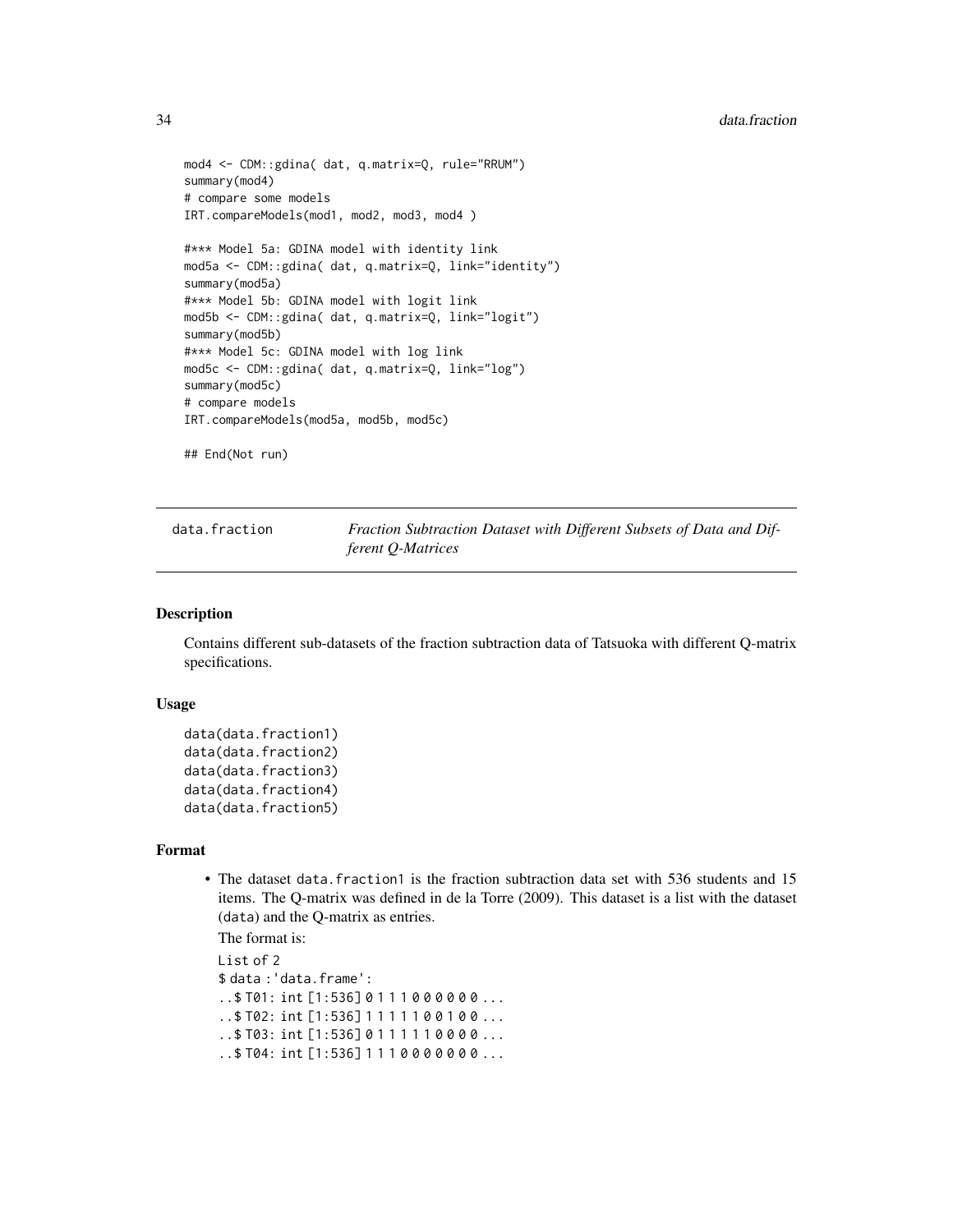```
..$ T05: int [1:536] 0 1 0 0 0 1 1 0 1 1 ...
..$ T06: int [1:536] 1 1 0 1 0 0 0 0 0 0 ...
..$ T07: int [1:536] 1 1 0 1 0 0 0 0 0 0 ...
..$ T08: int [1:536] 1 1 0 1 1 0 0 0 1 1 ...
.5 T09: int [1:536] 1111010010...
..$ T10: int [1:536] 1 1 1 0 0 0 0 0 0 0 ...
..$ T11: int [1:536] 1 1 1 1 0 0 0 0 0 0 ...
..$ T12: int [1:536] 0 1 0 0 0 0 0 0 0 0 ...
..$ T13: int [1:536] 1 1 0 1 0 0 0 0 0 0 ...
..$ T14: int [1:536] 1 1 0 0 0 0 0 0 0 0 ...
..$ T15: int [1:536] 1 1 0 1 0 0 0 0 0 0 ...
$ q.matrix: int [1:15, 1:5] 1 1 1 1 0 1 1 1 1 1 ...
..- attr(*, "dimnames")=List of 2
.. ..$ : chr [1:15] "T01" "T02" "T03" "T04" ...
.. ..$ : chr [1:5] "QT1" "QT2" "QT3" "QT4" ...
```
• The dataset data.fraction2 is the fraction subtraction data set with 536 students and 11 items. For this data set, several  $Q$  matrices are available. The data is a list. The first entry data contains the data frame. The entry q.matrix1 contains the Q-matrix of Henson, Templin and Willse (2009). The third entry q.matrix2 is an alternative Q-matrix of de la Torre (2009). The fourth entry is a modified Q-matrix of q.matrix1.

```
The format is:
```

```
$ data :'data.frame':
.5 H01: int [1:536] 1111100100...
..$ H02: int [1:536] 1 1 1 0 0 0 0 0 0 0 ...
..$ H03: int [1:536] 0 1 0 0 0 1 1 0 1 1 ...
..$ H04: int [1:536] 1 1 0 1 0 0 0 0 0 0 ...
..$ H05: int [1:536] 1 1 0 1 0 0 0 0 0 0 ...
..$ H06: int [1:536] 1 1 0 1 1 0 0 0 1 1 ...
..$ H08: int [1:536] 1 1 1 0 0 0 0 0 0 0 ...
..$ H09: int [1:536] 1 1 1 1 0 0 0 0 0 0 ...
..$ H10: int [1:536] 0 1 0 0 0 0 0 0 0 0 ...
..$ H11: int [1:536] 1 1 0 1 0 0 0 0 0 0 ...
..$ H13: int [1:536] 1 1 0 1 0 0 0 0 0 0 ...
$ q.matrix1: int [1:11, 1:3] 1 1 1 1 1 1 1 1 1 1 ...
..- attr(*, "dimnames")=List of 2
.. ..$ : chr [1:11] "H01" "H02" "H03" "H04" ...
.. ..$ : chr [1:3] "QH1" "QH2" "QH3"
$ q.matrix2: int [1:11, 1:5] 1 1 0 1 1 1 1 1 1 1 ...
..- attr(*, "dimnames")=List of 2
.. ..$ : chr [1:11] "H01" "H02" "H03" "H04" ...
.. ..$ : chr [1:5] "QT1" "QT2" "QT3" "QT4" ...
$ q.matrix3: num [1:11, 1:3] 0 0 0 1 0 0 0 0 1 1 ...
..- attr(*, "dimnames")=List of 2
.. ..$ : chr [1:11] "H01" "H02" "H03" "H04" ...
.. ..$ : chr [1:3] "Dim1" "Dim2" "Dim3"
```
• The dataset data. fraction3 contains 12 items and was used in de la Torre (2011).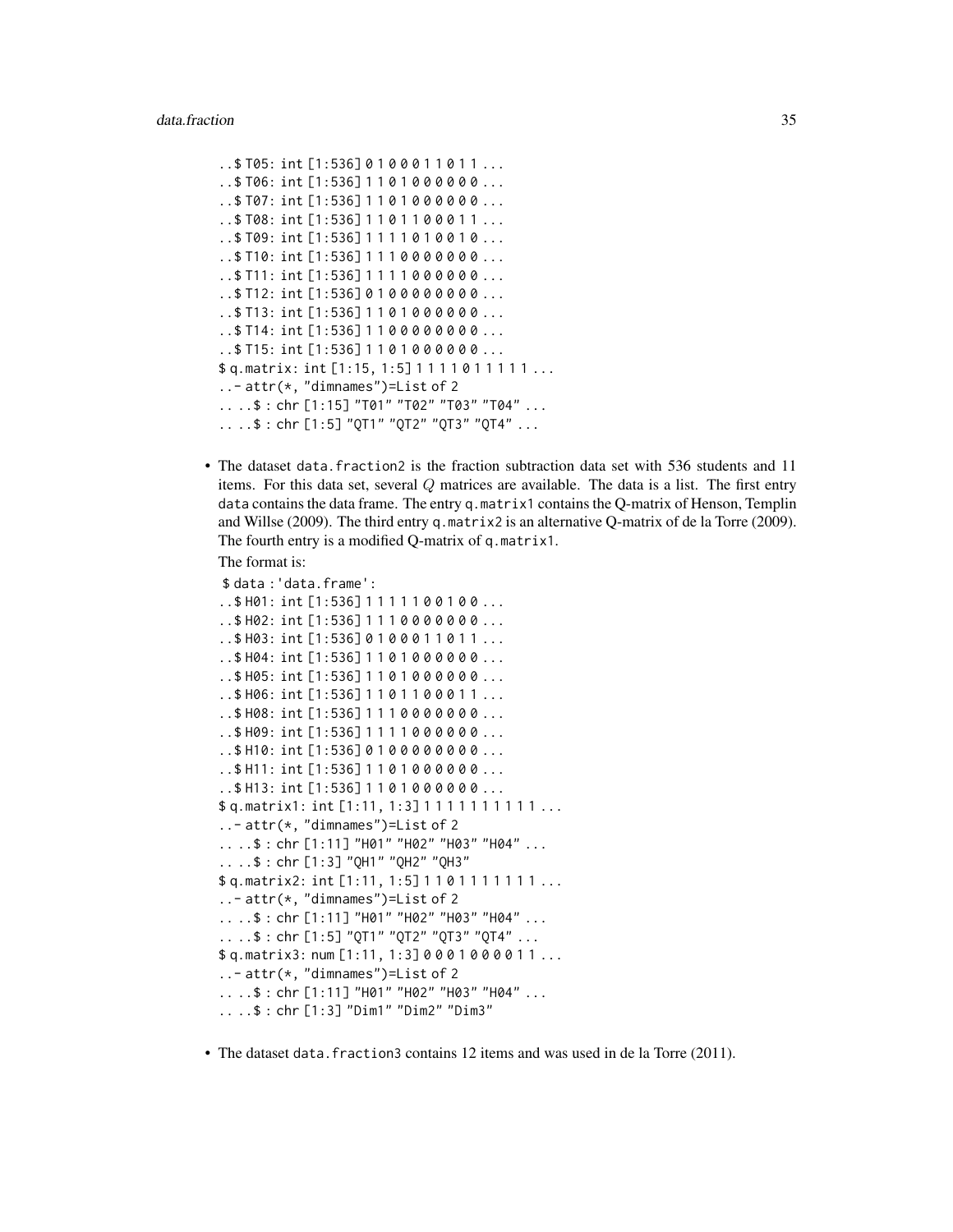```
List of 2
$ data :'data.frame': 536 obs. of 12 variables:
..$ B01: int [1:536] 0 1 1 1 0 0 0 0 0 0 ...
..$ B02: int [1:536] 1 1 1 1 1 0 0 1 0 0 ...
..$ B03: int [1:536] 0 1 1 1 1 1 0 0 0 0 ...
..$ B04: int [1:536] 0 1 0 0 0 1 1 0 1 1 ...
..$ B05: int [1:536] 1 1 0 1 0 0 0 0 0 0 ...
..$ B06: int [1:536] 1 1 0 1 0 0 0 0 0 0 ...
..$ B07: int [1:536] 1 1 0 1 1 0 0 0 1 1 ...
..$ B08: int [1:536] 1 1 1 1 0 1 0 0 1 0 ...
..$ B09: int [1:536] 1 1 1 1 0 0 0 0 0 0 ...
..$ B10: int [1:536] 0 1 0 0 0 0 0 0 0 0 ...
..$ B11: int [1:536] 1 1 0 1 0 0 0 0 0 0 ...
..$ B12: int [1:536] 1 1 0 1 0 0 0 0 0 0 ...
$ q.matrix:'data.frame': 12 obs. of 5 variables:
..$ item: Factor w/ 13 levels "","B01","B02",..: 2 3 4 5 6 7 8 9 10 11 ...
..$ QA1 : int [1:12] 1 1 1 1 1 1 1 1 1 1 ...
.50A2: int [1:12] 0100111000...
..$ QA3 : int [1:12] 0 1 0 1 1 1 0 1 1 1 ...
.50A4: int [1:12] 0 1 0 0 1 1 0 0 0 1 ...
```
• The dataset data.fraction4 contains 17 items and was used in de la Torre and Douglas (2004) and Chen, Liu, Xu and Ying (2015).

```
List of 2
$ data :'data.frame': 536 obs. of 17 variables:
..$ A01: int [1:536] 0 0 0 1 0 0 0 0 0 0 ...
..$ A02: int [1:536] 0 1 1 1 0 0 0 0 0 0 ...
..$ A03: int [1:536] 0 1 1 1 0 0 0 0 0 0 ...
..$ A04: int [1:536] 1 1 1 1 1 0 0 1 0 0 ...
..$ A05: int [1:536] 1 1 0 1 1 0 0 0 1 1 ...
..$ A06: int [1:536] 1 1 1 1 0 1 0 0 1 0 ...
..$ A07: int [1:536] 1 1 1 1 0 0 0 0 0 0 ...
..$ A08: int [1:536] 0 0 0 1 0 0 0 0 0 1 ...
..$ A09: int [1:536] 1 1 1 0 0 0 0 0 0 0 ...
..$ A10: int [1:536] 1 1 1 0 0 0 0 0 0 0 ...
..$ A11: int [1:536] 1 1 0 1 0 0 0 0 0 0 ...
..$ A12: int [1:536] 1 1 0 1 0 0 0 0 0 0 ...
..$ A13: int [1:536] 0 1 0 0 0 0 0 0 0 0 ...
..$ A14: int [1:536] 1 1 0 1 0 0 0 0 0 0 ...
..$ A15: int [1:536] 1 1 0 0 0 0 0 0 0 0 ...
..$ A16: int [1:536] 1 1 0 1 0 0 0 0 0 0 ...
..$ A17: int [1:536] 0 1 0 0 0 0 0 0 0 0 ...
$ q.matrix:'data.frame': 17 obs. of 9 variables:
..$ item: Factor w/ 18 levels "","A01","A02",..: 2 3 4 5 6 7 8 9 10 11 ...
. .$ 0A1 : int [1:17] 0 0 0 0 0 0 0 0 1 0 ...
. .$ QA2 : int [1:17] 0 0 0 1 0 1 1 1 1 1 ...
. .$ QA3 : int [1:17] 0 0 0 1 0 0 0 0 0 0 ...
.5 QA4 : int [1:17] 1 1 1 0 0 0 0 1 0 0 ...
```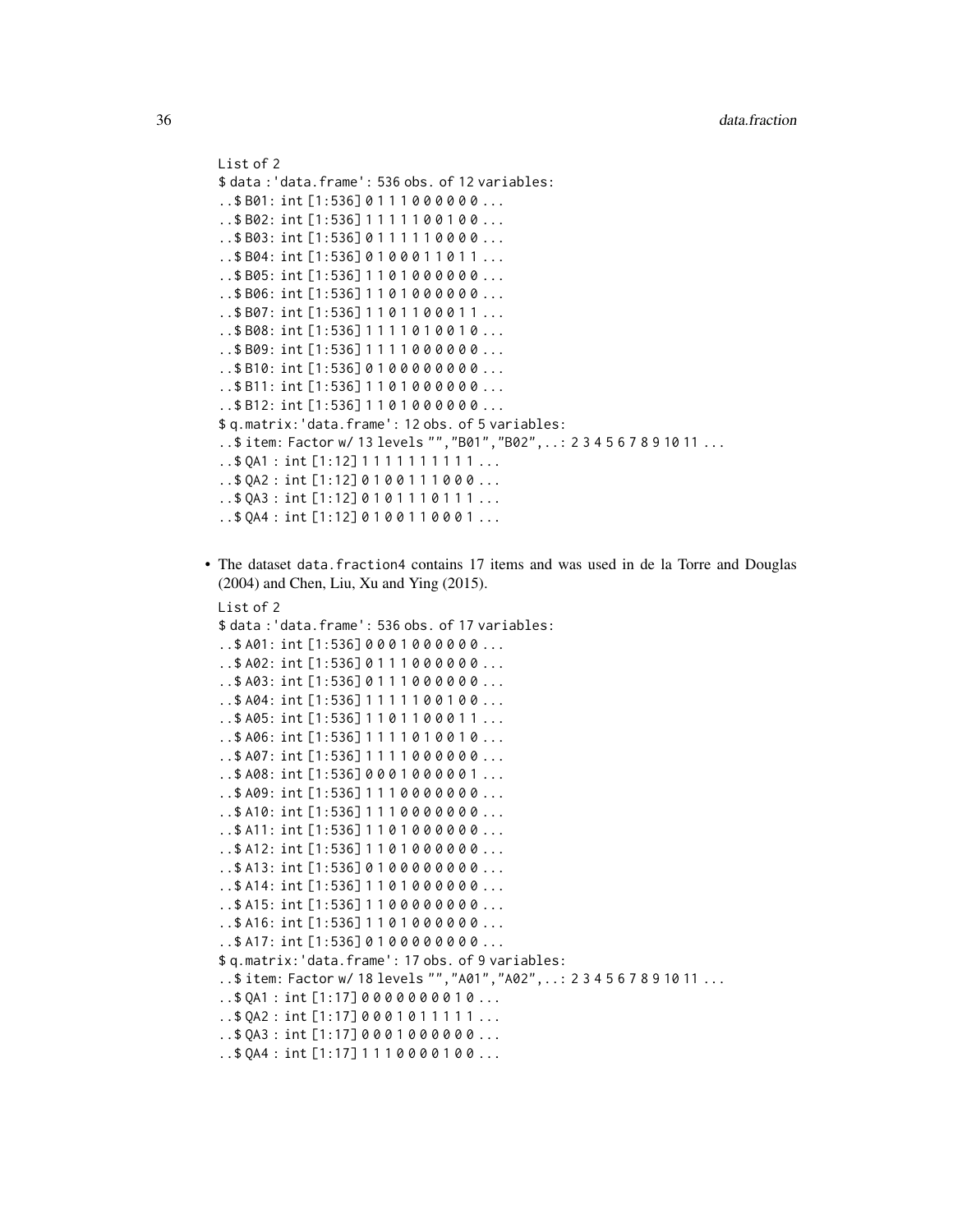```
. .$ QA5 : int [1:17] 0 0 0 1 0 0 1 0 0 1 ...
.5046: int [1:17] 1000001000...
. $ 0A7 : int [1:17] 1 1 1 1 1 1 1 1 1 1 ...
..$ QA8 : int [1:17] 0 0 0 0 1 0 0 1 0 0 ...
```
• The dataset data.fraction5 contains 15 items and was used as an example for the multiple strategy DINA model in de la Torre and Douglas (2008) and Hou and de la Torre (2014). The two Q-matrices for coding the multiple strategies are contained in one matrix q.matrix by joining the columns of both matrices.

```
List of 2
$ data :'data.frame': 536 obs. of 15 variables:
.1$T01: int [1:536] 0 1 1 1 0 0 0 0 0 0 ...
..$ T02: int [1:536] 1 1 1 1 1 0 0 1 0 0 ...
..$ T03: int [1:536] 0 1 1 1 1 1 0 0 0 0 ...
..$ T04: int [1:536] 1 1 1 0 0 0 0 0 0 0 ...
. .$T05: int [1:536] 0100011011...
..$ T06: int [1:536] 1 1 0 1 0 0 0 0 0 0 ...
..$ T07: int [1:536] 1 1 0 1 0 0 0 0 0 0 ...
..$ T08: int [1:536] 1 1 0 1 1 0 0 0 1 1 ...
..$ T09: int [1:536] 1 1 1 1 0 1 0 0 1 0 ...
..$ T10: int [1:536] 1 1 1 0 0 0 0 0 0 0 ...
..$ T11: int [1:536] 1 1 1 1 0 0 0 0 0 0 ...
..$ T12: int [1:536] 0 1 0 0 0 0 0 0 0 0 ...
..$ T13: int [1:536] 1 1 0 1 0 0 0 0 0 0 ...
..$ T14: int [1:536] 1 1 0 0 0 0 0 0 0 0 ...
..$ T15: int [1:536] 1 1 0 1 0 0 0 0 0 0 ...
$ q.matrix:'data.frame': 15 obs. of 15 variables:
..$ item: Factor w/ 16 levels "","T01","T02",..: 2 3 4 5 6 7 8 9 10 11 ...
..$ SA1 : int [1:15] 0 1 1 1 0 1 1 1 1 1 ...
..$ SA2 : int [1:15] 0 1 0 1 0 1 1 1 0 0 ...
..$ SA3 : int [1:15] 0 1 0 1 1 1 1 0 1 1 ...
..$ SA4 : int [1:15] 0 1 0 1 0 1 1 0 0 1 ...
..$ SA5 : int [1:15] 0 0 0 1 0 0 0 0 0 1 ...
..$ SA6 : int [1:15] 0 0 0 0 0 0 0 0 0 0 ...
..$ SA7 : int [1:15] 0 0 0 0 0 0 0 0 0 0 ...
..$SB1: int [1:15] 0111011111...
..$ SB2 : int [1:15] 0 0 0 0 1 1 1 1 0 1 ...
..$ SB3 : int [1:15] 0 0 0 0 0 0 0 0 0 0 ...
. .$ SB4 : int [1:15] 00000000000...
..$ SB5 : int [1:15] 0 0 0 1 1 0 0 0 0 1 ...
..$ SB6 : int [1:15] 0 1 0 1 1 1 1 0 1 0 ...
...$ SB7 : int [1:15] 0 0 0 0 1 0 0 0 0 0 ...
```
## Source

See fraction. subtraction. data for more information about the data source.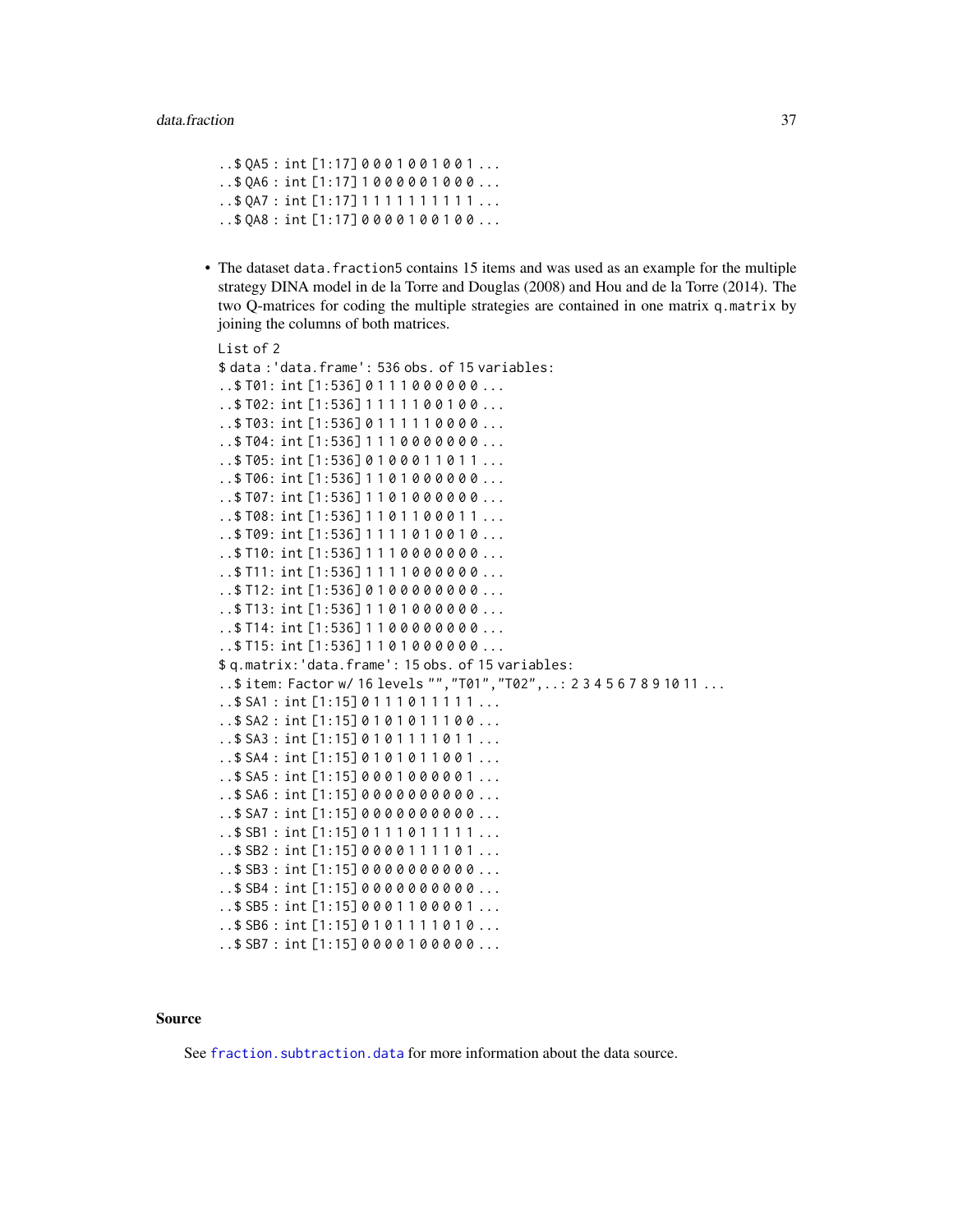## References

Chen, Y., Liu, J., Xu, G. and Ying, Z. (2015). Statistical analysis of Q-matrix based diagnostic classification models. *Journal of the American Statistical Association, 110*(510), 850-866.

de la Torre, J. (2009). DINA model parameter estimation: A didactic. *Journal of Educational and Behavioral Statistics, 34*, 115-130.

de la Torre, J. (2011). The generalized DINA model framework. *Psychometrika, 76*, 179-199.

de la Torre, J., & Douglas, J. A. (2004). Higher-order latent trait models for cognitive diagnosis. *Psychometrika, 69*, 333-353.

de la Torre, J., & Douglas, J. A. (2008). Model evaluation and multiple strategies in cognitive diagnosis: An analysis of fraction subtraction data. *Psychometrika, 73*, 595-624.

Henson, R. A., Templin, J. T., & Willse, J. T. (2009). Defining a family of cognitive diagnosis models using log-linear models with latent variables. *Psychometrika, 74*, 191-210.

Huo, Y., & de la Torre, J. (2014). Estimating a cognitive diagnostic model for multiple strategies via the EM algorithm. *Applied Psychological Measurement, 38*, 464-485.

## See Also

[GDINA::frac20](#page-0-0)

data.hr *Dataset* data.hr *(Ravand et al., 2013)*

#### Description

Dataset data.hr used for illustrating some functionalities of the CDM package (Ravand, Barati,  $\&$ Widhiarso, 2013).

#### Usage

data(data.hr)

#### Format

The format of the dataset is:

List of 2 \$ data : num [1:1550, 1:35] 1011101110... \$ q.matrix:'data.frame': ..\$ Skill1: int [1:35] 0 0 0 0 0 0 1 0 0 0 ... ..\$ Skill2: int [1:35] 0 0 0 0 1 0 0 0 0 0 ... ..\$ Skill3: int [1:35] 0 1 1 1 1 0 0 1 0 0 ... ..\$ Skill4: int [1:35] 1 0 0 0 0 0 0 0 1 1 ... ..\$ Skill5: int [1:35] 0 0 0 0 0 1 0 0 1 1 ...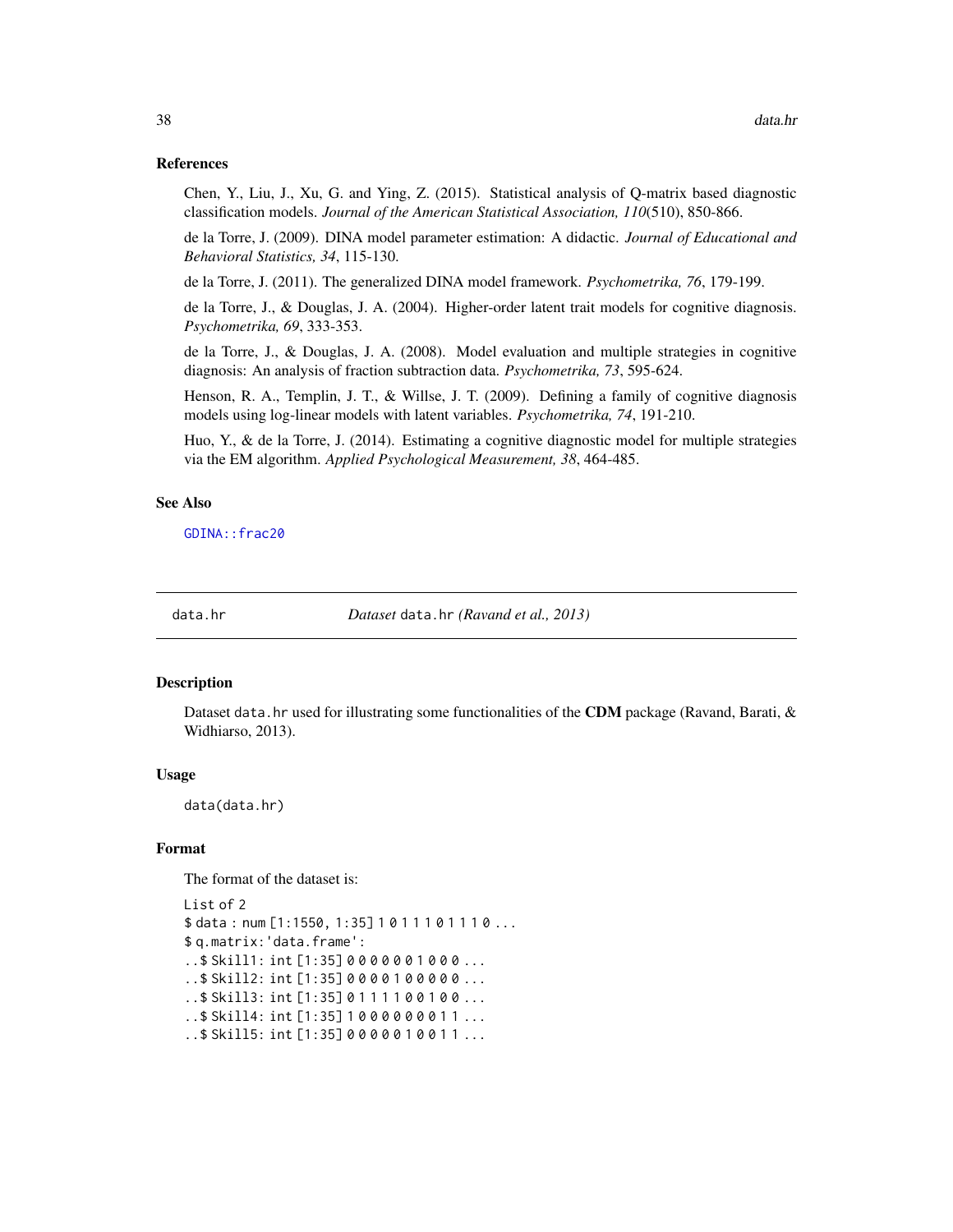#### data.hr 39

## Source

Simulated data according to Ravand et al. (2013).

# References

Ravand, H., Barati, H., & Widhiarso, W. (2013). Exploring diagnostic capacity of a high stakes reading comprehension test: A pedagogical demonstration. *Iranian Journal of Language Testing, 3*(1), 1-27.

## Examples

```
## Not run:
data(data.hr, package="CDM")
dat <- data.hr$data
Q <- data.hr$q.matrix
#*************
# Model 1: DINA model
mod1 <- CDM::din( dat, q.matrix=Q )
summary(mod1) # summary
# plot results
plot(mod1)
# inspect coefficients
coef(mod1)
# posterior distribution
posterior <- mod1$posterior
round( posterior[ 1:5, ], 4 ) # first 5 entries
# estimate class probabilities
mod1$attribute.patt
# individual classifications
mod1$pattern[1:5,] # first 5 entries
#*************
# Model 2: GDINA model
mod2 <- CDM::gdina( dat, q.matrix=Q)
summary(mod2)
#*************
# Model 3: Reduced RUM model
mod3 <- CDM::gdina( dat, q.matrix=Q, rule="RRUM" )
summary(mod3)
#--------
# model comparisons
```
# DINA vs GDINA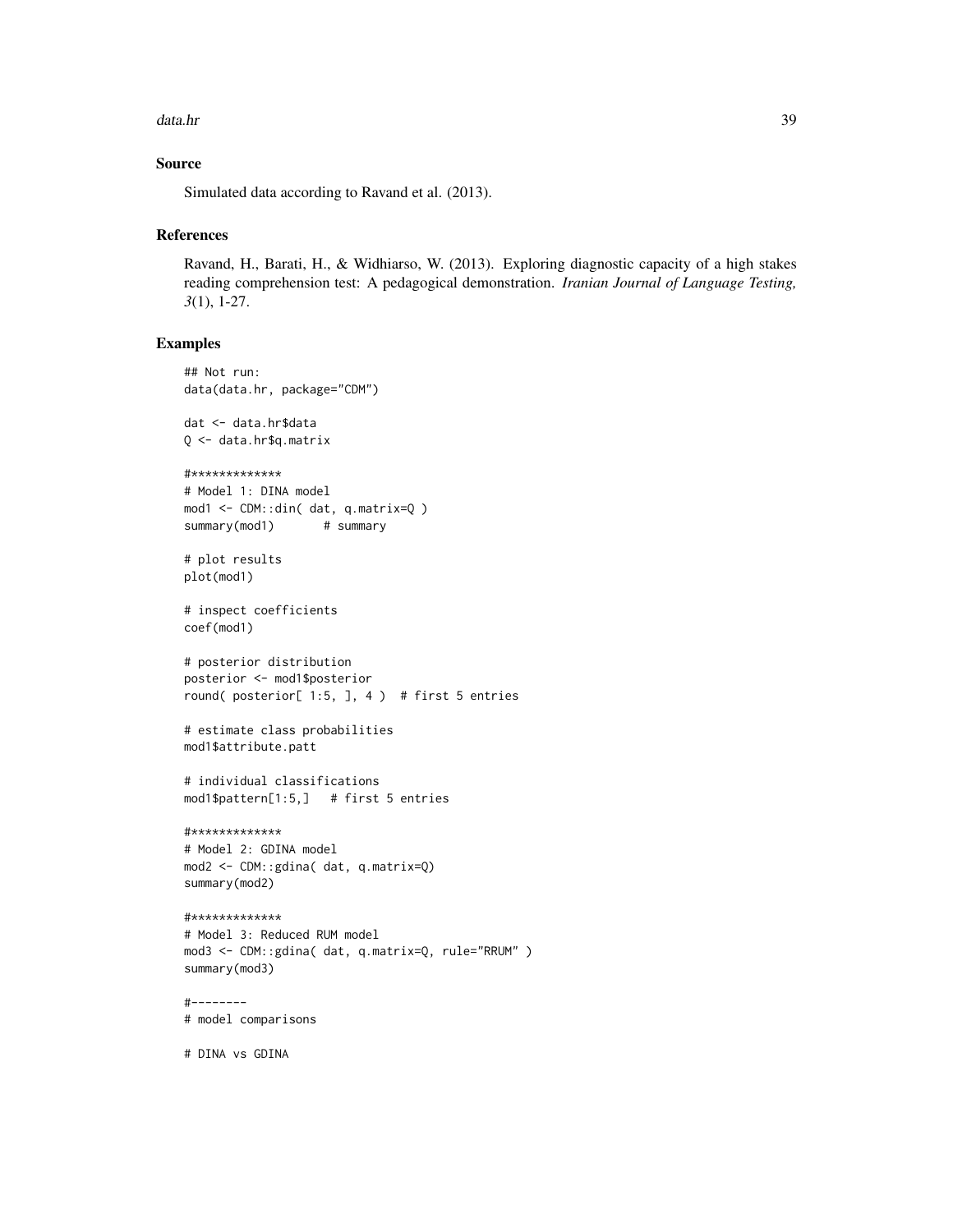```
anova( mod1, mod2 )
 ## Model loglike Deviance Npars AIC BIC Chisq df p
 ## 1 Model 1 -31391.27 62782.54 101 62984.54 63524.49 195.9099 20 0
 ## 2 Model 2 -31293.32 62586.63 121 62828.63 63475.50 NA NA NA
# RRUM vs. GDINA
anova( mod2, mod3 )
 ## Model loglike Deviance Npars AIC BIC Chisq df p
 ## 2 Model 2 -31356.22 62712.43 105 62922.43 63483.76 125.7924 16 0
 ## 1 Model 1 -31293.32 62586.64 121 62828.64 63475.50 NA NA NA
# DINA vs. RRUM
anova(mod1,mod3)
 ## Model loglike Deviance Npars AIC BIC Chisq df p
 ## 1 Model 1 -31391.27 62782.54 101 62984.54 63524.49 70.11246 4 0
 ## 2 Model 2 -31356.22 62712.43 105 62922.43 63483.76 NA NA NA
#-------
# model fit
# DINA
fmod1 <- CDM::modelfit.cor.din( mod1, jkunits=0)
summary(fmod1)
 ## Test of Global Model Fit
 ## type value p
 ## 1 max(X2) 16.35495 0.03125
 ## 2 abs(fcor) 0.10341 0.01416
 ##
 ## Fit Statistics
 ## est
 ## MADcor 0.01911
                 0.02445
 ## MX2 0.93157
 ## 100*MADRESIDCOV 0.39100
 ## MADQ3 0.02373
# GDINA
fmod2 <- CDM::modelfit.cor.din( mod2, jkunits=0)
summary(fmod2)
 ## Test of Global Model Fit
 ## type value p
 ## 1 max(X2) 7.73670 1
 ## 2 abs(fcor) 0.07215 1
 ##
 ## Fit Statistics
 ## est
 ## MADcor 0.01830
 ## SRMSR 0.02300
 ## MX2 0.82584
 ## 100*MADRESIDCOV 0.37390
 ## MADQ3 0.02383
```
# RRUM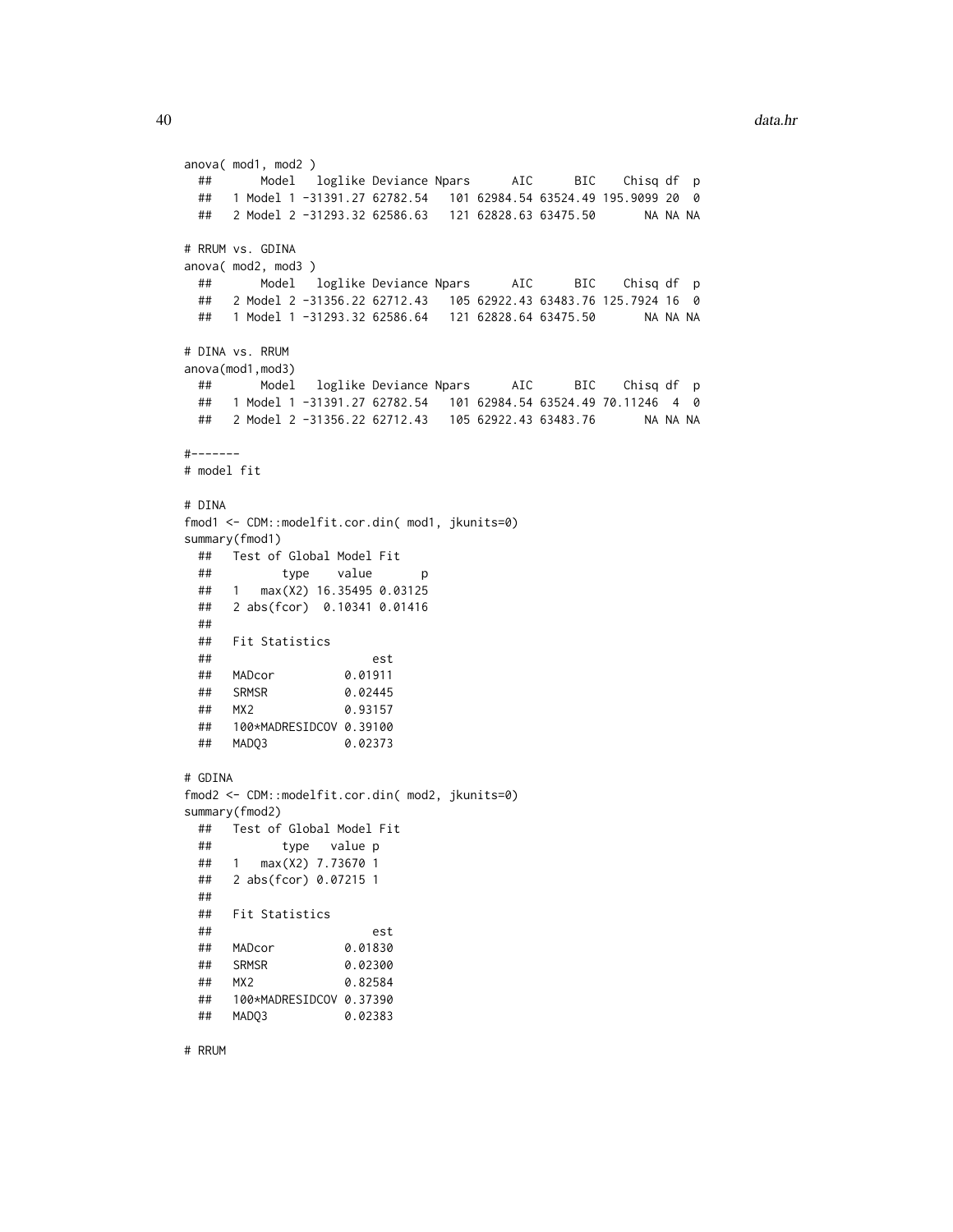#### data.jang 41

```
fmod3 <- CDM::modelfit.cor.din( mod3, jkunits=0)
summary(fmod3)
 ## Test of Global Model Fit
 ## type value p
 ## 1 max(X2) 15.49369 0.04925
 ## 2 abs(fcor) 0.10076 0.02201
 ##
 ## Fit Statistics
 ## est
 ## MADcor 0.01868
 ## SRMSR 0.02374
 ## MX2 0.87999
 ## 100*MADRESIDCOV 0.38409
 ## MADQ3 0.02416
## End(Not run)
```
data.jang *Dataset Jang (2009)*

#### Description

Simulated dataset according to the Jang (2005) L2 reading comprehension study.

#### Usage

data(data.jang)

# Format

The format is:

```
List of 2
$ data: num [1:1500, 1:37] 1111111111...
..- attr(*, "dimnames")=List of 2
.. ..$ : NULL
.. ..$ : chr [1:37] "I1" "I2" "I3" "I4" ...
$ q.matrix:'data.frame':
..$ CDV: int [1:37] 1 0 0 1 0 0 0 0 0 0 ...
..$ CIV: int [1:37] 0 0 1 0 0 0 1 0 1 1 ...
..$ SSL: int [1:37] 1 1 1 1 0 0 0 0 0 0 ...
..$ TEI: int [1:37] 0 0 0 0 0 0 0 1 0 0 ...
..$ TIM: int [1:37] 0 0 0 1 1 1 0 0 0 0 ...
..$ INF: int [1:37] 0 1 0 0 0 0 1 0 0 0 ...
..$ NEG: int [1:37] 0 0 0 0 1 0 1 0 0 0 ...
..$ SUM: int [1:37] 0 0 0 0 1 0 0 0 0 0 ...
..$ MCF: int [1:37] 0 0 0 0 0 0 0 0 0 0 ...
```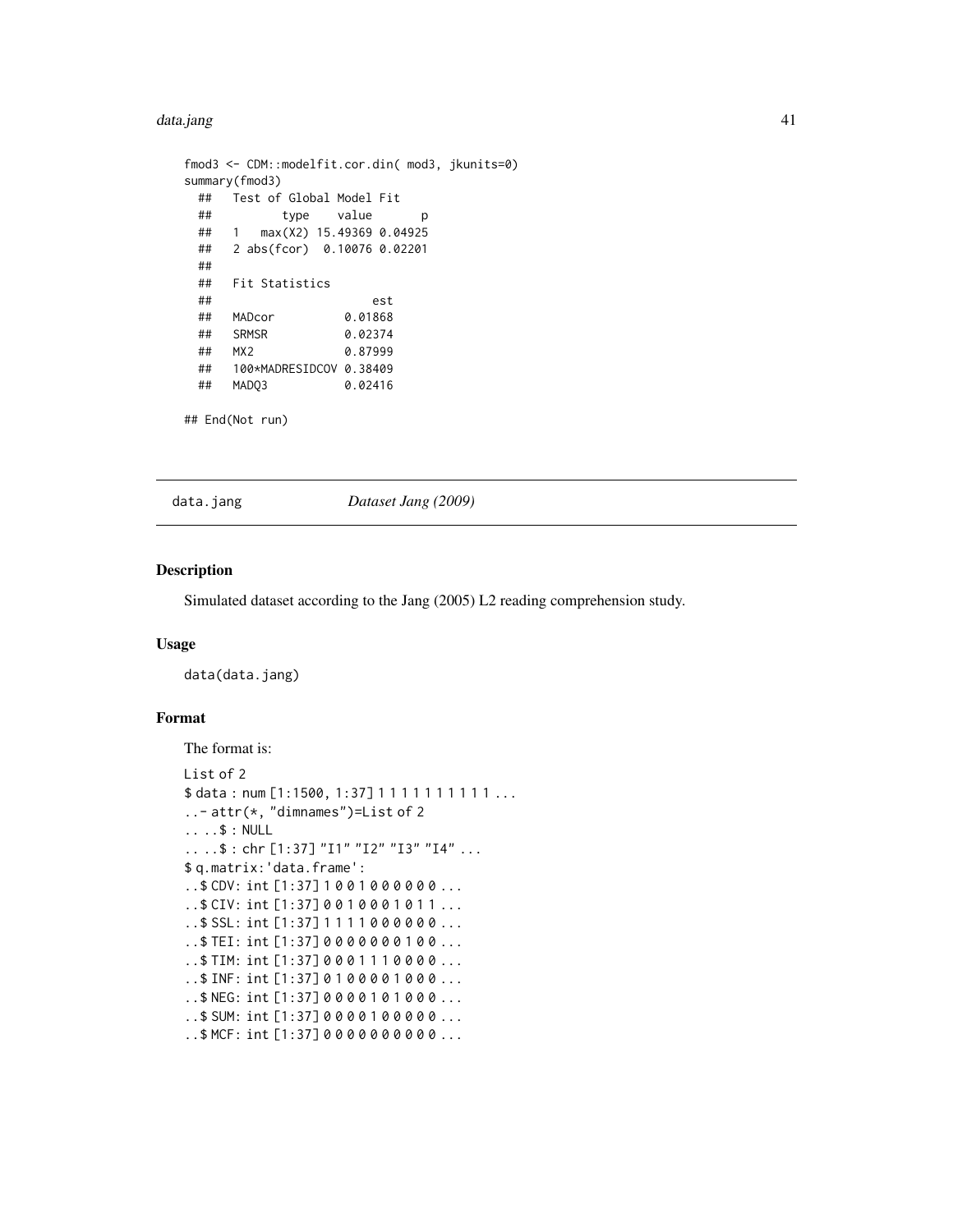## Source

Simulated dataset.

## References

Jang, E. E. (2009). Cognitive diagnostic assessment of L2 reading comprehension ability: Validity arguments for Fusion Model application to LanguEdge assessment. *Language Testing, 26*, 31-73.

```
## Not run:
data(data.jang, package="CDM")
data <- data.jang$data
q.matrix <- data.jang$q.matrix
#*** Model 1: Reduced RUM model
mod1 <- CDM::gdina( data, q.matrix, rule="RRUM", conv.crit=.001, increment.factor=1.025 )
summary(mod1)
#*** Model 2: Additive model (identity link)
mod2 <- CDM::gdina( data, q.matrix, rule="ACDM", conv.crit=.001, linkfct="identity" )
summary(mod2)
#*** Model 3: DINA model
mod3 <- CDM::gdina( data, q.matrix, rule="DINA", conv.crit=.001 )
summary(mod3)
anova(mod1,mod2)
 ## Model loglike Deviance Npars AIC BIC Chisq df p
 ## 1 Model 1 -30315.03 60630.06 153 60936.06 61748.98 88.29627 0 0
 ## 2 Model 2 -30270.88 60541.76 153 60847.76 61660.68 NA NA NA
anova(mod1,mod3)
 ## Model loglike Deviance Npars AIC BIC Chisq df p
  ## 2 Model 2 -30373.99 60747.97 129 61005.97 61691.38 117.9128 24 0
  ## 1 Model 1 -30315.03 60630.06 153 60936.06 61748.98 NA NA NA
# RRUM
summary( CDM::modelfit.cor.din( mod1, jkunits=0) )
 ## type value p
 ## 1 max(X2) 11.79073 0.39645
 ## 2 abs(fcor) 0.09541 0.07422
  ## est
 ## MADcor 0.01834
 ## SRMSR 0.02300
 ## MX2 0.86718
 ## 100*MADRESIDCOV 0.38690
 ## MADQ3 0.02413
# additive model (identity)
summary( CDM::modelfit.cor.din( mod2, jkunits=0) )
 ## type value p
```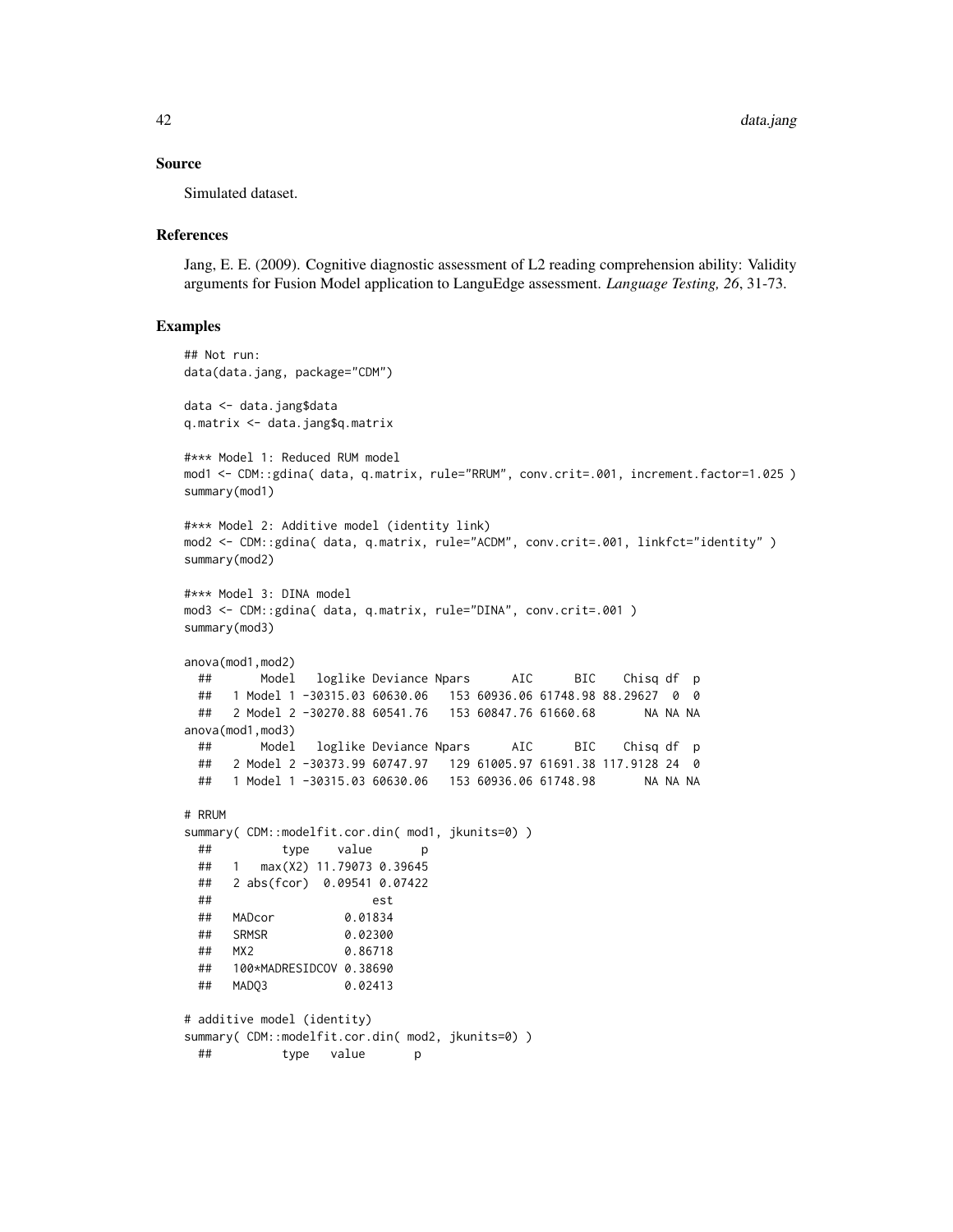data.melab 43

```
## 1 max(X2) 9.78958 1.00000
 ## 2 abs(fcor) 0.08770 0.22993
 ## est
 ## MADcor 0.01721
 ## SRMSR 0.02158
 ## MX2 0.69163
 ## 100*MADRESIDCOV 0.36343
 ## MADQ3 0.02423
# DINA model
summary( CDM::modelfit.cor.din( mod3, jkunits=0) )
 ## type value p
 ## 1 max(X2) 13.48449 0.16020
 ## 2 abs(fcor) 0.10651 0.01256
 ## est
 ## MADcor 0.01999
 ## SRMSR 0.02495
 ## MX2 0.92820
 ## 100*MADRESIDCOV 0.42226
 ## MADQ3 0.02258
```
## End(Not run)

data.melab *MELAB Data (Li, 2011)*

## Description

This is a simulated dataset according to the MELAB reading study (Li, 2011; Li & Suen, 2013). Li (2011) investigated the Fusion model (RUM model) for calibrating this dataset. The dataset in this package is simulated assuming the reduced RUM model (RRUM).

# Usage

data(data.melab)

# Format

The format of the dataset is:

```
List of 3
$ data: num [1:2019, 1:20] 0101100011...
..- attr(*, "dimnames")=List of 2
.. ..$ : NULL
.. ..$ : chr [1:20] "I1" "I2" "I3" "I4" ...
$ q.matrix :'data.frame':
..$ skill1: int [1:20] 1 1 0 0 1 1 0 1 0 1 ...
..$ skill2: int [1:20] 0 0 0 0 0 0 0 0 0 0 ...
..$ skill3: int [1:20] 0 0 0 1 0 1 1 0 1 0 ...
..$ skill4: int [1:20] 1 0 1 0 1 0 0 1 0 1 ...
```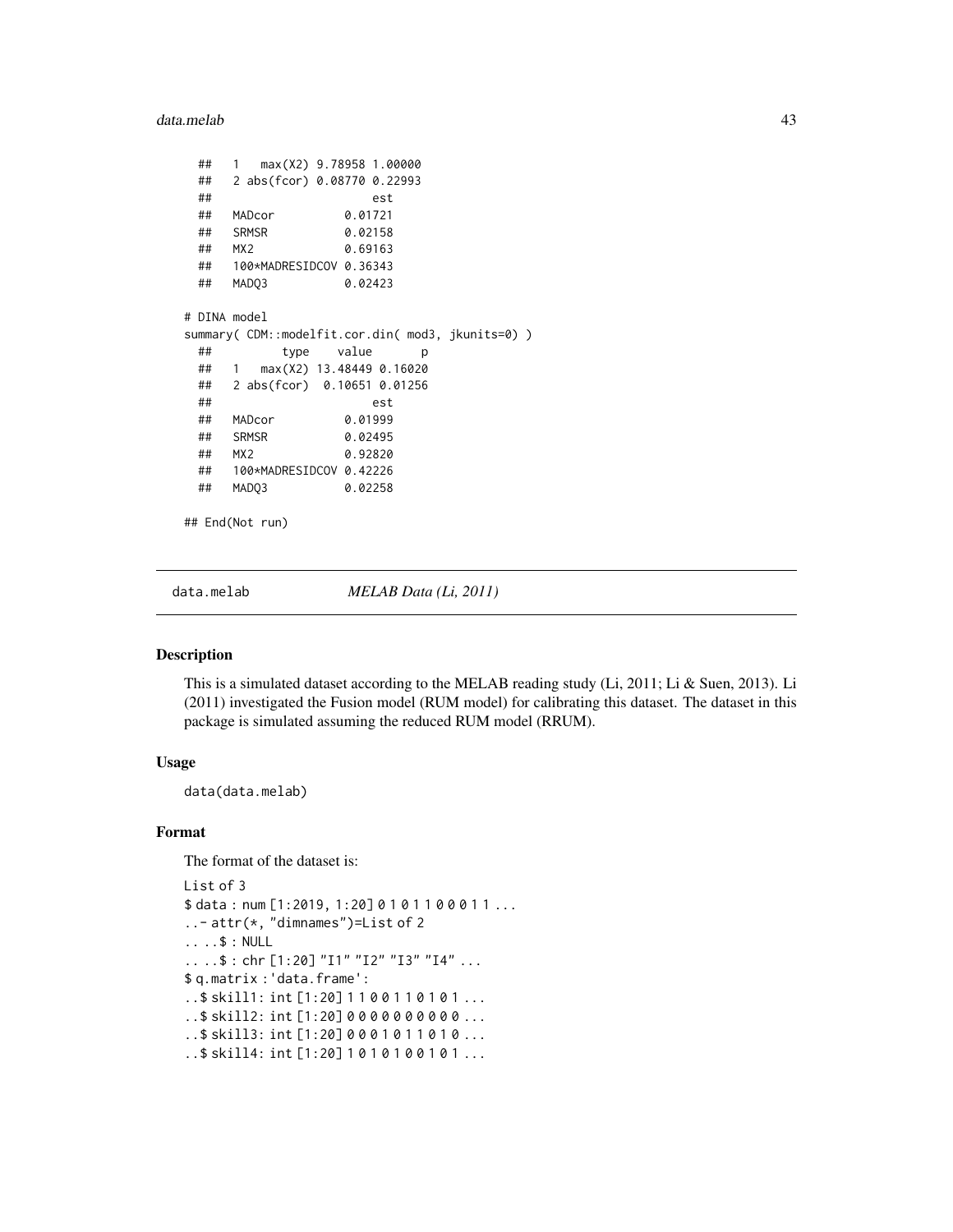```
$ skill.labels:'data.frame':
..$ skill : Factor w/ 4 levels "skill1","skill2",..: 1 2 3 4
..$ skill.label: Factor w/ 4 levels "connecting and synthesizing",..: 4 3 2 1
```
#### Source

Simulated data according to Li (2011).

#### References

Li, H. (2011). A cognitive diagnostic analysis of the MELAB reading test. *Spaan Fellow, 9*, 17-46.

Li, H., & Suen, H. K. (2013). Constructing and validating a Q-matrix for cognitive diagnostic analyses of a reading test. *Educational Assessment, 18*, 1-25.

```
## Not run:
data(data.melab, package="CDM")
data <- data.melab$data
q.matrix <- data.melab$q.matrix
#*** Model 1: Reduced RUM model
mod1 <- CDM::gdina( data, q.matrix, rule="RRUM" )
summary(mod1)
#*** Model 2: GDINA model
mod2 <- CDM::gdina( data, q.matrix, rule="GDINA" )
summary(mod2)
#*** Model 3: DINA model
mod3 <- CDM::gdina( data, q.matrix, rule="DINA" )
summary(mod3)
#*** Model 4: 2PL model
mod4 <- CDM::gdm( data, theta.k=seq(-6,6,len=21), center )
summary(mod4)
#----
# Model comparisons
#*** RRUM vs. GDINA
anova(mod1,mod2)
 ## Model loglike Deviance Npars AIC BIC Chisq df p
 ## 1 Model 1 -20252.74 40505.48 69 40643.48 41030.60 30.88801 18 0.02966
 ## 2 Model 2 -20237.30 40474.59 87 40648.59 41136.69 NA NA NA
 ## -> GDINA is not superior to RRUM (according to AIC and BIC)
#*** DINA vs. RRUM
anova(mod1,mod3)
```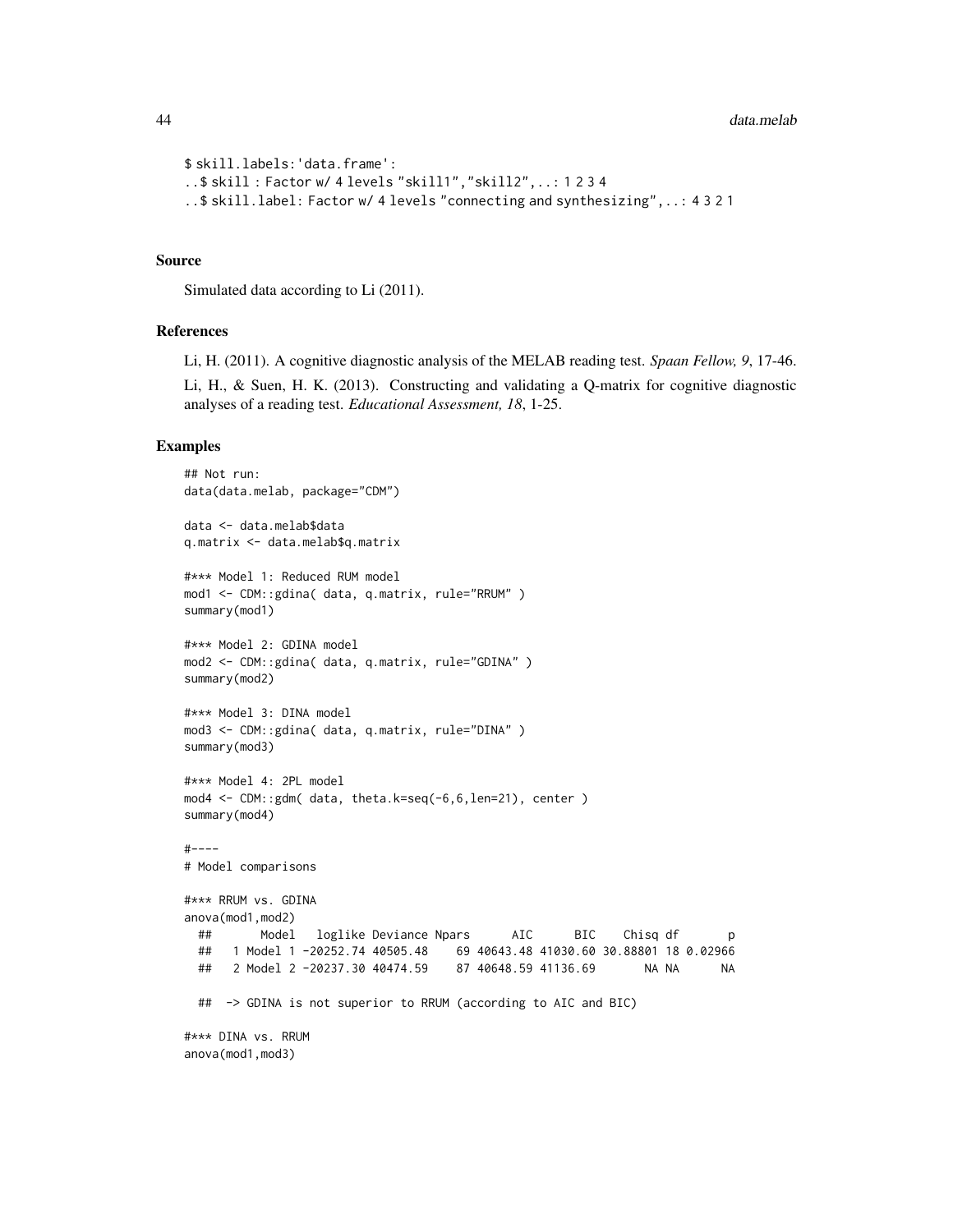#### data.melab 45

```
## Model loglike Deviance Npars AIC BIC Chisq df p
 ## 2 Model 2 -20332.52 40665.04 55 40775.04 41083.61 159.5566 14 0
 ## 1 Model 1 -20252.74 40505.48 69 40643.48 41030.60 NA NA NA
 ## -> RRUM fits the data significantly better than the DINA model
#*** RRUM vs. 2PL (use only AIC and BIC for comparison)
anova(mod1,mod4)
 ## Model loglike Deviance Npars AIC BIC Chisq df p
 ## 2 Model 2 -20390.19 40780.38 43 40866.38 41107.62 274.8962 26 0
 ## 1 Model 1 -20252.74 40505.48 69 40643.48 41030.60 NA NA NA
 ## -> RRUM fits the data better than 2PL
#----
# Model fit statistics
# RRUM
fmod1 <- CDM::modelfit.cor.din( mod1, jkunits=0)
summary(fmod1)
 ## Test of Global Model Fit
 ## type value p
 ## 1 max(X2) 10.10408 0.28109
 ## 2 abs(fcor) 0.06726 0.24023
 ##
 ## Fit Statistics
 ## est
 ## MADcor 0.01708
 ## SRMSR 0.02158
 ## MX2 0.96590
 ## 100*MADRESIDCOV 0.27269
 ## MADQ3 0.02781
 ## -> not a significant misfit of the RRUM model
# GDINA
fmod2 <- CDM::modelfit.cor.din( mod2, jkunits=0)
summary(fmod2)
 ## Test of Global Model Fit
 ## type value p
 ## 1 max(X2) 10.40294 0.23905
 ## 2 abs(fcor) 0.06817 0.20964
 ##
 ## Fit Statistics
 ## est
 ## MADcor 0.01703
 ## SRMSR 0.02151
 ## MX2 0.94468
 ## 100*MADRESIDCOV 0.27105
 ## MADQ3 0.02713
```
## End(Not run)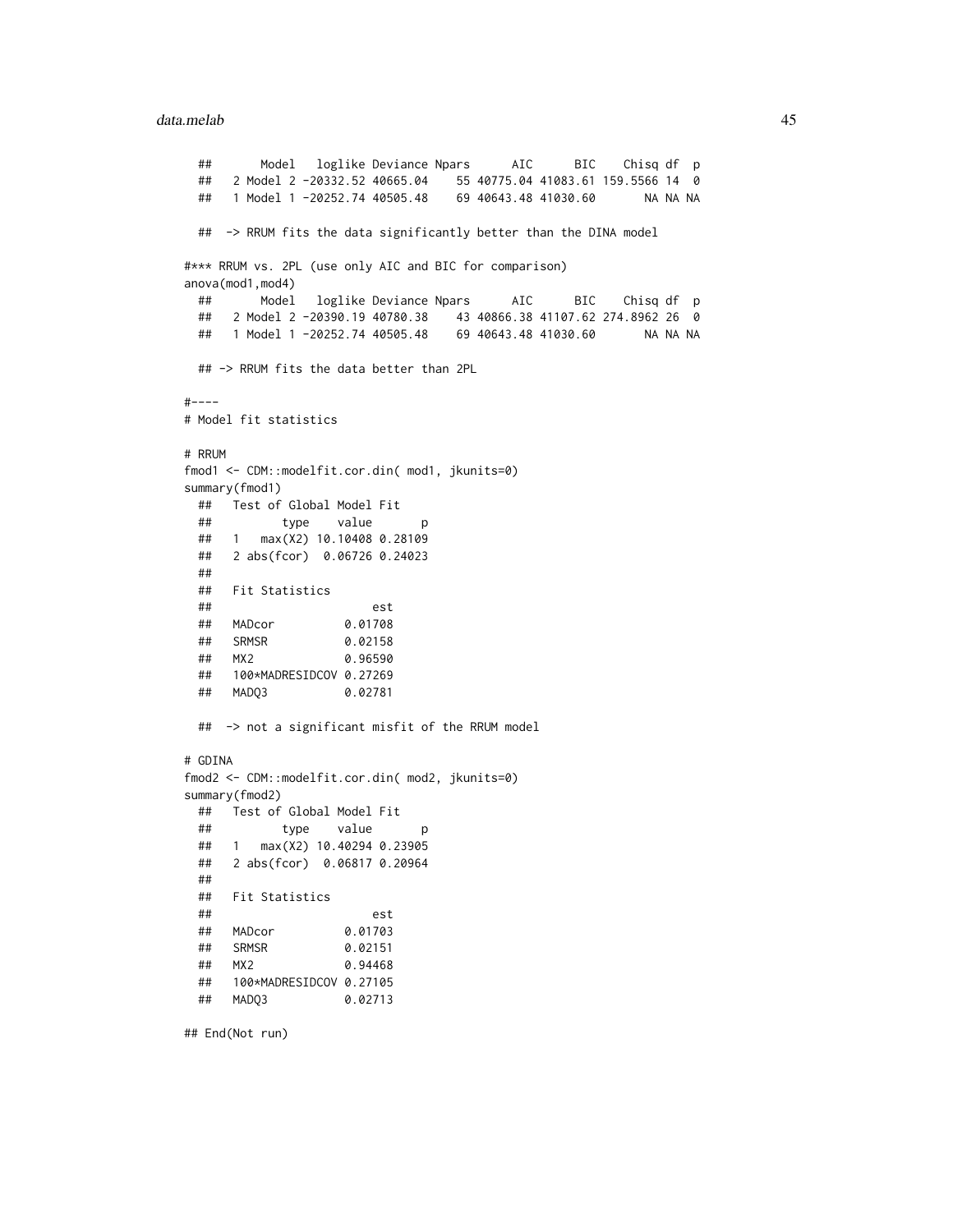# Description

Large-scale dataset with multiple groups, survey weights and 11 polytomous items.

## Usage

```
data(data.mg)
```
# Format

A data frame with 38243 observations on the following 14 variables.

idstud Student identifier

group Group identifier

weight Survey weight

- I1 Item 1
- I2 Item 2
- I3 Item 3
- I4 Item 4
- I5 Item 5
- I6 Item 6
- I7 Item 7
- I8 Item 8
- I9 Item 9
- I10 Item 10
- I11 Item 11

# Source

Subsample of a large-scale dataset of 11 survey questions.

```
## Not run:
library(psych)
data(dat.mg, package="CDM")
psych::describe( data.mg )
 ## > psych::describe(data.mg)
 ## var n mean sd median trimmed mad min max
 ## idstud 1 38243 1039653.91 19309.80 1037899.00 1039927.73 30240.59 1007168.00 1069949.00
                            4.07 7.00 8.06 5.93 2.00 14.00
```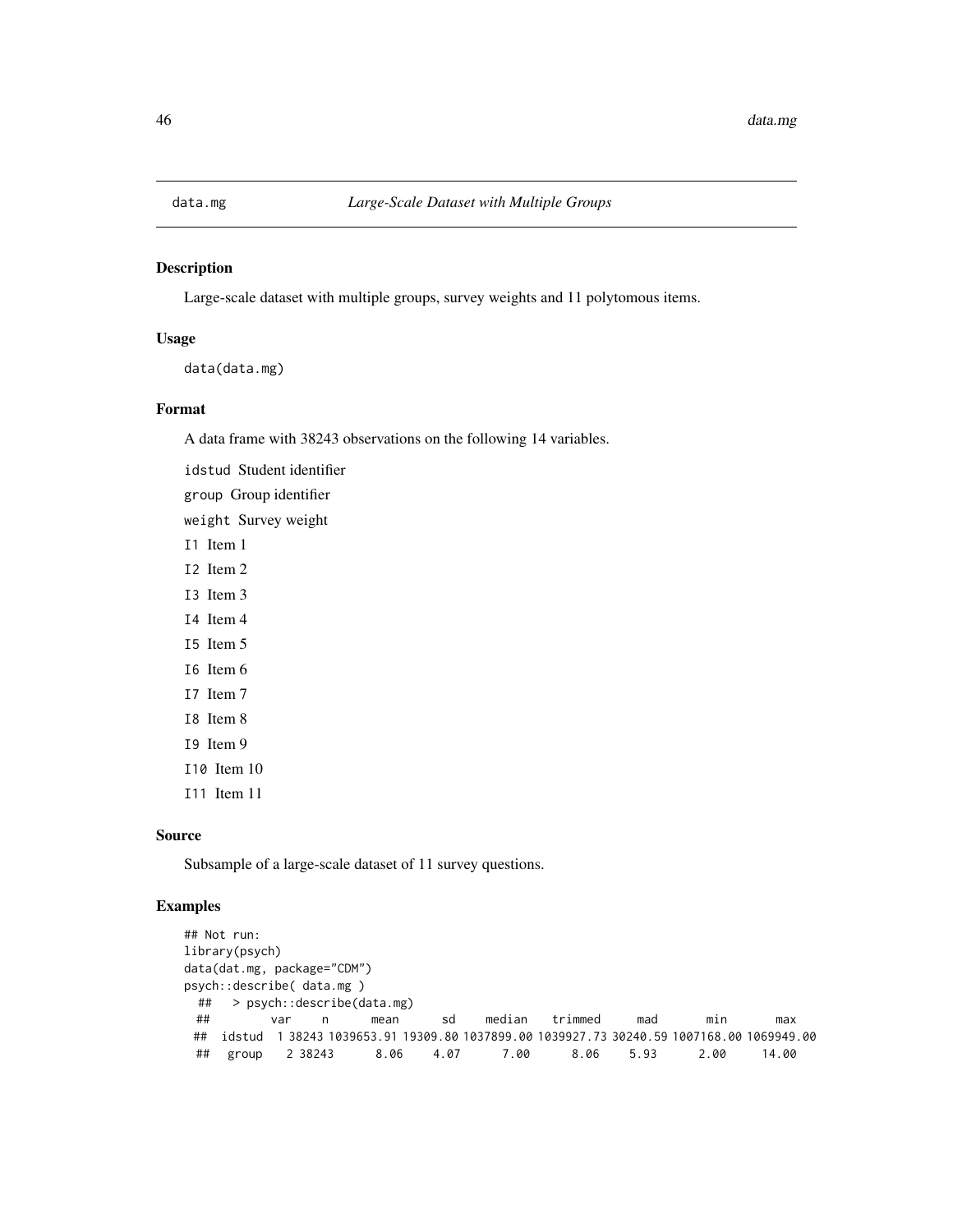# data.pgdina 47

| ## | weight | 3 38243  | 28.76 | 19.25 | 31.88 | 27.92 | 19.12 | 0.79 | 191.89 |
|----|--------|----------|-------|-------|-------|-------|-------|------|--------|
| ## | Ι1     | 4 37665  | 0.88  | 0.32  | 1.00  | 0.98  | 0.00  | 0.00 | 1.00   |
| ## | I2     | 5 37639  | 0.93  | 0.25  | 1.00  | 1.00  | 0.00  | 0.00 | 1.00   |
| ## | I3     | 6 37473  | 0.76  | 0.43  | 1.00  | 0.83  | 0.00  | 0.00 | 1.00   |
| ## | Ι4     | 7 37687  | 1.88  | 0.39  | 2.00  | 2.00  | 0.00  | 0.00 | 2.00   |
| ## | I5     | 8 37638  | 1.36  | 0.75  | 2.00  | 1.44  | 0.00  | 0.00 | 2.00   |
| ## | I6     | 9 37587  | 1.05  | 0.82  | 1.00  | 1.06  | 1.48  | 0.00 | 2.00   |
| ## | I7     | 10 37576 | 1.55  | 0.85  | 2.00  | 1.57  | 1.48  | 0.00 | 3.00   |
| ## | I8     | 11 37044 | 0.45  | 0.50  | 0.00  | 0.44  | 0.00  | 0.00 | 1.00   |
| ## | Ι9     | 12 37249 | 0.48  | 0.50  | 0.00  | 0.47  | 0.00  | 0.00 | 1.00   |
| ## | I10    | 13 37318 | 0.63  | 0.48  | 1.00  | 0.66  | 0.00  | 0.00 | 1.00   |
| ## | I11    | 14 37412 | 1.35  | 0.80  | 1.00  | 1.35  | 1.48  | 0.00 | 3.00   |

```
## End(Not run)
```
data.pgdina *Dataset for Polytomous GDINA Model*

# Description

Dataset for the estimation of the polytomous GDINA model.

# Usage

data(data.pgdina)

# Format

The dataset is a list with the item response data and the Q-matrix. The format is:

```
List of 2
$ dat: num [1:1000, 1:30] 1111101111...
..- attr(*, "dimnames")=List of 2
.. ..$ : NULL
.. ..$ : chr [1:30] "I1" "I2" "I3" "I4" ...
$ q.matrix: num [1:30, 1:5] 1 0 0 0 0 1 0 0 0 2 ...
```
# Details

The dataset was simulated by the following R code:

```
set.seed(89)
# define Q-matrix
Qmatrix <- matrix(c(1,0,0,0,0,0,1,0,0,0,0,0,1,0,0,0,0,0,1,0,0,0,0,0,
1,1,2,0,0,0,0,1,2,0,0,0,0,1,2,0,0,0,0,1,1,2,0,0,0,1,2,2,0,1,0,2,
1,0,0,1,1,0,2,2,0,0,2,1,0,1,0,0,2,2,1,2,0,0,0,0,0,2,0,0,0,0,0,2,
0,0,0,0,0,2,0,0,0,0,0,1,2,0,2,0,0,0,2,0,2,0,0,0,2,0,1,2,0,0,2,0,
0,2,0,0,1,1,0,0,1,1,0,1,1,1,0,1,1,1,0,0,0,1,0,1,1,1,0,1,0,1),
nrow=30, ncol=5, byrow=TRUE )
```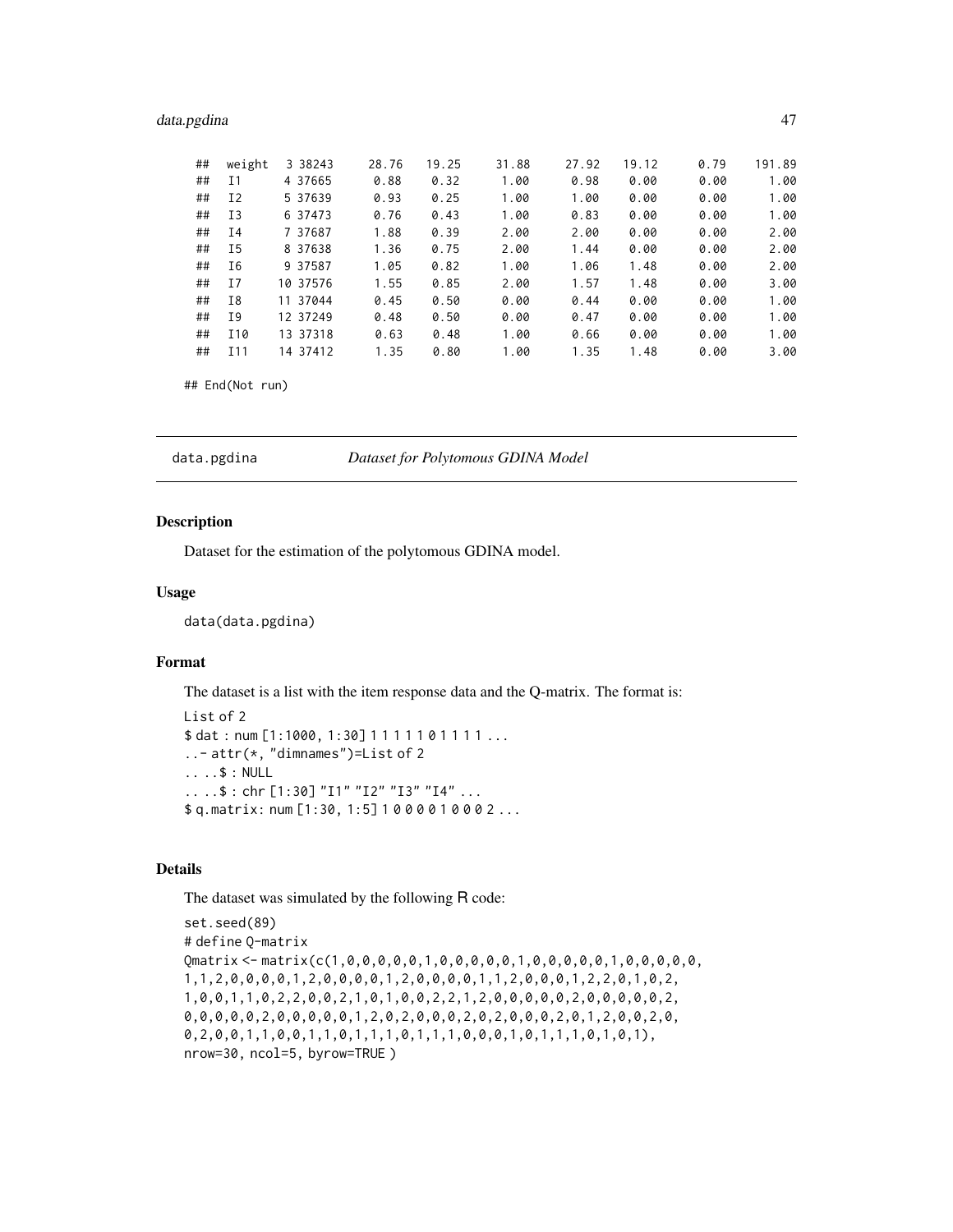```
# define covariance matrix between attributes
Sigma <- matrix(c(1,.6,.6,.3,.3,.6,1,.6,.3,.3,.6,.6,1,
.3,.3,.3,.3,.3,1,.8,.3,.3,.3,.8,1), 5,5, byrow=TRUE )
# define thresholds for attributes
q1 < -c(-.5, .9) # attributes 1, ..., 4q2 < -c(0) # attribute 5
# number of persons
N < -1000# simulate latent attributes
alpha1 <- mvrnorm(n=N, mu=rep(0,5), Sigma=Sigma)
alpha <- 0*alpha1
for (aa in 1:4){
alpha[ alpha1[,aa] > q1[1], aa] < -1alpha[ alpha1[,aa] > q1[2], aa ] <- 2
}
aa <- 5 ; alpha[ alpha1[,aa] > q2[1], aa ] <- 1
# define item parameters
guess \leq -c(.07, .01, .34, .07, .11, .23, .27, .07, .08, .34, .19, .19, .25, .04, .34,.03,.29,.05,.01,.17,.15,.35,.19,.16,.08,.18,.19,.07,.17,.34)
slip \leftarrow c(\emptyset, .11, .14, .09, .03, .09, .03, .1, .14, .07, .06, .19, .09, .19, .07, .08,.16,.18,.16,.02,.11,.12,.16,.14,.18,.01,.18,.14,.05,.18)
# simulate item responses
I <- 30 # number of items
dat <- latresp <- matrix( 0, N, I, byrow=TRUE)
for (ii in 1:I){
# ii < -2# latent response matrix
latresp[,ii] <- 1*( rowMeans( alpha >=matrix( Qmatrix[ ii, ], nrow=N,
ncol=5, byrow=TRUE ) )==1 )
# response probability
prob <- ifelse( latresp[,ii]==1, 1-slip[ii], guess[ii] )
# simulate item responses
dat[,ii] <-1 * (runif(N) < prob)
}
```
## References

colnames(dat) <- paste0("I",1:I)

Chen, J., & de la Torre, J. (2013). A general cognitive diagnosis model for expert-defined polytomous attributes. *Applied Psychological Measurement, 37*, 419-437.

data.pisa00R *PISA 2000 Reading Study (Chen & de la Torre, 2014)*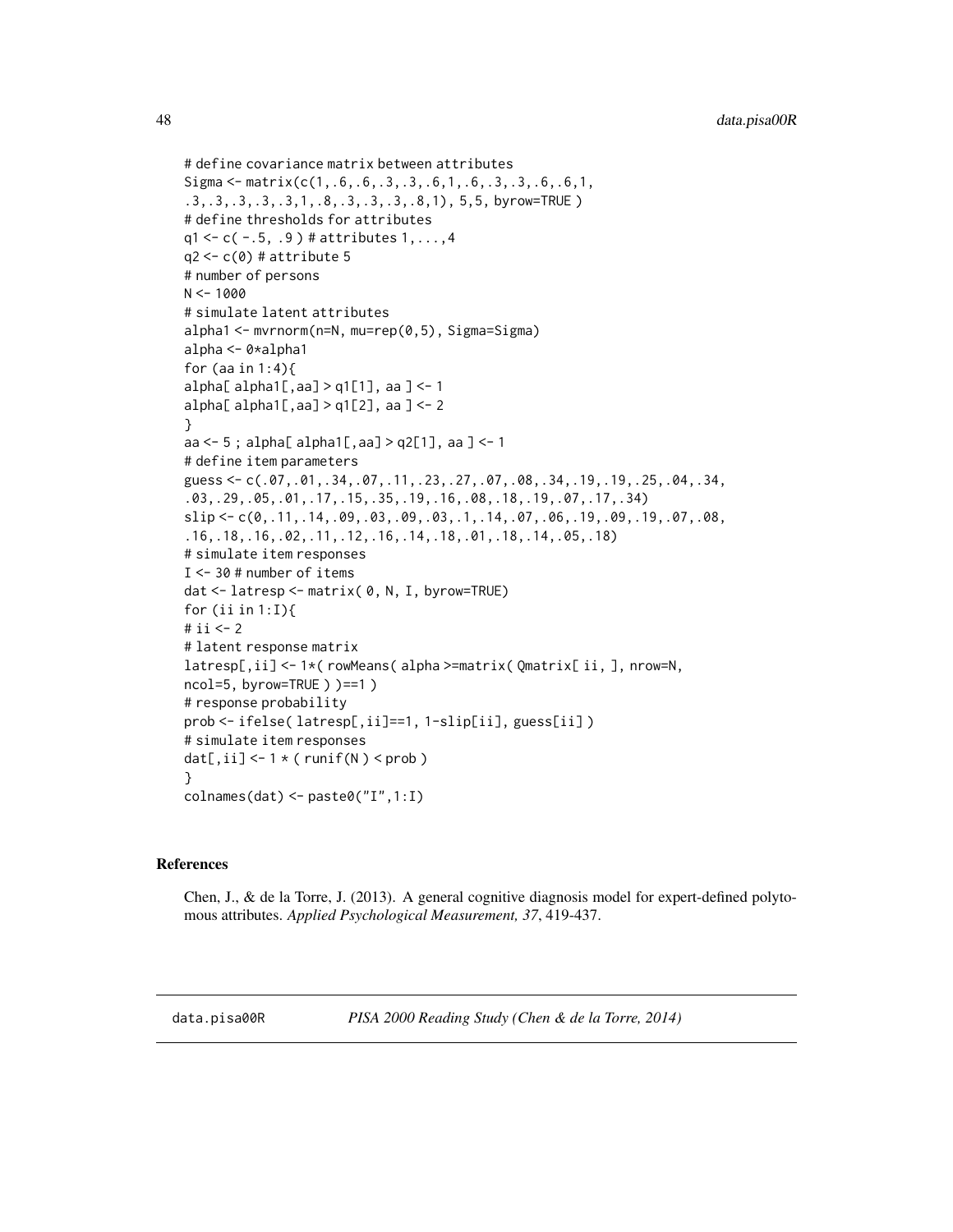# data.pisa00R 49

## Description

This is a sub-dataset of the PISA 2000 of German students including 26 items of the reading test. The 26 items was analyzed in Chen and de la Torre (2014) and a subset of 20 items was analyzed in Chen and Chen (2016).

## Usage

```
data(data.pisa00R.ct)
data(data.pisa00R.cc)
```
#### Format

```
• The format of the dataset data.pisa00R.ct (Chen & de la Torre, 2014) is:
 List of 3
  $ data :'data.frame': 1095 obs. of 111 variables:
  .. [list output truncated]
 $ q.matrix: num [1:26, 1:8] 0 1 0 0 0 1 0 0 0 1 ...
  ..- attr(*, "dimnames")=List of 2
  $ skills : chr [1:8] "Locating information" ...
```

```
• The format of the dataset data.pisa00R.cc (Q-matrix in Chen and Chen, 2016)
 List of 2
 $ q.matrix:'data.frame': 20 obs. of 5 variables:
  ..$ A1: num [1:20] 1 1 0 0 1 1 1 0 0 0 ...
  .. $ A2: num [1:20] 0 0 0 1 0 1 1 1 1 1 ...
  .. $ A3: num [1:20] 1 1 0 1 1 0 1 0 1 0 ...
  ..$ A4: num [1:20] 0 1 1 1 0 0 0 0 0 0 ...
  ..$ A5: num [1:20] 0 0 1 0 0 0 0 1 0 1 ...
 $ skills : Named chr [1:5] "Identifying Explicit Information" ...
  ..- attr(*, "names")=chr [1:5] "A1" "A2" "A3" "A4" ...
```
# References

Chen, H., & Chen, J. (2016). Exploring reading comprehension skill relationships through the G-DINA model. *Educational Psychology, 36*(6), 1049-1064.

Chen, J., & de la Torre, J. (2014). A procedure for diagnostically modeling extant large-scale assessment data: the case of the programme for international student assessment in reading. *Psychology, 5*(18), 1967-1978.

```
#############################################################################
# EXAMPLE 1: PISA items from Chen and de la Torre (2014)
# dichotomize item responses
#############################################################################
```

```
data(data.pisa00R.ct, package="CDM")
```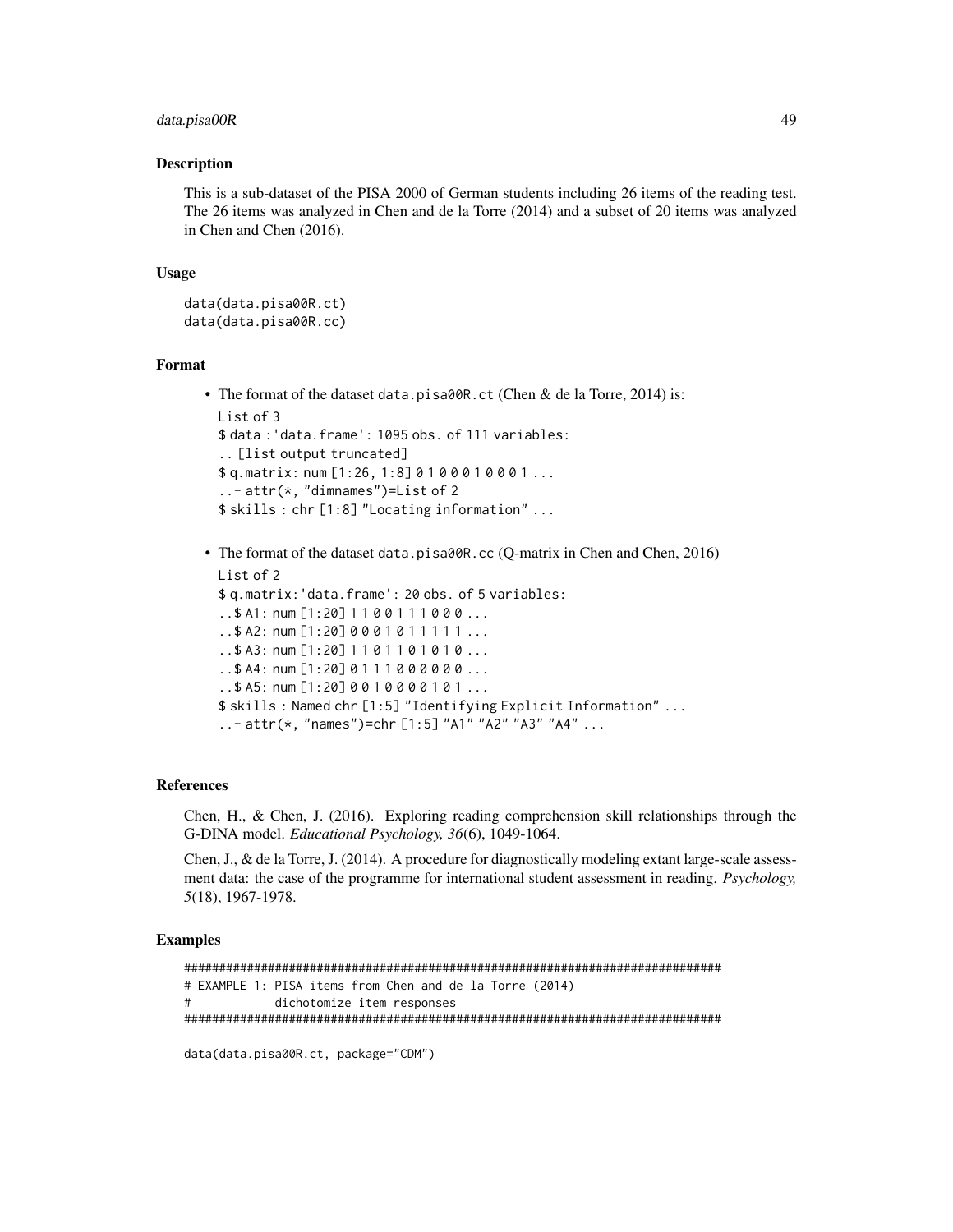```
dat <- data.pisa00R.ct$data
Q <- data.pisa00R.ct$q.matrix
resp <- dat[, rownames(Q)]
#** extract item-wise maximum
maxK <- apply( resp, 2, max, na.rm=TRUE )
#** dichotomize response data
resp1 <- resp
for (ii in seq(1,ncol(resp)) ){
    resp1[,ii] < -1 * (resp[,ii] == maxK[i]]}
```
data.sda6 *Dataset SDA6 (Jurich & Bradshaw, 2014)*

# Description

This is a simulated dataset of the SDA6 study according to informations given in Jurich and Bradshaw (2014).

# Usage

data(data.sda6)

# Format

The datasets contains 17 items observed at 1710 students.

The format is:

```
List of 2
$ data: num [1:1710, 1:17] 0 1 0 1 0 0 0 0 1 0 ...
..- attr(*, "dimnames")=List of 2
.. ..$ : NULL
.. ..$ : chr [1:17] "MCM01" "MCM03" "MCM13" "MCM17" ...
$ q.matrix:'data.frame':
..$ CM: int [1:17] 1 1 1 1 0 0 0 0 0 0 ...
..$ II: int [1:17] 0 0 0 0 1 1 1 1 0 0 ...
..$ PP: int [1:17] 0 0 0 0 0 0 0 0 1 1 ...
..$ DG: int [1:17] 0 0 0 0 0 0 0 0 0 0 ...
```
The meaning of the skills is

CM – Critique Methods

II – Identify Improvements

PP – Protect Participants

DG – Discern Generalizability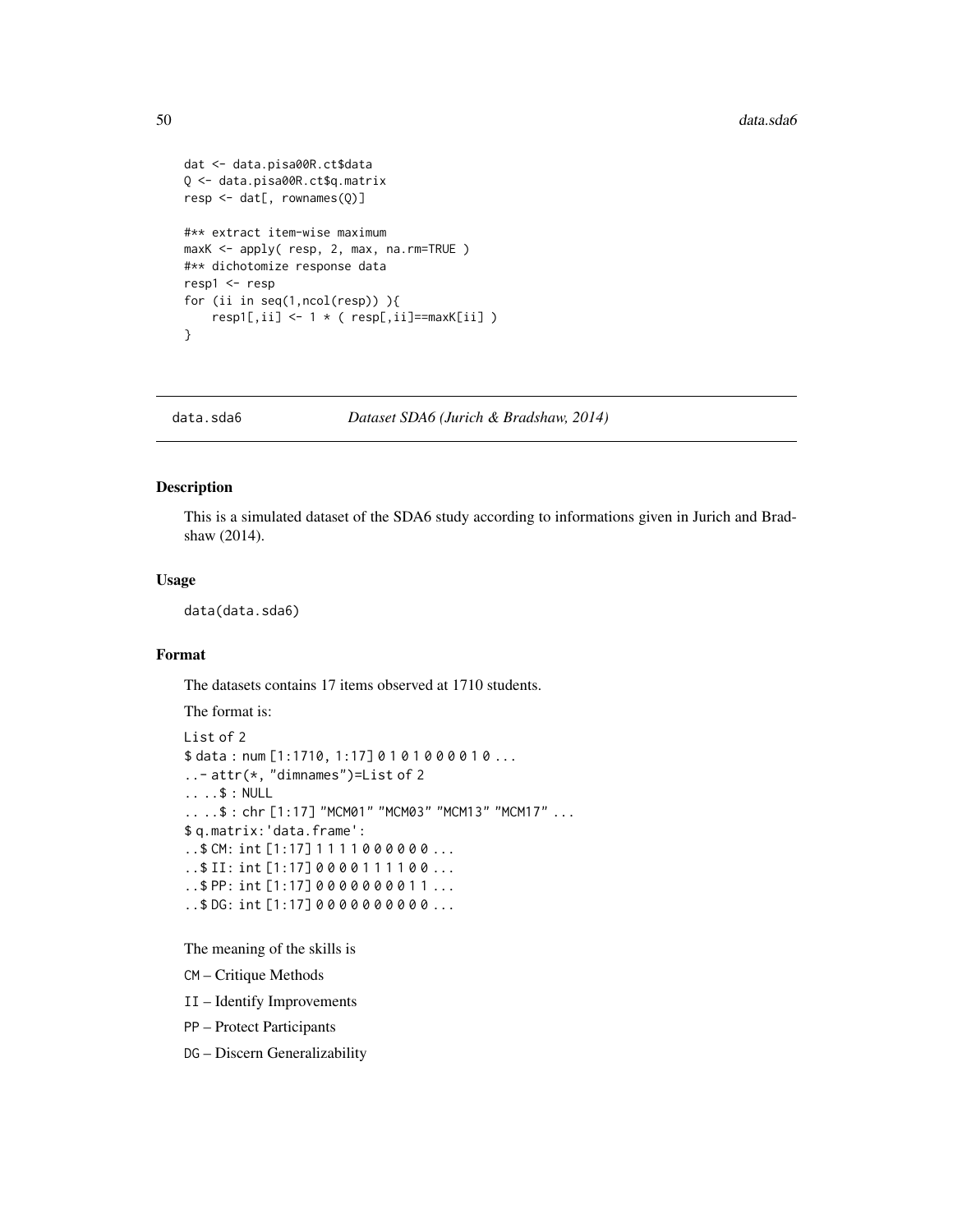#### data.sda6 51

## Source

Simulated data

## **References**

Jurich, D. P., & Bradshaw, L. P. (2014). An illustration of diagnostic classification modeling in student learning outcomes assessment. *International Journal of Testing, 14*, 49-72.

```
## Not run:
data(data.sda6, package="CDM")
data <- data.sda6$data
q.matrix <- data.sda6$q.matrix
#*** Model 1a: LCDM with gdina
mod1a <- CDM::gdina( data, q.matrix, rule="ACDM", linkfct="logit",
                  reduced.skillspace=FALSE )
summary(mod1a)
#*** Model 1b: estimate LCDM with gdm
mod1b <- CDM::gdm( data, q.matrix=q.matrix, theta.k=c(0,1) )
summary(mod1b)
#*** Model 2: LCDM with hierarchy II > CM
B \leftarrow "II \gt CM"ss2 <- CDM::skillspace.hierarchy(B=B, skill.names=colnames(q.matrix ) )
mod2 <- CDM::gdina( data, q.matrix, rule="ACDM", linkfct="logit",
                skillclasses=ss2$skillspace.reduced,
                reduced.skillspace=FALSE )
summary(mod2)
#*** Model 3: LCDM with hierarchy II > CM and DG > CM
B \leftarrow "II > CMDG > CM''ss2 <- CDM::skillspace.hierarchy(B=B, skill.names=colnames(q.matrix ) )
mod3 <- CDM::gdina( data, q.matrix, rule="ACDM", linkfct="logit",
               skillclasses=ss2$skillspace.reduced,
               reduced.skillspace=FALSE )
summary(mod3)
# model comparisons
anova(mod1a,mod2)
anova(mod1a,mod3)
# model fit
summary( CDM::modelfit.cor.din(mod1a))
summary( CDM::modelfit.cor.din(mod2) )
summary( CDM::modelfit.cor.din(mod3) )
## End(Not run)
```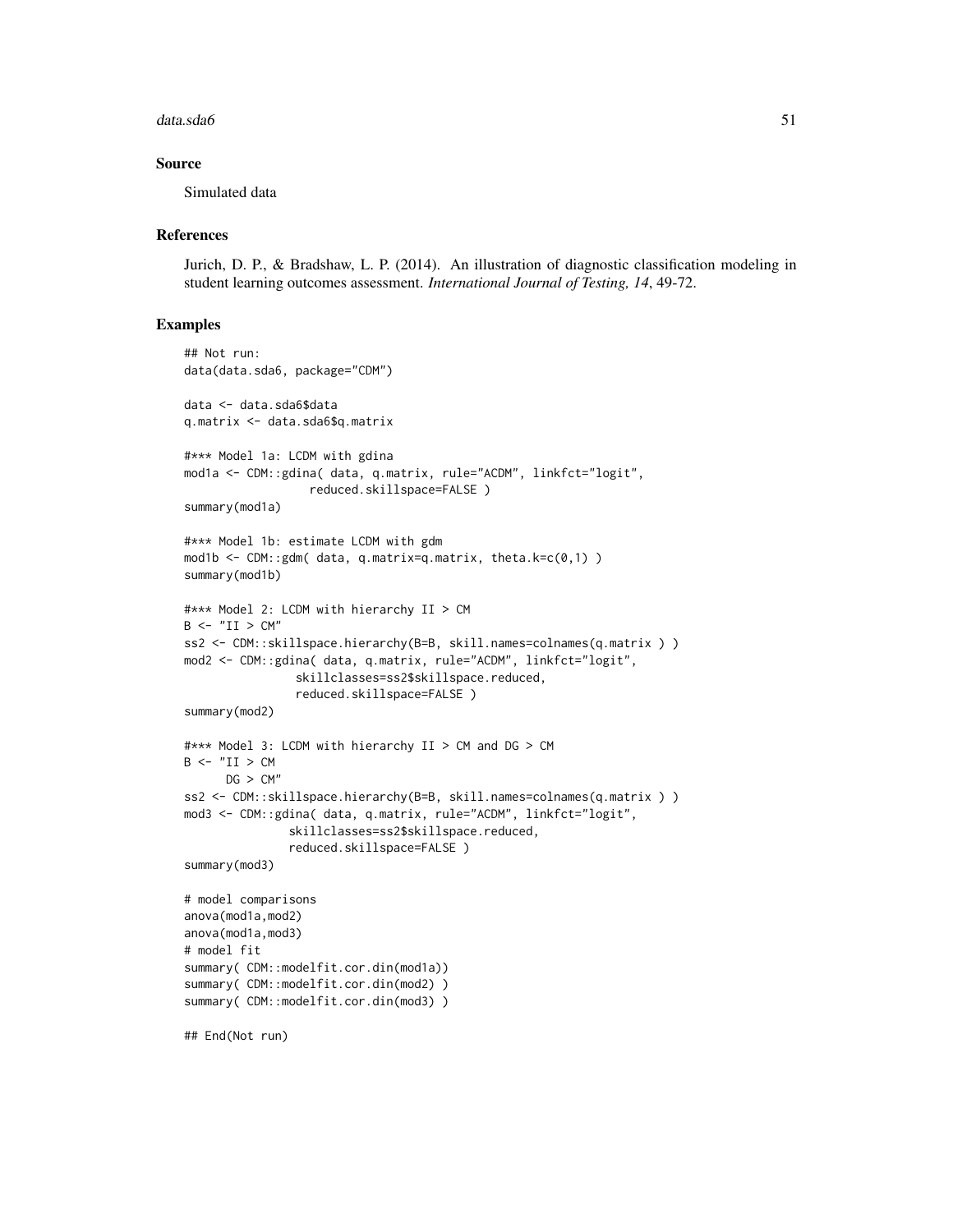#### Description

This dataset contains item responses of students at a scale of cultural activities (act), mathematics self concept (sc) and mathematics joyment (mj).

#### Usage

data(data.Students)

# Format

A data frame with 2400 observations on the following 15 variables.

urban Urbanization level: 1=town, 0=otherwise

female A dummy variable for female student

act1 Visit a museum (0=never, 1=once or twice a year, 2=more than twice a year)

- act2 Visit a theater or classical concert (0,1,2)
- act3 Visit a rock or pop concert (0,1,2)
- act4 Visit a cinema (0,1,2)
- act5 Visit a public library (0,1,2)
- sc1 Item 1 self concept "I am usually good at math." (0=do not agree at all, 1=rather do not agree, 2=rather agree, 3=completely agree)
- sc2 Item 2 self concept: "Mathematics is harder for me than many of my classmates."  $(0,1,2,3)$ (reversed)
- sc3 Item 3 self concept: "I am just not good at math." (0,1,2,3) (reversed)
- sc4 Item 4 self concept: "I'm learning fast in math." (0,1,2,3)
- mj1 Item 1 mathematics joyment: "I would like more math at school." (0,1,2,3)
- mj2 Item 2 mathematics joyment: "I like to learn mathematics." (0,1,2,3)
- mj3 Item 3 mathematics joyment: "Math is boring." (0,1,2,3) (reversed)
- mj4 Item 4 mathematics joyment: "I like math."  $(0,1,2,3)$

#### Source

Subsample of students from an Austrian survey of 8th grade students.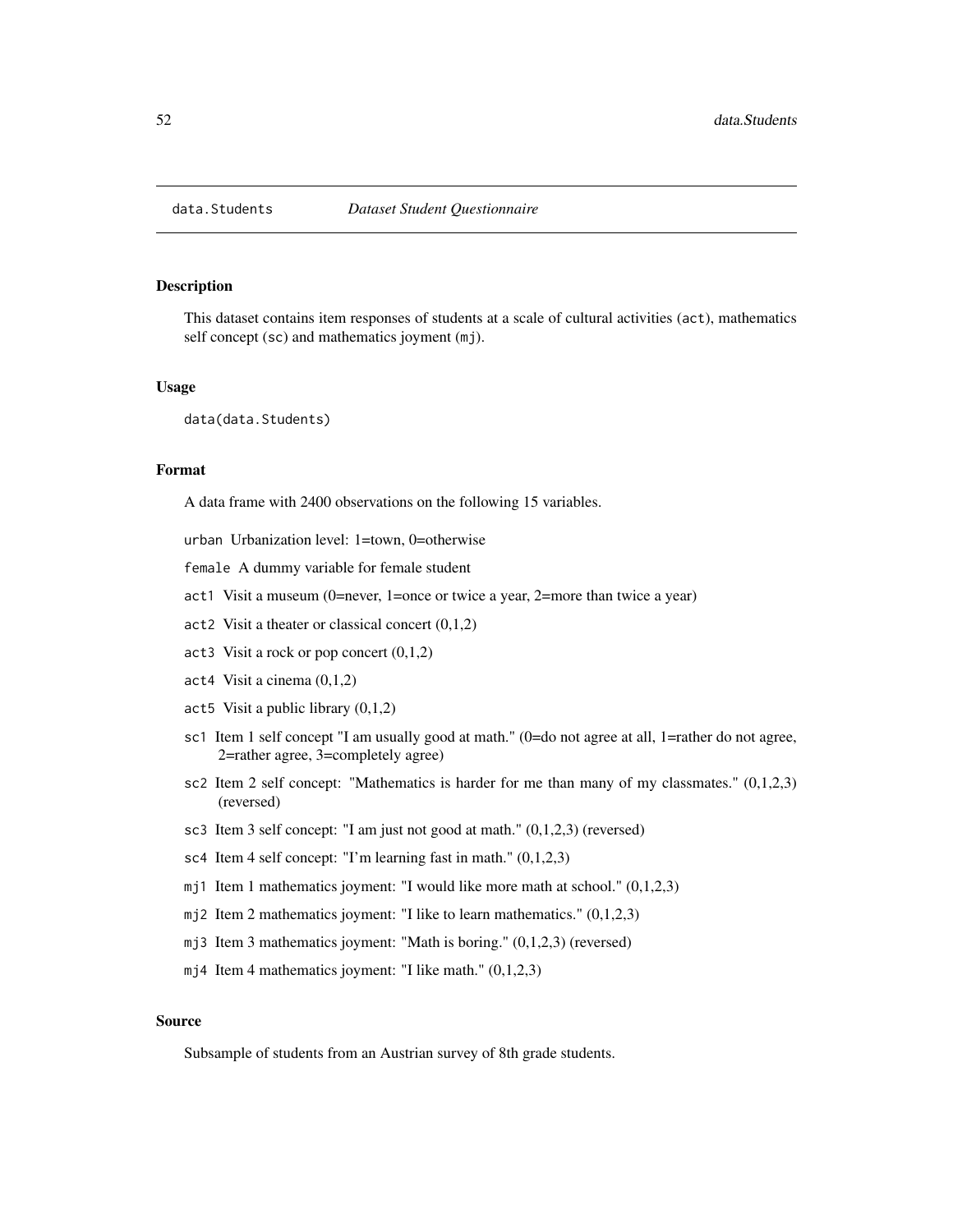# data.timss03.G8.su 53

# Examples

| ## Not run: |                                    |     |                   |     |                   |           |   |                |               |                |                                  |           |
|-------------|------------------------------------|-----|-------------------|-----|-------------------|-----------|---|----------------|---------------|----------------|----------------------------------|-----------|
|             | library(psych)                     |     |                   |     |                   |           |   |                |               |                |                                  |           |
|             | data(data.Students, package="CDM") |     |                   |     |                   |           |   |                |               |                |                                  |           |
|             | psych::describe(data.Students)     |     |                   |     |                   |           |   |                |               |                |                                  |           |
| ##          |                                    | var | n mean            |     | sd median trimmed |           |   |                |               |                | mad min max range  skew kurtosis | se        |
| ##          | urban                              |     | 1 2400 0.31 0.46  | 0.0 | 0.270.00          |           | 0 | 1              | $\mathbf{1}$  | 0.81           | $-1.34$ 0.01                     |           |
| ##          | female                             |     | 2 2400 0.51 0.50  | 1.0 | 0.510.00          |           | 0 | 1              |               | $1 - 0.03$     | $-2.0000.01$                     |           |
| ##          | act1                               |     | 3 2248 0.65 0.73  | 0.5 | $0.56$ 0.74       |           | 0 | 2              | $\mathcal{P}$ | 0.64           | $-0.880.02$                      |           |
| ##          | act2                               |     | 4 2230 0.47 0.69  | 0.0 | 0.340.00          |           | 0 | $\overline{2}$ | 2             | 1.13           | $-0.060.01$                      |           |
| ##          | act3                               |     | 5 2218 0.33 0.60  | 0.0 | 0.210.00          |           | 0 | $\overline{2}$ |               | $2 \quad 1.62$ |                                  | 1.48 0.01 |
| ##          | act4                               |     | 6 2342 1.35 0.76  | 2.0 |                   | 1.44 0.00 | 0 | $\overline{2}$ |               | $2 - 0.69$     | $-0.960.02$                      |           |
| ##          | act5                               |     | 7 2223 0.52 0.74  | 0.0 | 0.400.00          |           | 0 | 2              |               | 2 1.05         | $-0.41$ 0.02                     |           |
| ##          | sc1                                |     | 8 2352 0.96 0.80  | 1.0 | $0.91$ 1.48       |           | 0 | 3              | 3             | 0.45           | $-0.390.02$                      |           |
| ##          | sc <sub>2</sub>                    |     | 9 2347 0.90 0.88  | 1.0 | $0.81$ 1.48       |           | 0 | 3              | 3             | 0.66           | $-0.41$ 0.02                     |           |
| ##          | sc3                                |     | 10 2335 0.86 0.96 | 1.0 | $0.73$ 1.48       |           | 0 | 3              | 3             | 0.84           | $-0.350.02$                      |           |
| ##          | sc <sub>4</sub>                    |     | 11 2337 1.29 0.90 | 1.0 | 1.24 1.48         |           | 0 | 3              | 3             | 0.24           | $-0.71$ 0.02                     |           |
| ##          | m11                                |     | 12 2351 2.26 0.82 | 2.0 | 2.37 1.48         |           | 0 | 3              |               | $3 - 0.94$     |                                  | 0.280.02  |
| ##          | mj2                                |     | 13 2345 1.89 0.91 | 2.0 |                   | 1.95 1.48 | 0 | 3              |               | $3 - 0.35$     | $-0.800.02$                      |           |
| ##          | mj3                                |     | 14 2334 1.47 1.02 | 1.0 |                   | 1.47 1.48 | 0 | 3              | 3             | 0.10           | $-1.11$ 0.02                     |           |
| ##          | m14                                |     | 15 2346 1.59 0.99 | 2.0 |                   | 1.62 1.48 | 0 | 3              |               | $3 - 0.03$     | $-1.06$ 0.02                     |           |
|             |                                    |     |                   |     |                   |           |   |                |               |                |                                  |           |

## End(Not run)

data.timss03.G8.su *TIMSS 2003 Mathematics 8th Grade (Su et al., 2013)*

# Description

This is a dataset with a subset of 23 Mathematics items from TIMSS 2003 items used in Su, Choi, Lee, Choi and McAninch (2013).

## Usage

```
data(data.timss03.G8.su)
```
## Format

The data contains scored item responses (data), the Q-matrix (q.matrix) and further item informations (iteminfo).

The format is

```
List of 3
$ data :'data.frame':
..$ idstud : num [1:757] 1e+07 1e+07 1e+07 1e+07 1e+07 ...
..$ idbook : num [1:757] 1 1 1 1 1 1 1 1 1 1 ...
..$ M012001 : num [1:757] 0 1 0 0 1 0 1 0 0 0 ...
...$ M012002 : num [1:757] 1 1 0 1 0 0 1 1 1 1 ...
..$ M012004 : num [1:757] 0 1 1 1 1 0 1 1 0 0 ...
```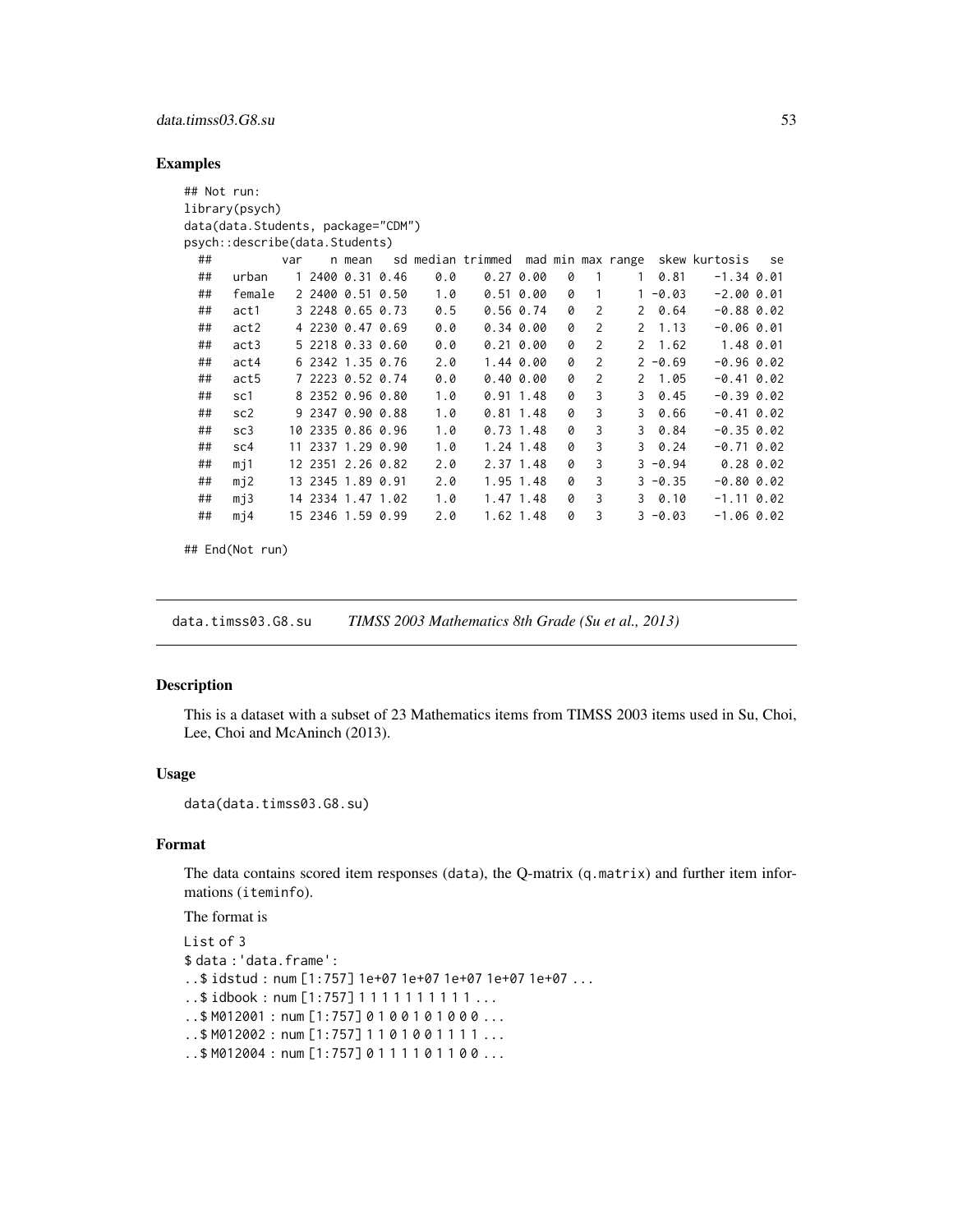```
[...]
..$ M022234B: num [1:757] 0 0 0 0 0 0 0 0 0 0 ...
..$ M022251 : num [1:757] 0 0 0 0 0 0 0 0 0 0 ...
...$ M032570 : num [1:757] 1 1 0 1 0 0 1 1 1 1 ...
. .$ M032643 : num [1:757] 1000001100...
$ q.matrix: int [1:23, 1:13] 1 0 0 0 0 0 1 0 0 0 ...
..- attr(*, "dimnames")=List of 2
.. ..$ : chr [1:23] "M012001" "M012002" "M012004" "M012016" ...
.. ..$ : chr [1:13] "S1" "S2" "S3" "S4" ...
$ iteminfo: chr [1:23, 1:9] "M012001" "M012002" "M012004" "M012016" ...
..- attr(*, "dimnames")=List of 2
.. ..$ : NULL
.. ..$ : chr [1:9] "item" "ItemType" "reporting_category" "content" ...
```
For a detailed description of skills S1, S2, ..., S15 see Su et al. (2013, Table 2).

#### Source

Subset of US 8th graders (Booklet 1) in the TIMSS 2003 mathematics study

#### References

Skaggs, G., Wilkins, J. L. M., & Hein, S. F. (2016). Grain size and parameter recovery with TIMSS and the general diagnostic model. *International Journal of Testing, 16*(4), 310-330.

Su, Y.-L., Choi, K. M., Lee, W.-C., Choi, T., & McAninch, M. (2013). *Hierarchical cognitive diagnostic analysis for TIMSS 2003 mathematics*. CASMA Research Report 35. Center for Advanced Studies in Measurement and Assessment (CASMA), University of Iowa.

## See Also

The TIMSS 2003 dataset for 8th graders (with a larger number of items) was also analyzed in Skaggs, Wilkins and Hein (2016).

```
## Not run:
#############################################################################
# EXAMPLE 1: Data Su et al. (2013)
#############################################################################
data(data.timss03.G8.su, package="CDM")
data \leq data.timss03.G8.su$data[,-c(1,2)]
q.matrix <- data.timss03.G8.su$q.matrix
#*** Model 1: DINA model with complete skill space of 2^13=8192 skill classes
mod1 <- CDM::din( data, q.matrix )
#*** Model 2: Skill space approximation with 3000 skill classes instead of
# 2^13=8192 classes as in Model 1
ss2 <- CDM::skillspace.approximation( L=3000, K=ncol(q.matrix) )
```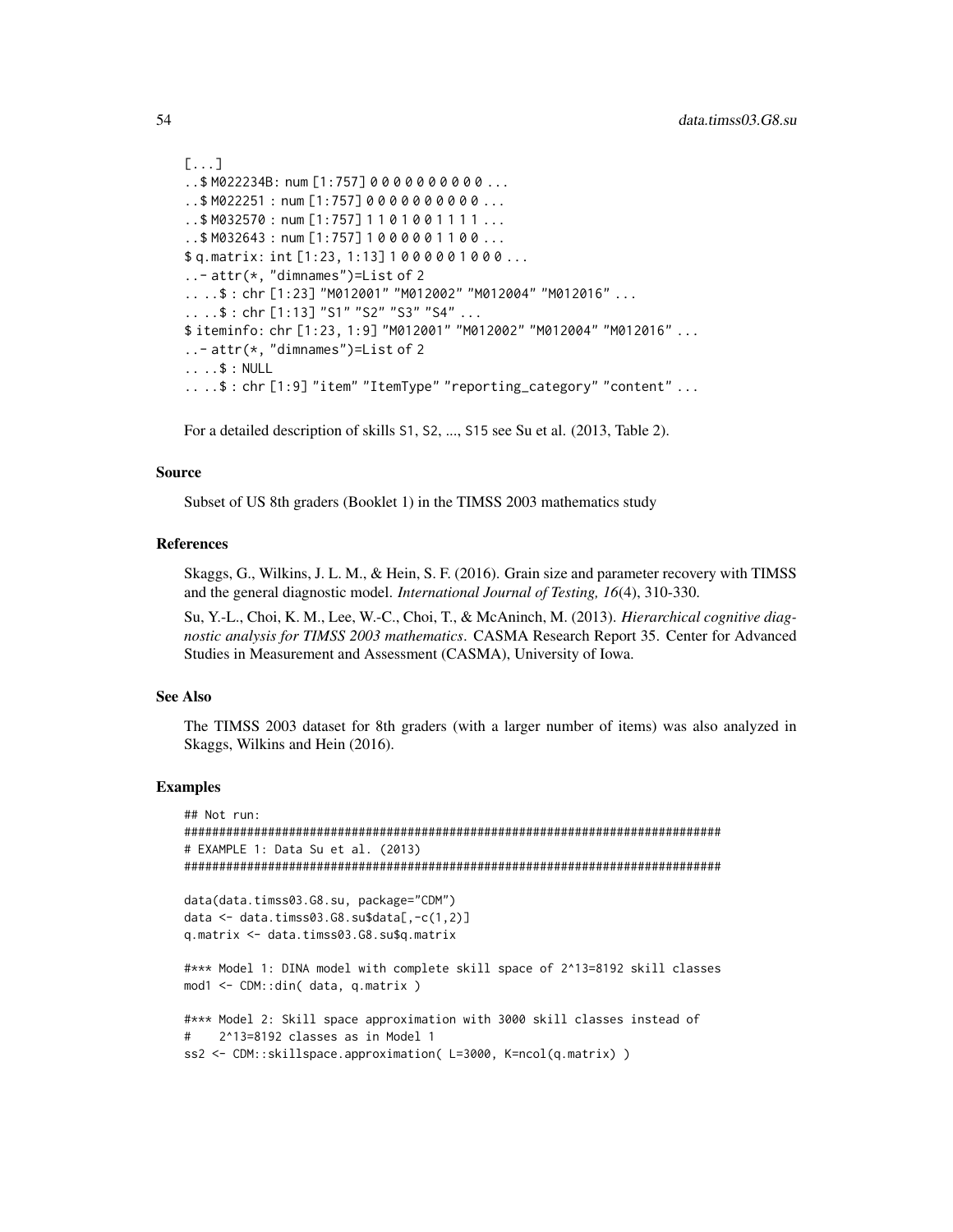```
mod2 <- CDM::din( data, q.matrix, skillclasses=ss2 )
#*** Model 3: DINA model with a hierarchical skill space
# see Su et al. (2013): Fig. 6
B \leftarrow "S1 > S2 > S7 > S8
     S15 > S9S3 > S9
     S13 > S4 > S9
     S14 > S5 > S6 > S11"# Note that S10 and S12 are not included in the dataset contained in this package
skill.names <- colnames(q.matrix)
ss3 <- CDM::skillspace.hierarchy(B=B, skill.names=skill.names)
# The reduced skill space "only" contains 325 skill classes
mod3 <- CDM::din( data, q.matrix, skillclasses=ss3$skillspace.reduced )
## End(Not run)
```
data.timss07.G4.lee *TIMSS 2007 Mathematics 4th Grade (Lee et al., 2011)*

#### Description

TIMSS 2007 (Grade 4) dataset with 25 mathematics (dichotomized) items used in Lee, Park and Taylan (2011), Park and Lee (2014) and Park, Xing and Lee (2018). The dataset includes a sample of 698 Austrian students.

## Usage

```
data(data.timss07.G4.lee)
data(data.timss07.G4.py)
data(data.timss07.G4.Qdomains)
```
#### Format

• The dataset data.timss07.G4.lee is a list containing dichotomous item responses (data; information on booklet and gender included), the Q-matrix (q.matrix) and descriptions of the skills (skillinfo) used in Lee et al. (2011).

The format is:

```
List of 3
$ data :'data.frame':
..$ idstud : int [1:698] 10110 10111 20105 20106 30203 30204 40106 40107 60111 60112
...
..$ idbook : int [1:698] 4 5 4 5 4 5 4 5 4 5 ...
..$ girl : int [1:698] 0 0 1 1 0 1 0 1 1 1 ...
..$ M041052 : num [1:698] 1 NA 1 NA 0 NA 1 NA 1 NA ...
..$ M041056 : num [1:698] 1 NA 0 NA 0 NA 0 NA 1 NA ...
..$ M041069 : num [1:698] 0 NA 0 NA 0 NA 0 NA 1 NA ...
..$ M041076 : num [1:698] 1 NA 0 NA 1 NA 1 NA 0 NA ...
```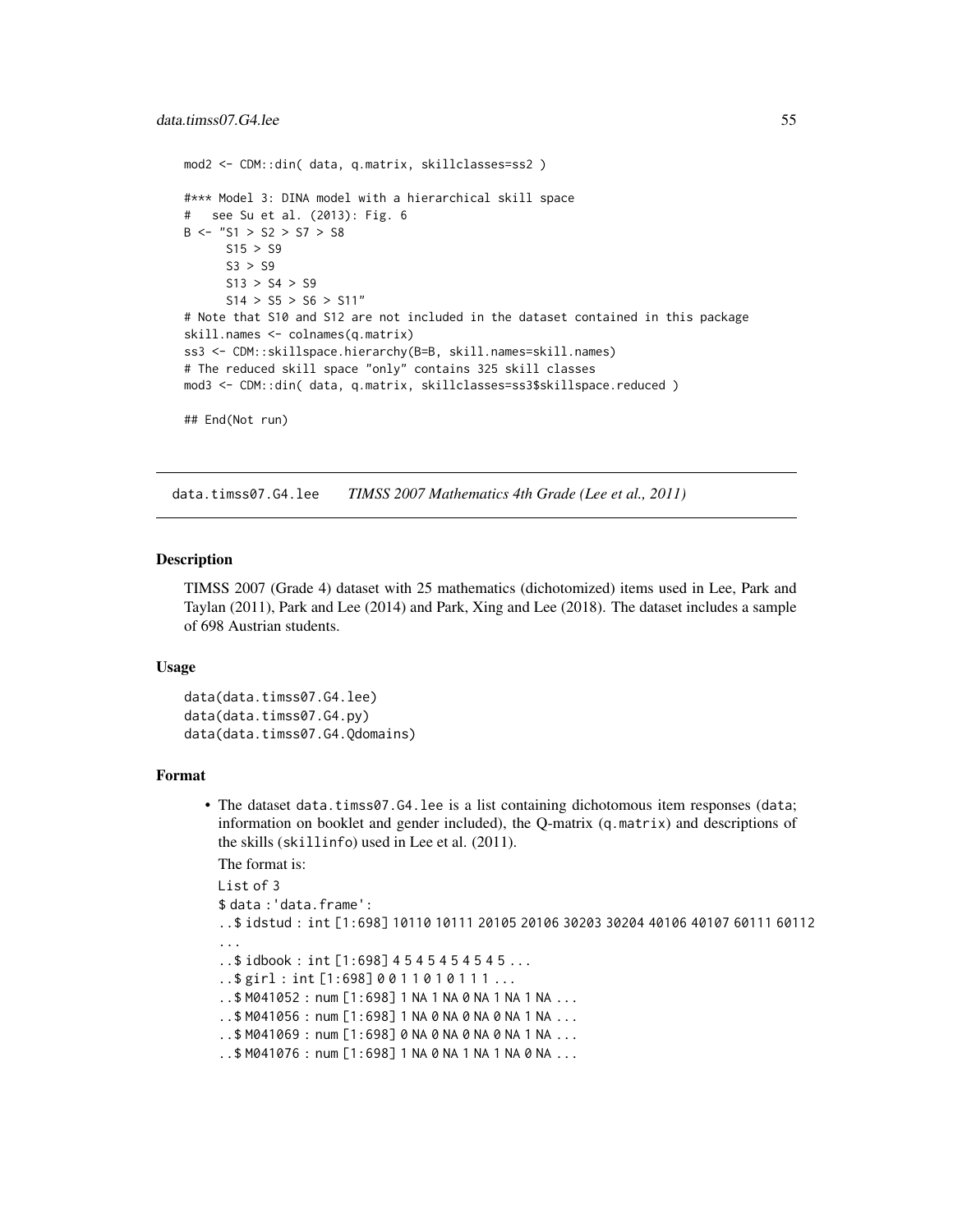```
..$ M041281 : num [1:698] 1 NA 0 NA 1 NA 1 NA 0 NA ...
..$ M041164 : num [1:698] 1 NA 1 NA 0 NA 1 NA 1 NA ...
..$ M041146 : num [1:698] 0 NA 0 NA 1 NA 1 NA 0 NA ...
..$ M041152 : num [1:698] 1 NA 1 NA 1 NA 0 NA 1 NA ...
..$ M041258A: num [1:698] 0 NA 1 NA 1 NA 0 NA 1 NA ...
..$ M041258B: num [1:698] 1 NA 0 NA 1 NA 0 NA 1 NA ...
..$ M041131 : num [1:698] 0 NA 0 NA 1 NA 1 NA 1 NA ...
..$ M041275 : num [1:698] 1 NA 0 NA 0 NA 1 NA 1 NA ...
..$ M041186 : num [1:698] 1 NA 0 NA 1 NA 1 NA 0 NA ...
..$ M041336 : num [1:698] 1 NA 1 NA 0 NA 1 NA 0 NA ...
..$ M031303 : num [1:698] 1 1 0 1 0 1 1 1 0 0 ...
..$ M031309 : num [1:698] 1 0 1 1 1 1 1 1 0 0 ...
..$ M031245 : num [1:698] 0 0 0 0 0 0 0 0 0 0 ...
..$ M031242A: num [1:698] 1 1 0 1 1 1 1 1 0 0 ...
..$ M031242B: num [1:698] 0 1 0 1 1 1 1 1 1 0 ...
..$ M031242C: num [1:698] 1 1 0 1 1 1 1 1 1 0 ...
..$ M031247 : num [1:698] 0 0 0 0 0 0 0 0 0 0 ...
...$M031219 : num [1:698] 1110111110...
..$ M031173 : num [1:698] 1 1 0 0 0 1 1 1 1 0 ...
..$ M031085 : num [1:698] 1 0 0 1 1 1 0 0 0 1 ...
..$ M031172 : num [1:698] 1 0 0 1 1 1 1 1 1 0 ...
$ q.matrix : int [1:25, 1:15] 1 0 0 0 0 0 0 1 0 0 ...
..- attr(*, "dimnames")=List of 2
.. ..$ : chr [1:25] "M041052" "M041056" "M041069" "M041076" ...
.. ..$ : chr [1:15] "NWN01" "NWN02" "NWN03" "NWN04" ...
$ skillinfo:'data.frame':
..$ skillindex : int [1:15] 1 2 3 4 5 6 7 8 9 10 ...
..$ skill : Factor w/ 15 levels "DOR15","DRI13",..: 12 13 14 15 8 9 10 11 4 6 ...
..$ content : Factor w/ 3 levels "D","G","N": 3 3 3 3 3 3 3 3 2 2 ...
..$ content_label : Factor w/ 3 levels "Data Display",..: 3 3 3 3 3 3 3 3 2 2 ...
..$ subcontent : Factor w/ 9 levels "FD","LA","LM",..: 9 9 9 9 1 1 4 6 2 8 ...
..$ subcontent_label: Factor w/ 9 levels "Fractions and Decimals",..: 9 9 9 9 1 1 4
628...
```
• The dataset data.timss07.G4.py uses the same items as data.timss07.G4.lee but employs a simplified Q-matrix with 7 skills. This Q-matrix was used in Park and Lee (2014) and Park et al. (2018).

```
List of 3
```
\$ q.matrix:'data.frame': 25 obs. of 7 variables:

..\$ N1: num [1:25] 1 0 1 1 1 0 0 1 0 0 ...

- $.5 N2: num [1:25] 0 1 1 1 0 0 0 0 0 0 ...$
- ..\$ N3: num [1:25] 0 0 0 0 1 0 0 0 0 0 ...
- $. .$ \$ G4: num [1:25] 0 0 0 0 0 0 1 0 0 1 ...
- $.565:$  num [1:25] 0000011111...
- ..\$ G6: num [1:25] 0 0 0 0 0 1 1 0 0 0 ...
- ..\$ D7: num [1:25] 0 0 0 0 0 0 0 0 0 0 ...
- \$ domains : Named chr [1:3] "Number" "Geometric Shapes and Measures" "Data Display" ..- attr(\*, "names")=chr [1:3] "N" "G" "D"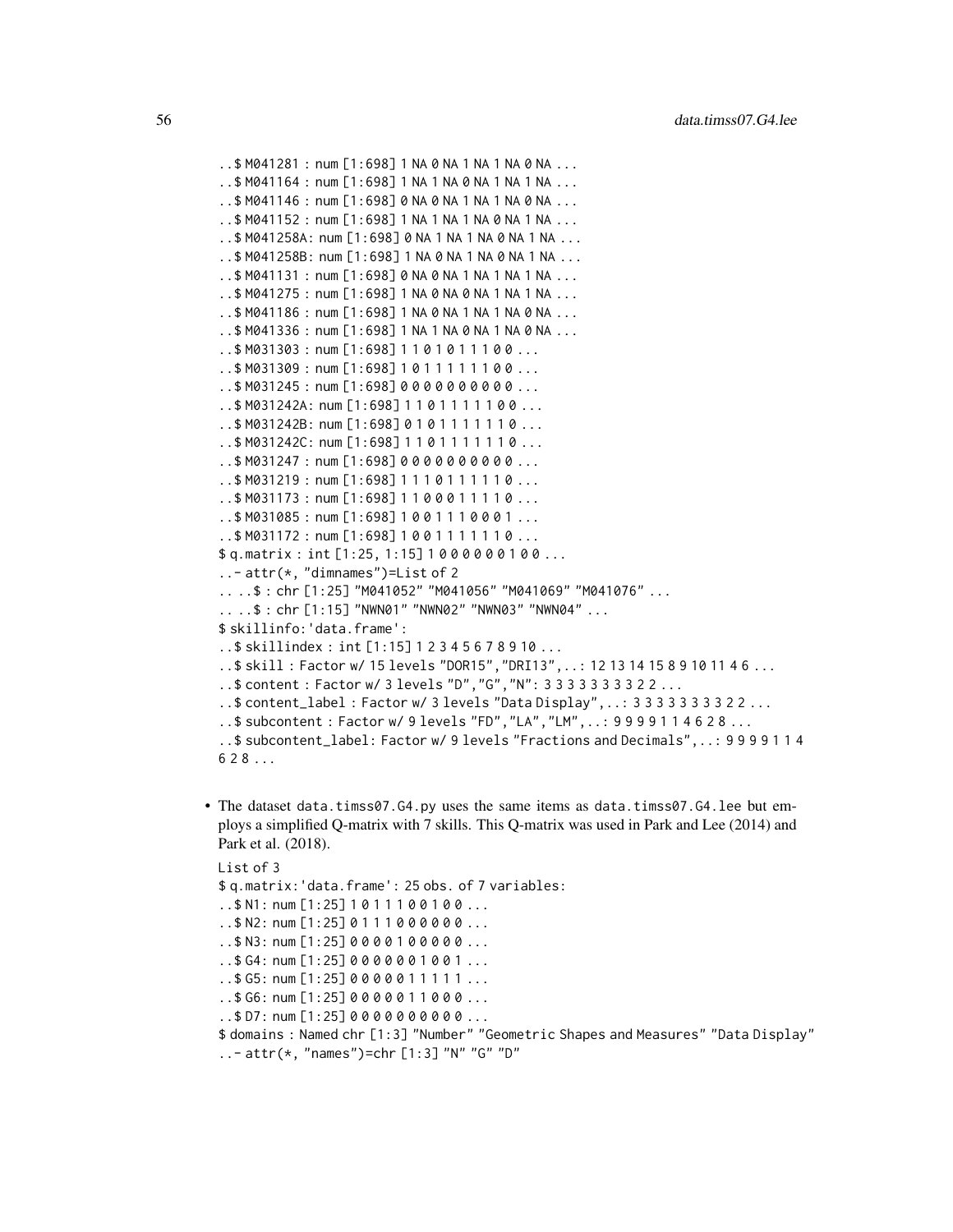```
$ skills : Named chr [1:7] "Whole Numbers" ...
..- attr(*, "names")=chr [1:7] "N1" "N2" "N3" "G4" ...
```
• The Q-matrix data.timss07.G4.Qdomains is a simplification of data.timss07.G4.py\$q.matrix to 3 domains and involves a simple structure of skills.

```
num [1:25, 1:3] 1 1 1 1 1 0 0 1 0 0 ...
- attr(*, "dimnames")=List of 2
..$ : chr [1:25] "M041052" "M041056" "M041069" "M041076" ...
..$ : chr [1:3] "N" "G" "D"
```
# Source

TIMSS 2007 study, 4th Grade, Austrian sample on booklets 4 and 5

## References

Lee, Y. S., Park, Y. S., & Taylan, D. (2011). A cognitive diagnostic modeling of attribute mastery in Massachusetts, Minnesota, and the US national sample using the TIMSS 2007. *International Journal of Testing, 11*, 144-177.

Park, Y. S., & Lee, Y. S. (2014). An extension of the DINA model using covariates: Examining factors affecting response probability and latent classification. *Applied Psychological Measurement, 38*(5), 376-390.

Park, Y. S., Xing, K., & Lee, Y. S. (2018). Explanatory cognitive diagnostic models: Incorporating latent and observed predictors. *Applied Psychological Measurement, 42*(5), 376-392.

Yamaguchi, K., & Okada, K. (2018). Comparison among cognitive diagnostic models for the TIMSS 2007 fourth grade mathematics assessment. *PloS ONE, 13*(2), e0188691.

#### See Also

A comparison of several countries based on the 25 items is conducted in Yamaguchi and Okada (2018).

```
## Not run:
#############################################################################
# EXAMPLE 1: DINA model Lee et al. (2011) - 15 skills
#############################################################################
data(data.timss07.G4.lee, package="CDM")
dat <- data.timss07.G4.lee$data
q.matrix <- data.timss07.G4.lee$q.matrix
# extract items
items <- grep( "M0", colnames(dat), value=TRUE )
#*** Model 1: estimate DINA model
mod1 <- CDM::din( dat[,items], q.matrix )
summary(mod1)
```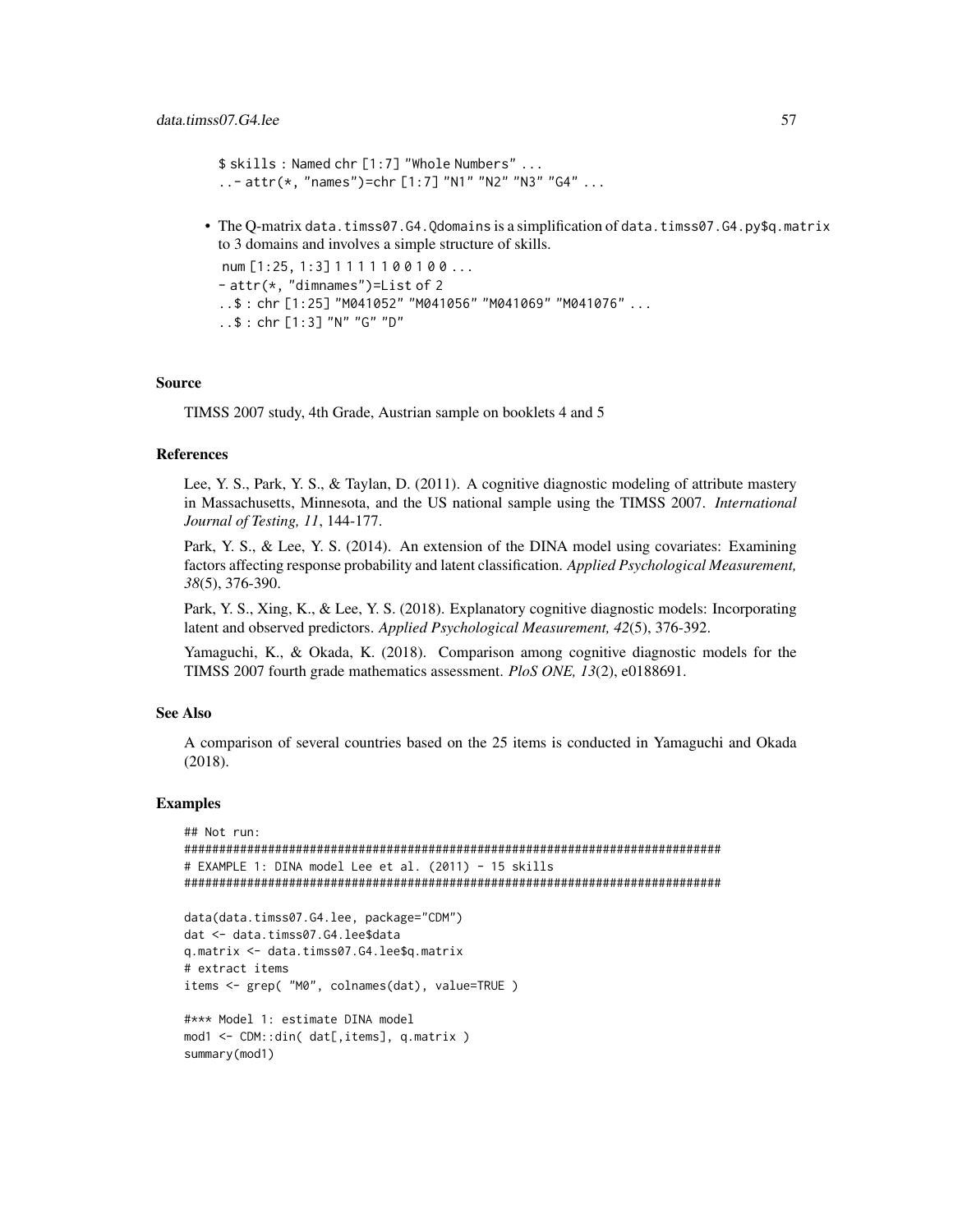```
#############################################################################
# EXAMPLE 2: DINA models Park and Lee (2014) - 7 skills and 3 skills
#############################################################################
data(data.timss07.G4.lee, package="CDM")
data(data.timss07.G4.py, package="CDM")
data(data.timss07.G4.Qdomains, package="CDM")
dat <- data.timss07.G4.lee$data
q.matrix <- data.timss07.G4.py$q.matrix
items <- rownames(q.matrix)
#*** Model 1: estimate DINA model
mod1 <- CDM::din( dat[,items], q.matrix )
summary(mod1)
#*** Model 2: estimate DINA model with Q-matrix defined by domains
Q <- data.timss07.G4.Qdomains
mod2 <- CDM::din( dat[,items], q.matrix=Q )
summary(mod2)
## End(Not run)
```
data.timss11.G4.AUT *TIMSS 2011 Mathematics 4th Grade Austrian Students*

# **Description**

This is the TIMSS 2011 dataset of 4668 Austrian fourth-graders. See George and Robitzsch (2014, 2015, 2018) for publications using the TIMSS 2011 dataset for cognitive diagnosis modeling. The dataset has also been analyzed by Sedat and Arican (2015).

#### Usage

```
data(data.timss11.G4.AUT)
data(data.timss11.G4.AUT.part)
data(data.timss11.G4.sa)
```
## Format

```
• The format of the dataset data.timss11.G4.AUT is:
 List of 4
 $ data :'data.frame':
  ..$ uidschool: int [1:4668] 10040001 10040001 10040001 10040001 10040001 10040001
 10040001 10040001 10040001 10040001 ...
  ..$ uidstud : num [1:4668] 1e+13 1e+13 1e+13 1e+13 1e+13 ...
  ..$ IDCNTRY : int [1:4668] 40 40 40 40 40 40 40 40 40 40 ...
  ..$ IDBOOK : int [1:4668] 10 12 13 14 1 2 3 4 5 6 ...
```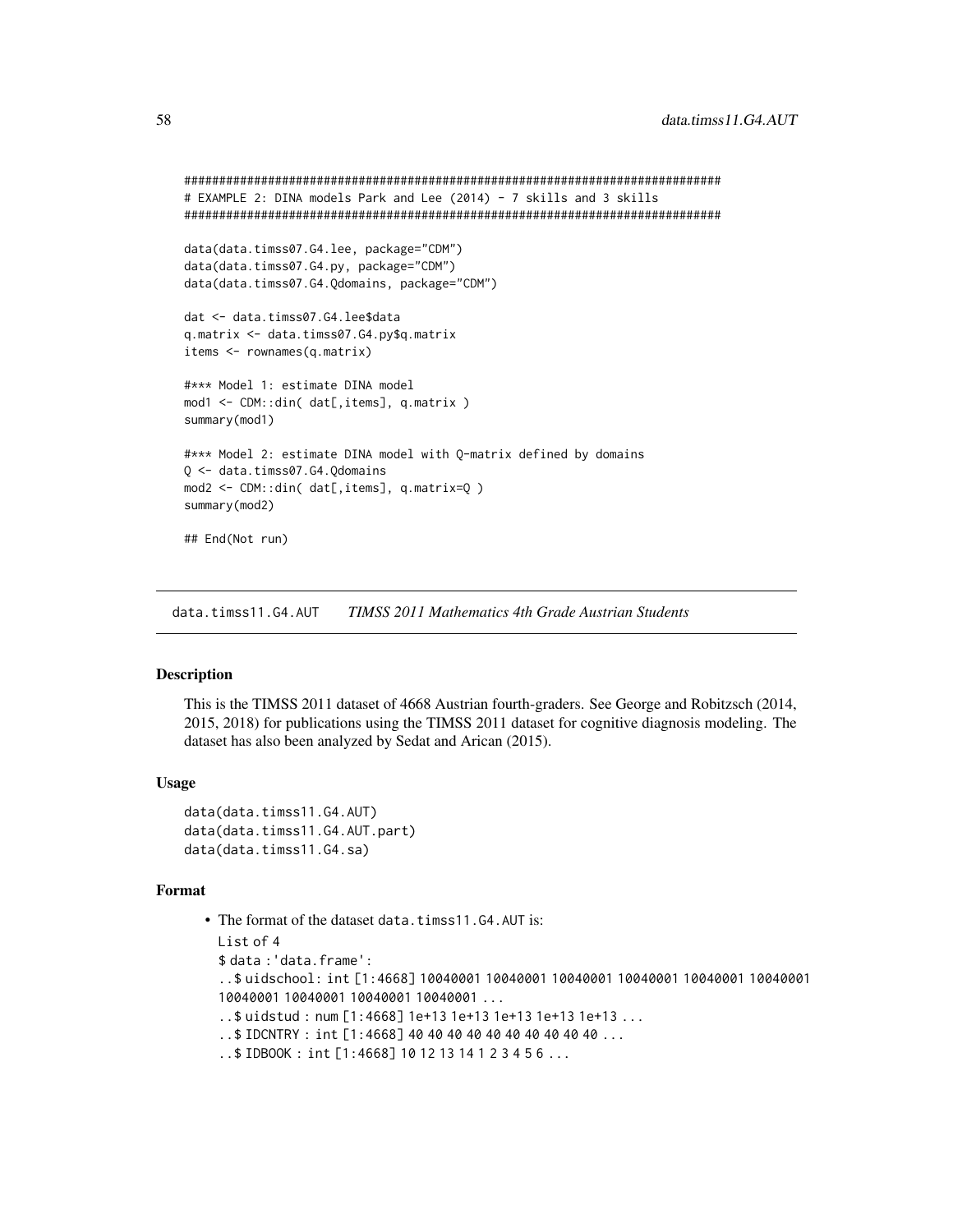```
..$ IDSCHOOL : int [1:4668] 1 1 1 1 1 1 1 1 1 1 ...
..$ IDCLASS : int [1:4668] 102 102 102 102 102 102 102 102 102 102 ...
..$ IDSTUD : int [1:4668] 10201 10203 10204 10205 10206 10207 10208 10209 10210 10211
...
..$ TOTWGT : num [1:4668] 17.5 17.5 17.5 17.5 17.5 ...
..$ HOUWGT : num [1:4668] 1.04 1.04 1.04 1.04 1.04 ...
..$ SENWGT : num [1:4668] 0.111 0.111 0.111 0.111 0.111 ...
..$ SCHWGT : num [1:4668] 11.6 11.6 11.6 11.6 11.6 ...
..$ STOTWGTU : num [1:4668] 524 524 524 524 524 ...
..$ WGTADJ1 : int [1:4668] 1 1 1 1 1 1 1 1 1 1 ...
..$ WGTFAC1 : num [1:4668] 11.6 11.6 11.6 11.6 11.6 ...
..$ JKCREP : int [1:4668] 1 1 1 1 1 1 1 1 1 1 ...
..$ JKCZONE : int [1:4668] 1 1 1 1 1 1 1 1 1 1 ...
..$ female : int [1:4668] 1 0 1 1 1 1 1 1 0 0 ...
..$ M031346A : int [1:4668] NA NA NA 1 1 NA NA NA NA NA ...
..$ M031346B : int [1:4668] NA NA NA 0 0 NA NA NA NA NA ...
..$ M031346C : int [1:4668] NA NA NA 1 1 NA NA NA NA NA ...
..$ M031379 : int [1:4668] NA NA NA 0 0 NA NA NA NA NA ...
..$ M031380 : int [1:4668] NA NA NA 0 0 NA NA NA NA NA ...
..$ M031313 : int [1:4668] NA NA NA 1 1 NA NA NA NA NA ...
.. [list output truncated]
$ q.matrix1:'data.frame':
..$ item : Factor w/ 174 levels "M031004","M031009",..: 29 30 31 32 33 25 8 5 17 163
...
..$ Co_DA: int [1:174] 0 0 0 0 0 0 0 0 0 0 ...
..$ Co_DK: int [1:174] 0 0 0 0 0 0 0 0 0 0 ...
..$ Co_DR: int [1:174] 0 0 0 0 0 0 0 0 0 0 ...
..$ Co_GA: int [1:174] 0 0 0 0 0 0 0 0 0 0 ...
..$ Co_GK: int [1:174] 0 0 0 0 0 0 1 1 0 0 ...
..$ Co_GR: int [1:174] 0 0 0 0 0 0 0 0 0 0 ...
..$ Co_NA: int [1:174] 1 0 0 0 0 1 0 0 0 1 ...
..$ Co_NK: int [1:174] 0 0 0 0 0 0 0 0 0 0 ...
..$ Co_NR: int [1:174] 0 1 1 1 1 0 0 0 1 0 ...
$ q.matrix2:'data.frame':
..$ item : Factor w/ 174 levels "M031004","M031009",..: 29 30 31 32 33 25 8 5 17 163
...
..$ CONT_D: int [1:174] 0 0 0 0 0 0 0 0 0 0 ...
..$ CONT_G: int [1:174] 0 0 0 0 0 0 1 1 0 0 ...
..$ CONT_N: int [1:174] 1 1 1 1 1 1 0 0 1 1 ...
$ q.matrix3:'data.frame': 174 obs. of 4 variables:
..$ item : Factor w/ 174 levels "M031004","M031009",..: 29 30 31 32 33 25 8 5 17 163
...
..$ COGN_A: int [1:174] 1 0 0 0 0 1 0 0 0 1 ...
..$ COGN_K: int [1:174] 0 0 0 0 0 0 1 1 0 0 ...
..$ COGN_R: int [1:174] 0 1 1 1 1 0 0 0 1 0 ...
```
• The dataset data.timss11.G4.AUT.part is a part of data.timss11.G4.AUT and contains only the first three booklets (with N=1010 students). The format is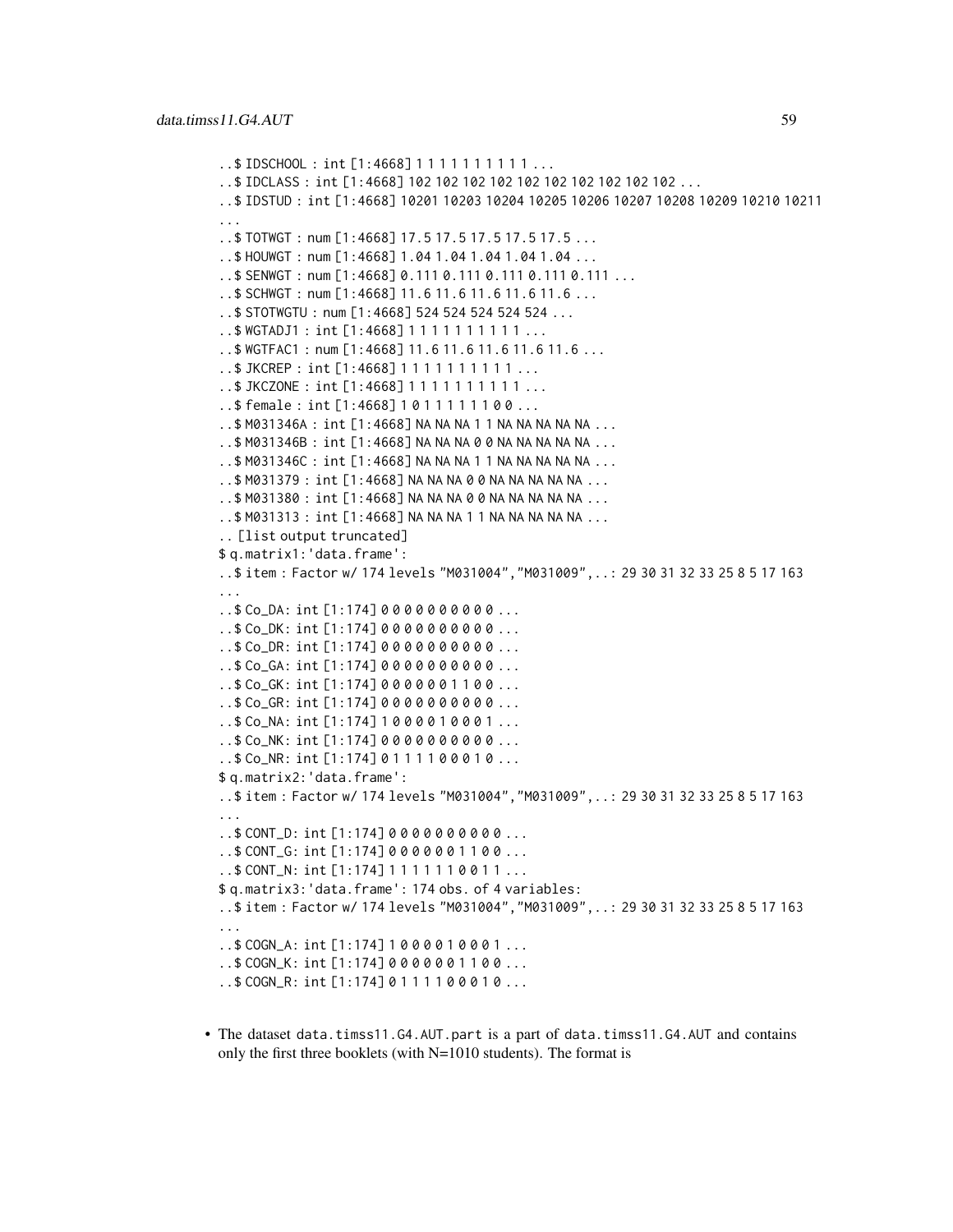```
List of 4
$ data :'data.frame': 1010 obs. of 109 variables:
..$ uidschool: int [1:1010] 10040001 10040001 10040001 10040001 ...
..$ uidstud : num [1:1010] 1e+13 1e+13 1e+13 1e+13 1e+13 ...
..$ IDCNTRY : int [1:1010] 40 40 40 40 40 40 40 40 40 40 ...
..$ IDBOOK : int [1:1010] 1 2 3 1 2 1 2 3 1 2 ...
..$ IDSCHOOL : int [1:1010] 1 1 1 1 1 2 2 2 3 3 ...
..$ IDCLASS : int [1:1010] 102 102 102 102 102 ...
..$ IDSTUD : int [1:1010] 10206 10207 10208 10220 ...
..$ TOTWGT : num [1:1010] 17.5 17.5 17.5 17.5 17.5 ...
..$ HOUWGT : num [1:1010] 1.04 1.04 1.04 1.04 1.04 ...
..$ SENWGT : num [1:1010] 0.111 0.111 0.111 0.111 0.111 ...
..$ SCHWGT : num [1:1010] 11.6 11.6 11.6 11.6 11.6 ...
..$ STOTWGTU : num [1:1010] 524 524 524 524 524 ...
..$ WGTADJ1 : int [1:1010] 1 1 1 1 1 1 1 1 1 1 ...
..$ WGTFAC1 : num [1:1010] 11.6 11.6 11.6 11.6 11.6 ...
..$ JKCREP : int [1:1010] 1 1 1 1 1 0 0 0 0 0 ...
..$ JKCZONE : int [1:1010] 1 1 1 1 1 1 1 1 2 2 ...
..$ female : int [1:1010] 1 1 1 1 0 1 1 1 1 1 ...
..$ M031346A : int [1:1010] 1 NA NA 1 NA 1 NA NA 1 NA ...
..$ M031346B : int [1:1010] 0 NA NA 1 NA 0 NA NA 0 NA ...
..$ M031346C : int [1:1010] 1 NA NA 0 NA 0 NA NA 0 NA ...
..$ M031379 : int [1:1010] 0 NA NA 0 NA 0 NA NA 1 NA ...
..$ M031380 : int [1:1010] 0 NA NA 0 NA 0 NA NA 0 NA ...
..$ M031313 : int [1:1010] 1 NA NA 0 NA 1 NA NA 0 NA ...
..$ M031083 : int [1:1010] 1 NA NA 1 NA 1 NA NA 1 NA ...
..$ M031071 : int [1:1010] 0 NA NA 0 NA 1 NA NA 0 NA ...
..$ M031185 : int [1:1010] 0 NA NA 1 NA 0 NA NA 0 NA ...
..$ M051305 : int [1:1010] 1 1 NA 1 0 0 0 NA 0 1 ...
..$ M051091 : int [1:1010] 1 1 NA 1 1 1 1 NA 1 0 ...
.. [list output truncated]
$ q.matrix1:'data.frame': 47 obs. of 10 variables:
..$ item : Factor w/ 174 levels "M031004","M031009",..: 29 30 31 32 33 25 8 5 17 163
...
..$ Co_DA: int [1:47] 0 0 0 0 0 0 0 0 0 0 ...
..$ Co_DK: int [1:47] 0 0 0 0 0 0 0 0 0 0 ...
..$ Co_DR: int [1:47] 0 0 0 0 0 0 0 0 0 0 ...
..$ Co_GA: int [1:47] 0 0 0 0 0 0 0 0 0 0 ...
..$ Co_GK: int [1:47] 0 0 0 0 0 0 1 1 0 0 ...
..$ Co_GR: int [1:47] 0 0 0 0 0 0 0 0 0 0 ...
.5 Co_NA: int [1:47] 1000010001...
..$ Co_NK: int [1:47] 0 0 0 0 0 0 0 0 0 0 ...
.5 Co NR: int [1:47] 0 1 1 1 1 0 0 0 1 0 .0...
$ q.matrix2:'data.frame': 47 obs. of 4 variables:
..$ item : Factor w/ 174 levels "M031004","M031009",..: 29 30 31 32 33 25 8 5 17 163
...
..$ CONT_D: int [1:47] 0 0 0 0 0 0 0 0 0 0 ...
..$ CONT_G: int [1:47] 0 0 0 0 0 0 1 1 0 0 ...
```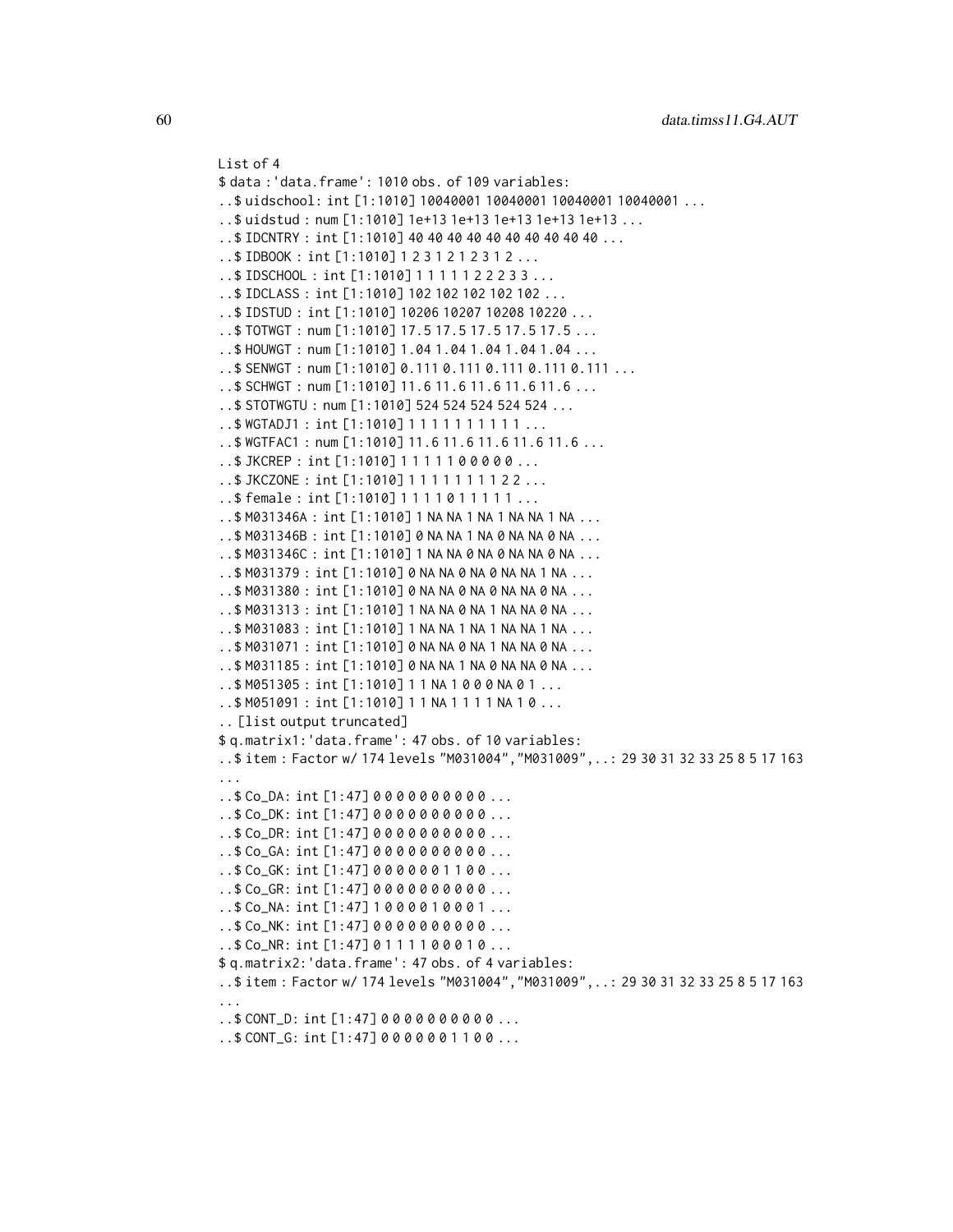```
..$ CONT_N: int [1:47] 1 1 1 1 1 1 0 0 1 1 ...
  $ q.matrix3:'data.frame': 47 obs. of 4 variables:
  ..$ item : Factor w/ 174 levels "M031004","M031009",..: 29 30 31 32 33 25 8 5 17 163
  ...
  .5 \text{COGN}_A: int [1:47] 1000010001...
  ..$ COGN_K: int [1:47] 0 0 0 0 0 0 1 1 0 0 ...
  ..$ COGN_R: int [1:47] 0 1 1 1 1 0 0 0 1 0 ...
• The dataset data.timss11.G4.sa contains the Q-matrix used in Sedat and Arican (2015).
 List of 2
  $ q.matrix:'data.frame': 31 obs. of 13 variables:
  .5 N1 : num [1:31] 1001 100000....5 N2 : num [1:31] 1 1 0 0 1 0 0 0 0 .....$ N3 : num [1:31] 0 0 0 0 1 0 0 0 0 0 ...
  ..$ A4 : num [1:31] 0 0 1 0 0 1 1 1 0 0 ...
  . .$ A5 : num [1:31] 0 0 0 0 0 1 0 1 0 0 ...
 ..$ A6 : num [1:31] 0 0 0 0 0 0 0 0 0 0 ...
  . .$ A7 : num [1:31] 0 0 1 0 0 0 0 0 0 0 ...
  ..$ G8 : num [1:31] 0 0 0 0 0 0 0 0 1 1 ...
  ..$ G9 : num [1:31] 0 0 0 0 0 0 0 0 1 1 ...
  ..$ G10: num [1:31] 0 0 0 0 0 0 0 0 1 1 ...
  ..$ G11: num [1:31] 0 0 0 0 0 1 0 0 0 0 ...
  ..$ D12: num [1:31] 0 0 0 0 0 0 0 0 0 0 ...
  ..$ D13: num [1:31] 0 0 0 0 0 0 0 0 0 0 ...
 $ skills : Named chr [1:13] "Possesses understanding of" __truncated__ ...
  ..- attr(*, "names")=chr [1:13] "N1" "N2" "N3" "A4" ...
```
#### **References**

George, A. C., & Robitzsch, A. (2014). Multiple group cognitive diagnosis models, with an emphasis on differential item functioning. *Psychological Test and Assessment Modeling, 56*(4), 405-432.

George, A. C., & Robitzsch, A. (2015) Cognitive diagnosis models in R: A didactic. *The Quantitative Methods for Psychology, 11*, 189-205.

George, A. C., & Robitzsch, A. (2018). Focusing on interactions between content and cognition: A new perspective on gender differences in mathematical sub-competencies. *Applied Measurement in Education, 31*(1), 79-97.

Sedat, S. E. N., & Arican, M. (2015). A diagnostic comparison of Turkish and Korean students' Mathematics performances on the TIMSS 2011 assessment. *Journal of Measurement and Evaluation in Education and Psychology, 6*(2), 238-253.

deltaMethod *Variance Matrix of a Nonlinear Estimator Using the Delta Method*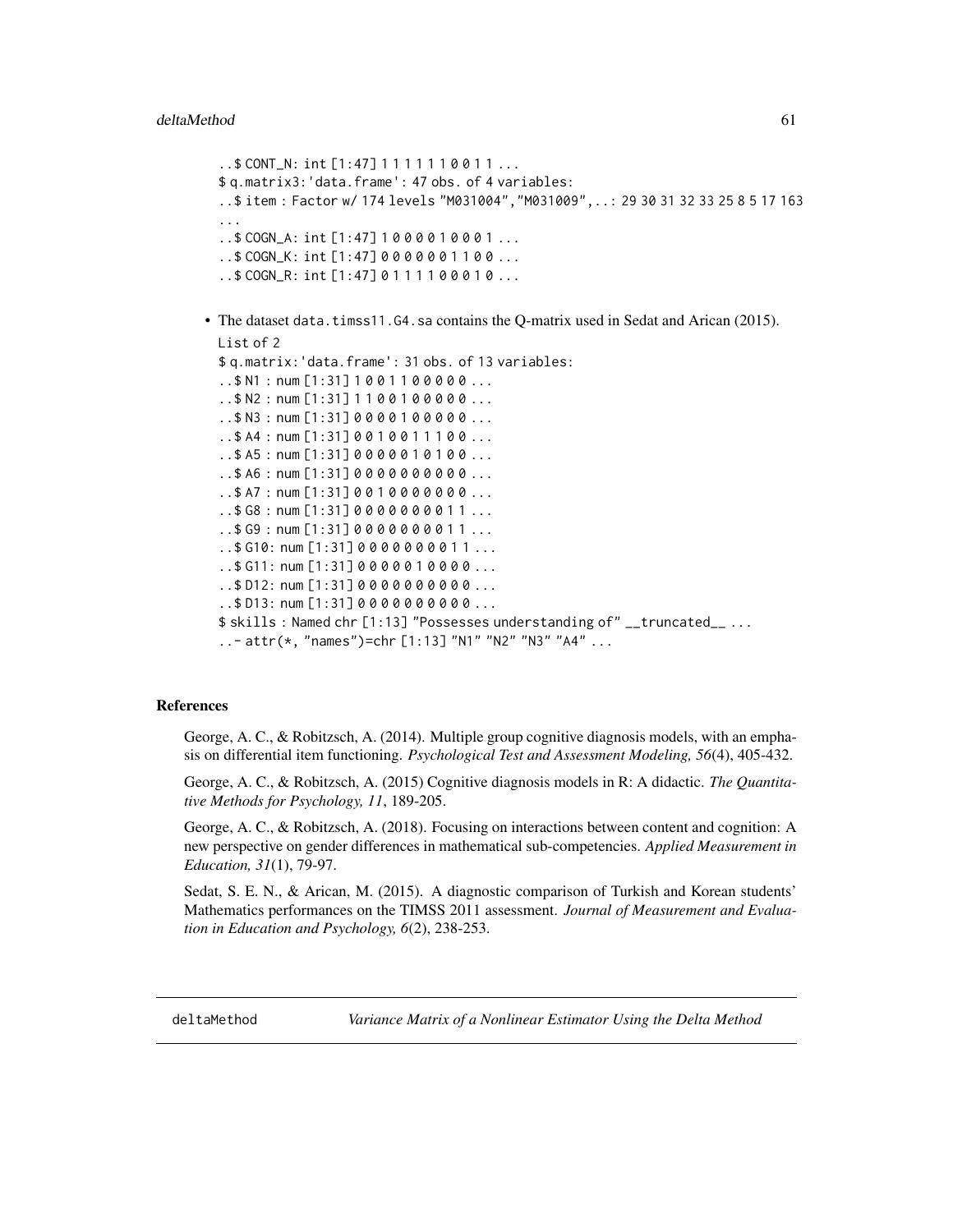# Description

Computes the variance of a nonlinear parameter using the delta method.

## Usage

```
deltaMethod(derived.pars, est, Sigma, h=1e-05)
```
# Arguments

| derived.pars | Vector of derived parameters written in R formula framework (see Examples). |
|--------------|-----------------------------------------------------------------------------|
| est          | Vector of parameter estimates                                               |
| Sigma        | Covariance matrix of parameters                                             |
| h.           | Numerical differentiation parameter                                         |

# Value

| coef        | Vector of nonlinear parameters                                   |
|-------------|------------------------------------------------------------------|
| <b>VCOV</b> | Covariance matrix of nonlinear parameters                        |
| se          | Vector of standard errors                                        |
| A           | First derivative of nonlinear transformation                     |
| univarTest  | Data frame containing univariate summary of nonlinear parameters |
| WaldTest    | Multivariate parameter test for nonlinear parameter              |

# See Also

See car::deltaMethod or msm::deltamethod.

# Examples

res

```
#############################################################################
# EXAMPLE 1: Nonlinear parameter
#############################################################################
#-- parameter estimate
est <- c( 510.67, 102.57)
names(est) <- c("mu", "sigma")
#-- covariance matrix
Sigma <- matrix( c(5.83, 0.45, 0.45, 3.21 ), nrow=2, ncol=2 )
colnames(Sigma) <- rownames(Sigma) <- names(est)
#-- define derived nonlinear parameters
derived.pars <- list( "d"=~ I( ( mu - 508 ) / sigma ),
                      "dsig"=~ I( sigma / 100 - 1) )
#*** apply delta method
```
res <- CDM::deltaMethod( derived.pars, est, Sigma )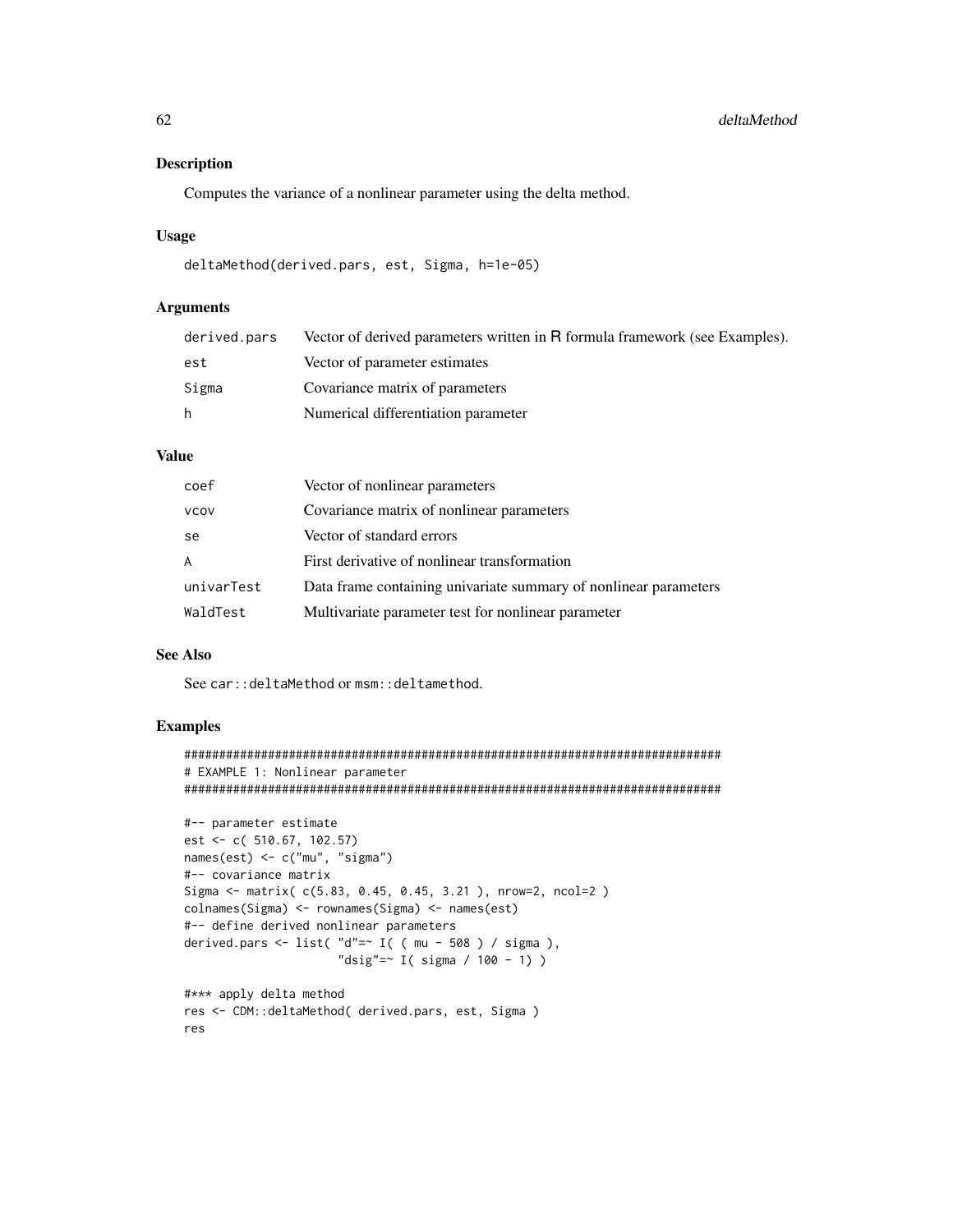#### <span id="page-62-1"></span><span id="page-62-0"></span>Description

din provides parameter estimation for cognitive diagnosis models of the types "DINA", "DINO" and "mixed DINA and DINO".

# Usage

```
din(data, q.matrix, skillclasses=NULL,
     conv.crit=0.001, dev.crit=10^(-5), maxit=500,
     constraint.guess=NULL, constraint.slip=NULL,
     guess.init=rep(0.2, ncol(data)), slip.init=guess.init,
     guess.equal=FALSE, slip.equal=FALSE, zeroprob.skillclasses=NULL,
     weights=rep(1, nrow(data)), rule="DINA",
     wgt.overrelax=0, wgtest.overrelax=FALSE, param.history=FALSE,
     seed=0, progress=TRUE, guess.min=0, slip.min=0, guess.max=1, slip.max=1)
## S3 method for class 'din'
```

```
print(x, \ldots)
```
# Arguments

| data             | A required $N \times J$ data matrix containing the binary responses, 0 or 1, of N<br>respondents to $J$ test items, where 1 denotes a correct response and 0 an incor-<br>rect one. The nth row of the matrix represents the binary response pattern of<br>respondent n. NA values are allowed.               |
|------------------|---------------------------------------------------------------------------------------------------------------------------------------------------------------------------------------------------------------------------------------------------------------------------------------------------------------|
| q.matrix         | A required binary $J \times K$ containing the attributes not required or required, 0<br>or 1, to master the items. The jth row of the matrix is a binary indicator vector<br>indicating which attributes are not required (coded by 0) and which attributes<br>are required (coded by 1) to master item $j$ . |
| skillclasses     | An optional matrix for determining the skill space. The argument can be used if<br>a user wants less than $2^K$ skill classes.                                                                                                                                                                                |
| conv.crit        | A numeric which defines the termination criterion of iterations in the parameter<br>estimation process. Iteration ends if the maximal change in parameter estimates<br>is below this value.                                                                                                                   |
| dev.crit         | A numeric value which defines the termination criterion of iterations in relative<br>change in deviance.                                                                                                                                                                                                      |
| maxit            | An integer which defines the maximum number of iterations in the estimation<br>process.                                                                                                                                                                                                                       |
| constraint.guess |                                                                                                                                                                                                                                                                                                               |
|                  | An optional matrix of fixed guessing parameters. The first column of this matrix<br>indicates the numbers of the items whose guessing parameters are fixed and the<br>second column the values the guessing parameters are fixed to.                                                                          |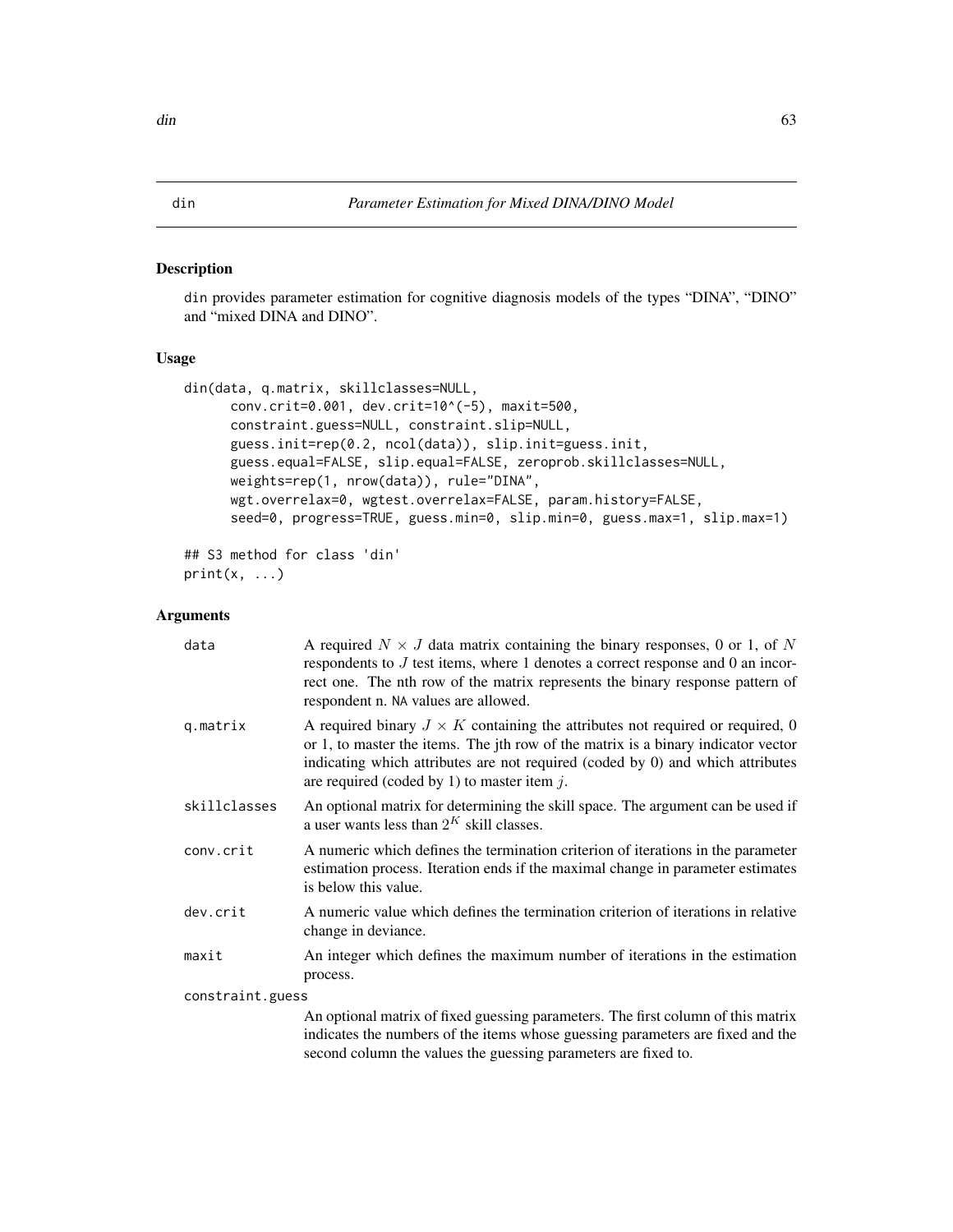| constraint.slip       | An optional matrix of fixed slipping parameters. The first column of this matrix<br>indicates the numbers of the items whose slipping parameters are fixed and the<br>second column the values the slipping parameters are fixed to.                                                                                                                                                   |
|-----------------------|----------------------------------------------------------------------------------------------------------------------------------------------------------------------------------------------------------------------------------------------------------------------------------------------------------------------------------------------------------------------------------------|
| guess.init            | An optional initial vector of guessing parameters. Guessing parameters are<br>bounded between 0 and 1.                                                                                                                                                                                                                                                                                 |
| slip.init             | An optional initial vector of slipping parameters. Slipping parameters are bounded<br>between 0 and 1.                                                                                                                                                                                                                                                                                 |
| guess.equal           | An optional logical indicating if all guessing parameters are equal to each other.<br>Default is FAI SF.                                                                                                                                                                                                                                                                               |
| slip.equal            | An optional logical indicating if all slipping parameters are equal to each other.<br>Default is FALSE.                                                                                                                                                                                                                                                                                |
| zeroprob.skillclasses |                                                                                                                                                                                                                                                                                                                                                                                        |
|                       | An optional vector of integers which indicates which skill classes should have<br>zero probability. Default is NULL (no skill classes with zero probability).                                                                                                                                                                                                                          |
| weights               | An optional vector of weights for the response pattern. Non-integer weights<br>allow for different sampling schemes.                                                                                                                                                                                                                                                                   |
| rule                  | An optional character string or vector of character strings specifying the model<br>rule that is used. The character strings must be of "DINA" or "DINO". If a vector<br>of character strings is specified, implying an item wise condensation rule, the<br>vector must be of length $J$ , which is the number of items. The default is the<br>condensation rule "DINA" for all items. |
| wgt.overrelax         | A parameter which is relevant when an overrelaxation algorithm is used                                                                                                                                                                                                                                                                                                                 |
| wgtest.overrelax      |                                                                                                                                                                                                                                                                                                                                                                                        |
|                       | A logical which indicates if the overrelexation parameter being estimated during<br>iterations                                                                                                                                                                                                                                                                                         |
| param.history         | A logical which indicates if the parameter history during iterations should be<br>saved. The default is FALSE.                                                                                                                                                                                                                                                                         |
| seed                  | Simulation seed for initial parameters. A value of zero corresponds to determin-<br>istic starting values, an integer value different from zero to random initial values<br>with set.seed(seed).                                                                                                                                                                                       |
| progress              | An optional logical indicating whether the function should print the progress of<br>iteration in the estimation process.                                                                                                                                                                                                                                                               |
| guess.min             | Minimum value of guessing parameters to be estimated.                                                                                                                                                                                                                                                                                                                                  |
| slip.min              | Minimum value of slipping parameters to be estimated.                                                                                                                                                                                                                                                                                                                                  |
| guess.max             | Maximum value of guessing parameters to be estimated.                                                                                                                                                                                                                                                                                                                                  |
| slip.max              | Maximum value of slipping parameters to be estimated.                                                                                                                                                                                                                                                                                                                                  |
| х                     | Object of class din                                                                                                                                                                                                                                                                                                                                                                    |
| .                     | Further arguments to be passed                                                                                                                                                                                                                                                                                                                                                         |
|                       |                                                                                                                                                                                                                                                                                                                                                                                        |

# Details

In the CDM DINA (deterministic-input, noisy-and-gate; de la Torre & Douglas, 2004) and DINO (deterministic-input, noisy-or-gate; Templin & Henson, 2006) models endorsement probabilities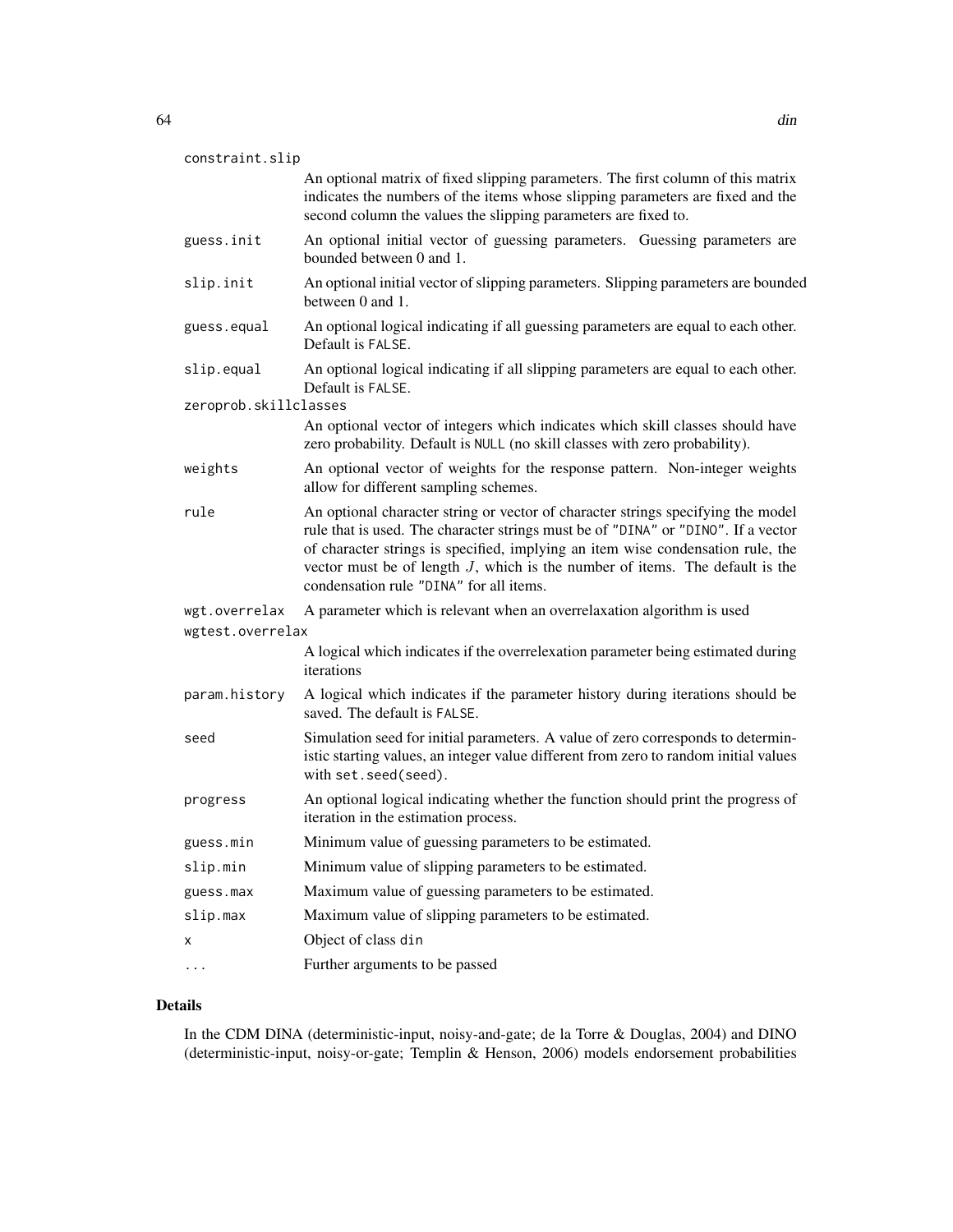are modeled based on guessing and slipping parameters, given the different skill classes. The probability of respondent  $n$  (or corresponding respondents class  $n$ ) for solving item  $j$  is calculated as a function of the respondent's latent response  $\eta_{nj}$  and the guessing and slipping rates  $g_j$  and  $s_j$  for item j conditional on the respondent's skill class  $\alpha_n$ :

$$
P(X_{nj} = 1 | \alpha_n) = g_j^{(1 - \eta_{nj})} (1 - s_j)^{\eta_{nj}}.
$$

The respondent's latent response (class)  $\eta_{nj}$  is a binary number, 0 or 1, where 1 indicates presence of all (rule="DINO") or at least one (rule="DINO") required skill(s) for item  $j$ , respectively.

DINA and DINO parameter estimation is performed by maximization of the marginal likelihood of the data. The a priori distribution of the skill vectors is a uniform distribution. The implementation follows the EM algorithm by de la Torre (2009).

The function din returns an object of the class din (see 'Value'), for which plot, print, and summary methods are provided; [plot.din](#page-174-0), [print.din](#page-62-0), and [summary.din](#page-213-0), respectively.

## Value

| coef          | Estimated model parameters. Note that only freely estimated parameters are<br>included.                                                                                                                                 |  |  |  |  |
|---------------|-------------------------------------------------------------------------------------------------------------------------------------------------------------------------------------------------------------------------|--|--|--|--|
| item          | A data frame giving for each item condensation rule, the estimated guessing and<br>slipping parameters and their standard errors. All entries are rounded to 3 digits.                                                  |  |  |  |  |
| guess         | A data frame giving the estimated guessing parameters and their standard errors<br>for each item.                                                                                                                       |  |  |  |  |
| slip          | A data frame giving the estimated slipping parameters and their standard errors<br>for each item.                                                                                                                       |  |  |  |  |
| IDI           | A matrix giving the item discrimination index (IDI; Lee, de la Torre & Park,<br>2012) for each item $j$                                                                                                                 |  |  |  |  |
|               | $IDI_j = 1 - s_j - g_j,$                                                                                                                                                                                                |  |  |  |  |
|               | where a high IDI corresponds to good test items which have both low guessing<br>and slipping rates. Note that a negative IDI indicates violation of the monotonic-<br>ity condition $g_j < 1 - s_j$ . See din for help. |  |  |  |  |
| itemfit.rmsea | The RMSEA item fit index (see itemfit.rmsea).                                                                                                                                                                           |  |  |  |  |
| mean.rmsea    | Mean of RMSEA item fit indexes.                                                                                                                                                                                         |  |  |  |  |
| loglike       | A numeric giving the value of the maximized log likelihood.                                                                                                                                                             |  |  |  |  |
| AIC           | A numeric giving the AIC value of the model.                                                                                                                                                                            |  |  |  |  |
| <b>BIC</b>    | A numeric giving the BIC value of the model.                                                                                                                                                                            |  |  |  |  |
| <b>Npars</b>  | Number of estimated parameters                                                                                                                                                                                          |  |  |  |  |
| posterior     | A matrix given the posterior skill distribution for all respondents. The nth row<br>of the matrix gives the probabilities for respondent n to possess any of the $2^{K}$<br>skill classes.                              |  |  |  |  |
| like          | A matrix giving the values of the maximized likelihood for all respondents.                                                                                                                                             |  |  |  |  |
| data          | The input matrix of binary response data.                                                                                                                                                                               |  |  |  |  |
| g.matrix      | The input matrix of the required attributes.                                                                                                                                                                            |  |  |  |  |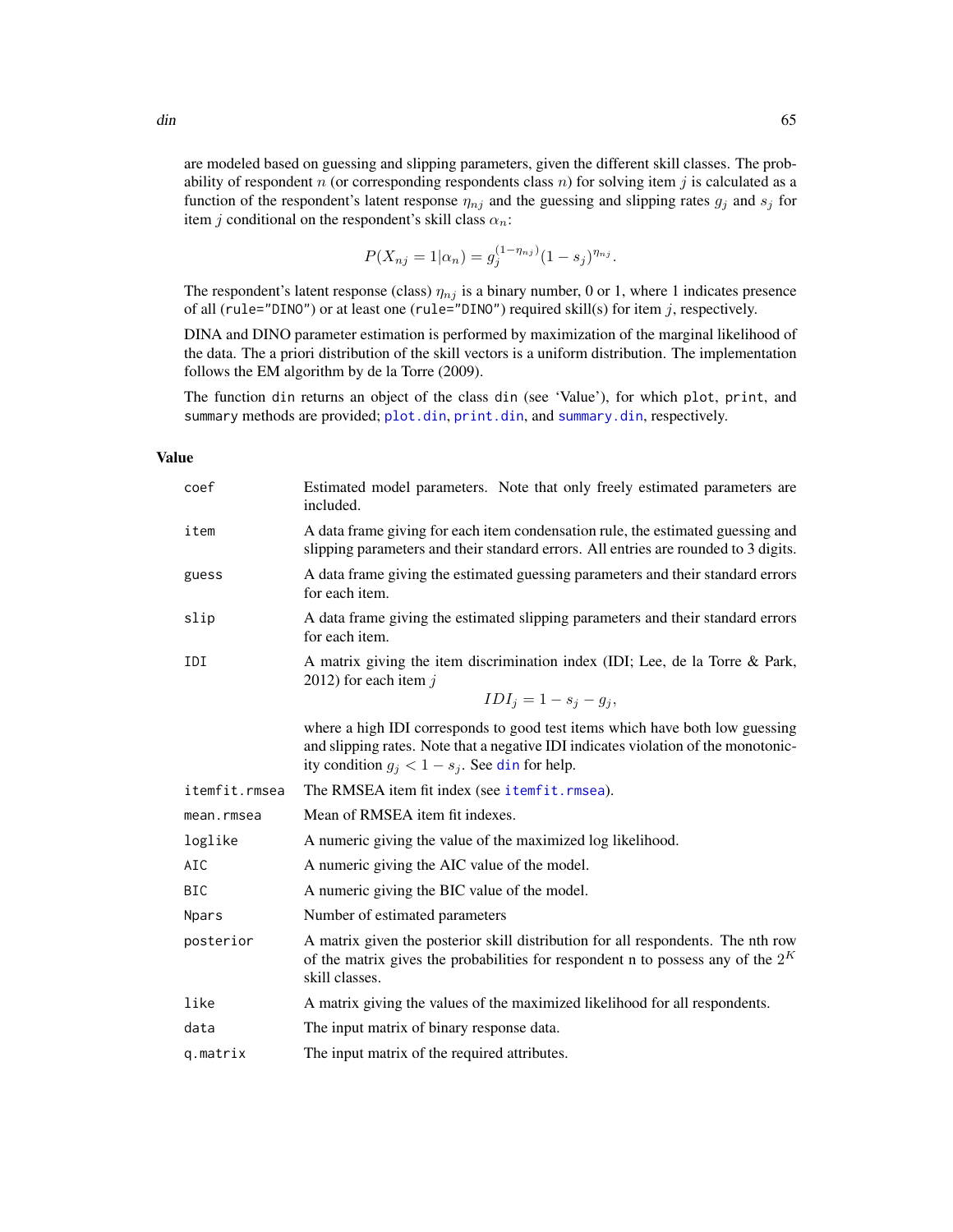| pattern                 | A matrix giving the skill classes leading to highest endorsement probability for<br>the respective response pattern (mle.est) with the corresponding posterior class<br>probability (mle.post), the attribute classes having the highest occurrence pos-<br>terior probability given the response pattern (map.est) with the corresponding<br>posterior class probability (map.post), and the estimated posterior for each re-<br>sponse pattern (pattern). |  |  |  |
|-------------------------|-------------------------------------------------------------------------------------------------------------------------------------------------------------------------------------------------------------------------------------------------------------------------------------------------------------------------------------------------------------------------------------------------------------------------------------------------------------|--|--|--|
|                         | attribute.patt A data frame giving the estimated occurrence probabilities of the skill classes<br>and the expected frequency of the attribute classes given the model.                                                                                                                                                                                                                                                                                      |  |  |  |
| skill.patt              | A matrix given the population prevalences of the skills.                                                                                                                                                                                                                                                                                                                                                                                                    |  |  |  |
| subj.pattern            | A vector of strings indicating the item response pattern for each subject.                                                                                                                                                                                                                                                                                                                                                                                  |  |  |  |
| attribute.patt.splitted |                                                                                                                                                                                                                                                                                                                                                                                                                                                             |  |  |  |
|                         | A dataframe giving the skill class of the respondents.                                                                                                                                                                                                                                                                                                                                                                                                      |  |  |  |
| display                 | A character giving the model specified under rule.                                                                                                                                                                                                                                                                                                                                                                                                          |  |  |  |
| item.patt.split         |                                                                                                                                                                                                                                                                                                                                                                                                                                                             |  |  |  |
|                         | A matrix giving the splitted response pattern.                                                                                                                                                                                                                                                                                                                                                                                                              |  |  |  |
|                         | item.patt.freq A numeric vector given the frequencies of the response pattern in item.patt.split.                                                                                                                                                                                                                                                                                                                                                           |  |  |  |
| seed                    | Used simulation seed for initial parameters                                                                                                                                                                                                                                                                                                                                                                                                                 |  |  |  |
| partable                | Parameter table which is used for coef and vcov.                                                                                                                                                                                                                                                                                                                                                                                                            |  |  |  |
| vcov.derived            | Design matrix for extended set of parameters in vcov.                                                                                                                                                                                                                                                                                                                                                                                                       |  |  |  |
| converged               | Logical indicating whether convergence was achieved.                                                                                                                                                                                                                                                                                                                                                                                                        |  |  |  |
| control                 | Optimization parameters used in estimation                                                                                                                                                                                                                                                                                                                                                                                                                  |  |  |  |

## Note

The calculation of standard errors using sampling weights which represent multistage sampling schemes is not correct. Please use replication methods (like Jackknife) instead.

#### References

de la Torre, J. (2009). DINA model parameter estimation: A didactic. *Journal of Educational and Behavioral Statistics, 34*, 115–130.

de la Torre, J., & Douglas, J. (2004). Higher-order latent trait models for cognitive diagnosis. *Psychometrika, 69*, 333–353.

Lee, Y.-S., de la Torre, J., & Park, Y. S. (2012). Relationships between cognitive diagnosis, CTT, and IRT indices: An empirical investigation. *Asia Pacific Educational Research, 13*, 333-345.

Rupp, A. A., Templin, J., & Henson, R. A. (2010). *Diagnostic Measurement: Theory, Methods, and Applications*. New York: The Guilford Press.

Templin, J., & Henson, R. (2006). Measurement of psychological disorders using cognitive diagnosis models. *Psychological Methods, 11*, 287–305.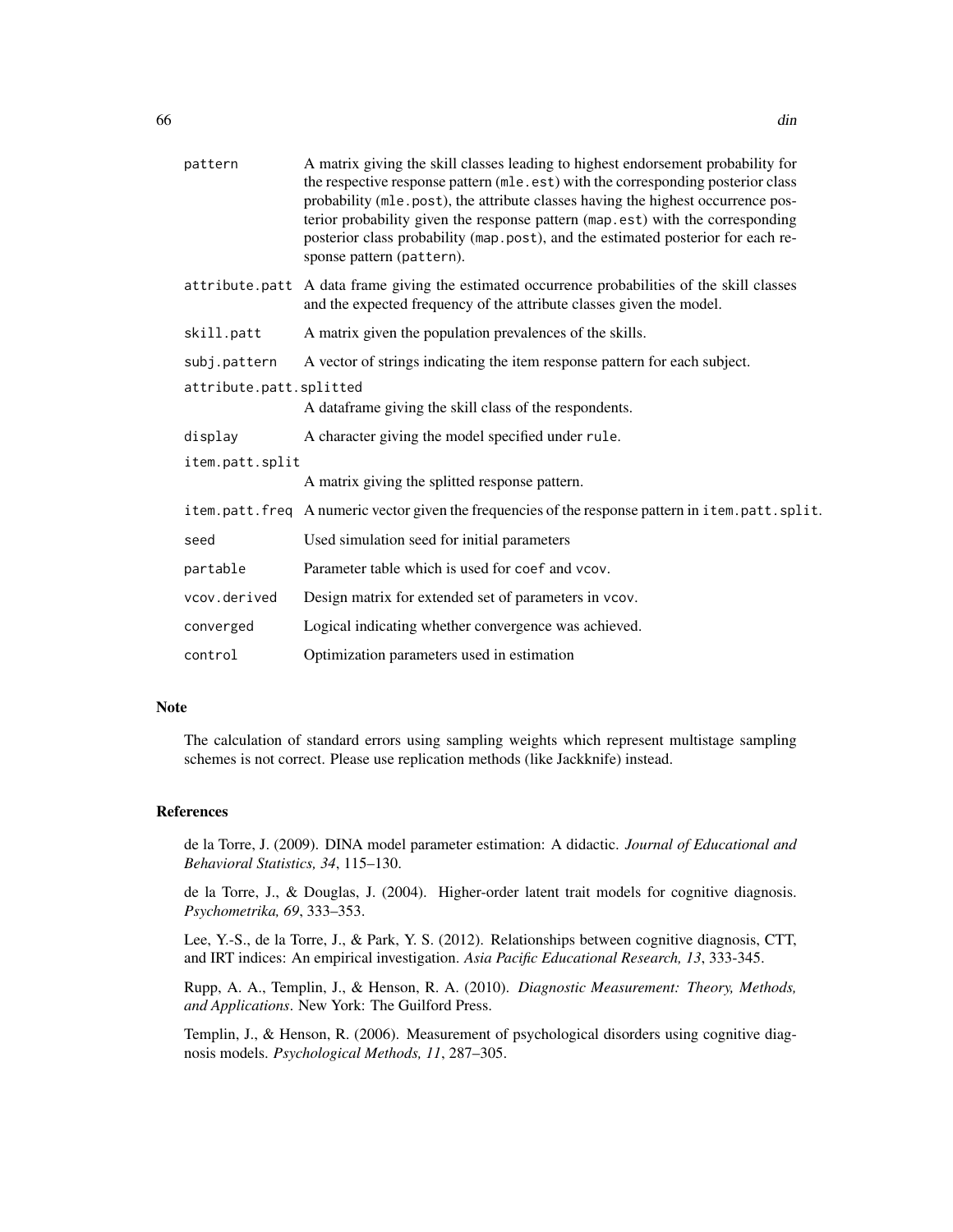[plot.din](#page-174-0), the S3 method for plotting objects of the class din; [print.din](#page-62-0), the S3 method for printing objects of the class din; [summary.din](#page-213-0), the S3 method for summarizing objects of the class din, which creates objects of the class summary.din; [din](#page-62-1), the main function for DINA and DINO parameter estimation, which creates objects of the class din.

See the [gdina](#page-91-0) function for the estimation of the generalized DINA (GDINA) model.

For assessment of model fit see [modelfit.cor.din](#page-164-0) and [anova.din](#page-5-0).

See [itemfit.sx2](#page-154-0) for item fit statistics.

See discrim. index for computing discrimination indices.

See also [CDM-package](#page-3-0) for general information about this package.

See the NPCD:: JMLE function in the **NPCD** package for joint maximum likelihood estimation of the DINA, DINO and NIDA model.

See the dina::DINA\_Gibbs function in the **dina** package for MCMC based estimation of the DINA model.

## Examples

```
#############################################################################
# EXAMPLE 1: Examples based on dataset fractions.subtraction.data
#############################################################################
```

```
## dataset fractions.subtraction.data and corresponding Q-Matrix
head(fraction.subtraction.data)
fraction.subtraction.qmatrix
```
## Misspecification in parameter specification for method CDM::din() ## leads to warnings and terminates estimation procedure. E.g.,

```
# See Q-Matrix specification
fractions.dina.warning1 <- CDM::din(data=fraction.subtraction.data,
 q.matrix=t(fraction.subtraction.qmatrix))
```

```
# See guess.init specification
```

```
fractions.dina.warning2 <- CDM::din(data=fraction.subtraction.data,
 q.matrix=fraction.subtraction.qmatrix, guess.init=rep(1.2,
 ncol(fraction.subtraction.data)))
```

```
# See rule specification
fractions.dina.warning3 <- CDM::din(data=fraction.subtraction.data,
 q.matrix=fraction.subtraction.qmatrix, rule=c(rep("DINA",
 10), rep("DINO", 9)))
## Parameter estimation of DINA model
# rule="DINA" is default
```

```
fractions.dina <- CDM::din(data=fraction.subtraction.data,
 q.matrix=fraction.subtraction.qmatrix, rule="DINA")
attributes(fractions.dina)
str(fractions.dina)
```
 $\dim$  67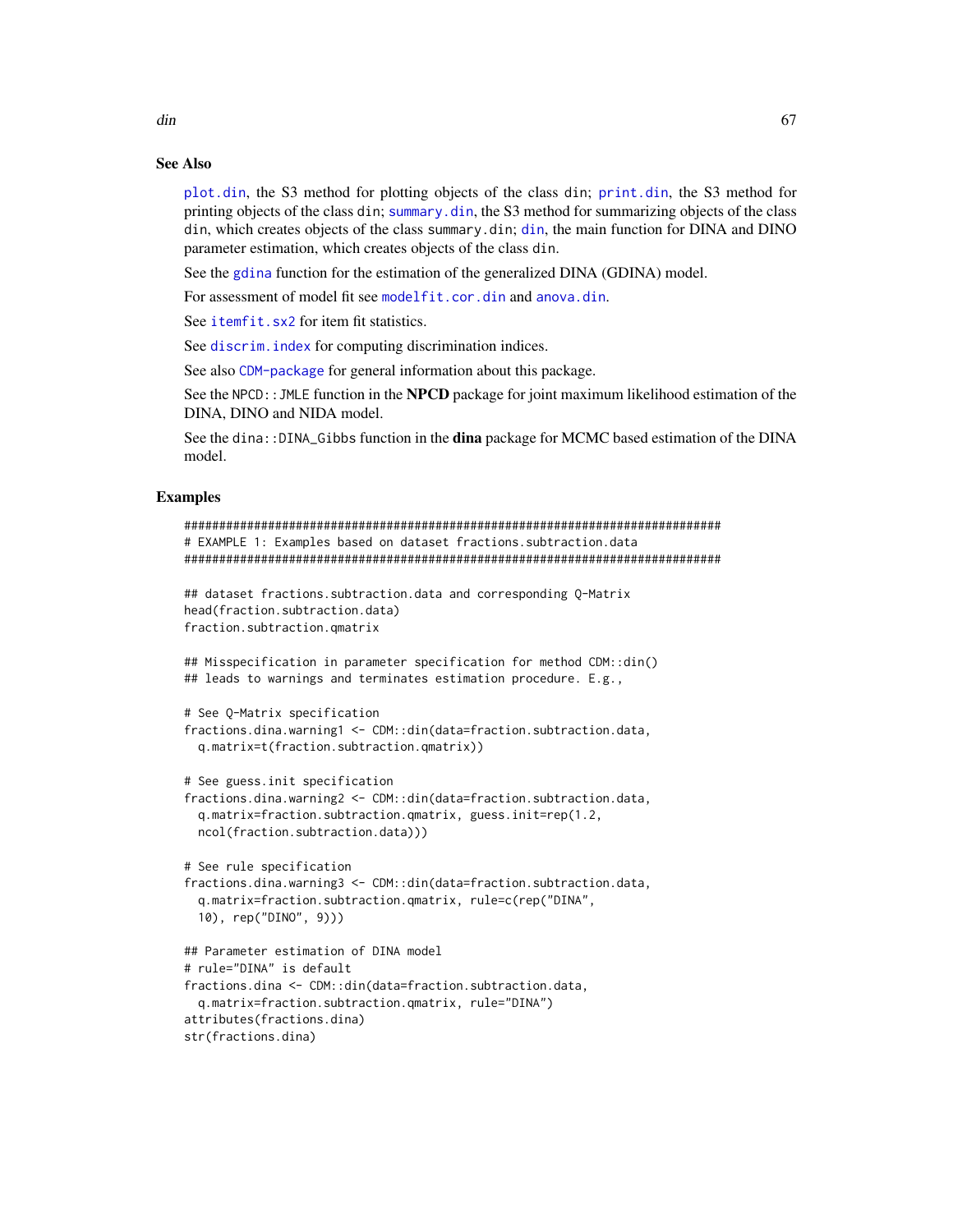```
## For instance assessing the guessing parameters through
## assignment
fractions.dina$guess
## corresponding summaries, including IDI,
## most frequent skill classes and information
## criteria AIC and BIC
summary(fractions.dina)
## In particular, assessing detailed summary through assignment
detailed.summary.fs <- summary(fractions.dina)
str(detailed.summary.fs)
## Item discrimination index of item 8 is too low. This is also
## visualized in the first plot
plot(fractions.dina)
## The reason therefore is a high guessing parameter
round(fractions.dina$guess[,1], 2)
## Estimate DINA model with different random initial parameters using seed=1345
fractions.dina1 <- CDM::din(data=fraction.subtraction.data,
 q.matrix=fraction.subtraction.qmatrix, rule="DINA", seed=1345)
## Fix the guessing parameters of items 5, 8 and 9 equal to .20
# define a constraint.guess matrix
constraint.guess <- matrix(c(5,8,9, rep(0.2, 3)), ncol=2)fractions.dina.fixed <- CDM::din(data=fraction.subtraction.data,
 q.matrix=fraction.subtraction.qmatrix,
 constraint.guess=constraint.guess)
## The second plot shows the expected (MAP) and observed skill
## probabilities. The third plot visualizes the skill class
## occurrence probabilities; Only the 'top.n.skill.classes' most frequent
## skill classes are labeled; it is obvious that the skill class '11111111'
## (all skills are mastered) is the most probable in this population.
## The fourth plot shows the skill probabilities conditional on response
## patterns; in this population the skills 3 and 6 seem to be
## mastered easier than the others. The fourth plot shows the
## skill probabilities conditional on a specified response
## pattern; it is shown whether a skill is mastered (above
## .5+'uncertainty') unclassifiable (within the boundaries) or
## not mastered (below .5-'uncertainty'). In this case, the
## 527th respondent was chosen; if no response pattern is
## specified, the plot will not be shown (of course)
pattern <- paste(fraction.subtraction.data[527, ], collapse="")
plot(fractions.dina, pattern=pattern, display.nr=4)
#uncertainty=0.1, top.n.skill.classes=6 are default
plot(fractions.dina.fixed, uncertainty=0.1, top.n.skill.classes=6,
 pattern=pattern)
```
## Not run: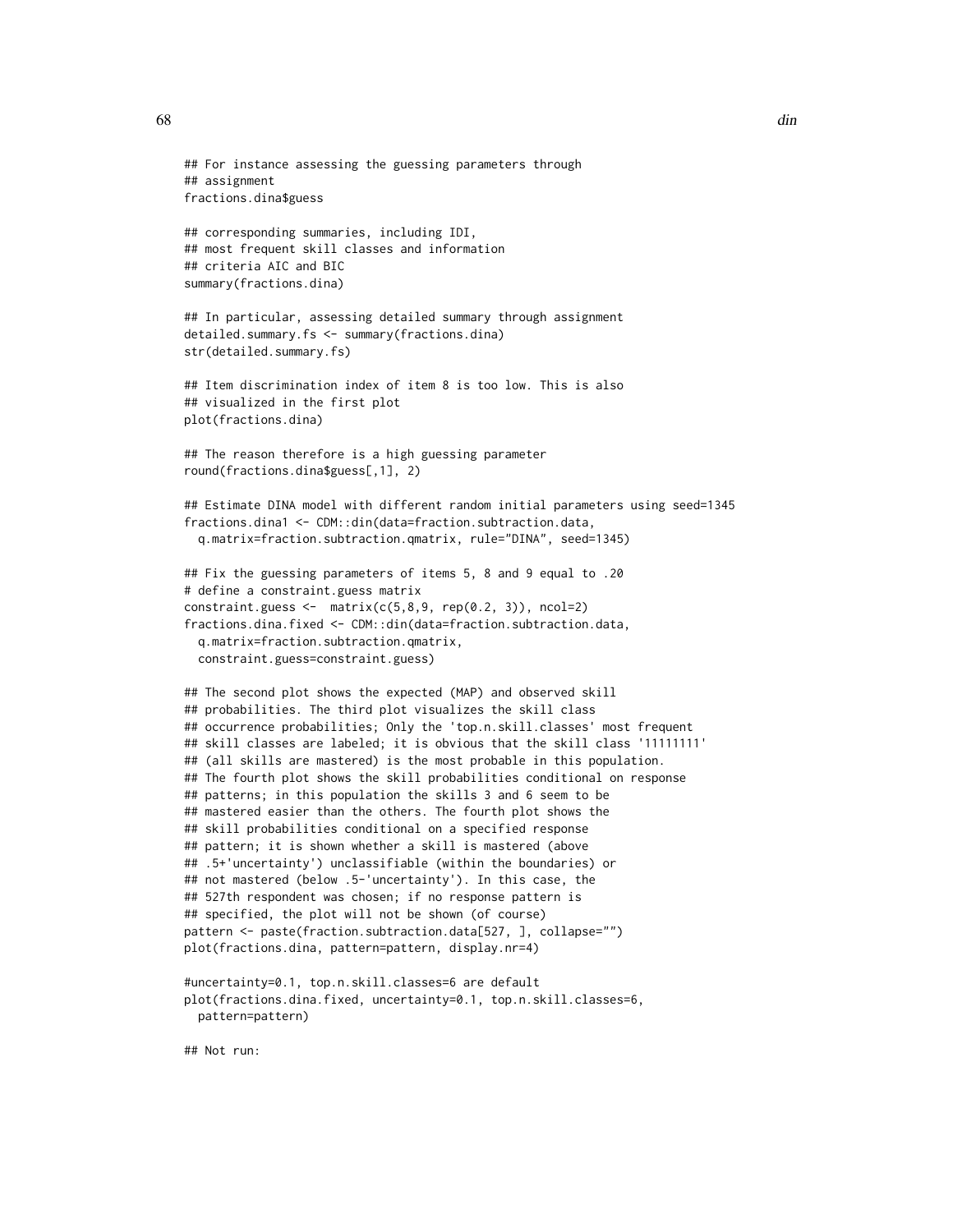```
#############################################################################
# EXAMPLE 2: Examples based on dataset sim.dina
#############################################################################
# DINA Model
d1 <- CDM::din(sim.dina, q.matr=sim.qmatrix, rule="DINA",
 conv.crit=0.01, maxit=500, progress=TRUE)
summary(d1)
# DINA model with hierarchical skill classes (Hierarchical DINA model)
# 1st step: estimate an initial full model to look at the indexing
    of skill classes
d0 <- CDM::din(sim.dina, q.matr=sim.qmatrix, maxit=1)
d0$attribute.patt.splitted
# [, 1] [, 2] [, 3]
# [1,] 0 0 0
# [2,] 1 0 0
# [3,] 0 1 0
# [4,] 0 0 1
# [5,] 1 1 0
\# [6,] 1 0 1
\# [7,] 0 1 1
# [8,] 1 1 1
#
# In this example, following hierarchical skill classes are only allowed:
# 000, 001, 011, 111
# We define therefore a vector of indices for skill classes with
# zero probabilities (see entries in the rows of the matrix
# d0$attribute.patt.splitted above)
zeroprob.skillclasses <- c(2,3,5,6) # classes 100, 010, 110, 101
# estimate the hierarchical DINA model
d1a <- CDM::din(sim.dina, q.matr=sim.qmatrix,
         zeroprob.skillclasses=zeroprob.skillclasses )
summary(d1a)
# Mixed DINA and DINO Model
d1b <- CDM::din(sim.dina, q.matr=sim.qmatrix, rule=
         c(rep("DINA", 7), rep("DINO", 2)), conv.crit=0.01,
         maxit=500, progress=FALSE)
summary(d1b)
# DINO Model
d2 <- CDM::din(sim.dina, q.matr=sim.qmatrix, rule="DINO",
 conv.crit=0.01, maxit=500, progress=FALSE)
summary(d2)
# Comparison of DINA and DINO estimates
lapply(list("guessing"=rbind("DINA"=d1$guess[,1],
  "DINO"=d2$guess[,1]), "slipping"=rbind("DINA"=
 d1$slip[,1], "DINO"=d2$slip[,1])), round, 2)
# Comparison of the information criteria
c("DINA"=d1$AIC, "MIXED"=d1b$AIC, "DINO"=d2$AIC)
```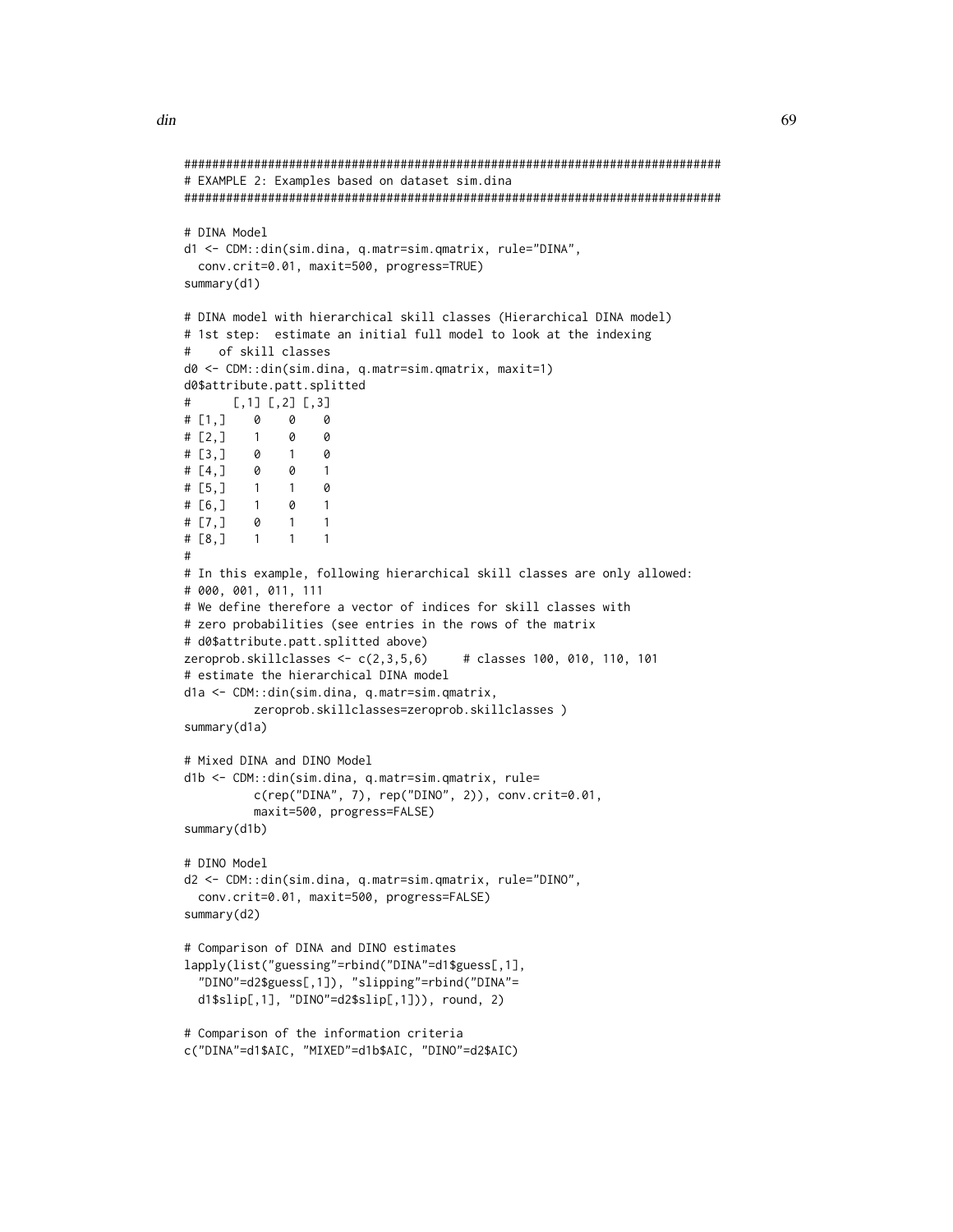```
# following estimates:
d1$coef # guessing and slipping parameter
d1$guess # guessing parameter
d1$slip # slipping parameter
d1$skill.patt # probabilities for skills
d1$attribute.patt # skill classes with probabilities
d1$subj.pattern # pattern per subject
# posterior probabilities for every response pattern
d1$posterior
# Equal guessing parameters
d2a <- CDM::din( data=sim.dina, q.matrix=sim.qmatrix,
           guess.equal=TRUE, slip.equal=FALSE )
d2a$coef
# Equal guessing and slipping parameters
d2b <- CDM::din( data=sim.dina, q.matrix=sim.qmatrix,
           guess.equal=TRUE, slip.equal=TRUE )
d2b$coef
#############################################################################
# EXAMPLE 3: Examples based on dataset sim.dino
#############################################################################
# DINO Estimation
d3 <- CDM::din(sim.dino, q.matr=sim.qmatrix, rule="DINO",
       conv.crit=0.005, progress=FALSE)
# Mixed DINA and DINO Model
d3b <- CDM::din(sim.dino, q.matr=sim.qmatrix,
         rule=c(rep("DINA", 4), rep("DINO", 5)), conv.crit=0.001,
         progress=FALSE)
# DINA Estimation
d4 <- CDM::din(sim.dino, q.matr=sim.qmatrix, rule="DINA",
 conv.crit=0.005, progress=FALSE)
# Comparison of DINA and DINO estimates
lapply(list("guessing"=rbind("DINO"=d3$guess[,1], "DINA"=d4$guess[,1]),
       "slipping"=rbind("DINO"=d3$slip[,1], "DINA"=d4$slip[,1])), round, 2)
# Comparison of the information criteria
c("DINO"=d3$AIC, "MIXED"=d3b$AIC, "DINA"=d4$AIC)
#############################################################################
# EXAMPLE 4: Example estimation with weights based on dataset sim.dina
#############################################################################
# Here, a weighted maximum likelihood estimation is used
```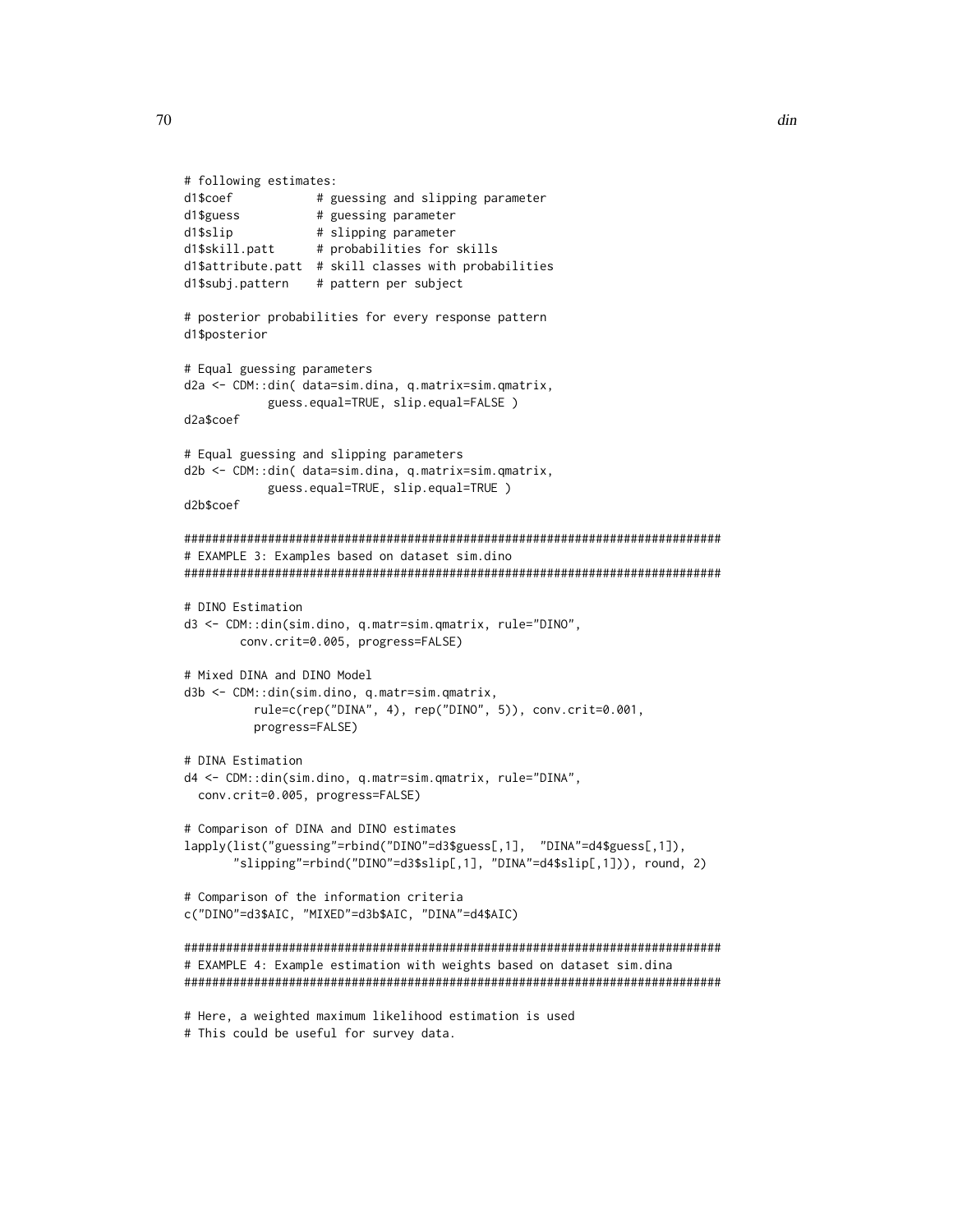```
# i.e. first 200 persons have weight 2, the other have weight 1
(weights <- c(rep(2, 200), rep(1, 200)))
d5 <- CDM::din(sim.dina, sim.qmatrix, rule="DINA", conv.crit=
  0.005, weights=weights, progress=FALSE)
# Comparison of the information criteria
c("DINA"=d1$AIC, "WEIGHTS"=d5$AIC)
#############################################################################
# EXAMPLE 5: Example estimation within a balanced incomplete
## block (BIB) design generated on dataset sim.dina
#############################################################################
# generate BIB data
# The next example shows that the din function works for
# (relatively arbitrary) missing value pattern
# Here, a missing by design is generated in the dataset dinadat.bib
sim.dina.bib <- sim.dina
sim.dina.bib[1:100, 1:3] <- NA
sim.dina.bib[101:300, 4:8] <- NA
sim.dina.bib[301:400, c(1,2,9)] <- NA
d6 <- CDM::din(sim.dina.bib, sim.qmatrix, rule="DINA",
         conv.crit=0.0005, weights=weights, maxit=200)
d7 <- CDM::din(sim.dina.bib, sim.qmatrix, rule="DINO",
         conv.crit=0.005, weights=weights)
# Comparison of DINA and DINO estimates
lapply(list("guessing"=rbind("DINA"=d6$guess[,1],
  "DINO"=d7$guess[,1]), "slipping"=rbind("DINA"=
  d6$slip[,1], "DINO"=d7$slip[,1])), round, 2)
#############################################################################
# EXAMPLE 6: DINA model with attribute hierarchy
#############################################################################
set.seed(987)
# assumed skill distribution: P(000)=P(100)=P(110)=P(111)=.245 and
# "deviant pattern": P(010)=.02
K <- 3 # number of skills
# define alpha
alpha <- scan()
    0 0 0
   1 0 0
   1 1 0
    1 1 1
    0 1 0
```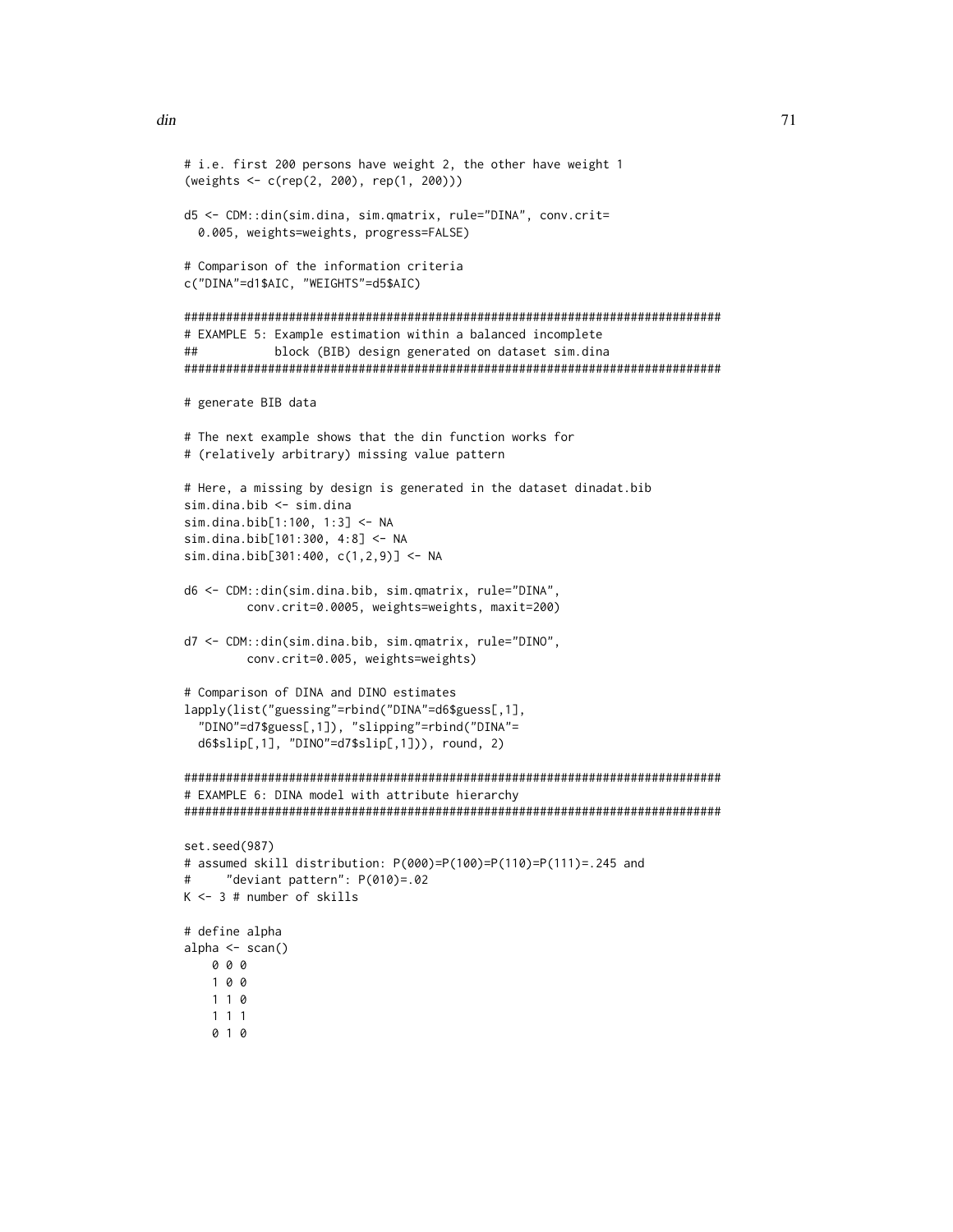```
alpha <- matrix( alpha, length(alpha)/K, K, byrow=TRUE )
alpha <- alpha[ c( rep(1:4,each=245), rep(5,20) ), ]
# define Q-matrix
q.matrix <- scan()
   1 0 0 1 0 0 1 0 0
   0 1 0 0 1 0 0 1 0
   0 0 1 0 1 0 0 0 1
   1 1 0 1 0 1 0 1 1
q.matrix <- matrix( q.matrix, nrow=length(q.matrix)/K, ncol=K, byrow=TRUE )
# simulate DINA data
dat <- CDM::sim.din( alpha=alpha, q.matrix=q.matrix )$dat
#*** Model 1: estimate DINA model | no skill space restriction
mod1 <- CDM::din( dat, q.matrix )
#*** Model 2: DINA model | hierarchy A2 > A3
B <- "A2 > A3"
skill.names <- paste0("A",1:3)
skillspace <- CDM::skillspace.hierarchy( B, skill.names )$skillspace.reduced
mod2 <- CDM::din( dat, q.matrix, skillclasses=skillspace )
#*** Model 3: DINA model | linear hierarchy A1 > A2 > A3
# This is a misspecied model because due to P(010)=.02 the relation A1>A2
# does not hold.
B \le - "A1 > A2
     A2 > A3''skill.names <- paste0("A",1:3)
skillspace <- CDM::skillspace.hierarchy( B, skill.names )$skillspace.reduced
mod3 <- CDM::din( dat, q.matrix, skillclasses=skillspace )
#*** Model 4: 2PL model in gdm
mod4 <- CDM::gdm( dat, theta.k=seq(-5,5,len=21),
          decrease.increments=TRUE, skillspace="normal" )
summary(mod4)
anova(mod1,mod2)
 ## Model loglike Deviance Npars AIC BIC Chisq df p
 ## 2 Model 2 -7052.460 14104.92 29 14162.92 14305.24 0.9174 2 0.63211
 ## 1 Model 1 -7052.001 14104.00 31 14166.00 14318.14 NA NA NA
anova(mod2,mod3)
 ## Model loglike Deviance Npars AIC BIC Chisq df p
 ## 2 Model 2 -7059.058 14118.12 27 14172.12 14304.63 13.19618 2 0.00136
 ## 1 Model 1 -7052.460 14104.92 29 14162.92 14305.24 NA NA NA
anova(mod2,mod4)
 ## Model loglike Deviance Npars AIC BIC Chisq df p
 ## 2 Model 2 -7220.05 14440.10 24 14488.10 14605.89 335.1805 5 0
 ## 1 Model 1 -7052.46 14104.92 29 14162.92 14305.24 NA NA NA
```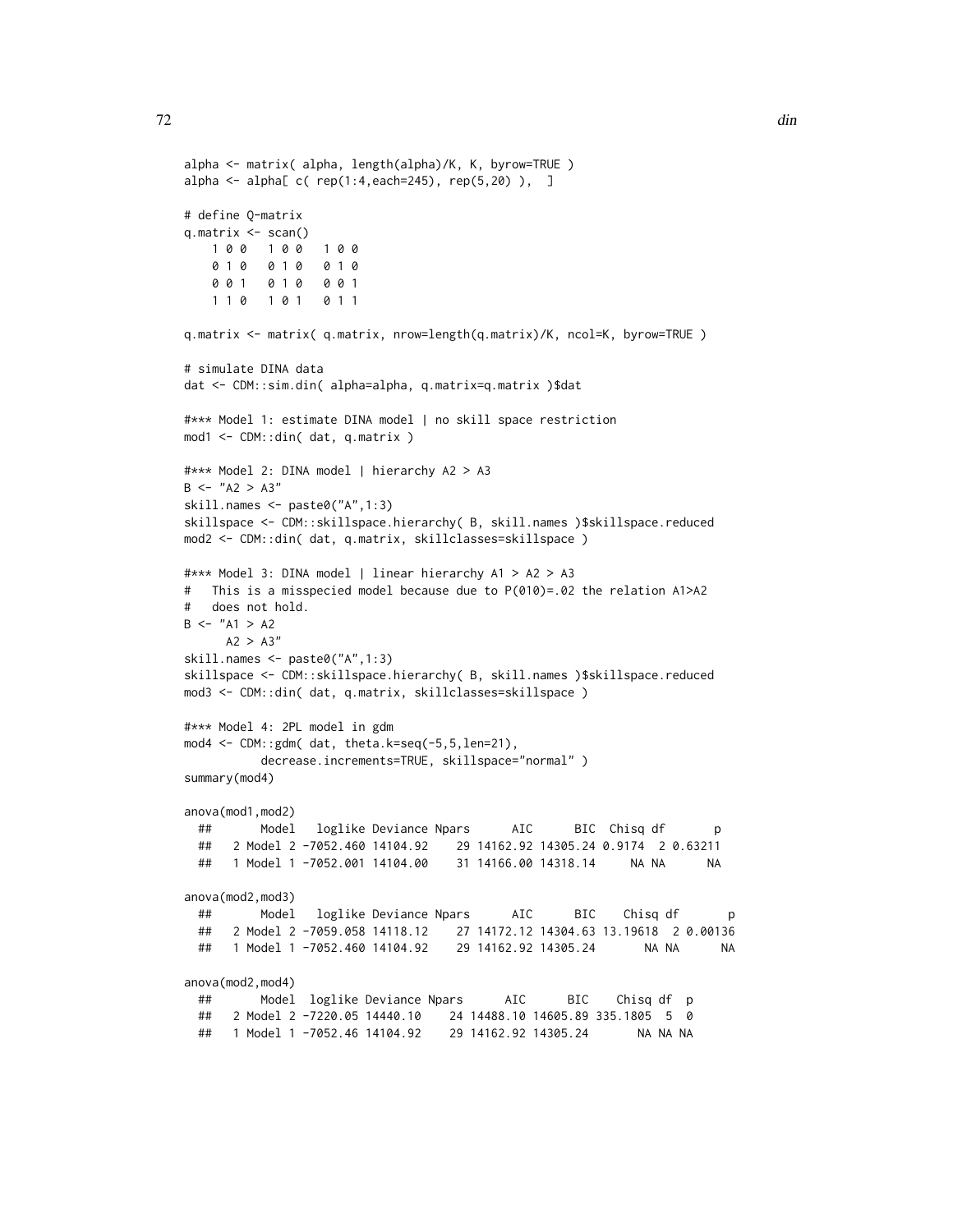$\#$ #  $\alpha$ 

c 0.008 0.181 0.811 0.001

```
# compare fit statistics
summary(CDM::modelfit.cor.din(mod2))
summary( CDM::modelfit.cor.din( mod4 ) )
# EXAMPLE 7: Fitting the basic local independence model (BLIM) with din
library(pks)
data(DoignonFalmagne7, package="pks")
 ## str(DoignonFalmagne7)
       $ K : int [1:9, 1:5] 0 1 0 1 1 1 1 1 1 0 ...
 ##
 \# \#\ldots attr(*, "dimnames")=List of 2
       \ldots .: $ : chr [1:9] "00000" "10000" "01000" "11000" ...
 ##.. ..$ : chr [1:5] "a" "b" "c" "d" ...
 ##\# \#$ N.R: Named int [1:32] 80 92 89 3 2 1 89 16 18 10 ...
       ..- attr(*, "names")=chr [1:32] "00000" "10000" "01000" "00100" ...
 ### The idea is to fit the local independence model with the din function.
# This can be accomplished by specifying a DINO model with
# prespecified skill classes.
# extract dataset
dat <- as.numeric( unlist( sapply( names(DoignonFalmagne7$N.R),
   FUN=function( ll){ strsplit( ll, split="") } ) ) )
dat <- matrix( dat, ncol=5, byrow=TRUE )
colnames(dat) <- colnames(DoignonFalmagne7$K)
rownames(dat) <- names(DoignonFalmagne7$N.R)
# sample weights
weights <- DoignonFalmagne7$N.R
# define Q-matrix
q.matrix <- t(DoignonFalmagne7$K)
v1 <- colnames(q.matrix) <- paste0("S", colnames(q.matrix))
q.matrix <- q.matrix[, - 1] # remove S00000
# define skill classes
SC \leftarrow \text{ncol}(q.\text{matrix})skillclasses <- matrix( 0, nrow=SC+1, ncol=SC)
colnames(skillclasses) <- colnames(q.matrix)
rownames(skillclasses) <- v1
skillclasses[ cbind( 2:(SC+1), 1:SC) ] <- 1
# estimate BLIM with din function
mod1 <- CDM::din(data=dat, q.matrix=q.matrix, skillclasses=skillclasses,
           rule="DINO", weights=weights )
summary(mod1)
 ## Item parameters
      item guess slip IDI rmsea
 #### a a 0.158 0.162 0.680 0.011
 ## b
         b 0.145 0.159 0.696 0.009
```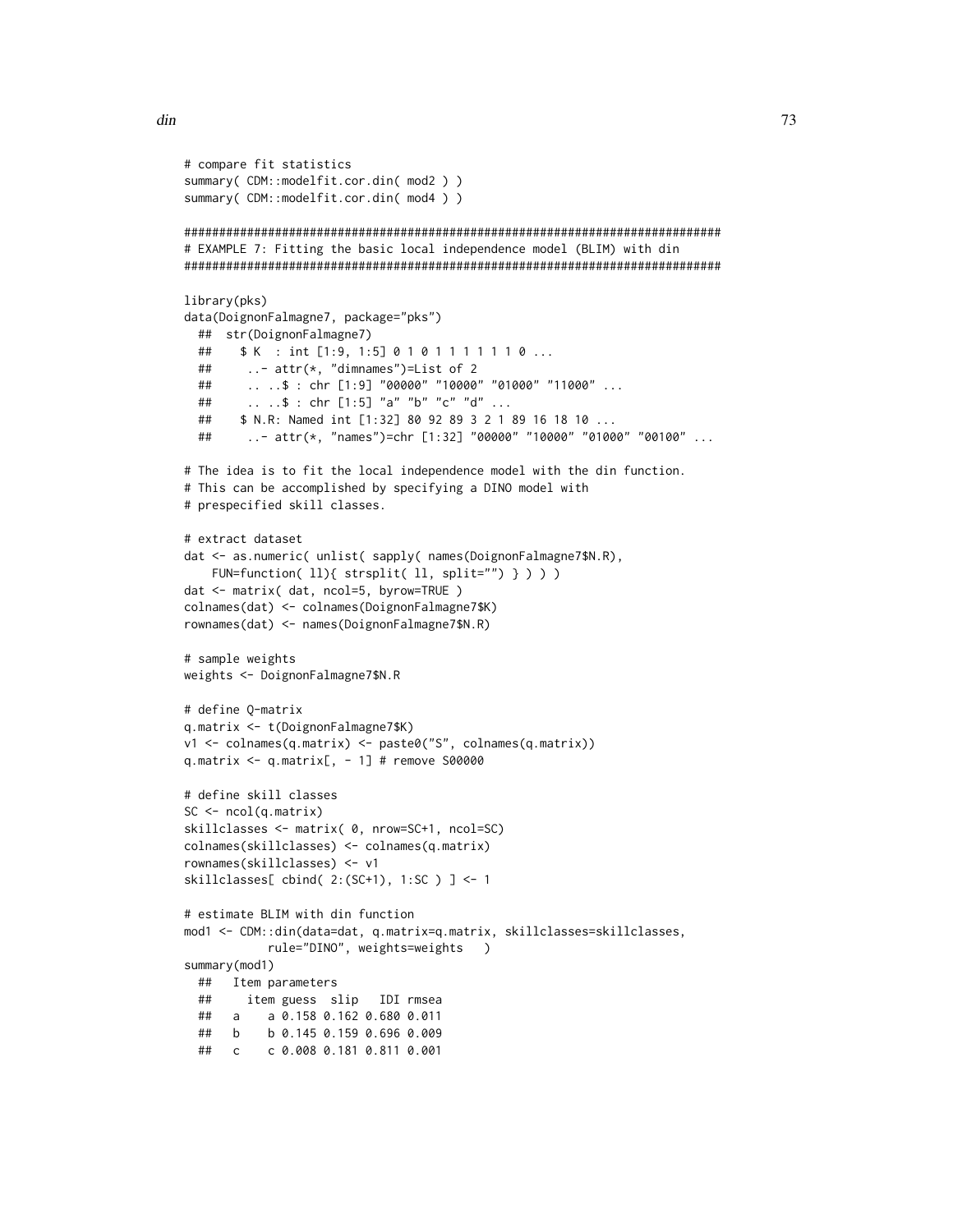```
## d d 0.012 0.129 0.859 0.001
 ## e e 0.025 0.146 0.828 0.007
# estimate basic local independence model with pks package
mod2 <- pks::blim(K, N.R, method="ML") # maximum likelihood estimation by EM algorithm
mod2
 ## Error and guessing parameters
 ## beta eta
 ## a 0.164871 0.103065
 ## b 0.163113 0.095074
 ## c 0.188839 0.000004
 ## d 0.079835 0.000003
 ## e 0.088648 0.019910
## End(Not run)
```
din.deterministic *Deterministic Classification and Joint Maximum Likelihood Estimation of the Mixed DINA/DINO Model*

## Description

This function allows the estimation of the mixed DINA/DINO model by joint maximum likelihood and a deterministic classification based on ideal latent responses.

#### Usage

```
din.deterministic(dat, q.matrix, rule="DINA", method="JML", conv=0.001,
   maxiter=300, increment.factor=1.05, progress=TRUE)
```
#### Arguments

| dat                         | Data frame of dichotomous item responses                                                                                                                                                                                                                                                                                                                                                                                       |  |
|-----------------------------|--------------------------------------------------------------------------------------------------------------------------------------------------------------------------------------------------------------------------------------------------------------------------------------------------------------------------------------------------------------------------------------------------------------------------------|--|
| q.matrix                    | Q-matrix with binary entries (see din).                                                                                                                                                                                                                                                                                                                                                                                        |  |
| rule                        | The condensation rule (see din).                                                                                                                                                                                                                                                                                                                                                                                               |  |
| method                      | Estimation method. The default is joint maximum likelihood estimation (JML).<br>Other options include an adaptive estimation of guessing and slipping param-<br>eters (adaptive) while using these estimated parameters as weights in the in-<br>dividual deviation function and classification based on the Hamming distance<br>(hamming) and the weighted Hamming distance (weighted.hamming) (see Chiu<br>& Douglas, 2013). |  |
| conv                        | Convergence criterion for guessing and slipping parameters                                                                                                                                                                                                                                                                                                                                                                     |  |
| maxiter<br>increment.factor | Maximum number of iterations                                                                                                                                                                                                                                                                                                                                                                                                   |  |
|                             | A numeric value of at least one which could help to improve convergence be-<br>havior and decreases parameter increments in every iteration. This option is<br>disabled by setting this argument to 1.                                                                                                                                                                                                                         |  |
| progress                    | An optional logical indicating whether the function should print the progress of<br>iteration in the estimation process.                                                                                                                                                                                                                                                                                                       |  |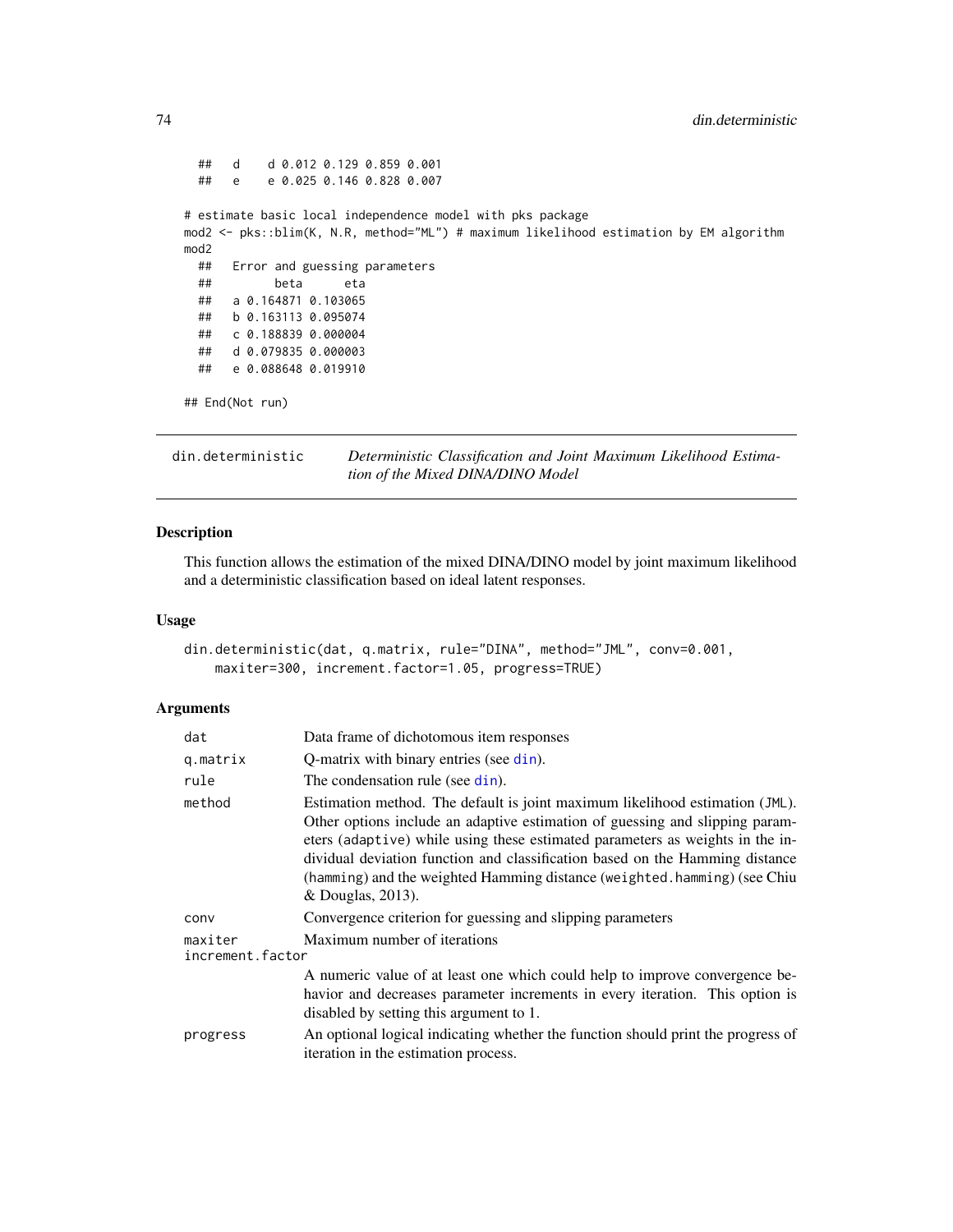# din.deterministic 75

# Value

A list with following entries

| attr.est  | Estimated attribute patterns                                                                  |
|-----------|-----------------------------------------------------------------------------------------------|
| criterion | Criterion of the classification function. For joint maximum likelihood it is the<br>deviance. |
| guess     | Estimated guessing parameters                                                                 |
| slip      | Estimated slipping parameters                                                                 |
| prederror | Average individual prediction error                                                           |
| q.matrix  | Used O-matrix                                                                                 |
| dat       | Used data frame                                                                               |

#### References

Chiu, C. Y., & Douglas, J. (2013). A nonparametric approach to cognitive diagnosis by proximity to ideal response patterns. *Journal of Classification, 30*, 225-250.

# See Also

For estimating the mixed DINA/DINO model using marginal maximum likelihood estimation see [din](#page-62-0).

See also the NPCD:: JMLE function in the NPCD package for joint maximum likelihood estimation of the DINA or the DINO model.

# Examples

```
#############################################################################
# EXAMPLE 1: 13 items and 3 attributes
#############################################################################
set.seed(679)
N < -3000# specify true Q-matrix
q.matrix <- matrix( 0, 13, 3 )
q.matrix[1:3,1] <- 1
q.matrix[4:6,2] <- 1
q.matrix[7:9,3] <- 1
q.matrix[10,] < -c(1,1,0)q.matrix[11,] < -c(1,0,1)q.matrix[12,] <- c(0,1,1)q.matrix[13,] <- c(1,1,1)q.matrix <- rbind( q.matrix, q.matrix )
colnames(q.matrix) <- paste0("Attr",1:ncol(q.matrix))
# simulate data according to the DINA model
dat <- CDM::sim.din( N=N, q.matrix)$dat
# Joint maximum likelihood estimation (the default: method="JML")
```

```
res1 <- CDM::din.deterministic( dat, q.matrix )
```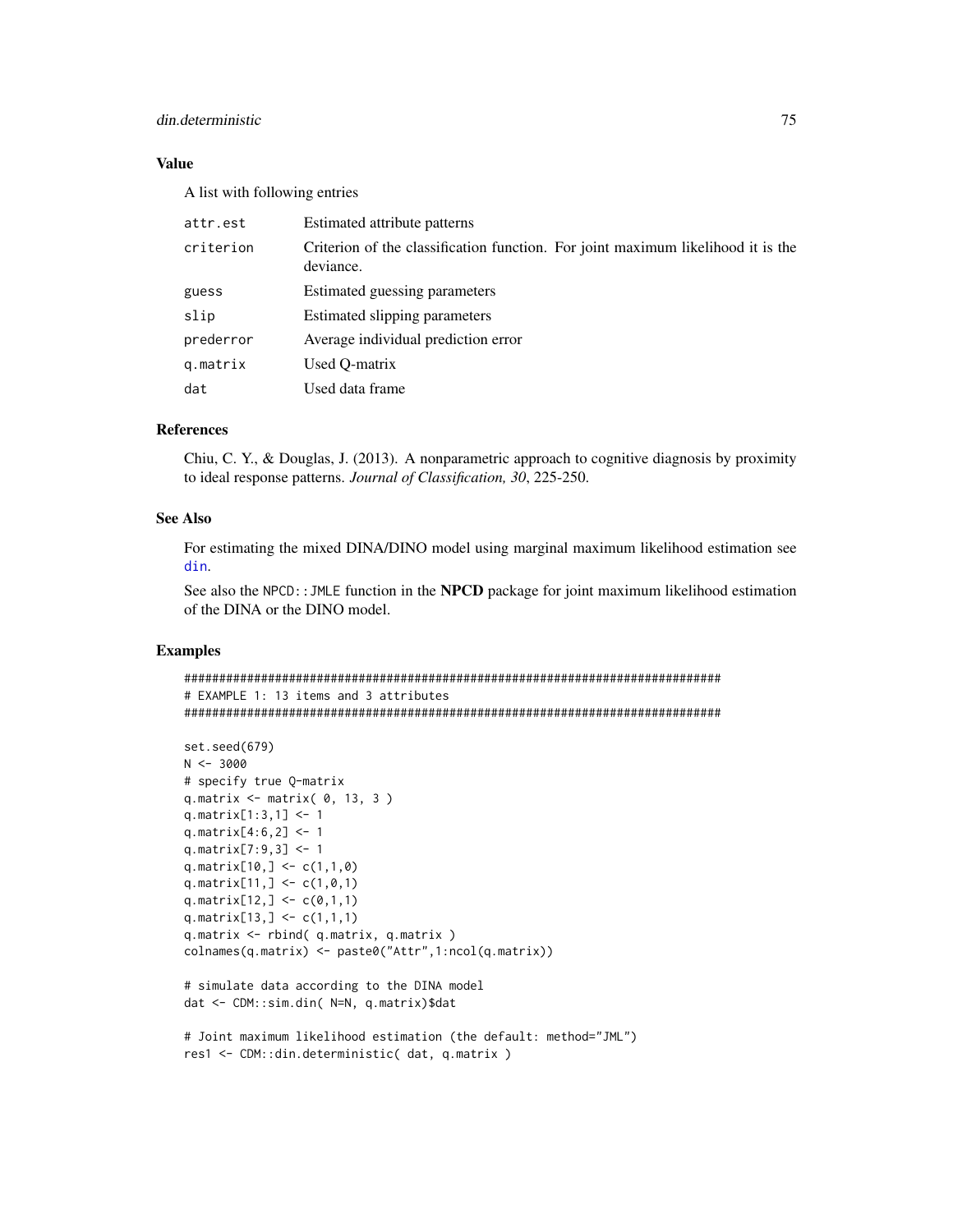```
# Adaptive estimation of guessing and slipping parameters
res <- CDM::din.deterministic( dat, q.matrix, method="adaptive" )
# Classification using Hamming distance
res <- CDM::din.deterministic( dat, q.matrix, method="hamming" )
# Classification using weighted Hamming distance
res <- CDM::din.deterministic( dat, q.matrix, method="weighted.hamming" )
## Not run:
#********* load NPCD library for JML estimation
library(NPCD)
# DINA model
res <- NPCD::JMLE( Y=dat[1:100,], Q=q.matrix, model="DINA" )
as.data.frame(res$par.est ) # item parameters
res$alpha.est # skill classifications
# RRUM model
res <- NPCD::JMLE( Y=dat[1:100,], Q=q.matrix, model="RRUM" )
as.data.frame(res$par.est )
## End(Not run)
```
<span id="page-75-0"></span>din.equivalent.class *Calculation of Equivalent Skill Classes in the DINA/DINO Model*

# Description

This function computes indistinguishable skill classes for the DINA and DINO model (Gross & George, 2014; Zhang, DeCarlo & Ying, 2013).

#### Usage

din.equivalent.class(q.matrix, rule="DINA")

# Arguments

| g.matrix | The O-matrix (see din).                                                                |
|----------|----------------------------------------------------------------------------------------|
| rule     | The condensation rule. If it is a string, then the rule applies to all items. If it is |
|          | a vector, then for each item DINA or DINO rule can be chosen.                          |

# Value

A list with following entries:

latent.responseM

Matrix of latent responses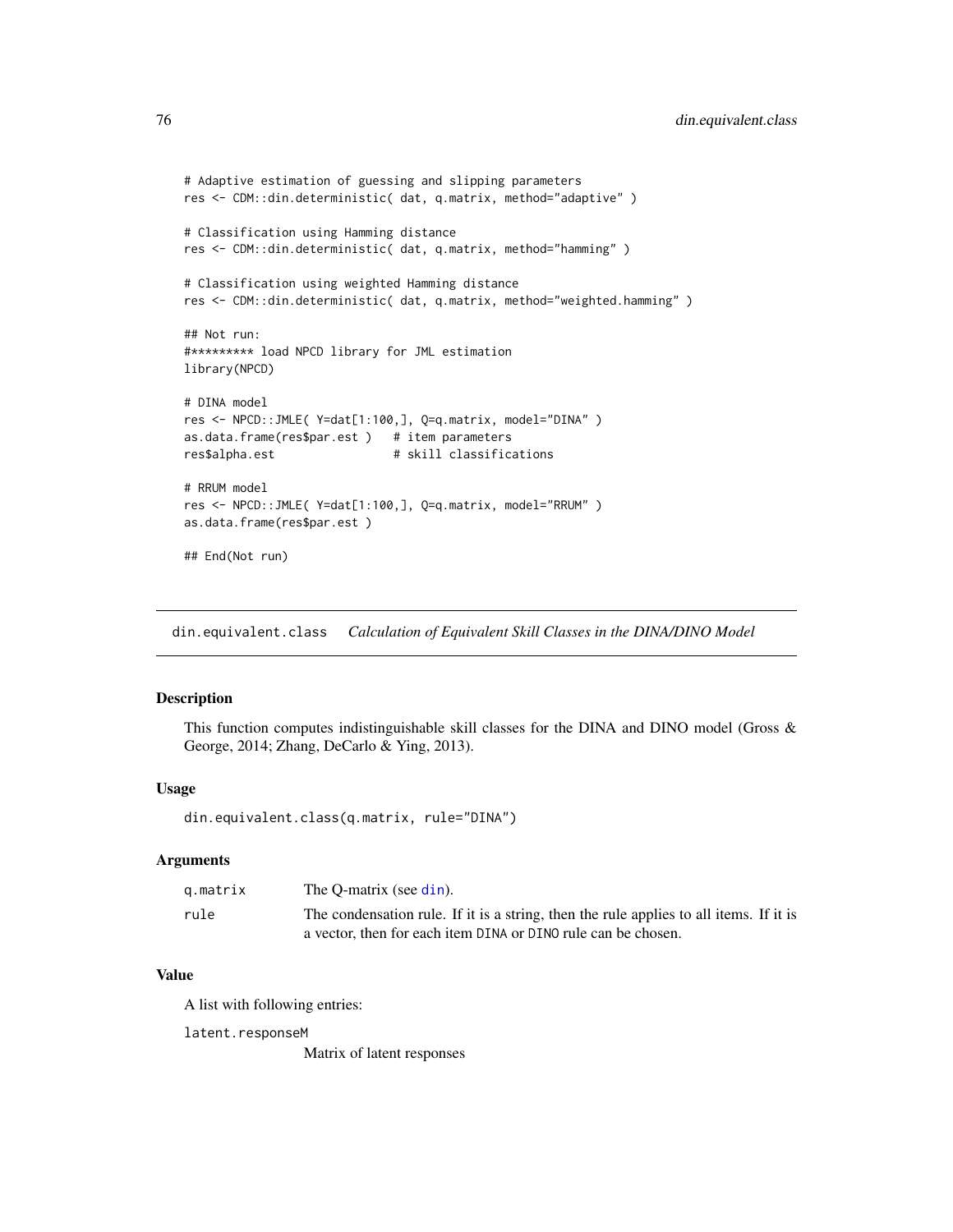| latent.response |                                                                                                                                                           |  |
|-----------------|-----------------------------------------------------------------------------------------------------------------------------------------------------------|--|
|                 | Latent responses represented as a string                                                                                                                  |  |
|                 | Matrix containing all skill classes                                                                                                                       |  |
| gini            | Gini coefficient of the frequency distribution of identifiable skill classes which<br>result in the same latent response                                  |  |
| skillclasses    | Data frame with skill class (skill class), latent responses (latent response)<br>and an identifier for distinguishable skill classes (distinguish.class). |  |

#### References

Gross, J. & George, A. C. (2014). On prerequisite relations between attributes in noncompensatory diagnostic classification. *Methodology, 10*(3), 100-107.

Zhang, S. S., DeCarlo, L. T., & Ying, Z. (2013). Non-identifiability, equivalence classes, and attribute-specific classification in Q-matrix based cognitive diagnosis models. *arXiv preprint*, *arXiv:1303.0426*.

#### Examples

```
#############################################################################
# EXAMPLE 1: Equivalency classes for DINA model for fraction subtraction data
#############################################################################
#-- DINA models
data(data.fraction2, package="CDM")
# first Q-matrix
Q1 <- data.fraction2$q.matrix1
m1 <- CDM::din.equivalent.class( q.matrix=Q1, rule="DINA" )
  ## 8 Skill classes | 5 distinguishable skill classes | Gini coefficient=0.3
# second Q-matrix
Q1 <- data.fraction2$q.matrix2
m1 <- CDM::din.equivalent.class( q.matrix=Q1, rule="DINA" )
  ## 32 Skill classes | 9 distinguishable skill classes | Gini coefficient=0.5
# third Q-matrix
Q1 <- data.fraction2$q.matrix3
m1 <- CDM::din.equivalent.class( q.matrix=Q1, rule="DINA" )
  ## 8 Skill classes | 8 distinguishable skill classes | Gini coefficient=0
# original fraction subtraction data
m1 <- CDM::din.equivalent.class( q.matrix=CDM::fraction.subtraction.qmatrix, rule="DINA")
  ## 256 Skill classes | 58 distinguishable skill classes | Gini coefficient=0.659
```
din.validate.qmatrix *Q-Matrix Validation (Q-Matrix Modification) for Mixed DINA/DINO Model*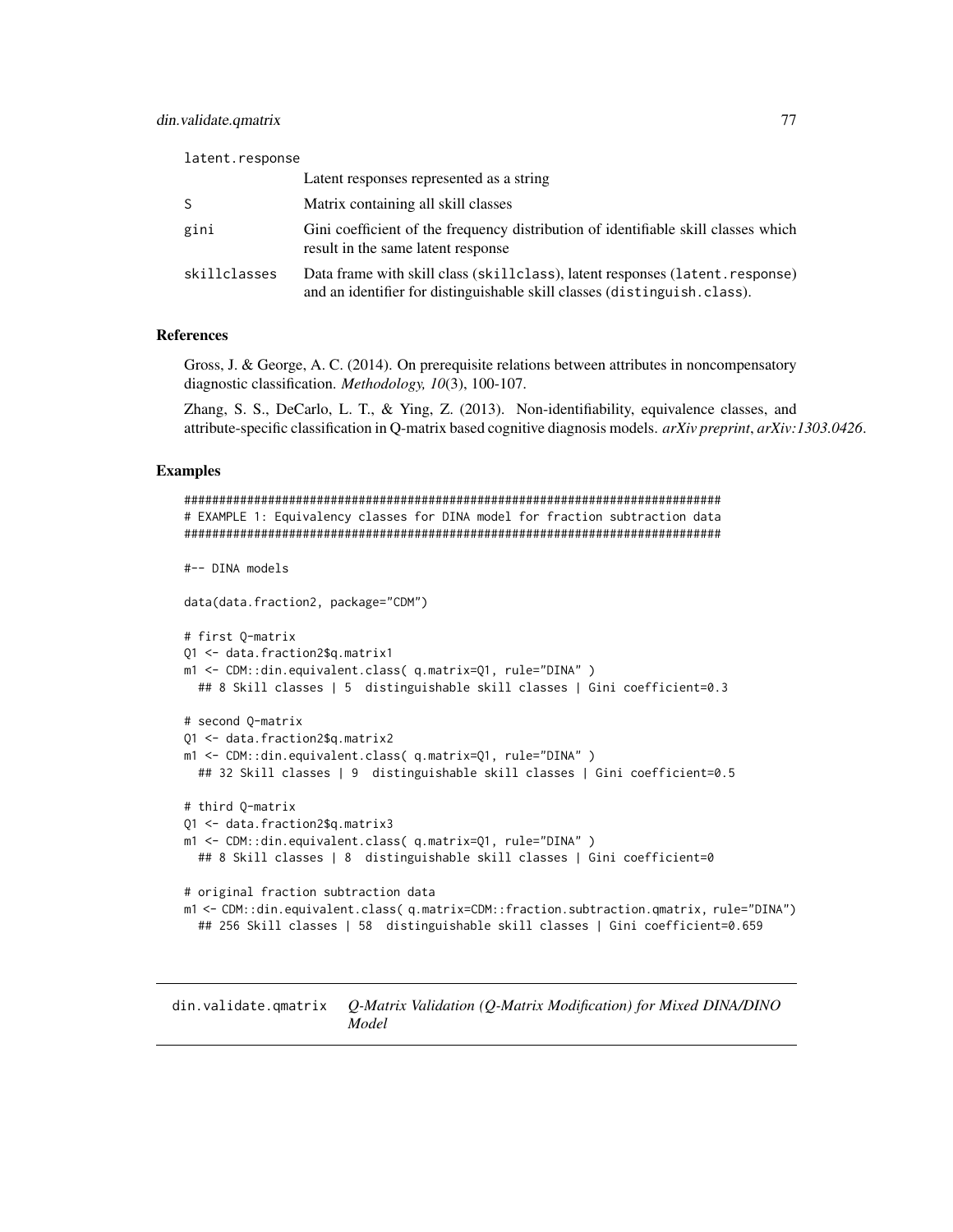#### Description

Q-matrix entries can be modified by the Q-matrix validation method of de la Torre (2008). After estimating a mixed DINA/DINO model using the [din](#page-62-0) function, item parameters and the item discrimination parameters  $IDI_j$  are recalculated. Q-matrix rows are determined by maximizing the estimated item discrimination index  $IDI_j = 1 - s_j - g_j$ .

# Usage

din.validate.qmatrix(object, IDI\_diff=.02, print=TRUE)

## Arguments

| object   | Object of class din                                                                                                      |
|----------|--------------------------------------------------------------------------------------------------------------------------|
| IDI diff | Minimum difference in IDI values for choosing a new O-matrix vector                                                      |
| print    | An optional logical indicating whether the function should print the progress of<br>iteration in the estimation process. |

## Value

A list with following entries:

|                     | coef. modified Estimated parameters by applying Q-matrix modifications                                   |
|---------------------|----------------------------------------------------------------------------------------------------------|
| coef.modified.short |                                                                                                          |
|                     | A shortened matrix of coef, modified. Only O-matrix rows which increase the<br><i>IDI</i> are displayed. |
|                     | q matrix prop The proposed Q-matrix by Q-matrix validation.                                              |

#### References

Chiu, C. Y. (2013). Statistical refinement of the Q-matrix in cognitive diagnosis. *Applied Psychological Measurement, 37*, 598-618.

de la Torre, J. (2008). An empirically based method of Q-matrix validation for the DINA model: Development and applications. *Journal of Educational Measurement, 45*, 343-362.

# See Also

The mixed DINA/DINO model can be estimated with [din](#page-62-0).

See Chiu (2013) for an alternative estimation approach based on residual sum of squares which is implemented NPCD:: Qrefine function in the NPCD package.

See the GDINA:: Qval function in the GDINA package for extended functionality.

# Examples

```
#############################################################################
# EXAMPLE 1: Detection of a mis-specified Q-matrix
#############################################################################
```
set.seed(679)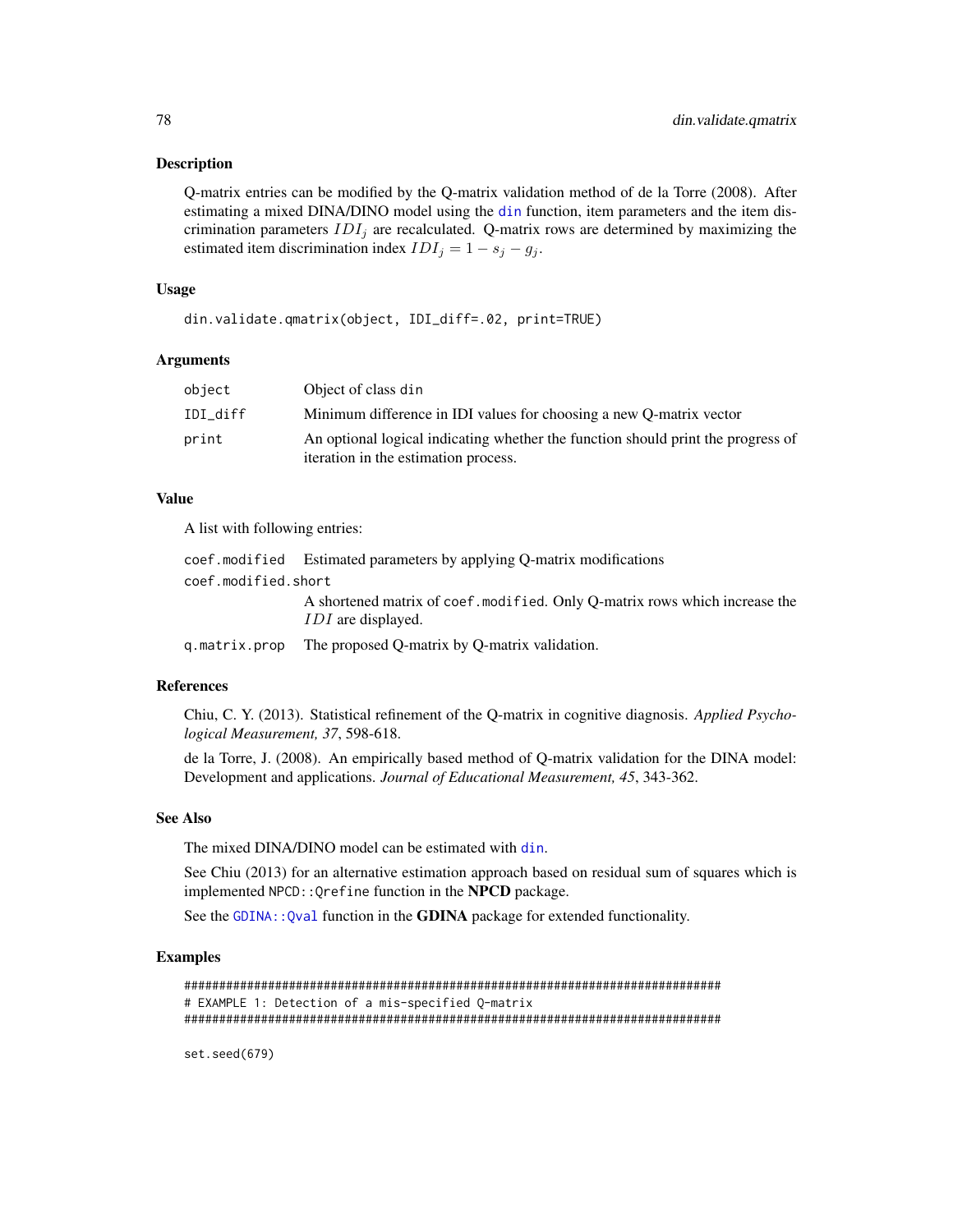```
# specify true Q-matrix
q.matrix \leq matrix( \theta, 12, 3)
q.matrix[1:3,1] <- 1
q.matrix[4:6,2] <- 1
q.matrix[7:9,3] <- 1
q.matrix[10,] <- c(1,1,0)
q.matrix[11,] < -c(1,0,1)q.matrix[12,] <- c(0,1,1)# simulate data
dat <- CDM::sim.din( N=4000, q.matrix)$dat
# incorrectly modify Q-matrix rows 1 and 10
Q1 \leq -q. matrix
Q1[1,] \leftarrow c(1,1,0)Q1[10, ] \leftarrow c(1, 0, 0)# estimate DINA model
mod <- CDM::din( dat, q.matr=Q1, rule="DINA")
# apply Q-matrix validation
res <- CDM::din.validate.qmatrix( mod )
 ## item itemindex Skill1 Skill2 Skill3 guess slip IDI qmatrix.orig IDI.orig delta.IDI max.IDI
 ## I001 1 1 0 0 0.309 0.251 0.440 0 0.431 0.009 0.440
 ## I010 10 1 1 0 0.235 0.329 0.437 0 0.320 0.117 0.437
 ## I010 10 1 1 1 0.296 0.301 0.403 0 0.320 0.083 0.437
 ##
 ## Proposed Q-matrix:
 ##
 ## Skill1 Skill2 Skill3
 ## Item1 1 0 0
 ## Item2 1 0 0
 ## Item3 1 0 0
 ## Item4 0 1 0
 ## Item5 0 1 0
 ## Item6 0 1 0
 ## Item7 0 0 1
 ## Item8 0 0 1
 ## Item9 0 0 1
 ## Item10 1 1 0
 ## Item11 1 0 1
 ## Item12 0 1 1
## Not run:
#*****************
# Q-matrix estimation ('Qrefine') in the NPCD package
# See Chiu (2013, APM).
#*****************
library(NPCD)
Qrefine.out <- NPCD::Qrefine( dat, Q1, gate="AND", max.ite=50)
print(Qrefine.out)
 ## The modified Q-matrix
 ## Attribute 1 Attribute 2 Attribute 3
 ## Item 1 1 0 0
 ## Item 2 1 0 0
 ## Item 3 1 0 0
```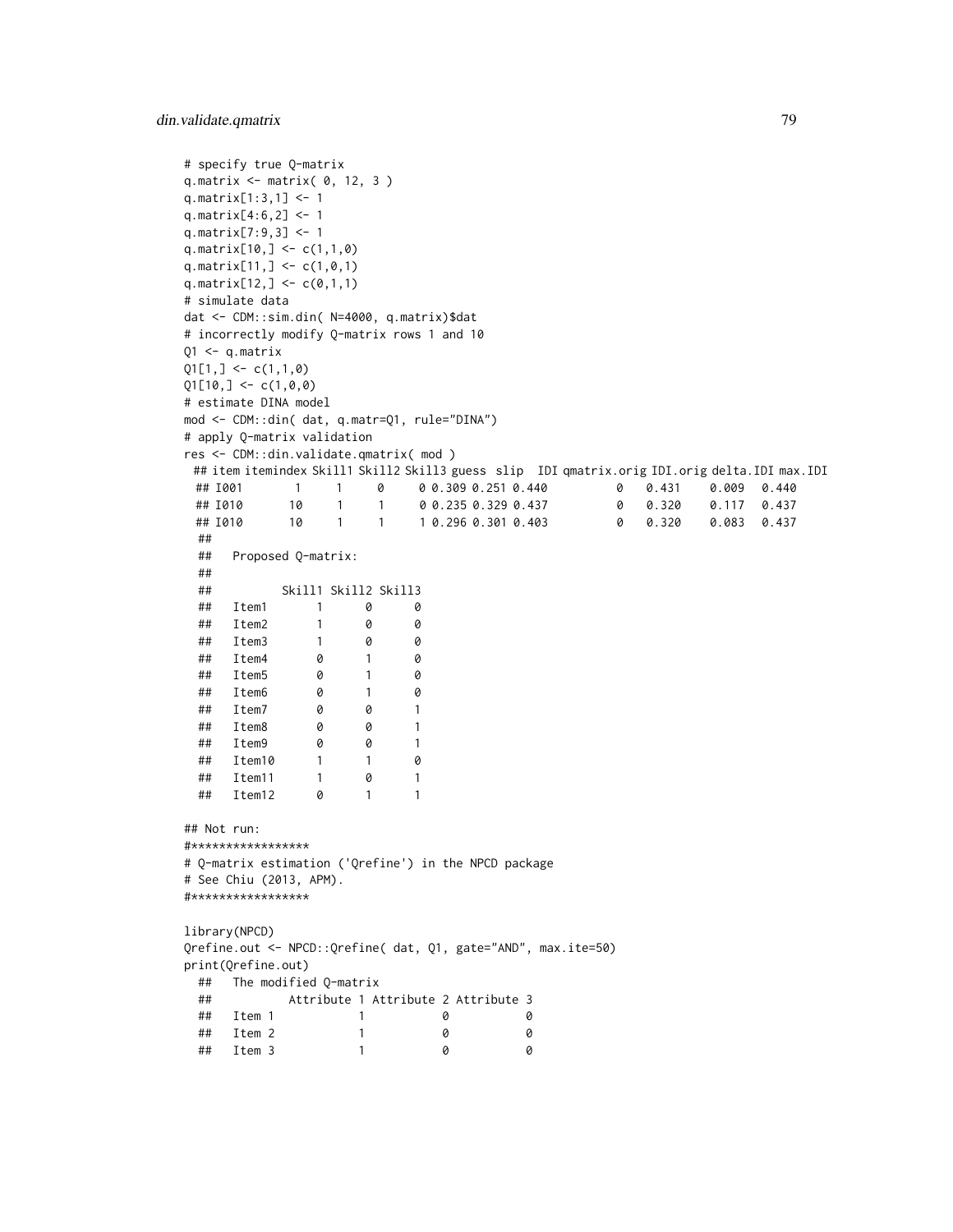```
## Item 4 0 1 0
 ## Item 5 0 1 0<br>## Item 6 0 1 0
 ## Item 6 0 0 1 0<br>## Item 7 0 0 1
 ## Item 7 0 0 1
 # Item 8 0 0 0 1<br># Item 9 0 0 1
 ## Item 9 0 0 1
 ## Item 10 1 1 0
 ## Item 11 1 0 1
 ## Item 12 0 1 1
 ##
 ## The modified entries
 ## Item Attribute
 \begin{array}{cccc} #\# & [1,]\ 1 & 1 & 2 \end{array}<br>
\begin{array}{cccc} #\# & [2,]\ 10 & 2 \end{array}## [2,] 10 2
plot(Qrefine.out)
## End(Not run)
```
din\_identifiability *Identifiability Conditions of the DINA Model*

## Description

Check necessary and sufficient identifiability conditions of the DINA model according Gu and Xu (xxxx) for a given Q-matrix.

# Usage

```
din_identifiability(q.matrix)
```

```
## S3 method for class 'din_identifiability'
summary(object, ...)
```
# Arguments

| g.matrix | O-matrix                            |
|----------|-------------------------------------|
| object   | Object of class din_identifiability |
| .        | Further arguments to be passed      |

# Value

| List with values |                                                                                                                      |
|------------------|----------------------------------------------------------------------------------------------------------------------|
| dina identified  |                                                                                                                      |
|                  | Logical indicating whether the DINA model is identified                                                              |
| index_single     | Condition 1: vector of logicals indicating whether skills are measured by at least<br>one item with a single loading |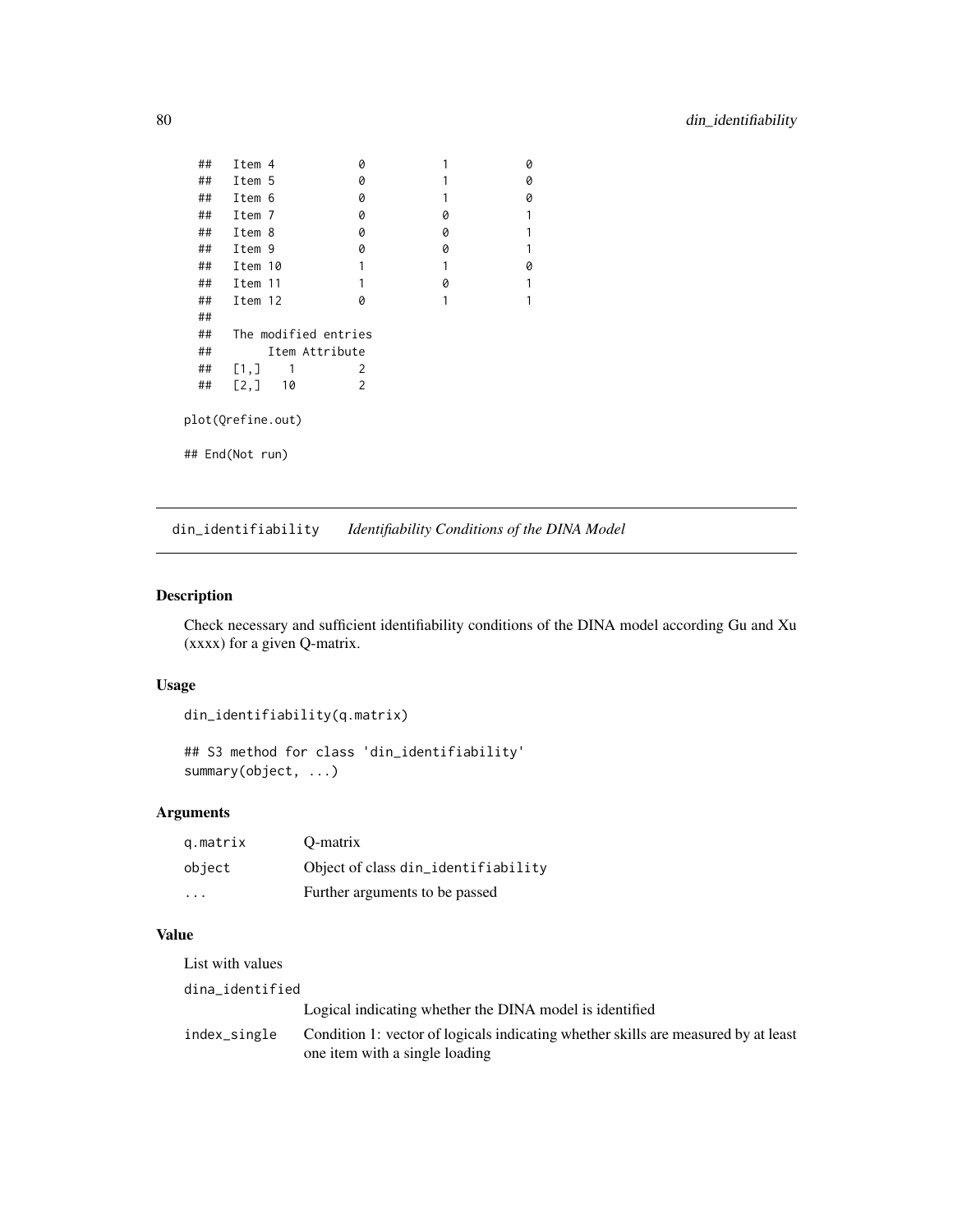submat\_distinct

Condition 3: logical indicating whether all columns of the submatrix  $Q^*$  are distinct.

#### References

Gu, Y., & Xu, G. (2018). The sufficient and necessary condition for the identifiability and estimability of the DINA model. *Psychometrika, xx*(xx), xxx-xxx. https://doi.org/10.1007/s11336-018- 9619-8

#### See Also

See [din.equivalent.class](#page-75-0) for equivalent (i.e., non-distinguishable) skill classes in the DINA model.

### Examples

```
#############################################################################
# EXAMPLE 1: Some examples of Gu and Xu (2019)
#############################################################################
#* Matrix 1 in Equation (5) of Gu & Xu (2019)
Q1 \leftarrow diag(3)Q2 <- matrix( scan(text="1 1 0 1 0 1 1 1 1 1 1 1"), ncol=3, byrow=TRUE)
Q \leftarrow rbind(Q1, Q2)res <- CDM::din_identifiability(q.matrix=Q)
summary(res)
# remove two items
res <- CDM::din_identifiability(q.matrix=Q[-c(2,5),])
summary(res)
#* Matrix 1 in Equation (6) of Gu & Xu (2019)
Q1 \leftarrow diag(3)Q2 \leq matrix(c(1,1,1), nrow=4, ncol=3, byrow=TRUE)
Q \leftarrow rbind(Q1, Q2)res <- CDM::din_identifiability(q.matrix=Q)
summary(res)
```
<span id="page-80-0"></span>discrim.index *Discrimination Indices at Item-Attribute, Item and Test Level*

#### **Description**

Computes discrimination indices at the probability metric (de la Torre, 2008; Henson, DiBello & Stout, 2018).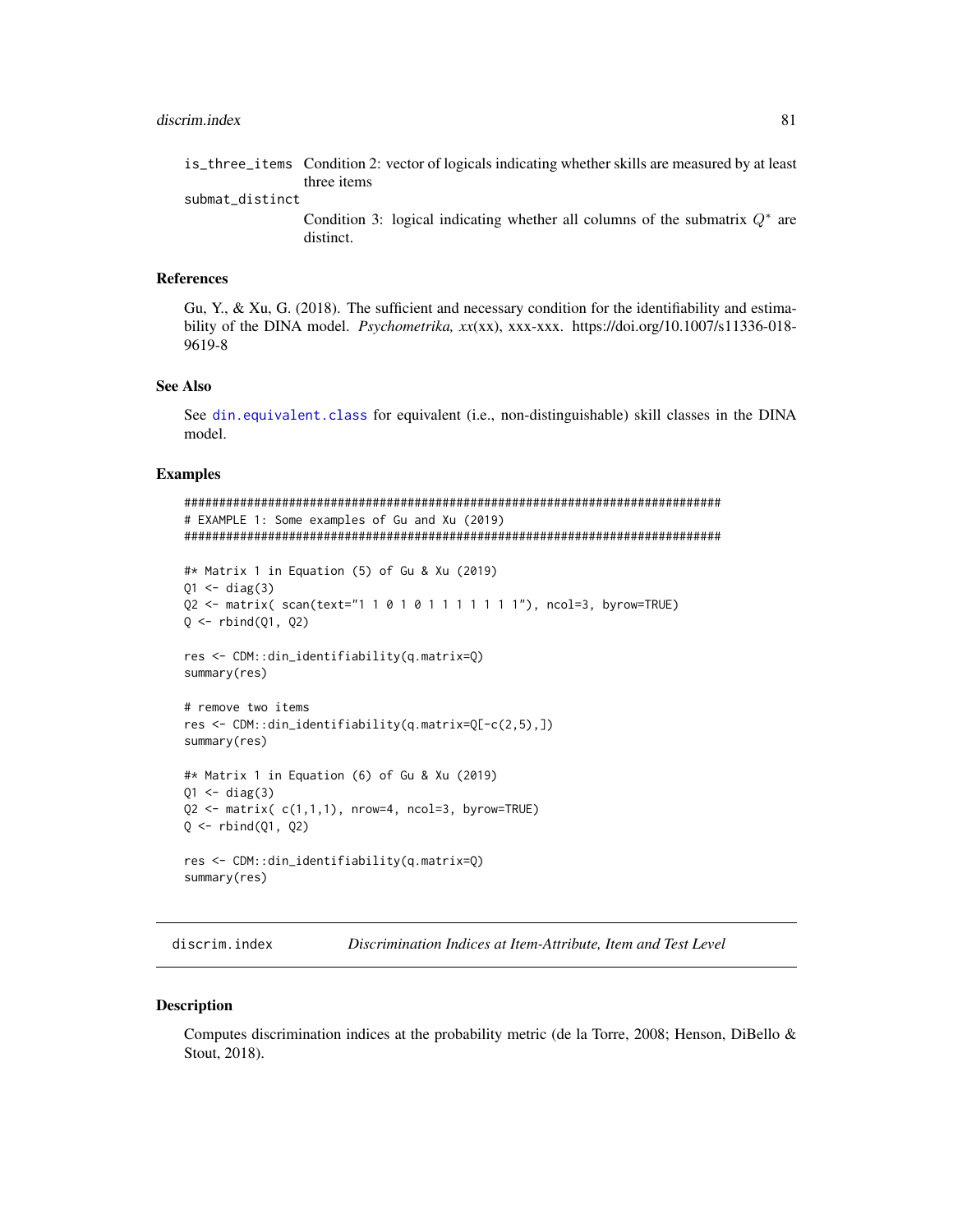# Usage

```
discrim.index(object, ...)
## S3 method for class 'din'
discrim.index(object, ...)
## S3 method for class 'gdina'
discrim.index(object, ...)
## S3 method for class 'mcdina'
discrim.index(object, ...)
## S3 method for class 'discrim.index'
summary(object, file=NULL, digits=3, ...)
```
# Arguments

| object    | Object of class din or gdina.                                            |
|-----------|--------------------------------------------------------------------------|
| file      | Optional file name for a file in which the summary output should be sunk |
| digits    | Number of digits for rounding                                            |
| $\ddotsc$ | Further arguments to be passed                                           |

# Details

If item j possesses  $H_i$  categories, the item-attribute specific discrimination for attribute k according to Henson et al. (2018) is defined as

$$
DI_{jk} = \frac{1}{2} \max_{\alpha} \left( \sum_{h=1}^{H_j} |P(X_j = h | \alpha) - P(X_j = h | \alpha^{(-k)})| \right)
$$

where  $\alpha^{(-k)}$  and  $\alpha$  differ only in attribute  $k.$  The index  $DI_{jk}$  can be found as the value discrim\_item\_attribute. The test-level discrimination index is defined as

$$
\overline{DI} = \frac{1}{J} \sum_{j=1}^{J} \max_{k} DI_{jk}
$$

and can be found in discrim\_test.

According to de la Torre (2008) and de la Torre, Rossi and van der Ark (2018), the item discrimination index (IDI) is defined as

$$
IDI_j = \max_{\alpha_1, \alpha_2, h} |P(X_j = h | \alpha_1) - P(X_j = h | \alpha_2)|
$$

and can be found as idi in the values list.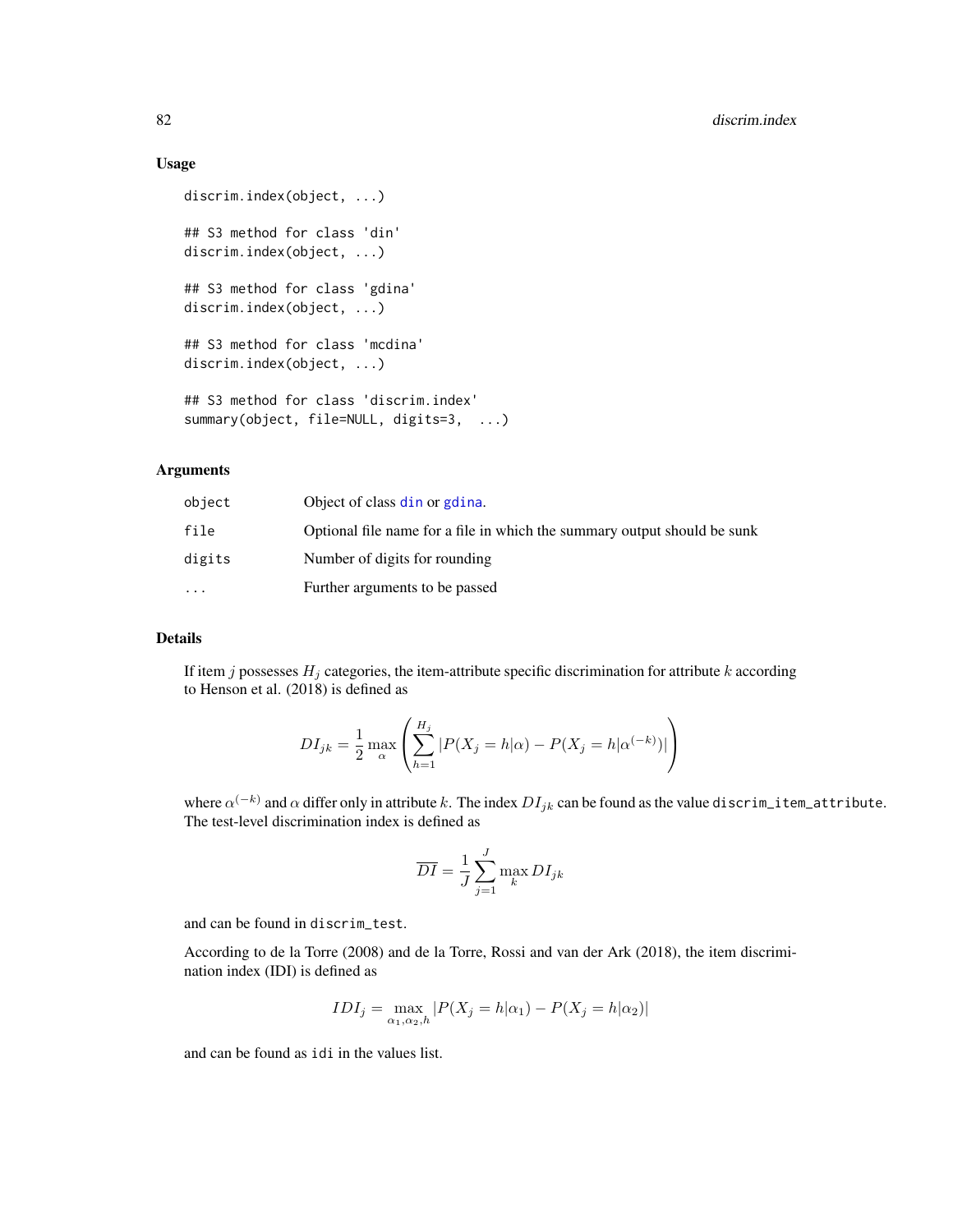#### discrim.index 83

# Value

A list with following entries

discrim\_item\_attribute

|     | Discrimination indices $DI_{ik}$ at item level for each attribute |
|-----|-------------------------------------------------------------------|
| idi | Item discrimination index $IDI_i$                                 |
|     | discrim test Discrimination index at test level                   |

# References

de la Torre, J. (2008). An empirically based method of Q-matrix validation for the DINA model: Development and applications. *Journal of Educational Measurement, 45*, 343-362. http://dx.doi.org/10.1111/j.1745-3984.2008.00069.x

de la Torre, J., van der Ark, L. A., & Rossi, G. (2018). Analysis of clinical data from a cognitive diagnosis modeling framework. *Measurement and Evaluation in Counseling and Development, 51*(4), 281-296. https://doi.org/10.1080/07481756.2017.1327286

Henson, R., DiBello, L., & Stout, B. (2018). A generalized approach to defining item discrimination for DCMs. *Measurement: Interdisciplinary Research and Perspectives, 16*(1), 18-29. http://dx.doi.org/10.1080/15366367.2018.1436855

# See Also

See [cdi.kli](#page-7-0) for discrimination indices based on the Kullback-Leibler information.

For a fitted model mod in the GDINA package, discrimination indices can be extracted by the method extract(mod,"discrim") ([GDINA::extract](#page-0-0)).

# Examples

```
## Not run:
#############################################################################
# EXAMPLE 1: DINA and GDINA model
#############################################################################
data(sim.dina, package="CDM")
data(sim.qmatrix, package="CDM")
#-- fit GDINA and DINA model
mod1 <- CDM::gdina( sim.dina, q.matrix=sim.qmatrix )
mod2 <- CDM::din( sim.dina, q.matrix=sim.qmatrix )
#-- compute discrimination indices
dimod1 <- CDM::discrim.index(mod1)
dimod2 <- CDM::discrim.index(mod2)
summary(dimod1)
summary(dimod2)
## End(Not run)
```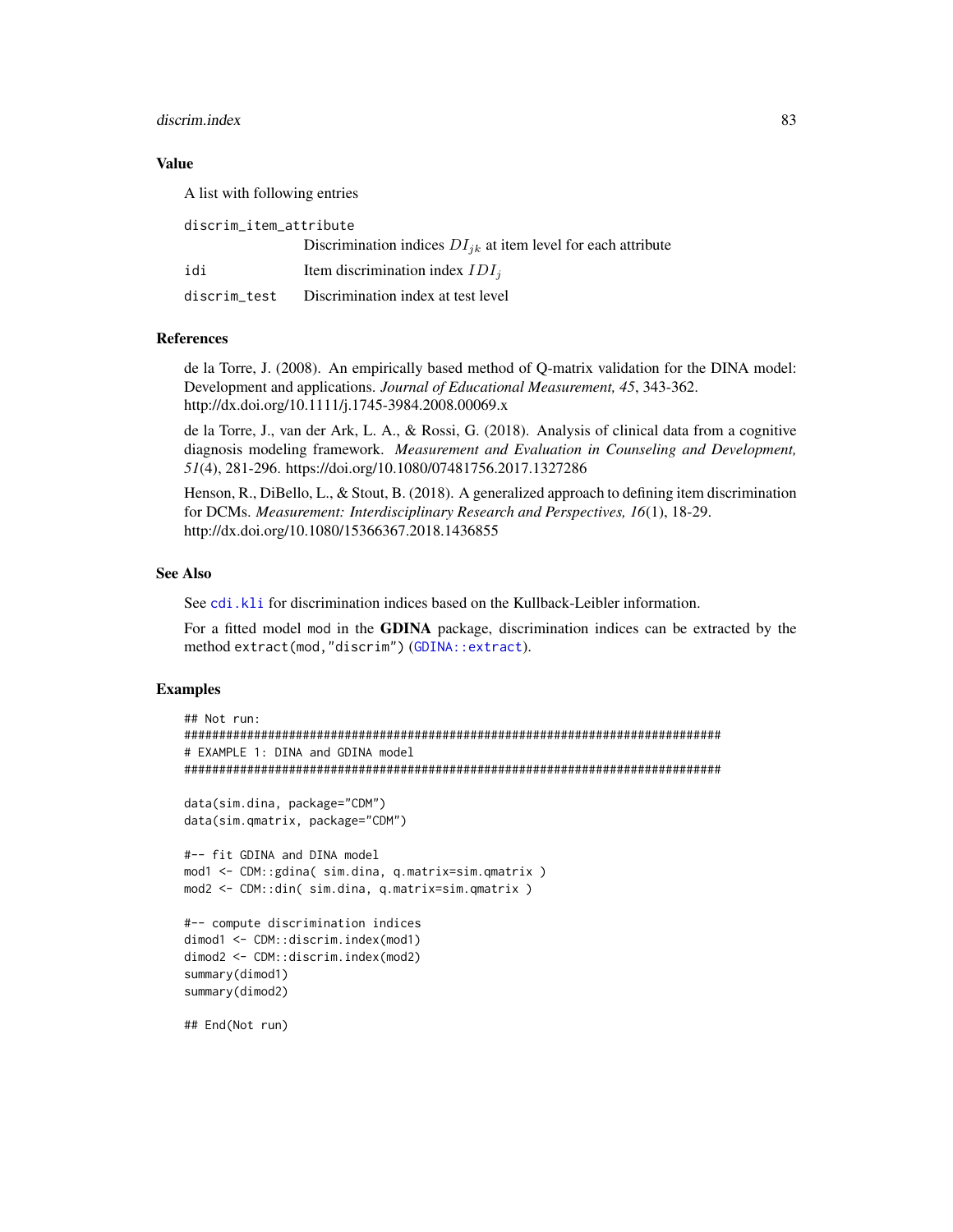#### Description

Computes test-specific and item-specific entropy as test-diagnostic criteria of cognitive diagnostic models (Asparouhov & Muthen, 2014).

# Usage

```
entropy.lca(object)
```

```
## S3 method for class 'entropy.lca'
summary(object, digits=2, ...)
```
### Arguments

| object   | Object of class din, gdina or modina. For the summary method, it is the result<br>of entropy.lca. |
|----------|---------------------------------------------------------------------------------------------------|
| digits   | Number of digits to round                                                                         |
| $\cdots$ | Further arguments to be passed                                                                    |

## Value

A list with the data frame entropy as an entry.

#### References

Asparouhov, T. & Muthen, B. (2014). *Variable-specific entropy contribution*. Technical Appendix. http://www.statmodel.com/7\_3\_papers.shtml

# See Also

See [cdi.kli](#page-7-0) for test diagnostic indices based on the Kullback-Leibler information and [cdm.est.class.accuracy](#page-13-0) for calculating the classification accuracy.

# Examples

```
#############################################################################
# EXAMPLE 1: Entropy for DINA model
#############################################################################
data(sim.dina, package="CDM")
data(sim.qmatrix, package="CDM")
# fit DINA Model
mod1 <- CDM::din( sim.dina, q.matrix=sim.qmatrix, rule="DINA")
summary(mod1)
```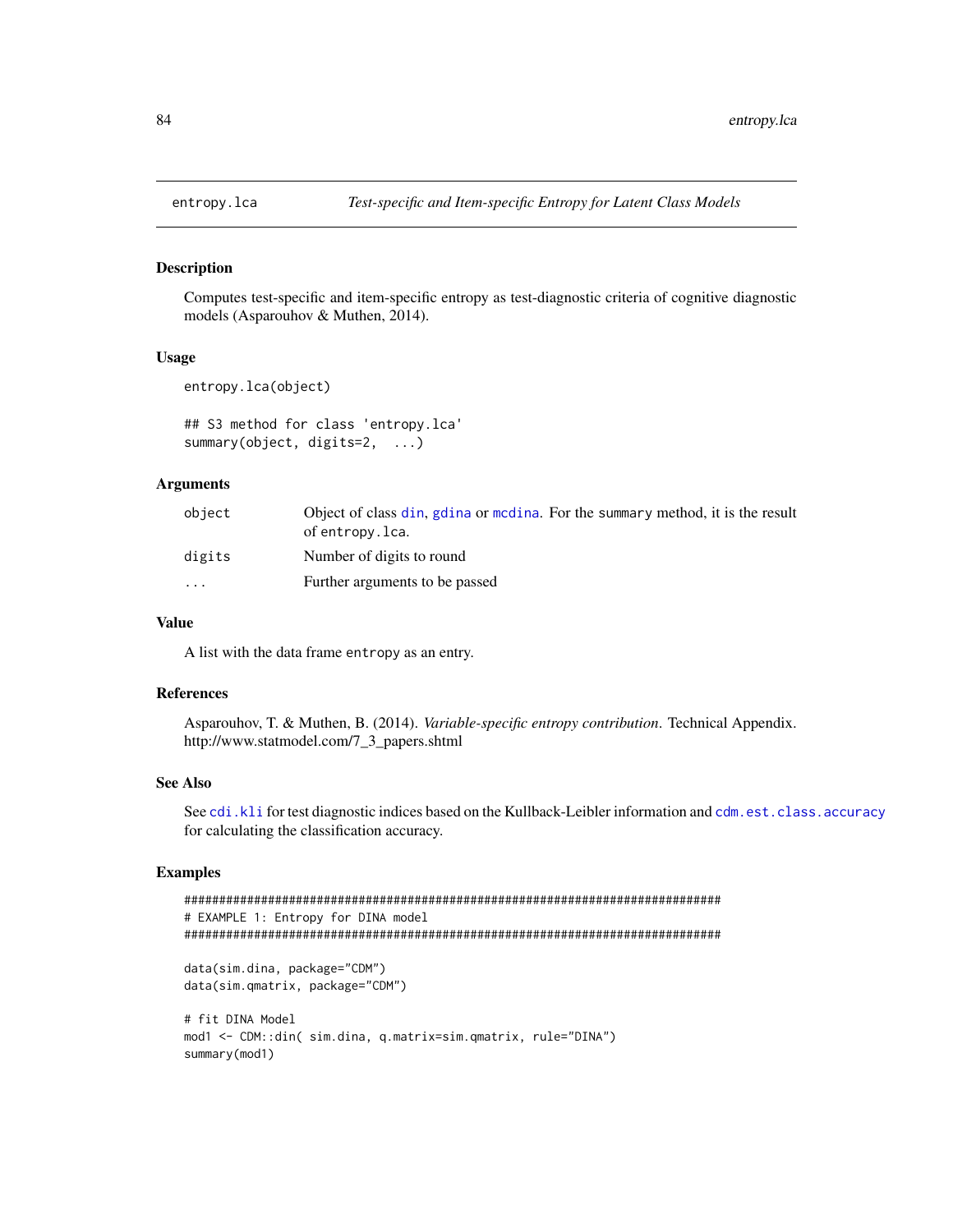#### equivalent.dina

```
# compute entropy for test and items
emod1 <- CDM::entropy.lca( mod1)
summary(emod1)
## Not run:
# EXAMPLE 2: Entropy for polytomous GDINA model
data(data.pgdina, package="CDM")
dat <- data.pgdina$dat
q.matrix <- data.pgdina$q.matrix
# pGDINA model with "DINA rule"
mod1 <- CDM::gdina( dat, q.matrix=q.matrix, rule="DINA")
summary(mod1)
# compute entropy
emod1 <- CDM::entropy.lca( mod1)
summary(emod1)
# EXAMPLE 3: Entropy for MCDINA model
data(data.cdm02, package="CDM")
dat <- data.cdm02$data
q.matrix <- data.cdm02$q.matrix
# estimate model with polytomous atribute
mod1 <- CDM::mcdina( dat, q.matrix=q.matrix )
summary(mod1)
# computre entropy
emod1 <- CDM::entropy.lca( mod1)
summary(emod1)
## End(Not run)
```
equivalent.dina Determination of a Statistically Equivalent DINA Model

# **Description**

This function determines a statistically equivalent DINA model given a Q-matrix using the method of von Davier (2014). Thereby, the dimension of the skill space is expanded, but in the reparameterized version, the Q-matrix has a simple structure or the IRT model is no longer be conjuctive (like in DINA) due to a redefinition of the skill space.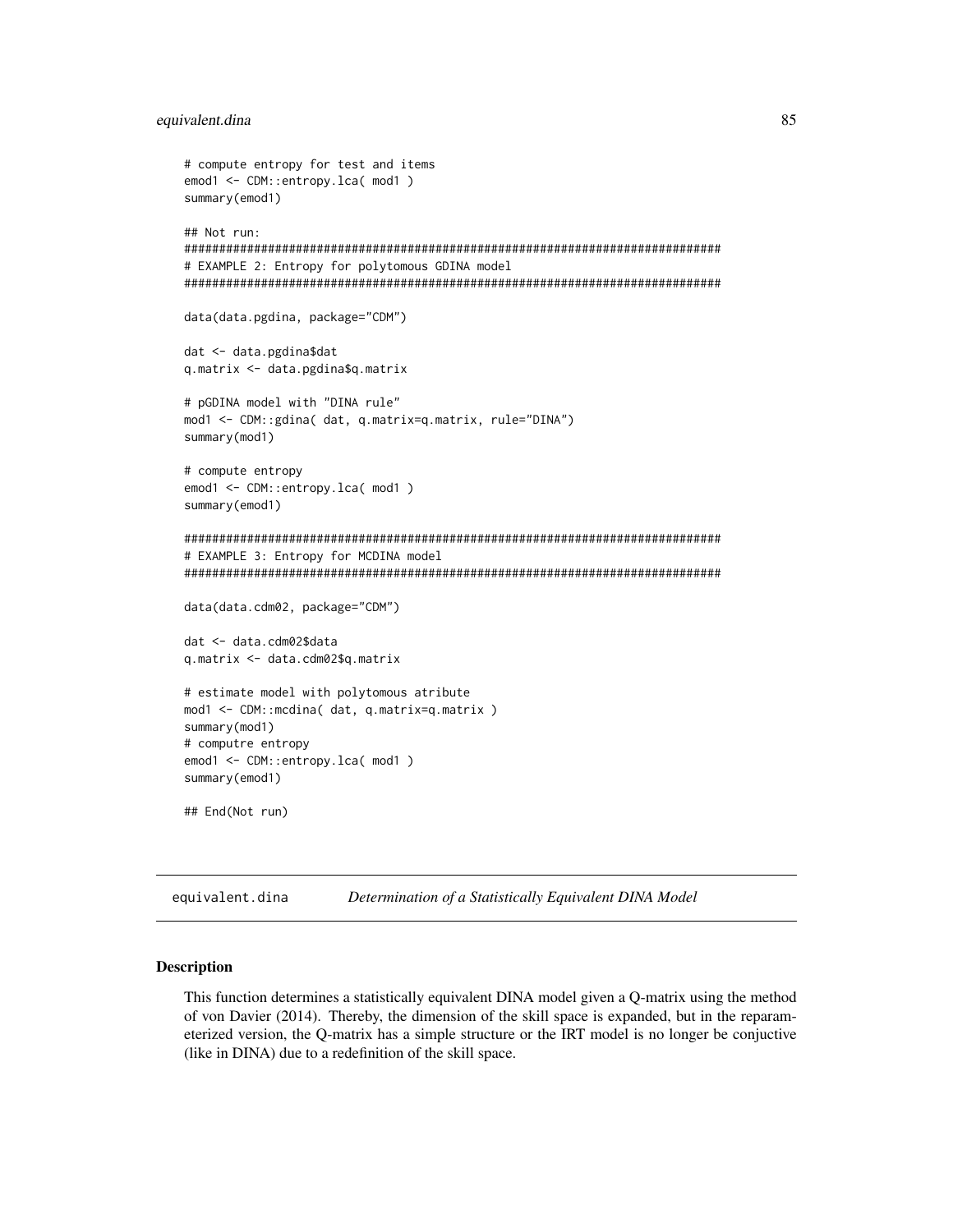#### **Usage**

```
equivalent.dina(q.matrix, reparameterization="B")
```
#### **Arguments**

q.matrix The Q-matrix (see din) reparameterization The used reparameterization (see von Davier, 2014). A and B are possible reparameterizations.

#### **Value**

A list with following entries

| g.matrix     | Original O-matrix           |
|--------------|-----------------------------|
| q.matrix.ast | Reparameterized Q-matrix    |
| alpha        | Original skill space        |
| alpha.ast    | Reparameterized skill space |

# **References**

von Davier, M. (2014). The DINA model as a constrained general diagnostic model: Two variants of a model equivalency. British Journal of Mathematical and Statistical Psychology, 67, 49-71.

# **Examples**

```
# EXAMPLE 1: Toy example
# define a O-matrix
Q \leq - matrix(C(1, 0, 0, 0, 1, 0, 0)0,0,1, 1,0,1, 1,1,1), byrow=TRUE, ncol=3)
Q \leftarrow Q[rep(1:(nrow(Q)), each=2), ]# equivalent DINA model (using the default reparameterization B)
res1 <- CDM::equivalent.dina( q.matrix=Q )
res<sub>1</sub># equivalent DINA model (reparametrization A)
res2 <- CDM::equivalent.dina( q.matrix=Q, reparameterization="A")
res<sub>2</sub>## Not run:
# EXAMPLE 2: Estimation with two equivalent DINA models
# simulate data
set.seed(789)
```
86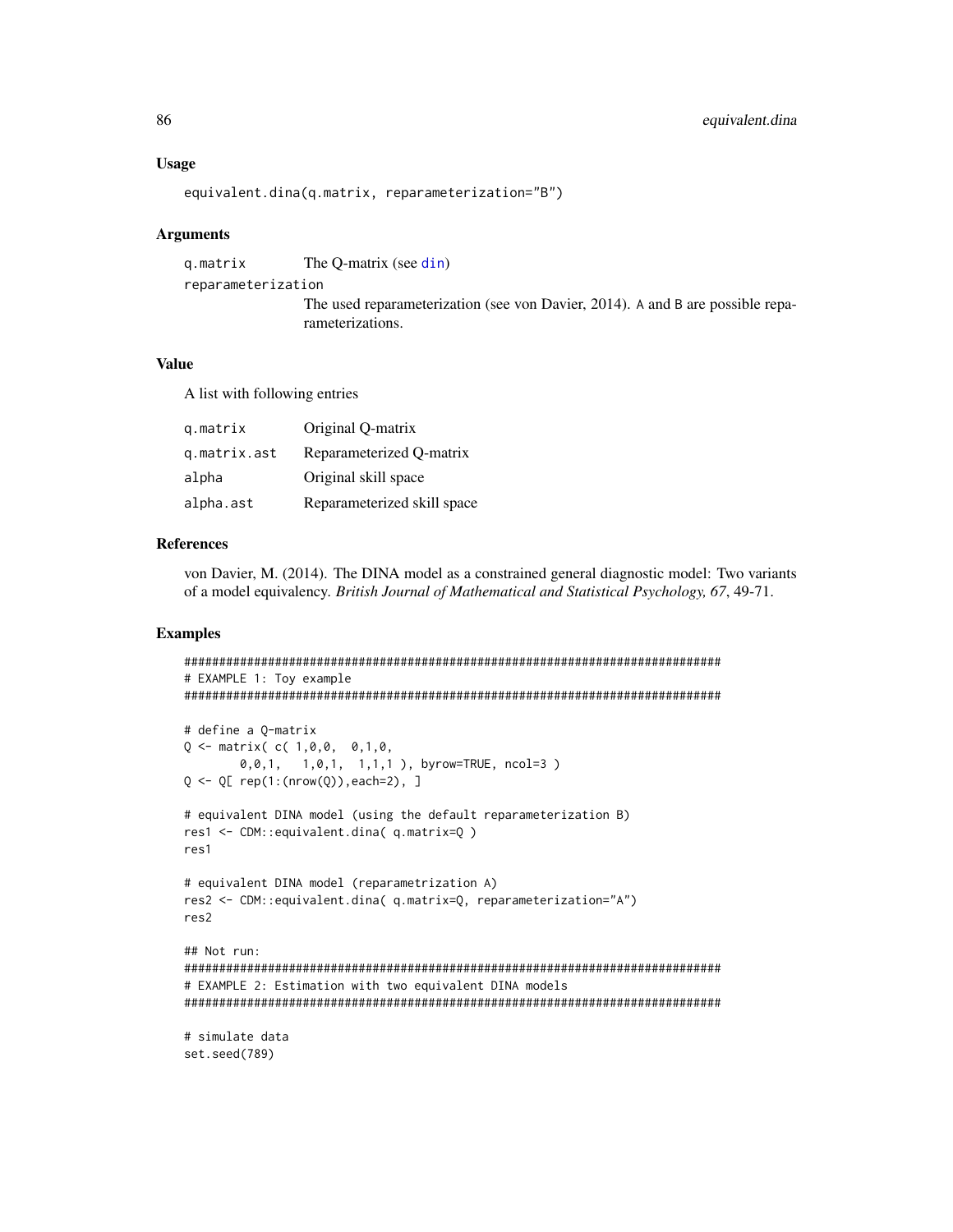### eval likelihood

```
D \leftarrow \text{ncol}(Q)mean.alpha <- c(-.5, .5, 0)r1 < -0.5Sigma.alpha <- matrix(r1, D, D) + diag(1-r1, D)
dat1 <- CDM::sim.din( N=2000, q.matrix=Q, mean=mean.alpha, Sigma=Sigma.alpha)
# estimate DINA model
mod1 <- CDM::din( dat1$dat, q.matrix=Q )
# estimate equivalent DINA model
mod2 <- CDM::din( dat1$dat, q.matrix=res1$q.matrix.ast, skillclasses=res1$alpha.ast)
# restricted skill space must be defined by using the argument 'skillclasses'
# compare model summaries
summary(mod2)
summary(mod1)
# compare estimated item parameters
cbind( mod2$coef, mod1$coef )
# compare estimated skill class probabilities
round(cbind(mod2$attribute.patt, mod1$attribute.patt), 4)
# EXAMPLE 3: Examples from von Davier (2014)
# define Q-matrix
Q \le - matrix(\emptyset, nrow=8, ncol=3)
Q[2, ] \leftarrow c(1, 0, 0)Q[3, ] \leftarrow c(0,1,0)Q[4, ] \leftarrow c(1,1,0)Q[5, ] \leftarrow c(0, 0, 1)# Q[6, ] \leq C(1, 0, 1)Q[6, ] < -c(0, 0, 1)Q[7, ] \leftarrow c(0,1,1)Q[8, ] \leftarrow c(1,1,1)#- parametrization A
res1 <- CDM::equivalent.dina(q.matrix=Q, reparameterization="A")
res1#- parametrization B
res2 <- CDM::equivalent.dina(q.matrix=Q, reparameterization="B")
res<sub>2</sub>## End(Not run)
```
eval\_likelihood Evaluation of Likelihood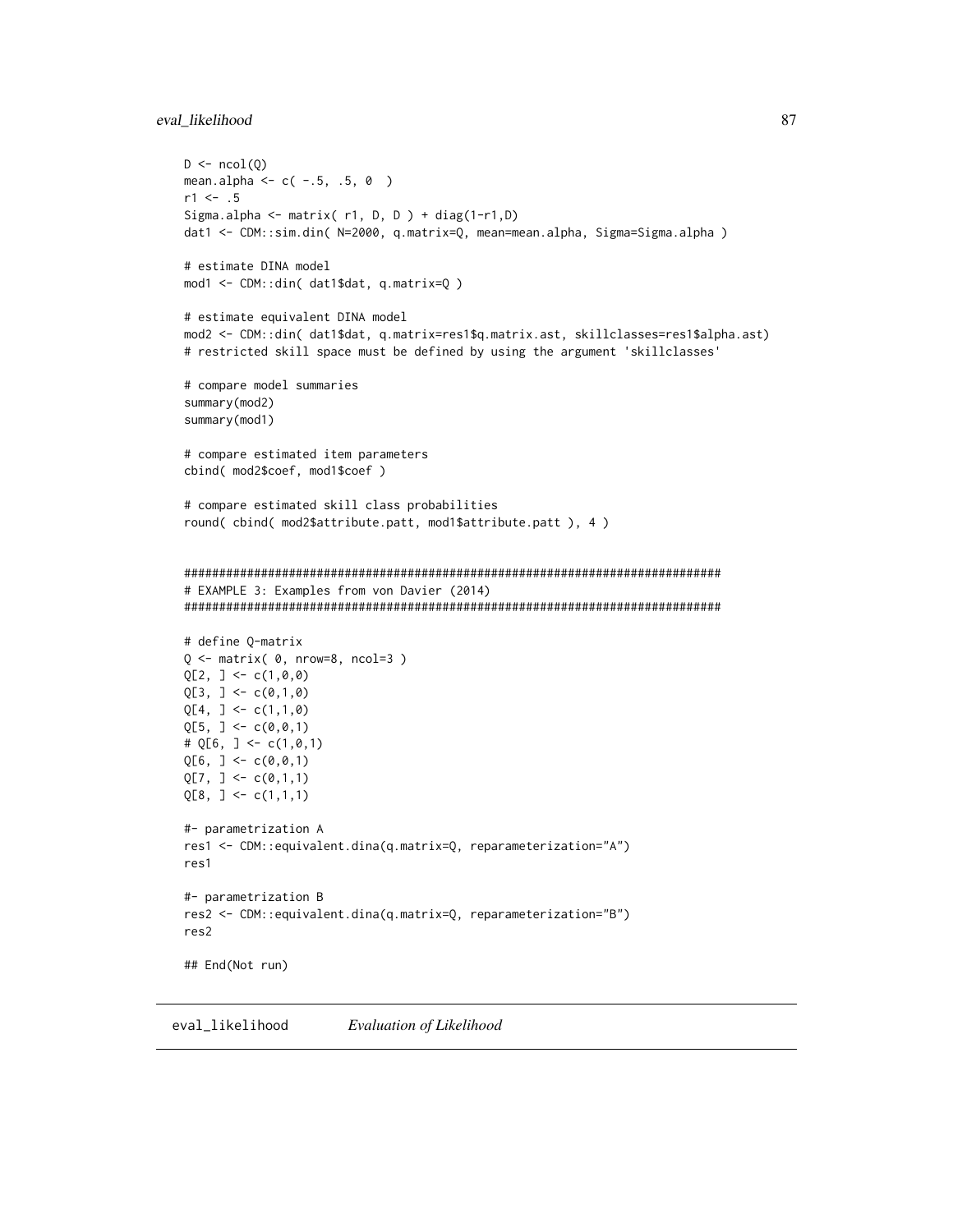# Description

The function eval\_likelihood evaluates the likelihood given item responses and item response probabilities.

The function prep\_data\_long\_format stores the matrix of item responses in a long format omitted all missing responses.

# Usage

```
eval_likelihood(data, irfprob, prior=NULL, normalization=FALSE, N=NULL)
```

```
prep_data_long_format(data)
```
#### Arguments

| data          | Dataset containing item responses in wide format or long format (generated by<br>prep_data_long_format). |
|---------------|----------------------------------------------------------------------------------------------------------|
| irfprob       | Array containing item responses probabilities, format see IRT. inflament                                 |
| prior         | Optional prior (matrix or vector)                                                                        |
| normalization | Logical indicating whether posterior should be normalized                                                |
| N             | Number of persons (optional)                                                                             |

## Value

Numeric matrix

# Examples

```
## Not run:
#############################################################################
# EXAMPLE 1: Likelihood data.ecpe
#############################################################################
```

```
data(data.ecpe, package="CDM")
dat <- data.ecpe$dat[,-1]
Q <- data.ecpe$q.matrix
```

```
#*** store data matrix in long format
data_long <- CDM::prep_data_long_format(data)
str(data_long)
```

```
#** estimate GDINA model
mod <- CDM::gdina(dat, q.matrix=Q)
summary(mod)
```

```
#** extract data, item response functions and prior
data <- CDM::IRT.data(mod)
irfprob <- CDM::IRT.irfprob(mod)
prob_theta <- attr( irfprob, "prob.theta")
```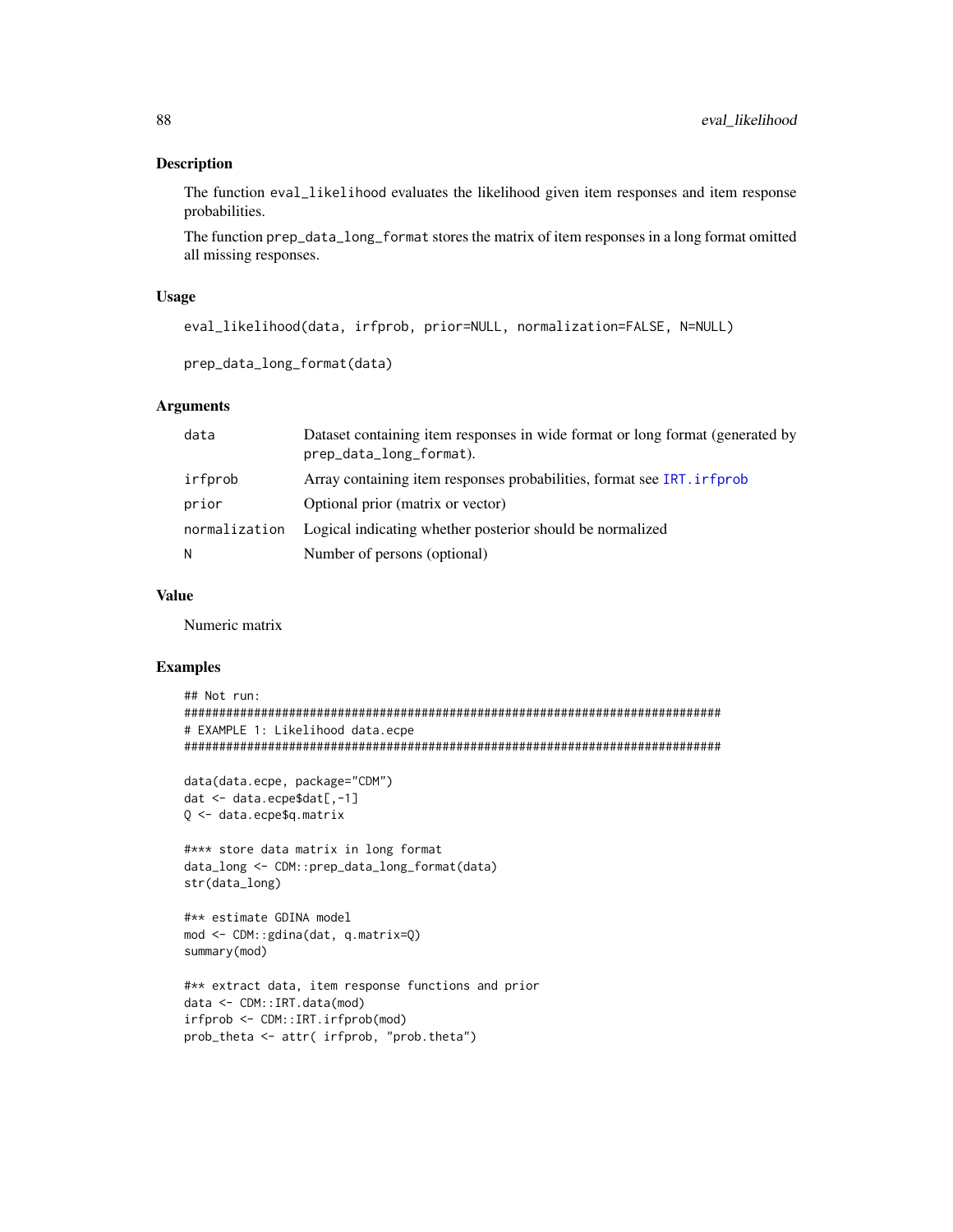# fraction.subtraction.data 89

```
#** compute likelihood
lmod <- CDM::eval_likelihood(data=data, irfprob=irfprob)
max( abs( lmod - CDM::IRT.likelihood(mod) ))
#** compute posterior
pmod <- CDM::eval_likelihood(data=data, irfprob=irfprob, prior=prob.theta,
            normalization=TRUE)
max( abs( pmod - CDM::IRT.posterior(mod) ))
## End(Not run)
```
fraction.subtraction.data *Fraction Subtraction Data*

#### Description

Tatsuoka's (1984) fraction subtraction data set is comprised of responses to  $J = 20$  fraction subtraction test items from  $N = 536$  middle school students.

# Usage

data(fraction.subtraction.data)

# Format

The fraction.subtraction.data data frame consists of 536 rows and 20 columns, representing the responses of the  $N = 536$  students to each of the  $J = 20$  test items. Each row in the data set corresponds to the responses of a particular student. Thereby a "1" denotes that a correct response was recorded, while "0" denotes an incorrect response. The other way round, each column corresponds to all responses to a particular item.

# Details

The items used for the fraction subtraction test originally appeared in Tatsuoka (1984) and are published in Tatsuoka (2002). They can also be found in DeCarlo (2011). All test items are based on 8 attributes (e.g. convert a whole number to a fraction, separate a whole number from a fraction or simplify before subtracting). The complete list of skills can be found in fraction. subtraction. qmatrix.

### Source

The Royal Statistical Society Datasets Website, Series C, Applied Statistics, Data analytic methods for latent partially ordered classification models: URL: *http://www.blackwellpublishing.com/rss/Volumes/Cv51p2\_read2.htm*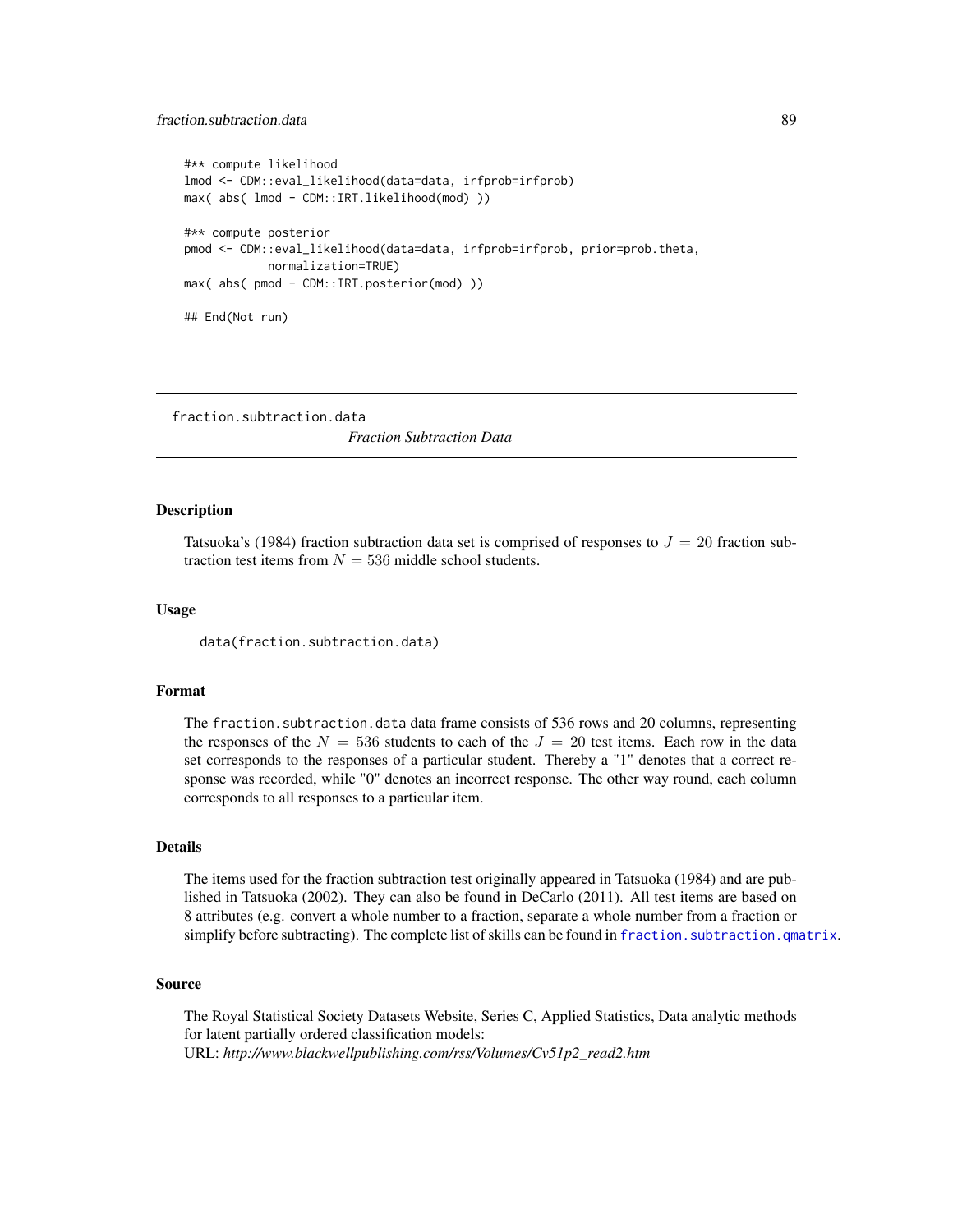# References

DeCarlo, L. T. (2011). On the analysis of fraction subtraction data: The DINA Model, classification, latent class sizes, and the Q-Matrix. *Applied Psychological Measurement, 35*, 8–26.

Tatsuoka, C. (2002). Data analytic methods for latent partially ordered classification models. *Journal of the Royal Statistical Society, Series C, Applied Statistics, 51*, 337–350.

Tatsuoka, K. (1984). *Analysis of errors in fraction addition and subtraction problems*. Final Report for NIE-G-81-0002, University of Illinois, Urbana-Champaign.

#### See Also

[fraction.subtraction.qmatrix](#page-89-0) for the corresponding Q-matrix.

<span id="page-89-0"></span>fraction.subtraction.qmatrix *Fraction Subtraction Q-Matrix*

#### Description

The Q-Matrix corresponding to Tatsuoka (1984) fraction subtraction data set.

## Usage

data(fraction.subtraction.qmatrix)

#### Format

The fraction. subtraction. qmatrix data frame consists of  $J = 20$  rows and  $K = 8$  columns, specifying the attributes that are believed to be involved in solving the items. Each row in the data frame represents an item and the entries in the row indicate whether an attribute is needed to master the item (denoted by a "1") or not (denoted by a "0"). The attributes for the fraction subtraction data set are the following:

- alpha1 convert a whole number to a fraction,
- alpha2 separate a whole number from a fraction,
- alpha3 simplify before subtracting,
- alpha4 find a common denominator,
- alpha5 borrow from whole number part,
- alpha6 column borrow to subtract the second numerator from the first,
- alpha7 subtract numerators,
- alpha8 reduce answers to simplest form.

#### Details

This Q-matrix can be found in DeCarlo (2011). It is the same used by de la Torre and Douglas (2004).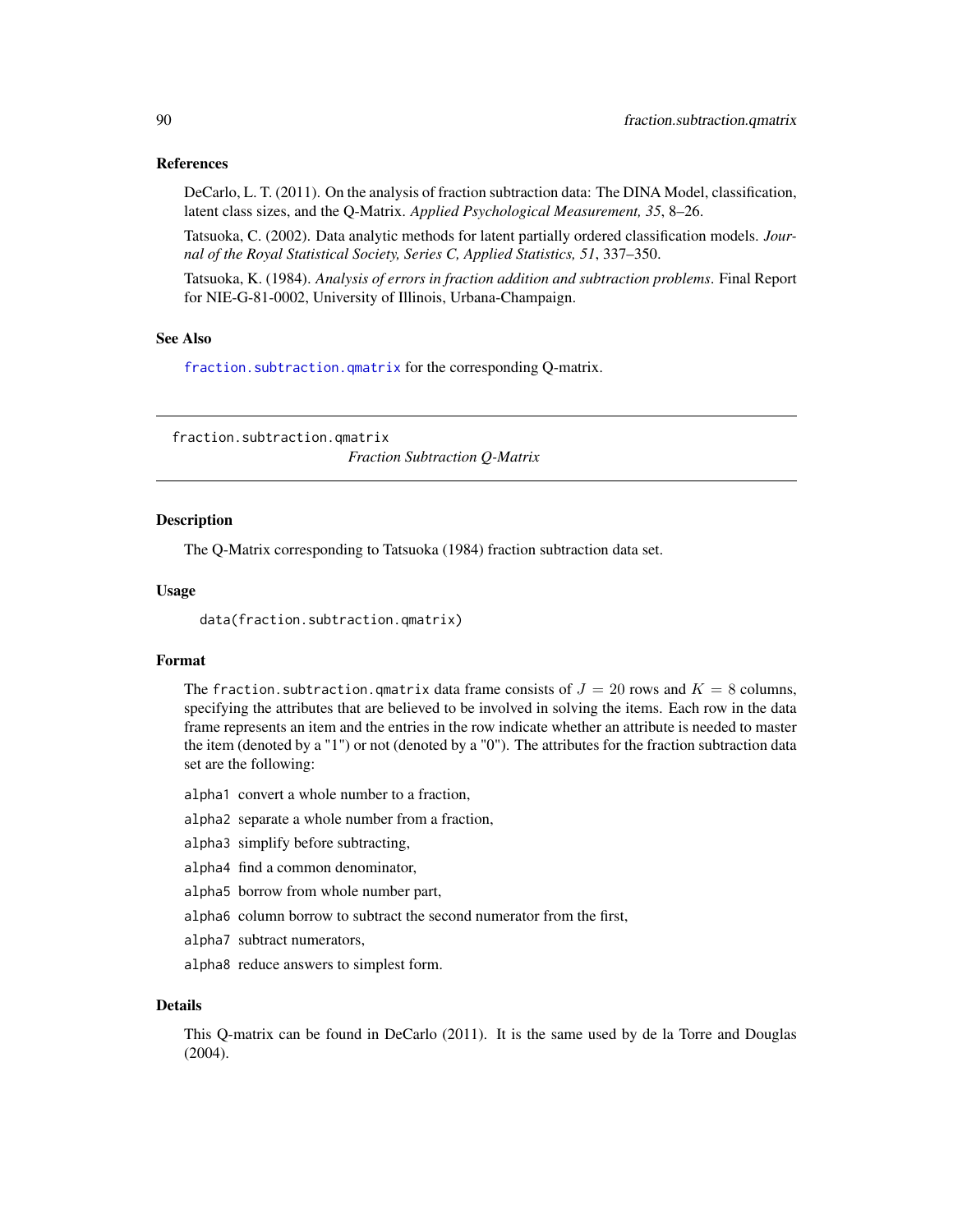# Source

DeCarlo, L. T. (2011). On the analysis of fraction subtraction data: The DINA Model, classification, latent class sizes, and the Q-Matrix. *Applied Psychological Measurement*, 35, 8–26.

#### References

de la Torre, J. and Douglas, J. (2004). Higher-order latent trait models for cognitive diagnosis. *Psychometrika, 69*, 333–353.

Tatsuoka, C. (2002). Data analytic methods for latent partially ordered classification models. *Journal of the Royal Statistical Society, Series C, Applied Statistics, 51*, 337–350.

Tatsuoka, K. (1984) *Analysis of errors in fraction addition and subtraction problems*. Final Report for NIE-G-81-0002, University of Illinois, Urbana-Champaign.

gdd *Generalized Distance Discriminating Method*

# Description

Performs the generalized distance discriminating method (GDD; Sun, Xin, Zhang, & de la Torre, 2013) for dichotomous data which is a method for classifying students into skill profiles based on a preliminary unidimensional calibration.

#### Usage

gdd(data, q.matrix, theta, b, a, skillclasses=NULL)

# Arguments

| data         | Data frame with $N \times J$ item responses             |
|--------------|---------------------------------------------------------|
| g.matrix     | The O-matrix                                            |
| theta        | Estimated person ability                                |
| h            | Estimated item intercept from a 2PL model (see Details) |
| a            | Estimated item slope from a 2PL model (see Details)     |
| skillclasses | Optional matrix of skill classes used for estimation    |

# Details

Note that the parameters in the arguments follow the item response model

$$
logit P(X_{nj} = 1 | \theta_n) = b_j + a_j \theta_n
$$

which is employed in the gdm function.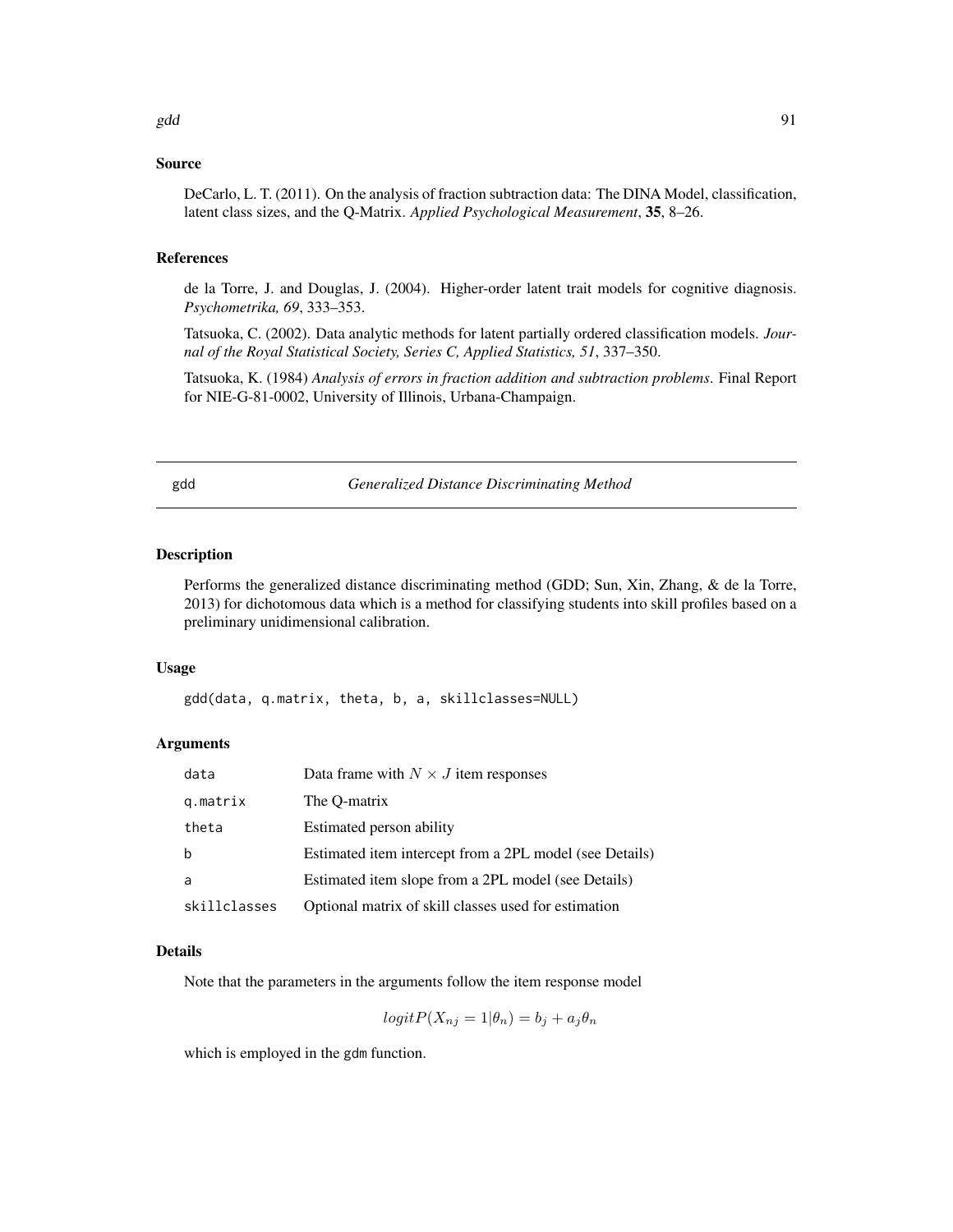#### **Value**

A list with following entries

|            | skillclass.est Estimated skill class             |
|------------|--------------------------------------------------|
| distmatrix | Distances for every person and every skill class |
| skillspace | Used skill space for estimation                  |
| theta      | Used person parameter estimate                   |

# **References**

Sun, J., Xin, T., Zhang, S., & de la Torre, J. (2013). A polytomous extension of the generalized distance discriminating method. Applied Psychological Measurement, 37, 503-521.

## **Examples**

```
# EXAMPLE 1: GDD for sim.dina
data(sim.dina, package="CDM")
data(sim.qmatrix, package="CDM")
data <- sim.dina
q.\text{matrix} < -\text{sim}.\text{q}# estimate 1PL (use irtmodel="2PL" for 2PL estimation)
mod <- CDM::gdm( data, irtmodel="1PL", theta.k=seq(-6,6,len=21),
                decrease.increments=TRUE, conv=.001, globconv=.001)
# extract item parameters in parametrization b + a*theta
b \leq -\text{mod$b[}1]a \leq -\text{mod} \a[,,1]
# extract person parameter estimate
theta <- mod$person$EAP.F1
# generalized distance discriminating method
res <- CDM::gdd( data, q.matrix, theta=theta, b=b, a=a )
```
<span id="page-91-0"></span>gdina

Estimating the Generalized DINA (GDINA) Model

#### **Description**

This function implements the generalized DINA model for dichotomous attributes (GDINA; de la Torre,  $2011$ ) and polytomous attributes (pGDINA; Chen & de la Torre,  $2013$ ,  $2018$ ). In addition, multiple group estimation is also possible using the gdina function. This function also allows for the estimation of a higher order GDINA model (de la Torre & Douglas, 2004). Polytomous item responses are treated by specifying a sequential GDINA model (Ma & de la Torre, 2016; Tutz,

92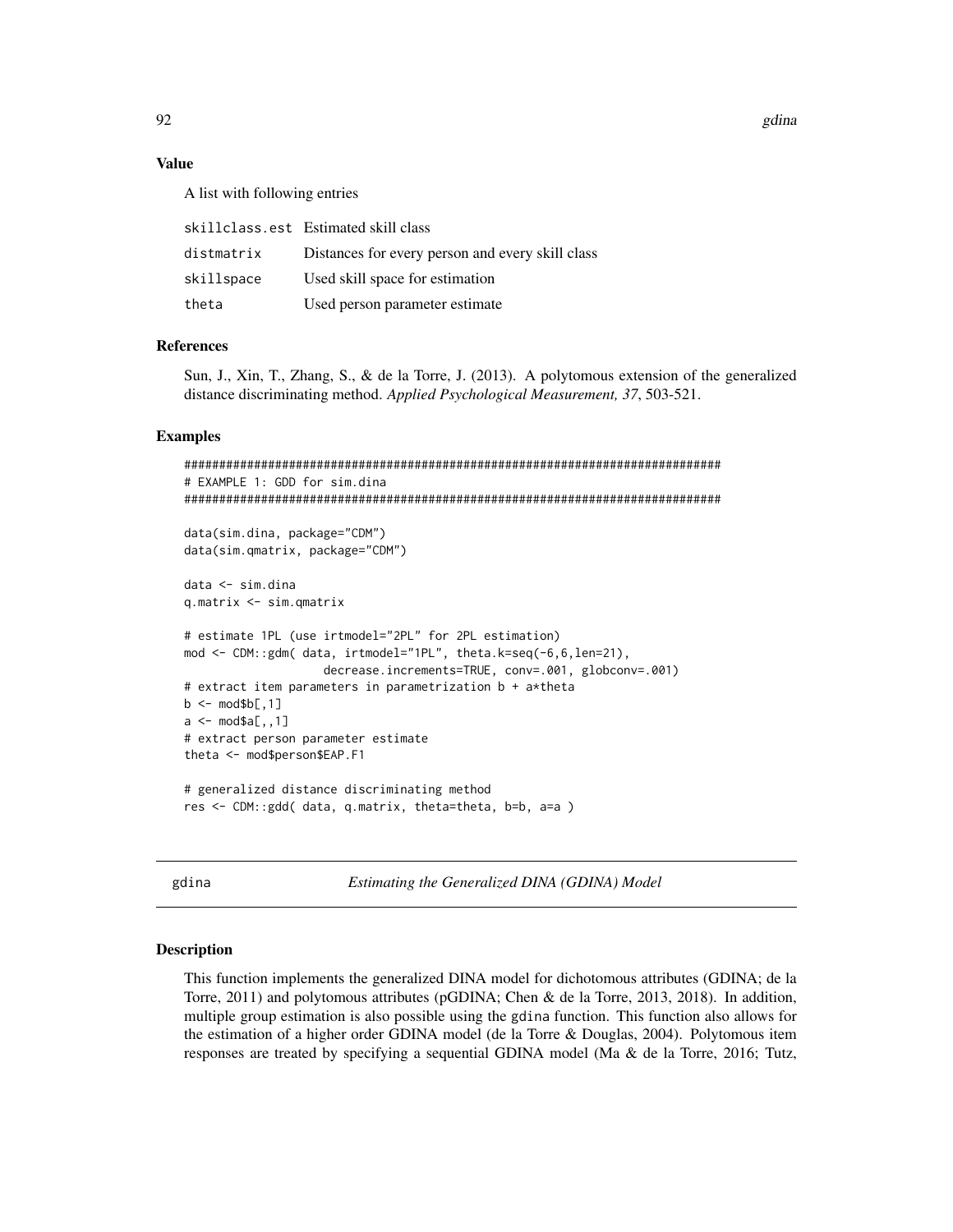1997). The simulataneous modeling of skills and misconceptions (bugs) can be also estimated within the GDINA framework (see Kuo, Chen & de la Torre, 2018; see argument rule).

The estimation can also be conducted by posing monotonocity constraints (Hong, Chang, & Tsai, 2016) using the argument mono.constr. Moreover, regularization methods SCAD, lasso, ridge, SCAD-L2 and truncated  $L_1$  penalty (TLP) for item parameters can be employed (Xu & Shang, 2018).

Normally distributed priors can be specified for item parameters (item intercepts and item slopes). Note that (for convenience) the prior specification holds simultaneously for all items.

#### Usage

```
gdina(data, q.matrix, skillclasses=NULL, conv.crit=0.0001, dev.crit=.1, maxit=1000,
    linkfct="identity", Mj=NULL, group=NULL, invariance=TRUE,method=NULL,
    delta.init=NULL, delta.fixed=NULL, delta.designmatrix=NULL,
  delta.basispar.lower=NULL, delta.basispar.upper=NULL, delta.basispar.init=NULL,
    zeroprob.skillclasses=NULL, attr.prob.init=NULL, attr.prob.fixed=NULL,
  reduced.skillspace=NULL, reduced.skillspace.method=2, HOGDINA=-1, Z.skillspace=NULL,
   weights=rep(1, nrow(data)), rule="GDINA", bugs=NULL, regular_lam=0,
   regular_type="none", regular_alpha=NA, regular_tau=NA, regular_weights=NULL,
   mono.constr=FALSE, prior_intercepts=NULL, prior_slopes=NULL, progress=TRUE,
   progress.item=FALSE, mstep_iter=10, mstep_conv=1E-4, increment.factor=1.01,
    fac.oldxsi=0, max.increment=.3, avoid.zeroprobs=FALSE, seed=0,
    save.devmin=TRUE, calc.se=TRUE, se_version=1, PEM=TRUE, PEM_itermax=maxit,
  cd=FALSE, cd_steps=1, mono_maxiter=10, freq_weights=FALSE, optimizer="CDM", ...)
## S3 method for class 'gdina'
```

```
summary(object, digits=4, file=NULL, ...)
```

```
## S3 method for class 'gdina'
plot(x, ask=FALSE, ...)
```

```
## S3 method for class 'gdina'
print(x, \ldots)
```
## Arguments

| data         | A required $N \times J$ data matrix containing integer responses, 0, 1, , K. Polyto-<br>mous item responses are treated by the sequential GDINA model. NA values are<br>allowed.                                                                                                                                          |
|--------------|---------------------------------------------------------------------------------------------------------------------------------------------------------------------------------------------------------------------------------------------------------------------------------------------------------------------------|
| g.matrix     | A required integer $J \times K$ matrix containing attributes not required or required, 0<br>or 1, to master the items in case of dichotomous attributes or integers in case of<br>polytomous attributes. For polytomous item responses the Q-matrix must also<br>include the item name and item category, see Example 11. |
| skillclasses | An optional matrix for determining the skill space. The argument can be used if<br>a user wants less than $2^K$ skill classes.                                                                                                                                                                                            |
| conv.crit    | Convergence criterion for maximum absolute change in item parameters                                                                                                                                                                                                                                                      |
| dev.crit     | Convergence criterion for maximum absolute change in deviance                                                                                                                                                                                                                                                             |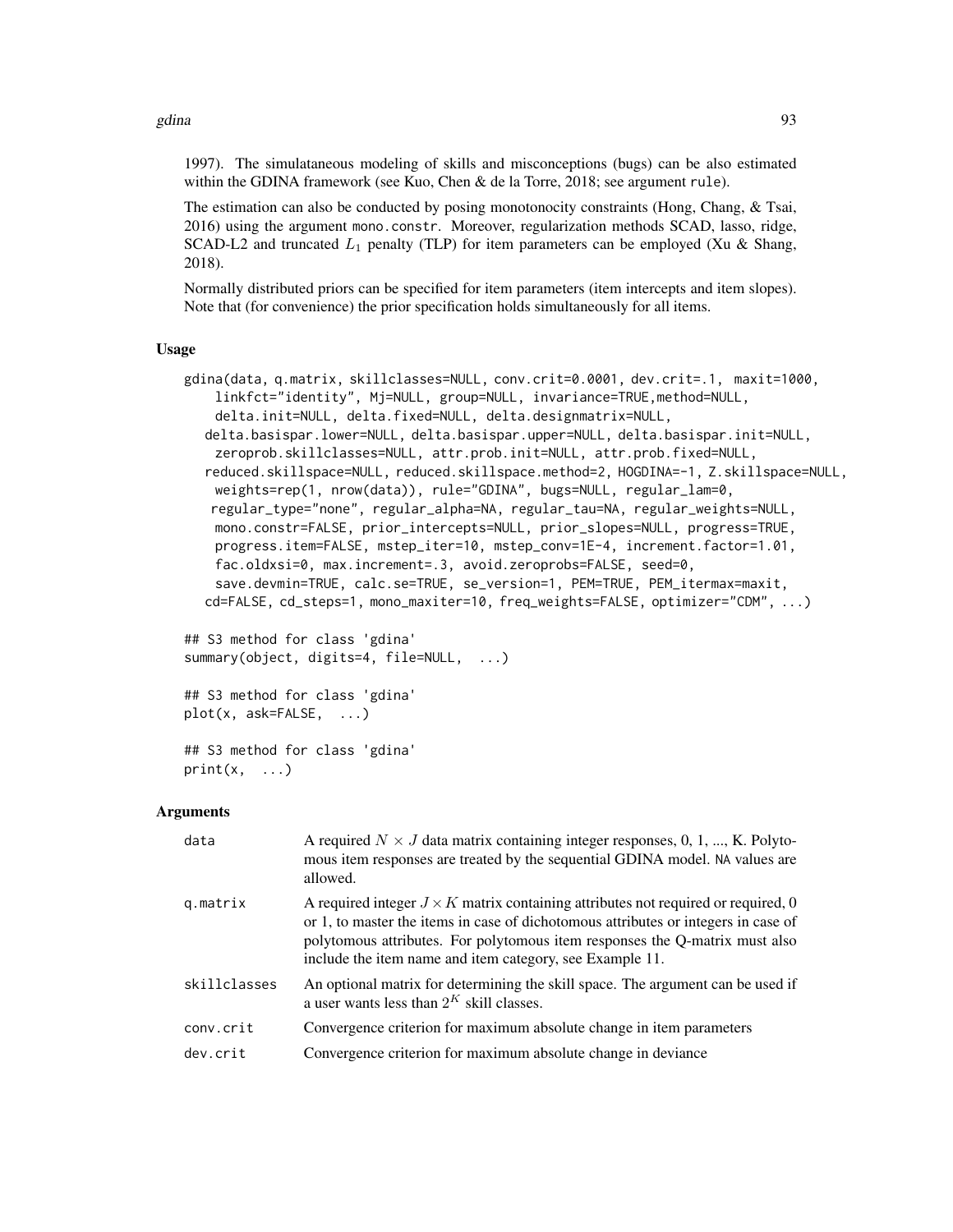| maxit                 | Maximum number of iterations                                                                                                                                                                                                                                                                                                                                                                                                                                                                                                                                        |
|-----------------------|---------------------------------------------------------------------------------------------------------------------------------------------------------------------------------------------------------------------------------------------------------------------------------------------------------------------------------------------------------------------------------------------------------------------------------------------------------------------------------------------------------------------------------------------------------------------|
| linkfct               | A string which indicates the link function for the GDINA model. Options are<br>"identity" (identity link), "logit" (logit link) and "log" (log link). The de-<br>fault is the "identity" link. Note that the link function is chosen for the whole<br>model (i.e. for all items).                                                                                                                                                                                                                                                                                   |
| Мj                    | A list of design matrices and labels for each item. The definition of Mj follows<br>the definition of $M_j$ in de la Torre (2011). Please study the value Mj of the<br>function in default analysis. See Example 3.                                                                                                                                                                                                                                                                                                                                                 |
| group                 | A vector of group identifiers for multiple group estimation. Default is NULL (no<br>multiple group estimation).                                                                                                                                                                                                                                                                                                                                                                                                                                                     |
| invariance            | Logical indicating whether invariance of item parameters is assumed for multi-<br>ple group models. If a subset of items should be treated as noninvariant, then<br>invariance can be a vector of item names.                                                                                                                                                                                                                                                                                                                                                       |
| method                | Estimation method for item parameters (see) (de la Torre, 2011). The default<br>"WLS" weights probabilities attribute classes by a weighting matrix $W_i$ of ex-<br>pected frequencies, whereas the method "ULS" perform unweighted least squares<br>estimation on expected frequencies. The method "ML" directly maximizes the<br>log-likelihood function. The "ML" method is a bit slower but can be much more<br>stable, especially in the case of the RRUM model. Only for the RRUM model,<br>the default is changed to method="ML" if not specified otherwise. |
| delta.init            | List with initial $\delta$ parameters                                                                                                                                                                                                                                                                                                                                                                                                                                                                                                                               |
| delta.fixed           | List with fixed $\delta$ parameters. For free estimated parameters NA must be declared.                                                                                                                                                                                                                                                                                                                                                                                                                                                                             |
| delta.designmatrix    |                                                                                                                                                                                                                                                                                                                                                                                                                                                                                                                                                                     |
|                       | A design matrix for restrictions on delta. See Example 4.                                                                                                                                                                                                                                                                                                                                                                                                                                                                                                           |
| delta.basispar.lower  |                                                                                                                                                                                                                                                                                                                                                                                                                                                                                                                                                                     |
|                       | Lower bounds for delta basis parameters.                                                                                                                                                                                                                                                                                                                                                                                                                                                                                                                            |
| delta.basispar.upper  |                                                                                                                                                                                                                                                                                                                                                                                                                                                                                                                                                                     |
| delta.basispar.init   | Upper bounds for delta basis parameters.                                                                                                                                                                                                                                                                                                                                                                                                                                                                                                                            |
|                       | An optional vector of starting values for the basis parameters of delta. This argu-<br>ment only applies when using a designmatrix for delta, i.e. delta. designmatrix<br>is not NULL.                                                                                                                                                                                                                                                                                                                                                                              |
| zeroprob.skillclasses |                                                                                                                                                                                                                                                                                                                                                                                                                                                                                                                                                                     |
|                       | An optional vector of integers which indicates which skill classes should have<br>zero probability. Default is NULL (no skill classes with zero probability).                                                                                                                                                                                                                                                                                                                                                                                                       |
|                       | attr.prob.init Initial probabilities of skill distribution.                                                                                                                                                                                                                                                                                                                                                                                                                                                                                                         |
| attr.prob.fixed       |                                                                                                                                                                                                                                                                                                                                                                                                                                                                                                                                                                     |
|                       | Vector or matrix with fixed probabilities of skill distribution.                                                                                                                                                                                                                                                                                                                                                                                                                                                                                                    |
| reduced.skillspace    |                                                                                                                                                                                                                                                                                                                                                                                                                                                                                                                                                                     |
|                       | A logical which indicates if the latent class skill space dimension should be<br>reduced (see Xu & von Davier, 2008). The default is NULL which applies skill<br>space reduction for more than four skills. The dimensional reduction is only well<br>defined for more than three skills. If the argument zeroprob. skillclasses is<br>not NULL, then reduced. skillspace is set to FALSE.                                                                                                                                                                          |
|                       |                                                                                                                                                                                                                                                                                                                                                                                                                                                                                                                                                                     |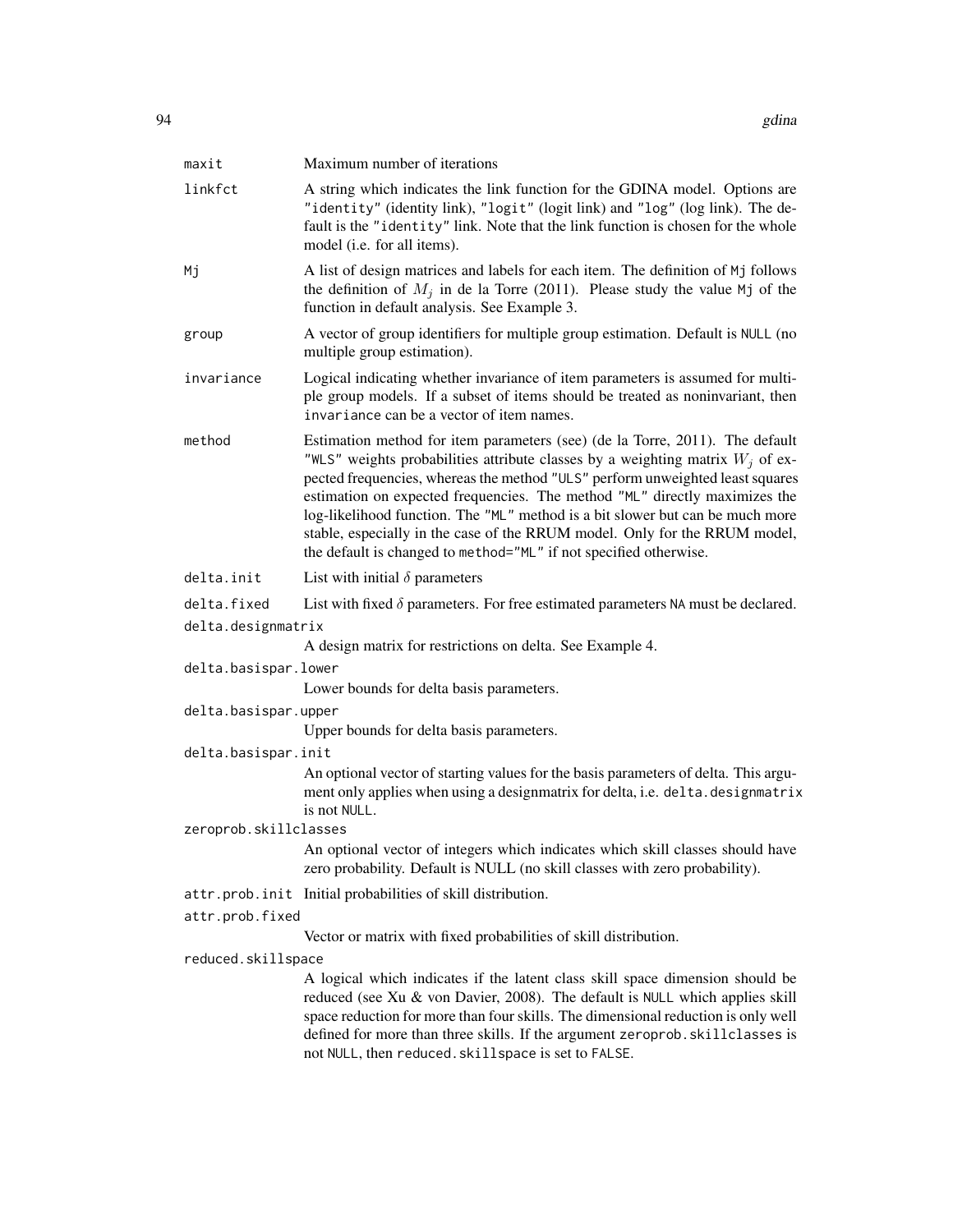| gdina        | 95                                                                                                                                                                                                                                                                                                                                                                                                                                                                                                                                                                                                                                                                                                                                                                                                                                                                                       |
|--------------|------------------------------------------------------------------------------------------------------------------------------------------------------------------------------------------------------------------------------------------------------------------------------------------------------------------------------------------------------------------------------------------------------------------------------------------------------------------------------------------------------------------------------------------------------------------------------------------------------------------------------------------------------------------------------------------------------------------------------------------------------------------------------------------------------------------------------------------------------------------------------------------|
|              | reduced.skillspace.method                                                                                                                                                                                                                                                                                                                                                                                                                                                                                                                                                                                                                                                                                                                                                                                                                                                                |
|              | Computation method for skill space reduction in case of reduced. skillspace=TRUE.<br>The default is 2 which is computationally more efficient but introduced in CDM<br>2.6. For reasons of compatibility of former CDM versions ( $\leq$ 2.5), reduced. skillspace. method=1<br>uses the older implemented method. In case of non-convergence with the new<br>method, please try the older method.                                                                                                                                                                                                                                                                                                                                                                                                                                                                                       |
| HOGDINA      | Values of -1, 0 or 1 indicating if a higher order GDINA model (see Details)<br>should be estimated. The default value of -1 corresponds to the case that no<br>higher order factor is assumed to exist. A value of 0 corresponds to independent<br>attributes. A value of 1 assumes the existence of a higher order factor.                                                                                                                                                                                                                                                                                                                                                                                                                                                                                                                                                              |
| Z.skillspace | A user specified design matrix for the skill space reduction as described in Xu<br>and von Davier (2008). See in the Examples section for applications. See Ex-<br>ample 6.                                                                                                                                                                                                                                                                                                                                                                                                                                                                                                                                                                                                                                                                                                              |
| weights      | An optional vector of sample weights.                                                                                                                                                                                                                                                                                                                                                                                                                                                                                                                                                                                                                                                                                                                                                                                                                                                    |
| rule         | A string or a vector of itemwise condensation rules. Allowed entries are GDINA,<br>DINA, DINO, ACDM (additive cognitive diagnostic model) and RRUM (reduced reparametrized<br>unified model, RRUM, see Details). The rule GDINA1 applies only main effects<br>in the GDINA model which is equivalent to ACDM. The rule GDINA2 applies to<br>all main effects and second-order interactions of the attributes. If some item<br>is specified as RRUM, then for all the items the reduced RUM will be estimated<br>which means that the log link function and the ACDM condensation rule is used.<br>In the output, the entry rrum, params contains the parameters transformed in the<br>RUM parametrization. If rule is a string, the condensation rule applies to all<br>items. If rule is a vector, condensation rules can be specified itemwise. The<br>default is GDINA for all items. |
|              |                                                                                                                                                                                                                                                                                                                                                                                                                                                                                                                                                                                                                                                                                                                                                                                                                                                                                          |

- bugs Character vector indicating which columns in the Q-matrix refer to bugs (misconceptions). This is only available if some rule is set to "SISM". Note that bugs must be included as last columns in the Q-matrix.
- regular\_lam Regularization parameter  $\lambda$
- regular\_type Type of regularization. Can be scad (SCAD penalty), lasso (lasso penalty), ridge (ridge penalty), elnet (elastic net), scadL2 (SCAD-L2; Zeng & Xie, 2014), tlp (truncated  $L_1$  penalty; Xu & Shang, 2018; Shen, Pan, & Zhu, 2012), mcp (MCP penalty; Zhang, 2010) or none (no regularization).
- regular\_alpha Regularization parameter  $\alpha$  (applicable for elastic net or SCAD-L2.

| regular_tau | Regularization parameter $\tau$ for truncated $L_1$ penalty. |  |  |
|-------------|--------------------------------------------------------------|--|--|
|             |                                                              |  |  |

regular\_weights

Optional list of item parameter weights used for penalties in regularized estimation (see Example 13)

mono.constr Logical indicating whether monotonicity constraints should be fulfilled in estimation (implemented by the increasing penalty method; see Nash, 2014, p. 156).

prior\_intercepts

- Vector with mean and standard deviation for prior of random intercepts (applies to all items)
- prior\_slopes Vector with mean and standard deviation for prior of random slopes (applies to all items and all parameters)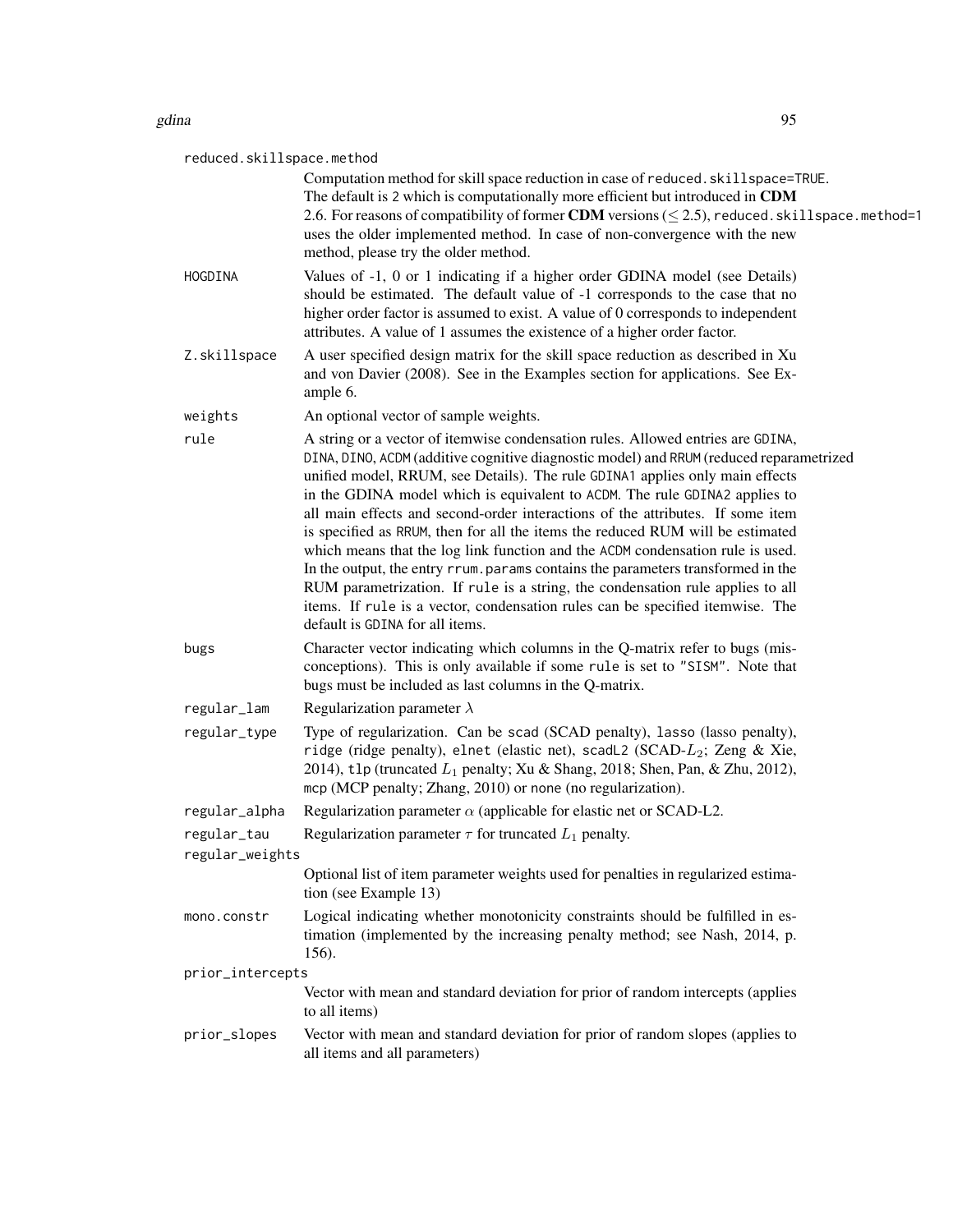| progress         | An optional logical indicating whether the function should print the progress of<br>iteration in the estimation process.                                                                                                                                                                                        |
|------------------|-----------------------------------------------------------------------------------------------------------------------------------------------------------------------------------------------------------------------------------------------------------------------------------------------------------------|
| progress.item    | An optional logical indicating whether item wise progress should be displayed                                                                                                                                                                                                                                   |
| mstep_iter       | Number of iterations in M-step if method="ML".                                                                                                                                                                                                                                                                  |
| mstep_conv       | Convergence criterion in M-step if method="ML".                                                                                                                                                                                                                                                                 |
| increment.factor |                                                                                                                                                                                                                                                                                                                 |
|                  | A factor larger than 1 (say 1.1) to control maximum increments in item param-<br>eters. This parameter can be used in case of nonconvergence.                                                                                                                                                                   |
| fac.oldxsi       | A convergence acceleration factor between 0 and 1 which defines the weight of<br>previously estimated values in current parameter updates.                                                                                                                                                                      |
| max.increment    | Maximum size of change in increments in M steps of EM algorithm when<br>method="ML" is used.                                                                                                                                                                                                                    |
| avoid.zeroprobs  |                                                                                                                                                                                                                                                                                                                 |
|                  | An optional logical indicating whether for estimating item parameters probabil-<br>ities occur. Especially if not a skill classes are used, it is recommended to switch<br>the argument to TRUE.                                                                                                                |
| seed             | Simulation seed for initial parameters. A value of zero corresponds to determin-<br>istic starting values, an integer value different from zero to random initial values<br>with set.seed(seed).                                                                                                                |
| save.devmin      | An optional logical indicating whether intermediate estimates should be saved<br>corresponding to minimal deviance. Setting the argument to FALSE could help<br>for preventing working memory overflow.                                                                                                         |
| calc.se          | Optional logical indicating whether standard errors should be calculated.                                                                                                                                                                                                                                       |
| se_version       | Integer for calculation method of standard errors. se_version=1 is based on the<br>observed log likelihood and included since CDM 5.1 and is the default. Com-<br>parability with previous CDM versions can be obtained with se_version=0.                                                                      |
| PEM              | Logical indicating whether the P-EM acceleration should be applied (Berlinet $\&$<br>Roland, 2012).                                                                                                                                                                                                             |
| PEM_itermax      | Number of iterations in which the P-EM method should be applied.                                                                                                                                                                                                                                                |
| cd               | Logical indicating whether coordinate descent algorithm should be used.                                                                                                                                                                                                                                         |
| cd_steps         | Number of steps for each parameter in coordinate descent algorithm                                                                                                                                                                                                                                              |
| mono_maxiter     | Maximum number of iterations for fulfilling the monotonicity constraint                                                                                                                                                                                                                                         |
| freq_weights     | Logical indicating whether frequency weights should be used. Default is FALSE.                                                                                                                                                                                                                                  |
| optimizer        | String indicating which optimizer should be used in M-step estimation in case of<br>method="ML". The internal optimizer of CDM can be requested by optimizer="CDM".<br>The optimization with stats:: optim can be requested by optimizer="optim".<br>For the RRUM model, it is always chosen optimizer="optim". |
| object           | A required object of class gdina, obtained from a call to the function gdina.                                                                                                                                                                                                                                   |
| digits           | Number of digits after decimal separator to display.                                                                                                                                                                                                                                                            |
| file             | Optional file name for a file in which summary should be sinked.                                                                                                                                                                                                                                                |
| x                | A required object of class gdina                                                                                                                                                                                                                                                                                |
| ask              | A logical indicating whether every separate item should be displayed in plot.gdina                                                                                                                                                                                                                              |
| $\ddots$         | Optional parameters to be passed to or from other methods will be ignored.                                                                                                                                                                                                                                      |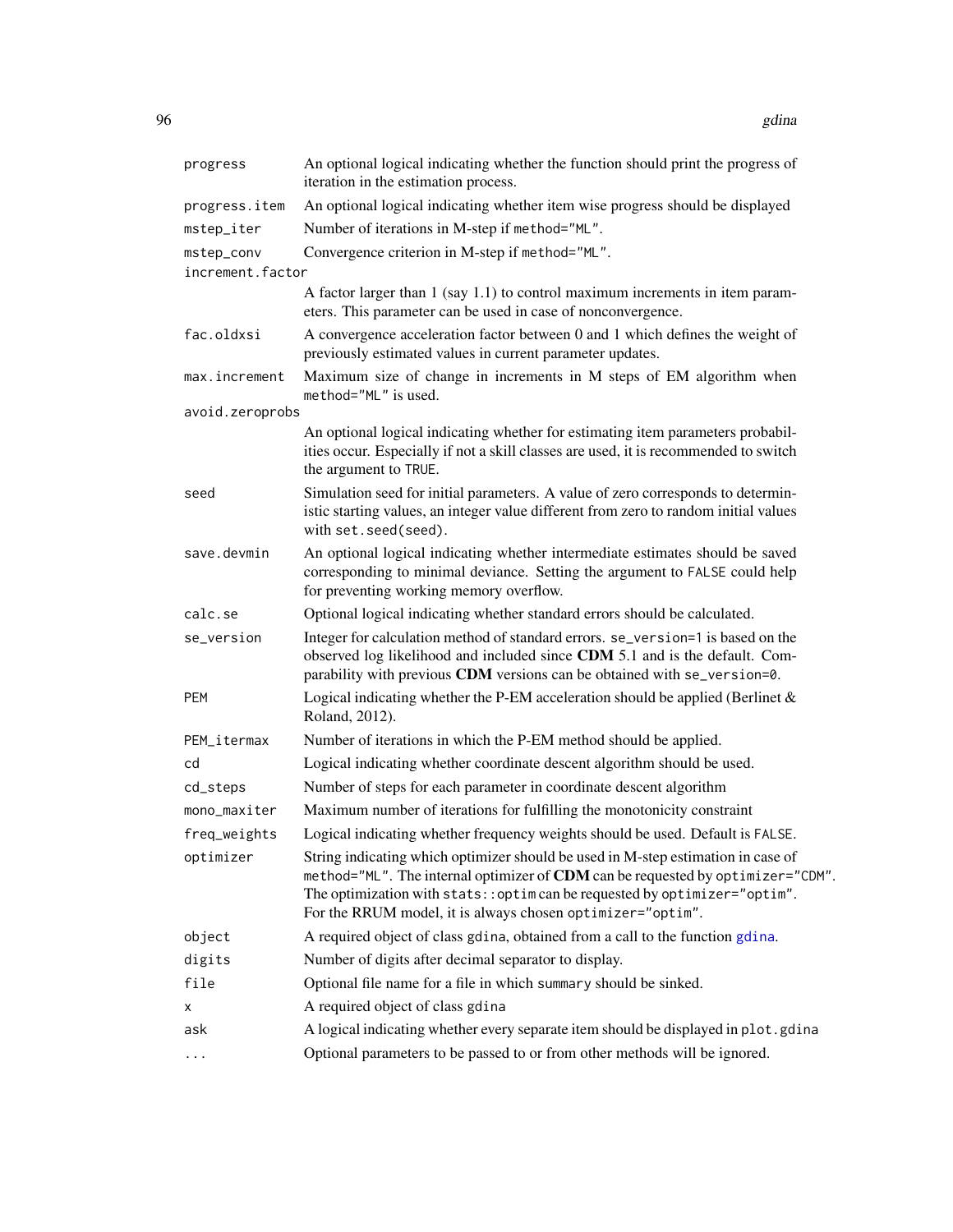# Details

The estimation is based on an EM algorithm as described in de la Torre (2011). Item parameters are contained in the delta vector which is a list where the jth entry corresponds to item parameters of the *j*th item.

The following description refers to the case of dichotomous attributes. For using polytomous attributes see Chen and de la Torre (2013) and Example 7 for a definition of the Q-matrix. In this case,  $Q_{ik} = l$  means that the *i*th item requires the mastery (at least) of level l of attribute k.

Assume that two skills  $\alpha_1$  and  $\alpha_2$  are required for mastering item j. Then the GDINA model can be written as

$$
g[P(X_{nj}=1|\alpha_n)] = \delta_{j0} + \delta_{j1}\alpha_{n1} + \delta_{j2}\alpha_{n2} + \delta_{j12}\alpha_{n1}\alpha_{n2}
$$

which is a two-way GDINA-model (the rule="GDINA2" specification) with a link function  $g$  (which can be the identity, logit or logarithmic link). If the specification ACDM is chosen, then  $\delta_{j12} = 0$ . The DINA model (rule="DINA") assumes  $\delta_{j1} = \delta_{j2} = 0$ .

For the reduced RUM model (rule="RRUM"), the item response model is

$$
P(X_{nj} = 1 | \alpha_n) = \pi_i^* \cdot r_{i1}^{1 - \alpha_{i1}} \cdot r_{i2}^{1 - \alpha_{i2}}
$$

From this equation, it is obvious, that this model is equivalent to an additive model (rule="ACDM") with a logarithmic link function (linkfct="log").

If a reduced skillspace (reduced.skillspace=TRUE) is employed, then the logarithm of probability distribution of the attributes is modeled as a log-linear model:

$$
\log P[(\alpha_{n1}, \alpha_{n2}, \dots, \alpha_{nK})] = \gamma_0 + \sum_k \gamma_k \alpha_{nk} + \sum_{k < l} \gamma_{kl} \alpha_{nk} \alpha_{nl}
$$

If a higher order DINA model is assumed (HOGDINA=1), then a higher order factor  $\theta_n$  for the attributes is assumed:

$$
P(\alpha_{nk} = 1 | \theta_n) = \Phi(a_k \theta_n + b_k)
$$

For HOGDINA=0, all attributes  $\alpha_{nk}$  are assumed to be independent of each other:

$$
P[(\alpha_{n1}, \alpha_{n2}, \dots, \alpha_{nK})] = \prod_k P(\alpha_{nk})
$$

Note that the noncompensatory reduced RUM (NC-RRUM) according to Rupp and Templin (2008) is the GDINA model with the arguments rule="ACDM" and linkfct="log". NC-RRUM can also be obtained by choosing rule="RRUM".

The compensatory RUM (C-RRUM) can be obtained by using the arguments rule="ACDM" and linkfct="logit".

The cognitive diagnosis model for identifying skills and misconceptions (SISM; Kuo, Chen & de la Torre, 2018) can be estimated with rule="SISM" (see Example 12).

The gdina function internally parameterizes the GDINA model as

$$
g[P(X_{nj} = 1 | \alpha_n)] = M_j(\alpha_n) \delta_j
$$

with item-specific design matrices  $M_i(\alpha_n)$  and item parameters  $\delta_i$ . Only those attributes are modelled which correspond to non-zero entries in the Q-matrix. Because the Q-matrix (in q.matrix) and the design matrices (in  $M_{\text{-}}j$ ; see Example 3) can be specified by the user, several cognitive diagnosis models can be estimated. Therefore, some additional extensions of the DINA model can also be estimated using the gdina function. These models include the DINA model with multiple strategies (Huo & de la Torre, 2014)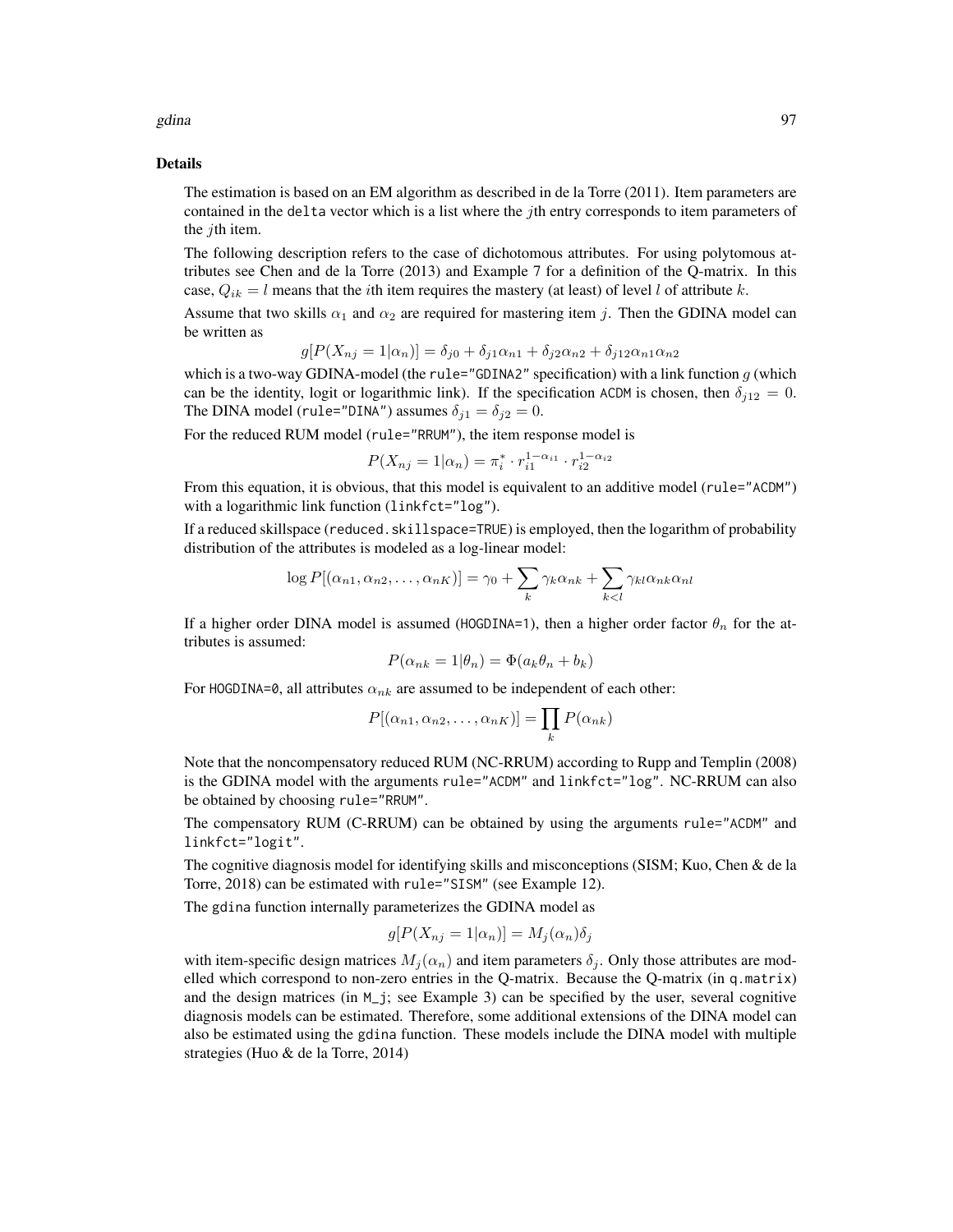# Value

An object of class gdina with following entries

| coef                    | Data frame of item parameters                                                                                                            |
|-------------------------|------------------------------------------------------------------------------------------------------------------------------------------|
| delta                   | List with basis item parameters                                                                                                          |
| se.delta                | Standard errors of basis item parameters                                                                                                 |
| probitem                | Data frame with model implied conditional item probabilities $P(X_i = 1   \alpha)$ .<br>These probabilities are displayed in plot.gdina. |
| itemfit.rmsea           | The RMSEA item fit index (see itemfit.rmsea).                                                                                            |
| mean.rmsea              | Mean of RMSEA item fit indexes.                                                                                                          |
| loglike                 | Log-likelihood                                                                                                                           |
| deviance                | Deviance                                                                                                                                 |
| G                       | Number of groups                                                                                                                         |
| N                       | Sample size                                                                                                                              |
| AIC                     | <b>AIC</b>                                                                                                                               |
| <b>BIC</b>              | <b>BIC</b>                                                                                                                               |
| CAIC                    | <b>CAIC</b>                                                                                                                              |
| Npars                   | Total number of parameters                                                                                                               |
| Nipar                   | Number of item parameters                                                                                                                |
| Nskillpar               | Number of parameters for skill class distribution                                                                                        |
| Nskillclasses           | Number of skill classes                                                                                                                  |
| varmat.delta            | Covariance matrix of $\delta$ item parameters                                                                                            |
| posterior               | Individual posterior distribution                                                                                                        |
| like                    | Individual likelihood                                                                                                                    |
| data                    | Original data                                                                                                                            |
| q.matrix                | Used Q-matrix                                                                                                                            |
| pattern                 | Individual patterns, individual MLE and MAP classifications and their corre-<br>sponding probabilities                                   |
|                         | attribute.patt Probabilities of skill classes                                                                                            |
| skill.patt              | Marginal skill probabilities                                                                                                             |
| subj.pattern            | Individual subject pattern                                                                                                               |
| attribute.patt.splitted |                                                                                                                                          |
|                         | Splitted attribute pattern                                                                                                               |
| pjk                     | Array of item response probabilities                                                                                                     |
| Mj                      | Design matrix $M_j$ in GDINA algorithm (see de la Torre, 2011)                                                                           |
| Аj                      | Design matrix $A_j$ in GDINA algorithm (see de la Torre, 2011)                                                                           |
| rule                    | Used condensation rules                                                                                                                  |
| linkfct                 | Used link function                                                                                                                       |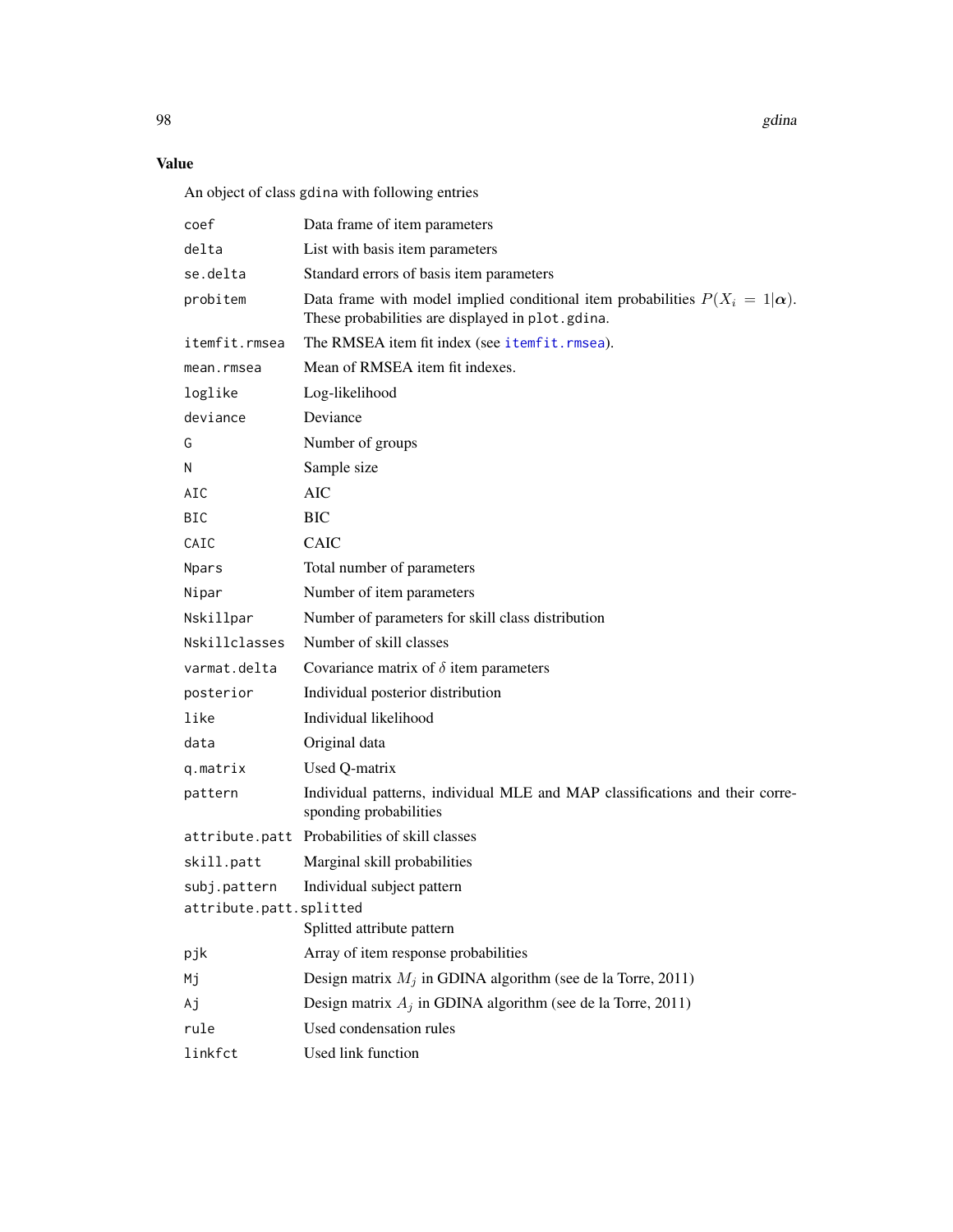| delta.designmatrix |                                                                                                   |
|--------------------|---------------------------------------------------------------------------------------------------|
|                    | Designmatrix for item parameters                                                                  |
| reduced.skillspace |                                                                                                   |
|                    | A logical if skillspace reduction was performed                                                   |
| Z.skillspace       | Design matrix for skillspace reduction                                                            |
| beta               | Parameters $\delta$ for skill class representation                                                |
| covbeta            | Standard errors of $\delta$ parameters                                                            |
| iter               | Number of iterations                                                                              |
| rrum.params        | Parameters in the parametrization of the reduced RUM model if rule="RRUM".                        |
| group.stat         | Group statistics (sample sizes, group labels)                                                     |
| HOGDINA            | The used value of HOGDINA                                                                         |
| mono.constr        | Monotonicity constraint                                                                           |
|                    | regularization Logical indicating whether regularization is used                                  |
| regular_lam        | Regularization parameter                                                                          |
| numb_bound_mono    |                                                                                                   |
|                    | Number of items with parameters at boundary of monotonicity constraints                           |
| numb_regular_pars  |                                                                                                   |
| delta_regularized  | Number of regularized item parameters                                                             |
|                    | List indicating which item parameters are regularized                                             |
| cd_algorithm       | Logical indicating whether coordinate descent algorithm is used                                   |
| cd_steps           | Number of steps for each parameter in coordinate descent algorithm                                |
| seed               | Used simulation seed                                                                              |
| a.attr             | Attribute parameters $a_k$ in case of HOGDINA>=0                                                  |
| b.attr             | Attribute parameters $b_k$ in case of HOGDINA>=0                                                  |
| attr.rf            | Attribute response functions. This matrix contains all $a_k$ and $b_k$ parameters                 |
| converged          | Logical indicating whether convergence was achieved.                                              |
| control            | Optimization parameters used in estimation                                                        |
| partable           | Parameter table for gdina function                                                                |
| polychor           | Group-wise matrices with polychoric correlations                                                  |
| sequential         | Logical indicating whether a sequential GDINA model is applied for polyto-<br>mous item responses |
| $\ddots$           | Further values                                                                                    |

# Note

The function [din](#page-62-0) does not allow for multiple group estimation. Use this gdina function instead and choose the appropriate rule="DINA" as an argument.

Standard error calculation in analyses which use sample weights or designmatrix for delta parameters (delta.designmatrix!=NULL) is not yet correctly implemented. Please use replication methods instead.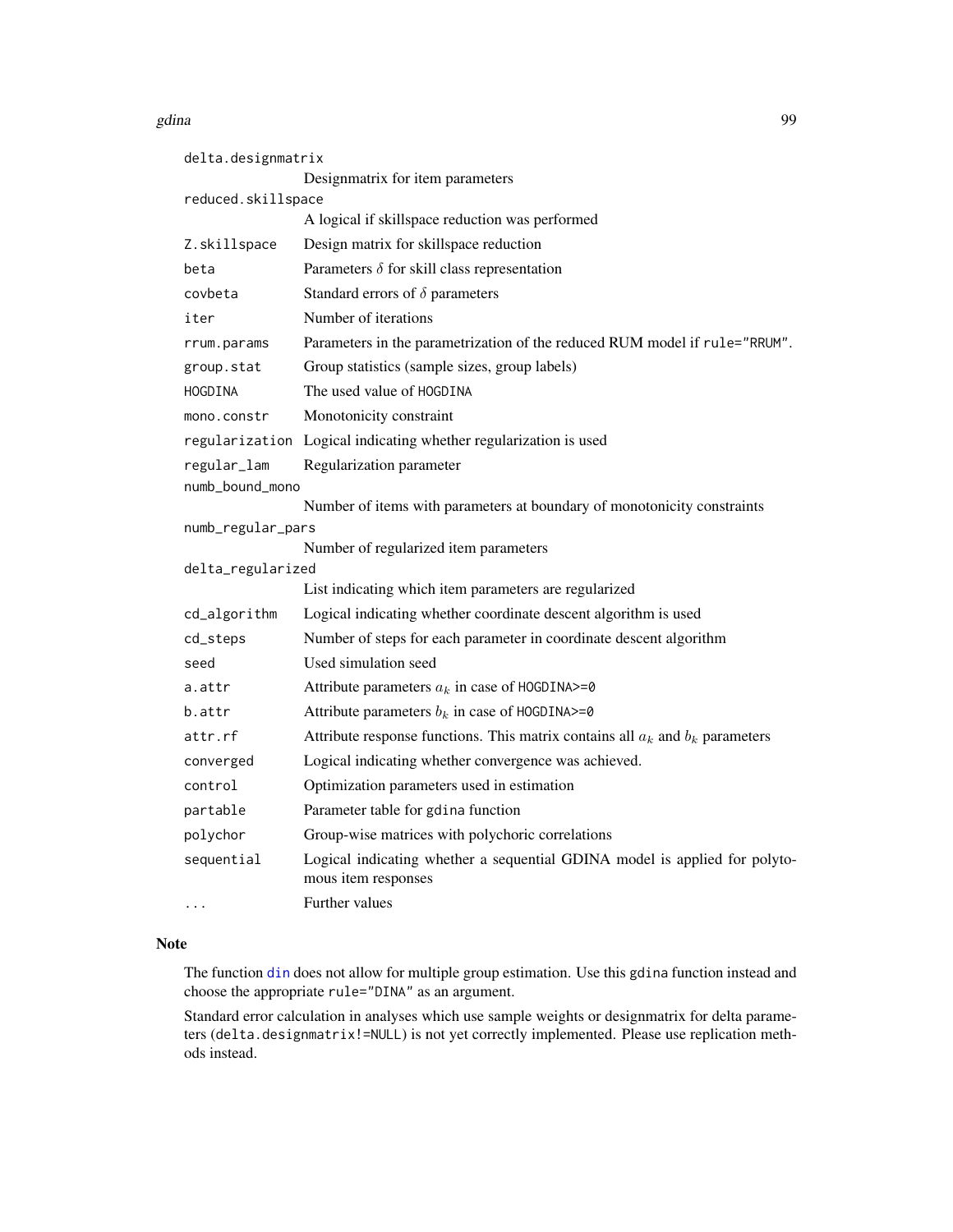## References

Berlinet, A. F., & Roland, C. (2012). Acceleration of the EM algorithm: P-EM versus epsilon algorithm. *Computational Statistics & Data Analysis, 56*(12), 4122-4137.

Chen, J., & de la Torre, J. (2013). A general cognitive diagnosis model for expert-defined polytomous attributes. *Applied Psychological Measurement, 37*, 419-437.

Chen, J., & de la Torre, J. (2018). Introducing the general polytomous diagnosis modeling framework. *Frontiers in Psychology | Quantitative Psychology and Measurement, 9*(1474).

de la Torre, J., & Douglas, J. A. (2004). Higher-order latent trait models for cognitive diagnosis. *Psychometrika, 69*, 333-353.

de la Torre, J. (2011). The generalized DINA model framework. *Psychometrika, 76*, 179-199.

Hong, C. Y., Chang, Y. W., & Tsai, R. C. (2016). Estimation of generalized DINA model with order restrictions. *Journal of Classification, 33*(3), 460-484.

Huo, Y., de la Torre, J. (2014). Estimating a cognitive diagnostic model for multiple strategies via the EM algorithm. *Applied Psychological Measurement, 38*, 464-485.

Kuo, B.-C., Chen, C.-H., & de la Torre, J. (2018). A cognitive diagnosis model for identifying coexisting skills and misconceptions. *Applied Psychological Measurement, 42*(3), 179-191.

Ma, W., & de la Torre, J. (2016). A sequential cognitive diagnosis model for polytomous responses. *British Journal of Mathematical and Statistical Psychology, 69*(3), 253-275.

Nash, J. C. (2014). *Nonlinear parameter optimization using* R *tools*. West Sussex: Wiley.

Rupp, A. A., & Templin, J. (2008). Unique characteristics of diagnostic classification models: A comprehensive review of the current state-of-the-art. *Measurement: Interdisciplinary Research and Perspectives, 6*, 219-262.

Shen, X., Pan, W., & Zhu, Y. (2012). Likelihood-based selection and sharp parameter estimation. *Journal of the American Statistical Association, 107*, 223-232.

Tutz, G. (1997). Sequential models for ordered responses. In W. van der Linden & R. K. Hambleton. *Handbook of modern item response theory* (pp. 139-152). New York: Springer.

Xu, G., & Shang, Z. (2018). Identifying latent structures in restricted latent class models. *Journal of the American Statistical Association, 523*, 1284-1295.

Xu, X., & von Davier, M. (2008). *Fitting the structured general diagnostic model to NAEP data*. ETS Research Report ETS RR-08-27. Princeton, ETS.

Zeng, L., & Xie, J. (2014). Group variable selection via SCAD-L2. *Statistics, 48*, 49-66.

Zhang, C.-H. (2010). Nearly unbiased variable selection under minimax concave penalty. *Annals of Statistics, 38*, 894-942.

# See Also

See also the [din](#page-62-0) function (for DINA and DINO estimation).

For assessment of model fit see [modelfit.cor.din](#page-164-0) and [anova.gdina](#page-5-0).

See [itemfit.sx2](#page-154-0) for item fit statistics.

See [sim.gdina](#page-189-0) for simulating the GDINA model.

See [gdina.wald](#page-111-0) for a Wald test for testing the DINA and ACDM rules at the item-level.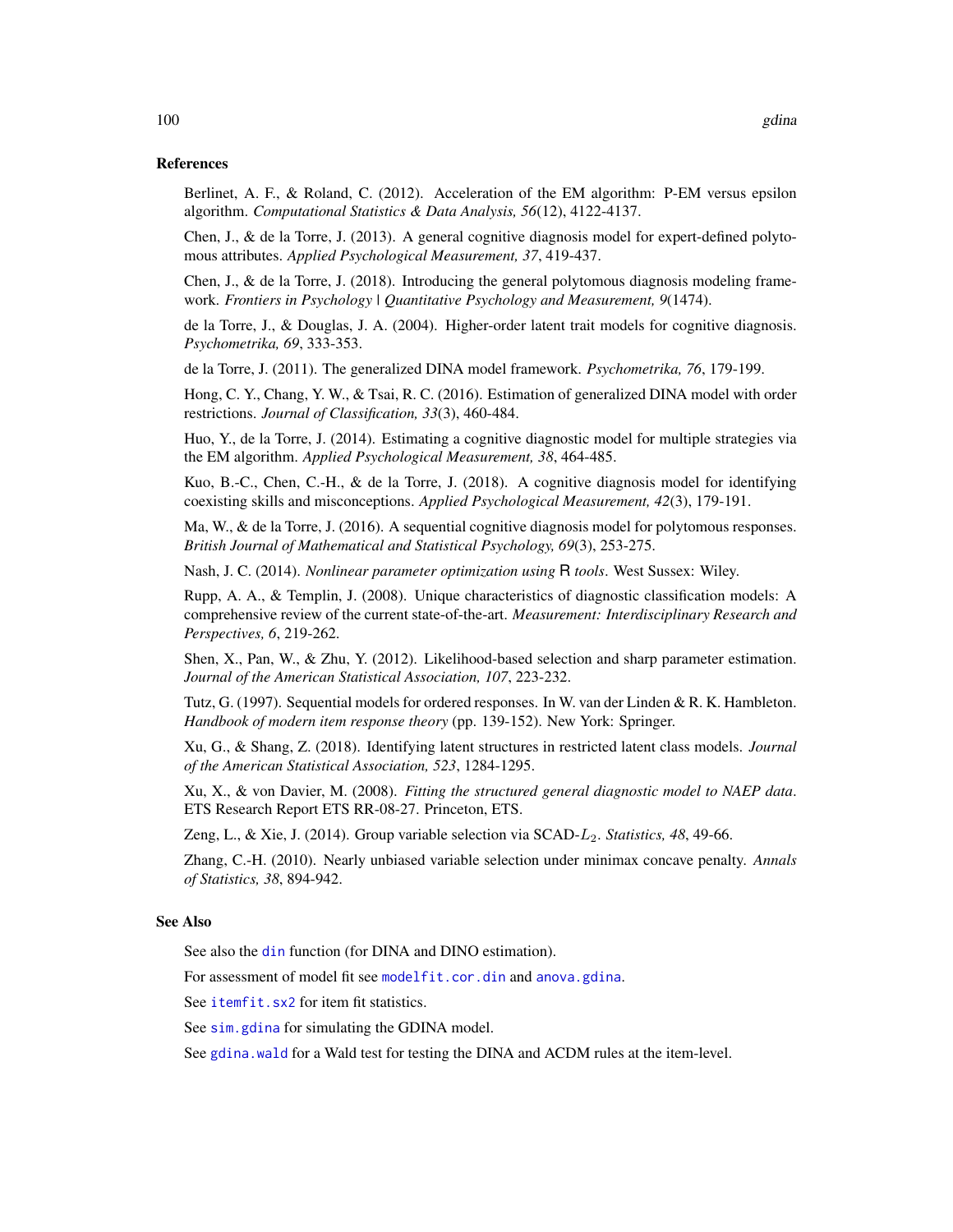See [gdina.dif](#page-109-0) for assessing differential item functioning.

See discrim. index for computing discrimination indices.

See the [GDINA::GDINA](#page-0-0) function in the GDINA package for similar functionality.

### Examples

```
#############################################################################
# EXAMPLE 1: Simulated DINA data | different condensation rules
#############################################################################
data(sim.dina, package="CDM")
data(sim.qmatrix, package="CDM")
dat <- sim.dina
0 \leq -\sin.\text{q}matrix
#***
# Model 1: estimation of the GDINA model (identity link)
mod1 <- CDM::gdina( data=dat, q.matrix=Q)
summary(mod1)
plot(mod1) # apply plot function
## Not run:
# Model 1a: estimate model with different simulation seed
mod1a <- CDM::gdina( data=dat, q.matrix=Q, seed=9089)
summary(mod1a)
# Model 1b: estimate model with some fixed delta parameters
delta.fixed <- as.list( rep(NA,9) ) # List for parameters of 9 items
delta.fixed[[2]] <- c( 0, .15, .15, .45 )
delta.fixed[[6]] <- c( .25, .25 )
mod1b <- CDM::gdina( data=dat, q.matrix=Q, delta.fixed=delta.fixed)
summary(mod1b)
# Model 1c: fix all delta parameters to previously fitted model
mod1c <- CDM::gdina( data=dat, q.matrix=Q, delta.fixed=mod1$delta)
summary(mod1c)
# Model 1d: estimate GDINA model with GDINA package
mod1d <- GDINA::GDINA( dat=dat, Q=Q, model="GDINA" )
summary(mod1d)
# extract item parameters
GDINA::itemparm(mod1d)
GDINA::itemparm(mod1d, what="delta")
# compare likelihood
logLik(mod1)
logLik(mod1d)
#***
# Model 2: estimation of the DINA model with gdina function
mod2 <- CDM::gdina( data=dat, q.matrix=Q, rule="DINA")
summary(mod2)
```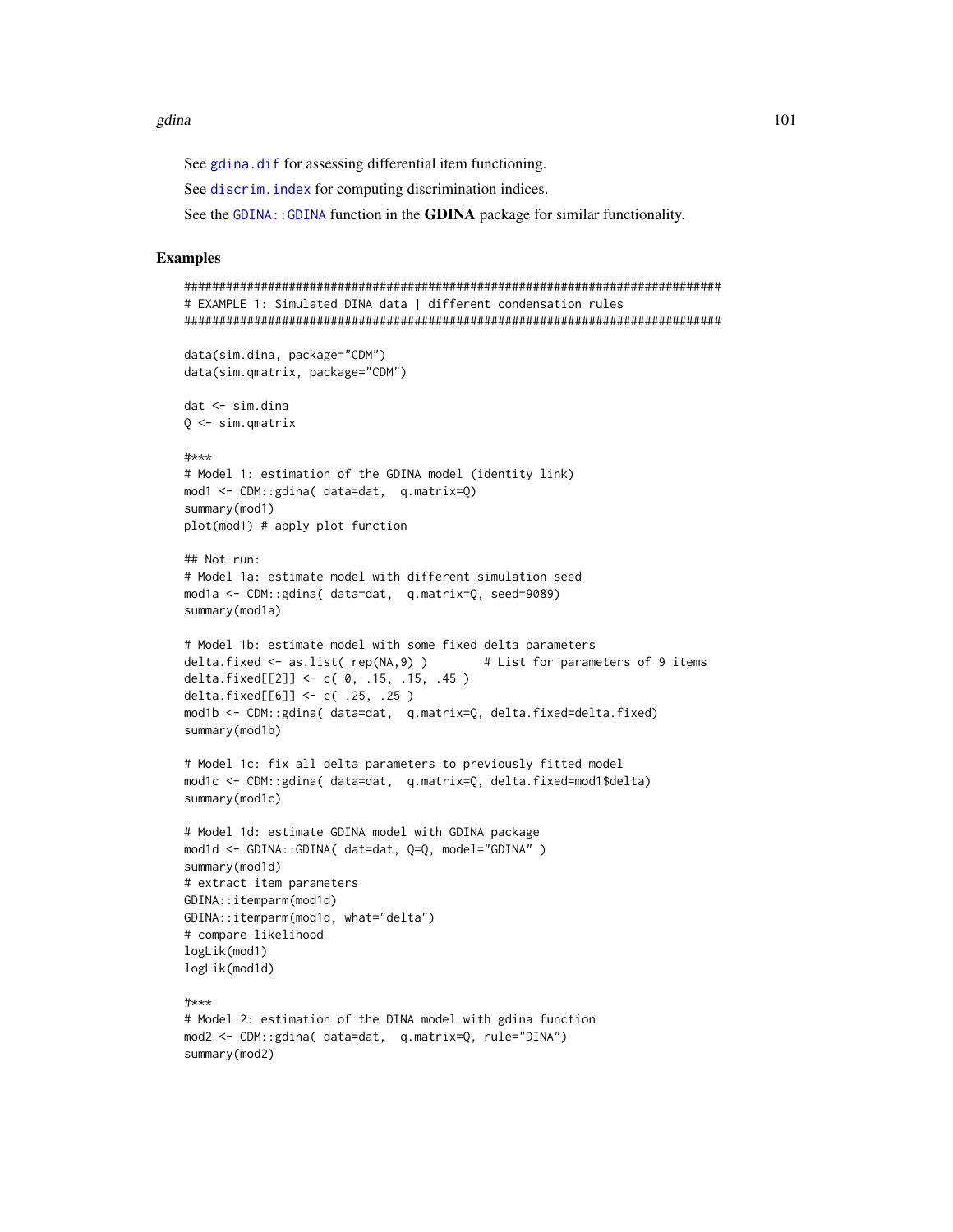```
plot(mod2)
```

```
#***
# Model 2b: compare results with din function
mod2b <- CDM::din( data=dat, q.matrix=Q, rule="DINA")
summary(mod2b)
# Model 2: estimation of the DINO model with gdina function
mod3 <- CDM::gdina( data=dat, q.matrix=Q, rule="DINO")
summary(mod3)
#***
# Model 4: DINA model with logit link
mod4 <- CDM::gdina( data=dat, q.matrix=Q, rule="DINA", linkfct="logit" )
summary(mod4)
#***
# Model 5: DINA model log link
mod5 <- CDM::gdina( data=dat, q.matrix=Q, rule="DINA", linkfct="log")
summary(mod5)
#***
# Model 6: RRUM model
mod6 <- CDM::gdina( data=dat, q.matrix=Q, rule="RRUM")
summary(mod6)
#***
# Model 7: Higher order GDINA model
mod7 <- CDM::gdina( data=dat, q.matrix=Q, HOGDINA=1)
summary(mod7)
#***
# Model 8: GDINA model with independent attributes
mod8 <- CDM::gdina( data=dat, q.matrix=Q, HOGDINA=0)
summary(mod8)
#***
# Model 9: Estimating the GDINA model with monotonicity constraints
mod9 <- CDM::gdina( data=dat, q.matrix=Q, rule="GDINA",
              mono.constr=TRUE, linkfct="logit")
summary(mod9)
#***
# Model 10: Estimating the ACDM model with SCAD penalty and regularization
# parameter of .05
mod10 <- CDM::gdina( data=dat, q.matrix=Q, rule="ACDM",
                linkfct="logit", regular_type="scad", regular_lam=.05 )
summary(mod10)
#***
# Model 11: Estimation of GDINA model with prior distributions
```
# N(0,10^2) prior for item intercepts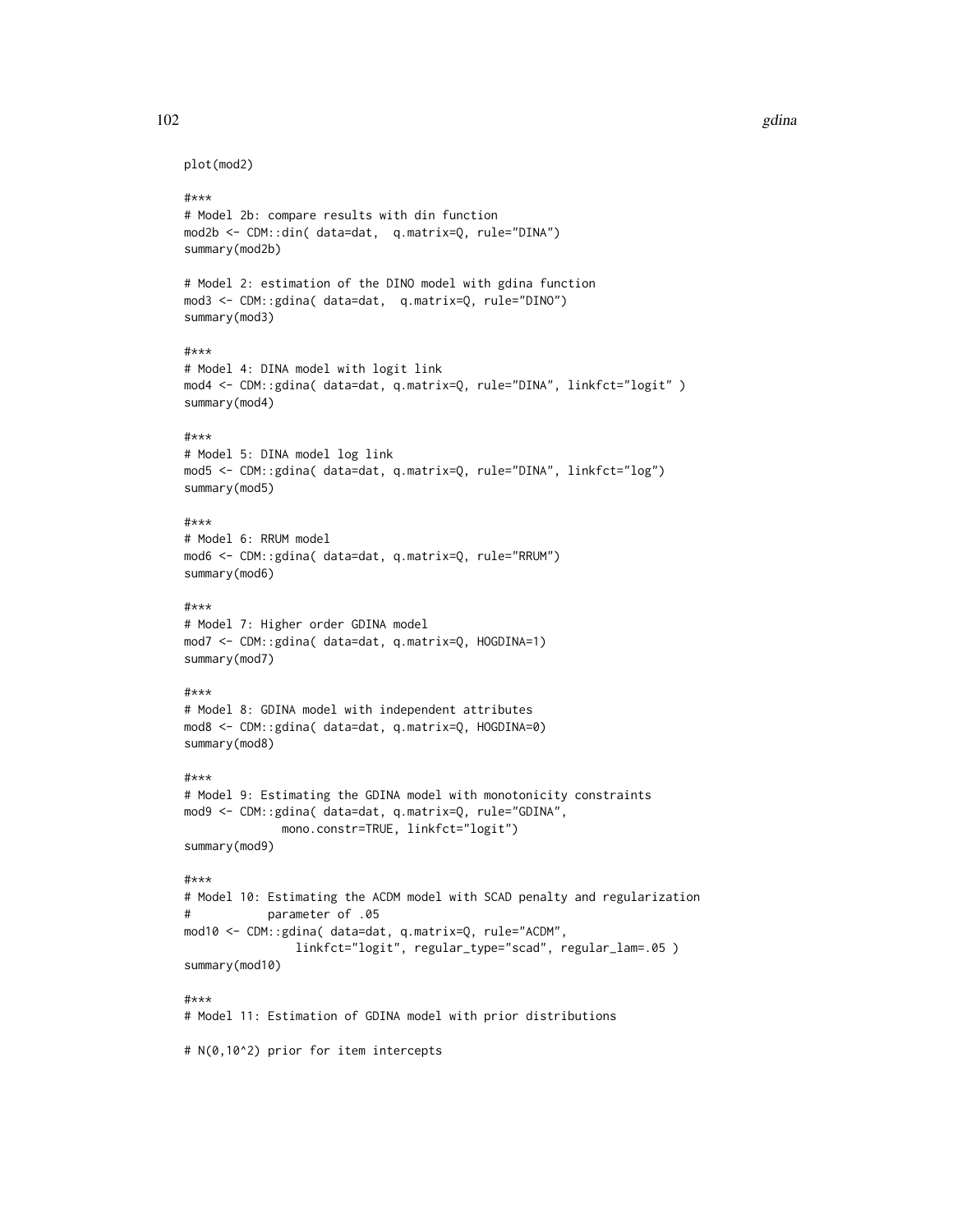#### gdina and the set of the set of the set of the set of the set of the set of the set of the set of the set of the set of the set of the set of the set of the set of the set of the set of the set of the set of the set of the

```
prior_intercepts <- c(0,10)
# N(0,1^2) prior for item slopes
prior\_slopes \leftarrow c(0,1)# estimate model
mod11 <- CDM::gdina( data=dat, q.matrix=Q, rule="GDINA",
              prior_intercepts=prior_intercepts, prior_slopes=prior_slopes)
summary(mod11)
#############################################################################
# EXAMPLE 2: Simulated DINO data
# additive cognitive diagnosis model with different link functions
#############################################################################
data(sim.dino, package="CDM")
data(sim.matrix, package="CDM")
dat <- sim.dino
Q <- sim.qmatrix
#***
# Model 1: additive cognitive diagnosis model (ACDM; identity link)
mod1 <- CDM::gdina( data=dat, q.matrix=Q, rule="ACDM")
summary(mod1)
#***
# Model 2: ACDM logit link
mod2 <- CDM::gdina( data=dat, q.matrix=Q, rule="ACDM", linkfct="logit")
summary(mod2)
#***
# Model 3: ACDM log link
mod3 <- CDM::gdina( data=dat, q.matrix=Q, rule="ACDM", linkfct="log")
summary(mod3)
#***
# Model 4: Different condensation rules per item
I \leftarrow 9 # number of items
rule <- rep( "GDINA", I )
rule[1] <- "DINO" # 1st item: DINO model
rule[7] <- "GDINA2" # 7th item: GDINA model with first- and second-order interactions
rule[8] <- "ACDM" # 8ht item: additive CDM
rule[9] <- "DINA" # 9th item: DINA model
mod4 <- CDM::gdina( data=dat, q.matrix=Q, rule=rule )
summary(mod4)
#############################################################################
# EXAMPLE 3: Model with user-specified design matrices
#############################################################################
data(sim.dino, package="CDM")
data(sim.qmatrix, package="CDM")
dat <- sim.dino
```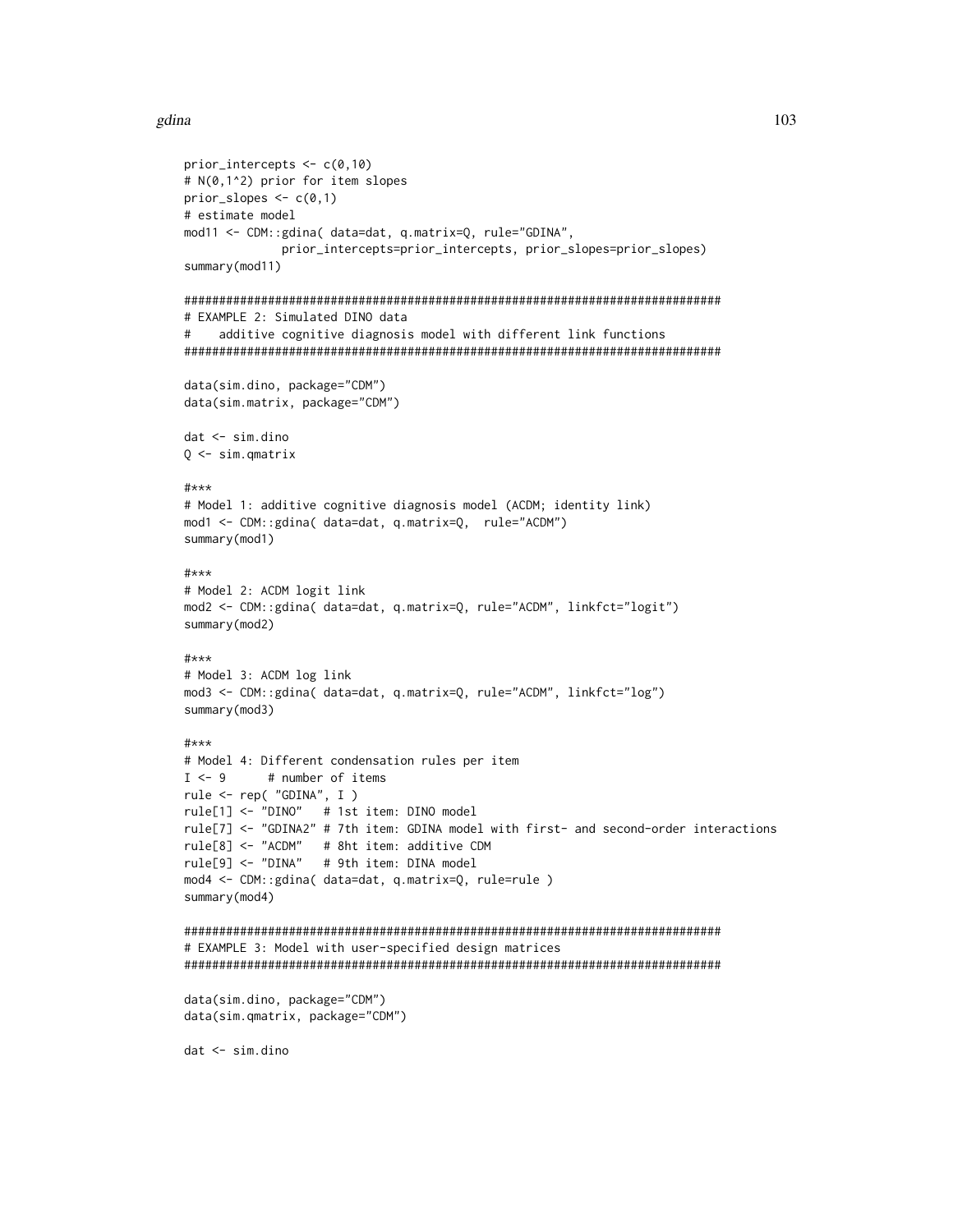```
Q <- sim.qmatrix
# do a preliminary analysis and modify obtained design matrices
mod0 <- CDM::gdina( data=dat, q.matrix=Q, maxit=1)
# extract default design matrices
Mj <- mod0$Mj
Mj.user <- Mj # these user defined design matrices are modified.
#~~~ For the second item, the following model should hold
# X1 ~ V2 + V2*V3
mj <- Mj[[2]][[1]]
mj.lab <- Mj[[2]][[2]]mj < -mj[,-3]mj.lab < - mj.lab[-3]Mj.user[[2]] <- list( mj, mj.lab )
# [[1]]
# [,1] [,2] [,3]
# [1,] 1 0 0
\# [2,] 1 1
# [3,] 1 0 0
# [4,] 1 1 1
# [[2]]
# [1] "0" "1" "1-2"
#~~~ For the eight item an equality constraint should hold
# X8 ~ a*V2 + a*V3 + V2*V3
mj <- Mj[[8]][[1]]
mj.lab <- Mj[[8]][[2]]
mj[,2] <- mj[,2] + mj[,3]mj \leftarrow mj[-3]mj.lab <- c("0", "1=2", "1-2" )
Mj.user[[8]] <- list( mj, mj.lab )
Mj.user[[8]]
 ## [[1]]
 ## [,1] [,2] [,3]
 ## [1,] 1 0 0
 ## [2,] 1 1 0
 ## [3,] 1 1 0
 ## [4,] 1 2 1
 ##
 ## [[2]]
 ## [1] "0" "1=2" "1-2"
mod <- CDM::gdina( data=dat, q.matrix=Q,
                  Mj=Mj.user, maxit=200 )
summary(mod)
#############################################################################
# EXAMPLE 4: Design matrix for delta parameters
#############################################################################
data(sim.dino, package="CDM")
data(sim.qmatrix, package="CDM")
#~~~ estimate an initial model
```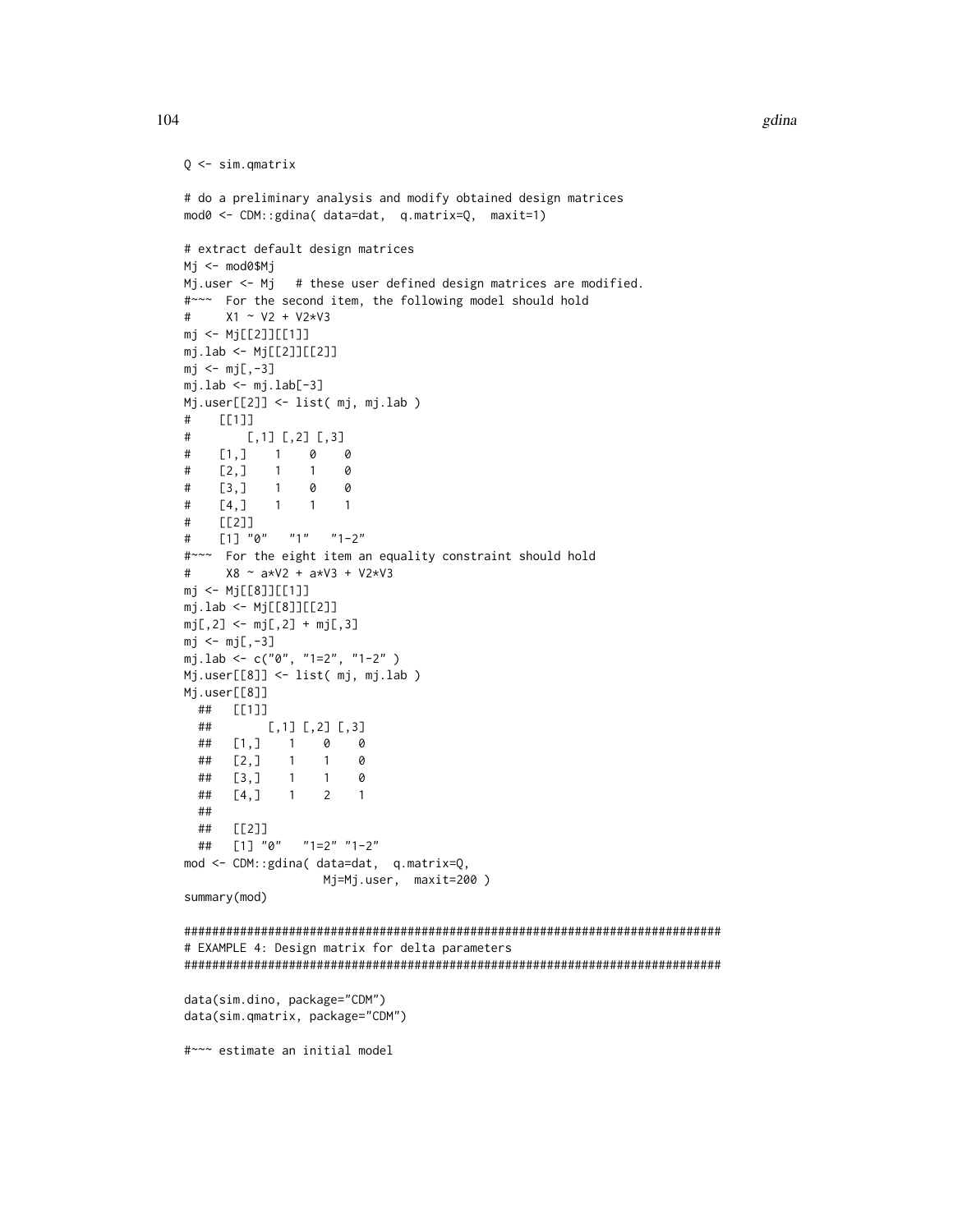#### gdina and the set of the set of the set of the set of the set of the set of the set of the set of the set of the set of the set of the set of the set of the set of the set of the set of the set of the set of the set of the

```
mod0 <- CDM::gdina( data=dat, q.matrix=Q, rule="ACDM", maxit=1)
# extract coefficients
c0 <- mod0$coef
I < -9 # number of items
delta.designmatrix <- matrix( 0, nrow=nrow(c0), ncol=nrow(c0) )
diag( delta.designmatrix) <- 1
# set intercept of item 1 and item 3 equal to each other
delta.designmatrix[ 7, 1 ] <- 1 ; delta.designmatrix[,7] <- 0
# set loading of V1 of item1 and item 3 equal
delta.designmatrix[ 8, 2 ] <- 1 ; delta.designmatrix[,8] <- 0
delta.designmatrix <- delta.designmatrix[, -c(7:8) ]
                # exclude original parameters with indices 7 and 8
#***
# Model 1: ACDM with designmatrix
mod1 <- CDM::gdina( data=dat, q.matrix=Q, rule="ACDM",
            delta.designmatrix=delta.designmatrix )
summary(mod1)
#***
# Model 2: Same model, but with logit link instead of identity link function
mod2 <- CDM::gdina( data=dat, q.matrix=Q, rule="ACDM",
            delta.designmatrix=delta.designmatrix, linkfct="logit")
summary(mod2)
#############################################################################
# EXAMPLE 5: Multiple group estimation
#############################################################################
# simulate data
set.seed(9279)
N1 <- 200 ; N2 <- 100 # group sizes
I < -10 # number of items
q.matrix \leq matrix(0, I, 2) # create Q-matrix
q.matrix[1:7,1] <- 1 ; q.matrix[ 5:10,2] <- 1
# simulate first group
dat1 <- CDM::sim.din(N1, q.matrix=q.matrix, mean=c(0,0) )$dat
# simulate second group
dat2 <- CDM::sim.din(N2, q.matrix=q.matrix, mean=c(-.3, -.7) )$dat
# merge data
dat <- rbind( dat1, dat2 )
# group indicator
group <- c( rep(1,N1), rep(2,N2) )
# estimate GDINA model with multiple groups assuming invariant item parameters
mod1 <- CDM::gdina( data=dat, q.matrix=q.matrix, group=group)
summary(mod1)
# estimate DINA model with multiple groups assuming invariant item parameters
mod2 <- CDM::gdina( data=dat, q.matrix=q.matrix, group=group, rule="DINA")
summary(mod2)
```
# estimate GDINA model with noninvariant item parameters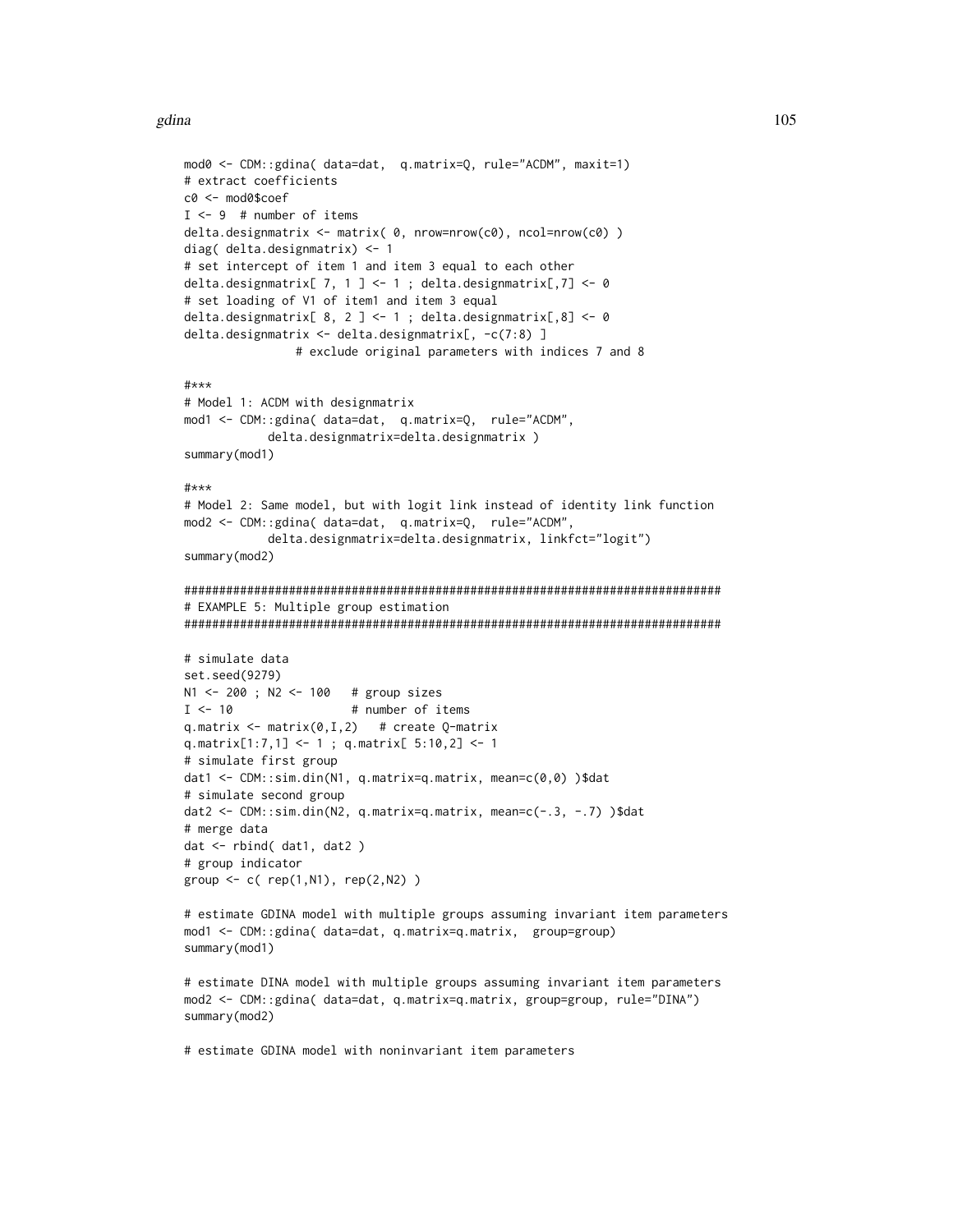```
mod3 <- CDM::gdina( data=dat, q.matrix=q.matrix, group=group, invariance=FALSE)
summary(mod3)
# estimate GDINA model with some invariant item parameters (I001, I006, I008)
mod4 <- CDM::gdina( data=dat, q.matrix=q.matrix, group=group,
            invariance=c("I001", "I006","I008") )
#--- model comparison
IRT.compareModels(mod1,mod2,mod3,mod4)
# estimate GDINA model with non-invariant item parameters except for the
# items I001, I006, I008
mod5 <- CDM::gdina( data=dat, q.matrix=q.matrix, group=group,
            invariance=setdiff( colnames(dat), c("I001", "I006","I008") ) )
#############################################################################
# EXAMPLE 6: User specified reduced skill space
#############################################################################
# Some correlations between attributes should be set to zero.
q.matrix \leq expand.grid(c(0,1), c(0,1), c(0,1), c(0,1))
colnames(q.matrix) <- colnames( paste("Attr", 1:4,sep=""))
q.matrix <- q.matrix[ -1, ]
Sigma <- matrix( .5, nrow=4, ncol=4 )
diag(Sigma) <- 1
Sigma[3,2] <- Sigma[2,3] <- \theta # set correlation of attribute A2 and A3 to zero
dat <- CDM::sim.din( N=1000, q.matrix=q.matrix, Sigma=Sigma)$dat
#~~~ Step 1: initial estimation
mod1a <- CDM::gdina( data=dat, q.matrix=q.matrix, maxit=1, rule="DINA")
# estimate also "full" model
mod1 <- CDM::gdina( data=dat, q.matrix=q.matrix, rule="DINA")
#~~~ Step 2: modify designmatrix for reduced skillspace
Z.skillspace <- data.frame( mod1a$Z.skillspace )
# set correlations of A2/A4 and A3/A4 to zero
vars <- c("A2_A3","A2_A4")
for (vv in vars){ Z.skillspace[,vv] <- NULL }
#~~~ Step 3: estimate model with reduced skillspace
mod2 <- CDM::gdina( data=dat, q.matrix=q.matrix,
              Z.skillspace=Z.skillspace, rule="DINA")
#~~~ eliminate all covariances
Z.skillspace <- data.frame( mod1$Z.skillspace )
colnames(Z.skillspace)
Z.skillspace <- Z.skillspace[, -grep( "_", colnames(Z.skillspace),fixed=TRUE)]
colnames(Z.skillspace)
mod3 <- CDM::gdina( data=dat, q.matrix=q.matrix,
               Z.skillspace=Z.skillspace, rule="DINA")
summary(mod1)
summary(mod2)
```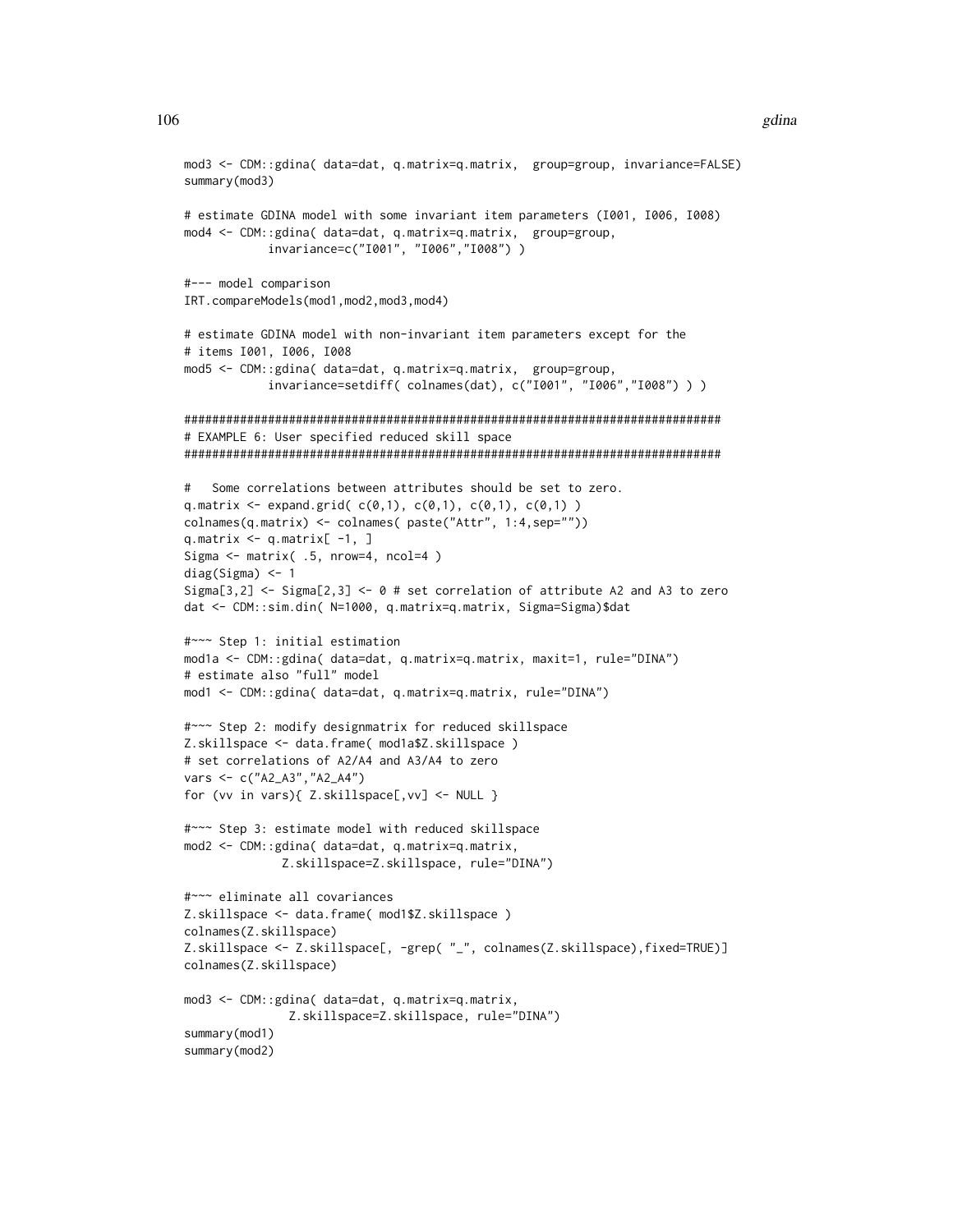```
summary(mod3)
```

```
# EXAMPLE 7: Polytomous GDINA model (Chen & de la Torre, 2013)
data(data.pgdina, package="CDM")
dat <- data.pgdina$dat
q.matrix <- data.pgdina$q.matrix
# pGDINA model with "DINA rule"
mod1 <- CDM::gdina( dat, q.matrix=q.matrix, rule="DINA")
summary(mod1)
# no reduced skill space
mod1a <- CDM::gdina( dat, q.matrix=q.matrix, rule="DINA",reduced.skillspace=FALSE)
summary(mod1)
# pGDINA model with "GDINA rule"
mod2 <- CDM::gdina( dat, q.matrix=q.matrix, rule="GDINA")
summary(mod2)
# EXAMPLE 8: Fraction subtraction data: DINA and HO-DINA model
data(fraction.subtraction.data, package="CDM")
data(fraction.subtraction.qmatrix, package="CDM")
dat <- fraction.subtraction.data
Q <- fraction.subtraction.qmatrix
# Model 1: DINA model
mod1 <- CDM::gdina( dat, q.matrix=Q, rule="DINA")
summary(mod1)
# Model 2: HO-DINA model
mod2 <- CDM::gdina( dat, q.matrix=Q, HOGDINA=1, rule="DINA")
summary(mod2)
# EXAMPLE 9: Skill space approximation data.jang
data(data.jang, package="CDM")
data <- data.jang$data
q.matrix <- data.jang$q.matrix
#*** Model 1: Reduced RUM model
mod1 <- CDM::gdina( data, q.matrix, rule="RRUM", conv.crit=.001, maxit=500)
#*** Model 2: Reduced RUM model with skill space approximation
```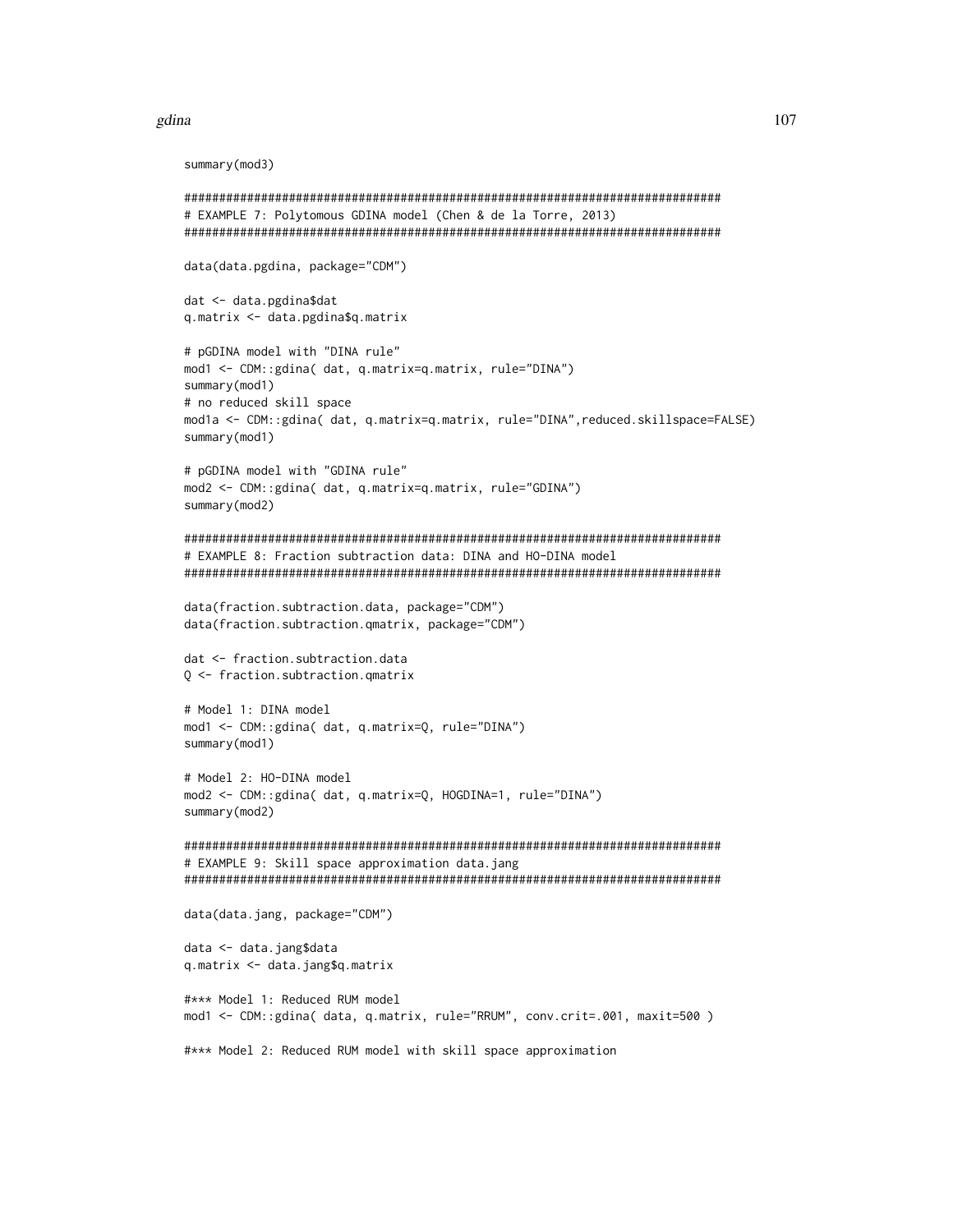```
# use 300 instead of 2^9=512 skill classes
skillspace <- CDM::skillspace.approximation( L=300, K=ncol(q.matrix) )
mod2 <- CDM::gdina( data, q.matrix, rule="RRUM", conv.crit=.001,
            skillclasses=skillspace )
  ## > logLik(mod1)
  ## 'log Lik.' -30318.08 (df=153)
  ## > logLik(mod2)
  ## 'log Lik.' -30326.52 (df=153)
#############################################################################
# EXAMPLE 10: CDM with a linear hierarchy
#############################################################################
# This model is equivalent to a unidimensional IRT model with an ordered
# ordinal latent trait and is actually a probabilistic Guttman model.
set.seed(789)
# define 3 competency levels
alpha \leq scan()
   0 0 0 0 1 0 0 1 1 1 0 1 1 1
# define skill class distribution
K < -3skillspace <- alpha <- matrix( alpha, K + 1, K, byrow=TRUE )
alpha <- alpha[ rep( 1:4, c(300,300,200,200) ), ]
# P(000)=P(100)=.3, P(110)=P(111)=.2
# define Q-matrix
Q \leftarrow scan()1 0 0 1 1 0 1 1 1
Q <- matrix( Q, nrow=K, ncol=K, byrow=TRUE )
Q \leq -Q[ rep(1:K, each=4), ]
colnames(skillspace) <- colnames(Q) <- paste0("A",1:K)
I \leq -nrow(Q)# define guessing and slipping parameters
guess \leq stats:: runif( I, 0, .3)
slip \leq stats::runif( I, 0, .2)
# simulate data
dat <- CDM::sim.din( q.matrix=Q, alpha=alpha, slip=slip, guess=guess )$dat
#*** Model 1: DINA model with linear hierarchy
mod1 <- CDM::din( dat, q.matrix=Q, rule="DINA", skillclasses=skillspace )
summary(mod1)
#*** Model 2: pGDINA model with 3 levels
# The multidimensional CDM with a linear hierarchy is a unidimensional
    polytomous GDINA model.
Q2 <- matrix( rowSums(Q), nrow=I, ncol=1 )
mod2 <- CDM::gdina( dat, q.matrix=Q2, rule="DINA" )
summary(mod2)
#*** Model 3: estimate probabilistic Guttman model in sirt
# Proctor, C. H. (1970). A probabilistic formulation and statistical
```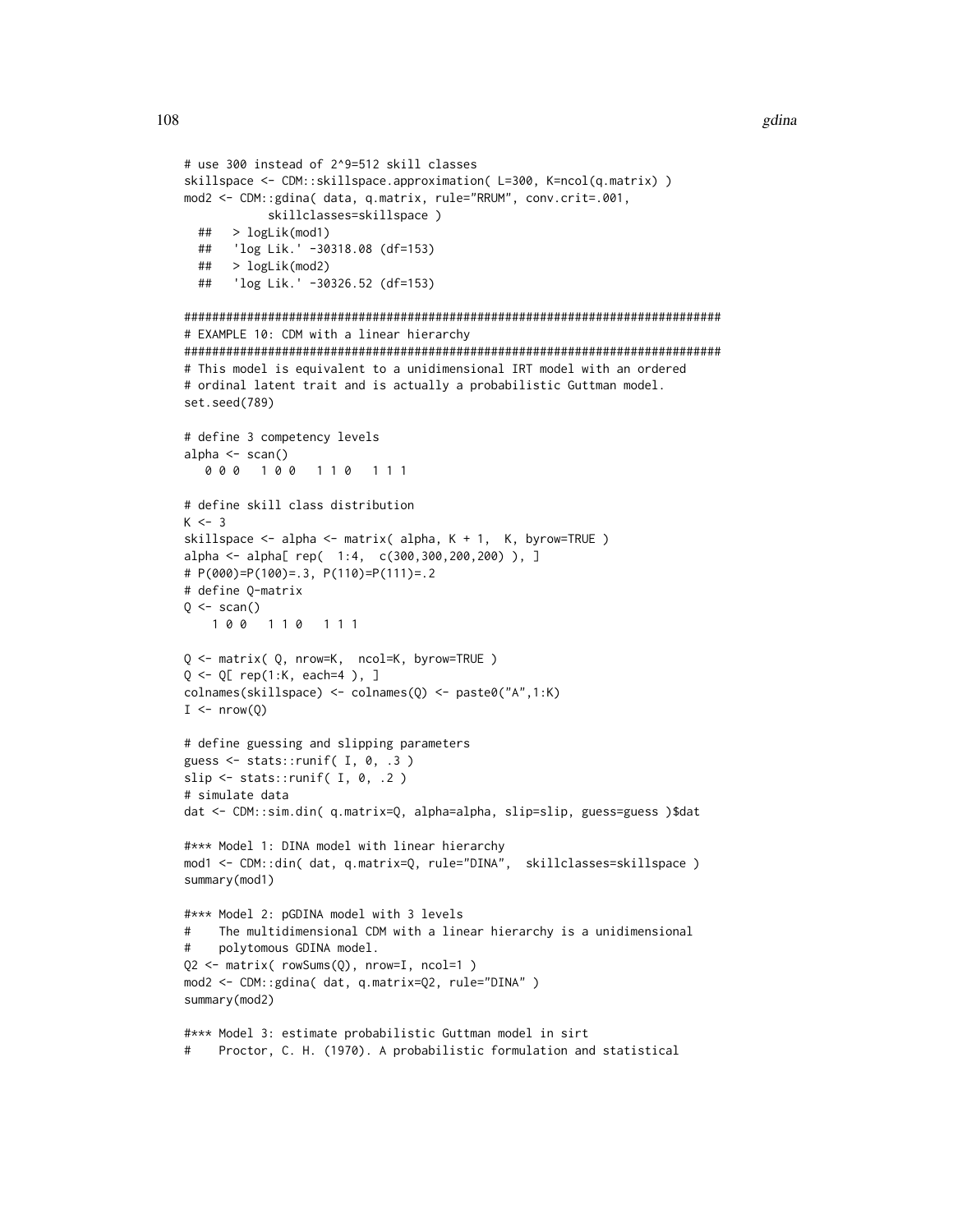#### gdina and the set of the set of the set of the set of the set of the set of the set of the set of the set of the set of the set of the set of the set of the set of the set of the set of the set of the set of the set of the

```
# analysis for Guttman scaling. Psychometrika, 35, 73-78.
library(sirt)
mod3 <- sirt::prob.guttman( dat, itemlevel=Q2[,1] )
summary(mod3)
# -> The three models result in nearly equivalent fit.
#############################################################################
# EXAMPLE 11: Sequential GDINA model (Ma & de la Torre, 2016)
#############################################################################
data(data.cdm04, package="CDM")
#** attach dataset
dat <- data.cdm04$data # polytomous item responses
q.matrix1 <- data.cdm04$q.matrix1
q.matrix2 <- data.cdm04$q.matrix2
#-- DINA model with first Q-matrix
mod1 <- CDM::gdina( dat, q.matrix=q.matrix1, rule="DINA")
summary(mod1)
#-- DINA model with second Q-matrix
mod2 <- CDM::gdina( dat, q.matrix=q.matrix2, rule="DINA")
#-- GDINA model
mod3 <- CDM::gdina( dat, q.matrix=q.matrix2, rule="GDINA")
#** model comparison
IRT.compareModels(mod1,mod2,mod3)
#############################################################################
# EXAMPLE 12: Simulataneous modeling of skills and misconceptions (Kuo et al., 2018)
#############################################################################
data(data.cdm08, package="CDM")
dat <- data.cdm08$data
q.matrix <- data.cdm08$q.matrix
#*** estimate model
mod <- CDM::gdina( dat0, q.matrix, rule="SISM", bugs=colnames(q.matrix)[5:7] )
summary(mod)
#############################################################################
# EXAMPLE 13: Regularized estimation in GDINA model data.dtmr
#############################################################################
data(data.dtmr, package="CDM")
dat <- data.dtmr$data
q.matrix <- data.dtmr$q.matrix
#***** LASSO regularization with lambda parameter of .02
mod1 <- CDM::gdina(dat, q.matrix=q.matrix, rule="GDINA", regular_lam=.02,
                  regular_type="lasso")
summary(mod1)
mod$delta_regularized
```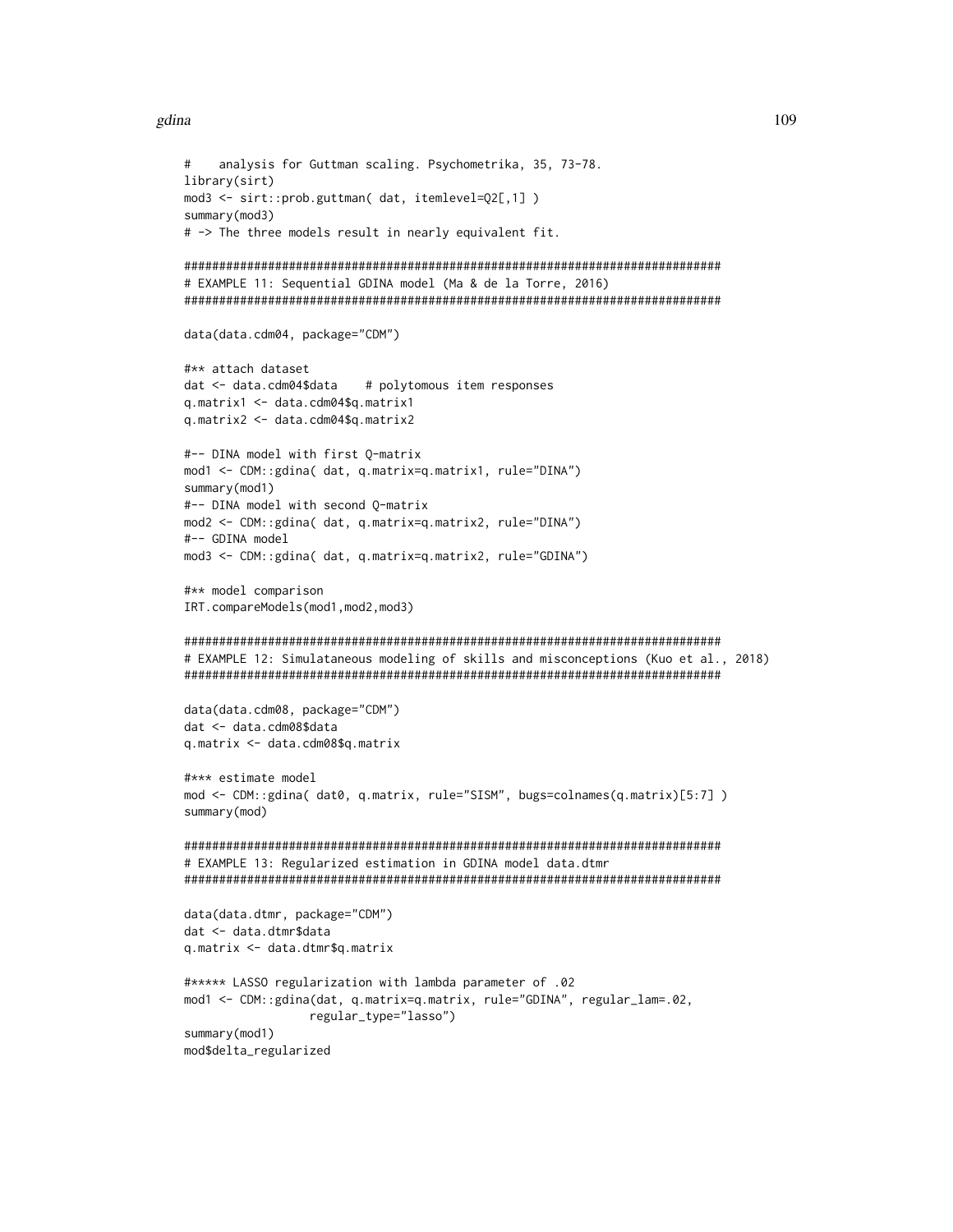```
#***** using starting values from previuos estimation
delta.init <- mod1$delta
attr.prob.init <- mod1$attr.prob
mod2 <- CDM::gdina(dat, q.matrix=q.matrix, rule="GDINA", regular_lam=.02, regular_type="lasso",
                delta.init=delta.init, attr.prob.init=attr.prob.init)
summary(mod2)
#***** final estimation fixing regularized estimates to zero and estimate all other
#***** item parameters unregularized
regular_weights <- mod2$delta_regularized
delta.init <- mod2$delta
attr.prob.init <- mod2$attr.prob
mod3 <- CDM::gdina(dat, q.matrix=q.matrix, rule="GDINA", regular_lam=1E5, regular_type="lasso",
                delta.init=delta.init, attr.prob.init=attr.prob.init,
                regular_weights=regular_weights)
summary(mod3)
## End(Not run)
```
gdina.dif *Differential Item Functioning in the GDINA Model*

# **Description**

This function assesses item-wise differential item functioning in the GDINA model by using the Wald test (de la Torre, 2011; Hou, de la Torre & Nandakumar, 2014). It is necessary that a multiple group GDINA model is previously fitted.

#### Usage

```
gdina.dif(object)
## S3 method for class 'gdina.dif'
summary(object, ...)
```
### Arguments

| object   | Object of class gdina          |
|----------|--------------------------------|
| $\cdots$ | Further arguments to be passed |

### Details

The p values are also calculated by a Holm adjustment for multiple comparisons (see p.holm in output difstats).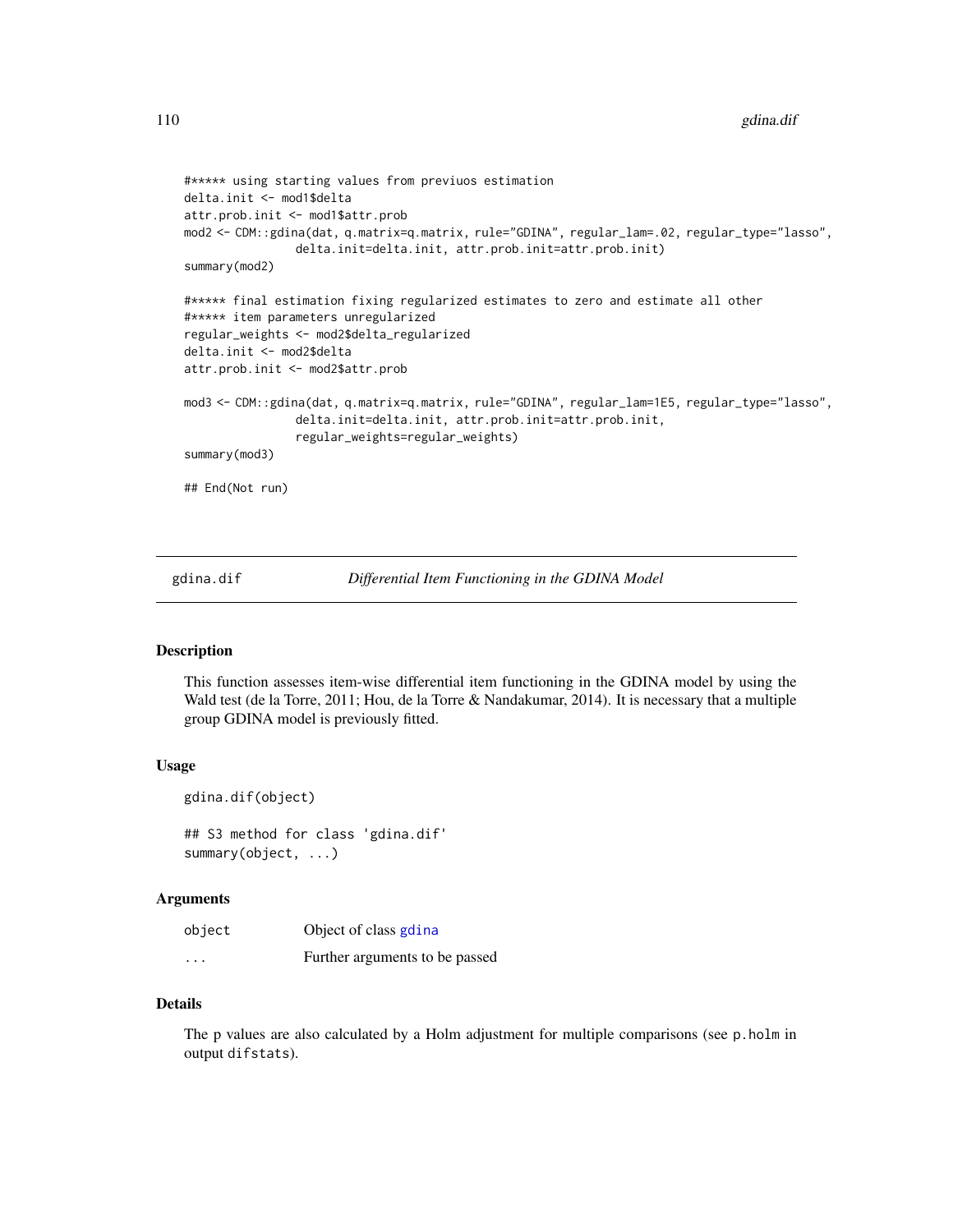### gdina.dif **111**

In the case of two groups, an effect size of differential item functioning (labeled as UA (unsigned area) in difstats value) is defined as the weighted absolute difference of item response functions. The DIF measure for item  $i$  is defined as

$$
UA_j = \sum_{l} w(\alpha_l) |P(X_j = 1 | \alpha_l, G = 1) - P(X_j = 1 | \alpha_l, G = 2)|
$$

where  $w(\alpha_l) = [P(\alpha_l | G = 1) + P(\alpha_l | G = 2)]/2$ .

#### Value

A list with following entries

| difstats   | Data frame containing results of item-wise Wald tests                                                                                                                                                                                       |
|------------|---------------------------------------------------------------------------------------------------------------------------------------------------------------------------------------------------------------------------------------------|
| coef       | Data frame containing all (group-wise) item parameters                                                                                                                                                                                      |
| delta_all  | List of $\delta$ vectors containing all item parameters                                                                                                                                                                                     |
| varmat_all | List of covariance matrices of all $\delta$ item parameters                                                                                                                                                                                 |
|            | prob.exp.group List with groups and items containing expected latent class sizes and expected<br>probabilities for each group and each item. Based on this information, effect<br>sizes of differential item functioning can be calculated. |

# References

de la Torre, J. (2011). The generalized DINA model framework. *Psychometrika, 76*, 179-199.

Hou, L., de la Torre, J., & Nandakumar, R. (2014). Differential item functioning assessment in cognitive diagnostic modeling: Application of the Wald test to investigate DIF in the DINA model. *Journal of Educational Measurement, 51*, 98-125.

# See Also

See the [GDINA::dif](#page-0-0) function in the GDINA package for similar functionality.

```
## Not run:
#############################################################################
# EXAMPLE 1: DIF for DINA simulated data
#############################################################################
# simulate some data
set.seed(976)
N <- 2000 # number of persons in a group
I \leftarrow 9 # number of items
q.matrix \leq matrix( \theta, \theta, 2 )
q.matrix[1:3,1] <- 1
q.matrix[4:6,2] <- 1
q.matrix[7:9,c(1,2)] <- 1
# simulate first group
guess \leq rep( .2, I)
slip \leq rep(.1, I)
```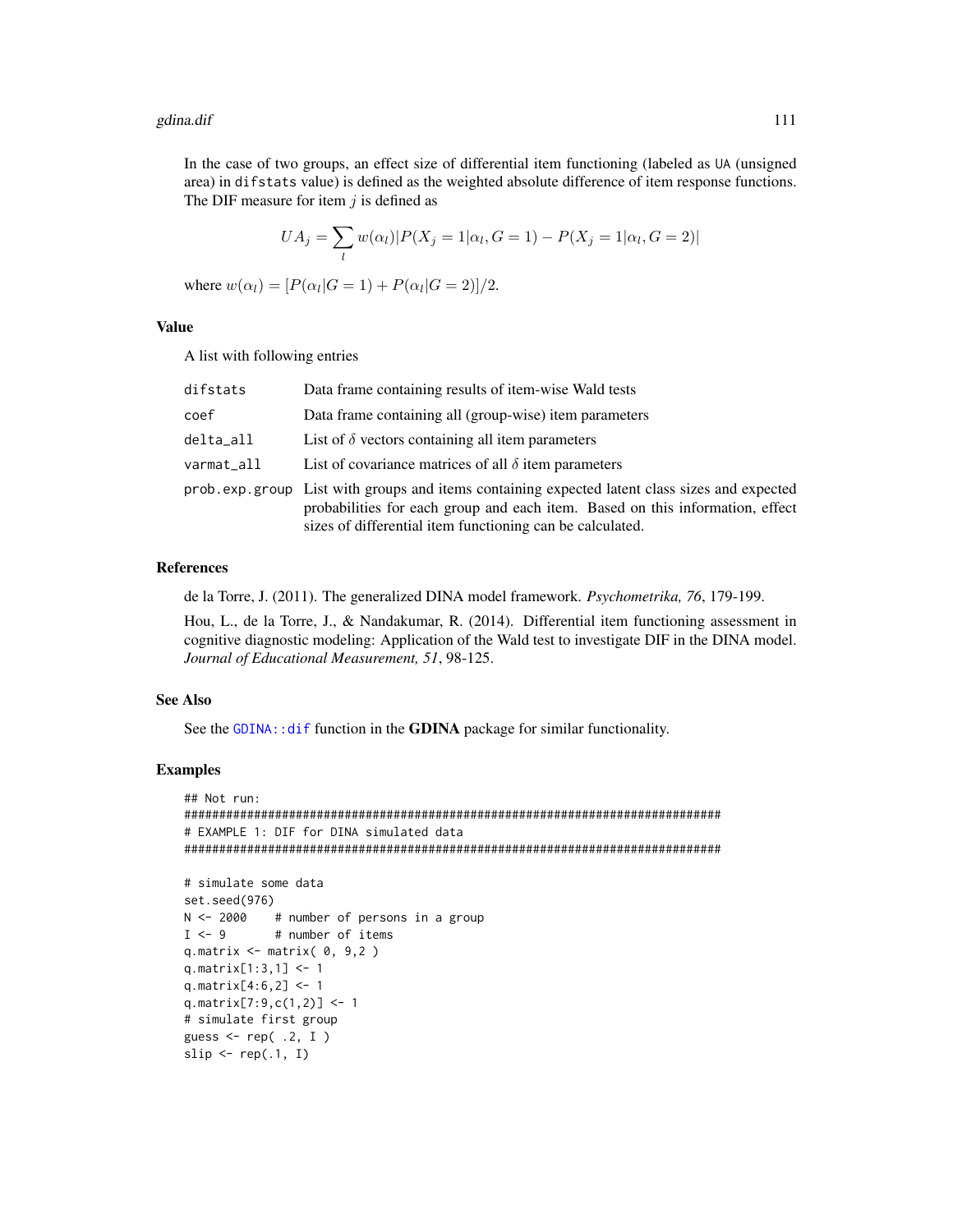```
dat1 <- CDM::sim.din( N=N, q.matrix=q.matrix, guess=guess, slip=slip,
              mean=c(0,0) )$dat
# simulate second group with some DIF items (items 1, 7 and 8)
guess[c(1,7)] <- c(.3, .35)slip[8] <- .25
dat2 <- CDM::sim.din( N=N, q.matrix=q.matrix, guess=guess, slip=slip,
              mean=c(0.4,.25) )$dat
group \leq rep(1:2, each=N)
dat <- rbind( dat1, dat2 )
#*** estimate multiple group GDINA model
mod1 <- CDM::gdina( dat, q.matrix=q.matrix, rule="DINA", group=group )
summary(mod1)
#*** assess differential item functioning
dmod1 <- CDM::gdina.dif( mod1)
summary(dmod1)
 ## item X2 df p p.holm UA
 ## 1 I001 10.1711 2 0.0062 0.0495 0.0428
 ## 2 I002 1.9933 2 0.3691 1.0000 0.0276
 ## 3 I003 0.0313 2 0.9845 1.0000 0.0040
 ## 4 I004 0.0290 2 0.9856 1.0000 0.0044
 ## 5 I005 2.3230 2 0.3130 1.0000 0.0142
 ## 6 I006 1.8330 2 0.3999 1.0000 0.0159
 ## 7 I007 40.6851 2 0.0000 0.0000 0.1184
 ## 8 I008 6.7912 2 0.0335 0.2346 0.0710
 ## 9 I009 1.1538 2 0.5616 1.0000 0.0180
## End(Not run)
```
gdina.wald *Wald Statistic for Item Fit of the DINA and ACDM Rule for GDINA Model*

#### Description

This function tests with a Wald test for the GDINA model whether a DINA or a ACDM condensation rule leads to a sufficient item fit compared to the saturated GDINA rule (de la Torre & Lee, 2013). The Wald test is accompanied by the RMSEA fit and weighted and unweighted distance measures (wgtdist, uwgtdist), see Details (compare Ma, Iaconangelo, & de la Torre, 2016).

### Usage

```
gdina.wald(object)
## S3 method for class 'gdina.wald'
summary(object, digits=3,
   vars=c("X2", "p", "sig", "RMSEA", "wgtdist"), ...)
```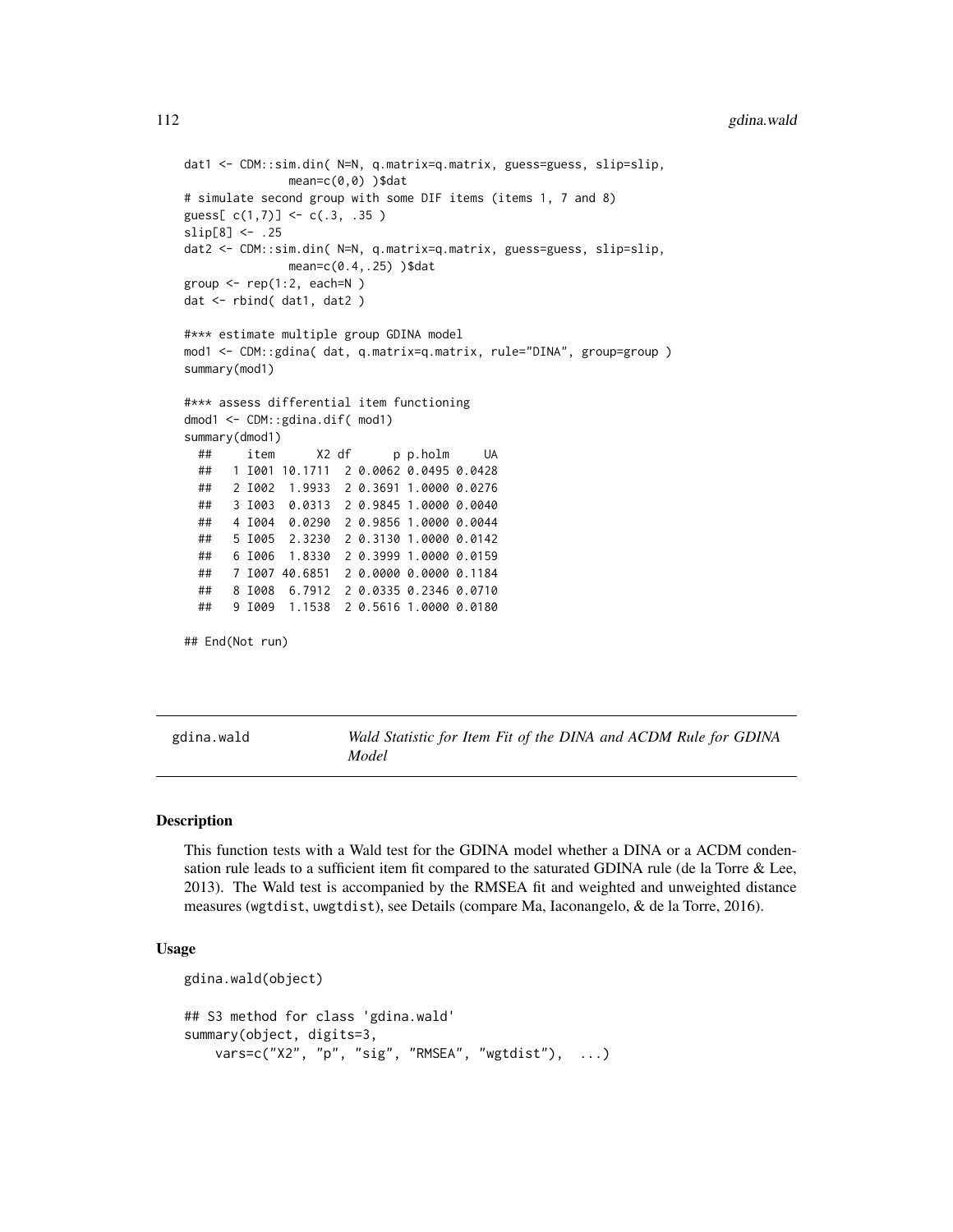#### gdina.wald 113

#### Arguments

| object    | A fitted gdina model                                                                        |
|-----------|---------------------------------------------------------------------------------------------|
| digits    | Number of digits after decimal used for rounding.                                           |
| vars      | Vector including variables which should be displayed in summary. See the out-<br>put stats. |
| $\ddotsc$ | Further arguments to be passed                                                              |

#### Details

Let  $P_j(\alpha_l)$  the estimated item response function for the GDINA model and  $\hat{P}_j(\alpha_l)$  the item response model for the approximated model (DINA, DINO or ACDM). The unweighted distance uwgtdist as a measure of misfit is defined as

$$
uwgtdist = \frac{1}{2^K} \sum_{l} (P_j(\alpha_l) - \hat{P}_j(\alpha_l))^2
$$

The weighted distance wgtdist measures the discrepancy with respected to the probabilities  $w_l =$  $P(\alpha_l)$  of estimated skill classes

$$
wgtdist = \sum_{l} w_l (P_j(\alpha_l) - \hat{P}_j(\alpha_l))^2
$$

### Value

stats Data frame with Wald statistic for every item, corresponding p values and a RMSEA fit statistic

# References

de la Torre, J., & Lee, Y. S. (2013). Evaluating the Wald test for item-level comparison of saturated and reduced models in cognitive diagnosis. *Journal of Educational Measurement, 50*, 355-373.

Ma, W., Iaconangelo, C., & de la Torre, J. (2016). Model similarity, model selection, and attribute classification. *Applied Psychological Measurement, 40*(3), 200-217.

# See Also

See the GDINA: : modelcomp function in the GDINA package for similar functionality.

```
## Not run:
#############################################################################
# EXAMPLE 1: Wald test for DINA simulated data sim.dina
#############################################################################
data(sim.dina, package="CDM")
data(sim.qmatrix, package="CDM")
# Model 1: estimate GDINA model
```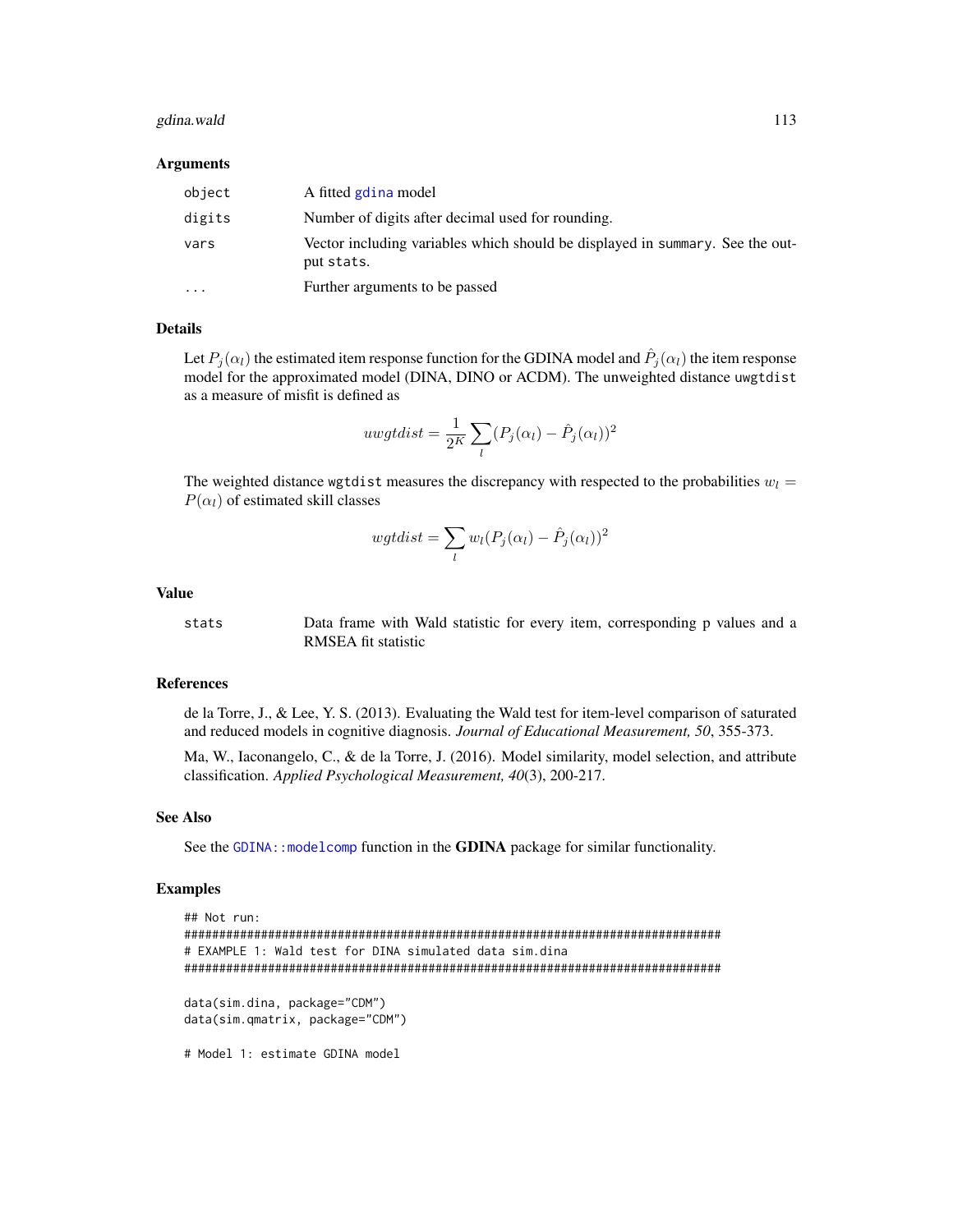```
mod1 <- CDM::gdina( sim.dina, q.matrix=sim.qmatrix, rule="GDINA")
summary(mod1)
# perform Wald test
res1 <- CDM::gdina.wald( mod1 )
summary(res1)
# -> results show that all but one item fit according to the DINA rule
# select some output
summary(res1, vars=c("wgtdist", "p") )
## End(Not run)
```
<span id="page-113-0"></span>

### gdm *General Diagnostic Model*

#### **Description**

This function estimates the general diagnostic model (von Davier, 2008; Xu & von Davier, 2008) which handles multidimensional item response models with ordered discrete or continuous latent variables for polytomous item responses.

### Usage

```
gdm( data, theta.k, irtmodel="2PL", group=NULL, weights=rep(1, nrow(data)),
   Qmatrix=NULL, thetaDes=NULL, skillspace="loglinear",
   b.constraint=NULL, a.constraint=NULL,
   mean.constraint=NULL, Sigma.constraint=NULL, delta.designmatrix=NULL,
   standardized.latent=FALSE, centered.latent=FALSE,
   centerintercepts=FALSE, centerslopes=FALSE,
   maxiter=1000, conv=1e-5, globconv=1e-5, msteps=4, convM=.0005,
   decrease.increments=FALSE, use.freqpatt=FALSE, progress=TRUE,
   PEM=FALSE, PEM_itermax=maxiter, ...)
## S3 method for class 'gdm'
summary(object, file=NULL, ...)
## S3 method for class 'gdm'
print(x, \ldots)## S3 method for class 'gdm'
plot(x, perstype="EAP", group=1, barwidth=.1, histcol=1,
       cexcor=3, pchpers=16, cexpers=.7, ... )
```
#### Arguments

data An  $N \times I$  matrix of polytomous item responses with categories  $k = 0, 1, ..., K$ 

114 gdm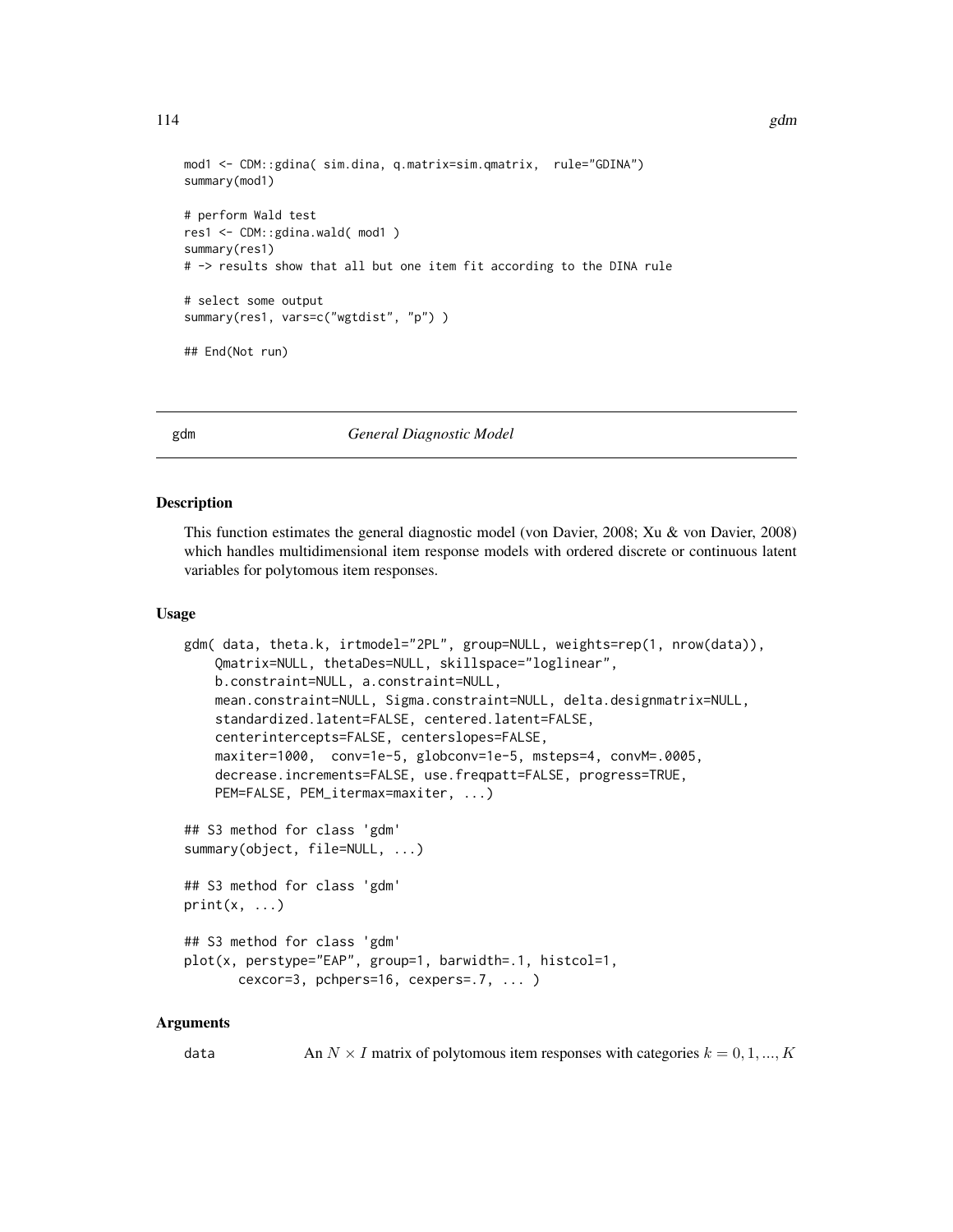| theta.k             | In the one-dimensional case it must be a vector. For multidimensional models it<br>has to be a list of skill vectors if the theta grid differs between dimensions. If not,<br>a vector input can be supplied. If an estimated skillspace (skillspace="est"<br>should be estimated, a vector or a matrix theta. k will be used as initial values<br>of the estimated $\theta$ grid.                                                                                                                            |
|---------------------|---------------------------------------------------------------------------------------------------------------------------------------------------------------------------------------------------------------------------------------------------------------------------------------------------------------------------------------------------------------------------------------------------------------------------------------------------------------------------------------------------------------|
| irtmodel            | The default 2PL corresponds to the model where item slopes on dimensions are<br>equal for all item categories. If item-category slopes should be estimated, use<br>2PLcat. If no item slopes should be estimated then 1PL can be selected. Note<br>that fixed item slopes can be specified in the Q-matrix (argument Qmatrix).                                                                                                                                                                                |
| group               | An optional vector of group identifiers for multiple group estimation. For plot.gdm<br>it is an integer indicating which group should be used for plotting.                                                                                                                                                                                                                                                                                                                                                   |
| weights             | An optional vector of sample weights                                                                                                                                                                                                                                                                                                                                                                                                                                                                          |
| Qmatrix             | An optional array of dimension $I \times D \times K$ which indicates pre-specified item<br>loadings on dimensions. The default for category $k$ is the score $k$ , i.e. the scoring<br>in the (generalized) partial credit model.                                                                                                                                                                                                                                                                             |
| thetaDes            | A design matrix for specifying nonlinear item response functions (see Example<br>1, Models $4$ and $5$ )                                                                                                                                                                                                                                                                                                                                                                                                      |
| skillspace          | The parametric assumption of the skillspace. If skillspace="normal" then a<br>univariate or multivariate normal distribution is assumed. The default "loglinear"<br>corresponds to log-linear smoothing of the skillspace distribution (Xu & von<br>Davier, 2008). If skillspace="full", then all probabilities of the skill space<br>are nonparametrically estimated. If skillspace="est", then the $\theta$ distribution<br>vectors will be estimated (see Details and Examples 4 and 5; Bartolucci, 2007). |
| b.constraint        | In this optional matrix with $C_b$ rows and three columns, $C_b$ item intercepts $b_{ik}$<br>can be fixed. 1st column: item index, 2nd column: category index, 3rd column:<br>fixed item thresholds                                                                                                                                                                                                                                                                                                           |
| a.constraint        | In this optional matrix with $C_a$ rows and four columns, $C_a$ item intercepts $a_{idk}$<br>can be fixed. 1st column: item index, 2nd column: dimension index, 3rd col-<br>umn: category index, 4th column: fixed item slopes                                                                                                                                                                                                                                                                                |
| mean.constraint     |                                                                                                                                                                                                                                                                                                                                                                                                                                                                                                               |
|                     | A $C \times 3$ matrix for constraining C means in the normal distribution assumption<br>(skillspace="normal"). 1st column: Dimension, 2nd column: Group, 3rd<br>column: Value                                                                                                                                                                                                                                                                                                                                 |
| Sigma.constraint    |                                                                                                                                                                                                                                                                                                                                                                                                                                                                                                               |
|                     | A $C \times 4$ matrix for constraining C covariances in the normal distribution as-<br>sumption (skillspace="normal"). 1st column: Dimension 1, 2nd column:<br>Dimension 2, 3rd column: Group, 4th column: Value                                                                                                                                                                                                                                                                                              |
| delta.designmatrix  |                                                                                                                                                                                                                                                                                                                                                                                                                                                                                                               |
|                     | The design matrix of $\delta$ parameters for the reduced skillspace estimation (see Xu<br>& von Davier, 2008)                                                                                                                                                                                                                                                                                                                                                                                                 |
| standardized.latent |                                                                                                                                                                                                                                                                                                                                                                                                                                                                                                               |
|                     | A logical indicating whether in a uni- or multidimensional model all latent vari-<br>ables of the first group should be normally distributed and standardized. The<br>default is FALSE.                                                                                                                                                                                                                                                                                                                       |
|                     |                                                                                                                                                                                                                                                                                                                                                                                                                                                                                                               |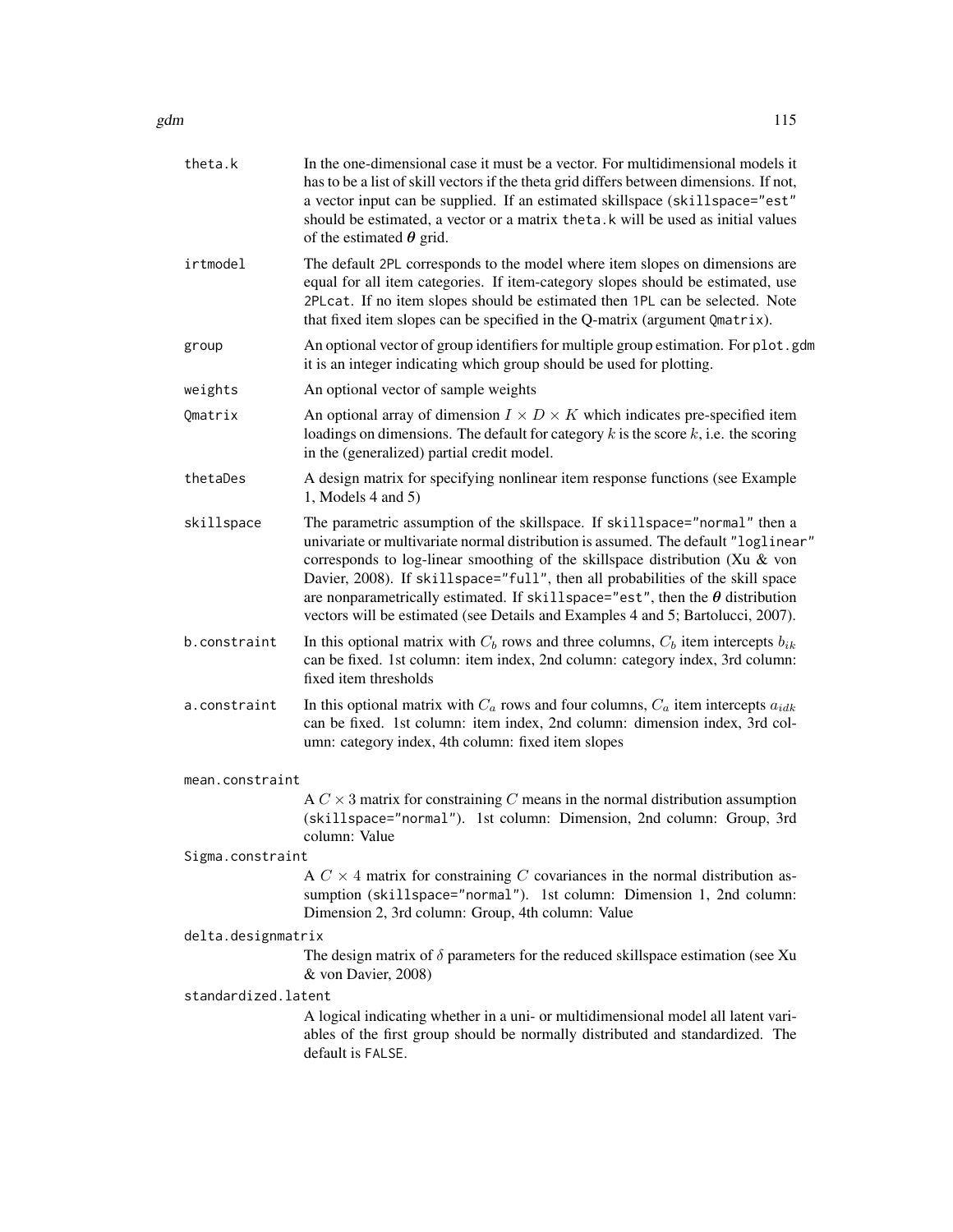| centered.latent                                    |                                                                                                                                                                                                                                                                                             |
|----------------------------------------------------|---------------------------------------------------------------------------------------------------------------------------------------------------------------------------------------------------------------------------------------------------------------------------------------------|
|                                                    | A logical indicating whether in a uni- or multidimensional model all latent vari-<br>ables of the first group should be normally distributed and do have zero means?<br>The default is FALSE.                                                                                               |
| centerintercepts                                   |                                                                                                                                                                                                                                                                                             |
|                                                    | A logical indicating whether intercepts should be centered to have a mean of<br>0 for all dimensions. This argument does not (yet) work properly for varying<br>numbers of item categories.                                                                                                 |
| centerslopes                                       | A logical indicating whether item slopes should be centered to have a mean of 1<br>for all dimensions. This argument only works for irtmodel="2PL". The default<br>is FALSE.                                                                                                                |
| maxiter                                            | Maximum number of iterations                                                                                                                                                                                                                                                                |
| conv                                               | Convergence criterion for item parameters and distribution parameters                                                                                                                                                                                                                       |
| globconv                                           | Global deviance convergence criterion                                                                                                                                                                                                                                                       |
| msteps                                             | Maximum number of M steps in estimating $b$ and $a$ item parameters. The default<br>is to use 4 M steps.                                                                                                                                                                                    |
| convM                                              | Convergence criterion in M step                                                                                                                                                                                                                                                             |
| decrease.increments                                |                                                                                                                                                                                                                                                                                             |
|                                                    | Should in the M step the increments of $a$ and $b$ parameters decrease during itera-<br>tions? The default is FALSE. If there is an increase in deviance during estimation,<br>setting decrease. increments to TRUE is recommended.                                                         |
| use.freqpatt                                       | A logical indicating whether frequencies of unique item response patterns should<br>be used. In case of large data set use. freqpatt=TRUE can speed calculations<br>(depending on the problem). Note that in this case, not all person parameters are<br>calculated as usual in the output. |
| progress                                           | An optional logical indicating whether the function should print the progress of<br>iteration in the estimation process.                                                                                                                                                                    |
| PEM                                                | Logical indicating whether the P-EM acceleration should be applied (Berlinet $\&$<br>Roland, 2012).                                                                                                                                                                                         |
| PEM_itermax                                        | Number of iterations in which the P-EM method should be applied.                                                                                                                                                                                                                            |
| object                                             | A required object of class gdm                                                                                                                                                                                                                                                              |
| file                                               | Optional file name for a file in which summary should be sinked.                                                                                                                                                                                                                            |
| х                                                  | A required object of class gdm                                                                                                                                                                                                                                                              |
| perstype                                           | Person parameter estimate type. Can be either "EAP", "MAP" or "MLE".                                                                                                                                                                                                                        |
| barwidth                                           | Bar width in plot.gdm                                                                                                                                                                                                                                                                       |
| histcol                                            | Color of histogram bars in plot.gdm                                                                                                                                                                                                                                                         |
| cexcor                                             | Font size for print of correlation in plot.gdm                                                                                                                                                                                                                                              |
| pchpers                                            | Point type for scatter plot of person parameters in plot.gdm                                                                                                                                                                                                                                |
| cexpers                                            | Point size for scatter plot of person parameters in plot.gdm                                                                                                                                                                                                                                |
| $\bullet$ .<br><br><br>$\bullet$ .<br><br><br><br> | Optional parameters to be passed to or from other methods will be ignored.                                                                                                                                                                                                                  |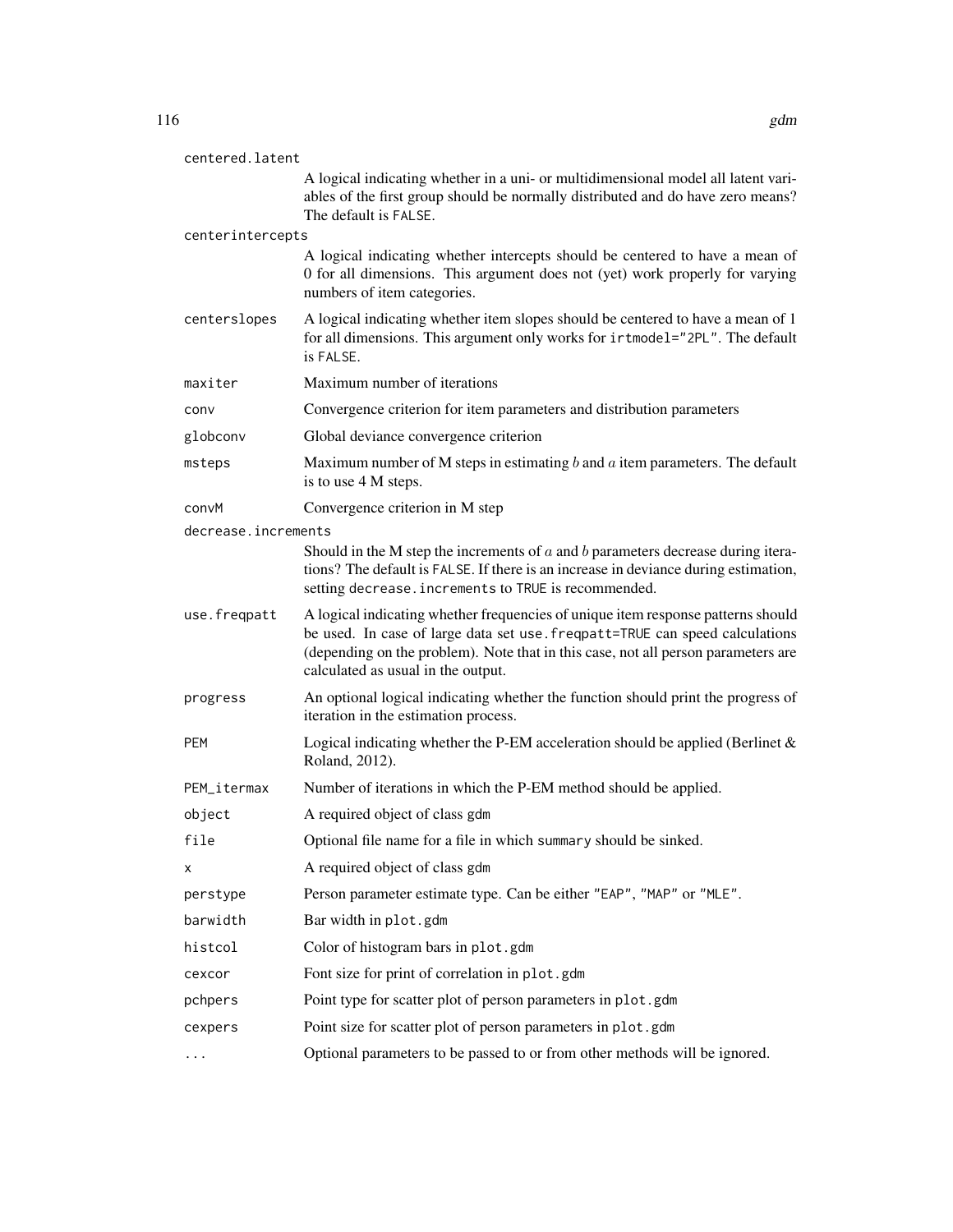### Details

Case irtmodel="1PL":

Equal item slopes of 1 are assumed in this model. Therefore, it corresponds to a generalized multidimensional Rasch model.

$$
logit P(X_{nj} = k | \theta_n) = b_{j0} + \sum_{d} q_{jdk} \theta_{nd}
$$

The Q-matrix entries  $q_{jdk}$  are pre-specified by the user.

Case irtmodel="2PL":

For each item and each dimension, different item slopes  $a_{jd}$  are estimated:

$$
logitP(X_{nj} = k | \theta_n) = b_{j0} + \sum_{d} a_{jd} q_{jdk} \theta_{nd}
$$

Case irtmodel="2PLcat":

For each item, each dimension and each category, different item slopes  $a_{jdk}$  are estimated:

$$
logit P(X_{nj} = k | \theta_n) = b_{j0} + \sum_{d} a_{jdk} q_{jdk} \theta_{nd}
$$

Note that this model can be generalized to include terms of any transformation  $t<sub>h</sub>$  of the  $\theta<sub>n</sub>$  vector (e.g. quadratic terms, step functions or interaction) such that the model can be formulated as

$$
logitP(X_{nj} = k | \theta_n) = b_{j0} + \sum_h a_{jhk} q_{jhk} t_h(\theta_n)
$$

In general, the number of functions  $t_1, ..., t_H$  will be larger than the  $\theta$  dimension of D.

The estimation follows an EM algorithm as described in von Davier and Yamamoto (2004) and von Davier (2008).

In case of skillspace="est", the  $\theta$  vectors (the grid of the theta distribution) are estimated (Bartolucci, 2007; Bacci, Bartolucci & Gnaldi, 2012). This model is called a multidimensional latent class item response model.

### Value

An object of class gdm. The list contains the following entries:

| item        | Data frame with item parameters                                                                                                                                                                                                                     |
|-------------|-----------------------------------------------------------------------------------------------------------------------------------------------------------------------------------------------------------------------------------------------------|
| person      | Data frame with person parameters: EAP denotes the mean of the individual pos-<br>terior distribution, SE. EAP the corresponding standard error, MLE the maximum<br>likelihood estimate at the ta. k and MAP the mode of the posterior distribution |
| EAP.rel     | Reliability of the EAP                                                                                                                                                                                                                              |
| deviance    | Deviance                                                                                                                                                                                                                                            |
| ic          | Information criteria, number of estimated parameters                                                                                                                                                                                                |
| $\mathbf b$ | Item intercepts $b_{ik}$                                                                                                                                                                                                                            |
| se.b        | Standard error of item intercepts $b_{ik}$                                                                                                                                                                                                          |
|             |                                                                                                                                                                                                                                                     |

gdm  $117$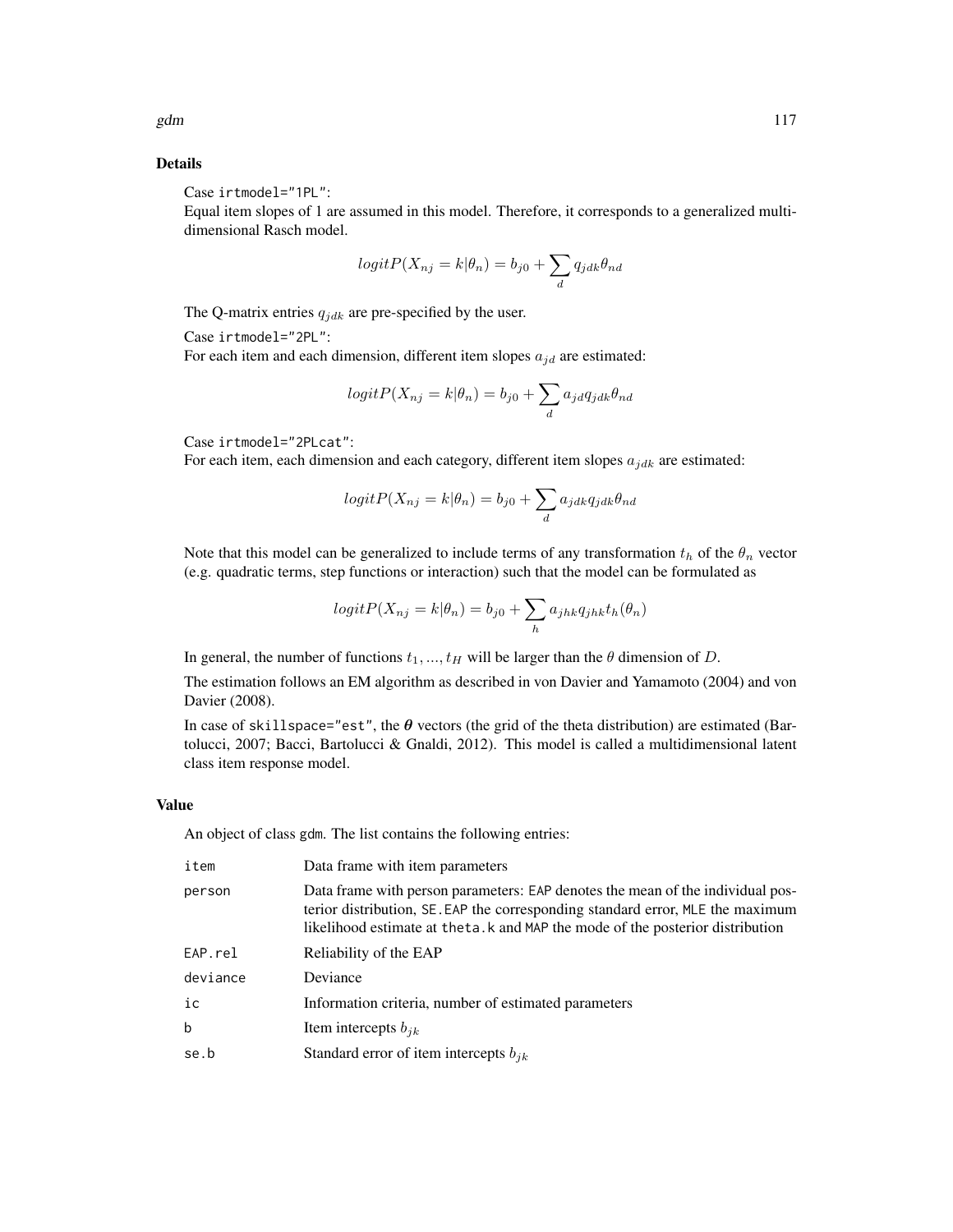| a                 | Item slopes $a_{jd}$ resp. $a_{jdk}$                                                                                        |
|-------------------|-----------------------------------------------------------------------------------------------------------------------------|
| se.a              | Standard error of item slopes $a_{jd}$ resp. $a_{jdk}$                                                                      |
| itemfit.rmsea     | The RMSEA item fit index (see itemfit. rmsea). This entry comes as a list<br>with total and group-wise item fit statistics. |
| mean.rmsea        | Mean of RMSEA item fit indexes.                                                                                             |
| Qmatrix           | Used Q-matrix                                                                                                               |
| pi.k              | Trait distribution                                                                                                          |
| mean.trait        | Means of trait distribution                                                                                                 |
| sd.trait          | Standard deviations of trait distribution                                                                                   |
| correlation.trait | skewness.trait Skewnesses of trait distribution                                                                             |
|                   | List of correlation matrices of trait distribution corresponding to each group                                              |
| pjk               | Item response probabilities evaluated at grid theta.k                                                                       |
| n.ik              | An array of expected counts $n_{cikg}$ of ability class c at item i at category k in<br>group $g$                           |
| G                 | Number of groups                                                                                                            |
| D                 | Number of dimension of $\theta$                                                                                             |
| Ι                 | Number of items                                                                                                             |
| N                 | Number of persons                                                                                                           |
| delta             | Parameter estimates for skillspace representation                                                                           |
| covdelta          | Covariance matrix of parameter estimates for skillspace representation                                                      |
| data              | Original data frame                                                                                                         |
| group.stat        | Group statistics (sample sizes, group labels)                                                                               |
| p.xi.aj           | Individual likelihood                                                                                                       |
| posterior         | Individual posterior distribution                                                                                           |
| skill.levels      | Number of skill levels per dimension                                                                                        |
| K.item            | Maximal category per item                                                                                                   |
| theta.k           | Used theta design or estimated theta trait distribution in case of skillspace="est"                                         |
| thetaDes          | Used theta design for item responses                                                                                        |
| se.theta.k        | Estimated standard errors of theta. k if it is estimated                                                                    |
| time              | Info about computation time                                                                                                 |
| skillspace        | Used skillspace parametrization                                                                                             |
| iter              | Number of iterations                                                                                                        |
| converged         | Logical indicating whether convergence was achieved.                                                                        |
| object            | Object of class gdm                                                                                                         |
| х                 | Object of class gdm                                                                                                         |
| perstype          | Person paramter estimate type. Can be either "EAP", "MAP" or "MLE".                                                         |
| group             | Group which should be used for plot.gdm                                                                                     |

118 gdm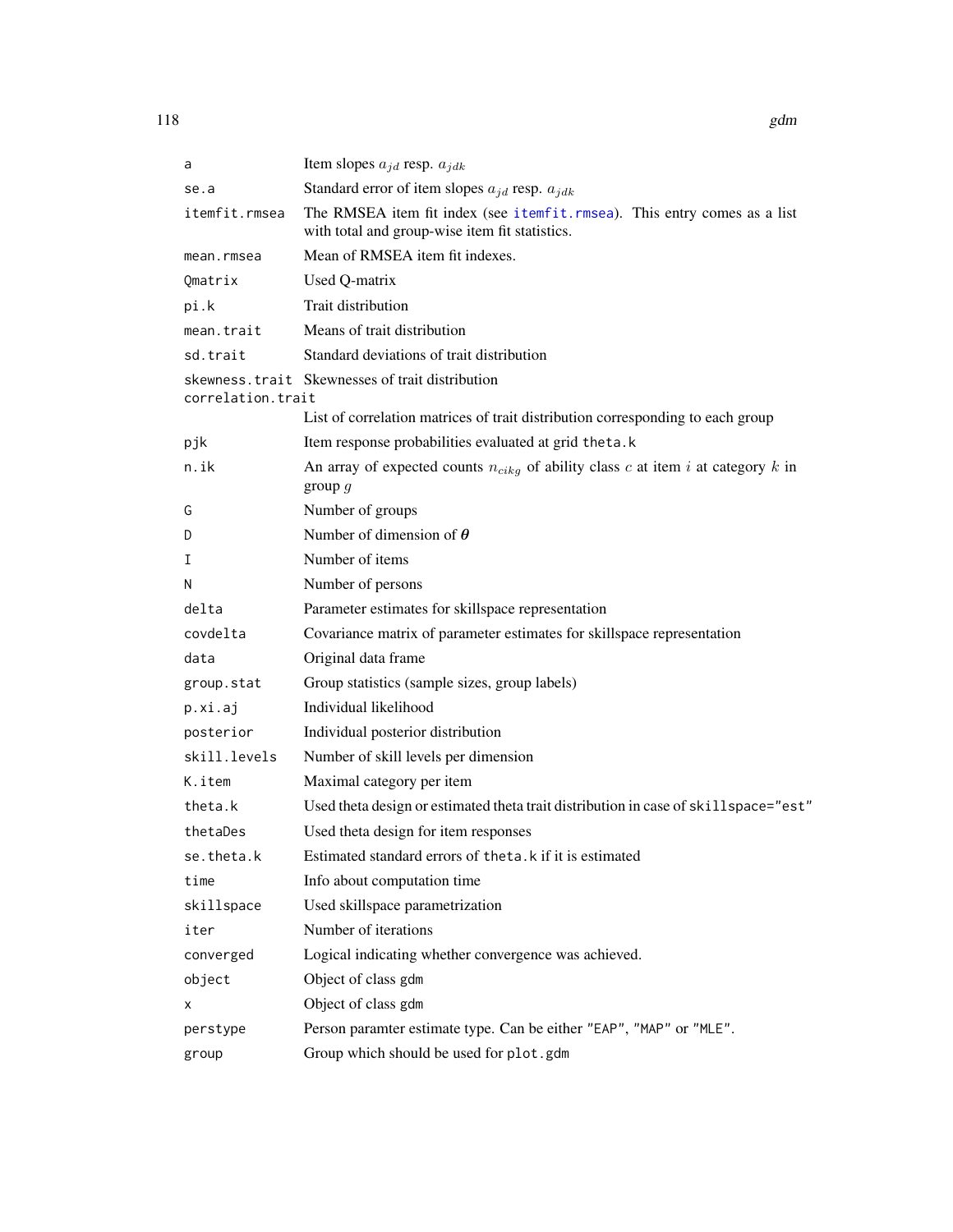gdm  $119$ 

| barwidth | Bar width in plot.gdm                                                      |
|----------|----------------------------------------------------------------------------|
| histcol  | Color of histogram bars in plot.gdm                                        |
| cexcor   | Font size for print of correlation in plot.gdm                             |
| pchpers  | Point type for scatter plot of person parameters in plot.gdm               |
| cexpers  | Point size for scatter plot of person parameters in plot.gdm               |
| $\ddots$ | Optional parameters to be passed to or from other methods will be ignored. |
|          |                                                                            |

### References

Bacci, S., Bartolucci, F., & Gnaldi, M. (2012). A class of multidimensional latent class IRT models for ordinal polytomous item responses. *arXiv preprint*, *arXiv:1201.4667*.

Bartolucci, F. (2007). A class of multidimensional IRT models for testing unidimensionality and clustering items. *Psychometrika, 72*, 141-157.

Berlinet, A. F., & Roland, C. (2012). Acceleration of the EM algorithm: P-EM versus epsilon algorithm. *Computational Statistics & Data Analysis*, 56(12), 4122-4137.

von Davier, M. (2008). A general diagnostic model applied to language testing data. *British Journal of Mathematical and Statistical Psychology, 61*, 287-307.

von Davier, M., & Yamamoto, K. (2004). Partially observed mixtures of IRT models: An extension of the generalized partial-credit model. *Applied Psychological Measurement, 28*, 389-406.

Xu, X., & von Davier, M. (2008). *Fitting the structured general diagnostic model to NAEP data*. ETS Research Report ETS RR-08-27. Princeton, ETS.

### See Also

Cognitive diagnostic models for dichotomous data can be estimated with [din](#page-62-0) (DINA or DINO model) or [gdina](#page-91-0) (GDINA model, which contains many CDMs as special cases).

For assessment of model fit see [modelfit.cor.din](#page-164-0) and [anova.gdm](#page-5-0).

See *[itemfit.sx2](#page-154-0)* for item fit statistics.

For the estimation of the multidimensional latent class item response model see the MultiLCIRT package and sirt package (function sirt::rasch.mirtlc).

```
#############################################################################
# EXAMPLE 1: Fraction Dataset 1
# Unidimensional Models for dichotomous data
#############################################################################
data(data.fraction1, package="CDM")
dat <- data.fraction1$data
theta.k \le seq( -6, 6, len=15) # discretized ability
#***
# Model 1: Rasch model (normal distribution)
mod1 <- CDM::gdm( dat, irtmodel="1PL", theta.k=theta.k, skillspace="normal",
              centered.latent=TRUE)
```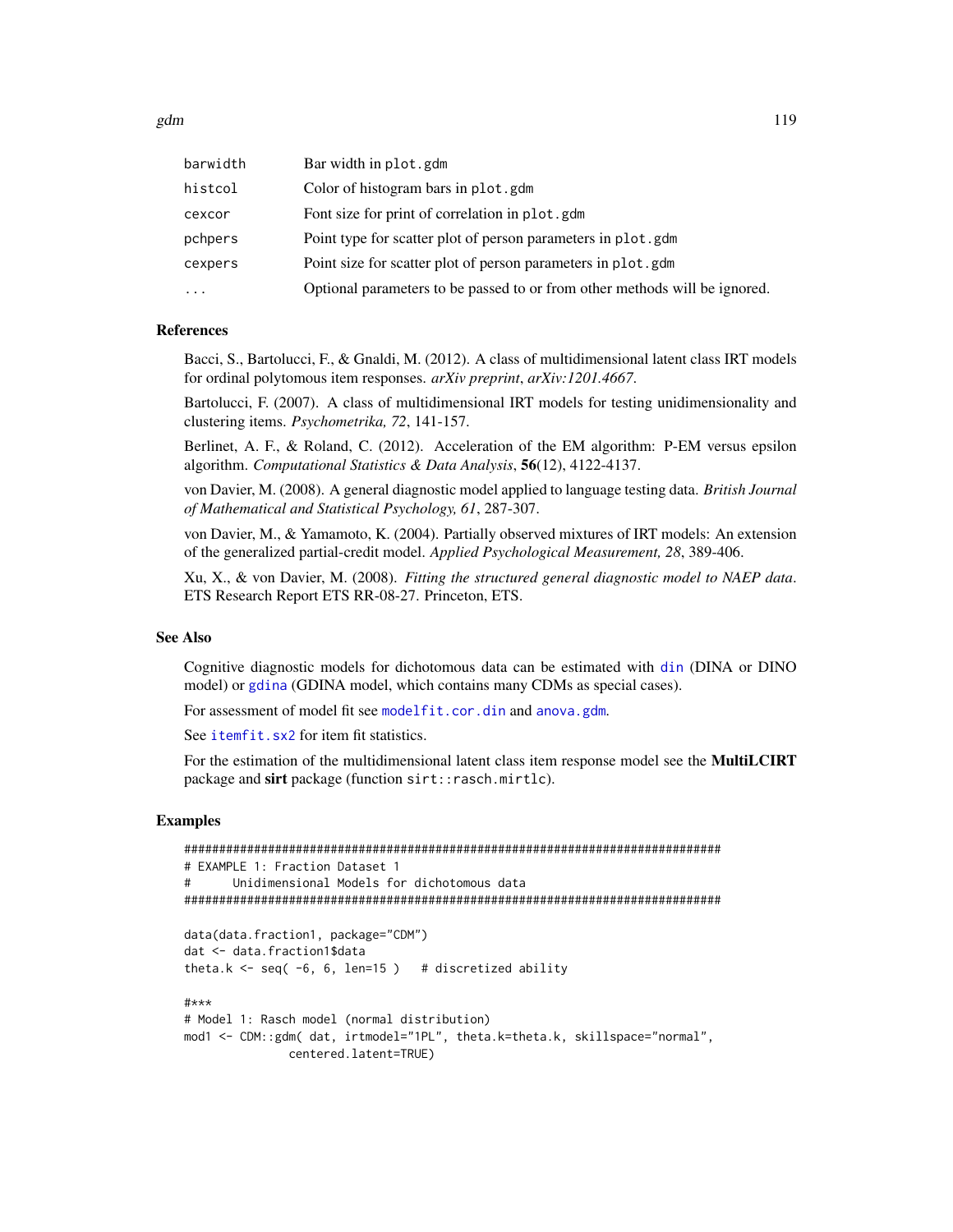```
summary(mod1)
plot(mod1)
#***
# Model 2: Rasch model (log-linear smoothing)
# set the item difficulty of the 8th item to zero
b.constraint \leq matrix(c(8,1,0), 1, 3)
mod2 <- CDM::gdm( dat, irtmodel="1PL", theta.k=theta.k,
               skillspace="loglinear", b.constraint=b.constraint )
summary(mod2)
#***
# Model 3: 2PL model
mod3 <- CDM::gdm( dat, irtmodel="2PL", theta.k=theta.k,
               skillspace="normal", standardized.latent=TRUE )
summary(mod3)
## Not run:
#***
# Model 4: include quadratic term in item response function
# using the argument decrease.increments=TRUE leads to a more
# stable estimate
thetaDes <- cbind( theta.k, theta.k^2 )
colnames(thetaDes) <- c( "F1", "F1q" )
mod4 <- CDM::gdm( dat, irtmodel="2PL", theta.k=theta.k,
          thetaDes=thetaDes, skillspace="normal",
          standardized.latent=TRUE, decrease.increments=TRUE)
summary(mod4)
#***
# Model 5: step function for ICC
# two different probabilities theta < 0 and theta > 0
thetaDes <- matrix( 1*(theta.k>0), ncol=1 )
colnames(thetaDes) <- c( "Fgrm1" )
mod5 <- CDM::gdm( dat, irtmodel="2PL", theta.k=theta.k,
          thetaDes=thetaDes, skillspace="normal" )
summary(mod5)
#***
# Model 6: DINA model with din function
mod6 <- CDM::din( dat, q.matrix=matrix( 1, nrow=ncol(dat),ncol=1 ) )
summary(mod6)
#***
# Model 7: Estimating a version of the DINA model with gdm
theta.k <-c(-.5,.5)mod7 <- CDM::gdm( dat, irtmodel="2PL", theta.k=theta.k, skillspace="loglinear" )
summary(mod7)
#############################################################################
# EXAMPLE 2: Cultural Activities - data. Students
# Unidimensional Models for polytomous data
#############################################################################
```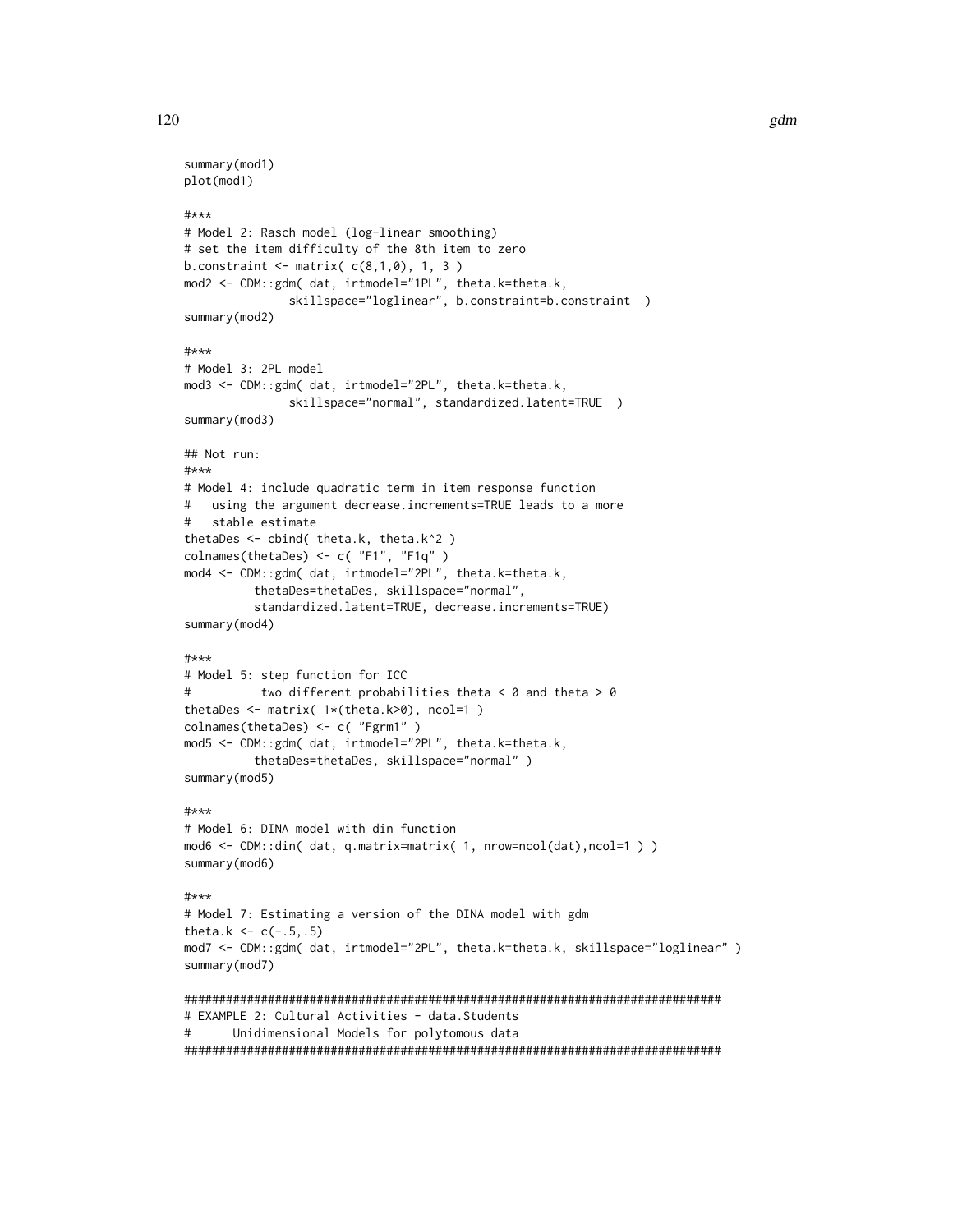```
data(data.Students, package="CDM")
dat <- data.Students
dat <- dat[, grep( "act", colnames(dat) ) ]
theta.k \leq seq( -4, 4, len=11 ) # discretized ability
#***
# Model 1: Partial Credit Model (PCM)
mod1 <- CDM::gdm( dat, irtmodel="1PL", theta.k=theta.k, skillspace="normal",
           centered.latent=TRUE)
summary(mod1)
plot(mod1)
#***
# Model 1b: PCM using frequency patterns
mod1b <- CDM::gdm( dat, irtmodel="1PL", theta.k=theta.k, skillspace="normal",
           centered.latent=TRUE, use.freqpatt=TRUE)
summary(mod1b)
#***
# Model 2: PCM with two groups
mod2 <- CDM::gdm( dat, irtmodel="1PL", theta.k=theta.k,
            group=CDM::data.Students$urban + 1, skillspace="normal",
            centered.latent=TRUE)
summary(mod2)
#***
# Model 3: PCM with loglinear smoothing
b.constraint \leq matrix(c(1,2,0), ncol=3)
mod3 <- CDM::gdm( dat, irtmodel="1PL", theta.k=theta.k,
    skillspace="loglinear", b.constraint=b.constraint )
summary(mod3)
#***
# Model 4: Model with pre-specified item weights in Q-matrix
Qmatrix \leq array( 1, dim=c(5,1,2) )
Qmatrix[,1,2] <- 2 # default is score 2 for category 2
# now change the scoring of category 2:
Qmatrix[c(2,4),1,1] <- .74
Qmatrix[c(2,4),1,2] <- 2.3
# for items 2 and 4 the score for category 1 is .74 and for category 2 it is 2.3
mod4 <- CDM::gdm( dat, irtmodel="1PL", theta.k=theta.k, Qmatrix=Qmatrix,
           skillspace="normal", centered.latent=TRUE)
summary(mod4)
#***
# Model 5: Generalized partial credit model
mod5 <- CDM::gdm( dat, irtmodel="2PL", theta.k=theta.k,
          skillspace="normal", standardized.latent=TRUE )
summary(mod5)
```
#\*\*\*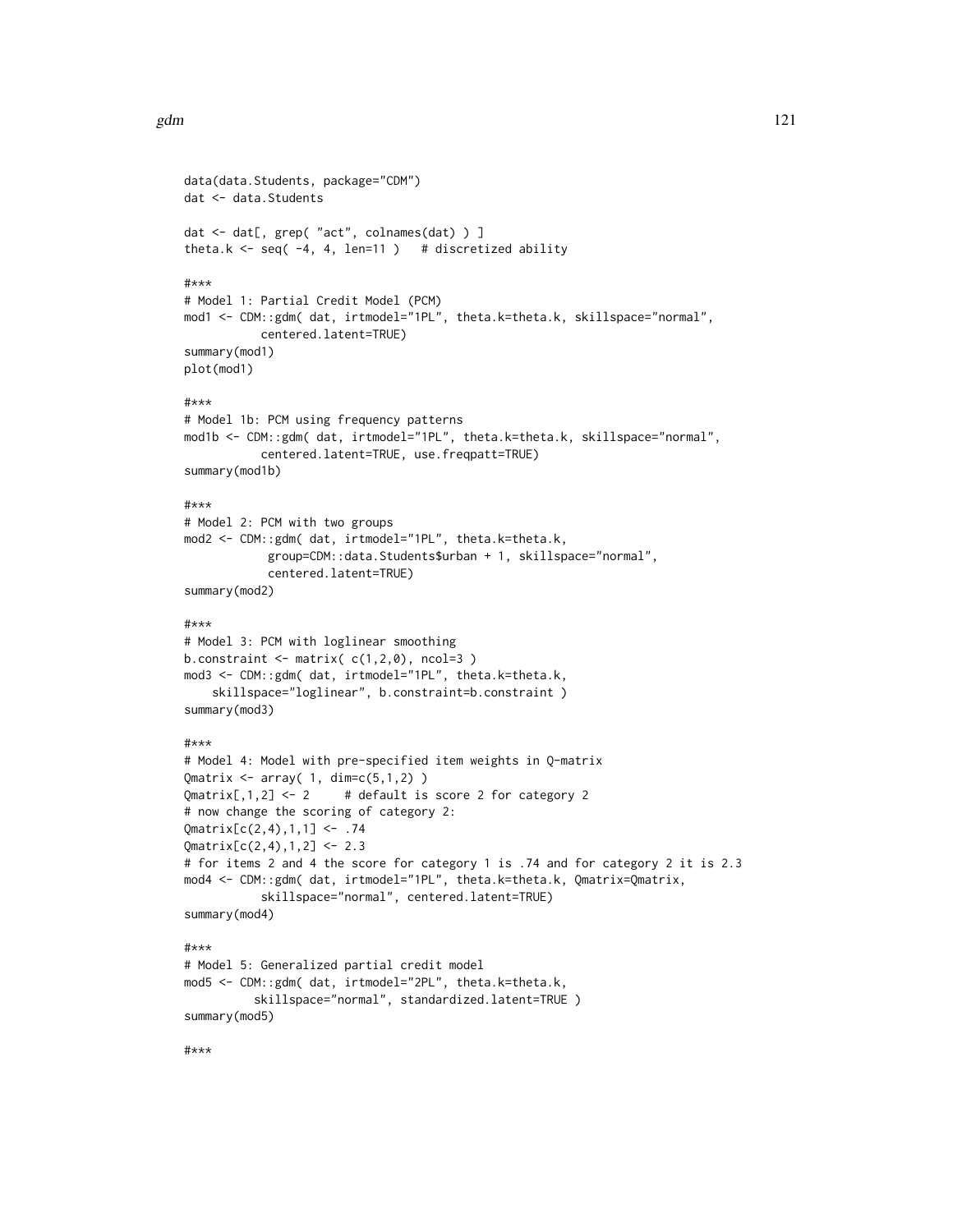```
# Model 6: Item-category slope estimation
mod6 <- CDM::gdm( dat, irtmodel="2PLcat", theta.k=theta.k, skillspace="normal",
                 standardized.latent=TRUE, decrease.increments=TRUE)
summary(mod6)
#***
# Models 7: items with different number of categories
data < - dat
dat0[ paste(dat0[,1])==2, 1 ] <- 1 # 1st item has only two categories
dat0[ paste(dat0[,3])==2, 3 ] <- 1 # 3rd item has only two categories
# Model 7a: PCM
mod7a <- CDM::gdm( dat0, irtmodel="1PL", theta.k=theta.k, centered.latent=TRUE )
summary(mod7a)
# Model 7b: Item category slopes
mod7b <- CDM::gdm( dat0, irtmodel="2PLcat", theta.k=theta.k,
                 standardized.latent=TRUE, decrease.increments=TRUE )
summary(mod7b)
#############################################################################
# EXAMPLE 3: Fraction Dataset 2
# Multidimensional Models for dichotomous data
#############################################################################
data(data.fraction2, package="CDM")
dat <- data.fraction2$data
Qmatrix <- data.fraction2$q.matrix3
#***
# Model 1: One-dimensional Rasch model
theta.k \leq seq( -4, 4, len=11 ) # discretized ability
mod1 <- CDM::gdm( dat, irtmodel="1PL", theta.k=theta.k, centered.latent=TRUE)
summary(mod1)
plot(mod1)
#***
# Model 2: One-dimensional 2PL model
mod2 <- CDM::gdm( dat, irtmodel="2PL", theta.k=theta.k, standardized.latent=TRUE)
summary(mod2)
plot(mod2)
#***
# Model 3: 3-dimensional Rasch Model (normal distribution)
mod3 <- CDM::gdm( dat, irtmodel="1PL", theta.k=theta.k, Qmatrix=Qmatrix,
            centered.latent=TRUE, globconv=5*1E-3, conv=1E-4 )
summary(mod3)
#***
# Model 4: 3-dimensional Rasch model (loglinear smoothing)
# set some item parameters of items 4,1 and 2 to zero
b.constraint \le cbind( c(4,1,2), 1, 0 )
mod4 <- CDM::gdm( dat, irtmodel="1PL", theta.k=theta.k, Qmatrix=Qmatrix,
```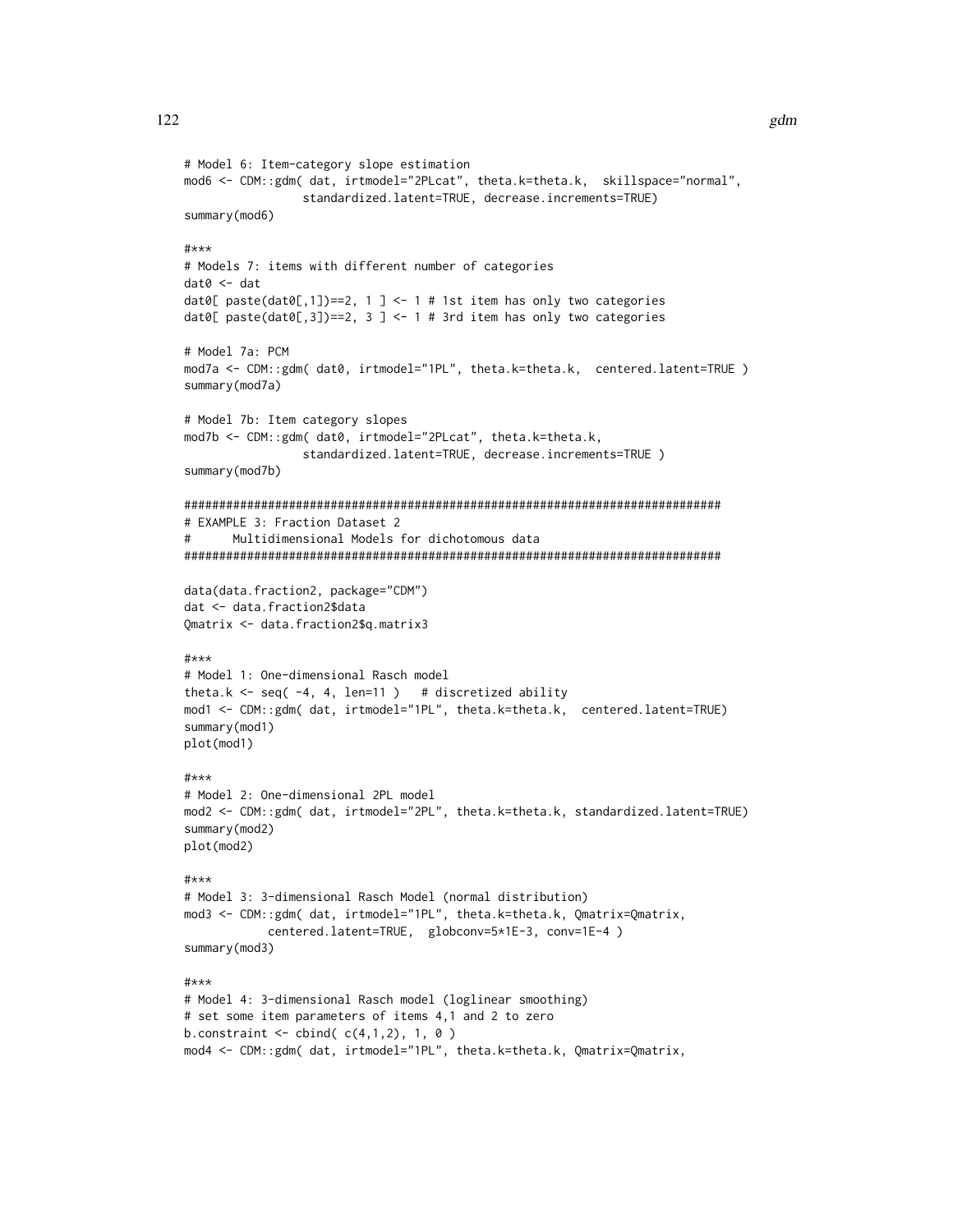```
b.constraint=b.constraint, skillspace="loglinear" )
summary(mod4)
#***
# Model 5: define a different theta grid for each dimension
theta.k \le list( "Dim1"=seq( -5, 5, len=11),
                 "Dim2"=seq(-5,5,len=8),
                 "Dim3" = seq( -3, 3, len=6) )mod5 <- CDM::gdm( dat, irtmodel="1PL", theta.k=theta.k, Qmatrix=Qmatrix,
                 b.constraint=b.constraint, skillspace="loglinear")
summary(mod5)
#***
# Model 6: multdimensional 2PL model (normal distribution)
theta.k <- seq(-5, 5, len=13)
a.constraint \leq cbind( c(8,1,3), 1:3, 1, 1 ) # fix some slopes to 1
mod6 <- CDM::gdm( dat, irtmodel="2PL", theta.k=theta.k, Qmatrix=Qmatrix,
           centered.latent=TRUE, a.constraint=a.constraint, decrease.increments=TRUE,
           skillspace="normal")
summary(mod6)
#***
# Model 7: multdimensional 2PL model (loglinear distribution)
a. constraint \leq cbind(c(8,1,3), 1:3, 1, 1)
b.constraint \leq cbind( c(8,1,3), 1, 0 )
mod7 <- CDM::gdm( dat, irtmodel="2PL", theta.k=theta.k, Qmatrix=Qmatrix,
               b.constraint=b.constraint, a.constraint=a.constraint,
               decrease.increments=FALSE, skillspace="loglinear")
summary(mod7)
#############################################################################
# EXAMPLE 4: Unidimensional latent class 1PL IRT model
#############################################################################
# simulate data
set.seed(754)
I < -20 # number of items
N <- 2000 # number of persons
theta <-c(-2, 0, 1, 2)theta <- rep( theta, c(N/4, N/4, 3*N/8, N/8) )
b \leq -\text{seq}(-2, 2, \text{len=I})library(sirt) # use function sim.raschtype from sirt package
dat <- sirt::sim.raschtype( theta=theta, b=b )
theta.k \leq seq(-1, 1, len=4) # initial vector of theta
# estimate model
mod1 <- CDM::gdm( dat, theta.k=theta.k, skillspace="est", irtmodel="1PL",
           centerintercepts=TRUE, maxiter=200)
summary(mod1)
 ## Estimated Skill Distribution
 ## F1 pi.k
 ## 1 -1.988 0.24813
 ## 2 -0.055 0.23313
```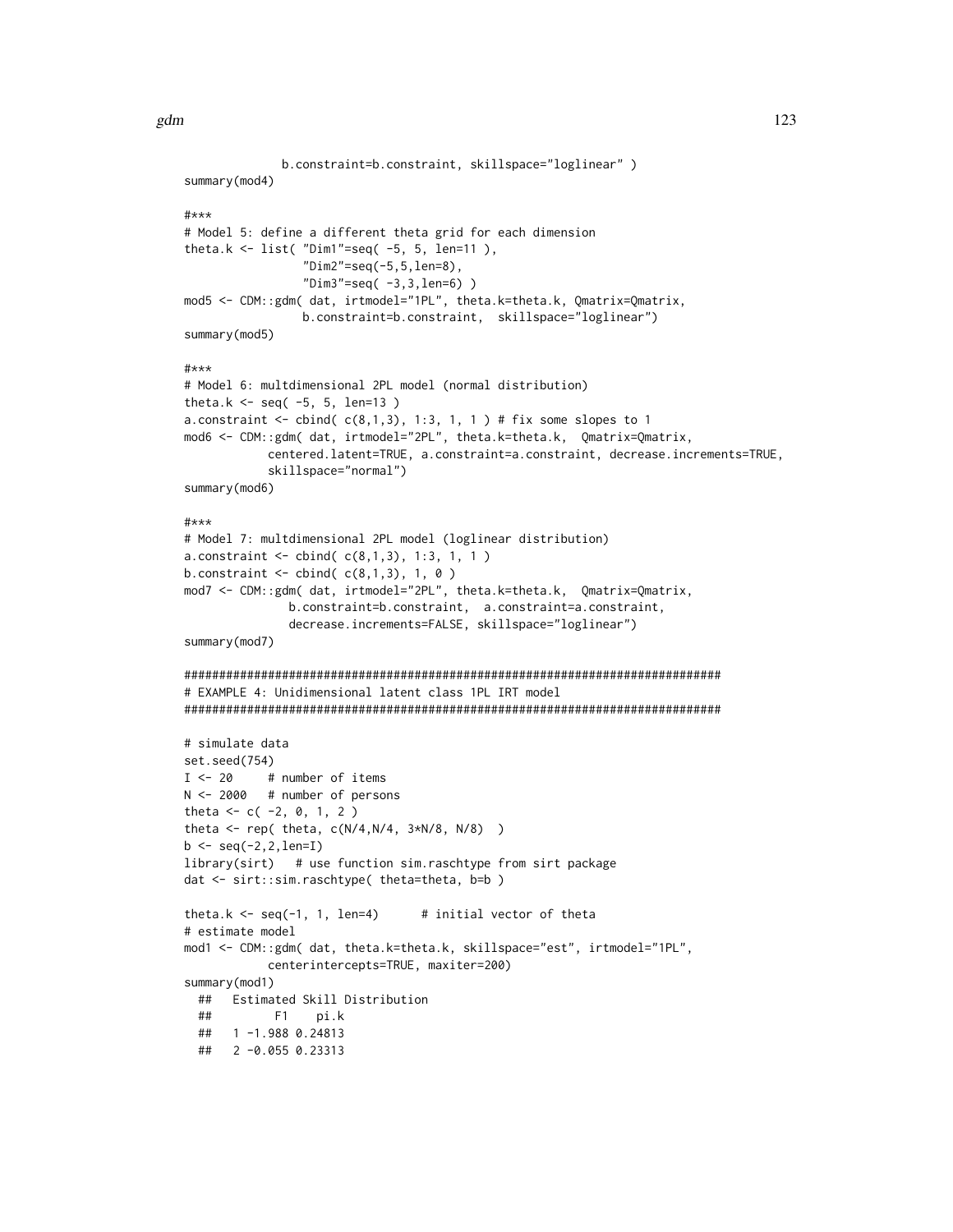```
## 3 0.940 0.40059
 ## 4 2.000 0.11816
#############################################################################
# EXAMPLE 5: Multidimensional latent class IRT model
#############################################################################
# We simulate a two-dimensional IRT model in which theta vectors
# are observed at a fixed discrete grid (see below).
# simulate data
set.seed(754)
I \leftarrow 13 # number of items
N <- 2400 # number of persons
# simulate Dimension 1 at 4 discrete theta points
theta <- c( -2, 0, 1, 2)
theta <- rep( theta, c(N/4,N/4, 3*N/8, N/8) )
b \leq -\text{seq}(-2, 2, \text{len=I})library(sirt) # use simulation function from sirt package
dat1 <- sirt::sim.raschtype( theta=theta, b=b )
# simulate Dimension 2 at 4 discrete theta points
theta <-c(-3, 0, 1.5, 2)theta <- rep( theta, c(N/4,N/4, 3*N/8, N/8) )
dat2 <- sirt::sim.raschtype( theta=theta, b=b )
colnames(dat2) <- gsub( "I", "U", colnames(dat2))
dat <- cbind( dat1, dat2 )
# define Q-matrix
Qmatrix <- matrix(0, 2 \star I, 2)Qmatrix[ cbind( 1:(2*I), rep(1:2, each=I) ) ] <- 1
theta.k \leq seq(-1, 1, len=4) # initial matrix
theta.k \le cbind( theta.k, theta.k )
colnames(theta.k) <- c("Dim1","Dim2")
# estimate model
mod2 <- CDM::gdm( dat, theta.k=theta.k, skillspace="est", irtmodel="1PL",
             Qmatrix=Qmatrix, centerintercepts=TRUE)
summary(mod2)
 ## Estimated Skill Distribution
 ## theta.k.Dim1 theta.k.Dim2 pi.k
 ## 1 -2.022 -3.035 0.25010
 ## 2 0.016 0.053 0.24794
 ## 3 0.956 1.525 0.36401
 ## 4 1.958 1.919 0.13795
#############################################################################
# EXAMPLE 6: Large-scale dataset data.mg
#############################################################################
data(data.mg, package="CDM")
dat <- data.mg[, paste0("I", 1:11 ) ]
```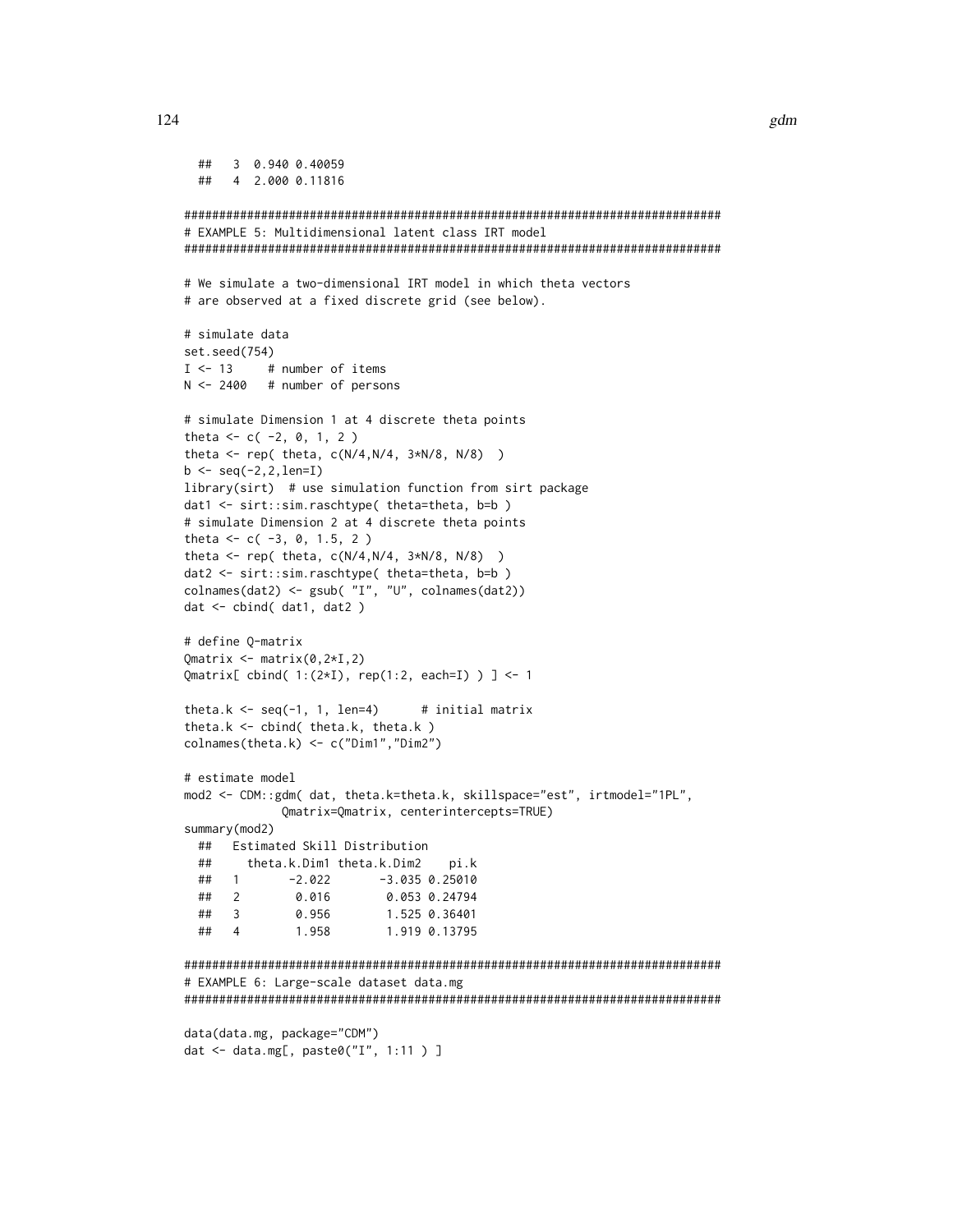# ideal.response.pattern 125

```
theta.k \leq - seq(-6, 6,len=21)
#***
# Model 1: Generalized partial credit model with multiple groups
mod1 <- CDM::gdm( dat, irtmodel="2PL", theta.k=theta.k, group=CDM::data.mg$group,
              skillspace="normal", standardized.latent=TRUE)
summary(mod1)
## End(Not run)
```
ideal.response.pattern

*Ideal Response Pattern*

### Description

This function computes the ideal response pattern which is the latent item response  $\eta_{lj} = \prod_{k=1}^K \alpha_{lk}$ for a person with skill profile  $l$  at item  $j$ .

### Usage

ideal.response.pattern(q.matrix, skillspace=NULL, rule="DINA")

### Arguments

| g.matrix   | The O-matrix                                                                                                                      |
|------------|-----------------------------------------------------------------------------------------------------------------------------------|
| skillspace | An optional skill space matrix. If it is not provided, then all skill classes are<br>used for creating an ideal response pattern. |
| rule       | Chosen condensation rule for the CDM. Can be "DINA" or "DINO".                                                                    |

#### Value

A list with following entries

| idealresp  | A matrix with ideal response patterns |
|------------|---------------------------------------|
| skillspace | Used skill space                      |

```
#############################################################################
# EXAMPLE 1: Ideal response pattern sim.qmatrix
#############################################################################
data(sim.qmatrix, package="CDM")
q.matrix <- sim.qmatrix
#- ideal response pattern for DINA model
CDM::ideal.response.pattern(q.matrix)
```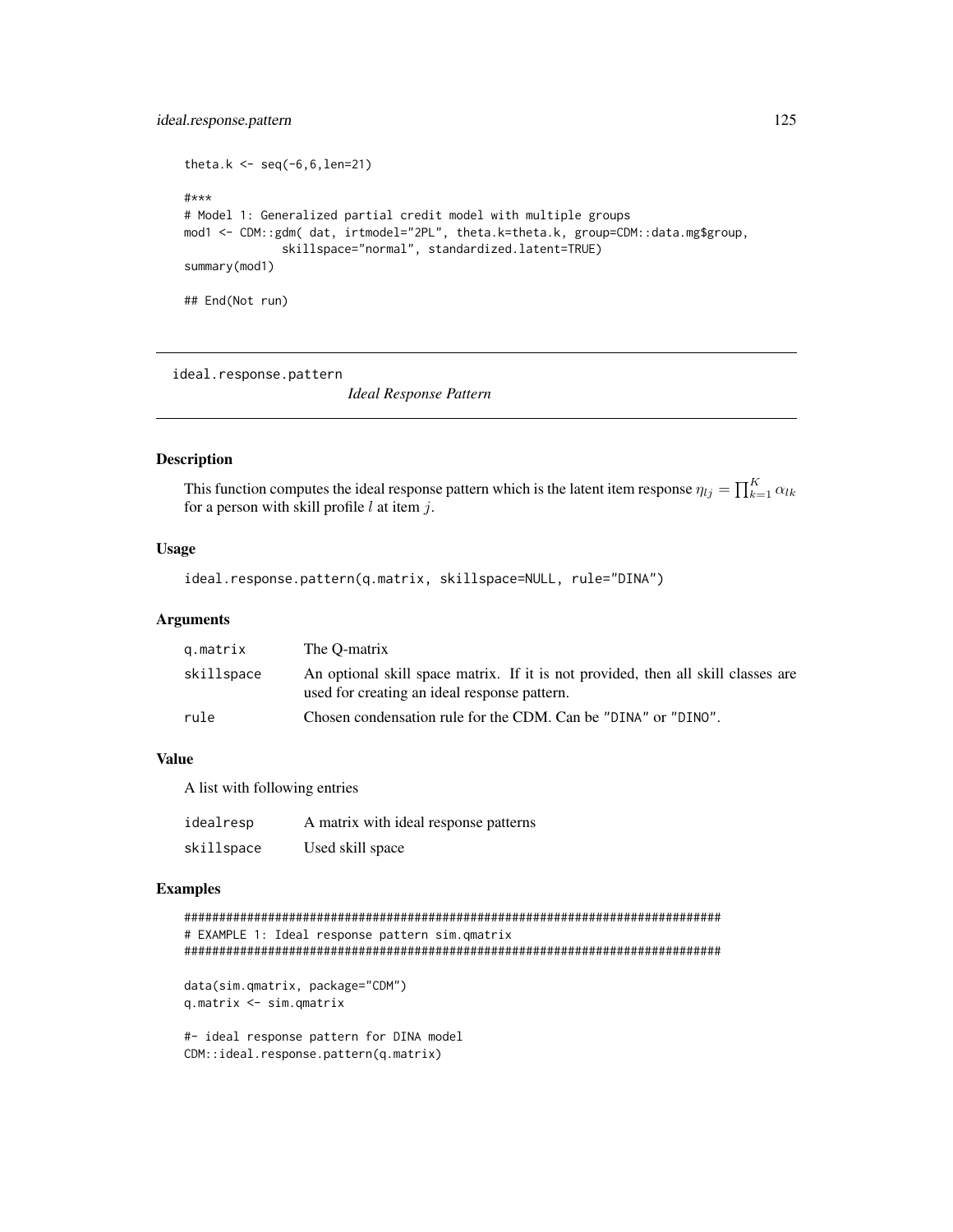```
#- ideal response pattern for DINO model
CDM::ideal.response.pattern( q.matrix, rule="DINO" )
# compute ideal responses for a reduced skill space
skillspace \leq matrix( c( 0,1,0,1,1,0 ), 2,3, byrow=TRUE )
CDM::ideal.response.pattern( q.matrix, skillspace=skillspace)
```
IRT.anova *Helper Function for Conducting Likelihood Ratio Tests*

# Description

This is a helper function for conducting likelihood ratio tests and can be generally used for objects for which the [logLik](#page-159-0) method is defined.

# Usage

```
IRT.anova(object, ...)
```
### Arguments

| object   | Object for which the logLik method is defined. |
|----------|------------------------------------------------|
| $\cdots$ | A further object to be passed                  |

# See Also

See also IRT. compareModels for model comparisons of several models. See also as [anova.din](#page-5-0).

IRT.classify *Individual Classification for Fitted Models*

# Description

Computes individual classifications based on a fitted model.

### Usage

IRT.classify(object, type="MLE")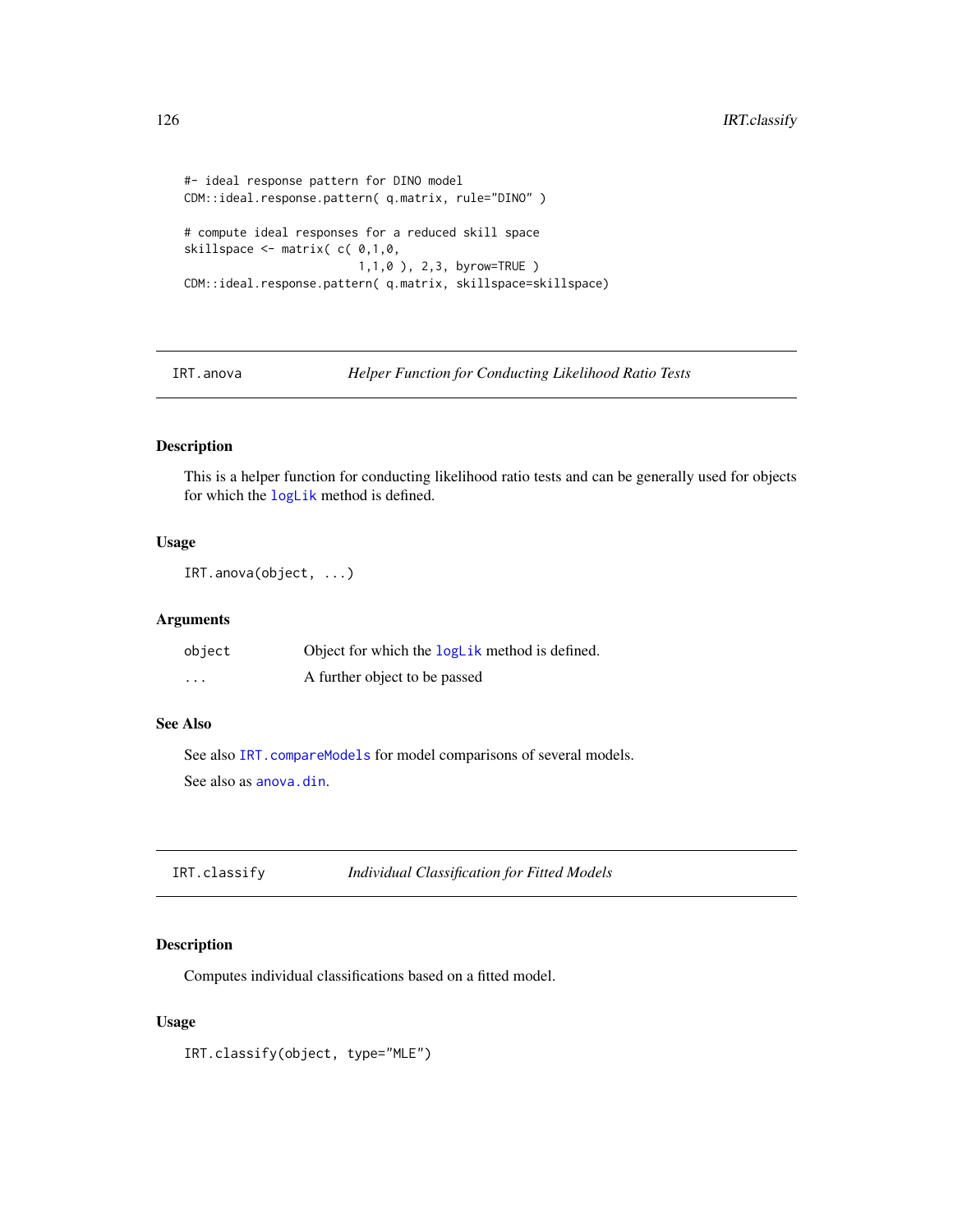# Arguments

| obiect | Fitted model for which methods IRT. likelihood and IRT. posterior are de-<br>fined.                           |
|--------|---------------------------------------------------------------------------------------------------------------|
| type   | Type of classification: "MLE" (maximum likelihood estimate) or "MAP" (maxi-<br>mum of posterior distribution) |

# Value

List with entries

| class theta | Individual classification                                             |
|-------------|-----------------------------------------------------------------------|
|             | class index Class index of individual classification                  |
|             | class_maxval Maximum value corresponding to individual classification |

# See Also

See IRT. factor. scores for similar functionality.

### Examples

```
## Not run:
#############################################################################
# EXAMPLE 1: Individual classification data.ecpe
#############################################################################
data(data.ecpe, package="CDM")
dat <- data.ecpe$dat[,-1]
Q <- data.ecpe$q.matrix
#** estimate GDINA model
mod <- CDM::gdina(dat, q.matrix=Q)
summary(mod)
#** classify individuals
cmod <- CDM::IRT.classify(mod)
str(cmod)
## End(Not run)
```
<span id="page-126-0"></span>IRT.compareModels *Comparisons of Several Models*

# Description

Performs model comparisons based on information criteria and likelihood ratio test. This function allows all objects for which the [logLik](#page-159-0) (stats) S3 method is defined. The output of [IRT.modelfit](#page-146-0) can also be used as input for this function.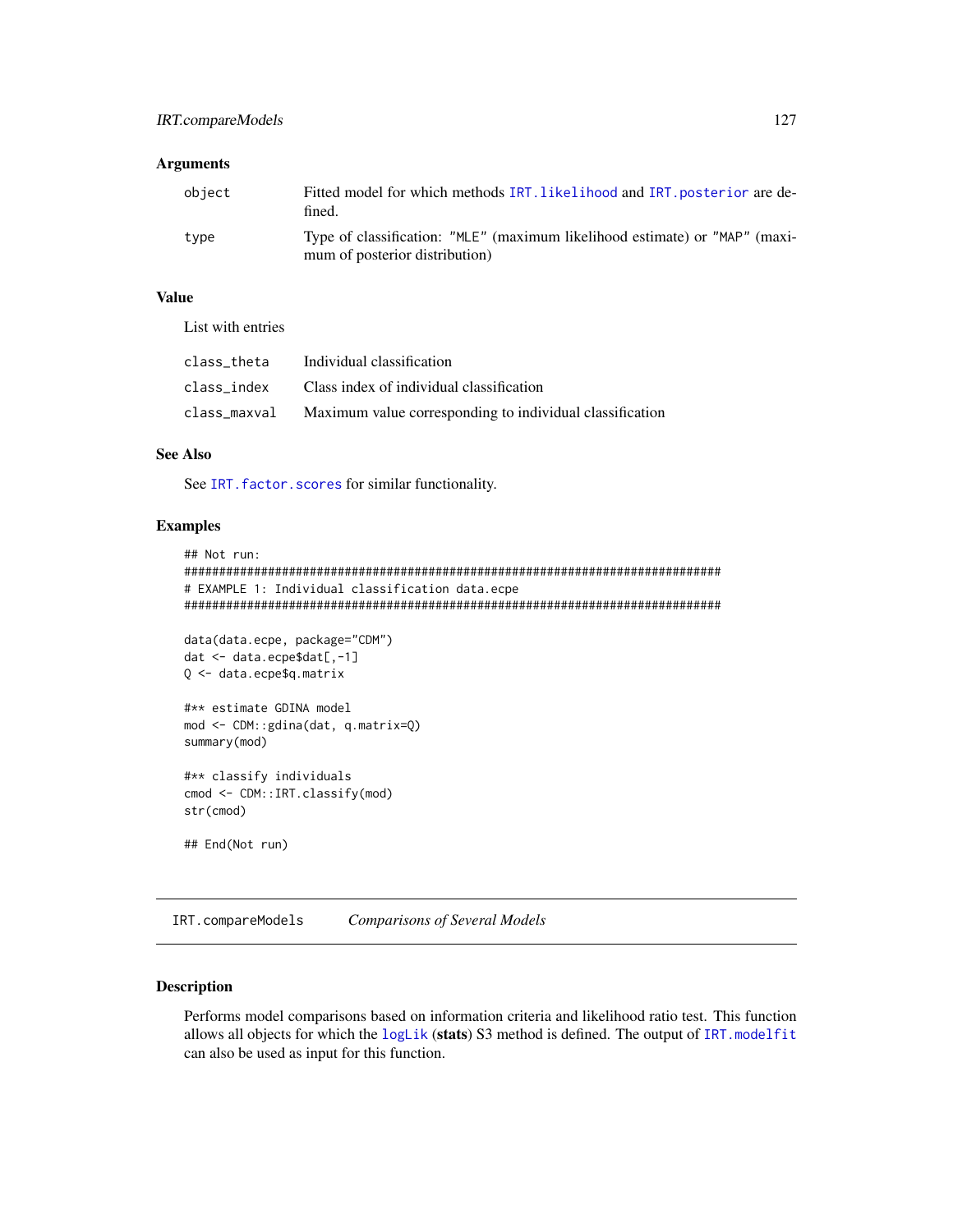# Usage

```
IRT.compareModels(object, ...)
```

```
## S3 method for class 'IRT.compareModels'
summary(object, extended=TRUE, ...)
```
# Arguments

| object   | Object                                                                                              |
|----------|-----------------------------------------------------------------------------------------------------|
| extended | Optional logical indicating whether all or or only a subset of fit statistics should<br>be printed. |
| $\cdot$  | Further objects to be passed.                                                                       |

# Value

A list with following entries

| IC     | Data frame with information criteria                         |
|--------|--------------------------------------------------------------|
| LRtest | Data frame with all (useful) pairwise likelihood ratio tests |

# See Also

The function is based on [IRT.IC](#page-135-0).

For comparing two models see [anova.din](#page-5-0).

For computing absolute model fit see [IRT.modelfit](#page-146-0).

```
## Not run:
#############################################################################
# EXAMPLE 1: Model comparison sim.dina dataset
#############################################################################
data(sim.dina, package="CDM")
data(sim.qmatrix, package="CDM")
dat <- sim.dina
q.matrix <- sim.qmatrix
#*** Model 0: DINA model with equal guessing and slipping parameters
mod0 <- CDM::din( dat, q.matrix, guess.equal=TRUE, slip.equal=TRUE )
summary(mod0)
#*** Model 1: DINA model
mod1 <- CDM::din( dat, q.matrix )
summary(mod1)
#*** Model 2: DINO model
```

```
mod2 <- CDM::din( dat, q.matrix, rule="DINO")
```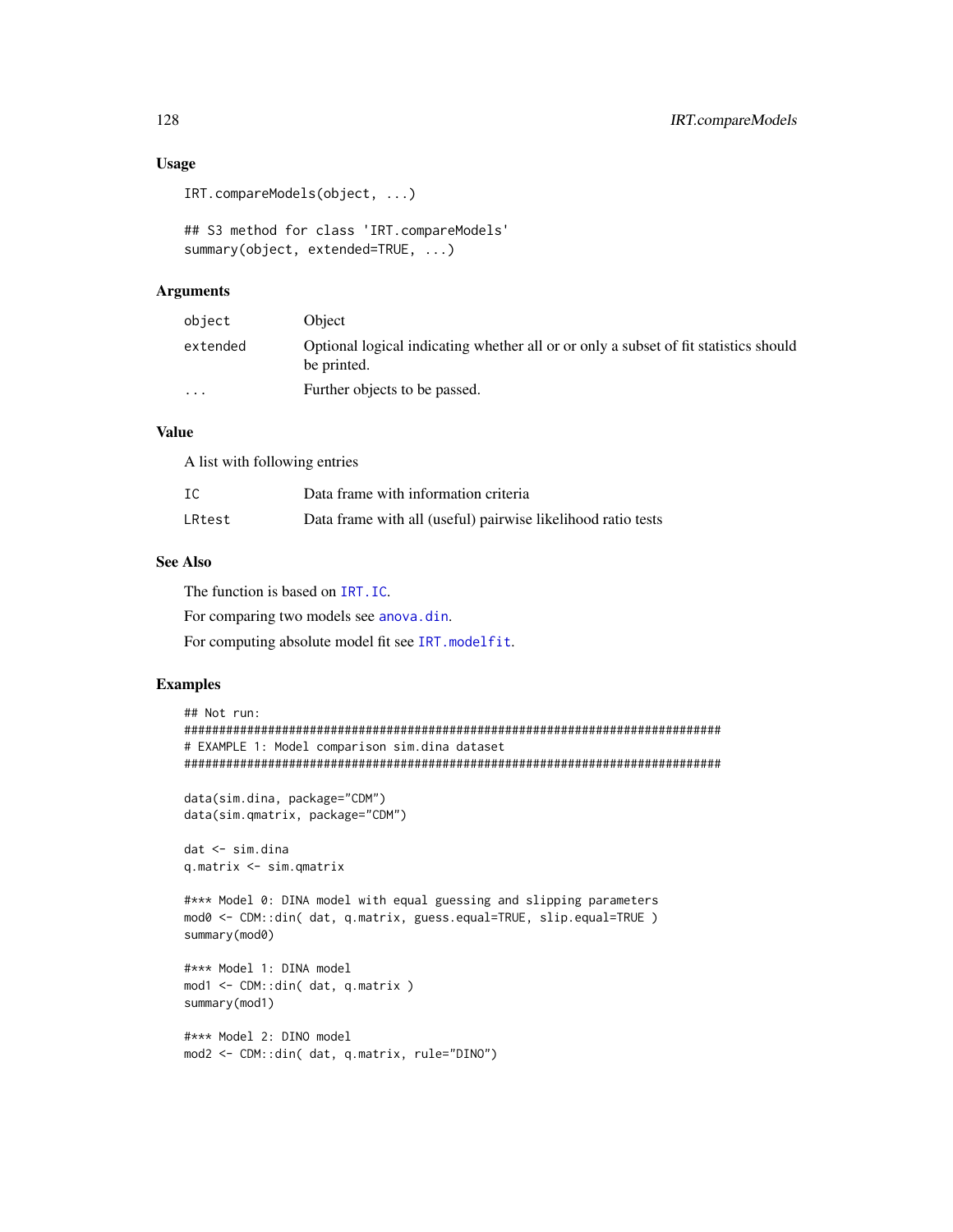### IRT.compareModels 129

```
summary(mod2)
#*** Model 3: Additive GDINA model
mod3 <- CDM::gdina( dat, q.matrix, rule="ACDM")
summary(mod3)
#*** Model 4: GDINA model
mod4 <- CDM::gdina( dat, q.matrix, rule="GDINA")
summary(mod4)
# model comparisons
res <- CDM::IRT.compareModels( mod0, mod1, mod2, mod3, mod4 )
res
 ## > res
 ## $IC
 ## Model loglike Deviance Npars Nobs AIC BIC AIC3 AICc CAIC
 ## 1 mod0 -2176.482 4352.963 9 400 4370.963 4406.886 4379.963 4371.425 4415.886
 ## 2 mod1 -2042.378 4084.756 25 400 4134.756 4234.543 4159.756 4138.232 4259.543
     3 mod2 -2086.805 4173.610 25 400 4223.610 4323.396 4248.610 4227.086 4348.396
 ## 4 mod3 -2048.233 4096.466 32 400 4160.466 4288.193 4192.466 4166.221 4320.193
 ## 5 mod4 -2026.633 4053.266 41 400 4135.266 4298.917 4176.266 4144.887 4339.917
 ##
# -> The DINA model (mod1) performed best in terms of AIC.
 ## $LRtest
 ## Model1 Model2 Chi2 df p
 ## 1 mod0 mod1 268.20713 16 0.000000e+00
 ## 2 mod0 mod2 179.35362 16 0.000000e+00
 ## 3 mod0 mod3 256.49745 23 0.000000e+00
 ## 4 mod0 mod4 299.69671 32 0.000000e+00
 ## 5 mod1 mod3 -11.70967 7 1.000000e+00
 ## 6 mod1 mod4 31.48959 16 1.164415e-02
 ## 7 mod2 mod3 77.14383 7 5.262457e-14
 ## 8 mod2 mod4 120.34309 16 0.000000e+00
 ## 9 mod3 mod4 43.19926 9 1.981445e-06
 ##
# -> The GDINA model (mod4) was superior to the other models in terms
# of the likelihood ratio test.
# get an overview with summary
summary(res)
summary(res,extended=FALSE)
#*******************
# applying model comparison for objects of class IRT.modelfit
# compute model fit statistics
fmod0 <- CDM::IRT.modelfit(mod0)
fmod1 <- CDM::IRT.modelfit(mod1)
fmod4 <- CDM::IRT.modelfit(mod4)
# model comparison
res <- CDM::IRT.compareModels( fmod0, fmod1, fmod4 )
res
```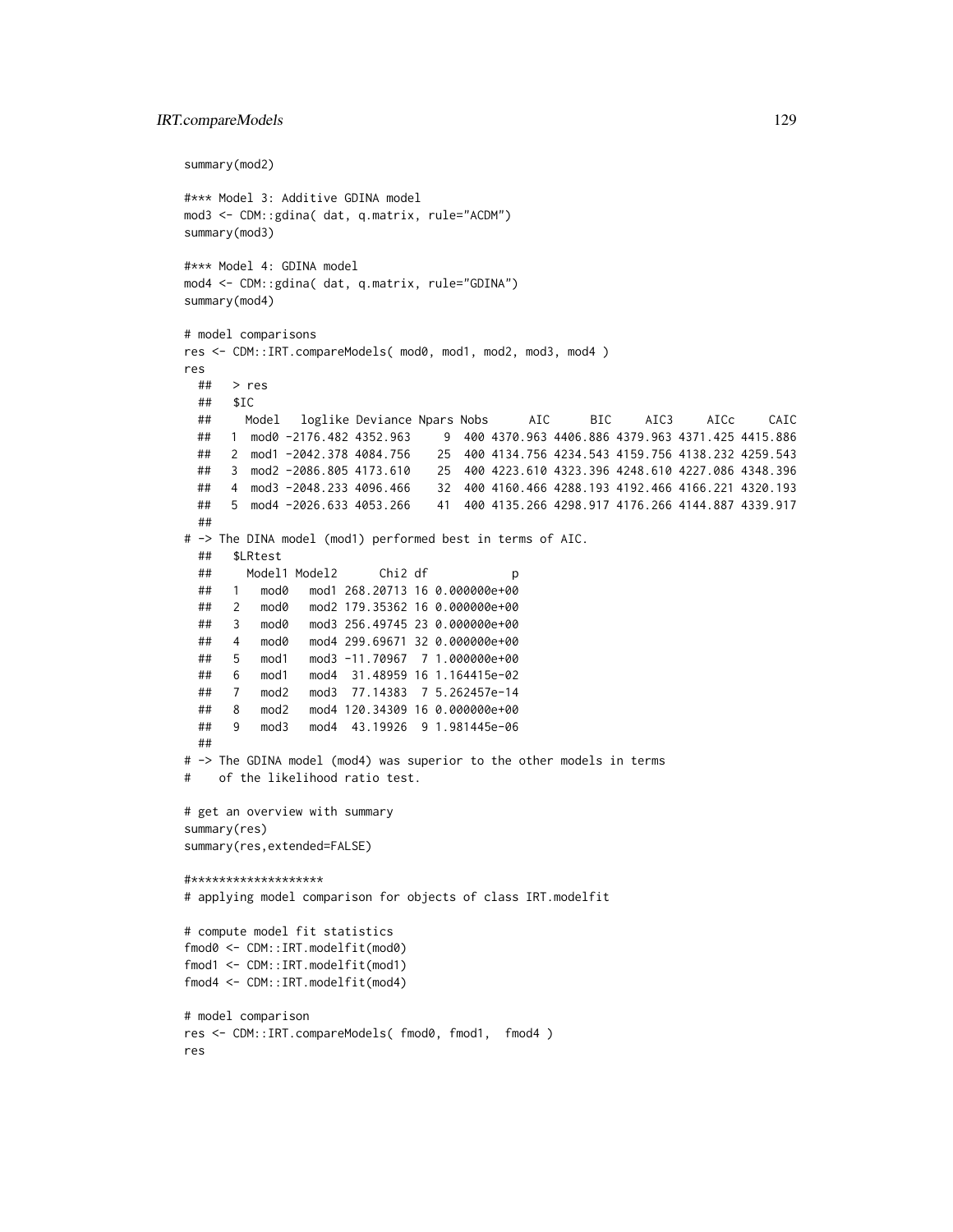```
## $IC
 ## Model loglike Deviance Npars Nobs AIC BIC AIC3
 ## mod0 mod0 -2176.482 4352.963 9 400 4370.963 4406.886 4379.963
 ## mod1 mod1 -2042.378 4084.756 25 400 4134.756 4234.543 4159.756
 ## mod4 mod4 -2026.633 4053.266 41 400 4135.266 4298.917 4176.266
 ## AICc CAIC maxX2 p_maxX2 MADcor SRMSR
 ## mod0 4371.425 4415.886 118.172707 0.0000000 0.09172287 0.10941300
 ## mod1 4138.232 4259.543 8.728248 0.1127943 0.03025354 0.03979948
 ## mod4 4144.887 4339.917 2.397241 1.0000000 0.02284029 0.02989669
 ## X100.MADRESIDCOV MADQ3 MADaQ3
 ## mod0 1.9749936 0.08840892 0.08353917
 ## mod1 0.6713952 0.06184332 0.05923058
 ## mod4 0.5148707 0.07477337 0.07145600
 ##
 ## $LRtest
 ## Model1 Model2 Chi2 df p
 ## 1 mod0 mod1 268.20713 16 0.00000000
 ## 2 mod0 mod4 299.69671 32 0.00000000
 ## 3 mod1 mod4 31.48959 16 0.01164415
## End(Not run)
```
IRT.data *S3 Method for Extracting Used Item Response Dataset*

#### **Description**

This S3 method extracts the used dataset with item responses.

#### Usage

```
IRT.data(object, ...)
## S3 method for class 'din'
IRT.data(object, ...)
## S3 method for class 'gdina'
IRT.data(object, ...)
## S3 method for class 'gdm'
IRT.data(object, ...)
## S3 method for class 'mcdina'
IRT.data(object, ...)
## S3 method for class 'reglca'
IRT.data(object, ...)
## S3 method for class 'slca'
IRT.data(object, ...)
```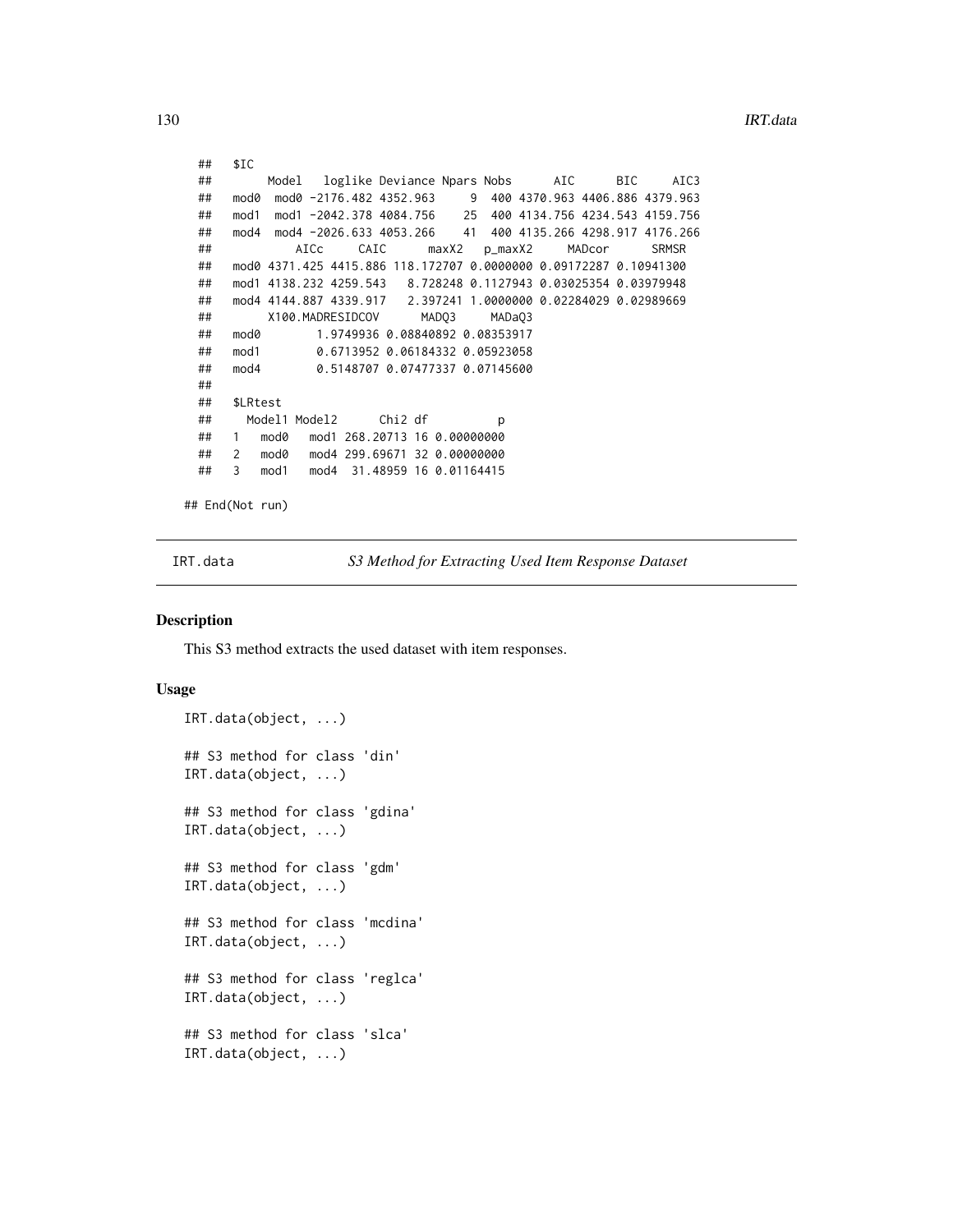#### IRT.data 131

### Arguments

| object   | Object of classes din, gdina, mcdina, gdm, slca, reglca. |
|----------|----------------------------------------------------------|
| $\cdots$ | More arguments to be passed.                             |

#### Value

A matrix (or data frame) with item responses and group identifier and weights vector as attributes.

```
## Not run:
#############################################################################
# EXAMPLE 1: Several models for sim.dina data
#############################################################################
data(sim.dina, package="CDM")
data(sim.qmatrix, package="CDM")
dat <- sim.dina
q.matrix <- sim.qmatrix
#--- Model 1: GDINA model
mod1 <- CDM::gdina( data=dat, q.matrix=q.matrix)
summary(mod1)
dmod1 <- CDM::IRT.data(mod1)
str(dmod1)
#--- Model 2: DINA model
mod2 <- CDM::din( data=dat, q.matrix=q.matrix)
summary(mod2)
dmod2 <- CDM::IRT.data(mod2)
#--- Model 3: Rasch model with gdm function
mod3 <- CDM::gdm( data=dat, irtmodel="1PL", theta.k=seq(-4,4,length=11),
                centered.latent=TRUE )
summary(mod3)
dmod3 <- CDM::IRT.data(mod3)
#--- Model 4: Latent class model with two classes
dat <- sim.dina
I \leftarrow \text{ncol}(\text{dat})# define design matrices
TP < -2 # two classes
# The idea is that latent classes refer to two different "dimensions".
# Items load on latent class indicators 1 and 2, see below.
Xdes <- array(0, dim=c(I,2,2,2*I))
items <- colnames(dat)
dimnames(Xdes)[[4]] <- c(paste0( colnames(dat), "Class", 1),
          paste0( colnames(dat), "Class", 2) )
    # items, categories, classes, parameters
```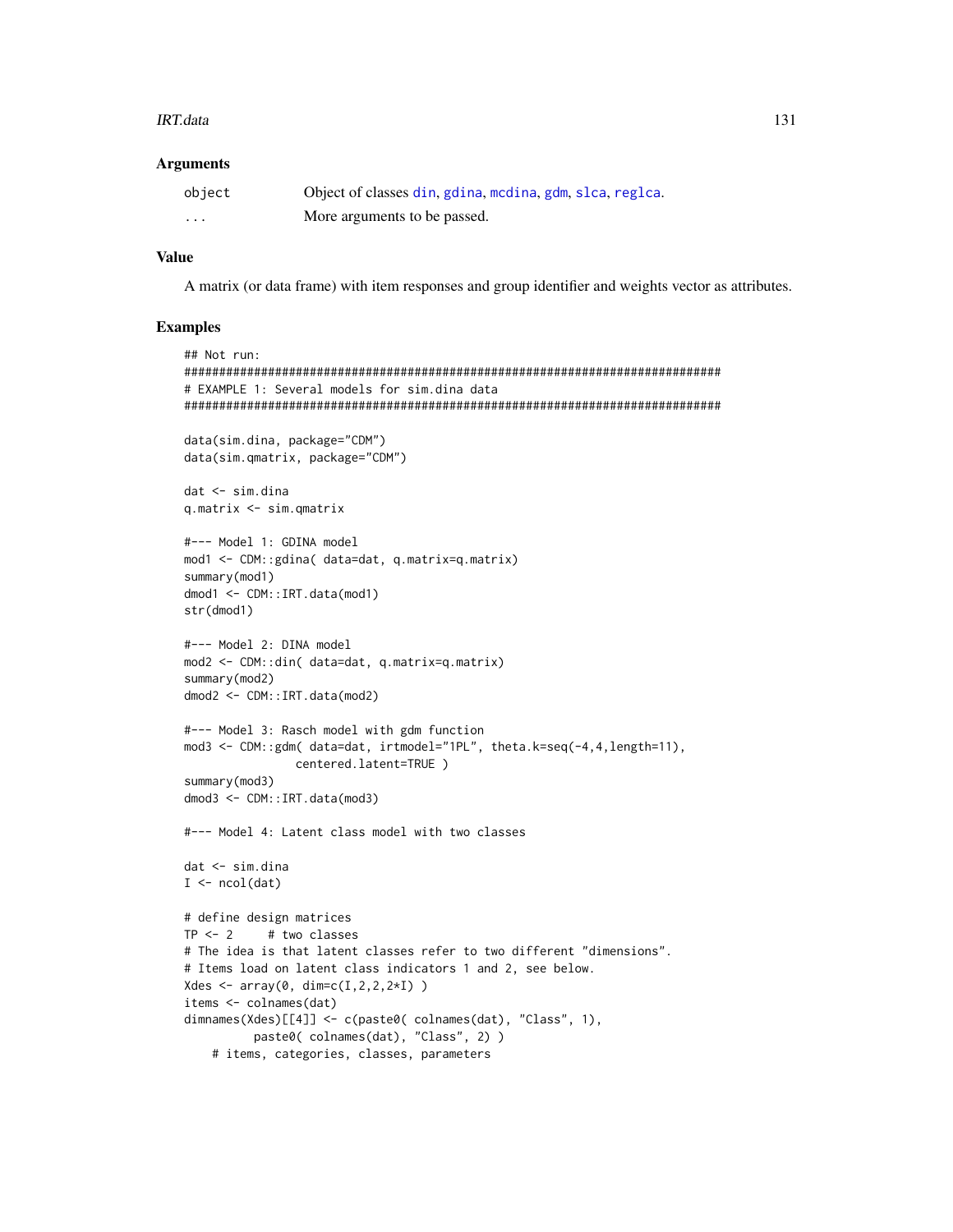```
# probabilities for correct solution
for (ii in 1:I){
   Xdes[ ii, 2, 1, ii ] <- 1 # probabilities class 1
    Xdes[ ii, 2, 2, ii+I ] <- 1 # probabilities class 2
}
# estimate model
mod4 <- CDM::slca( dat, Xdes=Xdes)
summary(mod4)
dmod4 <- CDM::IRT.data(mod4)
## End(Not run)
```
IRT.expectedCounts *S3 Method for Extracting Expected Counts*

#### Description

This S3 method extracts expected counts from model output.

### Usage

```
IRT.expectedCounts(object, ...)
## S3 method for class 'din'
IRT.expectedCounts(object, ...)
## S3 method for class 'gdina'
IRT.expectedCounts(object, ...)
## S3 method for class 'gdm'
IRT.expectedCounts(object, ...)
## S3 method for class 'mcdina'
IRT.expectedCounts(object, ...)
## S3 method for class 'slca'
IRT.expectedCounts(object, ...)
## S3 method for class 'reglca'
IRT.expectedCounts(object, ...)
```
### Arguments

| object   | Object of classes din, gdina, medina, gdm or slca. |
|----------|----------------------------------------------------|
| $\cdots$ | More arguments to be passed.                       |

### Value

An array with expected counts. The dimensions are items, categories, latent classes and groups.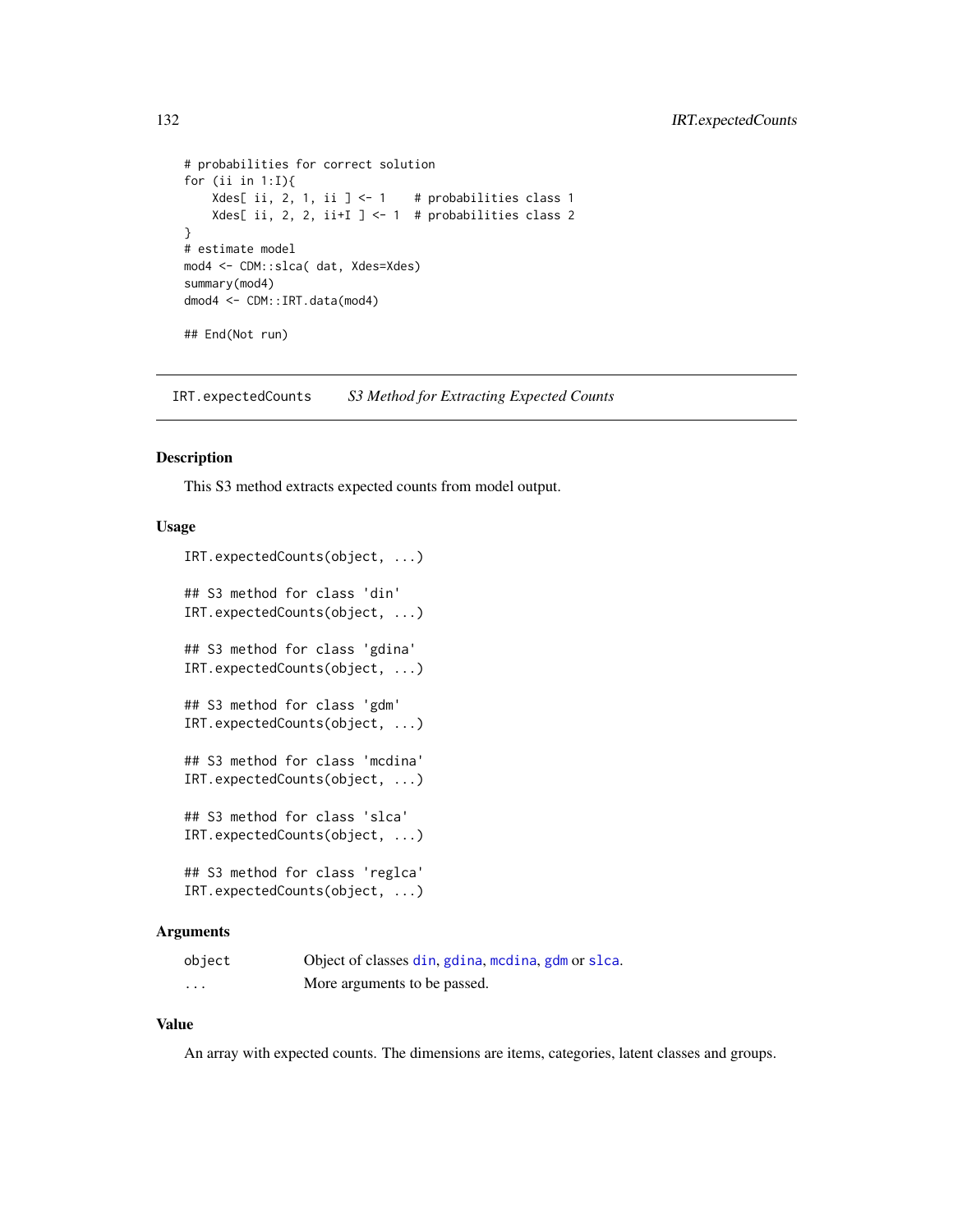# IRT.factor.scores 133

#### Examples

```
## Not run:
#############################################################################
# EXAMPLE 1: Expected counts gdm function
#############################################################################
data(data.fraction1, package="CDM")
dat <- data.fraction1$data
theta.k \leq seq( -6, 6, len=11 ) # discretized ability
#--- Model 1: Rasch model
mod1 <- CDM::gdm( dat, irtmodel="1PL", theta.k=theta.k, skillspace="normal",
               centered.latent=TRUE )
emod1 <- CDM::IRT.expectedCounts(mod1)
str(emod1)
#############################################################################
# EXAMPLE 2: Expected counts gdina function
#############################################################################
data(sim.dina, package="CDM")
data(sim.qmatrix, package="CDM")
#--- Model 1: estimation of the GDINA model
mod1 <- CDM::gdina( data=sim.dina, q.matrix=sim.qmatrix)
summary(mod1)
emod1 <- CDM::IRT.expectedCounts(mod1)
str(emod1)
#--- Model 2: GDINA model with two groups
mod2 <- CDM::gdina( data=CDM::sim.dina, q.matrix=CDM::sim.qmatrix,
                   group=rep(1:2, each=200) )
summary(mod2)
emod2 <- CDM::IRT.expectedCounts( mod2 )
str(emod2)
## End(Not run)
```
<span id="page-132-0"></span>IRT.factor.scores *S3 Methods for Extracting Factor Scores (Person Classifications)*

# Description

This S3 method extracts factor scores or skill classifications.

#### Usage

IRT.factor.scores(object, ...)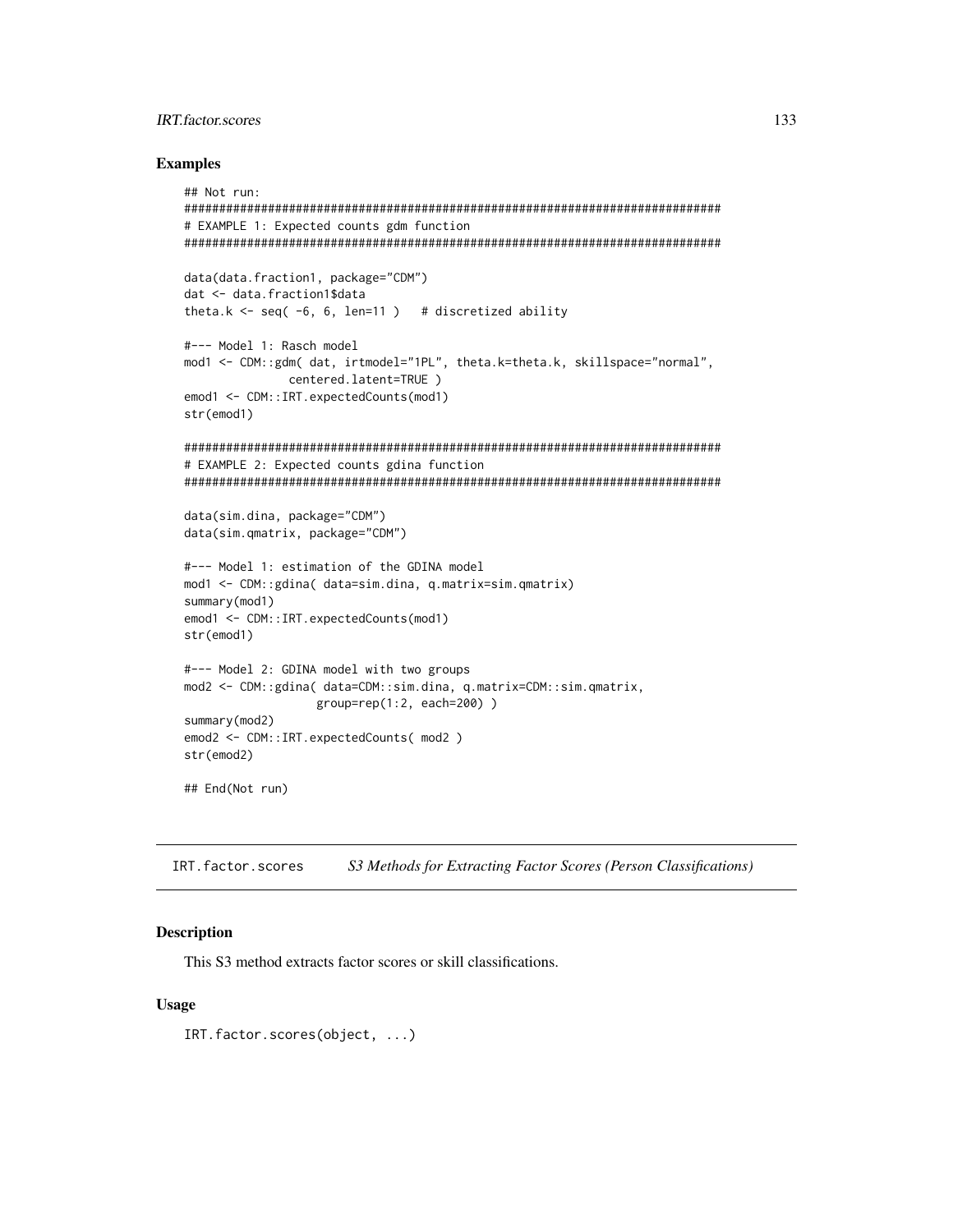```
## S3 method for class 'din'
IRT.factor.scores(object, type="MLE", ...)
## S3 method for class 'gdina'
IRT.factor.scores(object, type="MLE", ...)
## S3 method for class 'mcdina'
IRT.factor.scores(object, type="MLE", ...)
## S3 method for class 'gdm'
IRT.factor.scores(object, type="EAP", ...)
## S3 method for class 'slca'
IRT.factor.scores(object, type="MLE", ...)
```
# Arguments

| object                  | Object of classes din, gdina, medina, gdm or slca.                                                                           |
|-------------------------|------------------------------------------------------------------------------------------------------------------------------|
| type                    | Type of estimated factor score. This can be "MLE", "MAP" or "EAP". The type<br>EAP cannot be used for objects of class slca. |
| $\cdot$ $\cdot$ $\cdot$ | More arguments to be passed.                                                                                                 |

### Value

A matrix or a vector with classified scores.

# See Also

For extracting the individual likelihood or the individual posterior see IRT. likelihood or [IRT.posterior](#page-143-1).

```
#############################################################################
# EXAMPLE 1: Extracting factor scores in the DINA model
#############################################################################
data(sim.dina, package="CDM")
data(sim.qmatrix, package="CDM")
# estimate DINA model
mod1 <- CDM::din( sim.dina, q.matrix=sim.qmatrix)
summary(mod1)
# MLE
fsc1a <- CDM::IRT.factor.scores(mod1)
# MAP
fsc1b <- CDM::IRT.factor.scores(mod1, type="MAP")
# EAP
fsc1c <- CDM::IRT.factor.scores(mod1, type="EAP")
# compare classification for skill 1
stats::xtabs( ~ sfc1a[,1] + fsc1b[,1] )graphics::boxplot( fsc1c[,1] ~ fsc1a[,1] )
```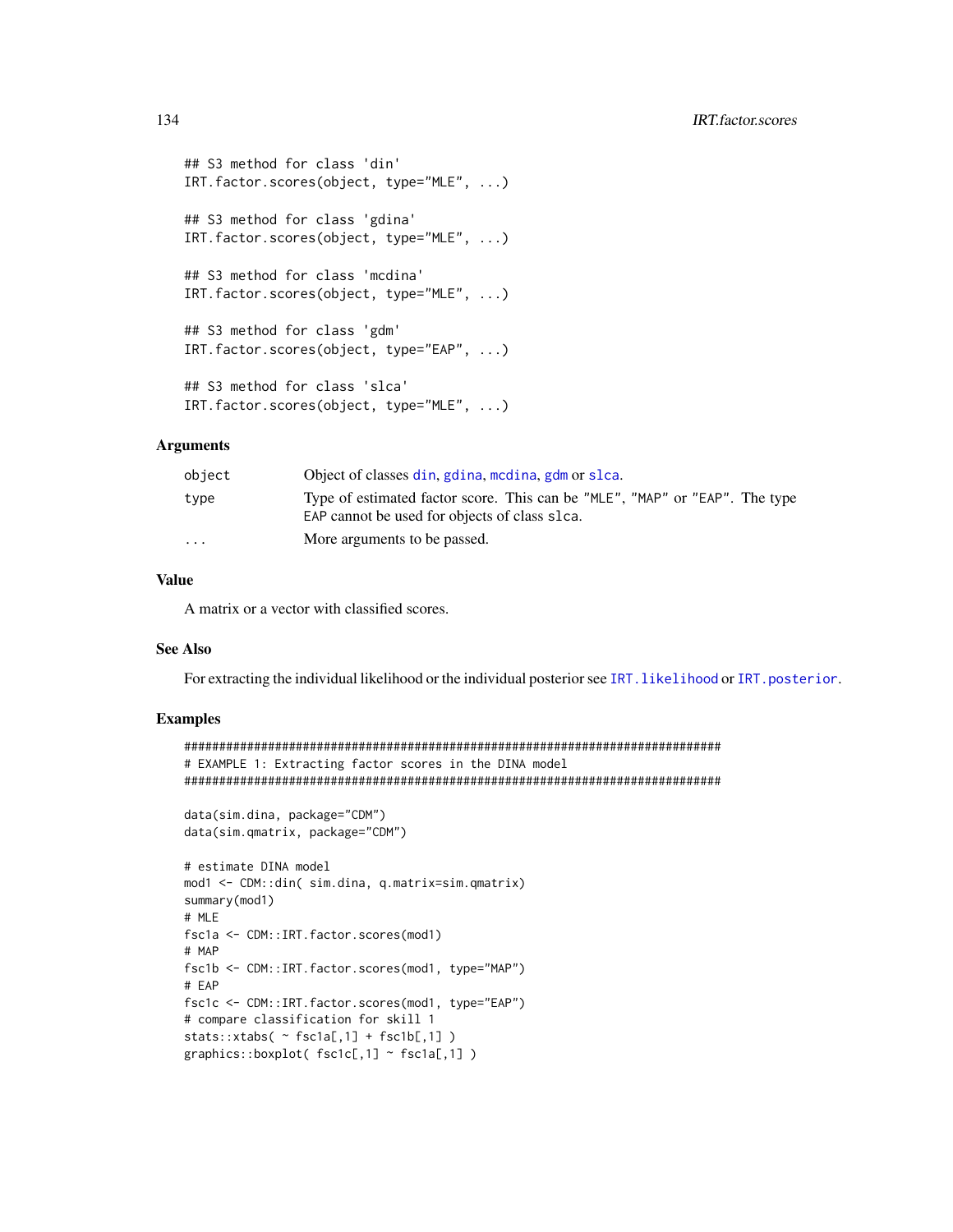IRT.frequencies *S3 Method for Computing Observed and Expected Frequencies of Univariate and Bivariate Marginals*

# Description

This S3 method computes observed and expected frequencies for univariate and bivariate distributions.

### Usage

```
IRT.frequencies(object, ...)
IRT_frequencies_default(data, post, probs, weights=NULL)
IRT_frequencies_wrapper(object, ...)
## S3 method for class 'din'
IRT.frequencies(object, ...)
## S3 method for class 'gdina'
IRT.frequencies(object, ...)
## S3 method for class 'mcdina'
IRT.frequencies(object, ...)
## S3 method for class 'gdm'
IRT.frequencies(object, ...)
## S3 method for class 'slca'
IRT.frequencies(object, ...)
```
# Arguments

| object              | Object of classes din, gdina, modina, gdm or slca.                           |
|---------------------|------------------------------------------------------------------------------|
| $\cdot \cdot \cdot$ | More arguments to be passed.                                                 |
| data                | Item response data as extracted by IRT. data                                 |
| post                | Individual posterior distribution as extracted by IRT. posterior             |
| probs               | Individual posterior distribution as extracted by IRT. informula             |
| weights             | Optional vector of weights as included as the attribute weights in IRT. data |

#### Value

List with following entries

uni\_obs Univariate observed distribution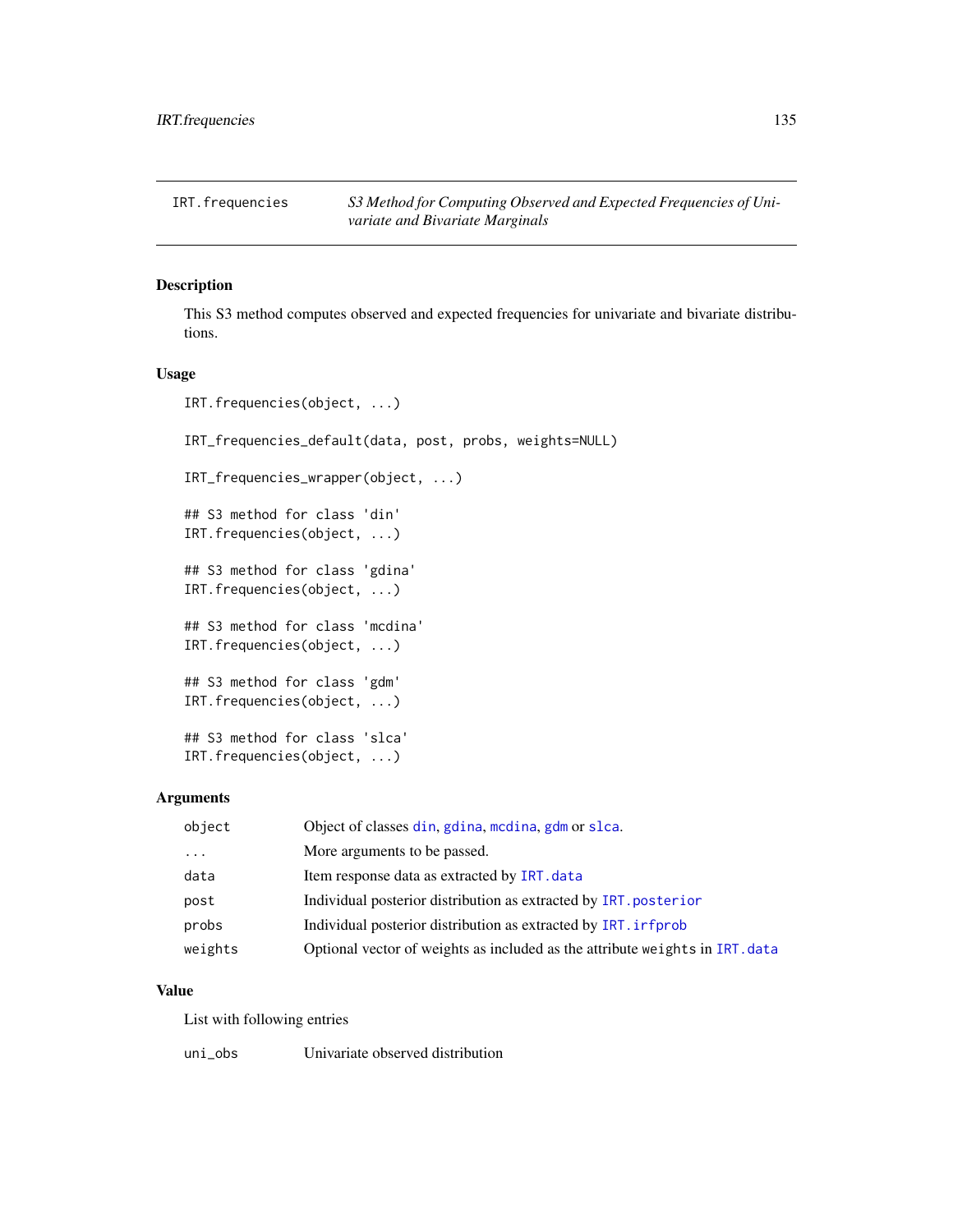136 **IRT.IC** 

| uni_exp          | Univariate expected distribution           |
|------------------|--------------------------------------------|
| M_obs            | Univariate observed means                  |
| M_exp            | Univariate expected means                  |
| SD_obs           | Univariate observed standard deviations    |
| $SD$ $exp$       | Univariate expected standard deviations    |
| biv_obs          | Bivariate observed frequencies             |
| biv_exp          | Bivariate expected frequencies             |
| biv N            | Bivariate sample size                      |
| cov <sub>o</sub> | Observed covariances                       |
| cov_cor          | Expected covariances                       |
| cor_obs          | Observed correlations                      |
| cor_exp          | Expected correlations                      |
| chisg            | Chi square statistic of local independence |
|                  |                                            |

# Examples

```
## Not run:
#############################################################################
# EXAMPLE 1: Usage IRT.frequencies
#############################################################################
data(sim.dina, package="CDM")
data(sim.qmatrix, package="CDM")
# estimate GDINA model
mod1 <- CDM::gdina( data=sim.dina, q.matrix=sim.qmatrix)
summary(mod1)
# direct usage of IRT.frequencies
fres1 <- CDM::IRT.frequencies(mod1)
# use of the default function with input data
data <- CDM::IRT.data(object)
post <- CDM::IRT.posterior(object)
probs <- CDM::IRT.irfprob(object)
fres2 <- CDM::IRT_frequencies_default(data=data, post=post, probs=probs)
## End(Not run)
```
<span id="page-135-0"></span>IRT.IC *Information Criteria*

### Description

Computes several information criteria for objects which do have the  $logLik$  (stats) S3 method (e.g. [din](#page-62-0), [gdina](#page-91-0), [gdm](#page-113-0), ...).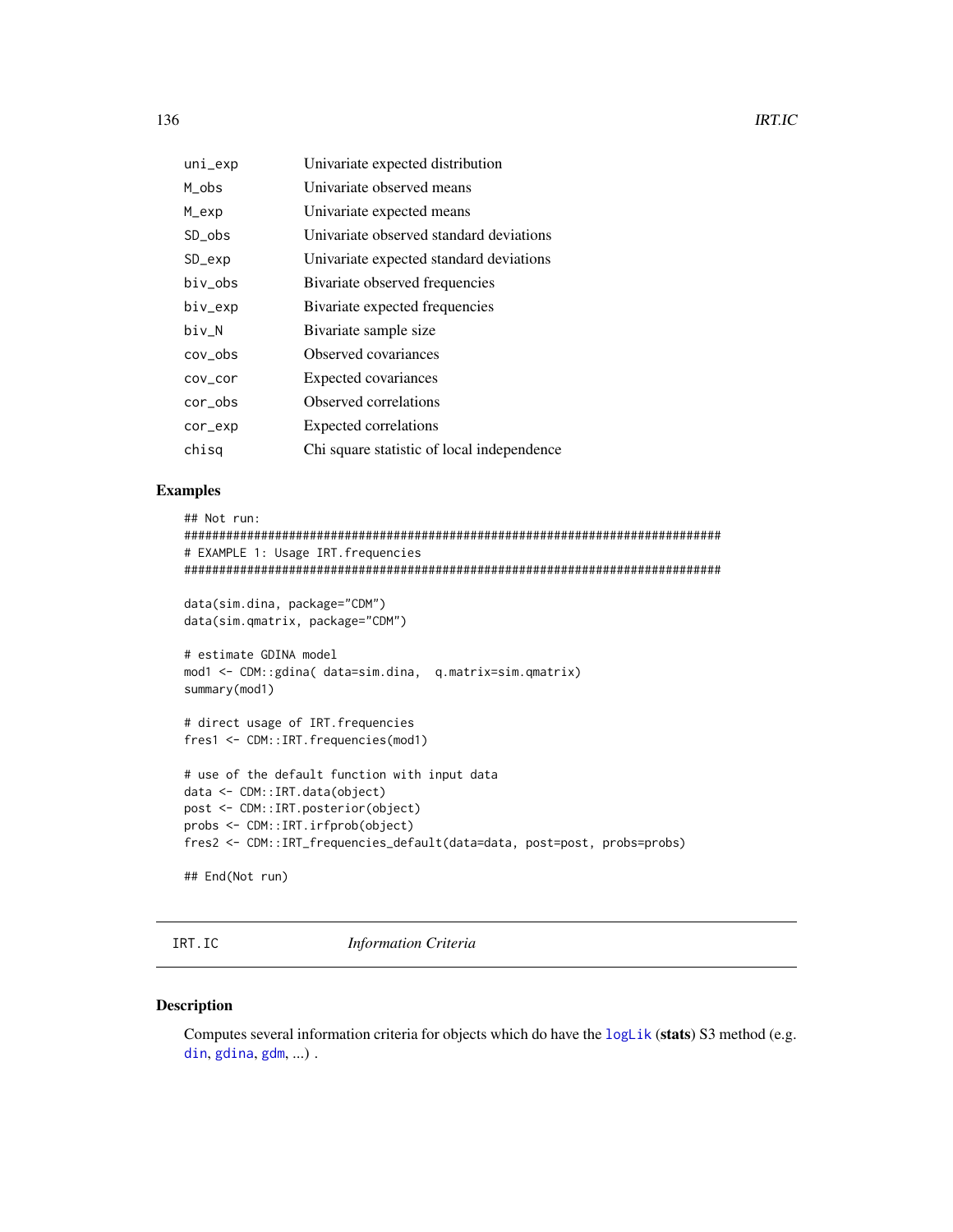# IRT.irfprob 137

### Usage

IRT.IC(object)

# Arguments

object Objects which do have the [logLik](#page-159-0) (stats) S3 method.

# Value

A vector with deviance and several information criteria.

# See Also

See also [anova.din](#page-5-0) for model comparisons. A general method is defined in [IRT.compareModels](#page-126-0).

### Examples

```
#############################################################################
# EXAMPLE 1: DINA example information criteria
#############################################################################
```
data(sim.dina, package="CDM") data(sim.qmatrix, package="CDM")

```
#*** Model 1: DINA model
mod1 <- CDM::din( sim.dina, q.matrix=sim.qmatrix )
summary(mod1)
IRT.IC(mod1)
```
<span id="page-136-0"></span>IRT.irfprob *S3 Methods for Extracting Item Response Functions*

# Description

This S3 method extracts item response functions evaluated at a grid of abilities (skills). Item response functions can be plotted using the IRT. irfprobPlot function.

### Usage

```
IRT.irfprob(object, ...)
## S3 method for class 'din'
IRT.irfprob(object, ...)
## S3 method for class 'gdina'
IRT.irfprob(object, ...)
## S3 method for class 'gdm'
```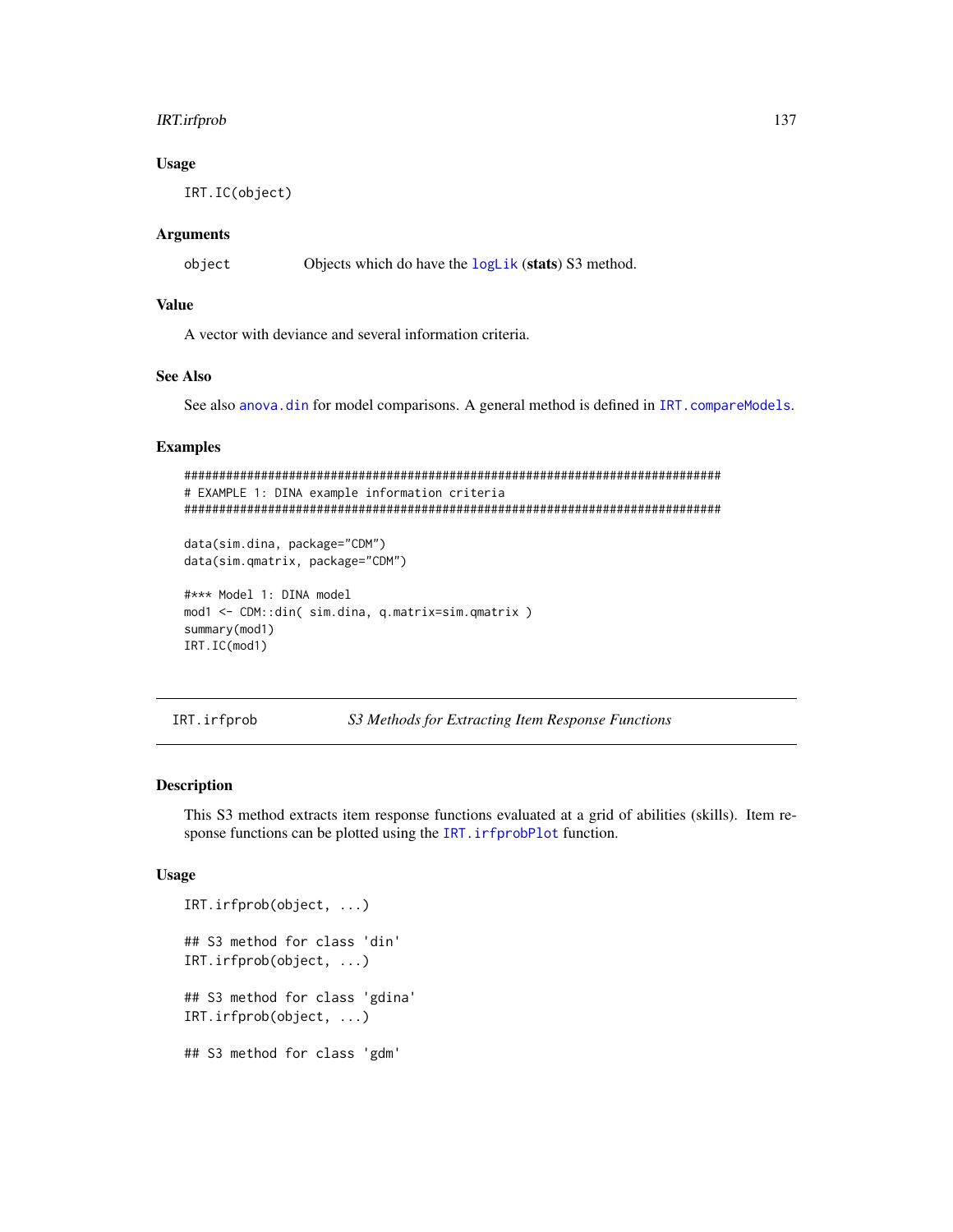```
IRT.irfprob(object, ...)
## S3 method for class 'mcdina'
IRT.irfprob(object, ...)
## S3 method for class 'reglca'
IRT.irfprob(object, ...)
## S3 method for class 'slca'
IRT.irfprob(object, ...)
```
# Arguments

| object  | Object of classes din, gdina, modina, gdm, slca, reglca. |
|---------|----------------------------------------------------------|
| $\cdot$ | More arguments to be passed.                             |

# Value

An array with item response probabilities (items  $\times$  categories  $\times$  skill classes [ $\times$  group]) and attributes

| theta      | Uni- or multidimensional skill space (theta grid in item response models).                           |
|------------|------------------------------------------------------------------------------------------------------|
| prob.theta | Probability distribution of the ta                                                                   |
| skillspace | Design matrix and estimated parameters for skill space distribution (only for<br>IRT.posterior.slca) |
| G          | Number of groups                                                                                     |

# See Also

Plot functions for item response curves: [IRT.irfprobPlot](#page-138-0).

For extracting the individual likelihood or posterior see IRT. likelihood or IRT. posterior.

```
## Not run:
#############################################################################
# EXAMPLE 1: Extracting item response functions mcdina model
#############################################################################
data(data.cdm02, package="CDM")
dat <- data.cdm02$data
q.matrix <- data.cdm02$q.matrix
#-- estimate model
mod1 <- CDM::mcdina( dat, q.matrix=q.matrix)
#-- extract item response functions
prmod1 <- CDM::IRT.irfprob(mod1)
str(prmod1)
```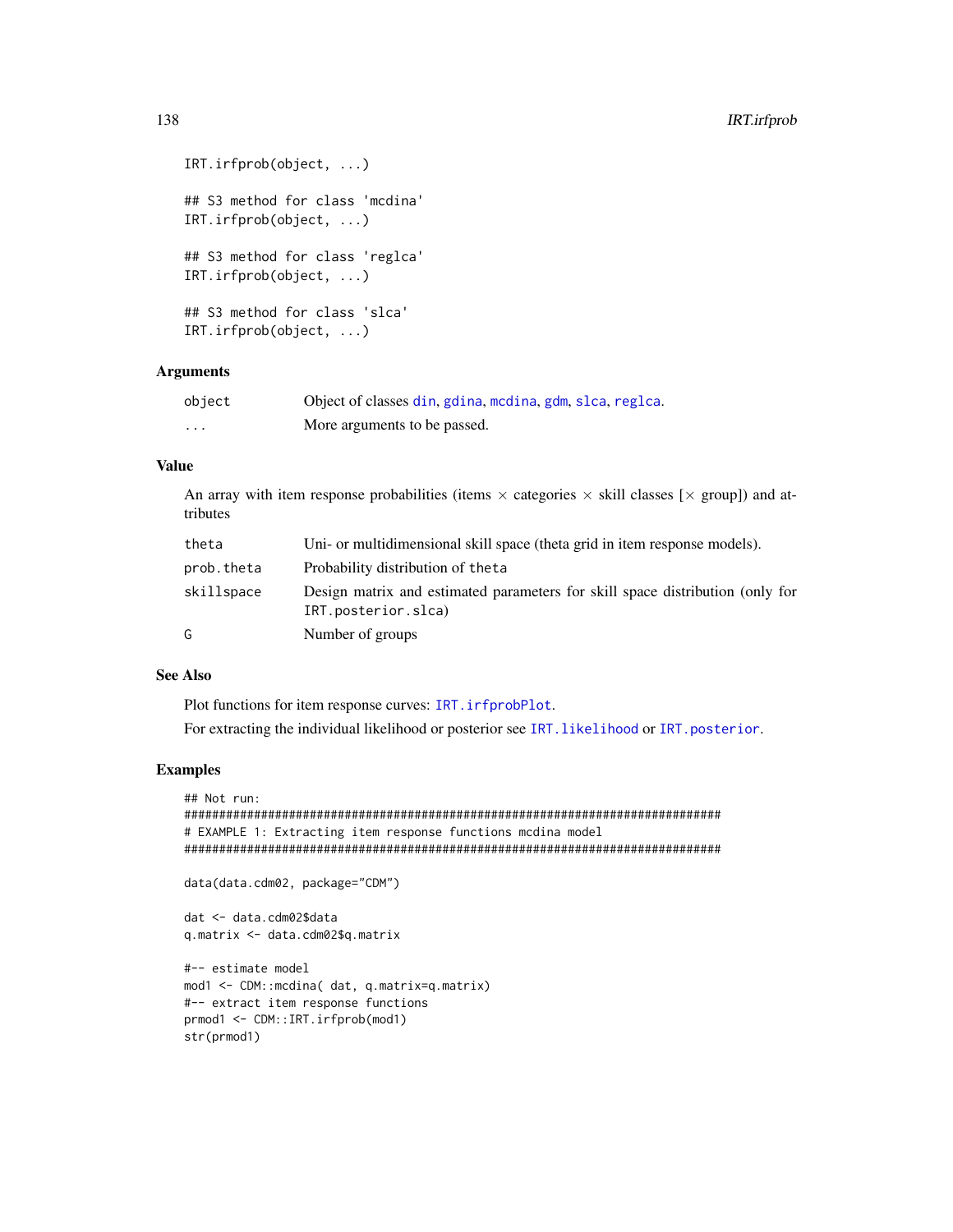## End(Not run)

<span id="page-138-0"></span>IRT.irfprobPlot *Plot Item Response Functions*

# Description

This function plots item response functions for fitted item response models for which the IRT. ir fprob method is defined.

# Usage

```
IRT.irfprobPlot( object, items=NULL, min.theta=-4, max.theta=4, cumul=FALSE,
    smooth=TRUE, ask=TRUE, n.theta=40, package="lattice",... )
```
### Arguments

| object    | Fitted item response model for which the IRT. inforced method is defined                                                      |
|-----------|-------------------------------------------------------------------------------------------------------------------------------|
| items     | Vector of indices of selected items.                                                                                          |
| min.theta | Minimum theta to be displayed.                                                                                                |
| max.theta | Maximum theta to be displayed.                                                                                                |
| cumul     | Optional logical indicating whether cumulated item response functions $P(X \geq 1)$<br>$k(\theta)$ should be displayed.       |
| smooth    | Optional logical indicating whether item response functions should be smoothed<br>for plotting.                               |
| ask       | Logical for asking for a new plot.                                                                                            |
| n.theta   | Number of theta points if smooth=TRUE is chosen.                                                                              |
| package   | String indicating which package should be used for plotting the item response<br>curves. Options are "lattice" or "graphics". |
| $\ddotsc$ | More arguments to be passed for the plot in <b>lattice</b> .                                                                  |

```
## Not run:
#############################################################################
# EXAMPLE 1: Plot item response functions from a unidimensional model
#############################################################################
data(data.Students, package="CDM")
dat <- data.Students
resp <- dat[, paste0("sc",1:4) ]
resp[ paste(resp[,1])==3,1] <- 2
psych::describe(resp)
#--- Model 1: PCM in CDM::gdm
```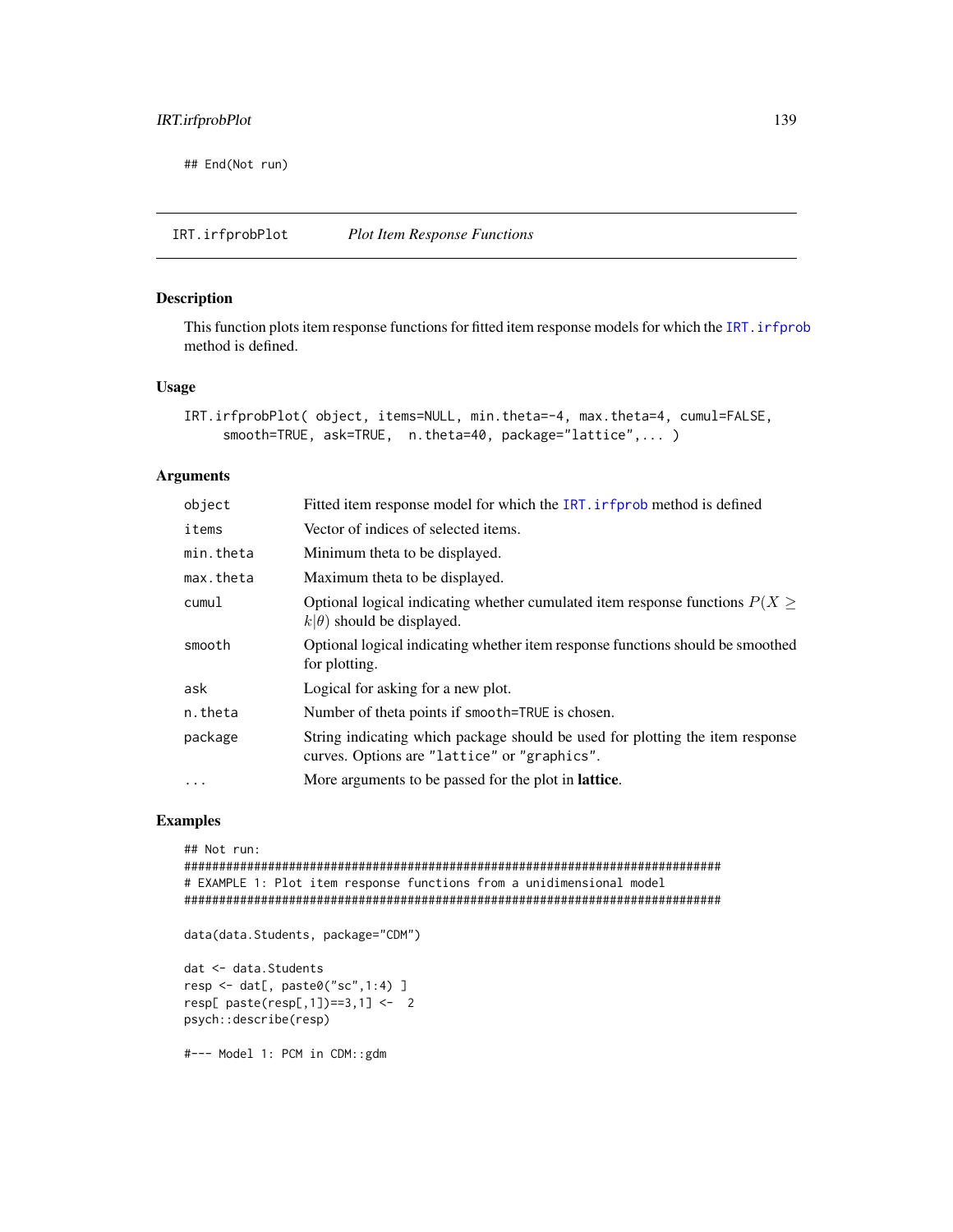```
theta.k \le seq(-5, 5, len=21)
mod1 <- CDM::gdm( dat=resp, irtmodel="1PL", theta.k=theta.k, skillspace="normal",
           centered.latent=TRUE)
summary(mod1)
# plot
IRT.irfprobPlot( mod1 )
# plot in graphics package (which comes with R base version)
IRT.irfprobPlot( mod1, package="graphics")
# plot first and third item and do not smooth discretized item response
# functions in IRT.irfprob
IRT.irfprobPlot( mod1, items=c(1,3), smooth=FALSE )
# cumulated IRF
IRT.irfprobPlot( mod1, cumul=TRUE )
#############################################################################
# EXAMPLE 2: Fitted mutidimensional model with gdm
#############################################################################
dat <- CDM::data.fraction2$data
Qmatrix <- CDM::data.fraction2$q.matrix3
# Model 1: 3-dimensional Rasch Model (normal distribution)
theta.k \leq seq( -4, 4, len=11 ) # discretized ability
mod1 <- CDM::gdm( dat, irtmodel="1PL", theta.k=theta.k, Qmatrix=Qmatrix,
              centered.latent=TRUE, maxiter=10 )
summary(mod1)
# unsmoothed curves
IRT.irfprobPlot(mod1, smooth=FALSE)
# smoothed curves
IRT.irfprobPlot(mod1)
## End(Not run)
```
IRT.itemfit *S3 Methods for Computing Item Fit*

### Description

This S3 method computes some selected item fit statistic.

# Usage

```
IRT.itemfit(object, ...)
## S3 method for class 'din'
IRT.itemfit(object, method="RMSEA", ...)
## S3 method for class 'gdina'
```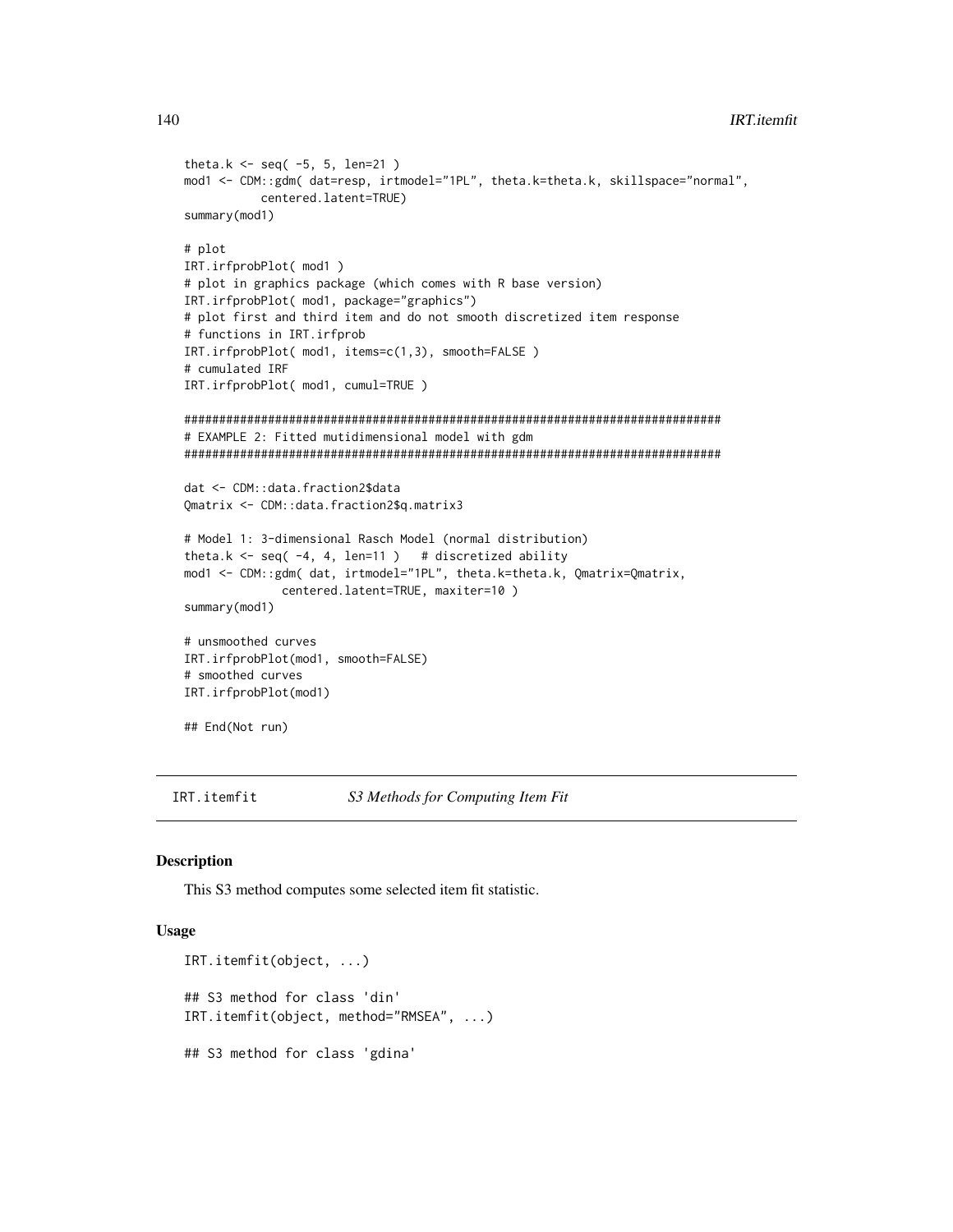### **IRT.itemfit** 141

```
IRT.itemfit(object, method="RMSEA", ...)
## S3 method for class 'gdm'
IRT.itemfit(object, method="RMSEA", ...)
## S3 method for class 'reglca'
IRT.itemfit(object, method="RMSEA", ...)
## S3 method for class 'slca'
IRT.itemfit(object, method="RMSEA", ...)
```
# Arguments

| object    | Object of classes din, gdina, gdm, slca, reglca.                                                            |
|-----------|-------------------------------------------------------------------------------------------------------------|
| method    | Method for computing item fit statistic. Until now, only method="RMSEA" (see<br>itemfit.rmsea) can be used. |
| $\ddotsc$ | More arguments to be passed.                                                                                |

# Value

Vector or data frame with item fit statistics.

### See Also

For extracting the individual likelihood or posterior see IRT. likelihood or IRT. posterior.

# Examples

```
## Not run:
#############################################################################
# EXAMPLE 1: DINA model item fit
#############################################################################
data(sim.dina, package="CDM")
data(sim.qmatrix, package="CDM")
# estimate model
mod1 <- CDM::din( sim.dina, q.matrix=sim.qmatrix)
# compute item fit
```
IRT.itemfit( mod1 ) ## End(Not run)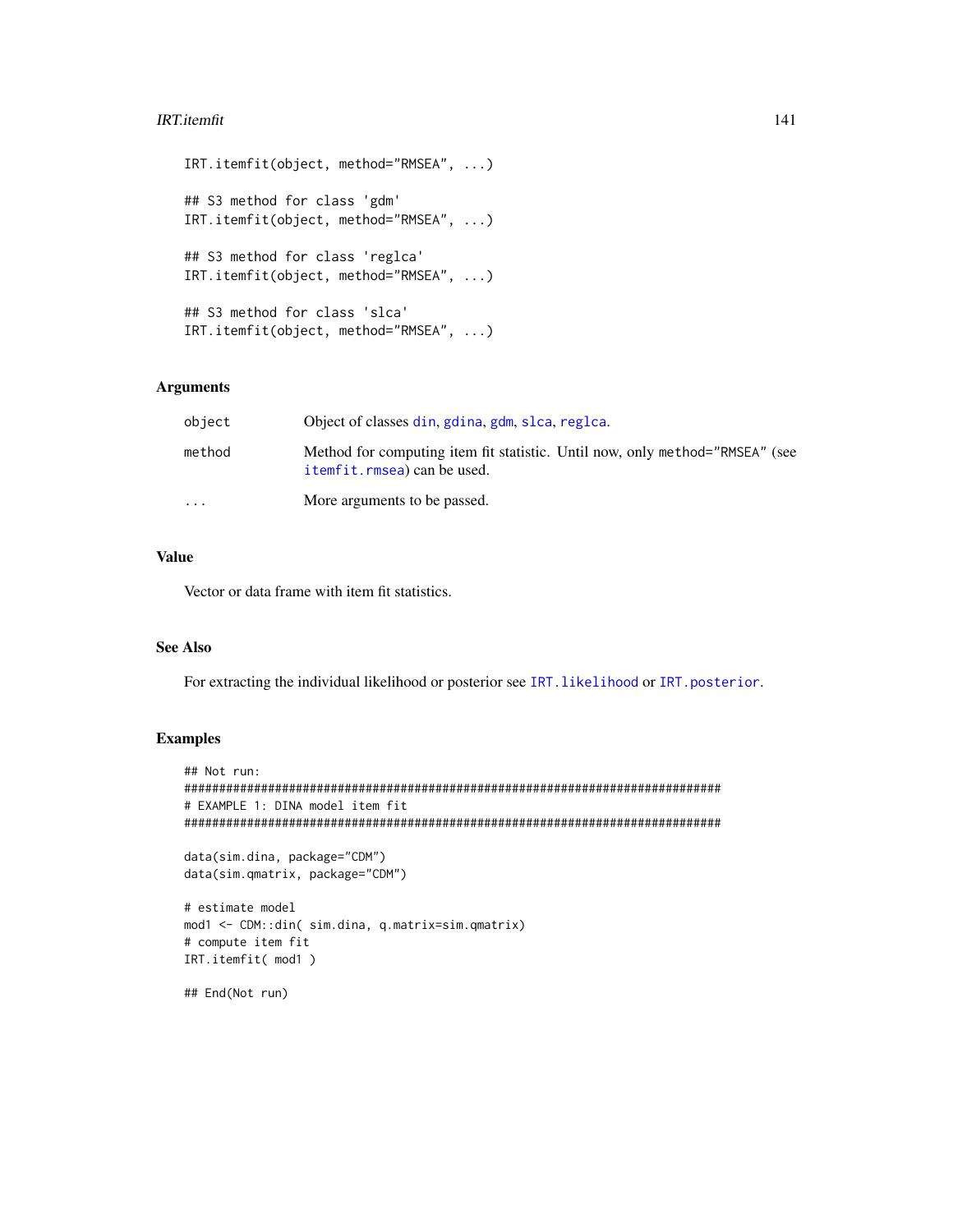# Description

This function performs a Jackknife procedure for estimating standard errors for an item response model. The replication design must be defined by IRT. repDesign. Model fit is also assessed via Jackknife.

Statistical inference for derived parameters is performed by IRT.derivedParameters with a fitted object of class IRT.jackknife and a list with defining formulas.

### Usage

```
IRT.jackknife(object,repDesign, ... )
IRT.derivedParameters(jkobject, derived.parameters )
## S3 method for class 'gdina'
IRT.jackknife(object, repDesign, ...)
## S3 method for class 'IRT.jackknife'
coef(object, bias.corr=FALSE, ...)
## S3 method for class 'IRT.jackknife'
vcov(object, ...)
```
### Arguments

| object             | Objects for which S3 method IRT. jackknife is defined.                    |
|--------------------|---------------------------------------------------------------------------|
| repDesign          | Replication design generated by IRT. repDesign.                           |
| ikobject           | Object of class IRT. jackknife.                                           |
| derived.parameters |                                                                           |
|                    | List with defined derived parameters (see Example 2, Model 2).            |
| bias.corr          | Optional logical indicating whether a bias correction should be employed. |
| $\cdots$           | Further arguments to be passed.                                           |

### Value

List with following entries

| jpartable   | Parameter table with Jackknife estimates |
|-------------|------------------------------------------|
| parsM       | Matrix with replicated statistics        |
| <b>VCOV</b> | Variance covariance matrix of parameters |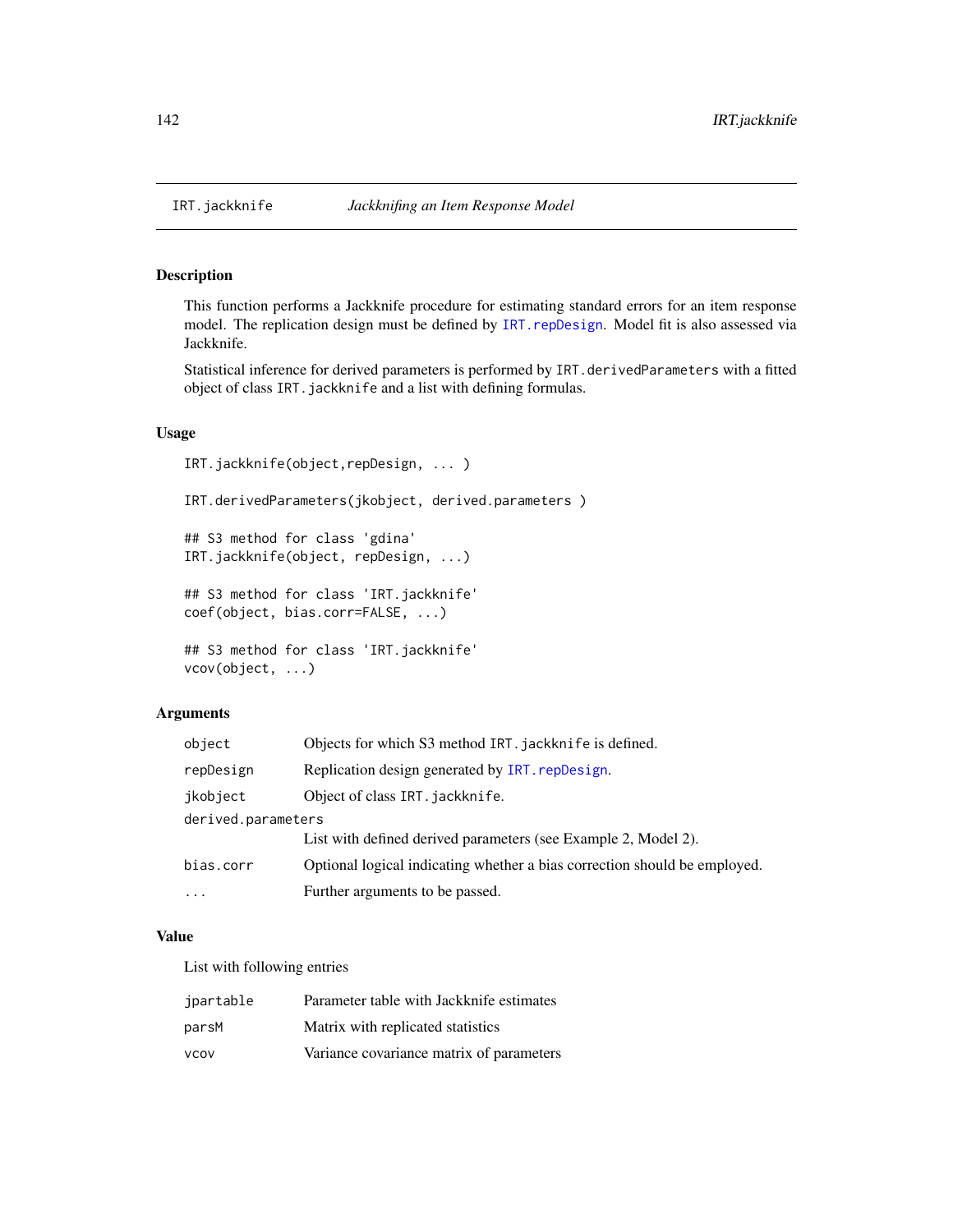# IRT.jackknife 143

```
## Not run:
library(BIFIEsurvey)
#############################################################################
# EXAMPLE 1: Multiple group DINA model with TIMSS data | Cluster sample
#############################################################################
data(data.timss11.G4.AUT.part, package="CDM")
dat <- data.timss11.G4.AUT.part$data
q.matrix <- data.timss11.G4.AUT.part$q.matrix2
# extract items
items <- paste(q.matrix$item)
# generate replicate design
rdes <- CDM::IRT.repDesign( data=dat, wgt="TOTWGT", jktype="JK_TIMSS",
                   jkzone="JKCZONE", jkrep="JKCREP" )
#--- Model 1: fit multiple group GDINA model
mod1 <- CDM::gdina( dat[,items], q.matrix=q.matrix[,-1],
            weights=dat$TOTWGT, group=dat$female +1 )
# jackknife Model 1
jmod1 <- CDM::IRT.jackknife( object=mod1, repDesign=rdes )
summary(jmod1)
coef(jmod1)
vcov(jmod1)
#############################################################################
# EXAMPLE 2: DINA model | Simple random sampling
#############################################################################
data(sim.dina, package="CDM")
data(sim.qmatrix, package="CDM")
dat <- sim.dina
q.matrix <- sim.qmatrix
# generate replicate design with 50 jackknife zones (50 random groups)
rdes <- CDM::IRT.repDesign( data=dat, jktype="JK_RANDOM", ngr=50 )
#--- Model 1: DINA model
mod1 <- CDM::gdina( dat, q.matrix=q.matrix, rule="DINA")
summary(mod1)
# jackknife DINA model
jmod1 <- CDM::IRT.jackknife( object=mod1, repDesign=rdes )
summary(jmod1)
#--- Model 2: DINO model
mod2 <- CDM::gdina( dat, q.matrix=q.matrix, rule="DINO")
summary(mod2)
# jackknife DINA model
jmod2 <- CDM::IRT.jackknife( object=mod2, repDesign=rdes )
```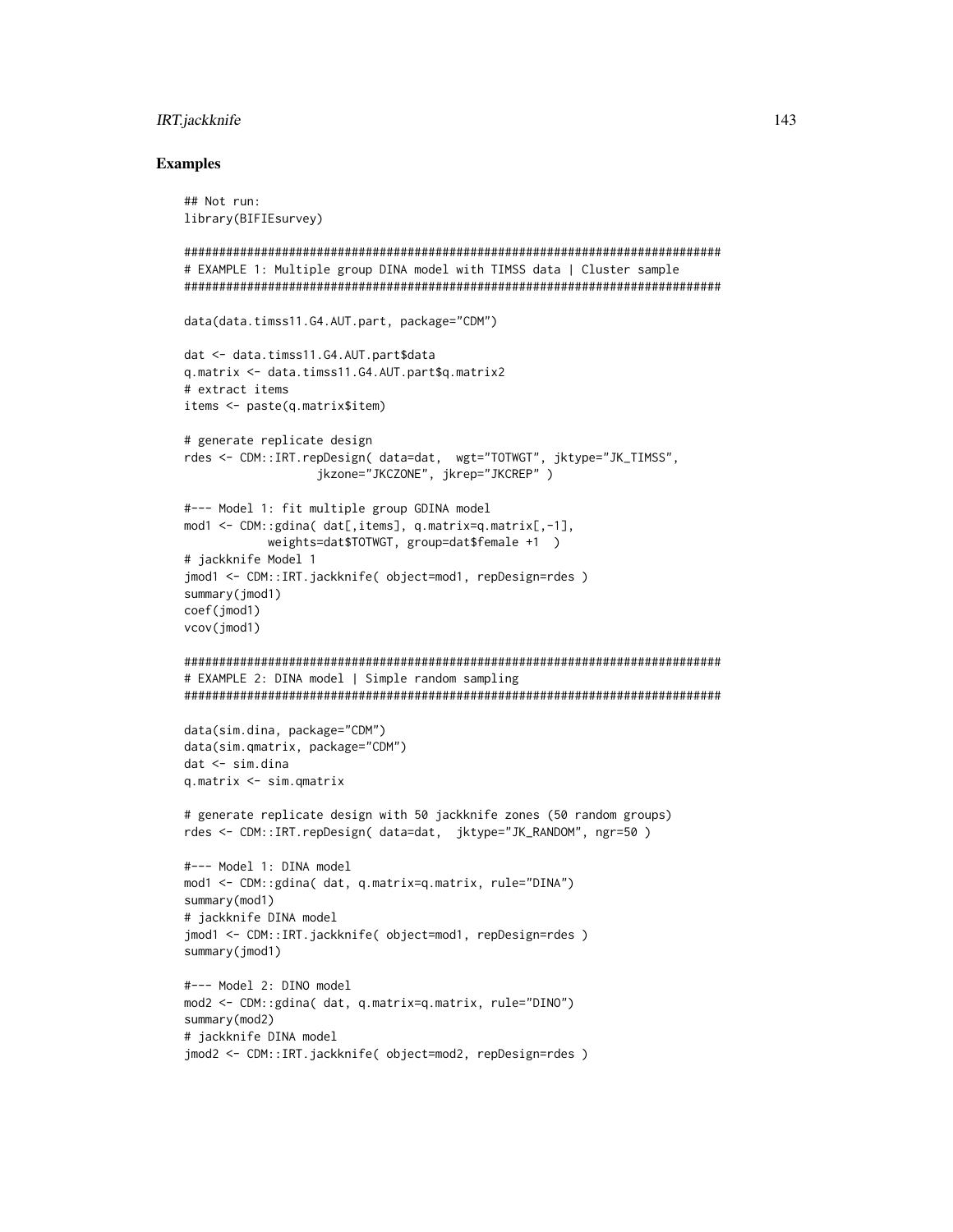```
summary(jmod2)
IRT.compareModels( mod1, mod2 )
# statistical inference for derived parameters
derived.parameters <- list( "skill1"=~ 0 + I(prob_skillV1_lev1_group1),
    "skilldiff12"=~ 0 + I( prob_skillV2_lev1_group1 - prob_skillV1_lev1_group1 ),
    "skilldiff13"=~ 0 + I( prob_skillV3_lev1_group1 - prob_skillV1_lev1_group1 )
                    )
jmod2a <- CDM::IRT.derivedParameters( jmod2, derived.parameters=derived.parameters )
summary(jmod2a)
coef(jmod2a)
## End(Not run)
```
<span id="page-143-0"></span>IRT.likelihood *S3 Methods for Extracting of the Individual Likelihood and the Individual Posterior*

### <span id="page-143-1"></span>Description

Functions for extracting the individual likelihood and individual posterior distribution.

# Usage

```
IRT.likelihood(object, ...)
IRT.posterior(object, ...)
## S3 method for class 'din'
IRT.likelihood(object, ...)
## S3 method for class 'din'
IRT.posterior(object, ...)
## S3 method for class 'gdina'
IRT.likelihood(object, ...)
## S3 method for class 'gdina'
IRT.posterior(object, ...)
## S3 method for class 'gdm'
IRT.likelihood(object, ...)
## S3 method for class 'gdm'
IRT.posterior(object, ...)
## S3 method for class 'mcdina'
IRT.likelihood(object, ...)
## S3 method for class 'mcdina'
IRT.posterior(object, ...)
```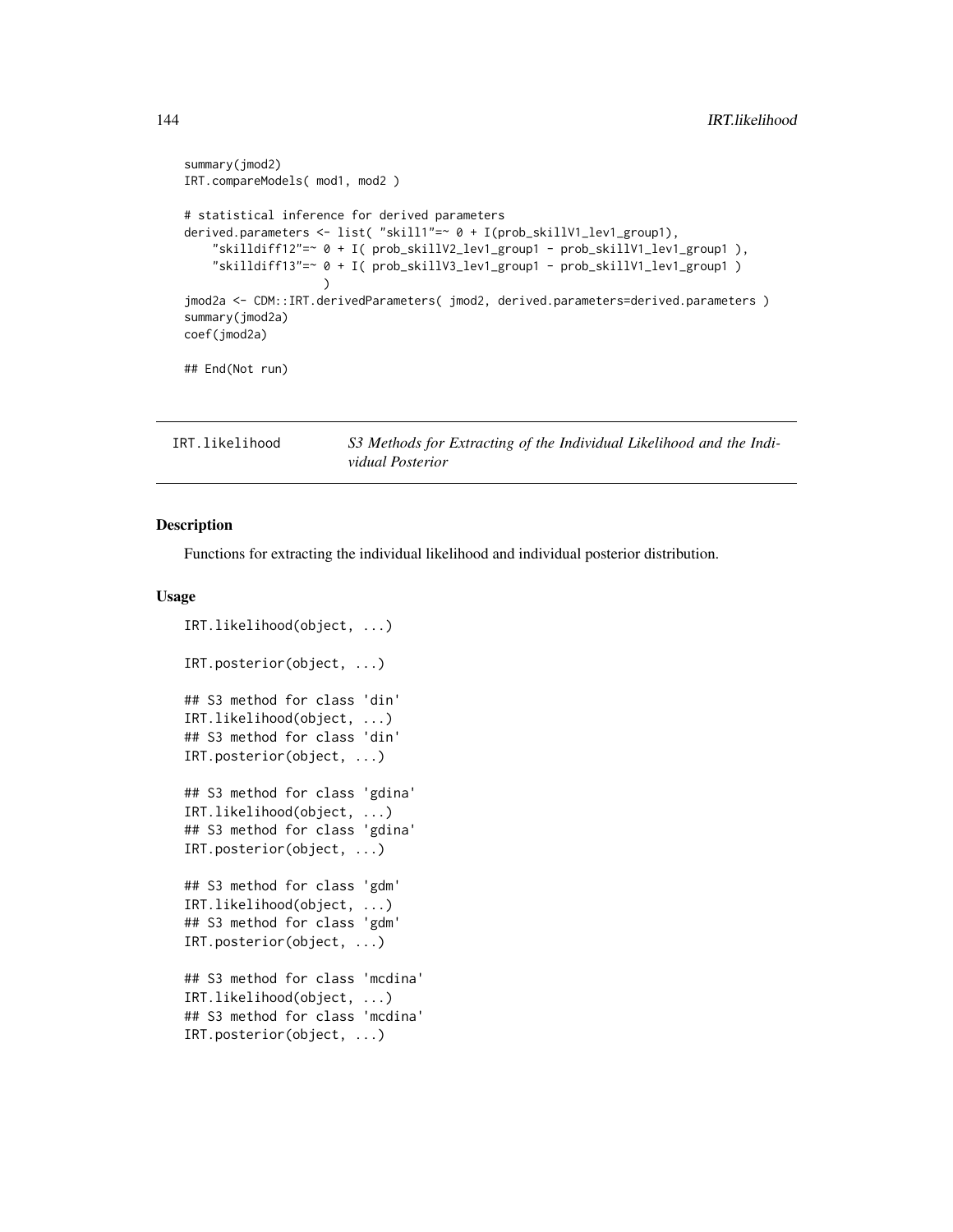## IRT.likelihood 145

```
## S3 method for class 'reglca'
IRT.likelihood(object, ...)
## S3 method for class 'reglca'
IRT.posterior(object, ...)
## S3 method for class 'slca'
IRT.likelihood(object, ...)
## S3 method for class 'slca'
IRT.posterior(object, ...)
```
# Arguments

| object   | Object of classes din, gdina, modina, gdm, slca, reglca. |
|----------|----------------------------------------------------------|
| $\cdots$ | More arguments to be passed.                             |

# Value

For both functions IRT.likelihood and IRT.posterior, it is a matrix with attributes

| theta      | Uni- or multidimensional skill space (theta grid in item response models).                           |
|------------|------------------------------------------------------------------------------------------------------|
| prob.theta | Probability distribution of the ta                                                                   |
| skillspace | Design matrix and estimated parameters for skill space distribution (only for<br>IRT.posterior.slca) |
| G          | Number of groups                                                                                     |

# See Also

[GDINA::indlogLik](#page-0-0), [GDINA::indlogPost](#page-0-0)

```
#############################################################################
# EXAMPLE 1: Extracting likelihood and posterior from a DINA model
#############################################################################
```

```
data(sim.dina, package="CDM")
data(sim.qmatrix, package="CDM")
```

```
#*** estimate model
mod1 <- CDM::din( sim.dina, q.matrix=sim.qmatrix, rule="DINA")
#*** extract likelihood
likemod1 <- CDM::IRT.likelihood(mod1)
str(likemod1)
# extract theta
attr(likemod1, "theta" )
#*** extract posterior
pomod1 <- CDM::IRT.posterior( mod1 )
str(pomod1)
```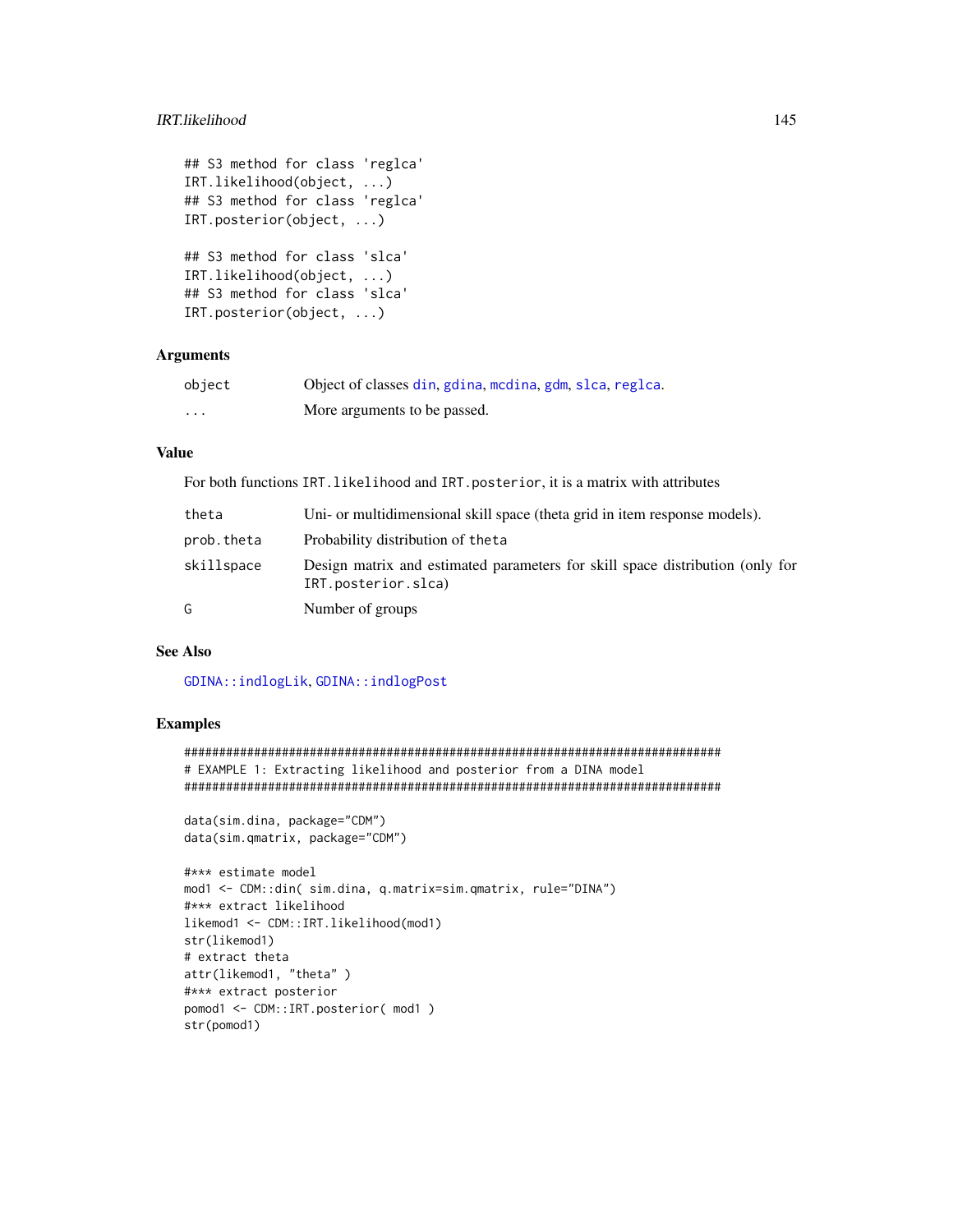```
IRT.marginal_posterior
```
*S3 Method for Computation of Marginal Posterior Distribution*

## Description

Computes marginal posterior distributions for fitted models in the CDM package.

# Usage

```
IRT.marginal_posterior(object, dim, remove_zeroprobs=TRUE, ...)
## S3 method for class 'din'
IRT.marginal_posterior(object, dim, remove_zeroprobs=TRUE, ...)
## S3 method for class 'gdina'
IRT.marginal_posterior(object, dim, remove_zeroprobs=TRUE, ...)
## S3 method for class 'mcdina'
IRT.marginal_posterior(object, dim, remove_zeroprobs=TRUE, ...)
```
## Arguments

| object           | Object of class din, gdina, medina                                                                          |  |
|------------------|-------------------------------------------------------------------------------------------------------------|--|
| dim              | Numeric or character vector indicating dimensions of posterior distribution which<br>should be marginalized |  |
| remove_zeroprobs |                                                                                                             |  |
|                  | Logical indicating whether classes with zero probabilities should be removed                                |  |
| $\cdot$          | Further arguments to be passed                                                                              |  |

# Value

List with entries

| marg_post | Marginal posterior distribution          |
|-----------|------------------------------------------|
| map       | MAP estimate (individual classification) |
| theta     | Skill classes                            |

# See Also

[IRT.posterior](#page-143-0)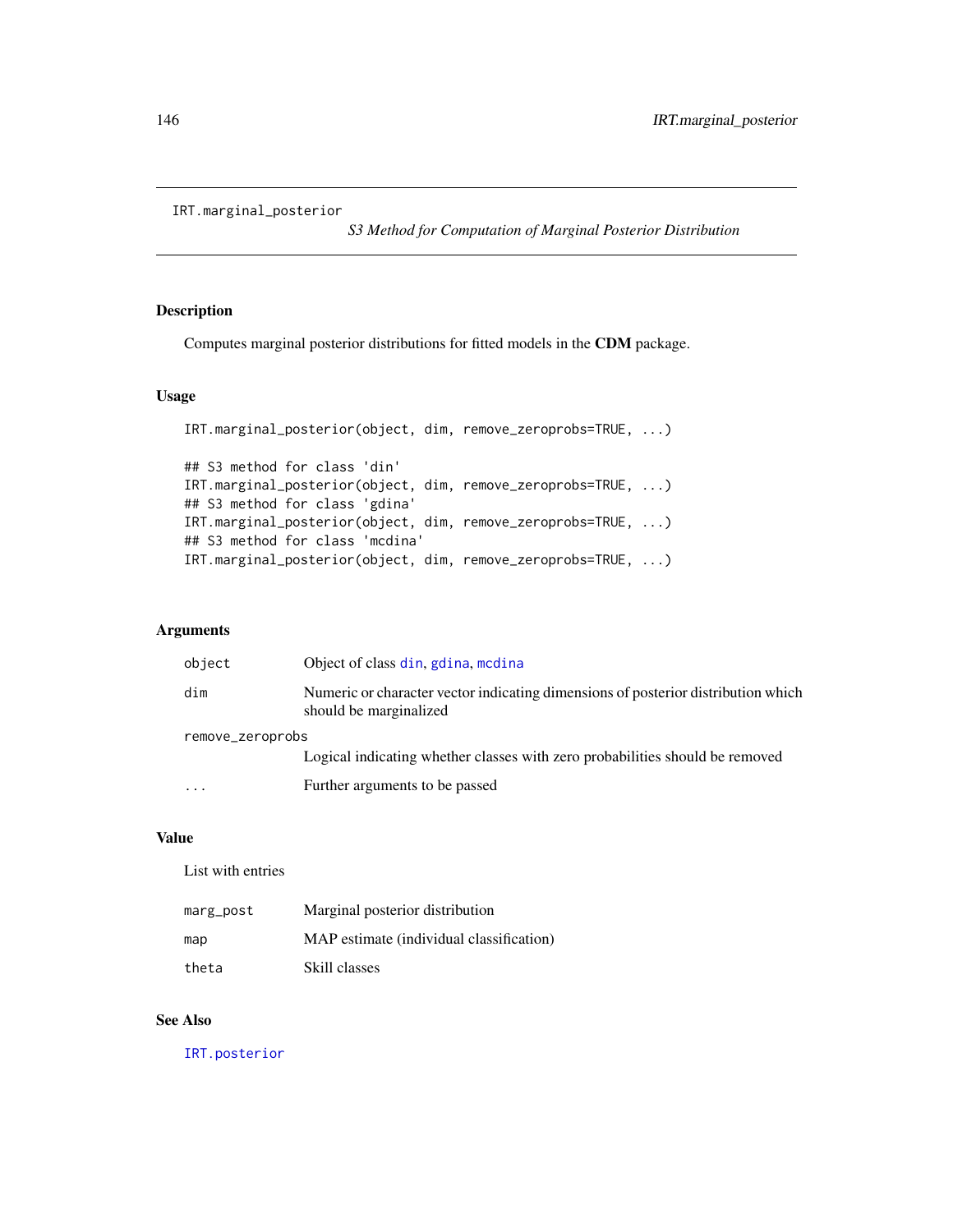## IRT.modelfit 147

## Examples

```
## Not run:
#############################################################################
# EXAMPLE 1: Dataset with three hierarchical skills
#############################################################################
# simulated data with hierarchical skills:
# skill A with 4 levels, skill B with 2 levels and skill C with 3 levels
data(data.cdm10, package="CDM"")
dat <- data.cdm10$data
Q <- data.cdm10$q.matrix
print(Q)
# define hierarchical skill structure
B \le - "A1 > A2 > A3
     C1 > C2''skill_space <- CDM::skillspace.hierarchy(B=B, skill.names=colnames(Q))
zeroprob.skillclasses <- skill_space$zeroprob.skillclasses
# estimate DINA model
mod1 <- CDM::gdina( dat, q.matrix=Q, zeroprob.skillclasses=zeroprob.skillclasses, rule="DINA")
summary(mod1)
# classification for skill A
res <- CDM::IRT.marginal_posterior(object=mod1, dim=c("A1","A2","A3") )
table(res$map)
# classification for skill B
res <- CDM::IRT.marginal_posterior(object=mod1, dim=c("B") )
table(res$map)
# classification for skill C
res <- CDM::IRT.marginal_posterior(object=mod1, dim=c("C1","C2") )
table(res$map)
## End(Not run)
```
IRT.modelfit *S3 Methods for Assessing Model Fit*

# Description

This S3 method assesses global (absolute) model fit using the methods described in model fit.cor.din.

#### Usage

IRT.modelfit(object, ...)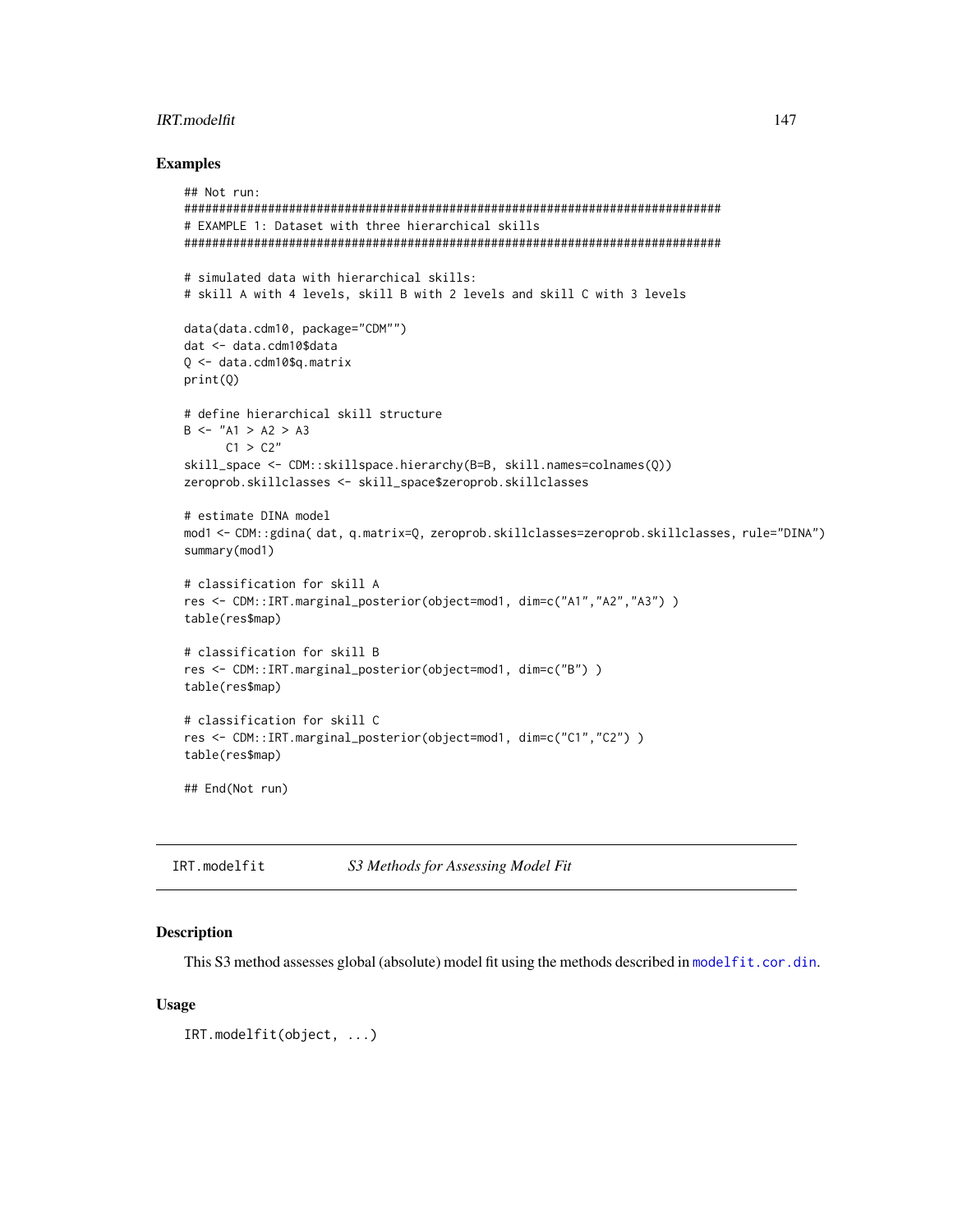```
## S3 method for class 'din'
IRT.modelfit(object, ...)
## S3 method for class 'gdina'
IRT.modelfit(object, ...)
## S3 method for class 'IRT.modelfit.din'
summary(object, ...)
## S3 method for class 'IRT.modelfit.gdina'
summary(object, ...)
```
## **Arguments**

| object  | Object of classes din or gdina. |  |
|---------|---------------------------------|--|
| $\cdot$ | More arguments to be passed.    |  |

## Value

See output of [modelfit.cor.din](#page-164-0).

## See Also

For extracting the individual likelihood or posterior see IRT. likelihood or [IRT.posterior](#page-143-0).

The model fit of objects of class [gdm](#page-113-0) can be obtained by using the TAM::tam.modelfit.IRT function in the TAM package.

```
## Not run:
#############################################################################
# EXAMPLE 1: Absolute model fit
#############################################################################
data(sim.dina, package="CDM")
data(sim.qmatrix, package="CDM")
#*** Model 1: DINA model for DINA simulated data
mod1 <- CDM::din( sim.dina, q.matrix=sim.qmatrix, rule="DINA" )
fmod1 <- CDM::IRT.modelfit( mod1 )
summary(fmod1)
 ## Test of Global Model Fit
 ## type value p
 ## 1 max(X2) 8.728 0.113
 ## 2 abs(fcor) 0.143 0.080
 ##
 ## Fit Statistics
 ## est
 ## MADcor 0.030
 ## SRMSR 0.040
 ## 100*MADRESIDCOV 0.671
 ## MADQ3 0.062
 ## MADaQ3 0.059
```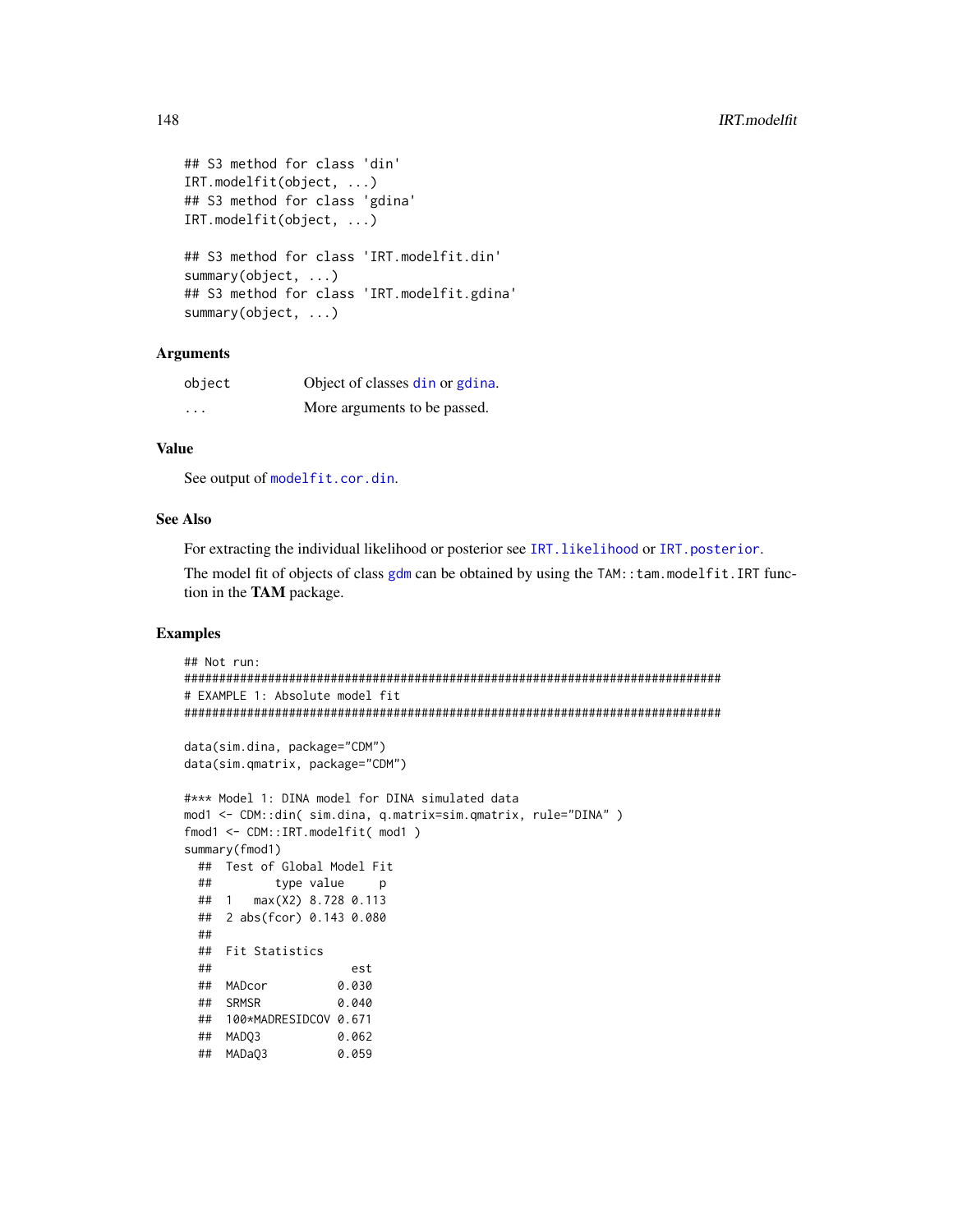# IRT.parameterTable 149

```
#*** Model 2: GDINA model
mod2 <- CDM::gdina( sim.dina, q.matrix=sim.qmatrix, rule="GDINA" )
fmod2 <- CDM::IRT.modelfit( mod2 )
summary(fmod2)
 ## Test of Global Model Fit
 ## type value p
 ## 1 max(X2) 2.397 1
 ## 2 abs(fcor) 0.078 1
 ##
 ## Fit Statistics
 ## est
 ## MADcor 0.023
 ## SRMSR 0.030
 ## 100*MADRESIDCOV 0.515
 ## MADQ3 0.075
 ## MADaQ3
## End(Not run)
```
IRT.parameterTable *S3 Method for Extracting a Parameter Table*

# Description

S3 method which extracts a parameter table.

# Usage

```
IRT.parameterTable(object, ...)
```
# Arguments

| object   | Object of model classes      |  |
|----------|------------------------------|--|
| $\cdots$ | More arguments to be passed. |  |

# Value

A parameter table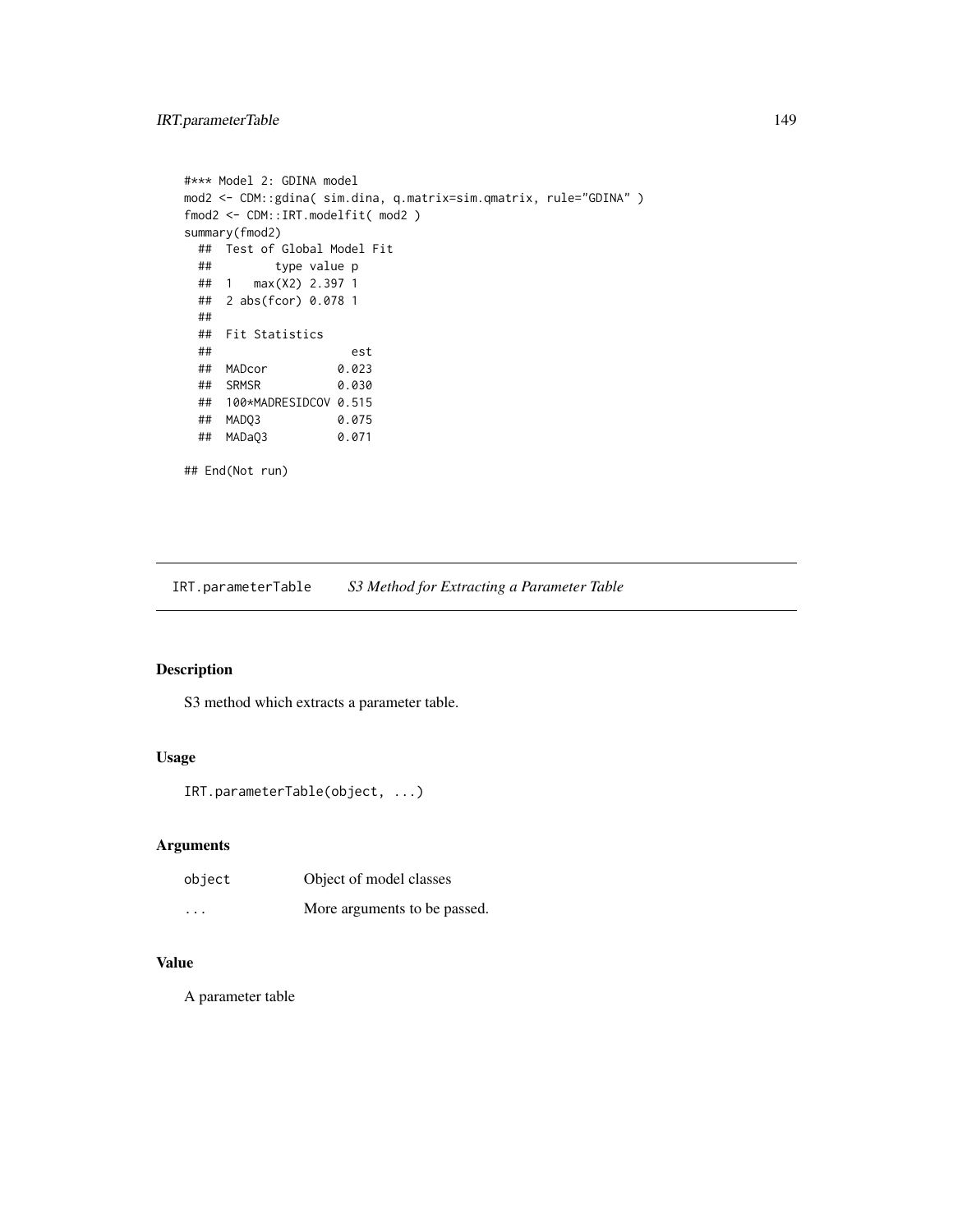# Description

This function generates a Jackknife replicate design which is necessary to use the IRT. jackknife function. The function is a wrapper to BIFIE.data.jack in the **BIFIEsurvey** package.

# Usage

```
IRT.repDesign(data, wgt=NULL, jktype="JK_TIMSS", jkzone=NULL, jkrep=NULL,
  jkfac=NULL, fayfac=1, wgtrep="W_FSTR", ngr=100, Nboot=200, seed=.Random.seed)
```
## Arguments

| data   | Dataset which must contain weights and item responses                                                                                                                                                                                                                                                                                                                                                                                                                                                                             |  |  |
|--------|-----------------------------------------------------------------------------------------------------------------------------------------------------------------------------------------------------------------------------------------------------------------------------------------------------------------------------------------------------------------------------------------------------------------------------------------------------------------------------------------------------------------------------------|--|--|
| wgt    | Vector with sample weights                                                                                                                                                                                                                                                                                                                                                                                                                                                                                                        |  |  |
| jktype | Type of jackknife procedure for creating the BIFIE data object. jktype="JK_TIMSS"<br>refers to TIMSS/PIRLS datasets. The type "JK_GROUP" creates jackknife weights<br>based on a user defined grouping, the type "JK_RANDOM" creates random groups.<br>The number of random groups can be defined in ngr. The argument type="RW_PISA"<br>extracts the replicated design with balanced repeated replicate weights from<br>PISA datasets into objects of class IRT. repDesign. Bootstrap samples can be<br>obtained by type="B00T". |  |  |
| jkzone | Variable name for jackknife zones. If jktype="JK_TIMSS", then jkzone="JKZONE".<br>However, this default can be overwritten.                                                                                                                                                                                                                                                                                                                                                                                                       |  |  |
| jkrep  | Variable name containing Jackknife replicates                                                                                                                                                                                                                                                                                                                                                                                                                                                                                     |  |  |
| jkfac  | Factor for multiplying jackknife replicate weights. If jktype="JK_TIMSS", then<br>jkfac=2.                                                                                                                                                                                                                                                                                                                                                                                                                                        |  |  |
| fayfac | Fay factor. For Jackknife, the default is 1. For a Bootstrap with $R$ samples with<br>replacement, the Fay factor is $1/R$ .                                                                                                                                                                                                                                                                                                                                                                                                      |  |  |
| wgtrep | Already available replicate design                                                                                                                                                                                                                                                                                                                                                                                                                                                                                                |  |  |
| ngr    | Number of groups                                                                                                                                                                                                                                                                                                                                                                                                                                                                                                                  |  |  |
| Nboot  | Number of bootstrap samples                                                                                                                                                                                                                                                                                                                                                                                                                                                                                                       |  |  |
| seed   | Random seed                                                                                                                                                                                                                                                                                                                                                                                                                                                                                                                       |  |  |
|        |                                                                                                                                                                                                                                                                                                                                                                                                                                                                                                                                   |  |  |

# Value

A list with following entries

| wgt    | Vector with weights                          |
|--------|----------------------------------------------|
| wgtrep | Matrix containing the replicate design       |
| fayfac | Fay factor needed for Jackknife calculations |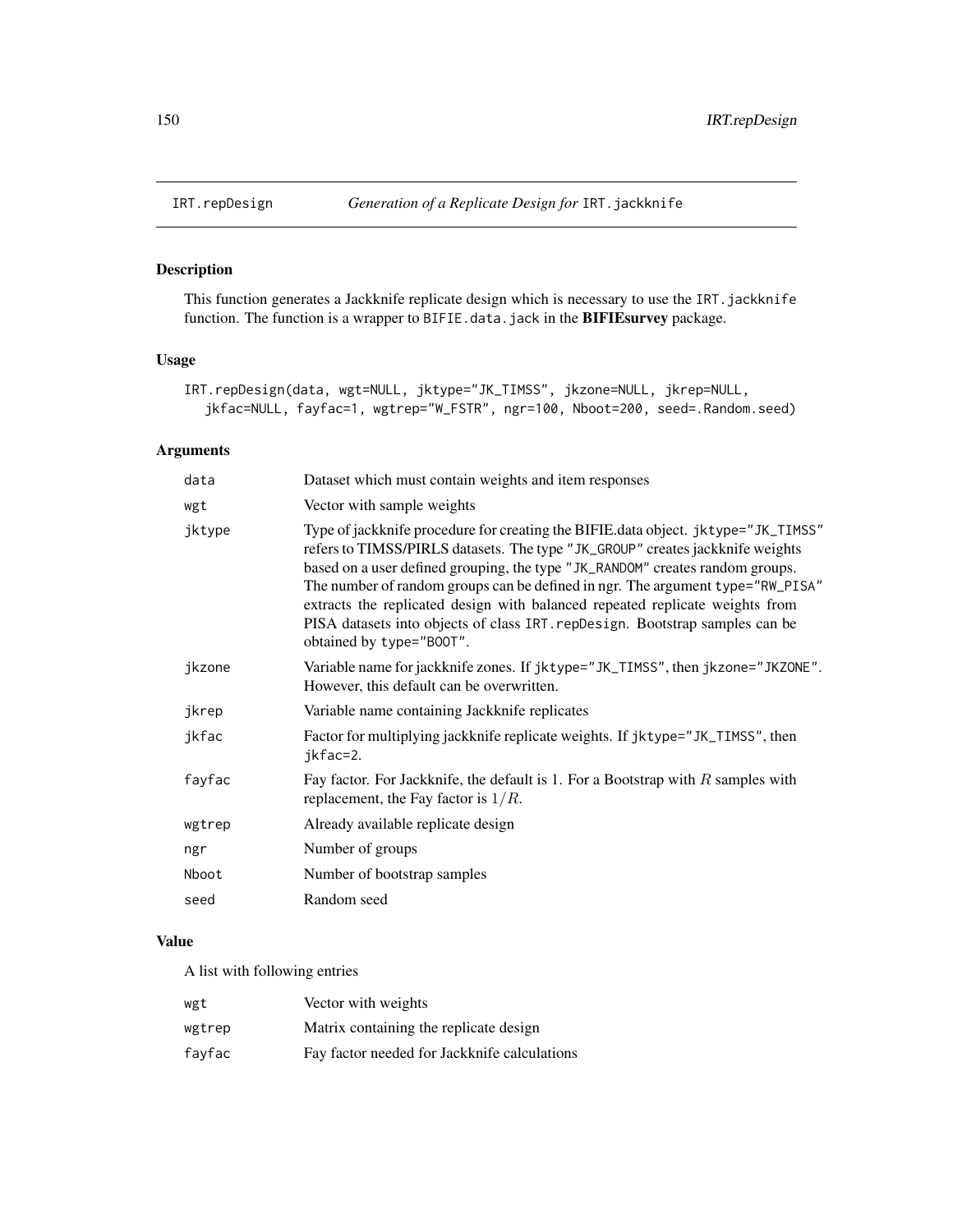#### **IRT.RMSD** 151

## See Also

See IRT. jackknife for further examples.

See the BIFIE.data.jack function in the **BIFIEsurvey** package.

#### Examples

```
## Not run:
# load the BIFIEsurvey package
library(BIFIEsurvey)
#############################################################################
# EXAMPLE 1: Design with Jackknife replicate weights in TIMSS
#############################################################################
data(data.timss11.G4.AUT, package="CDM")
dat <- CDM::data.timss11.G4.AUT$data
# generate design
rdes <- CDM::IRT.repDesign( data=dat, wgt="TOTWGT", jktype="JK_TIMSS",
             jkzone="JKCZONE", jkrep="JKCREP" )
str(rdes)
#############################################################################
# EXAMPLE 2: Bootstrap resampling
#############################################################################
data(sim.qmatrix, package="CDM")
q.matrix <- CDM::sim.qmatrix
# simulate data according to the DINA model
dat <- CDM::sim.din(N=2000, q.matrix=q.matrix )$dat
# bootstrap with 300 random samples
rdes <- CDM::IRT.repDesign( data=dat, jktype="BOOT", Nboot=300 )
## End(Not run)
```
<span id="page-150-0"></span>IRT.RMSD *Root Mean Square Deviation (RMSD) Item Fit Statistic*

#### Description

Computed the item fit statistics root mean square deviation (RMSD), mean absolute deviation (MAD) and mean deviation (MD). See Oliveri and von Davier (2011) for details.

The RMSD statistics was denoted as the RMSEA statistic in older publications, see itemfit. rmsea.

If multiple groups are defined in the model object, a weighted item fit statistic (WRMSD; Yamamoto, Khorramdel, & von Davier, 2013; von Davier, Weeks, Chen, Allen & van der Velden, 2013) is additionally computed.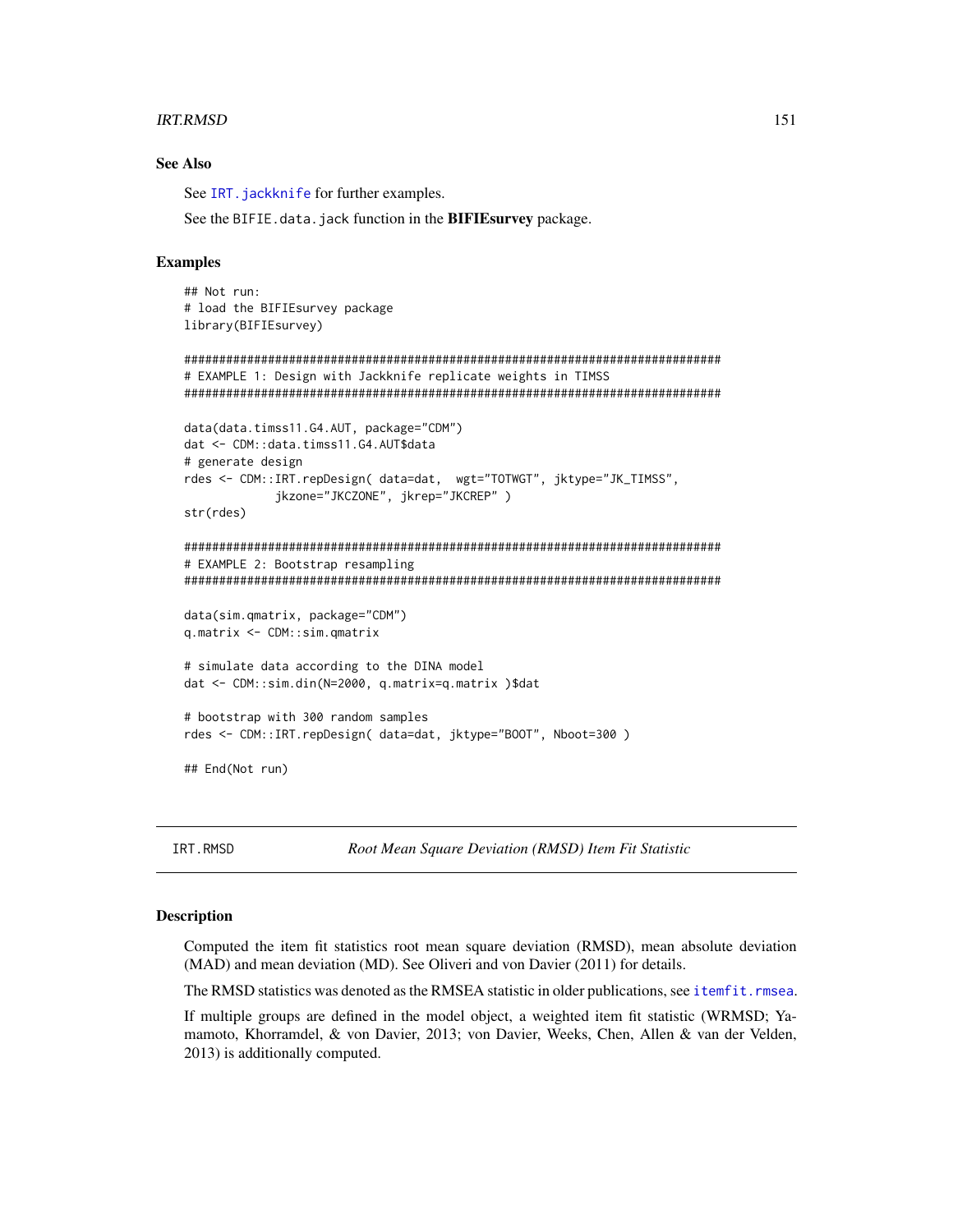# Usage

```
IRT.RMSD(object)
## S3 method for class 'IRT.RMSD'
summary(object, file=NULL, digits=3, ...)
```
## core computation function IRT\_RMSD\_calc\_rmsd( n.ik, pi.k, probs, eps=1E-30 )

## Arguments

| object    | Object for which the methods IRT. expected Counts and IRT. irreprob can be<br>applied. |  |
|-----------|----------------------------------------------------------------------------------------|--|
| n.ik      | Expected counts                                                                        |  |
| pi.k      | Probabilities trait distribution                                                       |  |
| probs     | Item response probabilities                                                            |  |
| eps       | Numerical constant avoiding division by zero                                           |  |
| digits    | Number of digits used for rounding                                                     |  |
| file      | Optional file name for a file in which summary should be sinked.                       |  |
| $\ddotsc$ | Optional parameters to be passed.                                                      |  |

# Details

The RMSD and MD statistics are in operational use in PISA studies since PISA 2015. These fit statistics can also be used for investigating uniform and nonuniform differential item functioning.

## Value

List with entries

| <b>RMSD</b> | Item-wise and group-wise RMSD statistic                                 |
|-------------|-------------------------------------------------------------------------|
| RMSD_bc     | Item-wise and group-wise RMSD statistic with analytical bias correction |
| MAD         | Item-wise and group-wise MAD statistic                                  |
| <b>MD</b>   | Item-wise and group-wise MD statistic                                   |
|             | chisquare_stat Item-wise and group-wise $\chi^2$ statistic              |
|             | Further values                                                          |

# References

Oliveri, M. E., & von Davier, M. (2011). Investigation of model fit and score scale comparability in international assessments. *Psychological Test and Assessment Modeling, 53*, 315-333.

von Davier, M., Weeks, J., Chen, H., Allen, J., & van der Velden, R. (2013). Creating simple and complex derived variables and validation of background questionnaire data. In OECD (Eds.). *Technical Report of the Survey of Adults Skills (PIAAC)* (Ch. 20). Paris: OECD.

Yamamoto, K., Khorramdel, L., & von Davier, M. (2013). Scaling PIAAC cognitive data. In OECD (Eds.). *Technical Report of the Survey of Adults Skills (PIAAC)* (Ch. 17). Paris: OECD.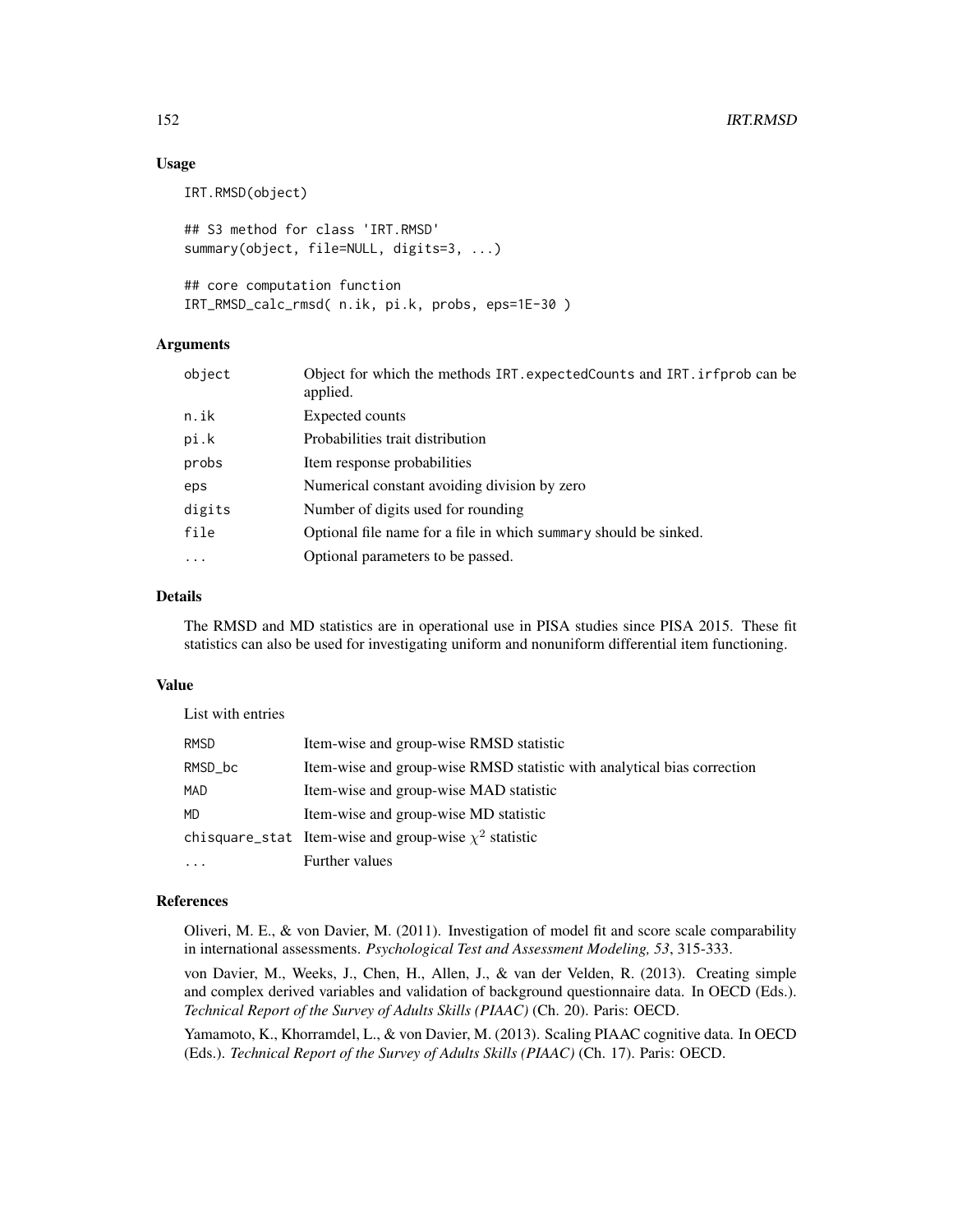#### IRT.RMSD 153

# See Also

[itemfit.rmsea](#page-153-0)

```
## Not run:
#############################################################################
# EXAMPLE 1: data.read | 1PL model in TAM
#############################################################################
data(data.read, package="sirt")
dat <- data.read
#*** Model 1: 1PL model
mod1 <- TAM::tam.mml( resp=dat )
summary(mod1)
# item fit statistics
imod1 <- CDM::IRT.RMSD(mod1)
summary(imod1)
#############################################################################
# EXAMPLE 2: data.math| RMSD and MD statistic for assessing DIF
#############################################################################
data(data.math, package="sirt")
dat <- data.math$data
items <- grep("M[A-Z]", colnames(dat), value=TRUE )
#-- fit multiple group Rasch model
mod <- TAM::tam.mml( dat[,items], group=dat$female )
summary(mod)
#-- fit statistics
rmod <- CDM::IRT.RMSD(mod)
summary(rmod)
#############################################################################
# EXAMPLE 3: RMSD statistic DINA model
#############################################################################
data(sim.dina)
data(sim.qmatrix)
dat <- sim.dina
Q <- sim.qmatrix
#-- fit DINA model
mod1 <- CDM::gdina( dat, q.matrix=Q, rule="DINA" )
summary(mod1)
#-- compute RMSD fit statistic
rmod1 <- CDM::IRT.RMSD(mod1)
```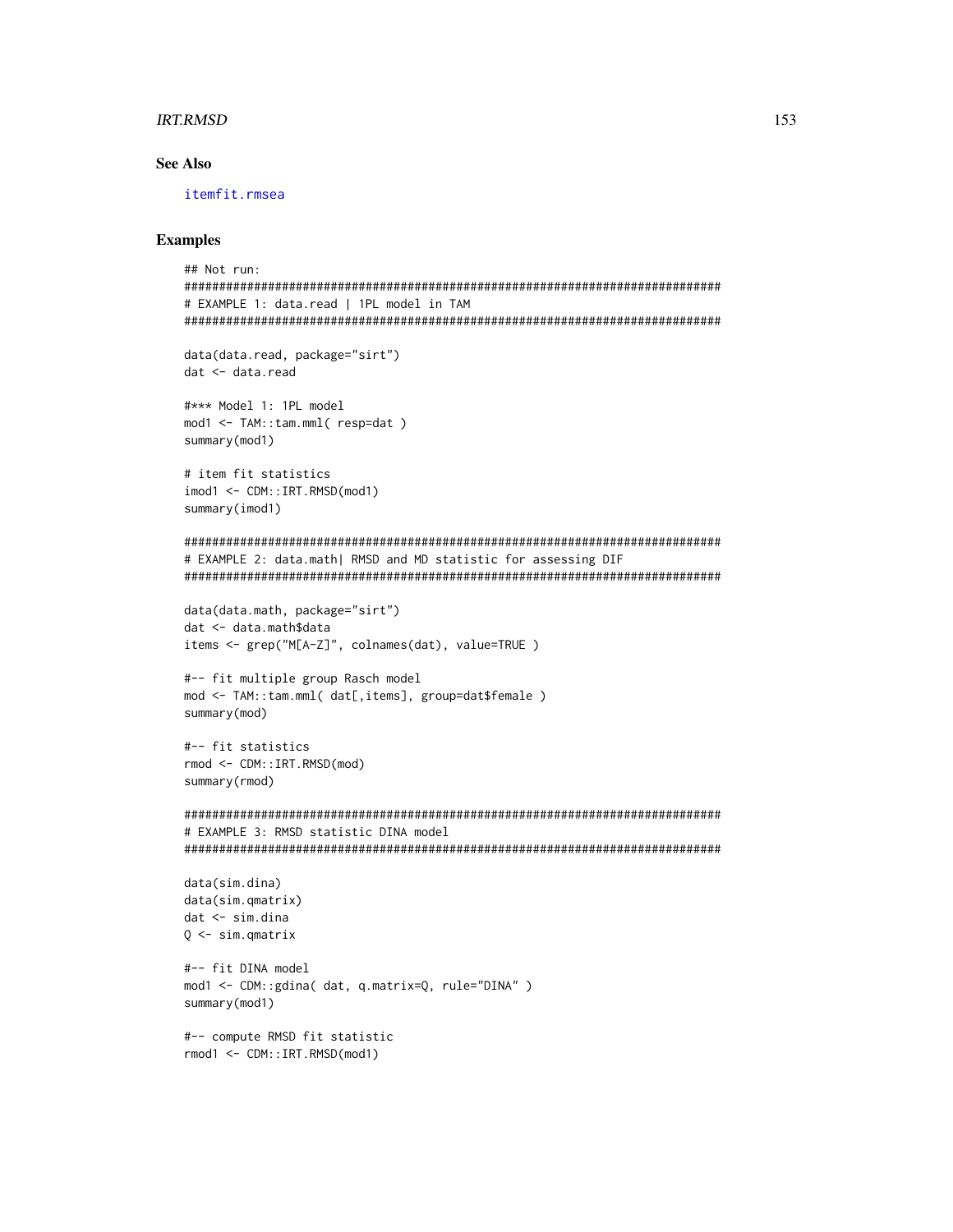summary(rmod1)

```
## End(Not run)
```
<span id="page-153-0"></span>itemfit.rmsea *RMSEA Item Fit*

# Description

This function estimates a chi squared based measure of item fit in cognitive diagnosis models similar to the RMSEA itemfit implemented in mdltm (von Davier, 2005; cited in Kunina-Habenicht, Rupp & Wilhelm, 2009).

The RMSEA statistic is also called as the RMSD statistic, see [IRT.RMSD](#page-150-0).

## Usage

itemfit.rmsea(n.ik, pi.k, probs, itemnames=NULL)

## Arguments

| n.ik      | An array of four dimensions: Classes x items x categories x groups |
|-----------|--------------------------------------------------------------------|
| pi.k      | An array of two dimensions: Classes x groups                       |
| probs     | An array of three dimensions: Classes x items x categories         |
| itemnames | An optional vector of item names. Default is NULL.                 |

#### Details

For item  $j$ , the RMSEA itemfit in this function is calculated as follows:

$$
RMSEA_j = \sqrt{\sum_{k} \sum_{c} \pi(\boldsymbol{\theta}_c) \left( P_j(\boldsymbol{\theta}_c) - \frac{n_{jkc}}{N_{jc}} \right)^2}
$$

where c denotes the class of the skill vector  $\theta$ , k is the item category,  $\pi(\theta_c)$  is the estimated class probability of  $\theta_c$ ,  $P_j$  is the estimated item response function,  $n_{jkc}$  is the expected number of students with skill  $\theta_c$  on item j in category k and  $N_{jc}$  is the expected number of students with skill  $\theta_c$ on item  $j$ .

# Value

A list with two entries:

| rmsea | Vector of RMSEA item statistics |  |
|-------|---------------------------------|--|
|       |                                 |  |

rmsea.groups Matrix of group-wise RMSEA item statistics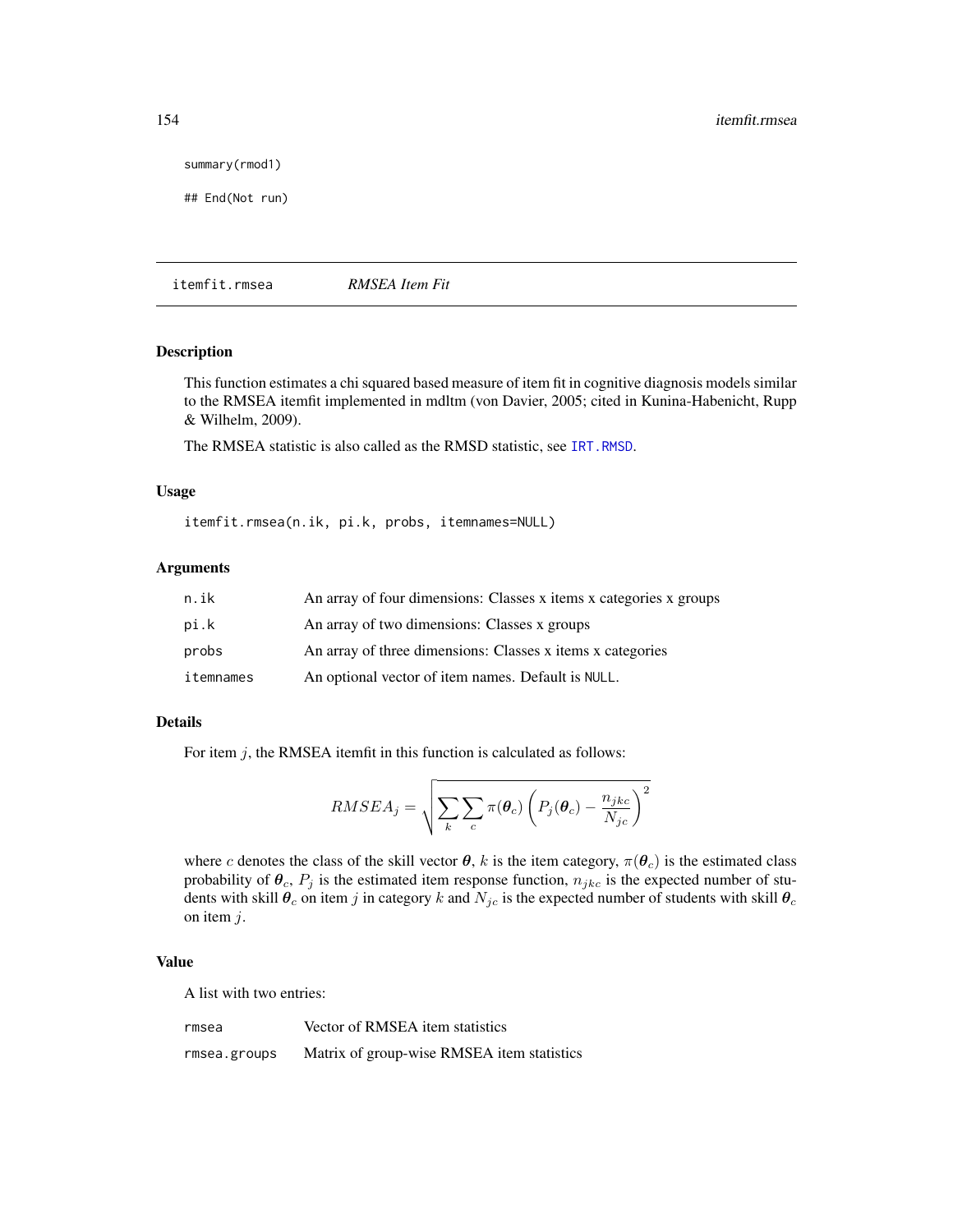#### itemfit.sx2 155

## References

Kunina-Habenicht, O., Rupp, A. A., & Wilhelm, O. (2009). A practical illustration of multidimensional diagnostic skills profiling: Comparing results from confirmatory factor analysis and diagnostic classification models. *Studies in Educational Evaluation, 35*, 64–70.

von Davier, M. (2005). *A general diagnostic model applied to language testing data*. ETS Research Report RR-05-16. ETS, Princeton, NJ: ETS.

## See Also

This function is used in [din](#page-62-0), [gdina](#page-91-0) and [gdm](#page-113-0).

itemfit.sx2 *S-X2 Item Fit Statistic for Dichotomous Data*

## **Description**

Computes the S-X2 item fit statistic (Orlando & Thissen; 2000, 2003) for dichotomous data. Note that completely observed data is necessary for applying this function.

## Usage

```
itemfit.sx2(object, Eik_min=1, progress=TRUE)
## S3 method for class 'itemfit.sx2'
summary(object, ...)
## S3 method for class 'itemfit.sx2'
```

```
plot(x, ask=TRUE, ...)
```
## Arguments

| object       | Object of class din, gdina, gdm, sirt::rasch.mml, sirt::smirt or TAM::tam.mml          |
|--------------|----------------------------------------------------------------------------------------|
| $\mathsf{x}$ | Object of class din, gdina, gdm, sirt::rasch.mml, sirt::smirt or TAM::tam.mml          |
| Eik_min      | The minimum expected cell size for merging score groups.                               |
| progress     | An optional logical indicating whether progress should be displayed.                   |
| ask          | An optional logical indicating whether every item should be separately dis-<br>played. |
| $\cdots$     | Further arguments to be passed                                                         |

# Details

The S-X2 item fit statistic compares observed and expected proportions  $O_{jk}$  and  $E_{jk}$  for item j and each score group  $k$  and forms a chi-square distributed statistic

$$
S - X_j^2 = \sum_{k=1}^{J-1} N_k \frac{(O_{jk} - E_{jk})^2}{E_{jk}(1 - E_{jk})}
$$

The degrees of freedom are  $J - 1 - P_j$  where  $P_j$  denotes the number of estimated item parameters.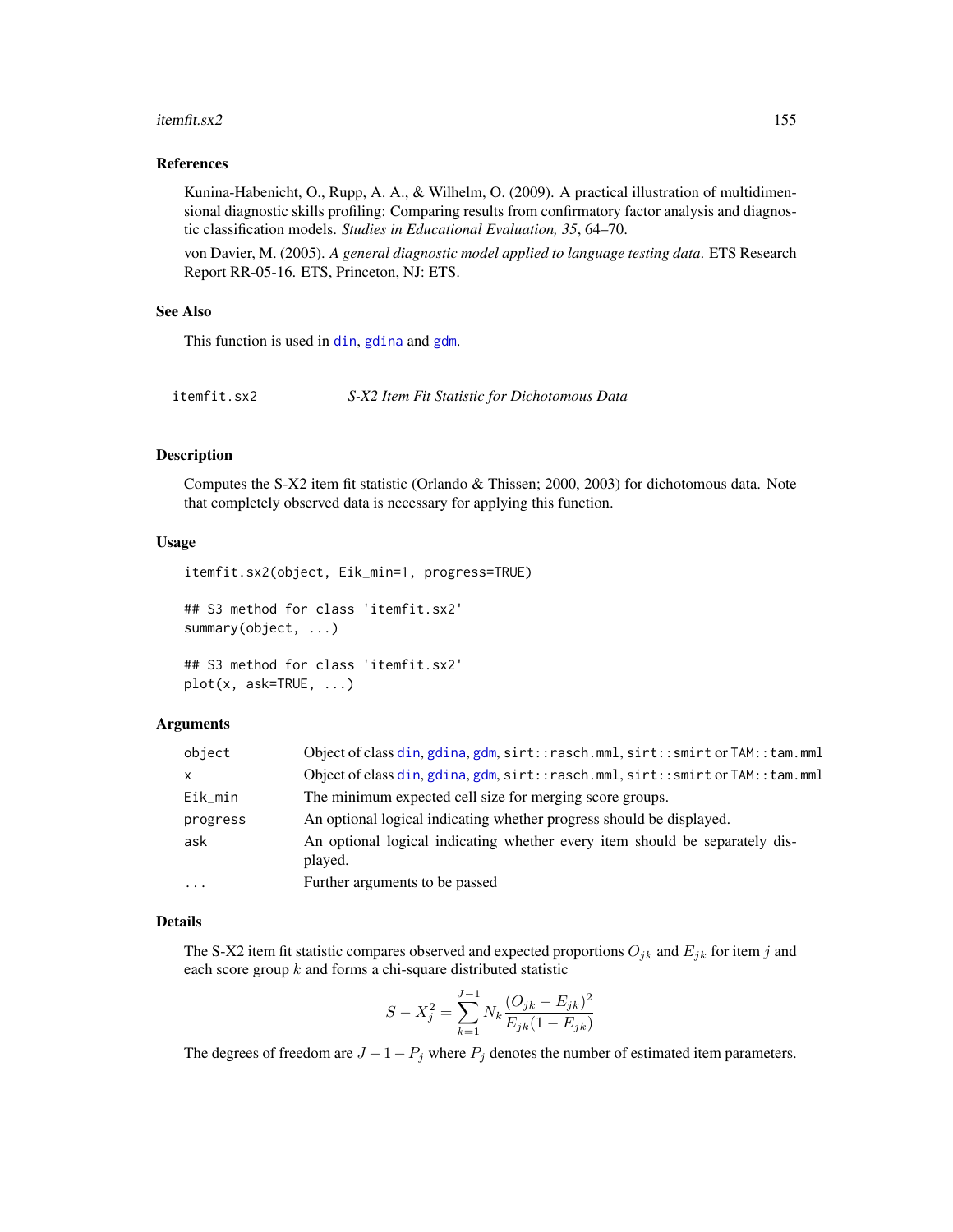## Value

A list with following entries

| itemfit.stat | Data frame containing item fit statistics                                                 |
|--------------|-------------------------------------------------------------------------------------------|
| itemtable    | Data frame with expected and observed proportions for each score group and                |
|              | each item. Beside the ordinary p value, an adjusted p value obtained by correc-           |
|              | tion due to multiple testing is provided $(p \cdot holm, see \, stats: : p \cdot adjust.$ |

## Note

This function does not work properly for multiple groups.

## Author(s)

Alexander Robitzsch

# References

Li, Y., & Rupp, A. A. (2011). Performance of the S-X2 statistic for full-information bifactor models. *Educational and Psychological Measurement, 71*, 986-1005.

Orlando, M., & Thissen, D. (2000). Likelihood-based item-fit indices for dichotomous item response theory models. *Applied Psychological Measurement, 24*, 50-64.

Orlando, M., & Thissen, D. (2003). Further investigation of the performance of S-X2: An item fit index for use with dichotomous item response theory models. *Applied Psychological Measurement, 27*, 289-298.

Zhang, B., & Stone, C. A. (2008). Evaluating item fit for multidimensional item response models. *Educational and Psychological Measurement, 68*, 181-196.

```
## Not run:
#############################################################################
# EXAMPLE 1: Items with unequal item slopes
#############################################################################
```

```
# simulate data
set.seed(9871)
I < -11b \leftarrow seq( -1.5, 1.5, length=I)a \leftarrow \text{rep}(1, I)a[4] < - .4N < - 1000library(sirt)
dat <- sirt::sim.raschtype( theta=stats::rnorm(N), b=b, fixed.a=a)
#*** 1PL model estimated with gdm
mod1 <- CDM::gdm( dat, theta.k=seq(-6,6,len=21), irtmodel="1PL" )
summary(mod1)
# estimate item fit statistic
```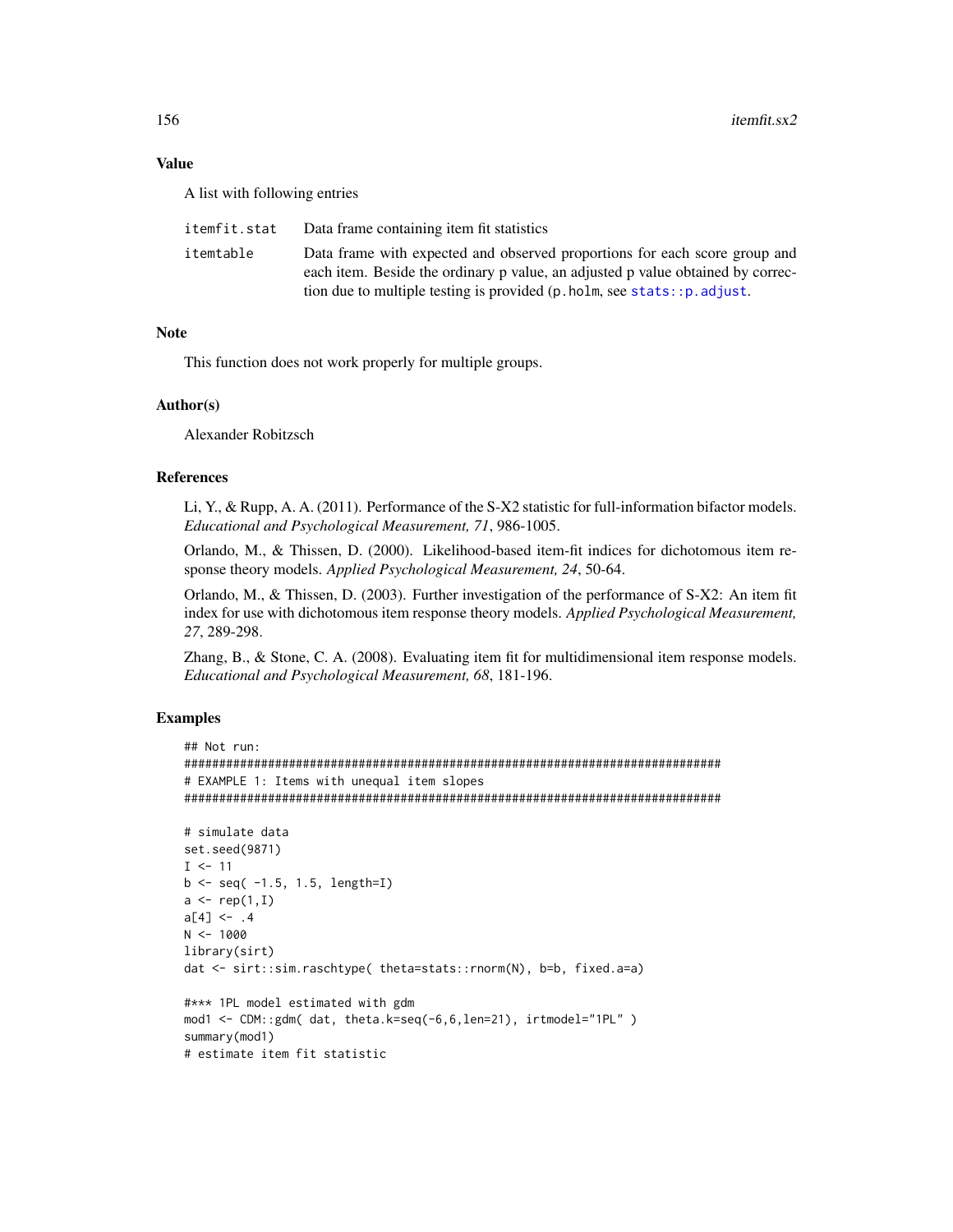## itemfit.sx2 157

```
fitmod1 <- CDM::itemfit.sx2(mod1)
summary(fitmod1)
 ## item itemindex S-X2 df p S-X2_df RMSEA Nscgr Npars p.holm
 ## 1 I0001 1 4.173 9 0.900 0.464 0.000 10 1 1.000
 ## 2 I0002 2 12.365 9 0.193 1.374 0.019 10 1 1.000
 ## 3 I0003 3 6.158 9 0.724 0.684 0.000 10 1 1.000
 ## 4 I0004 4 37.759 9 0.000 4.195 0.057 10 1 0.000
 ## 5 I0005 5 12.307 9 0.197 1.367 0.019 10 1 1.000
 ## 6 I0006 6 19.358 9 0.022 2.151 0.034 10 1 0.223
 ## 7 I0007 7 14.610 9 0.102 1.623 0.025 10 1 0.818
 ## 8 I0008 8 15.568 9 0.076 1.730 0.027 10 1 0.688
 ## 9 10009 9 8.471 9 0.487 0.941 0.000 10
 ## 10 I0010 10 8.330 9 0.501 0.926 0.000 10 1 1.000
 ## 11 10011 11 12.351 9 0.194 1.372 0.019 10
 ##
 ## -- Average Item Fit Statistics --
 ## S-X2=13.768 | S-X2_df=1.53
# -> 4th item does not fit to the 1PL model
# plot item fit
plot(fitmod1)
#*** 2PL model estimated with gdm
mod2 <- CDM::gdm( dat, theta.k=seq(-6,6,len=21), irtmodel="2PL", maxiter=100 )
summary(mod2)
# estimate item fit statistic
fitmod2 <- CDM::itemfit.sx2(mod2)
summary(fitmod2)
 ## item itemindex S-X2 df p S-X2_df RMSEA Nscgr Npars p.holm
 ## 1 I0001 1 4.083 8 0.850 0.510 0.000 10 2 1.000
 ## 2 10002 2 13.580 8 0.093 1.697 0.026 10
 ## 3 I0003 3 6.236 8 0.621 0.780 0.000 10 2 1.000
 ## 4 I0004 4 6.049 8 0.642 0.756 0.000 10 2 1.000
 ## 5 I0005 5 12.792 8 0.119 1.599 0.024 10 2 0.834
 ## 6 I0006 6 14.397 8 0.072 1.800 0.028 10 2 0.648
 ## 7 I0007 7 15.046 8 0.058 1.881 0.030 10 2 0.639
 ## [...]
 ##
 ## -- Average Item Fit Statistics --
 ## S-X2=10.22 | S-X2_df=1.277
#*** 1PL model estimation in smirt (sirt package)
Qmatrix <- matrix(1, nrow=I, ncol=1 )
mod1a <- sirt::smirt( dat, Qmatrix=Qmatrix )
summary(mod1a)
# item fit statistic
fitmod1a <- CDM::itemfit.sx2(mod1a)
summary(fitmod1a)
#*** 2PL model estimation in smirt (sirt package)
mod2a <- sirt::smirt( dat, Qmatrix=Qmatrix, est.a="2PL")
summary(mod2a)
# item fit statistic
```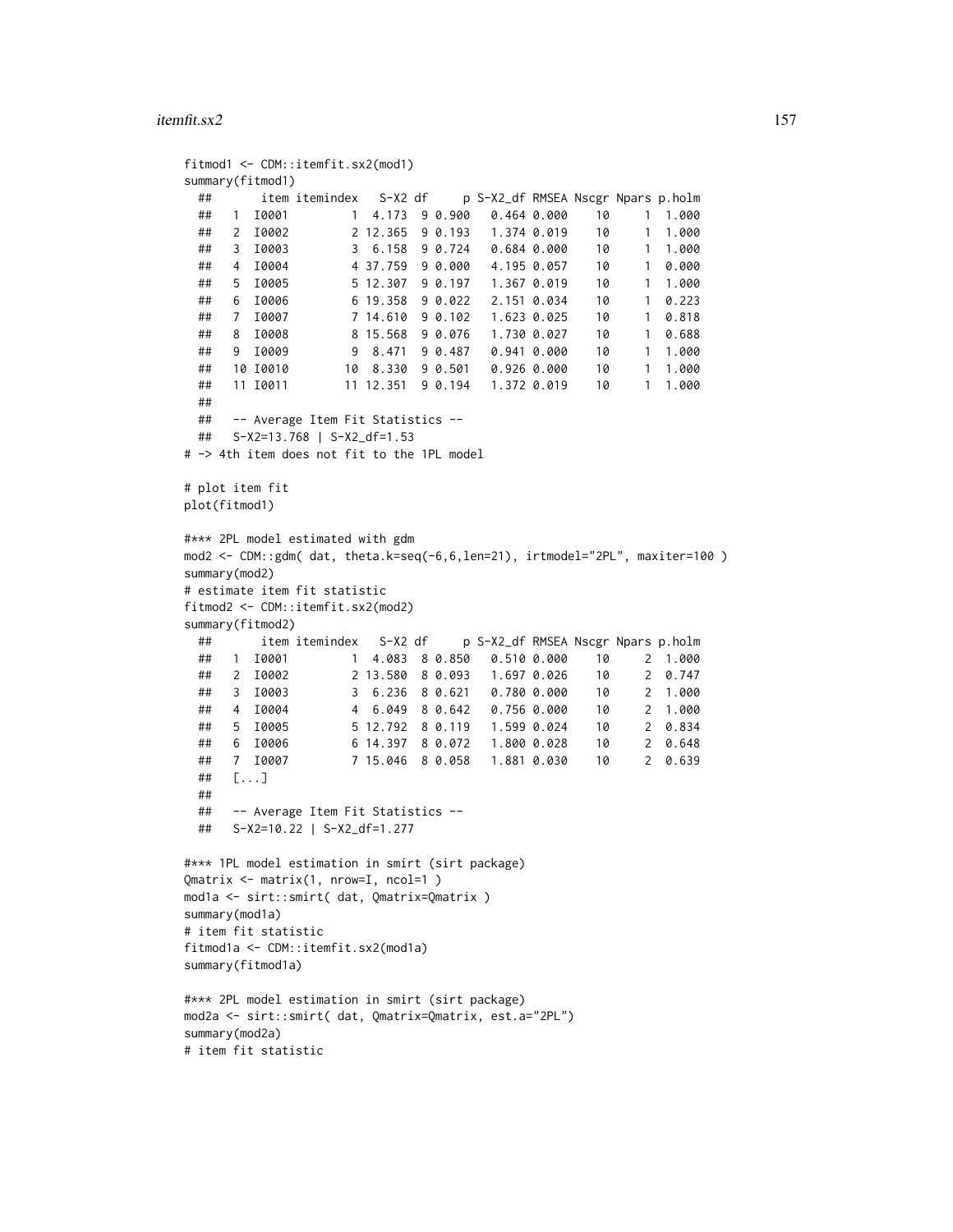158 itemfit.sx2

```
fitmod2a <- CDM::itemfit.sx2(mod2a)
summary(fitmod2a)
#*** 1PL model estimated with rasch.mml2 (in sirt)
mod1b <- sirt::rasch.mml2(dat)
summary(mod1b)
# estimate item fit statistic
fitmod1b <- CDM::itemfit.sx2(mod1b)
summary(fitmod1b)
#*** 1PL estimated in TAM
library(TAM)
mod1c <- TAM::tam.mml( resp=dat )
summary(mod1c)
# item fit
summary( CDM::itemfit.sx2( mod1c) )
# conversion to mirt object
library(sirt)
library(mirt)
cmod1c <- sirt::tam2mirt( mod1c )
# item fit in mirt
mirt::itemfit( cmod1c$mirt )
#*** 2PL estimated in TAM
mod2c <- TAM::tam.mml.2pl( resp=dat )
summary(mod2c)
# item fit
summary( CDM::itemfit.sx2( mod2c) )
# conversion to mirt object and item fit in mirt
cmod2c <- sirt::tam2mirt( mod2c )
mirt::itemfit( cmod2c$mirt )
# estimation in mirt
mod1d <- mirt::mirt( dat, 1, itemtype="Rasch" )
mirt::itemfit( mod1d ) # compute item fit
#############################################################################
# EXAMPLE 2: Item fit statistics sim.dina dataset
#############################################################################
data(sim.dina, package="CDM")
data(sim.qmatrix, package="CDM")
#*** Model 1: DINA model (correctly specified model)
mod1 <- CDM::din( data=sim.dina, q.matrix=sim.qmatrix )
summary(mod1)
# item fit statistic
summary( CDM::itemfit.sx2( mod1 ) )
  ## -- Average Item Fit Statistics --
  ## S-X2=7.397 | S-X2_df=1.233
#*** Model 2: Mixed DINA/DINO model
#*** 1th item is misspecified according to DINO rule
```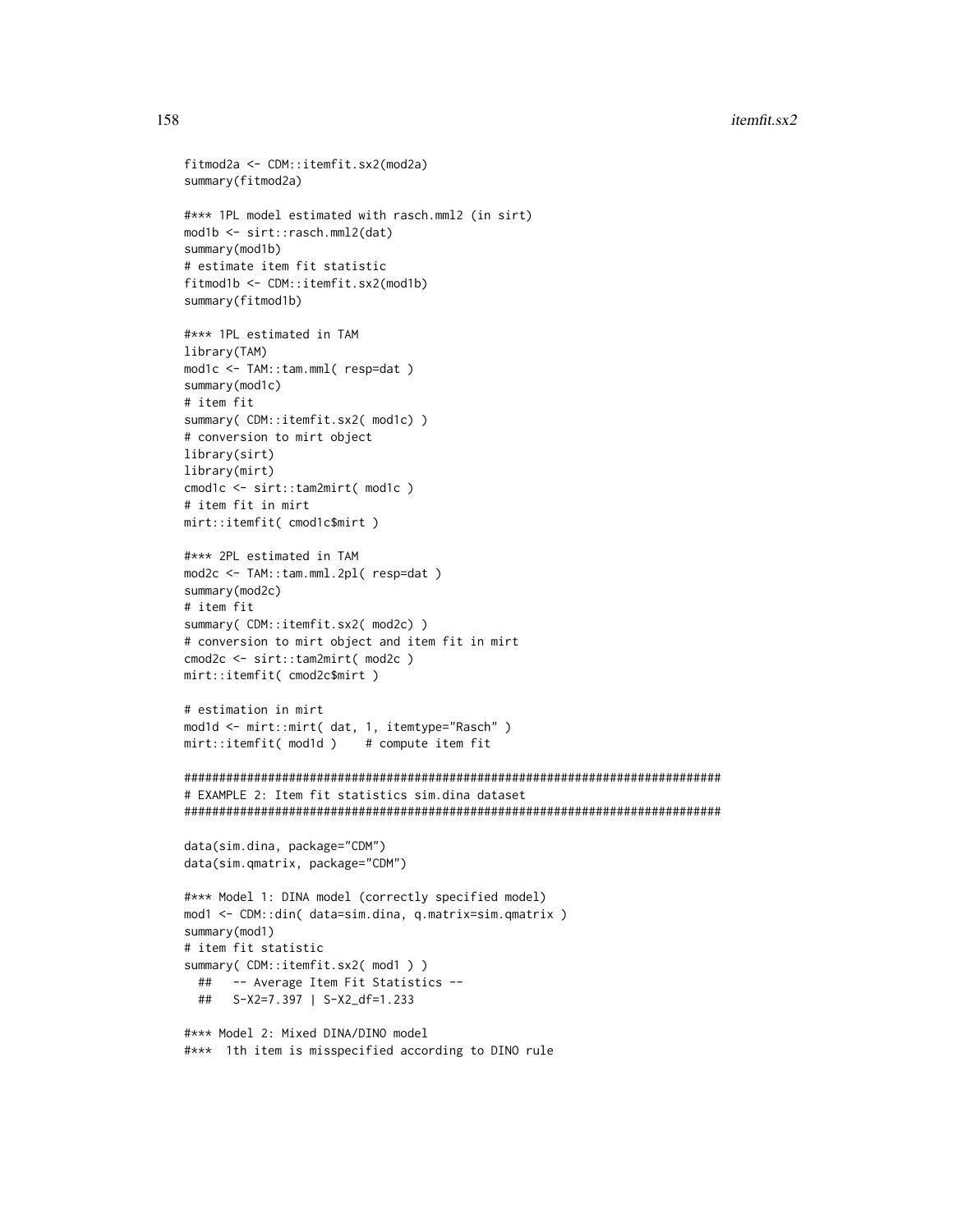```
I <- ncol(CDM::sim.dina)
rule <- rep("DINA", I )
rule[1] <- "DINO"
mod2 <- CDM::din( data=CDM::sim.dina, q.matrix=CDM::sim.qmatrix, rule=rule)
summary(mod2)
# item fit statistic
summary( CDM::itemfit.sx2( mod2 ) )
  ## -- Average Item Fit Statistics --
  ## S-X2=9.925 | S-X2_df=1.654
#*** Model 3: Additive GDINA model
mod3 <- CDM::gdina( data=CDM::sim.dina, q.matrix=CDM::sim.qmatrix, rule="ACDM")
summary(mod3)
# item fit statistic
summary( CDM::itemfit.sx2( mod3 ) )
  ## -- Average Item Fit Statistics --
  ## S-X2=8.416 | S-X2_df=1.678
## End(Not run)
```
item\_by\_group *Create Dataset with Group-Specific Items*

## Description

Creates a dataset with group-specific items which can be used for multiple group comparisons.

# Usage

item\_by\_group(dat, group, invariant=NULL, rm.empty=TRUE)

# Arguments

| dat           | Dataset with item responses                                                                                                       |
|---------------|-----------------------------------------------------------------------------------------------------------------------------------|
| group         | Vector of group identifiers                                                                                                       |
| invariant     | Optional vector of variables which should not be made group-specific, i.e. which<br>should be treated as invariant across groups. |
| $rm.$ $emptv$ | Logical indicating whether empty columns should be removed                                                                        |

# Value

Extended dataset with item responses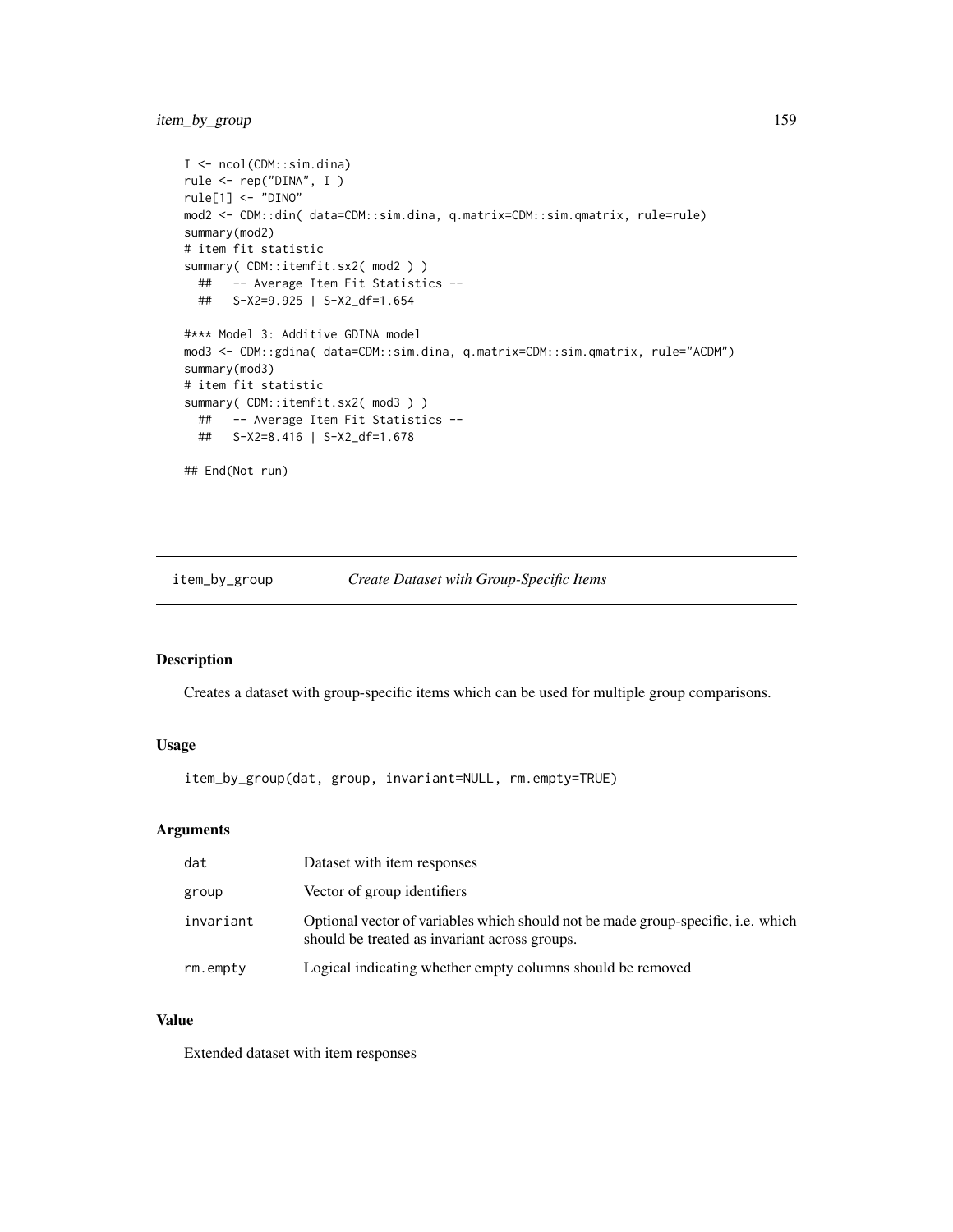## Examples

```
## Not run:
#############################################################################
# EXAMPLE 1: Create dataset with group-specific item responses
#############################################################################
data(data.mg, package="CDM")
dat <- data.mg
#-- create dataset with group-specific item responses
dat0 <- CDM::item_by_group( dat=dat[,paste0("I",1:5)], group=dat$group )
#-- summary statistics
summary(dat0)
colnames(dat0)
#-- set some items to invariant
invariant_items <- c("I1","I4")
dat1 <- CDM::item_by_group( dat=dat[,paste0("I",1:5)], group=dat$group,
            invariant=invariant_items)
colnames(dat1)
## End(Not run)
```
logLik *Extract Log-Likelihood*

## Description

Extracts the log-likelihood from either din, gdina, mcdina, slca or gdm objects.

#### Usage

```
## S3 method for class 'din'
logLik(object, ...)
## S3 method for class 'gdina'
logLik(object, ...)
## S3 method for class 'mcdina'
logLik(object, ...)
## S3 method for class 'gdm'
logLik(object, ...)
## S3 method for class 'slca'
logLik(object, ...)
```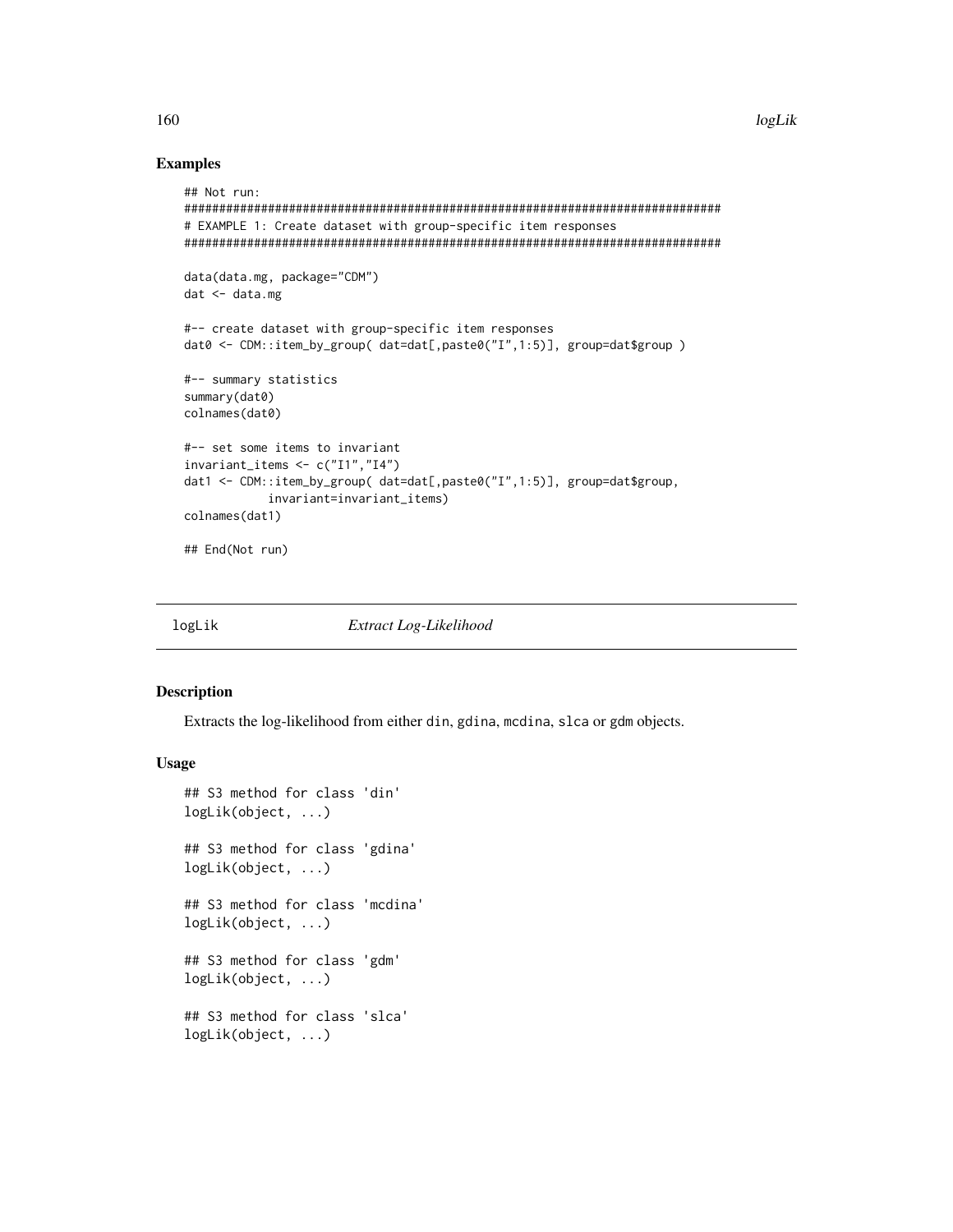#### mcdina 161

```
## S3 method for class 'reglca'
logLik(object, ...)
```
#### Arguments

| object | An object inheriting from either class din, gdina, slca, reglea or gdm. |
|--------|-------------------------------------------------------------------------|
| .      | Additional arguments                                                    |

# See Also

[din](#page-62-0), [gdina](#page-91-0), [gdm](#page-113-0), [mcdina](#page-160-0), [slca](#page-199-0), [reglca](#page-180-0)

#### Examples

```
data(sim.dina, package="CDM")
data(sim.qmatrix, package="CDM")
# logLik method | DINA model
d1 <- CDM::din( sim.dina, q.matrix=sim.qmatrix, rule="DINA")
summary(d1)
lld1 <- logLik(d1)
 ## > lld1
 ## 'log Lik.' -2042.378 (df=25)
 ## > attr(lld1,"df")
 ## [1] 25
 ## > attr(lld1,"nobs")
 ## [1] 400
nobs(lld1)
# AIC and BIC
AIC(lld1)
BIC(lld1)
```
<span id="page-160-0"></span>mcdina *Multiple Choice DINA Model*

#### Description

The function mcdina implements the multiple choice DINA model (de la Torre, 2009; see also Ozaki, 2015; Chen & Zhou, 2017) for multiple groups. Note that the dataset must contain integer values  $1, \ldots, K_j$  for each item. The multiple choice DINA model assumes that each item category possesses different diagnostic capacity. Using this modeling approach, different distractors of a multiple choice item can be of different diagnostic value. The Q-matrix can also contain integer values which allows the definition of polytomous attributes.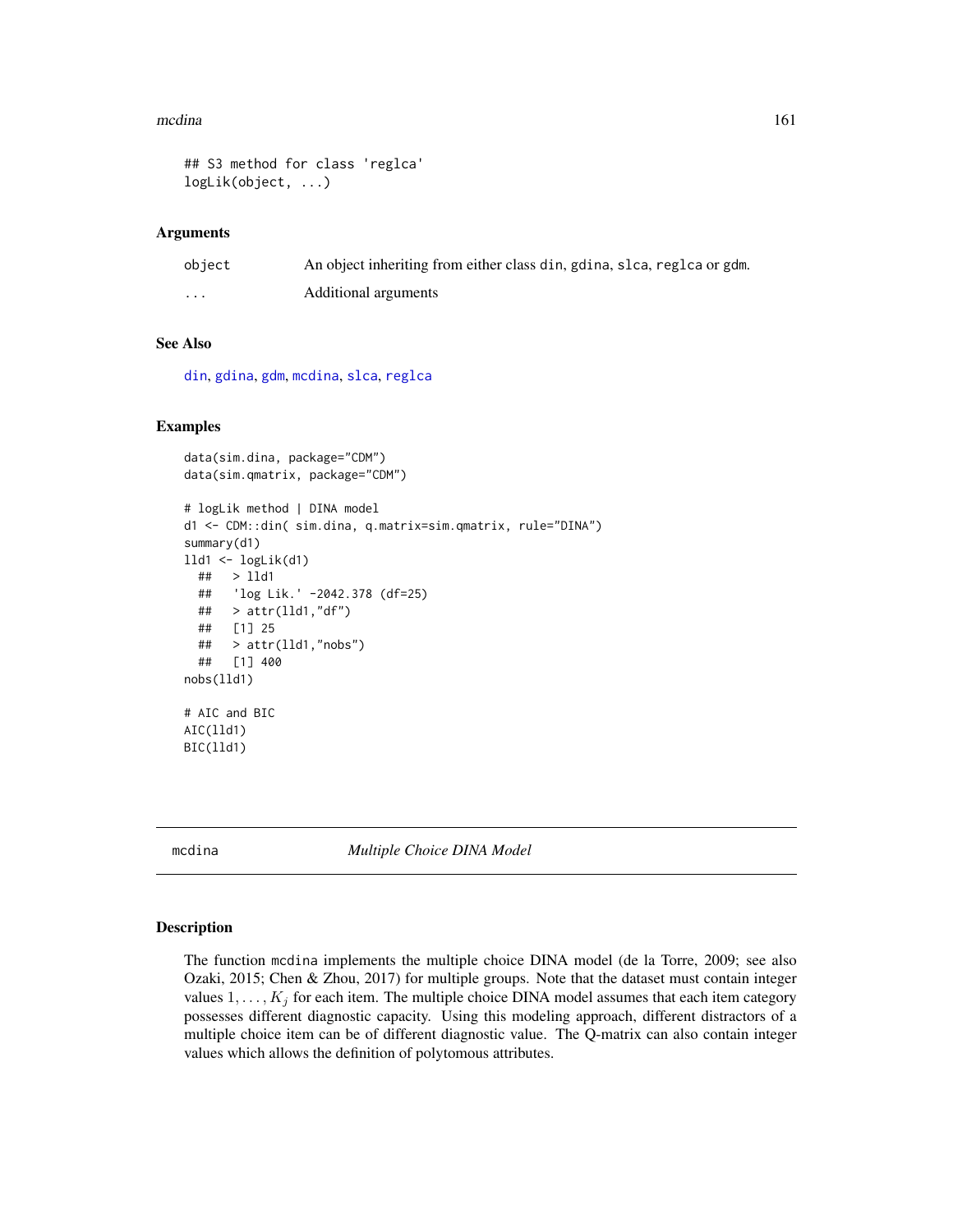# Usage

```
mcdina(dat, q.matrix, group=NULL, itempars="gr", weights=NULL,
   skillclasses=NULL, zeroprob.skillclasses=NULL,
   reduced.skillspace=TRUE, conv.crit=1e-04,
   dev.crit=0.1, maxit=1000, progress=TRUE)
## S3 method for class 'mcdina'
summary(object, digits=4, file=NULL, ...)
## S3 method for class 'mcdina'
print(x, \ldots)
```
# Arguments

| dat                   | A required $N \times J$ data matrix containing integer responses $(1, 2, , K)$ of N<br>respondents to $J$ test items.                                                                                                                                                                                                                                                                        |
|-----------------------|----------------------------------------------------------------------------------------------------------------------------------------------------------------------------------------------------------------------------------------------------------------------------------------------------------------------------------------------------------------------------------------------|
| q.matrix              | A required matrix specifying which item category is intended to measure which<br>skill. The Q-matrix has $K + 2$ columns for a model with K skills. In the first<br>column should be the item index, in the second column the category integer<br>and the rest of the columns contains the 'ordinary' Q-matrix specification. See<br>data.cdm01\$q.matrix for the layout of such a Q-matrix. |
| group                 | An optional vector of group identifiers for multiple group estimation.                                                                                                                                                                                                                                                                                                                       |
| itempars              | A character or a character vector of length $J$ indicating whether item parameters<br>should separately estimated within each group. The default is "gr", for group-<br>invariant item parameters choose "jo".                                                                                                                                                                               |
| weights               | An optional vector of sample weights.                                                                                                                                                                                                                                                                                                                                                        |
| skillclasses          | An optional matrix for determining the skill space. The argument can be used if<br>a user wants less than the prespecified number of $2^K$ skill classes.                                                                                                                                                                                                                                    |
| zeroprob.skillclasses |                                                                                                                                                                                                                                                                                                                                                                                              |
|                       | An optional vector of integers which indicates which skill classes should have<br>zero probability. Default is NULL (no skill classes with zero probability).                                                                                                                                                                                                                                |
| reduced.skillspace    |                                                                                                                                                                                                                                                                                                                                                                                              |
|                       | An optional logical indicating whether the skill space should be reduced to cover<br>only bivariate associations among skills (see Xu & von Davier, 2008).                                                                                                                                                                                                                                   |
| conv.crit             | Convergence criterion for change in item parameter values                                                                                                                                                                                                                                                                                                                                    |
| dev.crit              | Convergence criterion for change in deviance values                                                                                                                                                                                                                                                                                                                                          |
| maxit                 | Maximum number of iterations.                                                                                                                                                                                                                                                                                                                                                                |
| progress              | An optional logical indicating whether the function should print the progress of<br>iteration in the estimation process.                                                                                                                                                                                                                                                                     |
| object                | Object of class mcdina.                                                                                                                                                                                                                                                                                                                                                                      |
| digits                | Number of digits to display in summary.mcdina                                                                                                                                                                                                                                                                                                                                                |
| file                  | Optional file name for a file in which summary should be sinked.                                                                                                                                                                                                                                                                                                                             |
| x                     | Object of class mcdina                                                                                                                                                                                                                                                                                                                                                                       |
| $\cdots$              | Further arguments to be passed.                                                                                                                                                                                                                                                                                                                                                              |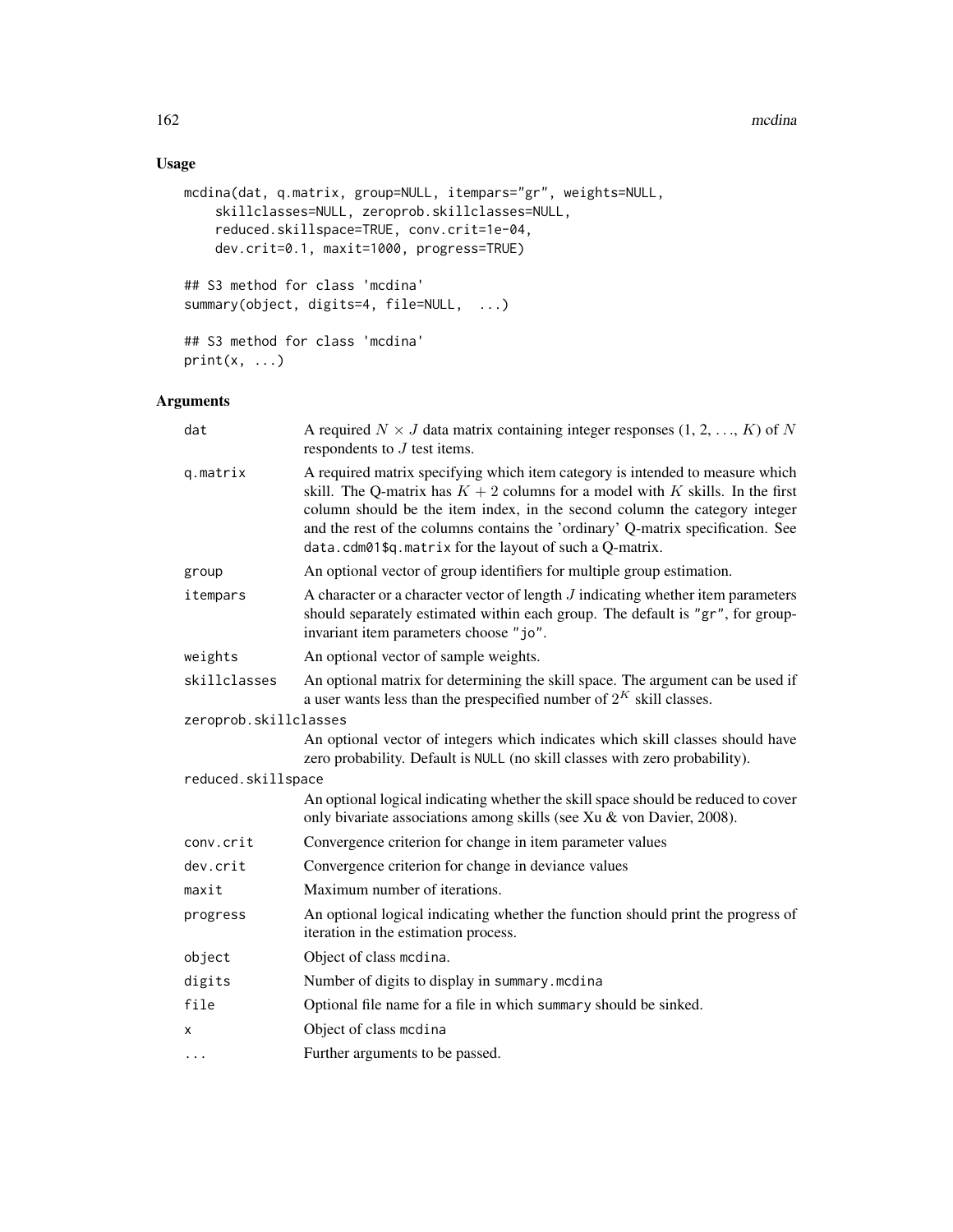#### mcdina and the contract of the contract of the contract of the contract of the contract of the contract of the contract of the contract of the contract of the contract of the contract of the contract of the contract of the

# Details

The multiple choice DINA model defines for each item category  $jc$  the necessary skills to master this attribute. Therefore, the vector of skills  $\alpha$  is transformed into item-specific latent responses  $\eta_i$ which are functions of  $\alpha$  and Q-matrix entries  $q_{jc}$  (just like in the DINA model). If there are  $K_j$ item categories for item j, then there exist at most  $K_j$  values of the latent response  $\eta_j$ .

The multiple choice DINA model estimates the item response function as

$$
P(X_{nj} = k | \eta_{nj} = l) = p_{jkl}
$$

with the constraint  $\sum_k p_{jkl} = 1$ .

## Value

A list with following entries

| item                    | Data frame with item parameters                                                |
|-------------------------|--------------------------------------------------------------------------------|
| posterior               | Individual posterior distribution                                              |
| likelihood              | Individual likelihood                                                          |
| ic                      | List with information criteria                                                 |
| q.matrix                | Used Q-matrix                                                                  |
| pik                     | Array of item-category probabilities                                           |
| delta                   | Array of item parameters                                                       |
| se.delta                | Array of standard errors of item parameters                                    |
| itemstat                | Data frame containing item definitions                                         |
| $n.$ ik                 | Array of expected counts                                                       |
| deviance                | Deviance                                                                       |
|                         | attribute.patt Probabilities of latent classes                                 |
| attribute.patt.splitted |                                                                                |
|                         | Splitted attribute pattern                                                     |
| skill.patt              | Marginal skill probabilities                                                   |
| MLE.class               | Classified skills for each student (MLE)                                       |
| MAP.class               | Classified skills for each student (MAP)                                       |
| EAP.class               | Classified skills for each student (EAP)                                       |
| dat                     | Used dataset                                                                   |
| skillclasses            | Used skill classes                                                             |
| group                   | Used group identifiers                                                         |
| 1 <sub>c</sub>          | Data frame containing definitions of each item category                        |
| 1r                      | Data frame containing the relation of each latent class and each item category |
| iter                    | Number of iterations                                                           |
| itempars                | Used specification of item parameter estimation type                           |
| converged               | Logical indicating whether convergence was achieved.                           |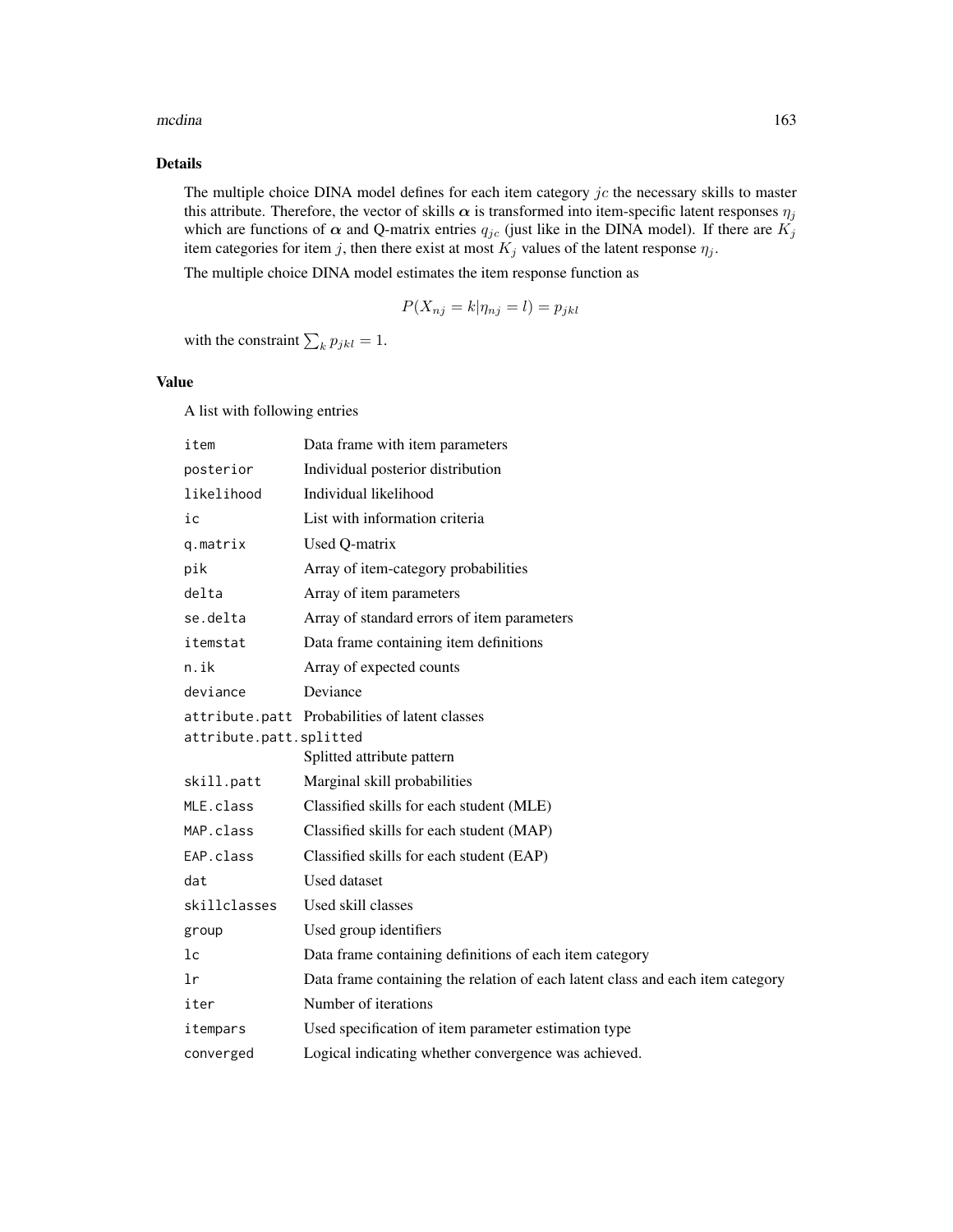If dat and q.matrix correspond to the 'ordinary format' which is used in gdina, then the function mcdina will detect it and convert it into the necessary format (see Example 2).

## References

Chen, J., & Zhou, H. (2017) Test designs and modeling under the general nominal diagnosis model framework. *PLoS ONE 12*(6), e0180016.

de la Torre, J. (2009). A cognitive diagnosis model for cognitively based multiple-choice options. *Applied Psychological Measurement, 33*, 163-183.

Ozaki, K. (2015). DINA models for multiple-choice items with few parameters: Considering incorrect answers. *Applied Psychological Measurement, 39*(6), 431-447.

Xu, X., & von Davier, M. (2008). *Fitting the structured general diagnostic model to NAEP data*. ETS Research Report ETS RR-08-27. Princeton, ETS.

### See Also

See [din](#page-62-0) for estimating the DINA/DINO model and [gdina](#page-91-0) for estimating the GDINA model.

```
#############################################################################
# EXAMPLE 1: Multiple choice DINA model for data.cdm01 dataset
#############################################################################
data(data.cdm01, package="CDM")
dat <- data.cdm01$data
group <- data.cdm01$group
q.matrix <- data.cdm01$q.matrix
#*** Model 1: Single group model
mod1 <- CDM::mcdina( dat=dat, q.matrix=q.matrix )
summary(mod1)
#*** Model 2: Multiple group model with group-invariant item parameters
mod2 <- CDM::mcdina( dat=dat, q.matrix=q.matrix, group=group, itempars="jo")
summary(mod2)
## Not run:
#*** Model 3: Multiple group model with group-specific item parameters
mod3 <- CDM::mcdina( dat=dat, q.matrix=q.matrix, group=group, itempars="gr")
summary(mod3)
#*** Model 4: Multiple group model with some group-specific item parameters
itempars <- rep("jo", ncol(dat))
itempars[c(2, 7, 9)] <- "gr" # set items 2,7 and 9 group specific
mod4 <- CDM::mcdina( dat=dat, q.matrix=q.matrix, group=group, itempars=itempars)
summary(mod4)
```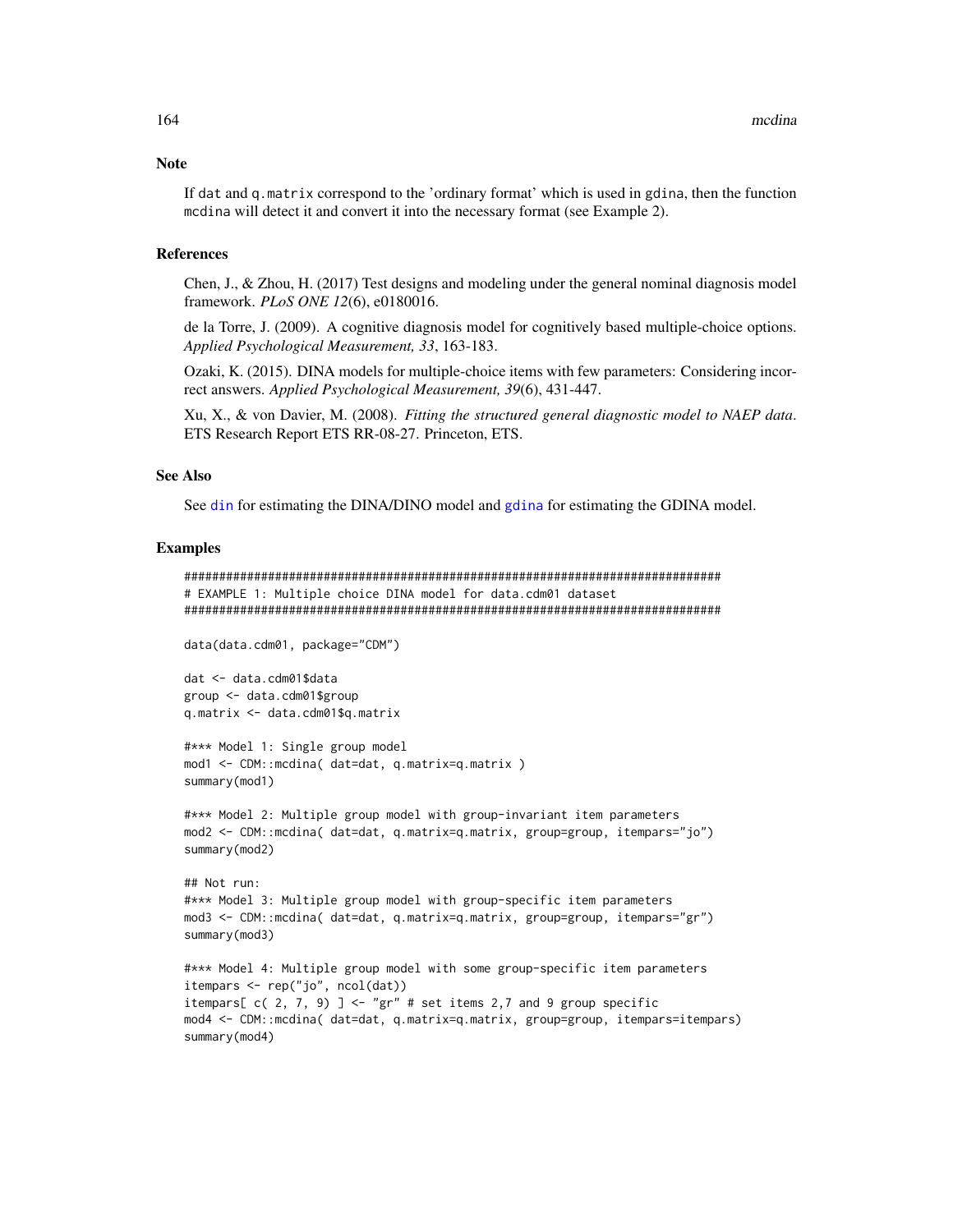```
#*** Model 5: Reduced skill space
# define skill classes
skillclasses <- scan(nlines=1) # read only one line
    0 0 0 1 0 0 0 1 0 0 0 1 1 1 0 1 1 1
skillclasses <- matrix( skillclasses, ncol=3, byrow=TRUE )
mod5 <- CDM::mcdina( dat, q.matrix=q.matrix, group=group0, skillclasses=skillclasses )
summary(mod5)
#*** Model 6: Reduced skill space with setting zero probabilities
# for some latent classes
# set probabilities of classes P101 P011 (6th and 7th class) to zero
zeroprob.skillclasses <- c(6,7)
mod6 <- CDM::mcdina( dat, q.matrix, group=group, zeroprob.skillclasses=zeroprob.skillclasses )
summary(mod6)
#############################################################################
# EXAMPLE 2: Using the mcdina function for estimating the DINA model
#############################################################################
data(sim.dina, package="CDM")
data(sim.qmatrix, package="CDM")
# estimate the DINA model
mod <- CDM::mcdina( sim.dina, q.matrix=sim.qmatrix )
summary(mod)
#############################################################################
# EXAMPLE 3: MCDINA model with polytomous attributes
#############################################################################
data(data.cdm02, package="CDM")
dat <- data.cdm02$data
q.matrix <- data.cdm02$q.matrix
# estimate model with polytomous attribute B1
mod1 <- CDM::mcdina( dat, q.matrix=q.matrix )
summary(mod1)
## End(Not run)
```
modelfit.cor *Assessing Model Fit and Local Dependence by Comparing Observed and Expected Item Pair Correlations*

#### <span id="page-164-0"></span>Description

This function computes several measures of absolute model fit and local dependence indices for dichotomous item responses which are based on comparing observed and expected frequencies of item pairs (Chen, de la Torre & Zhang, 2013; see Details).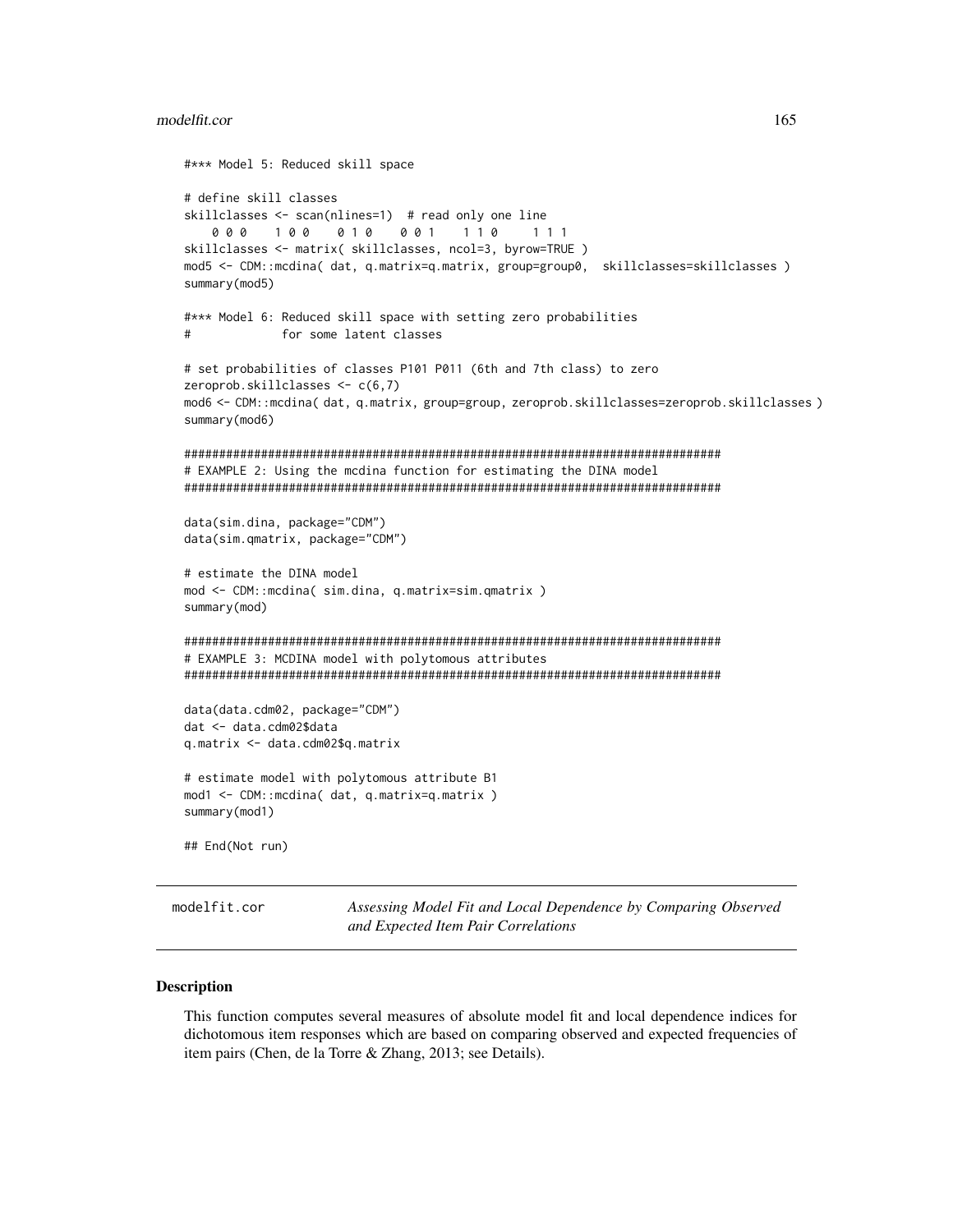### Usage

```
modelfit.cor(data, posterior, probs)
modelfit.cor2(data, posterior, probs)
modelfit.cor.din( dinobj, jkunits=0 )
## S3 method for class 'modelfit.cor.din'
summary(object, ...)
```
## Arguments

| data      | An $N \times I$ data frame of dichotomous item responses                                                                                                                                                                                         |
|-----------|--------------------------------------------------------------------------------------------------------------------------------------------------------------------------------------------------------------------------------------------------|
| posterior | A matrix containing the posterior distribution (e.g. obtained as an output of the<br>din function).                                                                                                                                              |
| probs     | An array of dimension [items, categories, attribute classes] containing probabili-<br>ties                                                                                                                                                       |
| dinobj    | An object of class din, gdina or gdm (only for dichotomous item responses)                                                                                                                                                                       |
| object    | An object of class din, gdina or gdm (only for dichotomous item responses)                                                                                                                                                                       |
| jkunits   | Number of Jackknife units. The default is to use 0 units (no use of jackknifing).<br>If jackknife estimation should be employed, use (say) at least 20 jackknife units.<br>The input jkunits can be also a vector of jackknife unit identifiers. |
| $\cdots$  | Further arguments to be passed                                                                                                                                                                                                                   |

#### Details

The fit statistics are based on predictions of the pairwise table  $(X_i, X_j)$  of item responses. The  $\chi^2$ statistic X2 for item pairs  $i$  and  $j$  is defined as

$$
\chi_{ij}^2 = \sum_{k=0}^{1} \sum_{l=0}^{1} \frac{(n_{ij,kl} - e_{ij,kl})^2}{e_{ij,kl}}
$$

where  $n_{ij,kl}$  is the absolute frequency of  $\{X_i = k, X_j = l\}$  and  $e_{ij,kl}$  is the expected frequency using the estimated model. Note that for calculating  $e_{ij,kl}$ , individual posterior distributions are evaluated. The  $\chi_{ij}^2$  statistic is chi-square distributed with one degree of freedom and can be used for testing whether items  $i$  and  $j$  are locally dependent. To control for multiple comparisons, p-value adjustments according to the Holm and FDR method are conducted (see [stats::p.adjust](#page-0-0)).

The residual covariance RESIDCOV of item pairs  $(i, j)$  is calculated as

$$
RESIDCOV_{ij} = \frac{n_{ij,11}n_{ij,00} - n_{ij,10}n_{ij,01}}{n^2} - \frac{e_{ij,11}e_{ij,00} - e_{ij,10}e_{ij,01}}{n^2}
$$

where MRESIDCOV is the average of all RESIDCOV statistics and is the total sample size.

The statistic MADcor denotes the average absolute deviation between observed correlations  $r_{ij}$  and model predicted correlations  $\hat{r}_{ij}$  of item pairs  $(i, j)$ :

$$
MADcor = \frac{1}{J(J-1)/2} \sum_{i < j} |r_{ij} - \hat{r}_{ij}|
$$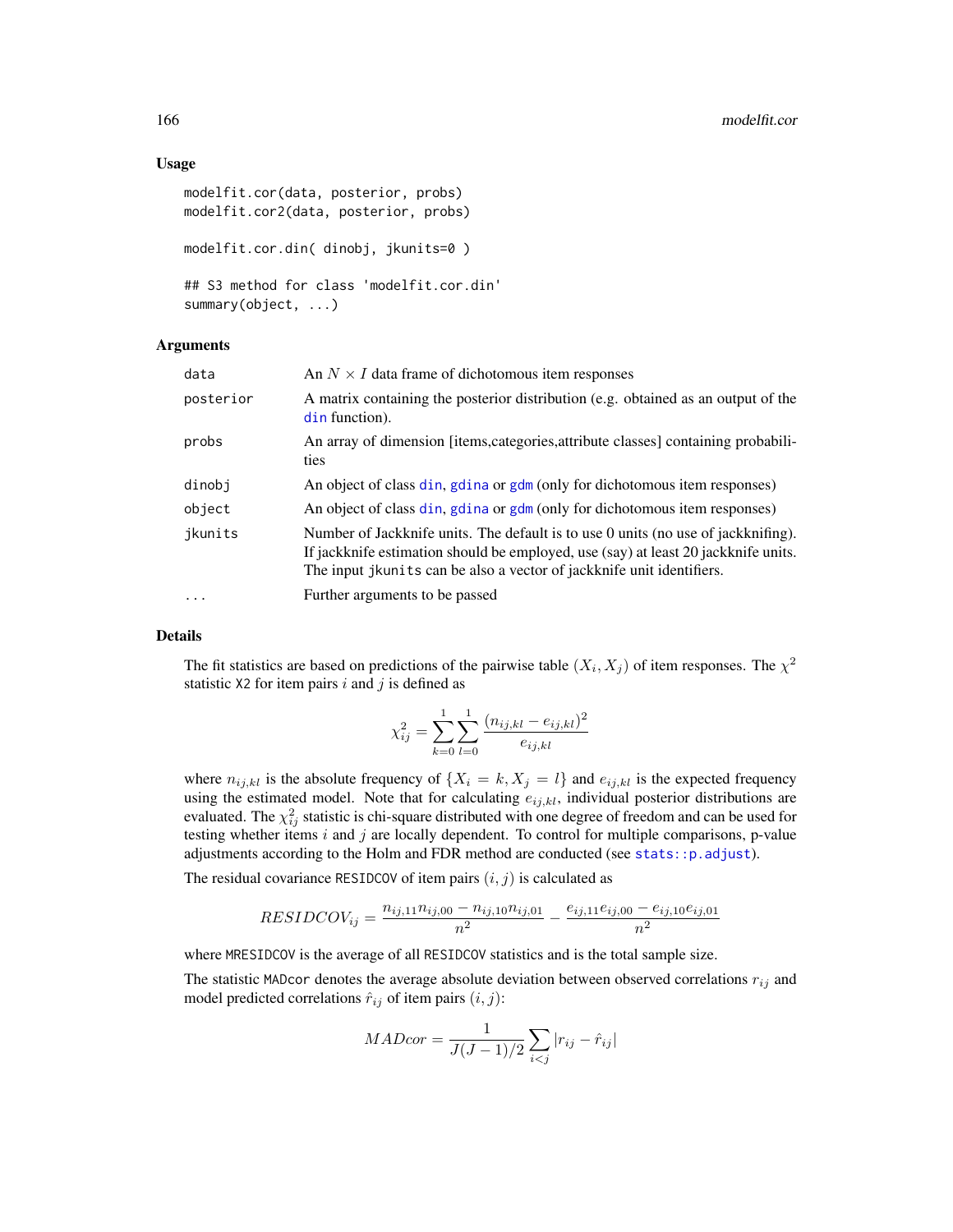The SRMSR (standardized root mean square root of squared residuals, Maydeu-Olivares, 2013) is also based on comparing these correlations

$$
SRMSR = \sqrt{\frac{1}{J(J-1)/2} \sum_{i < j} (r_{ij} - \hat{r}_{ij})^2}
$$

For calculating MADQ3 and MADaQ3, residuals  $\varepsilon_{ni} = X_{ni} - e_{ni}$  of observed and expected responses for respondents  $n$  and items  $i$  are constructed. Then, the average of the absolute values of pairwise correlations of these residuals is computed for MADQ3. For MADaQ3, the average of the centered pairwise values (i.e. by subtracting the average Q3 statistic) is calculated.

The difference of Fisher transformed correlations (Chen et al., 2013) is also computed and used for assessing statistical inference.

For every of the fit statistics MADcor, MADacor, SRMSR, MX2, 100\*MADRESIDCOV and MADQ3 it holds that smaller values (values near to zero) indicate better fit.

Standard errors and confidence intervals of fit statistics are obtained by Jackknife estimation.

# Value

A list with following entries

| modelfit.stat | Model fit statistics:                                                                                                                                                                                                                                                                                                                                                        |
|---------------|------------------------------------------------------------------------------------------------------------------------------------------------------------------------------------------------------------------------------------------------------------------------------------------------------------------------------------------------------------------------------|
|               | MADcor: mean of absolute deviations in observed and expected correlations (Di-<br>Bello, Roussos & Stout, $2007$ )                                                                                                                                                                                                                                                           |
|               | SRMSR: standardized mean square root of squared residuals (Maydeu-Olivares,<br>2013; Maydeu-Olivares $&$ Joe, 2014)                                                                                                                                                                                                                                                          |
|               | MADRESIDCOV: Mean of absolute deviations of residual covariances (McDonald<br>& Mok, 1995)                                                                                                                                                                                                                                                                                   |
|               | MADQ3: Mean of absolute values of $Q_3$ statistic (Yen, 1984)                                                                                                                                                                                                                                                                                                                |
|               | MADaQ3: Mean of absolute values of centered $Q_3$ statistic                                                                                                                                                                                                                                                                                                                  |
| modelfit.test | Test of global absolute model fit using test statistics of all item pairs. The statis-<br>tic max(X2) is the maximum of all $\chi_{ii}^2$ statistics accompanied with a p value<br>obtained by the Holm procedure. A similar statistic abs (fcor) is created as the<br>absolute value of the deviations of Fisher transformed correlations as used in<br>Chen et al. (2013). |
| itempairs     | Fit of itempairs which can be used for inspection of local dependence. The $\chi_{ij}^2$<br>statistic is denoted by $X2$ (Chen & Thissen, 1997), the statistic $r_{ij}$ based on<br>absolute deviations of observed and predicted correlations is fcor (Chen et al.,<br>2013).                                                                                               |

## Note

The function does not handle sample weights properly.

The function modelfit.cor2 has the same functionality as modelfit.cor but it is much faster because it is based on Rcpp code.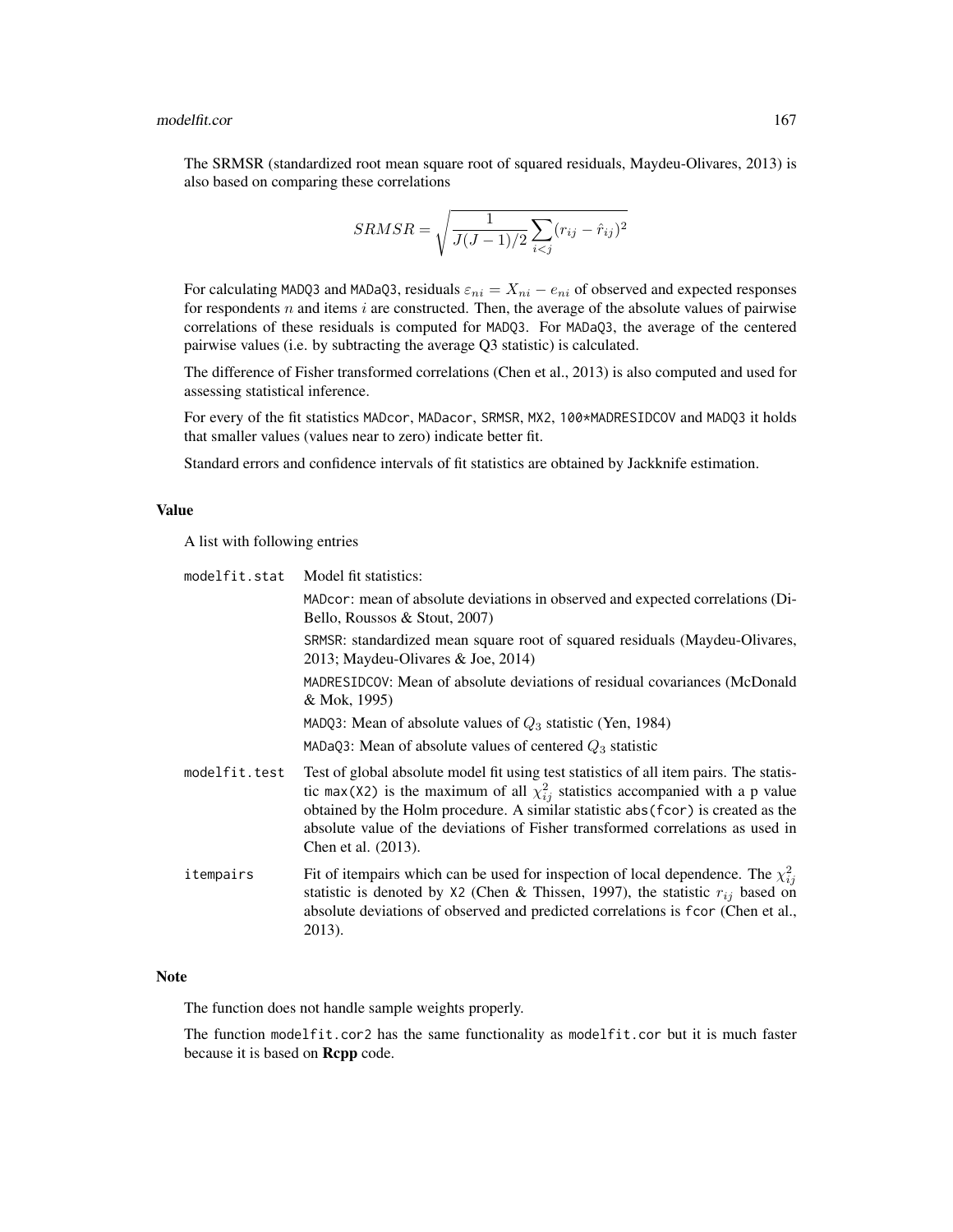## References

Chen, J., de la Torre, J., & Zhang, Z. (2013). Relative and absolute fit evaluation in cognitive diagnosis modeling. *Journal of Educational Measurement, 50*, 123-140.

Chen, W., & Thissen, D. (1997). Local dependence indexes for item pairs using item response theory. *Journal of Educational and Behavioral Statistics, 22*, 265-289.

DiBello, L. V., Roussos, L. A., & Stout, W. F. (2007). Review of cognitively diagnostic assessment and a summary of psychometric models. In C. R. Rao and S. Sinharay (Eds.), *Handbook of Statistics*, Vol. 26 (pp. 979–1030). Amsterdam: Elsevier.

Maydeu-Olivares, A. (2013). Goodness-of-fit assessment of item response theory models (with discussion). *Measurement: Interdisciplinary Research and Perspectives, 11*, 71-137.

Maydeu-Olivares, A., & Joe, H. (2014). Assessing approximate fit in categorical data analysis. *Multivariate Behavioral Research, 49*, 305-328.

McDonald, R. P., & Mok, M. M.-C. (1995). Goodness of fit in item response models. *Multivariate Behavioral Research, 30*, 23-40.

Yen, W. M. (1984). Effects of local item dependence on the fit and equating performance of the three-parameter logistic model. *Applied Psychological Measurement, 8*, 125-145.

```
## Not run:
#############################################################################
# EXAMPLE 1: Model fit for sim.dina
#############################################################################
data(sim.dina, package="CDM")
data(sim.qmatrix, package="CDM")
dat <- sim.dina
q.matrix <- sim.qmatrix
#*** Model 1: DINA model for DINA simulated data
mod1 <- CDM::din(dat, q.matrix=q.matrix, rule="DINA" )
fmod1 <- CDM::modelfit.cor.din(mod1, jkunits=10)
summary(fmod1)
 ## Test of Global Model Fit
 ## type value p
 ## 1 max(X2) 8.728 0.113
 ## 2 abs(fcor) 0.143 0.080
 ##
 ## Fit Statistics
 ## est jkunits jk_est jk_se est_low est_upp
 ## MADcor 0.030 10 0.020 0.005 0.010 0.030
 ## SRMSR 0.040 10 0.023 0.006 0.011 0.035
 ## 100*MADRESIDCOV 0.671 10 0.445 0.125 0.200 0.690
 ## MADQ3 0.062 10 0.037 0.008 0.021 0.052
 ## MADaQ3 0.059 10 0.034 0.008 0.019 0.050
# look at first five item pairs with highest degree of local dependence
itempairs <- fmod1$itempairs
itempairs <- itempairs[ order( itempairs$X2, decreasing=TRUE ), ]
```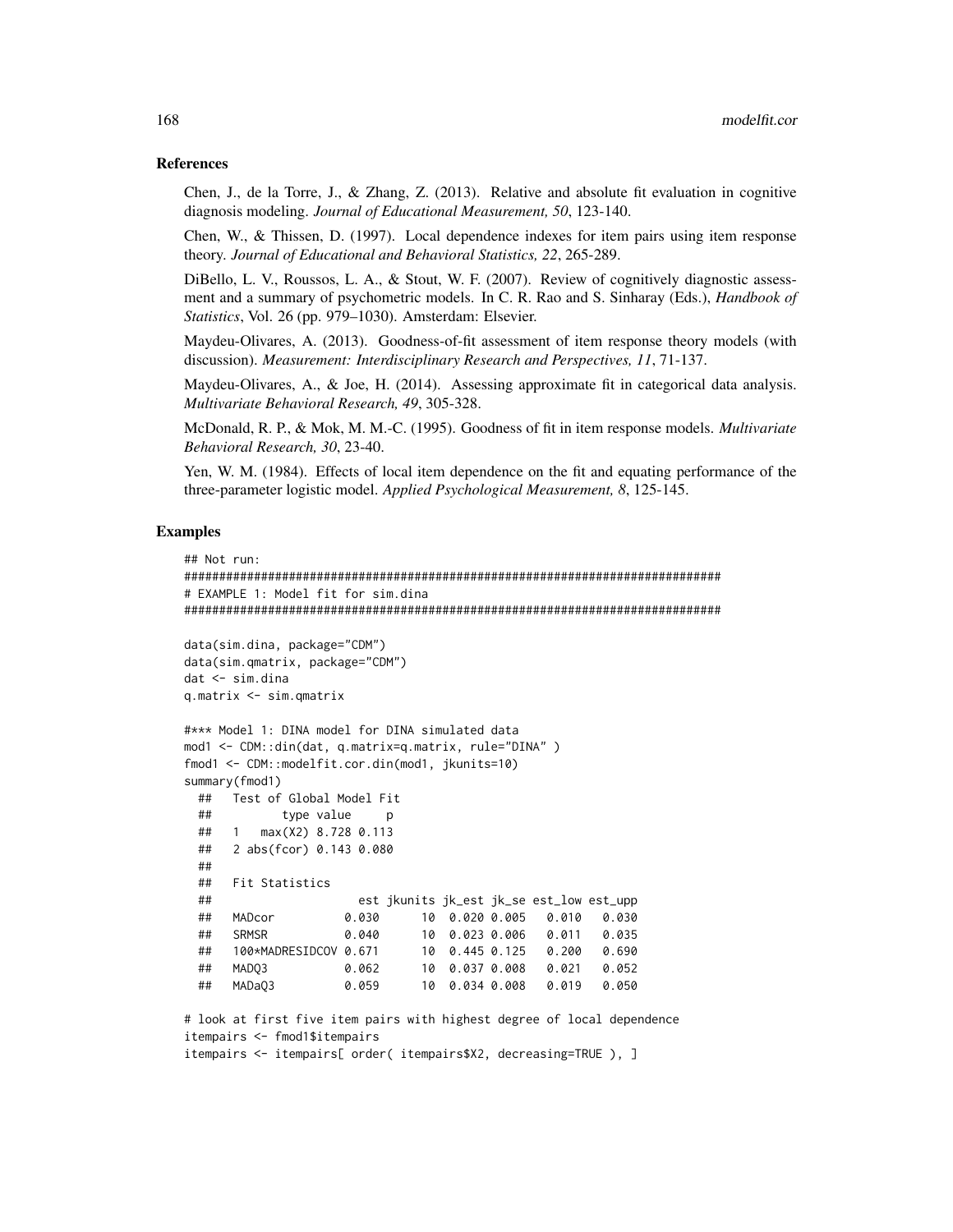```
itempairs[ 1:5, c("item1","item2", "X2", "X2_p", "X2_p.holm", "Q3") ]
 ## item1 item2 X2 X2_p X2_p.holm Q3
 ## 29 Item5 Item8 8.728248 0.003133174 0.1127943 -0.26616414
 ## 32 Item6 Item8 2.644912 0.103881881 1.0000000 0.04873154
 ## 21 Item3 Item9 2.195011 0.138458201 1.0000000 0.05948456
 ## 10 Item2 Item4 1.449106 0.228671389 1.0000000 -0.08036216
 ## 30 Item5 Item9 1.393583 0.237800911 1.0000000 -0.01934420
#*** Model 2: DINO model for DINA simulated data
mod2 <- CDM::din(dat, q.matrix=q.matrix, rule="DINO" )
fmod2 <- CDM::modelfit.cor.din(mod2, jkunits=10 ) # 10 jackknife units
summary(fmod2)
 ## Test of Global Model Fit
 ## type value p
 ## 1 max(X2) 13.139 0.010
 ## 2 abs(fcor) 0.199 0.001
 ##
 ## Fit Statistics
 ## est jkunits jk_est jk_se est_low est_upp
 ## MADcor 0.056 10 0.041 0.007 0.026 0.055
 ## SRMSR 0.072 10 0.045 0.019 0.007 0.083
 ## 100*MADRESIDCOV 1.225 10 0.878 0.183 0.519 1.236
 ## MADQ3 0.073 10 0.055 0.012 0.031 0.080
 ## MADaQ3 0.073 10 0.066 0.012 0.042 0.089
#*** Model 3: estimate DINA model with gdina function
mod3 <- CDM::gdina( dat, q.matrix=q.matrix, rule="DINA" )
fmod3 <- CDM::modelfit.cor.din( mod3, jkunits=0 ) # no Jackknife estimation
summary(fmod3)
 ## Test of Global Model Fit
 ## type value p
 ## 1 max(X2) 8.756 0.111
 ## 2 abs(fcor) 0.143 0.078
 ##
 ## Fit Statistics
  ## est
 ## MADcor 0.030
 ## SRMSR 0.040
 ## MX2 0.719
 ## 100*MADRESIDCOV 0.668
 ## MADQ3 0.062
 ## MADaQ3 0.059
#############################################################################
# EXAMPLE 2: Simulated Example DINA model
#############################################################################
set.seed(9765)
# specify Q-matrix
Q \le - matrix( c(1, 0, 0, 1, 1, 1), nrow=3, ncol=2, byrow=TRUE )
q.matrix \leq Q[ rep(1:3,4), ]
I <- nrow(q.matrix)
```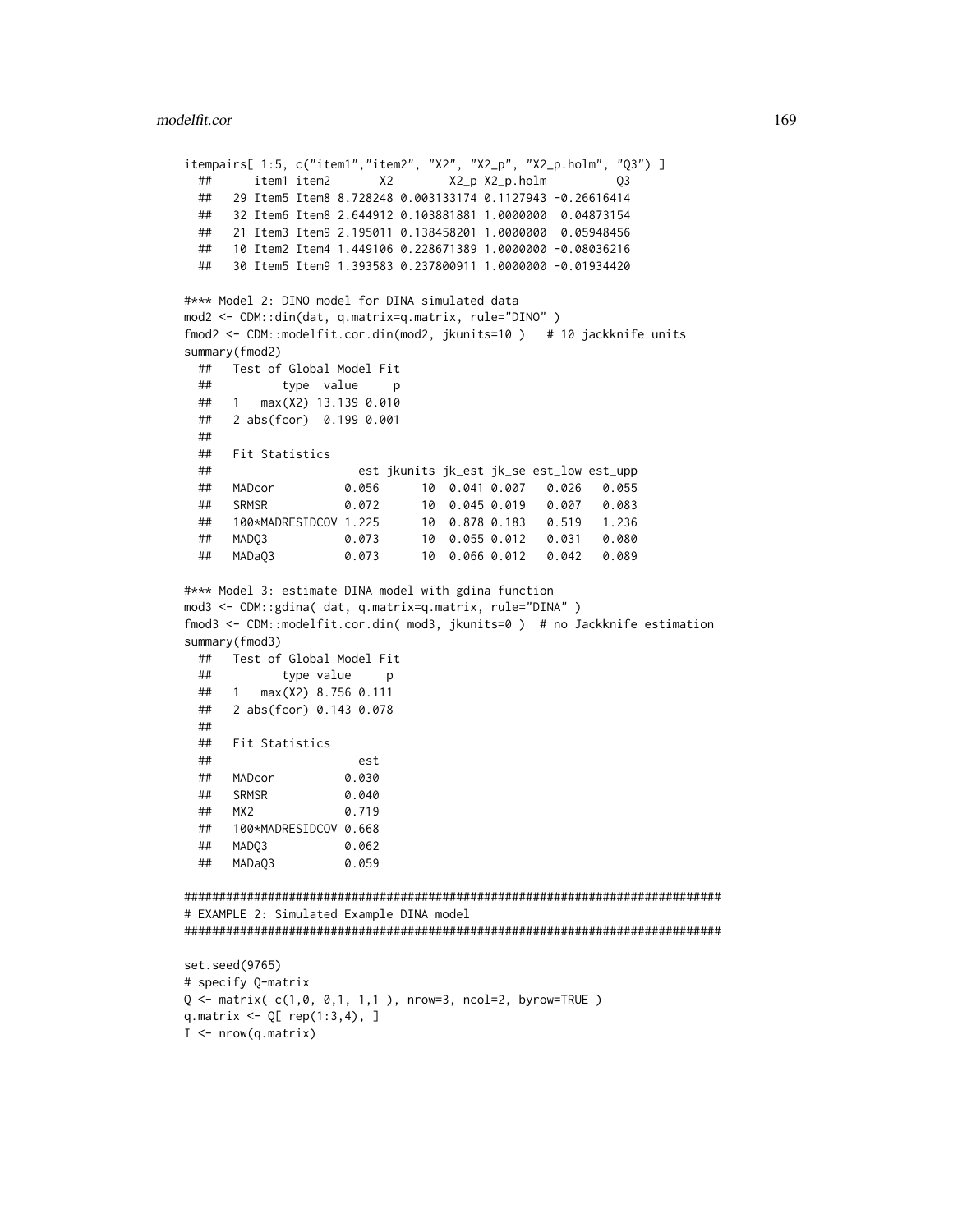```
# simulate data
guess \leq stats::runif(I, 0, .3)
slip \le stats::runif( I, 0, .4 )
N <- 150 # number of persons
dat <- CDM::sim.din( N=N, q.matrix=q.matrix, slip=slip, guess=guess )$dat
#*** estmate DINA model
mod1 <- CDM::din( dat, q.matrix=q.matrix, rule="DINA" )
fmod1 <- CDM::modelfit.cor.din(mod1, jkunits=10)
summary(fmod1)
 ## Test of Global Model Fit
 ## type value p
 ## 1 max(X2) 10.697 0.071
 ## 2 abs(fcor) 0.277 0.026
 ##
 ## Fit Statistics
 ## est jkunits jk_est jk_se est_low est_upp
 ## MADcor 0.052 10 0.026 0.010 0.006 0.045
 ## SRMSR 0.074 10 0.048 0.013 0.022 0.074
 ## 100*MADRESIDCOV 1.259 10 0.646 0.213 0.228 1.063
 ## MADQ3 0.080 10 0.047 0.010 0.027 0.068
 ## MADaQ3 0.079 10 0.046 0.010 0.027 0.065
## End(Not run)
```
numerical\_Hessian *Numerical Computation of the Hessian Matrix*

## **Description**

Computes numerically the Hessian matrix of a given function for all coordinates (numerical\_Hessian), for a selected direction (numerical\_Hessian\_partial) or the gradient of a multivariate function (numerical\_gradient).

## Usage

```
numerical_Hessian(par, FUN, h=1e-05, gradient=FALSE,
       hessian=TRUE, diag_only=FALSE, ...)
numerical_Hessian_partial(par, FUN, h=1e-05, coordinate=1, ... )
numerical_gradient(par, FUN, h=1E-5, ...)
```
## Arguments

| par        | Parameter vector                          |
|------------|-------------------------------------------|
| <b>FUN</b> | Specified function with argument vector x |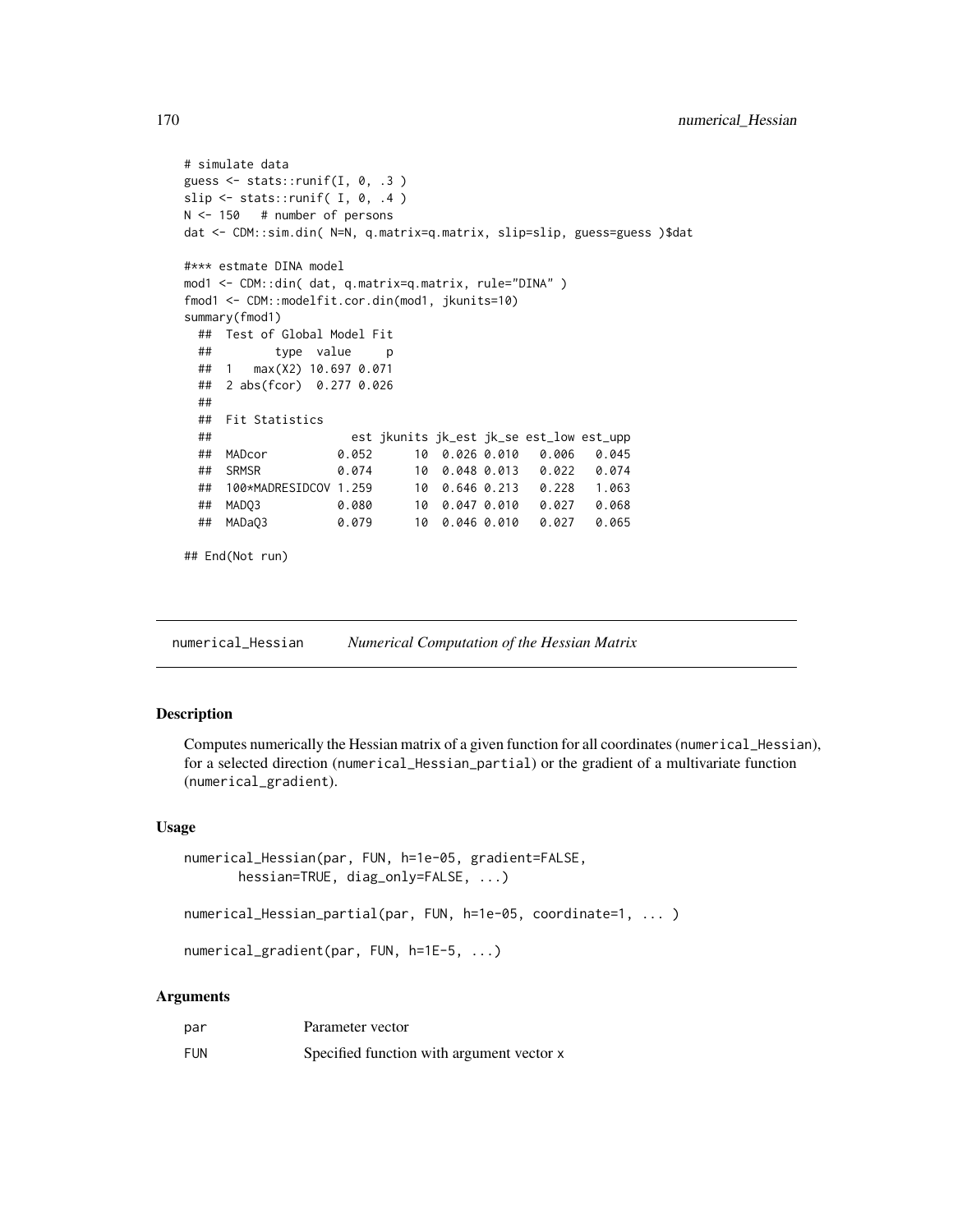| h           | Numerical differentiation parameter. Can be also a vector. The increment in the<br>numerical approximation of the derivative is defined as $h_i \max(1, \theta_i)$ where $\theta_i$<br>denotes the <i>i</i> th parameter. |
|-------------|---------------------------------------------------------------------------------------------------------------------------------------------------------------------------------------------------------------------------|
| gradient    | Logical indicating whether the gradient should be calculated.                                                                                                                                                             |
| hessian     | Logical indicating whether the Hessian matrix should be calculated.                                                                                                                                                       |
| $diag_$ nly | Logical indicating whether only the diagonal of the hessian should be computed.                                                                                                                                           |
|             | Further arguments to be passed to FUN.                                                                                                                                                                                    |
| coordinate  | Coordinate index for partial derivative                                                                                                                                                                                   |

## Value

Gradient vector or Hessian matrix or a list of both elements

# See Also

See the numDeriv package and the [mirt::numerical\\_deriv](#page-0-0) function from the mirt package.

```
#############################################################################
# EXAMPLE 1: Toy example for Hessian matrix
#############################################################################
# define function
f \leftarrow function(x){
     3*x[1]^3 - 4*x[2]^2 - 5*x[1]*x[2] + 10 * x[1] * x[3]^2 + 6*x[2]*sqrt(x[3])}
# define point for evaluating partial derivatives
par <-c(3,8,4)#--- compute gradient
CDM::numerical_Hessian( par=par, FUN=f, gradient=TRUE, hessian=FALSE)
## Not run:
mirt::numerical_deriv(par=par, f=f, gradient=TRUE)
#--- compute Hessian matrix
CDM::numerical_Hessian( par=par, FUN=f )
mirt::numerical_deriv(par=par, f=f, gradient=FALSE)
numerical_Hessian( par=par, FUN=f, h=1E-4 )
#--- compute gradient and Hessian matrix
CDM::numerical_Hessian( par=par, FUN=f, gradient=TRUE, hessian=TRUE)
## End(Not run)
```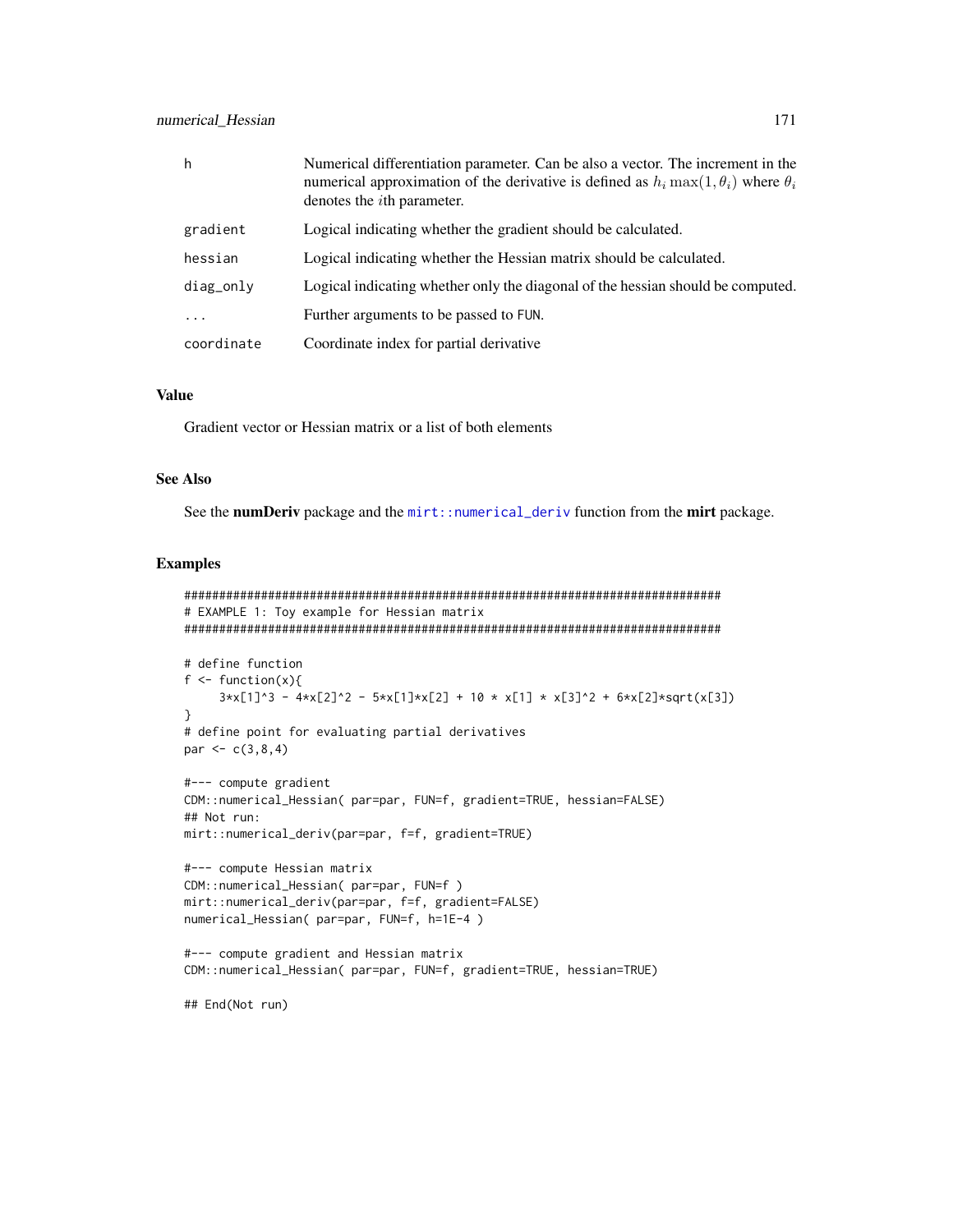# Description

Opens and closes a sink connection.

## Usage

osink(file, suffix, append=FALSE)

csink(file)

# Arguments

| file   | File name. No sink is done if it has the value NULL.                                                                                     |
|--------|------------------------------------------------------------------------------------------------------------------------------------------|
| suffix | Suffix which should be put next to the file name                                                                                         |
| append | Optional logical indicating whether console output should be appended to an<br>already existing file. See argument append in base::sink. |

# See Also

[base::sink](#page-0-0)

```
## The function 'osink' is currently defined as
function (file, suffix){
    if (!is.null(file)) {
       base::sink(paste0(file, suffix), split=TRUE)
      }
 }
## The function 'csink' is currently defined as
function (file){
   if (!is.null(file)) {
       base::sink()
       }
 }
```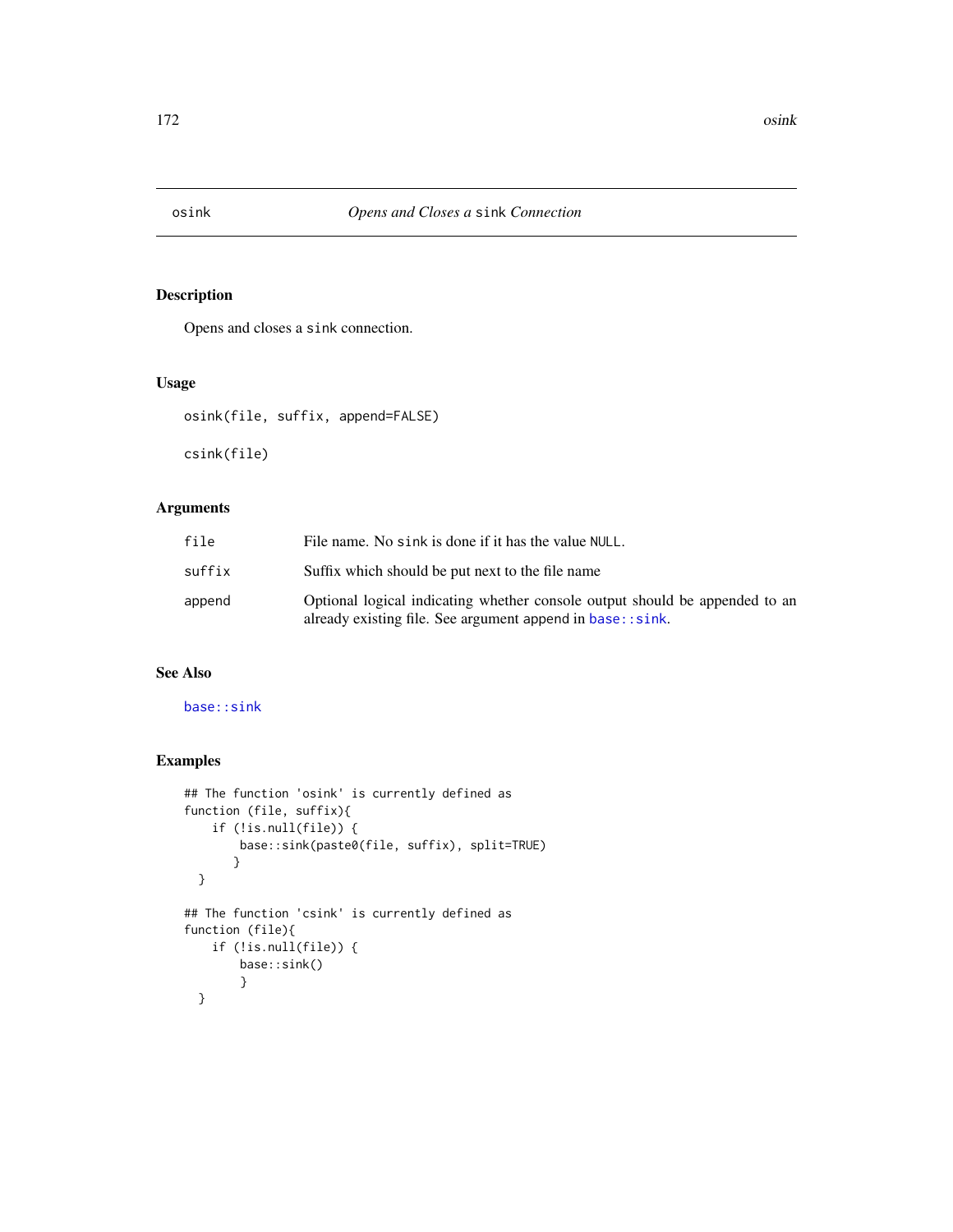personfit.appropriateness

*Appropriateness Statistic for Person Fit Assessment*

# Description

This function computes the person fit appropriateness statistics (Levine & Drasgow, 1988) as proposed for cognitive diagnostic models by Liu, Douglas and Henson (2009). The appropriateness statistic assesses spuriously high scorers (attr.type=1) and spuriously low scorers (attr.type=0).

# Usage

```
personfit.appropriateness(data, probs, skillclassprobs, h=0.001, eps=1e-10,
   maxiter=30, conv=1e-05, max.increment=0.1, progress=TRUE)
```
## S3 method for class 'personfit.appropriateness' summary(object, digits=3, ...)

```
## S3 method for class 'personfit.appropriateness'
plot(x, cexpch=.65, ...)
```
## Arguments

| data            | Data frame of dichotomous item responses                                    |  |
|-----------------|-----------------------------------------------------------------------------|--|
| probs           | Probabilities evaluated at skill space (abilities $\theta$ )                |  |
| skillclassprobs |                                                                             |  |
|                 | Probabilities of skill classes                                              |  |
| h               | Numerical differentiation parameter                                         |  |
| eps             | Constant which is added to probabilities avoiding zero probability          |  |
| maxiter         | Maximum number of iterations                                                |  |
| conv            | Convergence criterion                                                       |  |
| max.increment   | Maximum increment in iteration                                              |  |
| progress        | Optional logical indicating whether iteration progress should be displayed. |  |
| object          | Object of class personfit.appropriateness                                   |  |
| digits          | Number of digits for rounding                                               |  |
| X               | Object of class personfit. appropriateness                                  |  |
| cexpch          | Point size in plot                                                          |  |
| $\cdots$        | Further arguments to be passed                                              |  |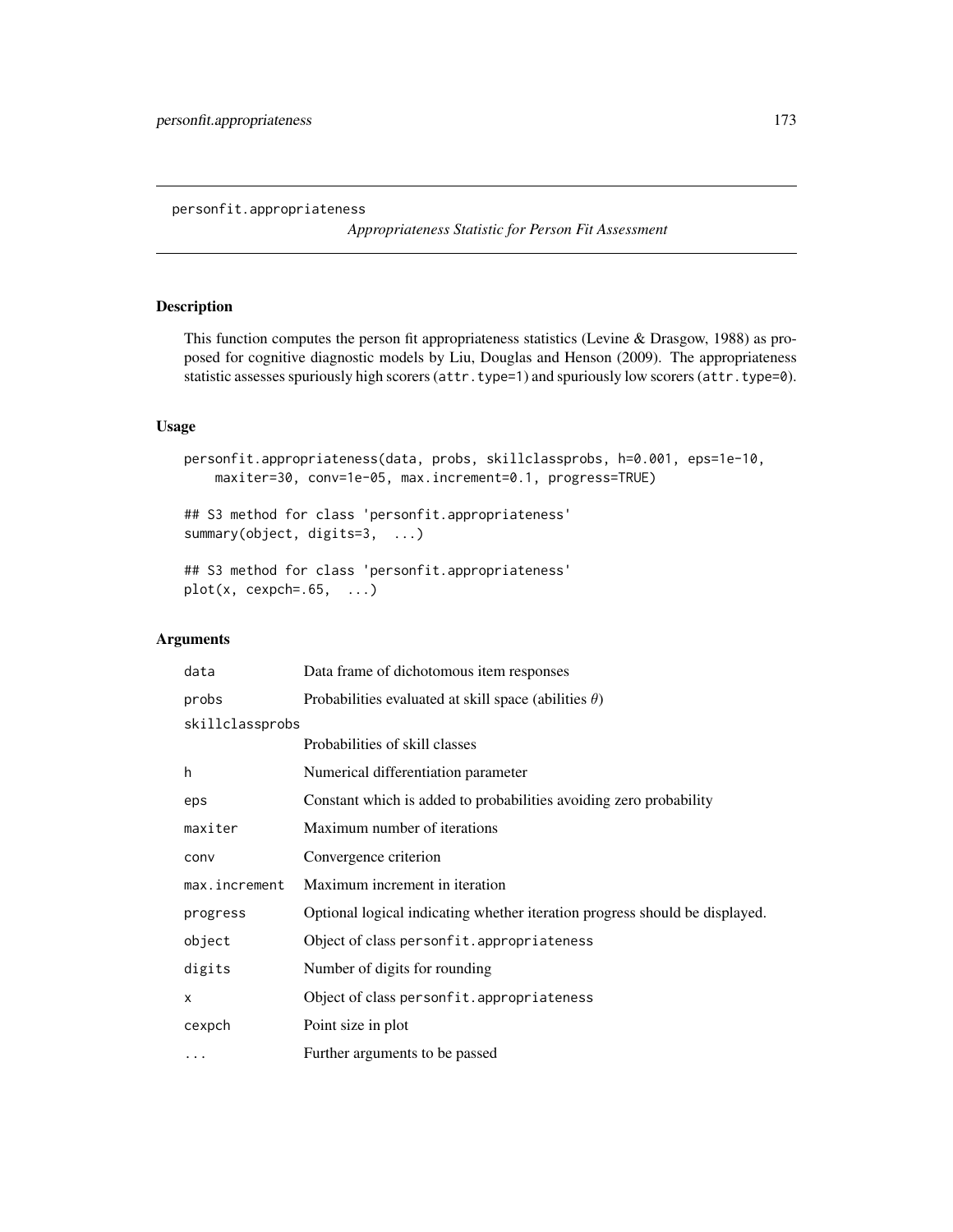## Value

List with following entries

| summary              | Summaries of person fit statistic                                                |
|----------------------|----------------------------------------------------------------------------------|
| personfit.appr.type1 |                                                                                  |
|                      | Statistic for spuriously high scorers (appr. type=1) evaluated for every person. |
| personfit.appr.type0 |                                                                                  |
|                      | Statistic for spuriously low scorers (appr. type=0) evaluated for every person.  |

## References

Levine, M. V., & Drasgow, F. (1988). Optimal appropriateness measurement. *Psychometrika, 53*, 161-176.

Liu, Y., Douglas, J. A., & Henson, R. A. (2009). Testing person fit in cognitive diagnosis. *Applied Psychological Measurement, 33*(8), 579-598.

```
#############################################################################
# EXAMPLE 1: DINA model data.ecpe
#############################################################################
data(data.ecpe, package="CDM")
# fit DINA model
mod1 <- CDM::din( CDM::data.ecpe$data[,-1], q.matrix=CDM::data.ecpe$q.matrix )
summary(mod1)
# person fit appropriateness statistic
data <- mod1$data
probs <- mod1$pjk
skillclassprobs <- mod1$attribute.patt[,1]
res <- CDM::personfit.appropriateness( data, probs, skillclassprobs, maxiter=8)
                 # only few iterations
summary(res)
plot(res)
## Not run:
#############################################################################
# EXAMPLE 2: Person fit 2PL model
#############################################################################
data(data.read, package="sirt")
dat <- data.read
I \leftarrow \text{ncol}(\text{dat})# fit 2PL model
mod1 <- sirt::rasch.mml2( dat, est.a=1:I)
# person fit statistic
data <- mod1$dat
probs0 <- t(mod1$pjk)
```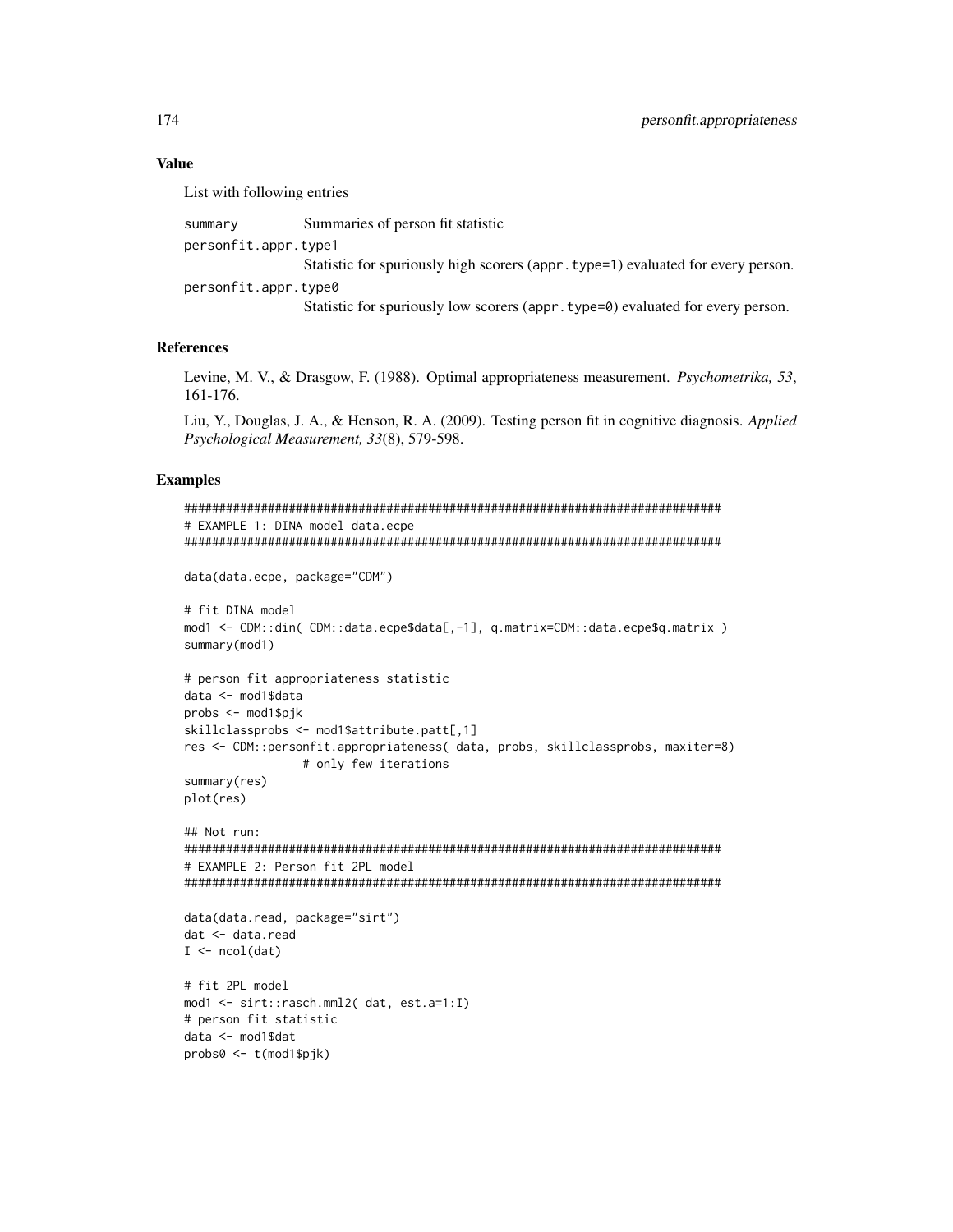## plot.din 175

```
probs \leq array( \theta, dim=c( I, 2, dim(probs\theta)[2] ) )
probs[,2,] <- probs0
probs[,1,] <- 1 - probs0
skillclassprobs <- mod1$trait.distr$pi.k
res <- CDM::personfit.appropriateness( data, probs, skillclassprobs )
summary(res)
plot(res)
## End(Not run)
```
plot.din *Plot Method for Objects of Class din*

# Description

S3 method to plot objects of the class din.

# Usage

```
## S3 method for class 'din'
plot(x, items=c(1:ncol(x$data)), pattern="",
   uncertainty=0.1, top.n.skill.classes=6, pdf.file="",
   hide.obs=FALSE, display.nr=1:4, ask=TRUE, ...)
```
# Arguments

| X                   | A required object of class din, obtained from a call to the function din.                                                                                                                                                                                                                 |
|---------------------|-------------------------------------------------------------------------------------------------------------------------------------------------------------------------------------------------------------------------------------------------------------------------------------------|
| items               | An index vector giving the items to be visualized in the first plot, see 'Details'.<br>The default is $items=c(1:ncol(x$data))$ , which is all items.                                                                                                                                     |
| pattern             | An optional character or a numeric vector specifying a response pattern of an<br>respondent, whose attributes are analyzed in a separate graphic. It is required to<br>choose a pattern from the empirical data set (see Example).                                                        |
| uncertainty         | A numeric between 0 and 0.5 giving the uncertainty bounds for deriving the<br>observed skill occurrence probabilities in plot 2 and the simplified deterministic<br>attribute profiles in plot 4.                                                                                         |
| top.n.skill.classes |                                                                                                                                                                                                                                                                                           |
|                     | A numeric, specifying the number of skill classes, starting with the most fre-<br>quent, to be labeled in plot 3. Default value is 6.                                                                                                                                                     |
| pdf.file            | An optional character string. If specified the graphics obtained from the function<br>plot.din are provided in a pdf file. The default is pdf.file="", which is not<br>providing a pdf file. Otherwise specify a directory and filename ending with<br>. pdf where to write the document. |
| hide.obs            | An optional logical value. If set to TRUE, the polygonal chain for observed fre-<br>quencies of skill class probabilities in the second graphic is not displayed.                                                                                                                         |
| display.nr          | An optional numeric or numeric vector. If specified, only the plots in display.nr<br>are displayed. Default is display. nr=1:4 causing the display of all four plots.                                                                                                                     |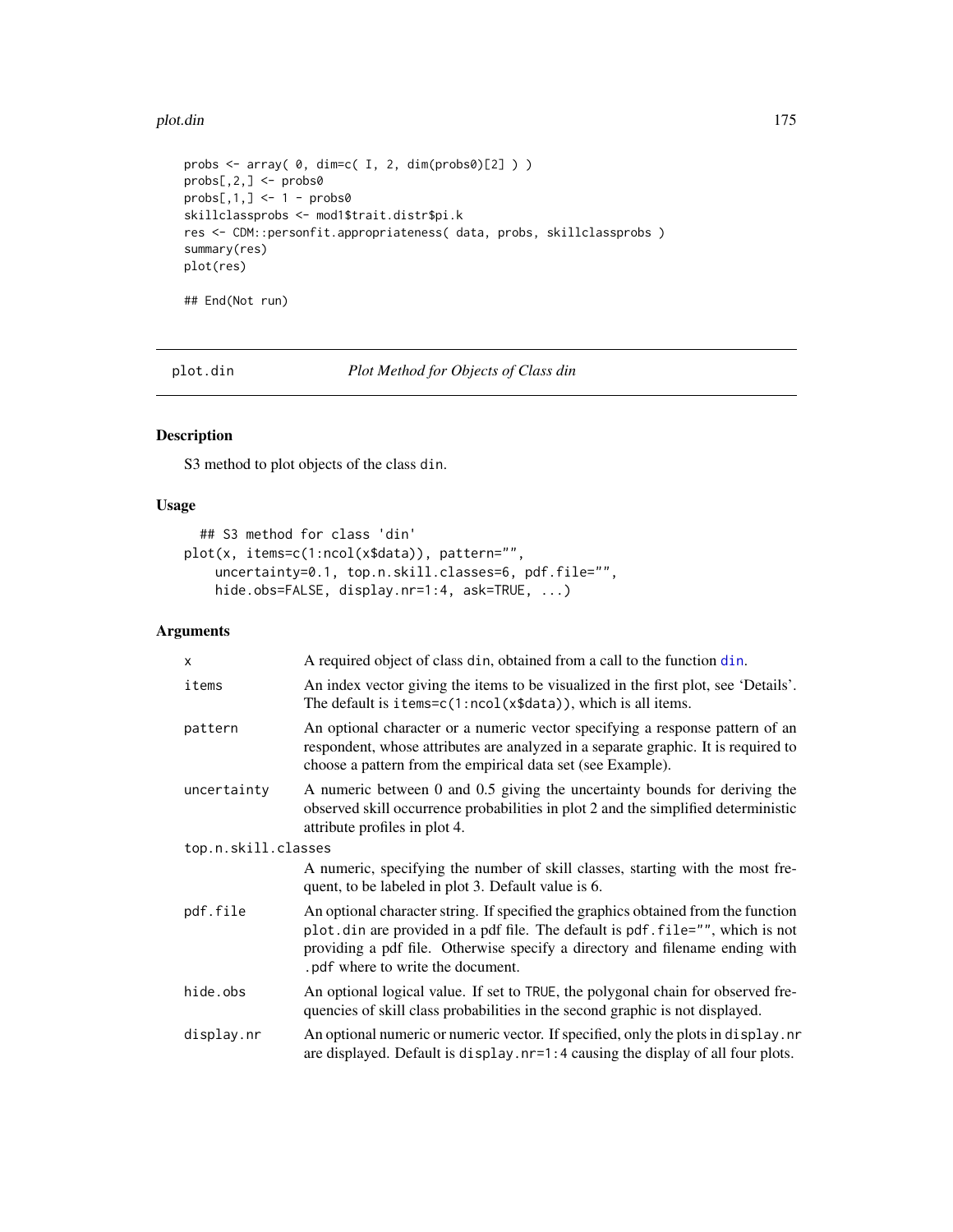| ask                     | An optional logical indicating whether a request for a user input is necessary<br>before the next figure is drawn. |
|-------------------------|--------------------------------------------------------------------------------------------------------------------|
| $\cdot$ $\cdot$ $\cdot$ | Optional graphical parameters to be passed to or from other methods will be<br>ignored.                            |

## Details

The plot method graphs the results obtained from a CDM analysis. Four graphics to analyze the fitted model are produced, respectively.

The first graphic depicts the parameter estimates their diagnostic accuracy for each of chosen the items in items. Parameter estimates are splitted in guessing and slipping errors for each item. See [din](#page-62-0) for further information.

The second graphic shows the estimated occurrence probabilities of the attributes underlying the items.

The third graphic illustrates the distribution of the skill class occurrence probabilities. The top.n.skill.classes most frequent skill classes are labeled.

The forth plot is a parallel coordinate plot of the individual skill profiles. Each line represents an individual skill profile. For each of these skill profiles on the vertical lines the individual probabilities of mastering the corresponding attributes are drawn.

If in pattern an empirical response pattern is specified, the fifth plot shows the individual skill profile of an examinee having this response pattern. For each attribute, having a mastering probability below  $0.5 - uncertainty$  the examinee is classified as non-master of the corresponding attribute. For mastering probabilities higher than  $0.5 + uncertainty$  the examinee is classified as master of the corresponding attribute.

## Value

If the argument x is of required type, and if the optional arguments items, uncertainty, top.n.skill.classes and pdf.file are specified as required, the plot.din produces several graphics to analyze a CDM model.

## See Also

[print.din](#page-62-1), the S3 method for printing objects of the class din; [summary.din](#page-213-0), the S3 method for summarizing objects of the class din, which creates objects of the class summary.din; print. summary.din, the S3 method for printing objects of the class summary.din; [din](#page-62-0), the main function for DINA and DINO parameter estimation, which creates objects of the class din. See also [CDM-package](#page-3-0) for general information about this package.

```
##
## (1) examples based on dataset fractions.subtraction.data
##
data(fraction.subtraction.data)
data(fraction.subtraction.qmatrix)
```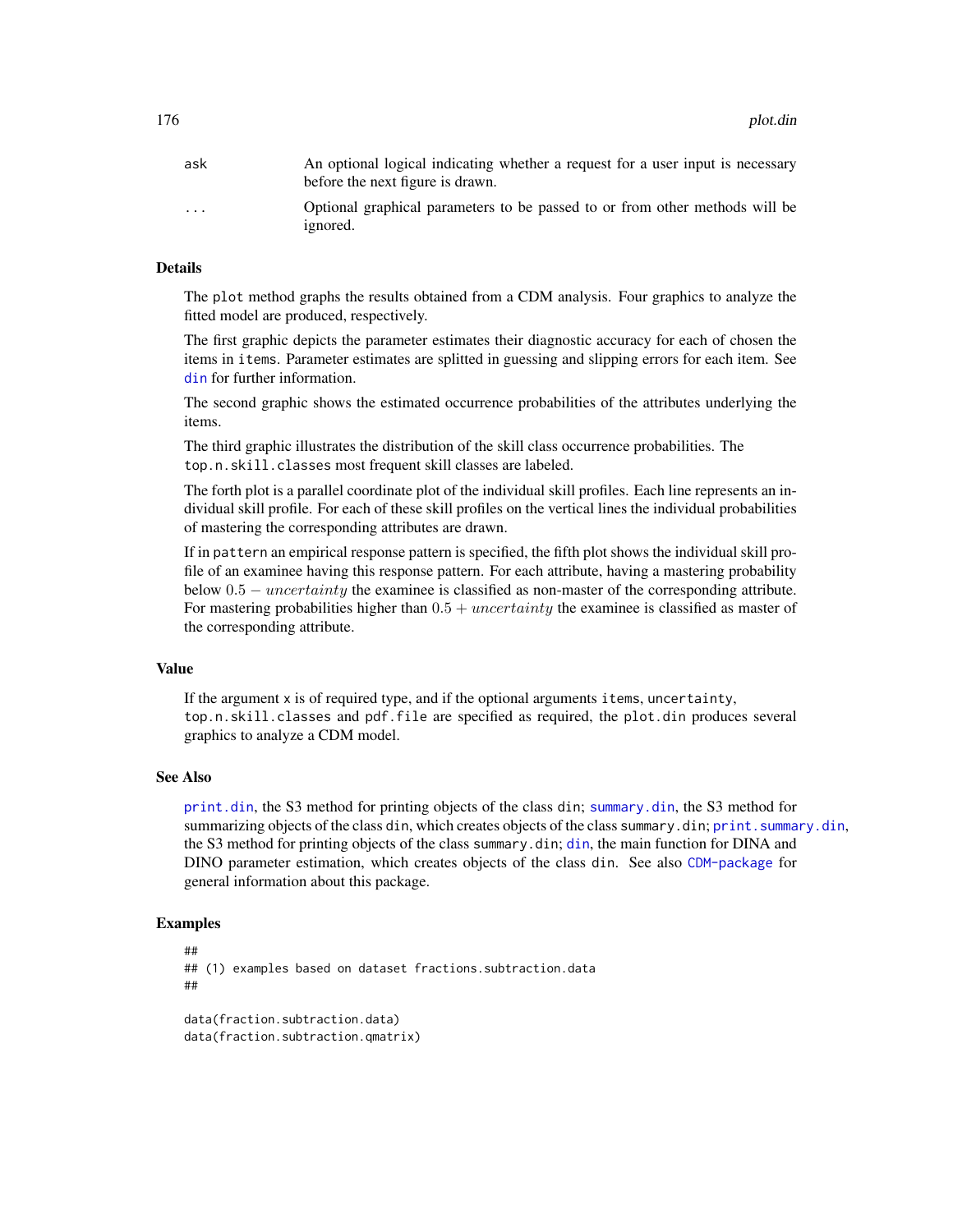```
## Fix the guessing parameters of items 5, 8 and 9 equal to .20
# define a constraint.guess matrix
constraint.guess <- matrix(c(5,8,9, rep(0.2, 3)), ncol=2)fractions.dina.fixed <- CDM::din(data=fraction.subtraction.data,
 q.matrix=fraction.subtraction.qmatrix,
 constraint.guess=constraint.guess)
## The second plot shows the expected (MAP) and observed skill
## probabilities. The third plot visualizes the skill class
## occurrence probabilities; Only the 'top.n.skill.classes' most frequent
## skill classes are labeled; it is obvious that the skill class '11111111'
## (all skills are mastered) is the most probable in this population.
## The fourth plot shows the skill probabilities conditional on response
## patterns; in this population the skills 3 and 6 seem to be
## mastered easier than the others. The fifth plot shows the
## skill probabilities conditional on a specified response
## pattern; it is shown whether a skill is mastered (above
## .5+'uncertainty') unclassifiable (within the boundaries) or
## not mastered (below .5-'uncertainty'). In this case, the
## 527th respondent was chosen; if no response pattern is
## specified, the plot will not be shown (of course)
pattern <- paste(fraction.subtraction.data[527, ], collapse="")
plot(fractions.dina.fixed, pattern=pattern, display.nr=4)
# It is also possible to input a vector of item responses
plot(fractions.dina.fixed, pattern=fraction.subtraction.data[527, ],display.nr=4)
#uncertainty=0.1, top.n.skill.classes=6 are default
plot(fractions.dina.fixed, uncertainty=0.1, top.n.skill.classes=6,
 pattern=pattern)
```
plot\_item\_mastery *S3 Methods for Plotting Item Probabilities*

## Description

This S3 method plots item probabilities for non-masters and masters of an item.

#### Usage

```
plot_item_mastery(object, pch=c(16,17), lty=c(1,2), ...)
## S3 method for class 'din'
plot\_item\_mastery(object, pch=c(16,17), lty=c(1,2), ...)## S3 method for class 'gdina'
plot_item_mastery(object, pch=c(16,17), lty=c(1,2), ...)
```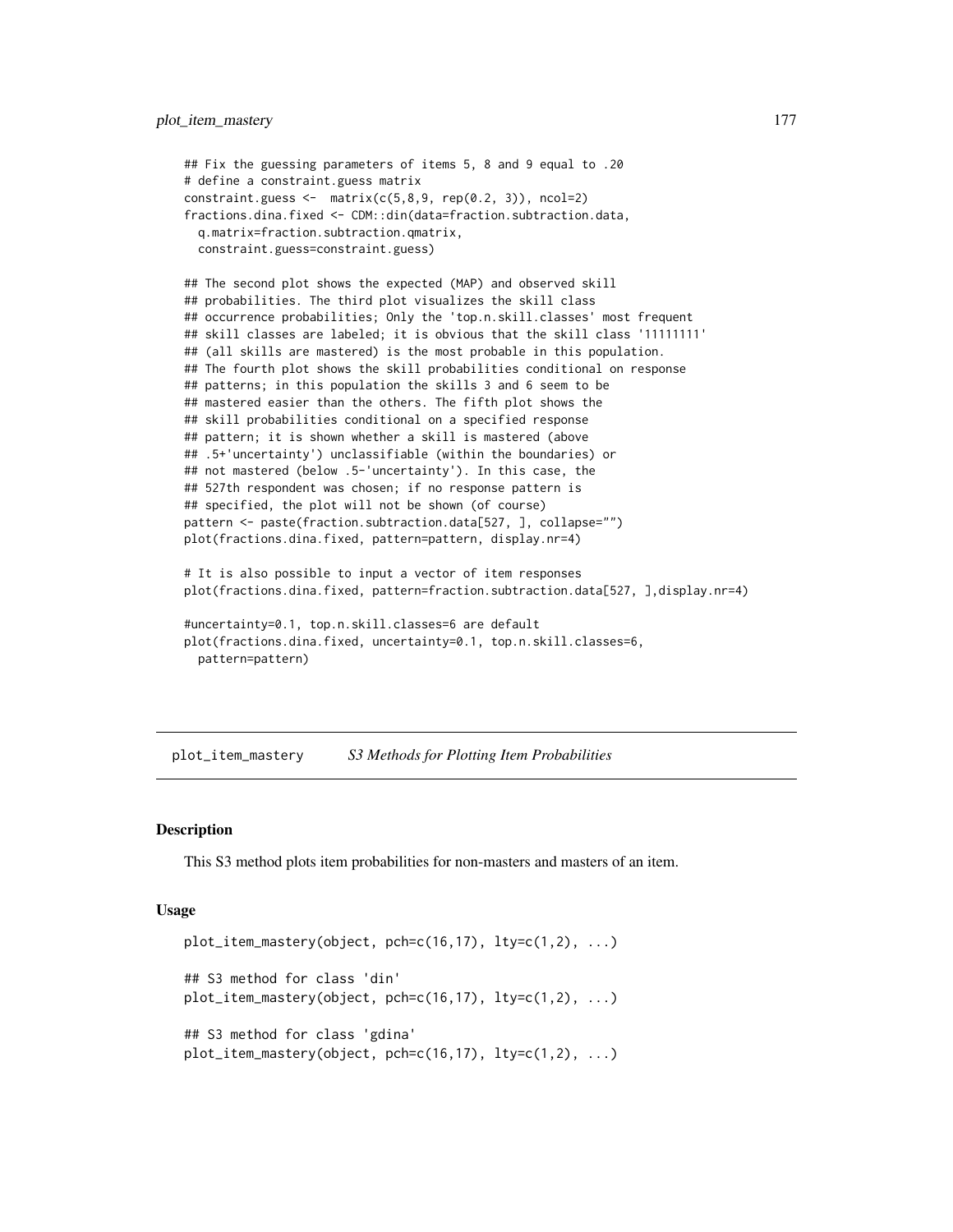178 **predict** 

#### Arguments

| object | Object of classes din or gdina |
|--------|--------------------------------|
| pch    | Point symbols for both groups  |
| lty    | Line symbols for both groups   |
|        | More arguments to be passed.   |

## Value

Plot

# See Also

Plot functions for item response curves: [IRT.irfprobPlot](#page-138-0).

# Examples

```
## Not run:
#############################################################################
# EXAMPLE 1: Plot item mastery
#############################################################################
data(sim.dina)
data(sim.qmatrix)
#* estimate DINA Model
mod1 <- CDM::din(sim.dina, q.matrix=sim.qmatrix, rule="DINA")
#* estimate GDINA model
mod2 <- CDM::gdina(sim.dina, q.matrix=sim.qmatrix)
#* plots
plot_item_mastery(mod1)
plot_item_mastery(mod2)
## End(Not run)
```
predict *Expected Values and Predicted Probabilities from Item Response Response Models*

# Description

This function computes expected values for each person and each item based on the individual posterior distribution. The output of this function can be the basis of creating item and person fit statistics.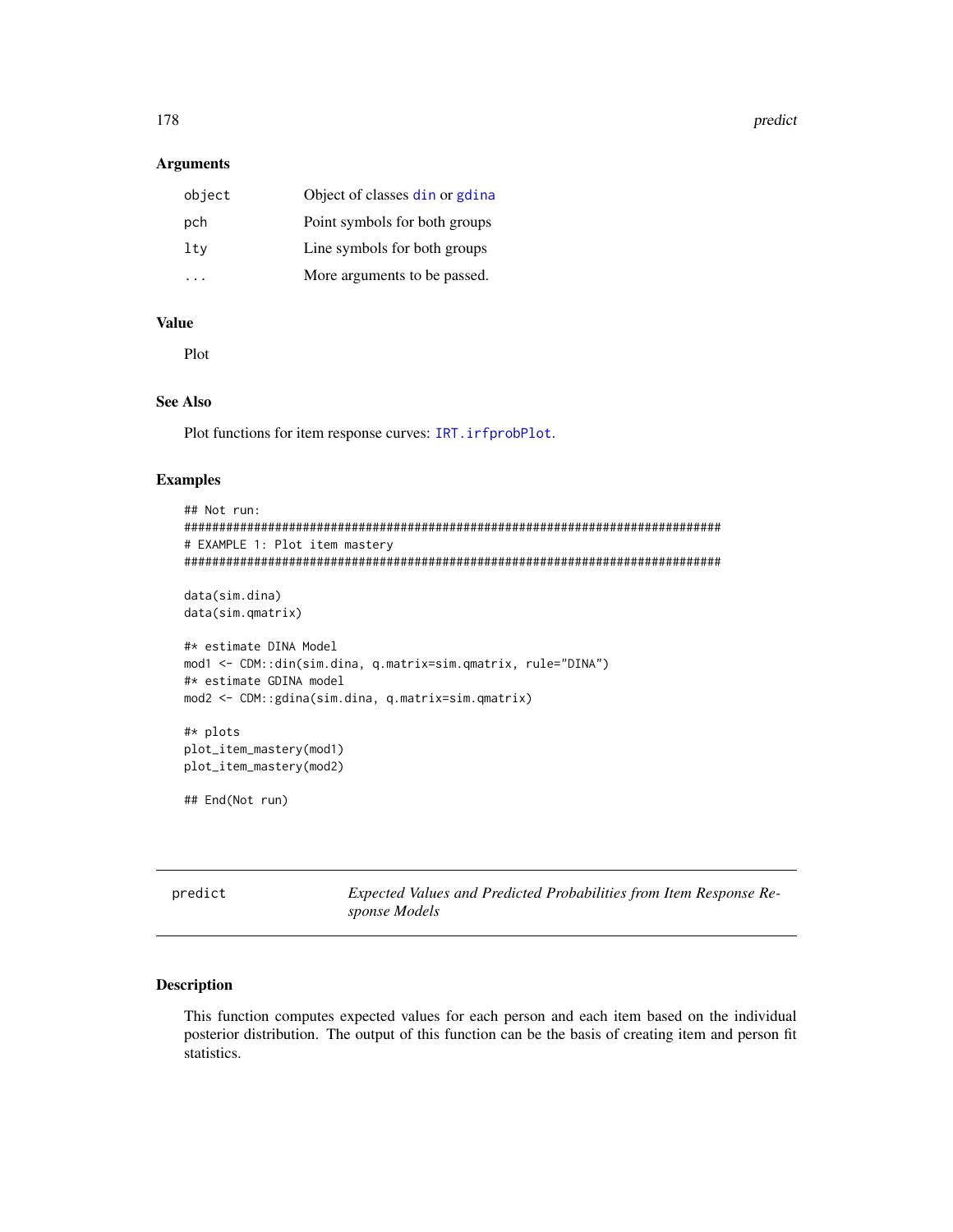#### predict the contract of the contract of the contract of the contract of the contract of the contract of the contract of the contract of the contract of the contract of the contract of the contract of the contract of the co

# Usage

```
IRT.predict(object, dat, group=1)
## S3 method for class 'din'
predict(object, group=1, ...)
## S3 method for class 'gdina'
predict(object, group=1, ...)
## S3 method for class 'mcdina'
predict(object, group=1, ...)
## S3 method for class 'gdm'
predict(object, group=1, ...)
## S3 method for class 'slca'
predict(object, group=1, ...)
```
# Arguments

| object | Object for the S3 methods IRT. irfprob and IRT. posterior are defined. In    |
|--------|------------------------------------------------------------------------------|
|        | the CDM packages, these are the objects of class din, gdina, medina, slca or |
|        | gdm.                                                                         |
| dat    | Dataset with item responses                                                  |
| group  | Group index for use                                                          |
| .      | Further arguments to be passed.                                              |

# Value

A list with following entries

| expected    | Array with expected values (persons $\times$ classes $\times$ items)                                                 |
|-------------|----------------------------------------------------------------------------------------------------------------------|
| probs.categ | Array with expected probabilities for each category (persons $\times$ categories $\times$<br>classes $\times$ items) |
| variance    | Array with variance in predicted values for each person and each item.                                               |
| residuals   | Array with residuals for each person and each item                                                                   |
| stand.resid | Array with standardized residuals for each person and each item                                                      |

```
## Not run:
#############################################################################
# EXAMPLE 1: Fitted Rasch model in TAM package
#############################################################################
#--- Model 1: Rasch model
library(TAM)
```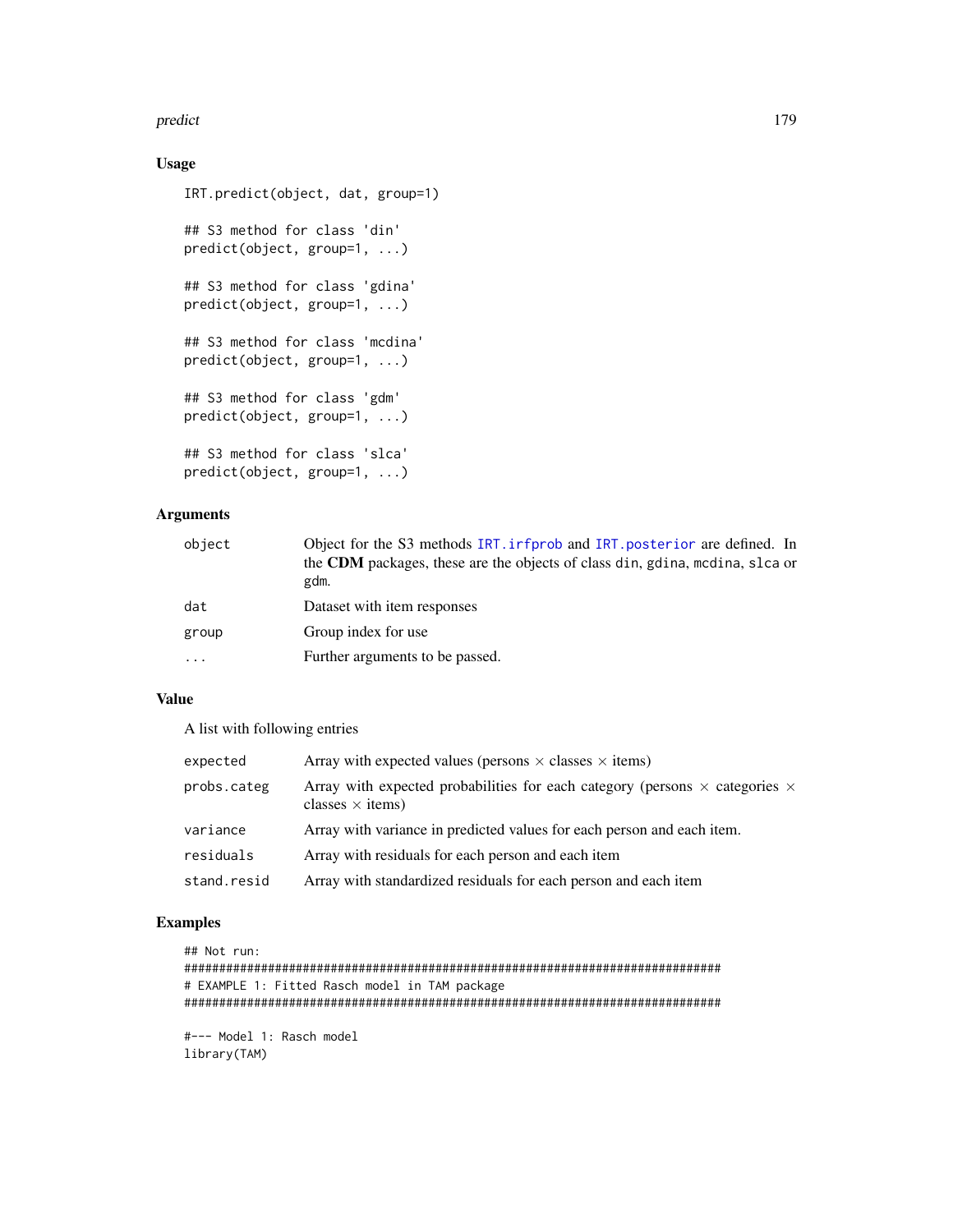```
mod1 <- TAM::tam.mml(resp=TAM::sim.rasch)
# apply IRT.predict function
prmod1 <- CDM::IRT.predict(mod1, mod1$resp )
str(prmod1)
## End(Not run)
#############################################################################
# EXAMPLE 2: Predict function for din
#############################################################################
# DINA Model
mod1 <- CDM::din( CDM::sim.dina, q.matr=CDM::sim.qmatrix, rule="DINA" )
summary(mod1)
# apply predict method
prmod1 <- CDM::IRT.predict( mod1, sim.dina )
str(prmod1)
```
<span id="page-179-0"></span>print.summary.din *Print Method for Objects of Class summary.din*

## Description

S3 method to print objects of the class summary.din.

## Usage

```
## S3 method for class 'summary.din'
print(x, \ldots)
```
#### Arguments

| $\mathsf{X}$ | A required object of class summary din, obtained from a call to the function |
|--------------|------------------------------------------------------------------------------|
|              | summary.din (through generic function summary).                              |
| $\cdots$     | Optional parameters to be passed to or from other methods will be ignored.   |

#### Details

The print method prints the summary information about objects of the class din computed by [summary.din](#page-213-0), which are the item discriminations indices, the most frequent skill classes and the model information criteria AIC and BIC. Specific summary information details such as individual items with their discrimination index can be accessed through assignment (see 'Examples').

## Value

If the argument x is of required type, print. summary.din prints the summary information in 'Details', and invisibly returns x.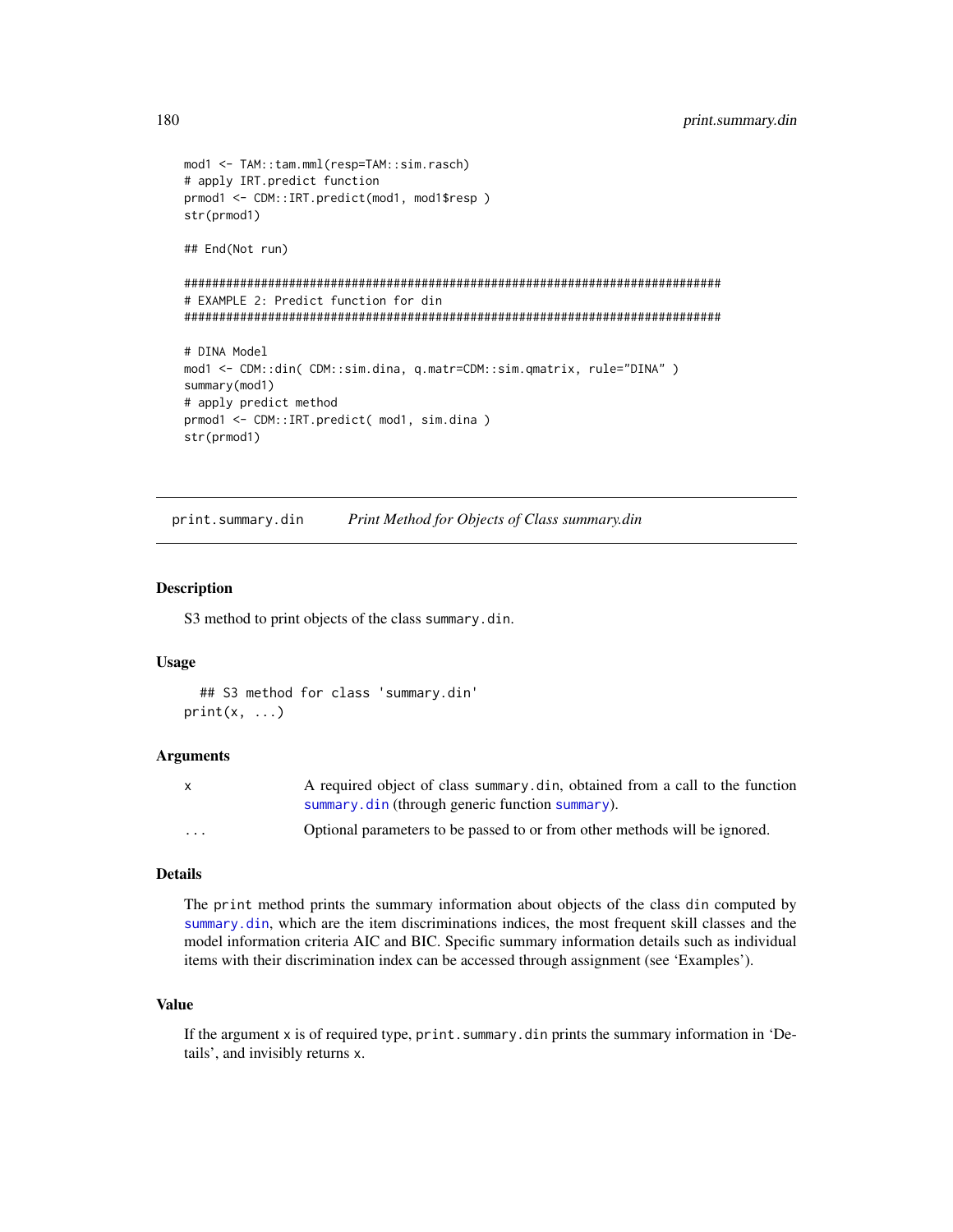#### reglca in the state of the state of the state of the state of the state of the state of the state of the state of the state of the state of the state of the state of the state of the state of the state of the state of the

## See Also

[plot.din](#page-174-0), the S3 method for plotting objects of the class din; [print.din](#page-62-0), the S3 method for printing objects of the class din; [summary.din](#page-213-0), the S3 method for summarizing objects of the class din, which creates objects of the class summary.din; [din](#page-62-1), the main function for DINA and DINO parameter estimation, which creates objects of the class din. See also [CDM-package](#page-3-0) for general information about this package.

# Examples

```
##
## (1) examples based on dataset fractions.subtraction.data
##
## In particular, accessing detailed summary through assignment
mod <- CDM::din(data=CDM::fraction.subtraction.data,
          q.matrix=CDM::fraction.subtraction.qmatrix, rule="DINA")
smod <- summary(mod)
str(smod)
```
reglca *Regularized Latent Class Analysis*

#### Description

Estimates the regularized latent class model for dichotomous responses based on regularization methods (Chen, Liu, Xu, & Ying, 2015; Chen, Li, Liu, & Ying, 2017). The SCAD and MCP penalty functions are available.

## Usage

```
reglca(dat, nclasses, weights=NULL, group=NULL, regular_type="scad",
   regular_lam=0, sd_noise_init=1, item_probs_init=NULL, class_probs_init=NULL,
   random_starts=1, random_iter=20, conv=1e-05, h=1e-04, mstep_iter=10,
   maxit=1000, verbose=TRUE, prob_min=.0001)
```

```
## S3 method for class 'reglca'
summary(object, digits=4, file=NULL, ...)
```
## Arguments

| dat          | Matrix with dichotomous item responses. NAs are allowed.                 |
|--------------|--------------------------------------------------------------------------|
| nclasses     | Number of classes                                                        |
| weights      | Optional vector of sampling weights                                      |
| group        | Optional vector for grouping variable                                    |
| regular_type | Regularization type. Can be scad or mcp. See gdina for more information. |
| regular_lam  | Regularization parameter $\lambda$                                       |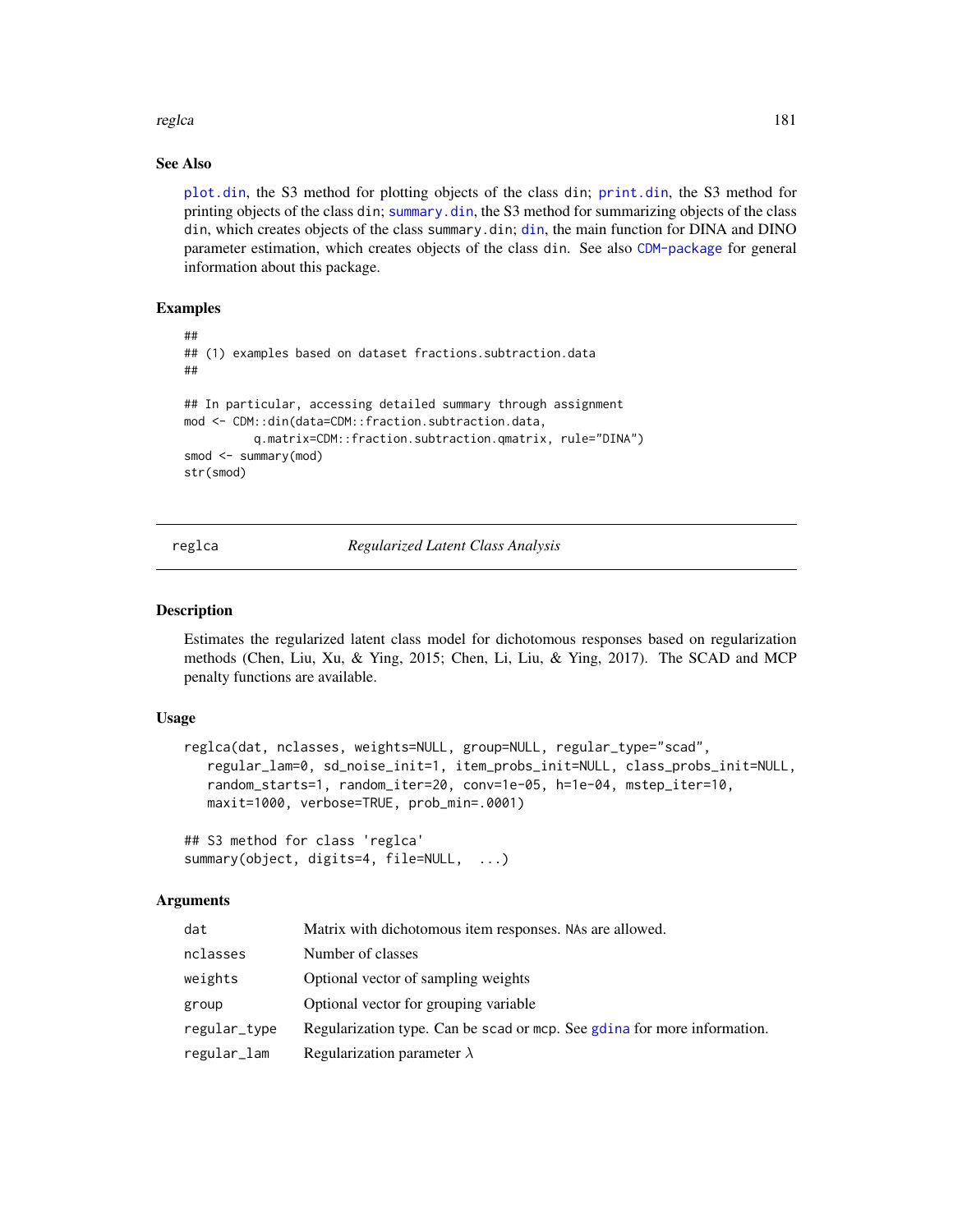| sd_noise_init    | Standard deviation for amount of noise in generating random starting values   |
|------------------|-------------------------------------------------------------------------------|
| item_probs_init  |                                                                               |
|                  | Optional matrix of initial item response probabilities                        |
| class_probs_init |                                                                               |
|                  | Optional vector of class probabilities                                        |
| random_starts    | Number of random starts                                                       |
| random_iter      | Number of initial iterations for random starts                                |
| conv             | Convergence criterion                                                         |
| h                | Numerical differentiation parameter                                           |
| mstep_iter       | Number of iterations in the M-step                                            |
| maxit            | Maximum number of iterations                                                  |
| verbose          | Logical indicating whether convergence progress should be displayed           |
| prob_min         | Lower bound for probabilities in estimation                                   |
| object           | A required object of class gdina, obtained from a call to the function gdina. |
| digits           | Number of digits after decimal separator to display.                          |
| file             | Optional file name for a file in which summary should be sinked.              |
| $\cdots$         | Further arguments to be passed.                                               |
|                  |                                                                               |

# Details

The regularized latent class model for dichotomous item responses assumes  $C$  latent classes. The item response probabilities  $P(X_i = 1|c) = p_{ic}$  are estimated in such a way such that the number of different  $p_{ic}$  values per item is minimized. This approach eases interpretability and enables to recover the structure of a true (but unknown) cognitive diagnostic model.

# Value

A list containing following elements (selection):

| item_probs   | Item response probabilities               |
|--------------|-------------------------------------------|
| class_probs  | Latent class probabilities                |
| p.aj.xi      | Individual posterior                      |
| p.xi.aj      | Individual likelihood                     |
| loglike      | Log-likelihood value                      |
| <b>Npars</b> | Number of estimated parameters            |
| Nskillpar    | Number of skill class parameters          |
| G            | Number of groups                          |
| n.ik         | <b>Expected counts</b>                    |
| Nipar        | Number of item parameters                 |
| n_reg        | Number of regularized parameters          |
| n_reg_item   | Number of regularized parameters per item |
| item         | Data frame with item parameters           |
| pjk          | Item response probabilities (in an array) |
| N            | Number of persons                         |
| Т            | Number of items                           |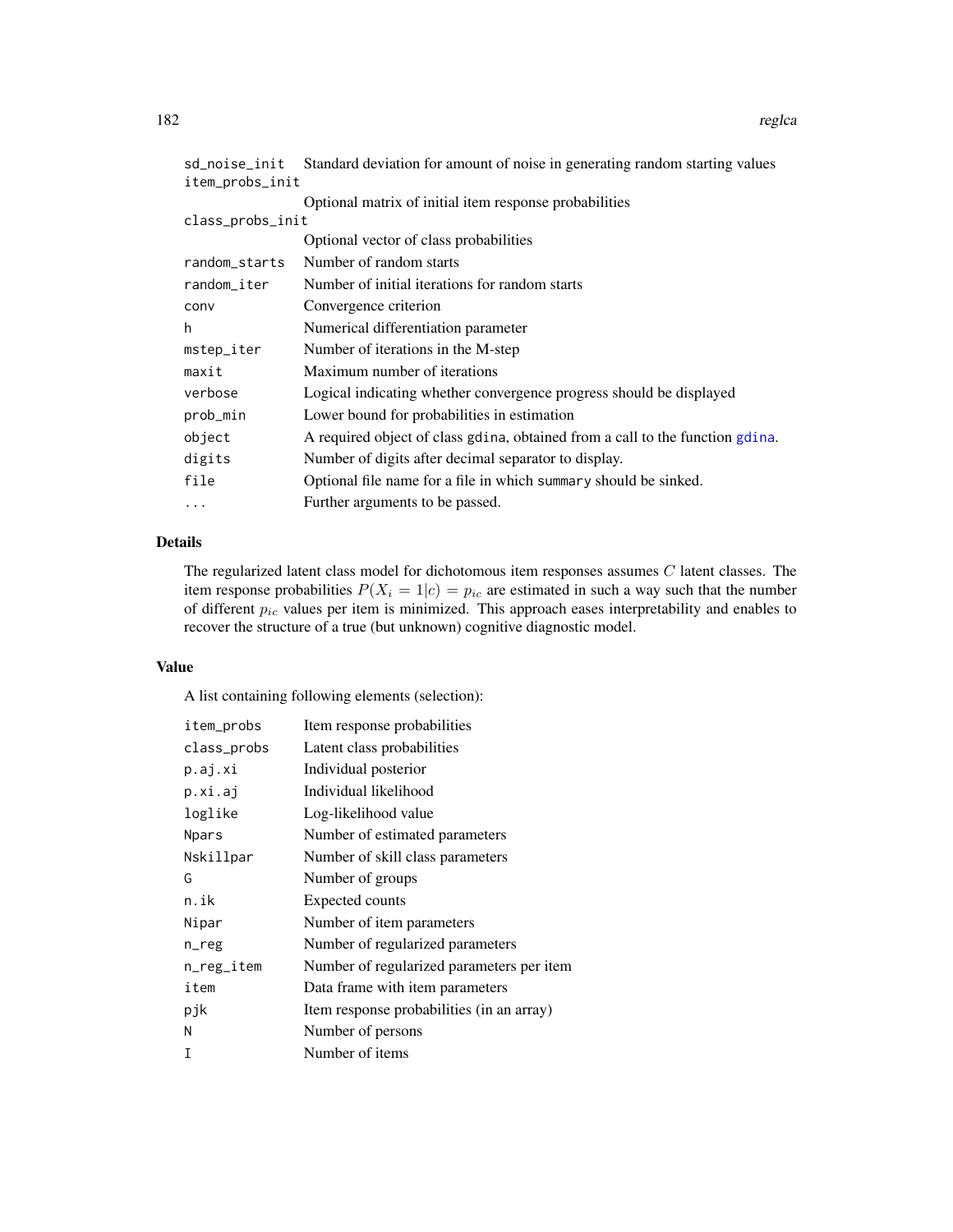## reglca

# **References**

Chen, Y., Liu, J., Xu, G., & Ying, Z. (2015). Statistical analysis of Q-matrix based diagnostic classification models. Journal of the American Statistical Association, 110, 850-866.

Chen, Y., Li, X., Liu, J., & Ying, Z. (2017). Regularized latent class analysis with application in cognitive diagnosis. Psychometrika, 82, 660-692.

# **See Also**

See also the gdina and slca functions for regularized estimation.

## **Examples**

```
## Not run:
# EXAMPLE 1: Estimating a regularized LCA for DINA data
#---- simulate data
I \le -12 # number of items
# define Q-matrix
q.matrix \leq matrix(0, I, 2)
q.matrix[ 1:(I/3), 1] <- 1
q.matrix[I/3 + 1:(I/3), 2] <- 1
q.matrix[ 2*I/3 + 1:(I/3), c(1,2) ] <- 1
N \le -1000 # number of persons
guess <- rep(seq(.1,.3, length=I/3), 3)slip \leftarrow .1
rho \leftarrow 0.3 # skill correlation
set.seed(987)
dat <- CDM::sim.din( N=N, q.matrix=q.matrix, guess=guess, slip=slip,
          mean=0 * c( .2, -.2 ), Sigma=matrix(c( 1, rho, rho, 1), 2, 2))
dat <- dat$dat
#--- Model 1: Four latent classes without regularization
mod1 <- CDM::reglca(dat=dat, nclasses=4, regular_lam=0, random_starts=3,
              random_iter=10, conv=1E-4)
summary(mod1)
#--- Model 2: Four latent classes with regularization and lambda=.08
mod2 <- CDM::reglca(dat=dat, nclasses=4, regular_lam=0.08, regular_type="scad",
              random_starts=3, random_iter=10, conv=1E-4)
summary(mod2)
#--- Model 3: Four latent classes with regularization and lambda=.05 with warm start
# "warm start" -> use initial parameters from fitted model with higher lambda value
item_probs_init <- mod2$item_probs
class_probs_init <- mod2$class_probs
mod3 <- CDM::reglca(dat=dat, nclasses=4, regular_lam=0.05, regular_type="scad",
              item_probs_init=item_probs_init, class_probs_init=class_probs_init,
```
random\_starts=3, random\_iter=10, conv=1E-4)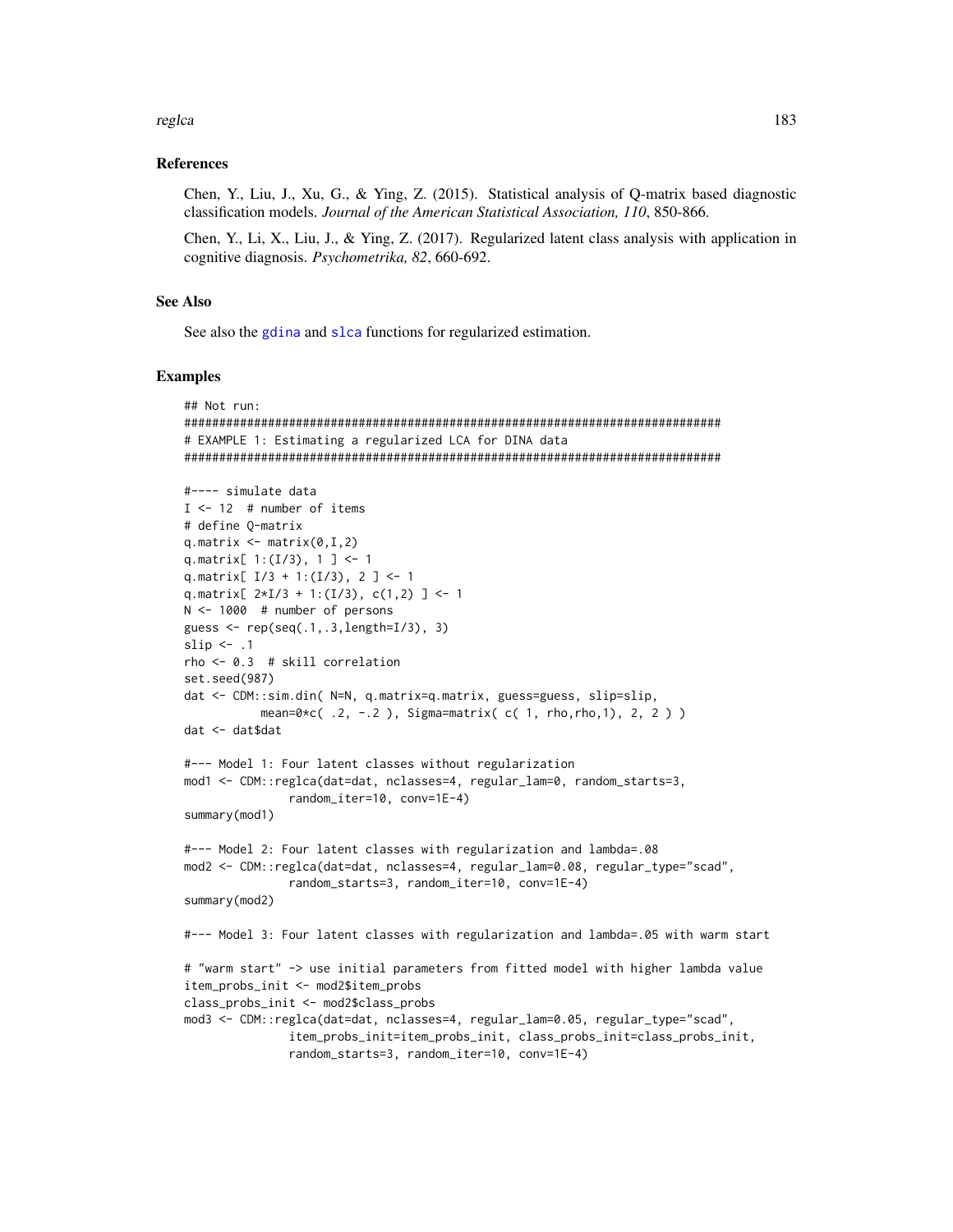## End(Not run)

sequential.items *Constructing a Dataset with Sequential Pseudo Items for Ordered Item Responses*

#### Description

This function constructs dichotomous pseudo items from polytomous ordered items (Tutz, 1997). Using this method, developed test models for dichotomous data can be applied for polytomous item responses after transforming them into dichotomous data. See Details for the construction.

Ma and de la Torre (2016) proposed a sequential GDINA model. Interestingly, the proposed model can be fitted with the gdina function in this CDM package while item responses has to be transformed with the sequential.items function for obtaining dichotomous pseudoitems. The Qmatrix for the sequential model of Ma and de la Torre (2016) can be used in the GDINA model for the dichotomous pseudoitems. This approach is implemented for automatic use in [gdina](#page-91-0).

#### Usage

sequential.items(data)

#### Arguments

data A data frame with item responses

# Details

Assume that item j possesses  $K \geq 3$  categories. We label these categories as  $k = 0, 1, \ldots, K - 1$ . The original item responses  $X_{nj}$  for person n at item j is then transformed into  $K - 1$  pseudo items  $Y_{j1}, \ldots, Y_{j,K-1}.$ 

The first pseudo item response  $Y_{nj1}$  is defined as 1 iff  $X_{nj} \geq 1$ . The second item responses  $Y_{nj2}$ is 1 iff  $X_{nj} \geq 2$ , it is 0 iff  $X_{nj} = 1$  and it is missing (NA in the dataset) iff  $X_{nj} = 0$ . The construction proceeds in the same manner for other categories (see Tutz, 1997). The pseudo items can be recognized as 'hurdles' a participant has to master to get a score of  $k$  for the original item.

The pseudo items are treated as conditionally independent which implies that IRT models or CDMs which assume local independence can be employed for estimation.

For deriving item response probabilities of the original items from response probabilities of the pseudo items see Tutz (1997, p. 141ff.).

#### Value

A list with following entries

| dat.expand | A data frame with dichotomous pseudo items        |
|------------|---------------------------------------------------|
| iteminfo   | A data frame containing some item information     |
| maxK       | Vector with maximum number of categories per item |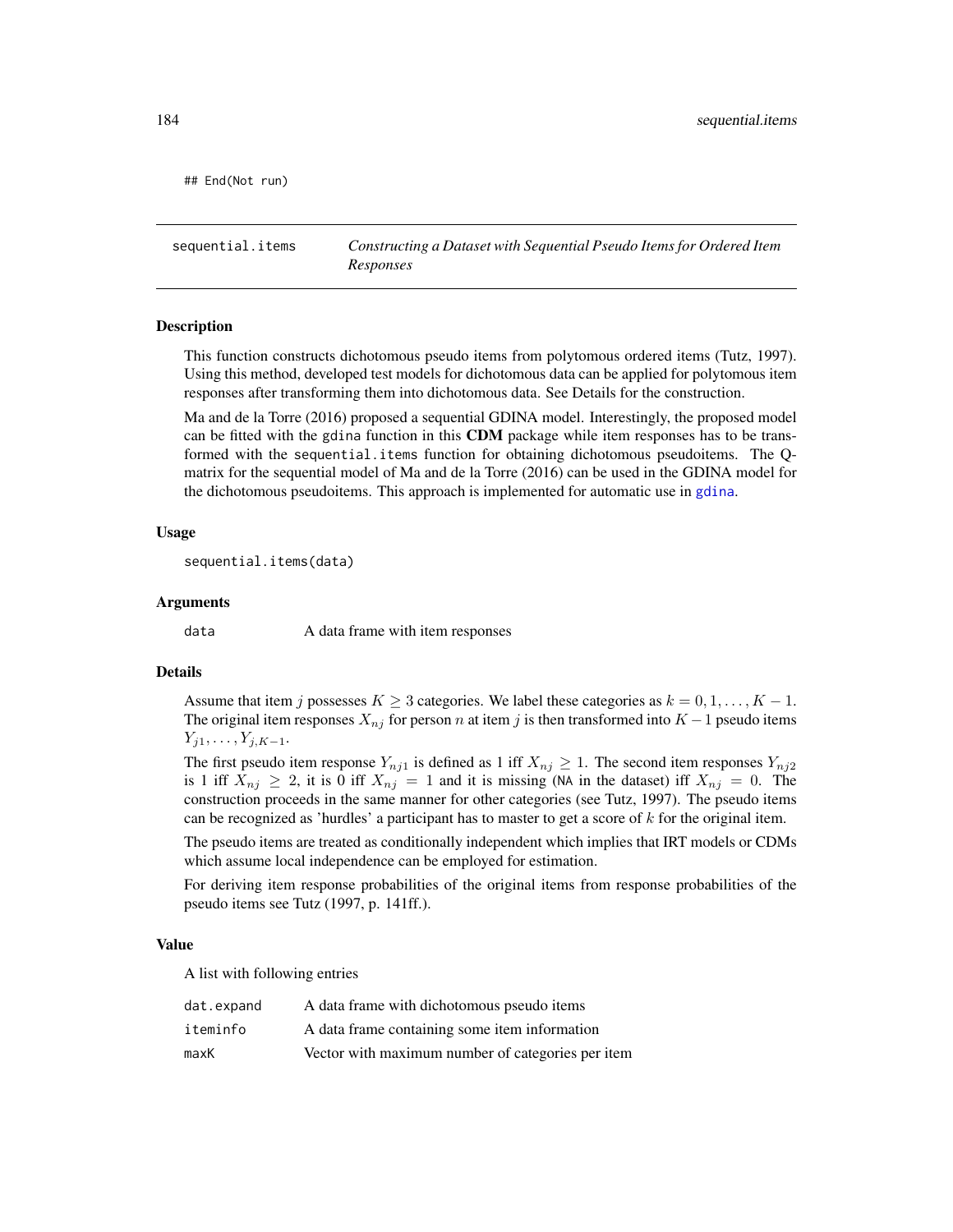## sequential.items

## **References**

Ma, W., & de la Torre, J. (2016). A sequential cognitive diagnosis model for polytomous responses. British Journal of Mathematical and Statistical Psychology, 69(3), 253-275.

Tutz, G. (1997). Sequential models for ordered responses. In W. van der Linden & R. K. Hambleton. Handbook of modern item response theory (pp. 139-152). New York: Springer.

# **Examples**

```
# EXAMPLE 1: Constructing sequential pseudo items for data.mg
data(data.mg, package="CDM")
dat < - data.mgitems <- colnames(dat)[ which( substring( colnames(dat),1,1)=="I" ) ]
    \begin{bmatrix} 1 \end{bmatrix} \begin{bmatrix} "I1" & "I2" & "I3" & "I4" & "I5" & "I6" & "I7" & "I8" & "I9" & "I10" & "I11" \end{bmatrix}##data < -dat[, items]# construct sequential dichotomous pseudo items
res <- CDM::sequential.items(data)
# item information table
res$iteminfo
 ##item itemindex category pseudoitem
 ## 1 I1 1 1 1 I1
 \# # 2 12
                   \overline{2}\overline{1}I<sub>2</sub>## 3 I3
                   \overline{\mathbf{3}}\overline{1}I3## 4 I4
                           1 I4 Cat1
                   \overline{4}## 5 I4
                   \overline{4}2 I4_Cat2
                   5<sup>5</sup>\overline{1}## 6 I5
                                I5_Cat1
         I55^{\circ}7\overline{ }##\begin{bmatrix} 1 & 1 \\ 1 & 1 \end{bmatrix}### extract dataset with pseudo items
dat.expand <- res$dat.expand
colnames(dat.expand)
                               "I3""I4_Cat1" "I4_Cat2" "I5_Cat1"
 ## [1] "I1"
                     "I2"[7] "I5_Cat2" "I6_Cat1" "I6_Cat2" "I7_Cat1" "I7_Cat2" "I7_Cat3"
 #### [13] "I8"
                   "I9""I10""I11_Cat1" "I11_Cat2" "I11_Cat3"
# compare original items and pseudoitems
#**** Item I1
stats::xtabs( ~ paste(data$I1) + paste(dat.expand$I1) )
 ##paste(dat.expand$I1)
 ##paste(data$I1)
                     \begin{matrix} 0 & 1 \end{matrix}NA
 \# \#0 4339
                            0
                                   0
 ##\overline{1}0 33326
                                  \alpha###**** Item I7
```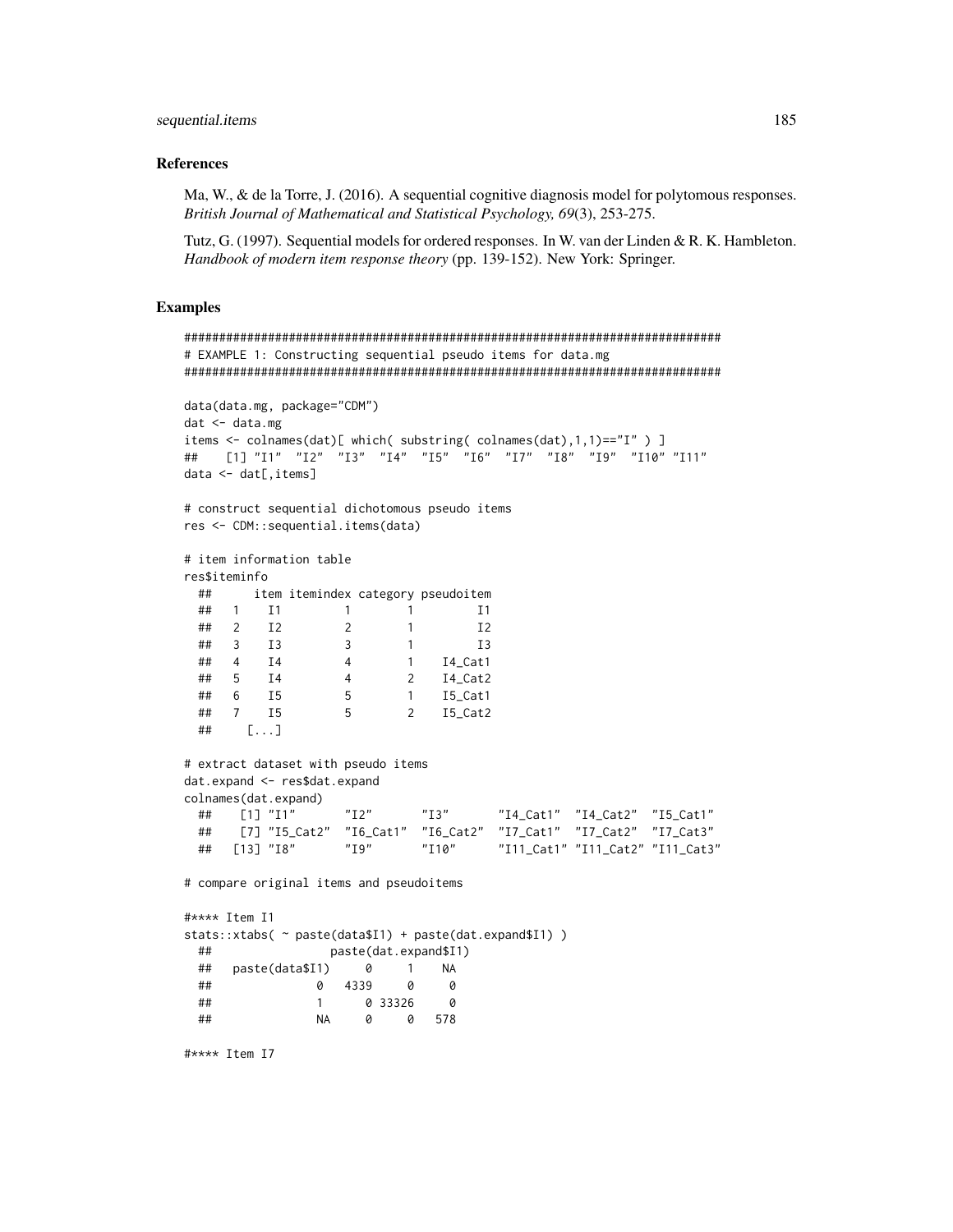```
stats::xtabs( ~ paste(data$I7) + paste(dat.expand$I7_Cat1) )
 ## paste(dat.expand$I7_Cat1)
 ## paste(data$I7) 0 1 NA
 ## 0 3825 0 0
 ## 1 0 14241 0
 ## 2 0 14341 0
 ## 3 0 5169 0
 ## NA 0 0 667
stats::xtabs( ~ paste(data$I7) + paste(dat.expand$I7_Cat2) )
 ## paste(dat.expand$I7_Cat2)
 ## paste(data$I7) 0 1 NA
 ## 0 0 0 3825
 ## 1 14241 0 0
 ## 2 0 14341 0
 ## 3 0 5169 0
 ## NA 0 0 667
stats::xtabs( ~ paste(data$I7) + paste(dat.expand$I7_Cat3) )
 ## paste(dat.expand$I7_Cat3)
 ## paste(data$I7) 0 1 NA
 ## 0 0 0 3825
 ## 1 0 0 14241
 ## 2 14341 0 0
 ## 3 0 5169 0
 ## NA 0 0 667
## Not run:
#*** Model 1: Rasch model for sequentially created pseudo items
mod <- CDM::gdm( dat.expand, irtmodel="1PL", theta.k=seq(-5,5,len=21),
        skillspace="normal", decrease.increments=TRUE)
## End(Not run)
```
<span id="page-185-0"></span>sim.din *Data Simulation Tool for DINA, DINO and mixed DINA and DINO Data*

## Description

sim.din can be used to simulate dichotomous response data according to a CDM model. The model type DINA or DINO can be specified item wise. The number of items, the sample size, and two parameters for each item, the slipping and guessing parameters, can be set explicitly.

#### Usage

```
sim.din(N=0, q.matrix, guess=rep(0.2, nrow(q.matrix)),
 slip=guess, mean=rep(0, ncol(q.matrix)), Sigma=diag(ncol(q.matrix)),
 rule="DINA", alpha=NULL)
```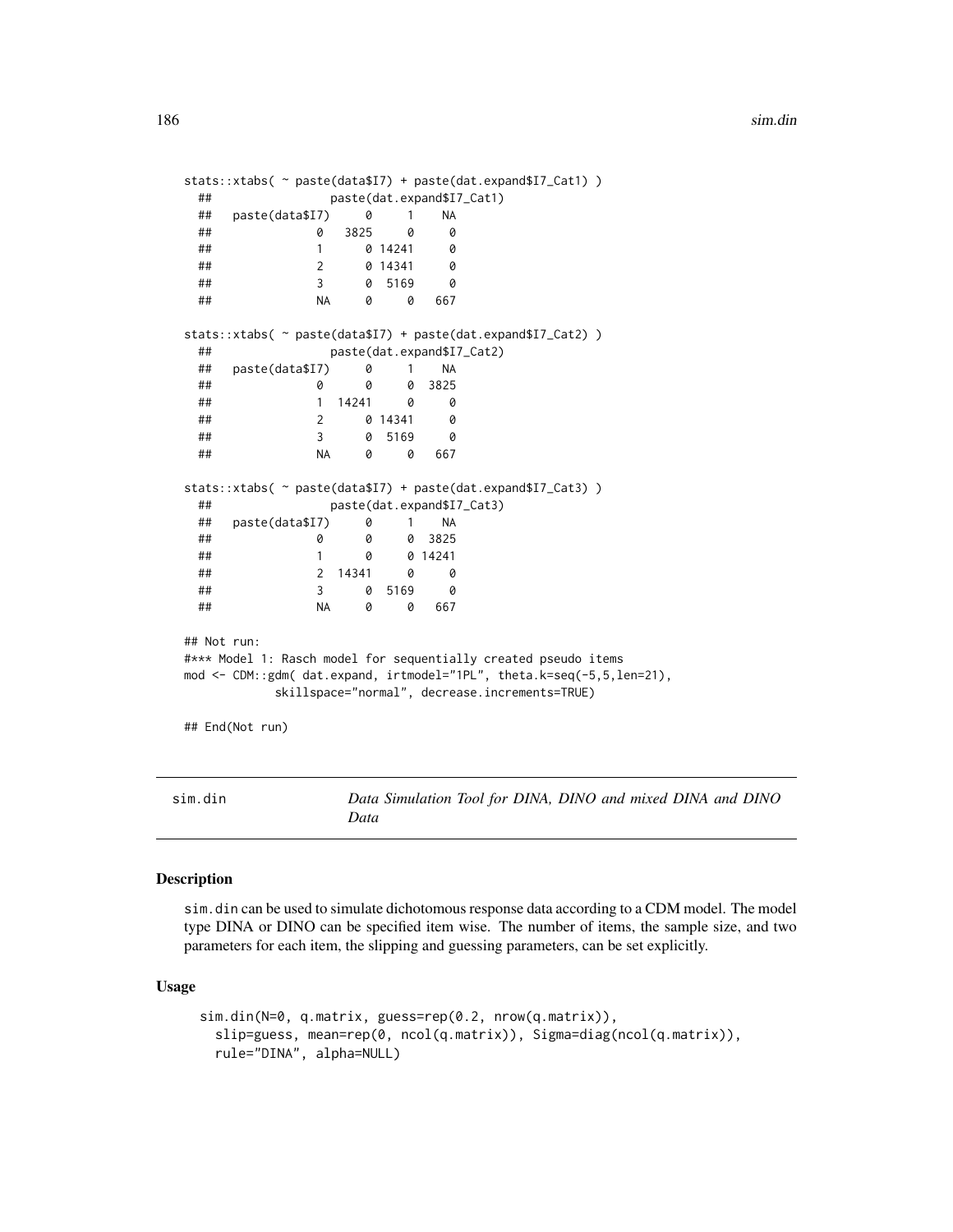#### sim.din 187

# Arguments

| N        | A numeric value specifying the number $N$ of requested response patterns. If<br>alpha is specified, then $N$ is set by default to 0.                                                                                                                                                                                                                                                       |
|----------|--------------------------------------------------------------------------------------------------------------------------------------------------------------------------------------------------------------------------------------------------------------------------------------------------------------------------------------------------------------------------------------------|
| q.matrix | A required binary $J \times K$ matrix describing which of the K attributes are re-<br>quired, coded by 1, and which attributes are not required, coded by 0, to master<br>the items.                                                                                                                                                                                                       |
| guess    | An optional vector of guessing parameters. Default is 0.2 for each item.                                                                                                                                                                                                                                                                                                                   |
| slip     | An optional vector of slipping parameters. Default is 0.2 for each item.                                                                                                                                                                                                                                                                                                                   |
| mean     | A numeric vector of length ncol(q.matrix) indicating the mean vector of the<br>continuous version of the dichotomous skill vector. Default is rep $(0, length = ncol(q, matrix))$ .<br>That is, having a probability of 0.5 for possessing each of the attributes.                                                                                                                         |
| Sigma    | A matrix of dimension ncol(q.matrix) times ncol(q.matrix) specifying the<br>covariance matrix of the continuous version of the dichotomous skill vector (i.e.,<br>the tetrachoric correlation of the dichotomous skill vector). Default is diag(<br>1, ncol(q.matrix)). That is, by default the possession of the attributes is<br>assumed to be uncorrelated.                             |
| rule     | An optional character string or vector of character strings specifying the model<br>rule that is used. The character strings must be of "DINA" or "DINO". If a vector<br>of character strings is specified, implying an itemwise condensation rule, the<br>vector must be of length $J$ , which is the number of used items. The default is<br>the condensation rule "DINA" for all items. |
| alpha    | A matrix of attribute patterns which can be given as an input instead of underly-<br>ing latent variables. If alpha is not NULL, then mean and Sigma are ignored.                                                                                                                                                                                                                          |

# Value

A list with following entries

| dat   | A matrix of simulated dichotomous response data according to the specified |
|-------|----------------------------------------------------------------------------|
|       | CDM model.                                                                 |
| alpha | Simulated attributes                                                       |

## References

Rupp, A. A., Templin, J. L., & Henson, R. A. (2010). *Diagnostic Measurement: Theory, Methods, and Applications*. New York: The Guilford Press.

# See Also

[Data-sim](#page-16-0) for artificial date set simulated with the help of this method; [plot.din](#page-174-0), the S3 method for plotting objects of the class din; [summary.din](#page-213-0), the S3 method for summarizing objects of the class din, which creates objects of the class summary.din; [print.summary.din](#page-179-0), the S3 method for printing objects of the class summary.din; [din](#page-62-1), the main function for DINA and DINO parameter estimation, which creates objects of the class din. See also [CDM-package](#page-3-0) for general information about this package.

See [sim\\_model](#page-192-0) for a general simulation function.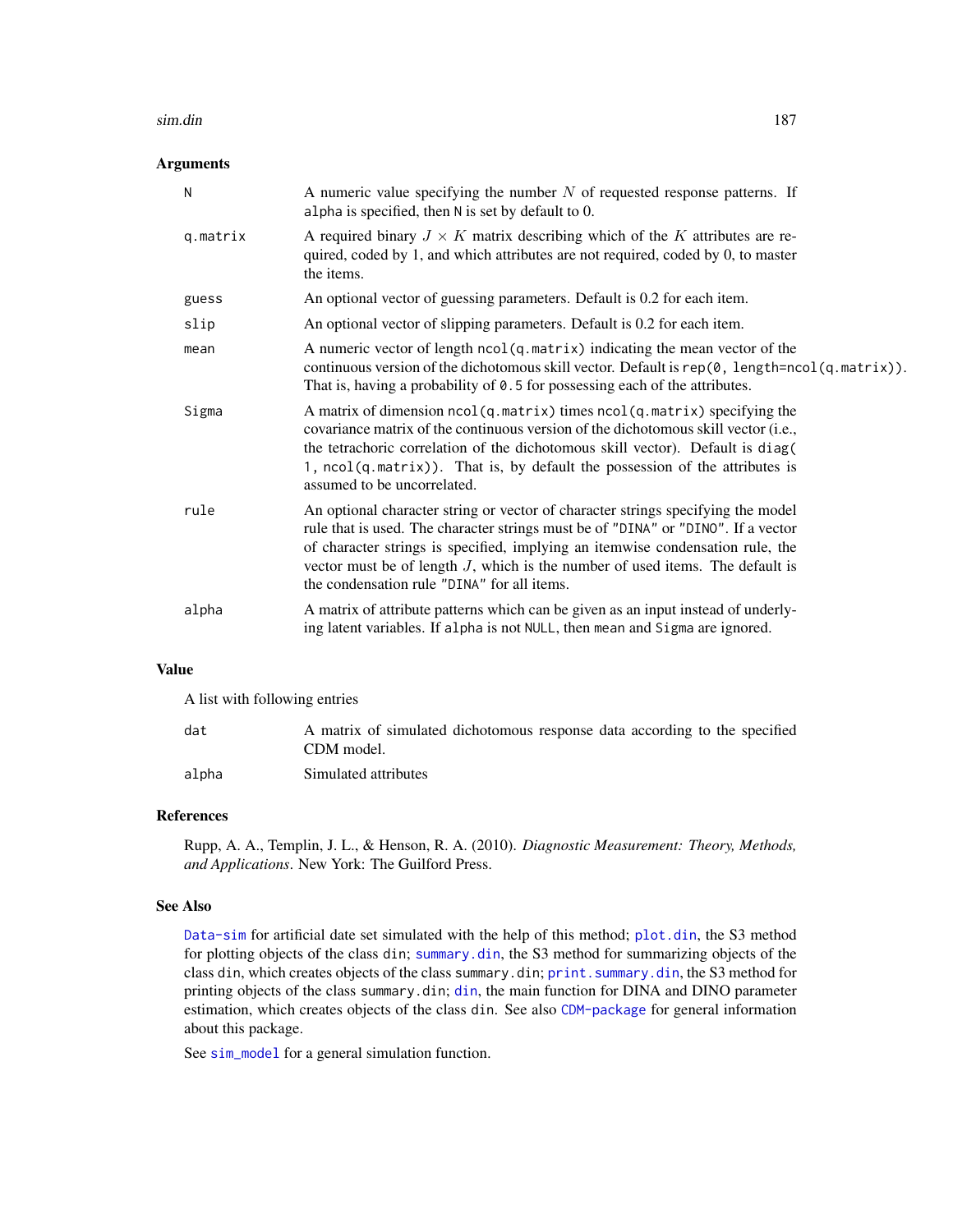## **Examples**

```
## EXAMPLE 1: simulate DINA/DINO data according to a tetrachoric correlation
# define Q-matrix for 4 items and 2 attributes
q.matrix <- matrix(c(1, 0, 0, 1, 1, 1, 1, 1)), ncol=2, nrow=4)
# Slipping parameters
slip \leftarrow c(0.2, 0.3, 0.4, 0.3)# Guessing parameters
guess <- c(0, 0.1, 0.05, 0.2)set.seed(1567) # fix random numbers
dat1 <- CDM::sim.din(N=200, q.matrix, slip=slip, guess=guess,
 # Possession of the attributes with high probability
 mean = c(0.5, 0.2),
 # Possession of the attributes is weakly correlated
 Sigma=matrix(c(1, 0.2, 0.2, 1), ncol=2), rule="DINA")$dat
head(dat1)
set.seed(15367) # fix random numbers
res <- CDM::sim.din(N=200, q.matrix, slip=slip, guess=guess, mean=c(0.5,0.2),
       Sigma=matrix(c(1, 0.2, 0.2, 1), ncol=2), rule="DINO")
# extract simulated data
dat2 < - res$dat
# extract attribute patterns
head(res$alpha)
 ##[1,1] [1,2]## [1, 3 1 1\overline{1}[2,]##\overline{1}##\left[3, \right]\overline{1}\overline{1}##[4,]
            \overline{1}\overline{1}##[5,1]\overline{1}\mathbf{1}## [6, ]\mathbf{1}0
# simulate data based on given attributes
#\rightarrow 5 persons with 2 attributes \rightarrow see the Q-matrix above
alpha <- matrix(c(1,0,1,0,1,1,0,1,1,1),
   nrow=5,ncol=2, byrow=TRUE)
CDM::sim.din( q.matrix=q.matrix, alpha=alpha)
## Not run:
# EXAMPLE 2: Simulation based on attribute vectors
set.seed(76)
# define Q-matrix
Qmatrix <- matrix(c(1,0,1,0,1,0,0,1,0,1,0,1,1,1,1,1), 8, 2, byrow=TRUE)
colnames(Qmatrix) <- c("Attr1","Attr2")
```
188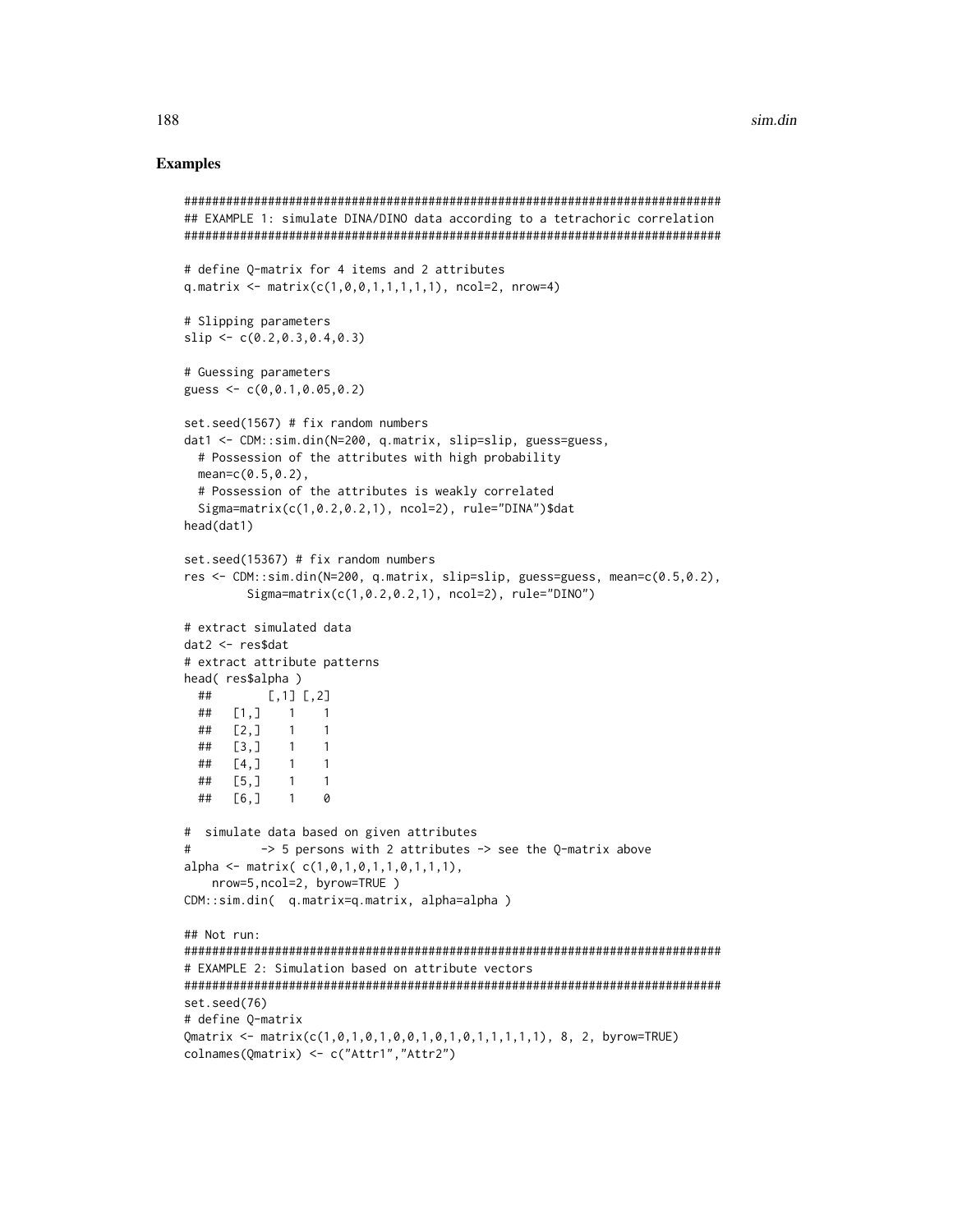## sim.din

```
# define skill patterns
alpha.patha.path < -matrix(c(0, 0, 1, 0, 0, 1, 1, 1), 4, 2, by row = TRUE)AP <- nrow(alpha.patt)
# define pattern probabilities
alpha.prob <- c(.20, .40, .10, .30)
# simulate alpha latent responses
N < -1000# number of persons
ind <- sample( x=1:AP, size=N, replace=TRUE, prob=alpha.prob)
alpha \leq alpha.patt[ ind, ]
                          # (true) latent responses
# define guessing and slipping parameters
guess <- c(.26,.3,.07,.23,.24,.34,.05,.1)slip \leftarrow c(.05,.16,.19,.03,.03,.19,.15,.05)# simulation of the DINA model
dat <- CDM::sim.din(N=0, q.matrix=Qmatrix, guess=guess,
             slip=slip, alpha=alpha)$dat
# estimate model
res <- CDM::din( dat, q.matrix=Qmatrix )
# extract maximum likelihood estimates for individual classifications
est <- paste( res$pattern$mle.est)
# calculate classification accuracy
mean( est==apply( alpha, 1, FUN=function(ll){ paste0(ll[1], ll[2] ) } ) )
 ## [1] 0.935
# EXAMPLE 3: Simulation based on already estimated DINA model for data.ecpe
dat <- CDM::data.ecpe$data
q.matrix <- CDM::data.ecpe$q.matrix
#***# (1) estimate DINA model
mod <- CDM::din( data=dat[,-1], q.matrix=q.matrix, rule="DINA")
#***
# (2) simulate data according to DINA model
set.seed(977)
# number of subjects to be simulated
n \le -3000# simulate attribute patterns
probs <- mod$attribute.patt$class.prob # probabilities
patt <- mod$attribute.patt.splitted
                                     # response patterns
alpha <- patt[ sample( 1: (length(probs) ), n, prob=probs, replace=TRUE), ]
# simulate data using estimated item parameters
res <- CDM::sim.din(N=n, q.matrix=q.matrix, guess=mod$guess$est, slip=mod$slip$est,
            rule="DINA", alpha=alpha)
# extract data
dat <- res$dat
## End(Not run)
```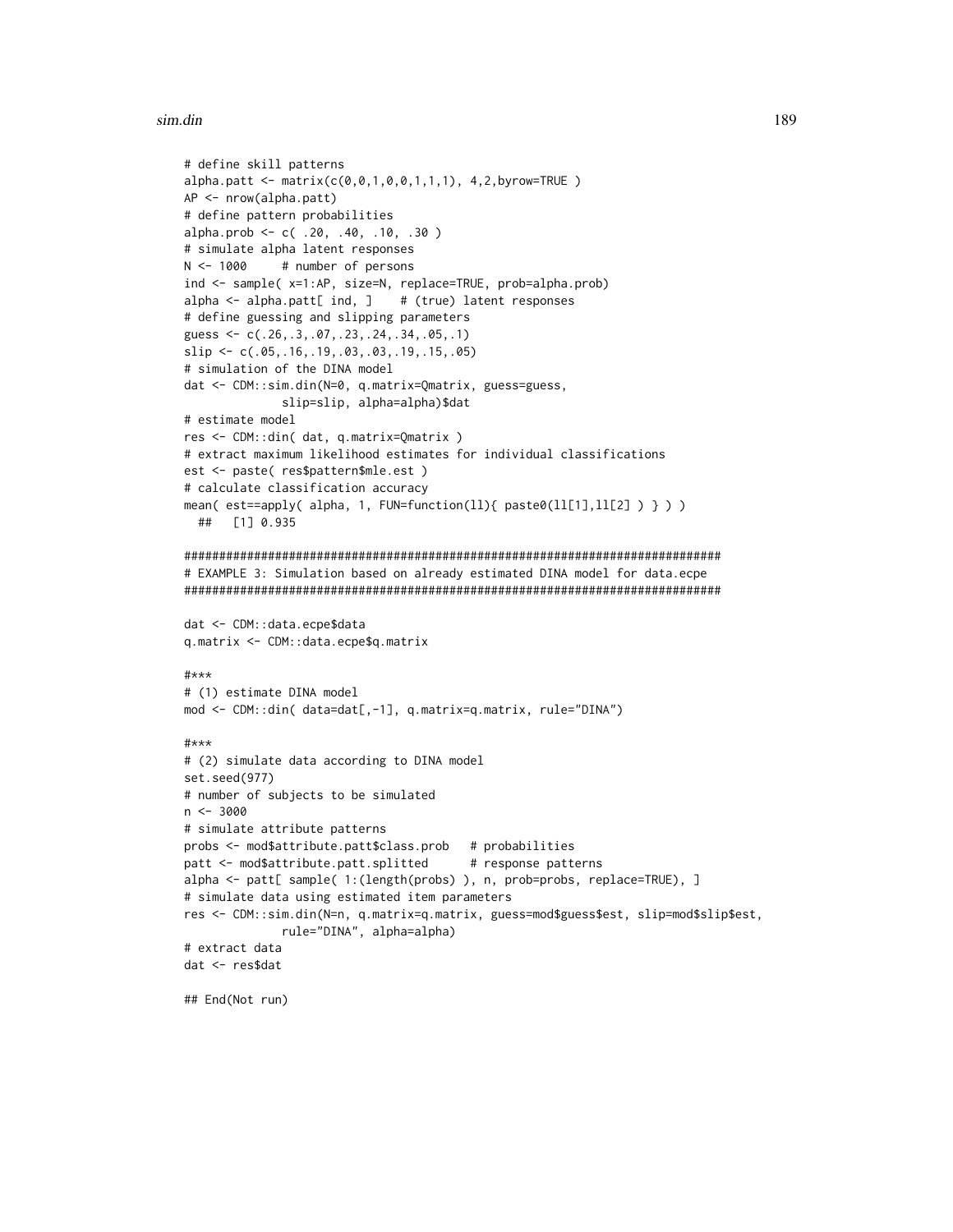## Description

The function sim.gdina.prepare creates necessary design matrices Mj, Aj and necc.attr. In most cases, only the list of item parameters delta must be modified by the user when applying the simulation function sim.gdina. The distribution of latent classes  $\alpha$  is represented by an underlying multivariate normal distribution  $\alpha^*$  for which a mean vector thresh. alpha and a covariance matrix cov.alpha must be specified. Alternatively, a matrix of skill classes alpha can be given as an input.

Note that this version of sim.gdina only works for dichotomous attributes.

# Usage

```
sim.gdina(n, q.matrix, delta, link="identity", thresh.alpha=NULL,
   cov.alpha=NULL, alpha=NULL, Mj, Aj, necc.attr)
```
sim.gdina.prepare( q.matrix )

## Arguments

| n            | Number of persons                                                                                                        |
|--------------|--------------------------------------------------------------------------------------------------------------------------|
| g.matrix     | $O$ -matrix (see $\sin$ , din)                                                                                           |
| delta        | List with $J$ entries where $J$ is the number of items. Every list element corre-<br>sponds to the parameter of an item. |
| link         | Link function. Choices are identity (default), logit and log.                                                            |
| thresh.alpha | Vector of thresholds (means) of $\alpha^*$                                                                               |
| cov.alpha    | Covariance matrix of $\alpha^*$                                                                                          |
| alpha        | Matrix of skill classes if they should not be simulated                                                                  |
| Mi           | Design matrix, see gdina                                                                                                 |
| Ai           | Design matrix, see gotina                                                                                                |
| necc.attr    | List with $J$ entries containing necessary attributes for each item                                                      |

## Value

The output of sim.gdina is a list with following entries:

| data     | Simulated item responses             |
|----------|--------------------------------------|
| alpha    | Data frame with simulated attributes |
| q.matrix | Used Q-matrix                        |
| delta    | Used delta item parameters           |
| Aj       | Design matrices $A_i$                |
| Мi       | Design matrices $M_i$                |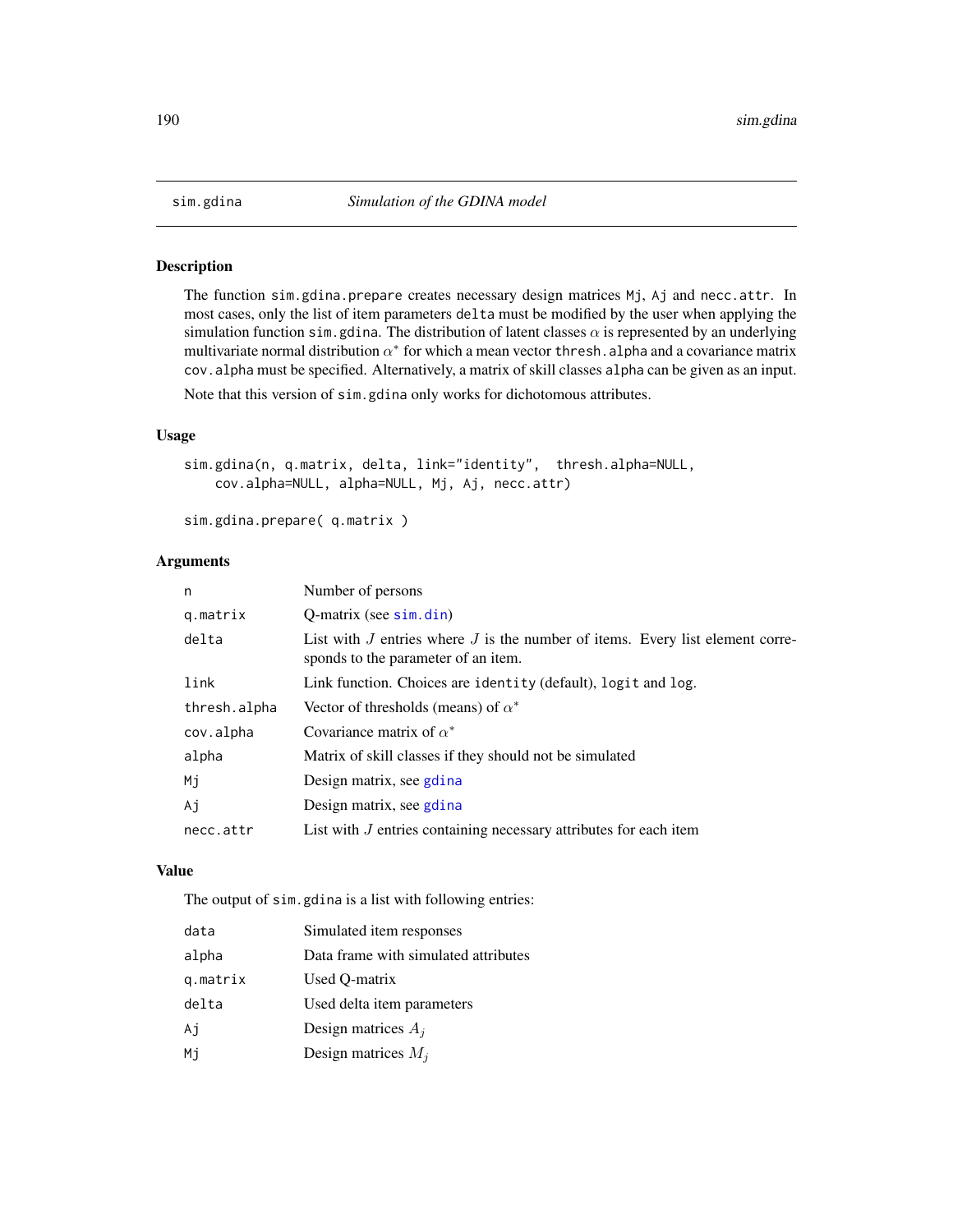#### sim.gdina

link Used link function

The function sim. gdina. prepare possesses the following values as output in a list: delta, necc. attr, Aj and Mj.

# **References**

de la Torre, J. (2011). The generalized DINA model framework. *Psychometrika*, 76, 179–199.

## **See Also**

For estimating the GDINA model see gdina.

See the GDINA: : simGDINA function in the GDINA package for similar functionality.

See sim\_model for a general simulation function.

# **Examples**

```
# EXAMPLE 1: Simulating the GDINA model
n \le -50# number of persons
# define Q-matrix
q.matrix <- matrix(c(1,1,0, 0,1,1, 1,0,1, 1,0,0,0, 0, 1, 0, 1, 0, 1, 1, 1, 0, 1, 1, 0, 1, 1), ncol=3, byrow=TRUE)
# thresholds for attributes alpha^\ast
thresh.alpha <- c( .65, 0, -.30)# covariance matrix for alpha^\ast
cov.alpha \leftarrow matrix(1,3,3)cov.alpha[1,2] < -cov.alpha[2,1] < -0.4cov.alpha[1,3] < -cov.alpha[3,1] < -.6cov.alpha[3,2] < -cov.alpha[2,3] < -.8# prepare design matrix by applying sim.gdina.prepare function
rp <- CDM::sim.gdina.prepare( q.matrix )
delta <- rp$delta
necc.attr <- rp$necc.attr
Aj <- rp$Aj
Mj \leq -rp$Mj# define delta parameters
# intercept - main effects - second order interactions - ...
str(delta) #=> modify the delta parameter list which contains only zeroes as default
## List of 9
   $: num [1:4] 0 0 0 0##$: num [1:4] 0 0 0 0##
    $: num [1:4] 0 0 0 0##\# \#$: num [1:2] 0 0$: num [1:2] 0 0##
##$: num [1:2] 0 0##$: num [1:8] 0 0 0 0 0 0 0 0##$: num [1:4] 0 0 0 0##$: num [1:4] 0 0 0 0
```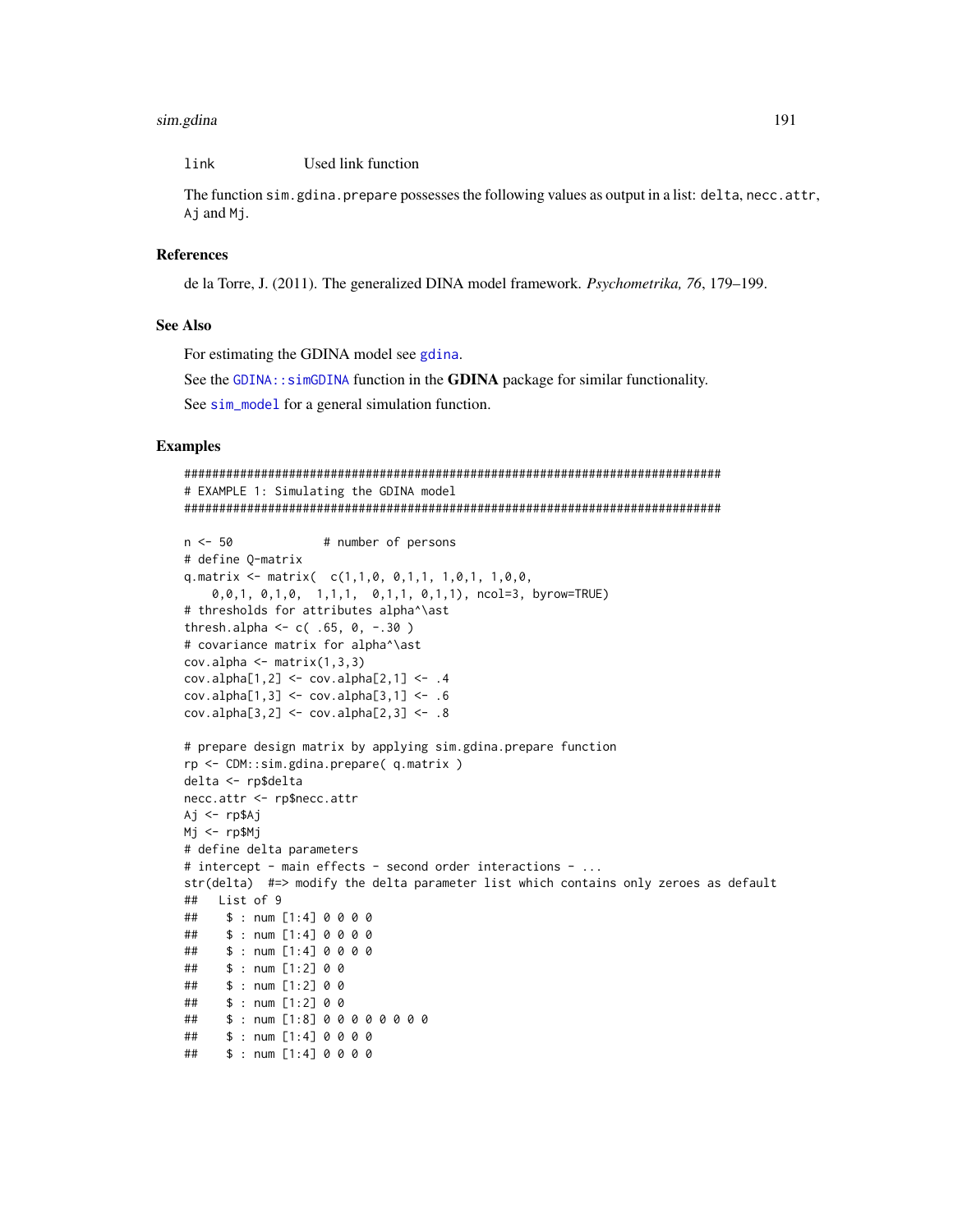```
delta[[1]] <- c( .2, .1, .15, .4 )
delta[[2]] <- c( .2, .3, .3, -.2 )
delta[[3]] <- c( .2, .2, .2, 0)
delta[[4]] <- c( .15, .6 )
delta[[5]] <- c( .1, .7 )
delta[[6]] <- c( .25, .65 )
delta[[7]] <- c( .25, .1, .1, .1, 0, 0, 0, .25)
delta[[8]] <- c(.2, 0, .3, -.1)
delta[[9]] <- c(.2, .2, 0, .3)
# Now, the "real simulation" starts
sim.res <- CDM::sim.gdina( n=n, q.matrix=q.matrix, delta=delta, link="identity",
              thresh.alpha=thresh.alpha, cov.alpha=cov.alpha,
              Mj=Mj, Aj=Aj, necc.attr=necc.attr)
                 # simulated data
# sim.res$data
# sim.res$alpha
                 # simulated alpha
\## Not run.
# EXAMPLE 2: Simulation based on already estimated GDINA model for data.ecpe
data(data.ecpe)
dat <- data.ecpe$data
q.matrix <- data.ecpe$q.matrix
#***
# (1) estimate GDINA model
mod <- CDM::gdina( data=dat[,-1], q.matrix=q.matrix )
\pm***
# (2) simulate data according to GDINA model
set.seed(977)
# prepare design matrix by applying sim.gdina.prepare function
rp <- CDM::sim.gdina.prepare( q.matrix )
necc.attr <- rp$necc.attr
# number of subjects to be simulated
n \le -3000# simulate attribute patterns
probs <- mod$attribute.patt$class.prob # probabilities
patt <- mod$attribute.patt.splitted
                                   # response patterns
alpha <- patt[ sample( 1: (length(probs) ), n, prob=probs, replace=TRUE), ]
# simulate data using estimated item parameters
sim.res <- CDM::sim.gdina( n=n, q.matrix=q.matrix, delta=mod$delta, link="identity",
              alpha=alpha, Mj=mod$Mj, Aj=mod$Aj, necc.attr=rp$necc.attr)
# extract data
dat <- sim.res$data
```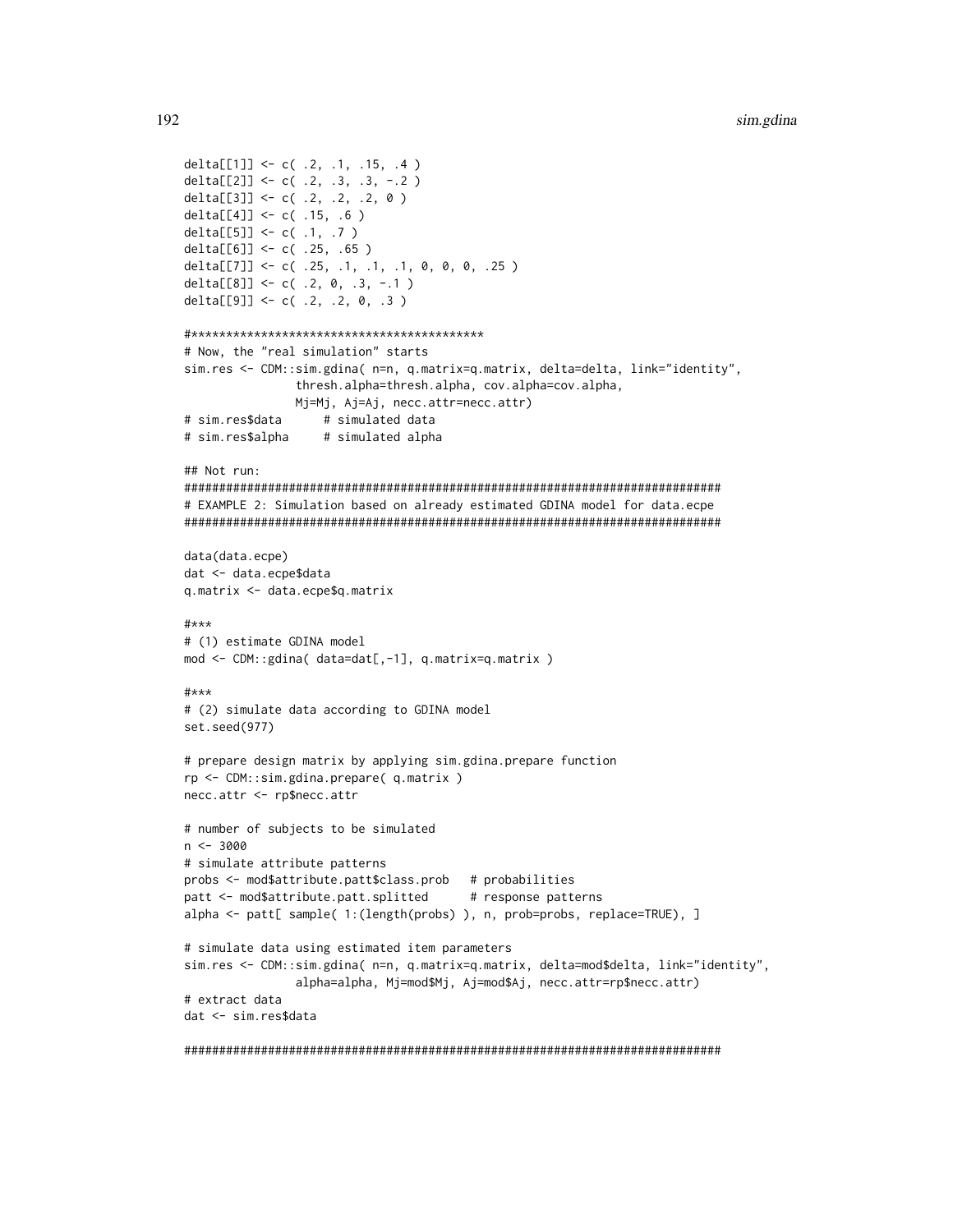#### sim\_model 193

```
# EXAMPLE 3: Simulation based on already estimated RRUM model for data.ecpe
#############################################################################
dat <- CDM::data.ecpe$data
q.matrix <- CDM::data.ecpe$q.matrix
#***
# (1) estimate reduced RUM model
mod <- CDM::gdina( data=dat[,-1], q.matrix=q.matrix, rule="RRUM" )
summary(mod)
#***
# (2) simulate data according to RRUM model
set.seed(977)
# prepare design matrix by applying sim.gdina.prepare function
rp <- CDM::sim.gdina.prepare( q.matrix )
necc.attr <- rp$necc.attr
# number of subjects to be simulated
n <- 5000
# simulate attribute patterns
probs <- mod$attribute.patt$class.prob # probabilities
patt <- mod$attribute.patt.splitted # response patterns
alpha <- patt[ sample( 1:(length(probs) ), n, prob=probs, replace=TRUE), ]
# simulate data using estimated item parameters
sim.res <- CDM::sim.gdina( n=n, q.matrix=q.matrix, delta=mod$delta, link=mod$link,
                alpha=alpha, Mj=mod$Mj, Aj=mod$Aj, necc.attr=rp$necc.attr)
# extract data
dat <- sim.res$data
## End(Not run)
```
<span id="page-192-0"></span>

sim\_model *Simulate an Item Response Model*

# Description

Simulates an item response model given a fitted object or input of item response probabilities and skill class probabilities.

#### Usage

```
sim_model(object=NULL, irfprob=NULL, theta_index=NULL, prob.theta=NULL,
     data=NULL, N_sim=NULL )
```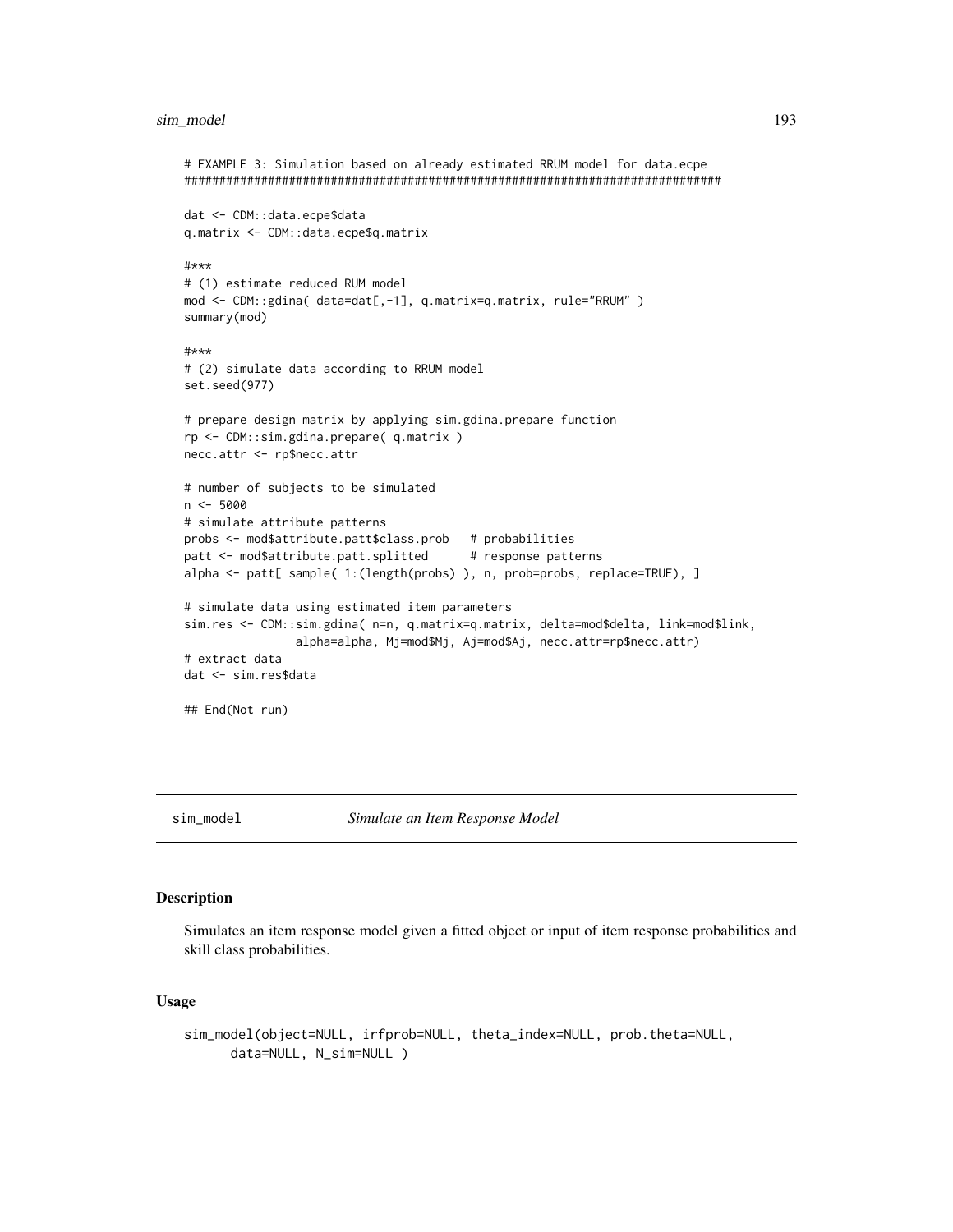## **Arguments**

| object      | Fitted object for which the methods IRT. posterior, and IRT. data are defined.              |
|-------------|---------------------------------------------------------------------------------------------|
| irfprob     | Array of item response function values (items $\times$ categories $\times$ skill classes)   |
| theta_index | Skill class index for sampling                                                              |
| prob.theta  | Skill class probabilities                                                                   |
| data        | Original dataset, only relevant for simulating item response pattern with missing<br>values |
| $N$ _sim    | Number of subjects to be simulated                                                          |

# Value

List containing elements

| dat         | Simulated item responses        |
|-------------|---------------------------------|
| theta       | Simulated skill classes         |
| theta index | Corresponding indices to the ta |

# Examples

```
## Not run:
#############################################################################
# EXAMPLE 1: GDINA model simulation
#############################################################################
```

```
data(sim.dina, package="CDM")
data(sim.qmatrix, package="CDM")
dat <- sim.dina
Q <- sim.qmatrix
```

```
# fit DINA model
mod <- CDM::gdina( dat, q.matrix=Q, rule="DINA")
summary(mod)
```

```
#** simulate new item responses (N equals observed sample size)
dat1 <- CDM::sim_model(mod)
```

```
#*** simulate item responses for N=2000 subjects
dat2 <- CDM::sim_model(mod, N_sim=2000)
str(dat2)
```

```
#*** simulate item responses based on input item response probabilities
#*** and theta_index
irfprob <- CDM::IRT.irfprob(mod)
prob.theta <- attr(irfprob, "prob.theta")
TP <- length(prob.theta)
theta_index <- sample(1:TP, size=1000, prob=prob.theta, replace=TRUE )
#-- simulate
dat3 <- CDM::sim_model(irfprob=irfprob, theta_index=theta_index)
```
str(dat3)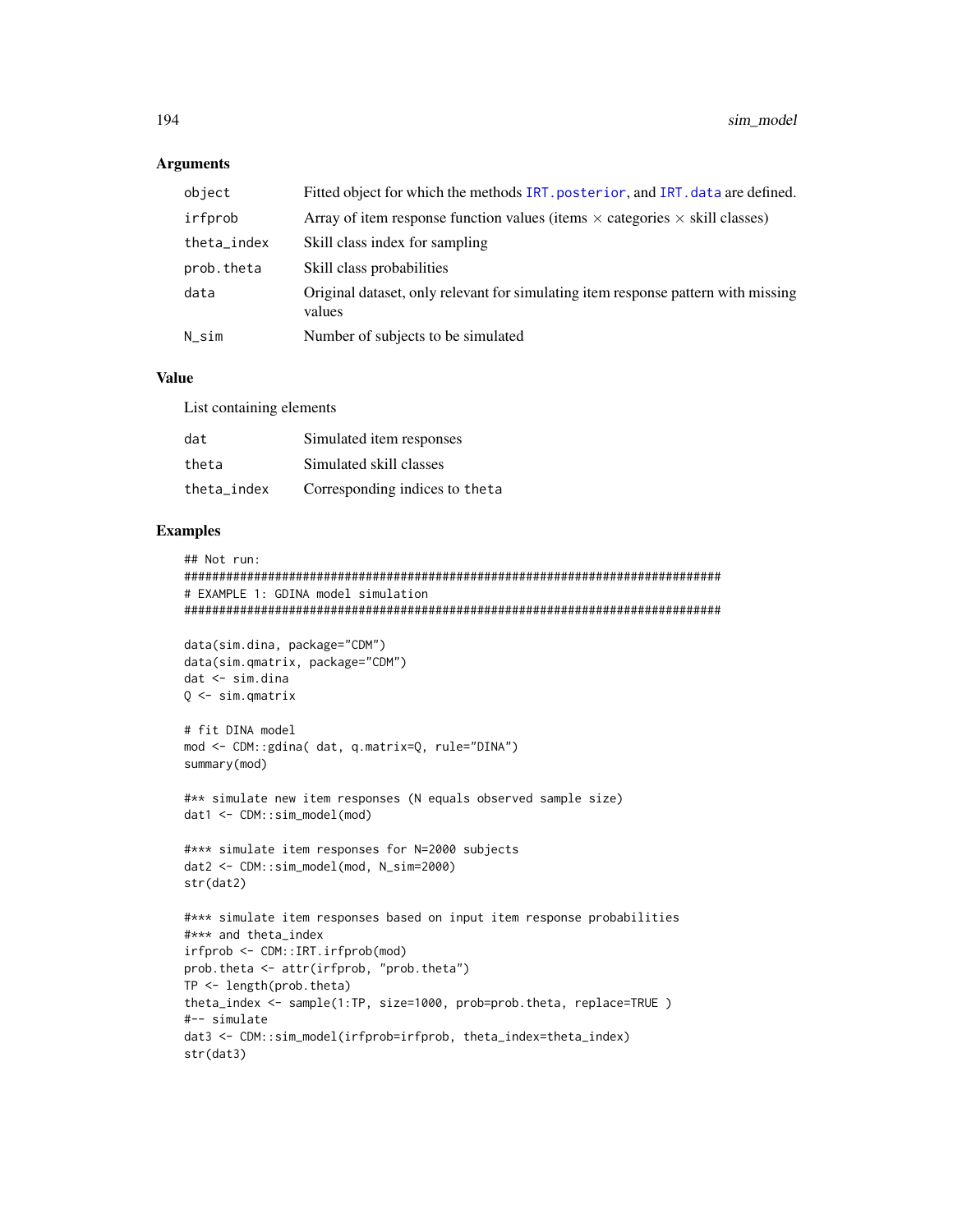#### skill.cor and the state of the state of the state of the state of the state of the state of the state of the state of the state of the state of the state of the state of the state of the state of the state of the state of

## End(Not run)

## skill.cor *Tetrachoric or Polychoric Correlations between Attributes*

# Description

This function takes the results of din or gdina and computes tetrachoric or polychoric correlations between attributes (see e.g. Templin & Henson, 2006).

# Usage

```
# tetrachoric correlations
skill.cor(object)
```
# polychoric correlations skill.polychor(object, colindex=1)

# Arguments

| object   | Object of class din or gdina                                               |
|----------|----------------------------------------------------------------------------|
| colindex | Index which can used for group-wise calculation of polychoric correlations |

# Value

A list with following entries:

| conttable.skills |                                                       |  |
|------------------|-------------------------------------------------------|--|
|                  | Bivariate contingency table of all skill pairs        |  |
| cor.skills       | Tetrachoric correlation matrix for skill distribution |  |

## References

Templin, J., & Henson, R. (2006). Measurement of psychological disorders using cognitive diagnosis models. *Psychological Methods, 11*, 287-305.

# Examples

```
data(sim.dino, package="CDM")
data(sim.qmatrix, package="CDM")
# estimate model
d4 <- CDM::din( sim.dino, q.matrix=sim.qmatrix)
# compute tetrachoric correlations
CDM::skill.cor(d4)
 ## estimated tetrachoric correlations
 ## $cor.skills
 ## V1 V2 V3
```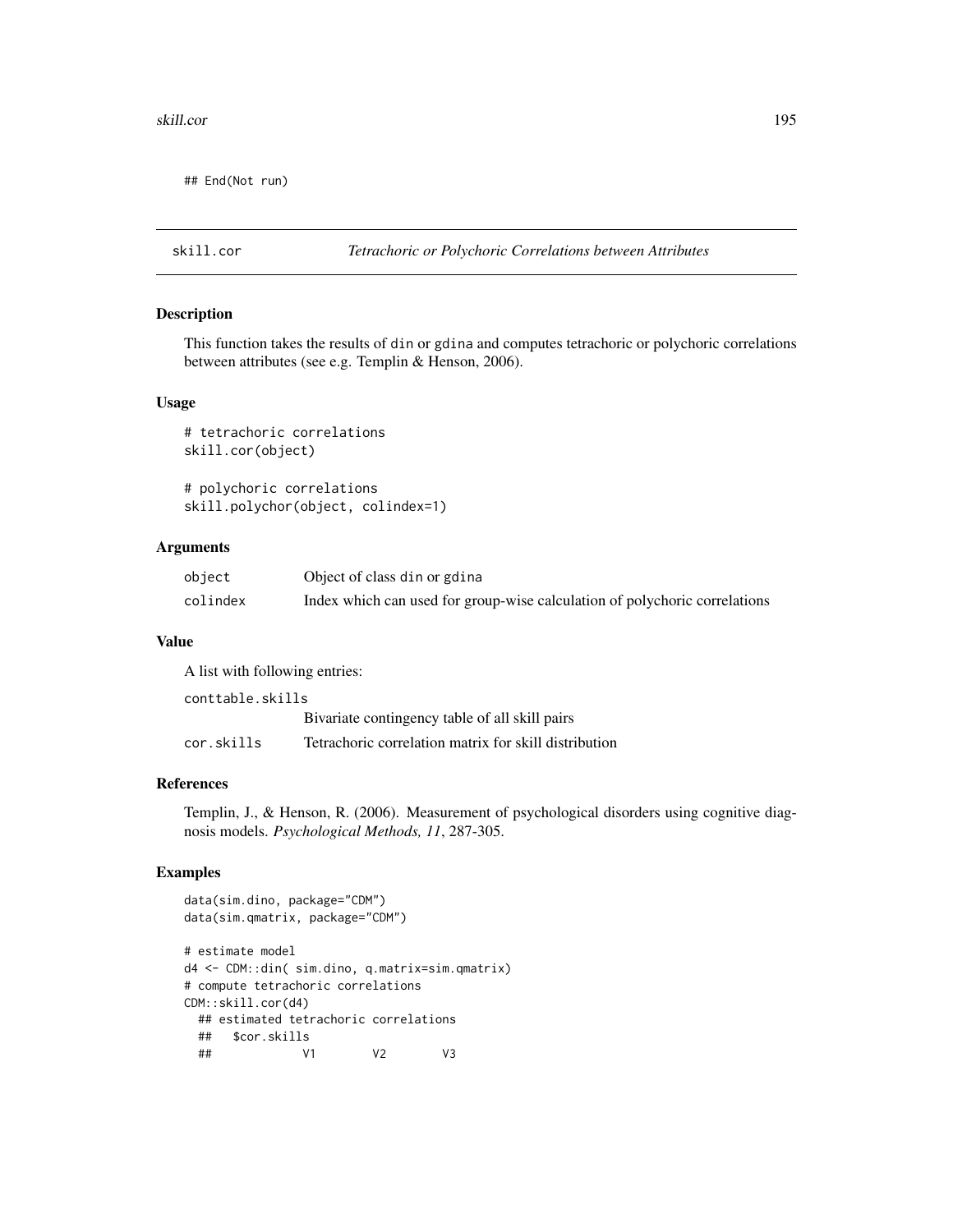## V1 1.0000000 0.2567718 0.2552958 ## V2 0.2567718 1.0000000 0.9842188 ## V3 0.2552958 0.9842188 1.0000000

skillspace.approximation

*Skill Space Approximation*

## Description

This function approximates the skill space with  $K$  skills to approximate a (typically high-dimensional) skill space of  $2^K$  classes by  $L$  classes  $(L < 2^K)$ . The large number of latent classes are represented by underlying continuous latent variables for the dichotomous skills (see George & Robitzsch, 2014, for more details).

## Usage

skillspace.approximation(L, K, nmax=5000)

## Arguments

| nmax | Number of quasi-randomly generated skill classes using the QUnif function in<br>sfsmisc |
|------|-----------------------------------------------------------------------------------------|
|      | Number of skills                                                                        |
|      | Number of skill classes used for approximation                                          |

# Value

A matrix containing skill classes in rows

#### Note

This function uses the sfsmisc::QUnif function from the sfsmisc package.

# References

George, A. C., & Robitzsch, A. (2014). Multiple group cognitive diagnosis models, with an emphasis on differential item functioning. *Psychological Test and Assessment Modeling, 56*(4), 405-432.

# See Also

See also [gdina](#page-91-0) (Example 9).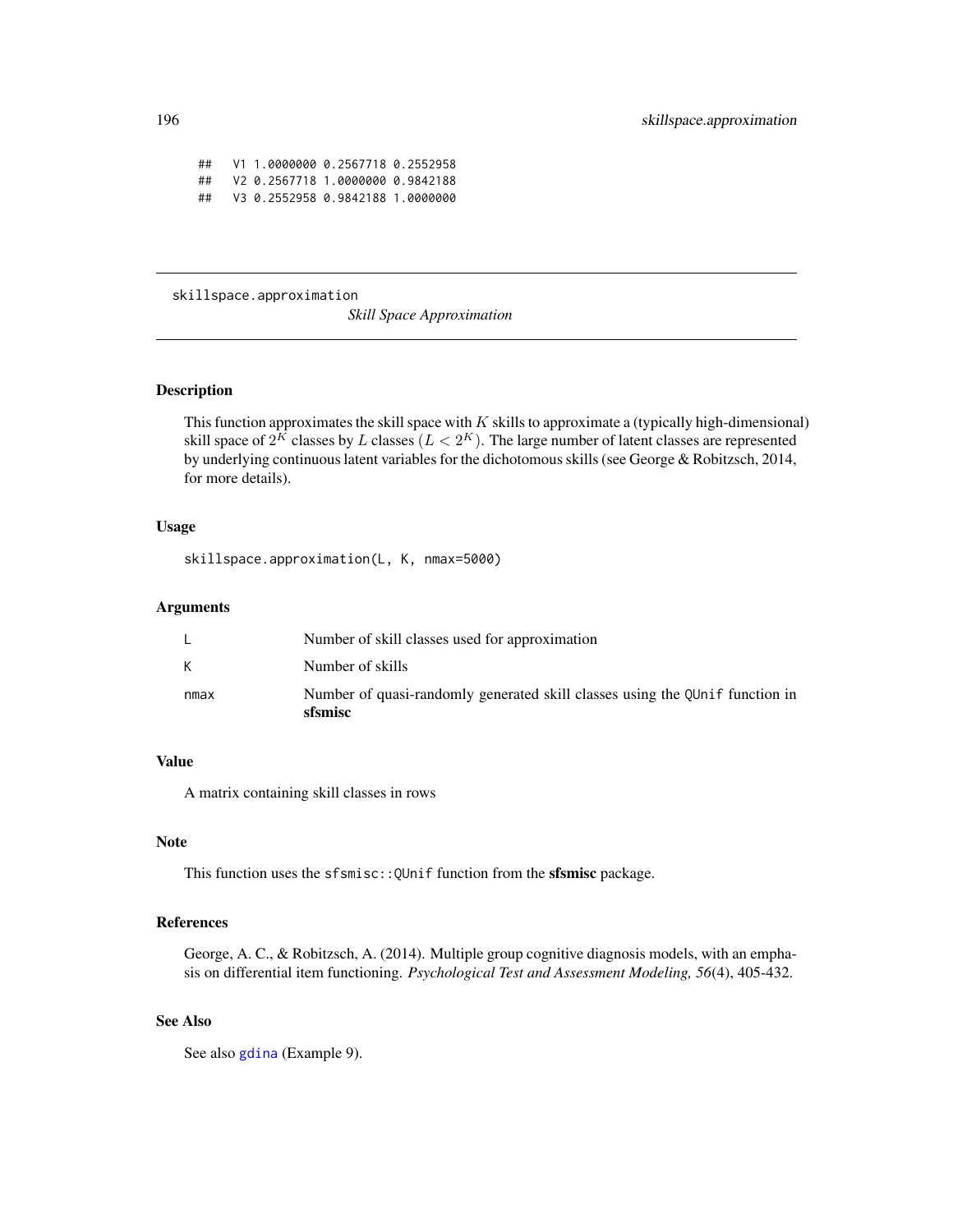# skillspace.hierarchy 197

## Examples

```
#############################################################################
# EXAMPLE 1: Approximate a skill space of K=8 eight skills by 20 classes
#############################################################################
#=> 2^8=256 latent classes if all latent classes would be used
CDM::skillspace.approximation( L=20, K=8 )
 ## [,1] [,2] [,3] [,4] [,5] [,6] [,7] [,8]
 ## P00000000 0 0 0 0 0 0 0 0
 ## P00000001 0 0 0 0 0 0 0 1
 ## P00001011 0 0 0 0 1 0 1 1
 ## P00010011 0 0 0 1 0 0 1 1
 ## P00101001 0 0 1 0 1 0 0 1
 ## [...]
 ## P11011110 1 1 0 1 1 1 1 0
 ## P11100110 1 1 1 0 0 1 1 0
 ## P11111111 1 1 1 1 1 1 1 1 1
```
skillspace.hierarchy *Creation of a Hierarchical Skill Space*

# Description

The function skillspace.hierarchy defines a reduced skill space for hierarchies in skills (see e.g. Leighton, Gierl, & Hunka, 2004). The function skillspace.full defines a full skill space for dichotomous skills.

## Usage

```
skillspace.hierarchy(B, skill.names)
```
skillspace.full(skill.names)

# Arguments

| B           | A matrix or a string containing restrictions of the hierarchy. If B is a $K \times$<br>K matrix containing where K denotes the number of skills, then $B[i, j] = 1$<br>means that if an examinee mastered skill jj, then he or she should also master<br>skill i i . |
|-------------|----------------------------------------------------------------------------------------------------------------------------------------------------------------------------------------------------------------------------------------------------------------------|
|             | Alternatively, a string can be also conveniently used for defining a hierarchy (see<br>Examples).                                                                                                                                                                    |
| skill.names | Vector of names in skills                                                                                                                                                                                                                                            |

## Details

The reduced skill space output can be used as an argument in [din](#page-62-1) or [gdina](#page-91-0) to directly test for a hierarchy in attributes.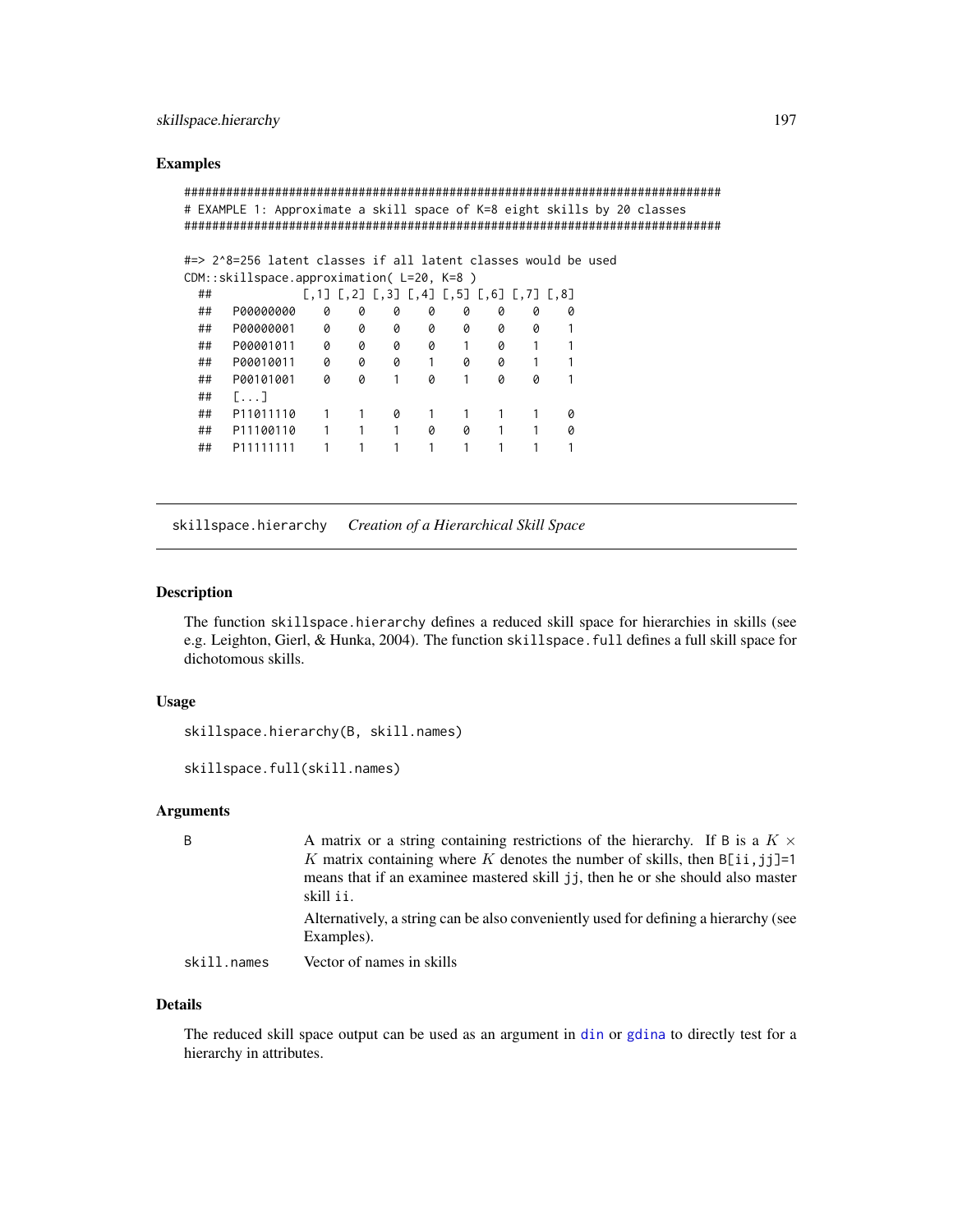# **Value**

A list with following entries

R Reachability matrix skillspace.reduced Reduced skill space fulfilling the specified hierarchy skillspace.complete Complete skill space zeroprob.skillclasses Indices of skill patterns in skillspace.complete which were removed for defining skillspace.reduced

# **References**

Leighton, J. P., Gierl, M. J., & Hunka, S. M. (2004). The attribute hierarchy method for cognitive assessment: A variation on Tatsuoka's rule space approach. Journal of Educational Measurement, 41, 205-237.

# **See Also**

See din (Example 6) for an application of skillspace. hierarchy for model comparisons. See the GDINA:: att. structure function in the GDINA package for similar functionality.

## **Examples**

```
# EXAMPLE 1: Toy example with 3 skills
K \le -3 # number of skills
skill.names <- paste0("A", 1:K) # names of skills
# create a zero matrix for hierarchy definition
B0 \leq -\theta * diag(K)rownames(B0) <- colnames(B0) <- skill.names
#*** Model 1: A1 > A2 > A3
B \le - B0B[1,2] < -1# A1 > A2B[2,3] < -1# A2 > A3sp1 <- CDM::skillspace.hierarchy( B=B, skill.names=skill.names )
sp1$skillspace.reduced
     A1 A2 A3
 #### 1 0 0 0
 \##
    2 1 0 0
 ##4 1 1 0
 ##8 1 1 1
#*** Model 2: A1 > A2 and A1 > A3
```
198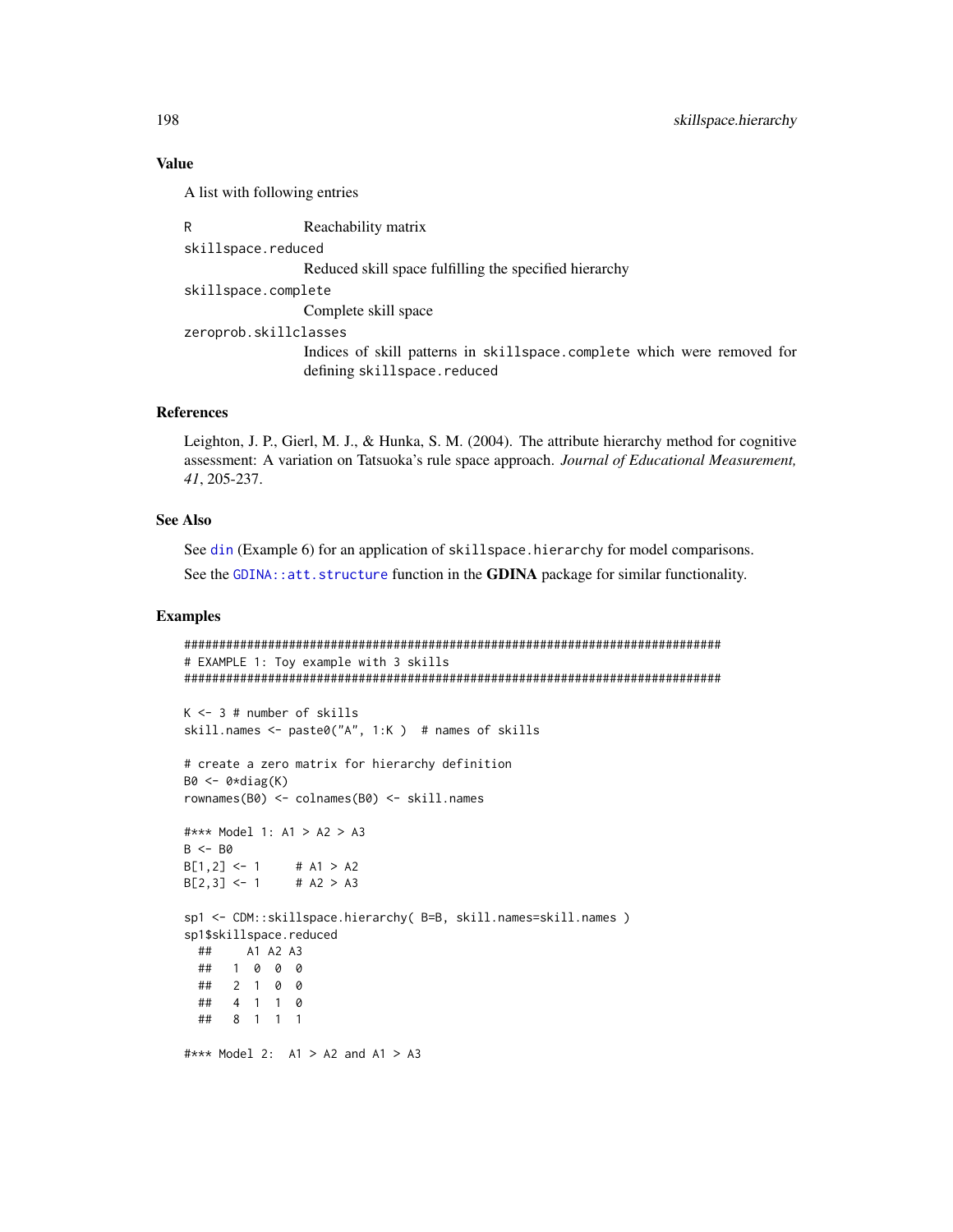```
B \le - B0
B[1,2] <- 1 # A1 > A2
B[1,3] <- 1 # A1 > A3
sp2 <- CDM::skillspace.hierarchy( B=B, skill.names=skill.names )
sp2$skillspace.reduced
  ## A1 A2 A3
  ## 1 0 0 0
  ## 2 1 0 0
  ## 4 1 1 0
  ## 6 1 0 1
  ## 8 1 1 1
#*** Model 3: A1 > A3, A2 is not included in a hierarchical way
B < - B0B[1,3] <- 1 # A1 > A3
sp3 <- CDM::skillspace.hierarchy( B=B, skill.names=skill.names )
sp3$skillspace.reduced
  ## A1 A2 A3
  ## 1 0 0 0
  ## 2 1 0 0
  ## 3 0 1 0
  ## 4 1 1 0
  ## 6 1 0 1
  ## 8 1 1 1
#~~~ Hierarchy specification using strings
#*** Model 1: A1 > A2 > A3
B \le - "A1 > A2
     A2 > A3''sp1 <- CDM::skillspace.hierarchy( B=B, skill.names=skill.names )
sp1$skillspace.reduced
# Model 1 can be also written in one line for B
B \le - "A1 > A2 > A3"
sp1b <- CDM::skillspace.hierarchy( B=B, skill.names=skill.names )
sp1b$skillspace.reduced
#*** Model 2: A1 > A2 and A1 > A3
B < - "A1 > A2
     A1 > A3''sp2 <- CDM::skillspace.hierarchy( B=B, skill.names=skill.names )
sp2$skillspace.reduced
#*** Model 3: A1 > A3
B \le - "A1 > A3"
sp3 <- CDM::skillspace.hierarchy( B=B, skill.names=skill.names )
sp3$skillspace.reduced
## Not run:
#############################################################################
```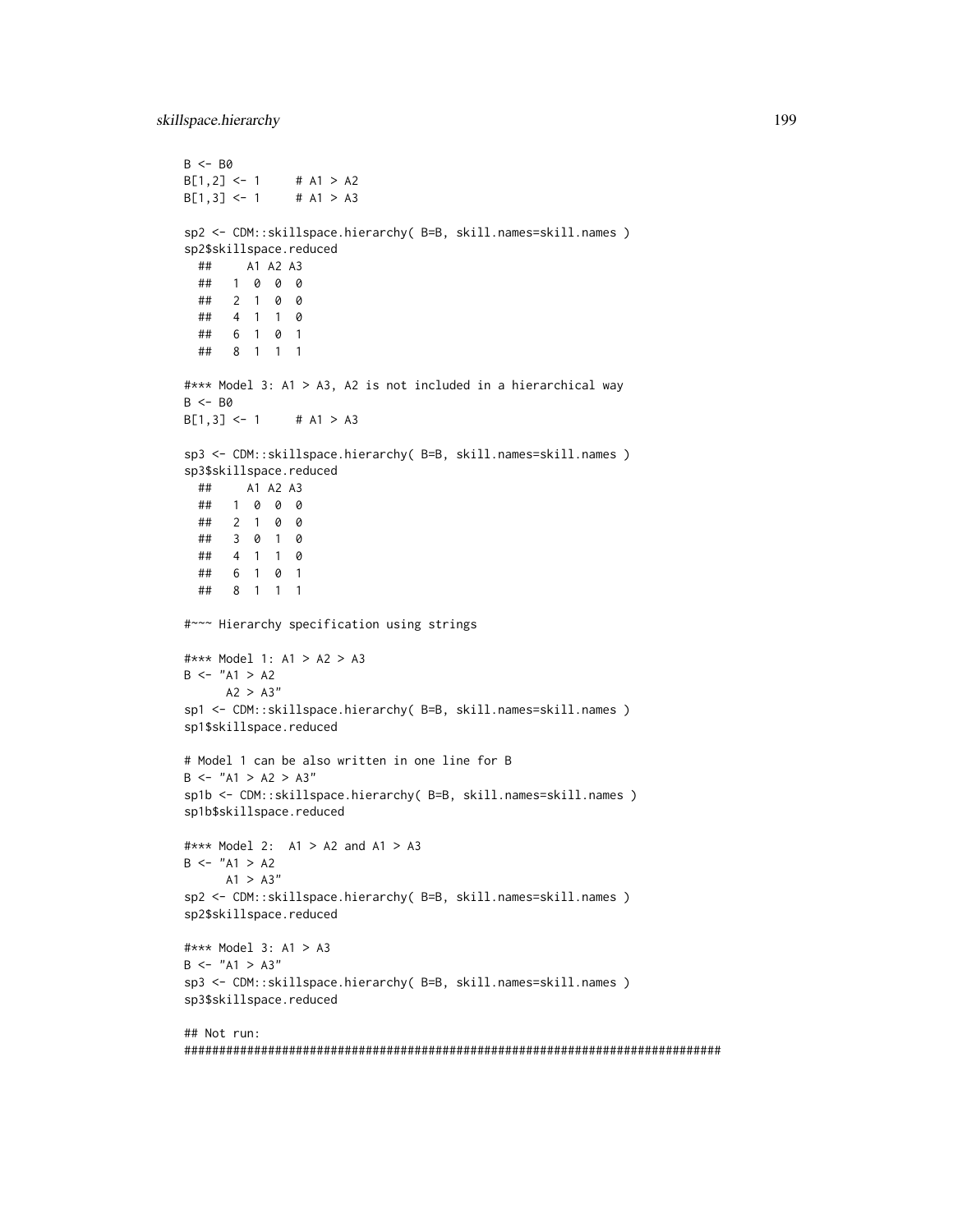```
# EXAMPLE 2: Examples from Leighton et al. (2004): Fig. 1 (p. 210)
#############################################################################
skill.names <- paste0("A",1:6) # 6 skills
#*** Model 1: Linear hierarchy (A)
B <- "A1 > A2 > A3 > A4 > A5 > A6"
sp1 <- CDM::skillspace.hierarchy( B=B, skill.names=skill.names )
sp1$skillspace.reduced
#*** Model 2: Convergent hierarchy (B)
B \le - "A1 > A2 > A3
     A2 > A4A3 > A5 > A6A4 > A5 > A6"sp2 <- CDM::skillspace.hierarchy( B=B, skill.names=skill.names )
sp2$skillspace.reduced
#*** Model 3: Divergent hierarchy (C)
B \le - "A1 > A2 > A3
     A1 > A4 > A5A1 > A4 > A6"sp3 <- CDM::skillspace.hierarchy( B=B, skill.names=skill.names )
sp3$skillspace.reduced
#*** Model 4: Unstructured hierarchy (D)
B <- "A1 > A2 \n A1 > A3 \n A1 > A4 \n A1 > A5 \n A1 > A6"
# This specification of B is equivalent to writing separate lines:
# B <- "A1 > A2
# A1 > A3
# A1 > A4
# A1 > A5
# A1 > A6"
sp4 <- CDM::skillspace.hierarchy( B=B, skill.names=skill.names )
sp4$skillspace.reduced
```
## End(Not run)

<span id="page-199-0"></span>slca *Structured Latent Class Analysis (SLCA)*

## Description

This function implements a structured latent class model for polytomous item responses (Formann, 1985, 1992). Lasso estimation for the item parameters is included (Chen, Liu, Xu & Ying, 2015; Chen, Li, Liu & Ying, 2017; Sun, Chen, Liu, Ying & Xin, 2016).

#### Usage

```
slca(data, group=NULL, weights=rep(1, nrow(data)), Xdes,
```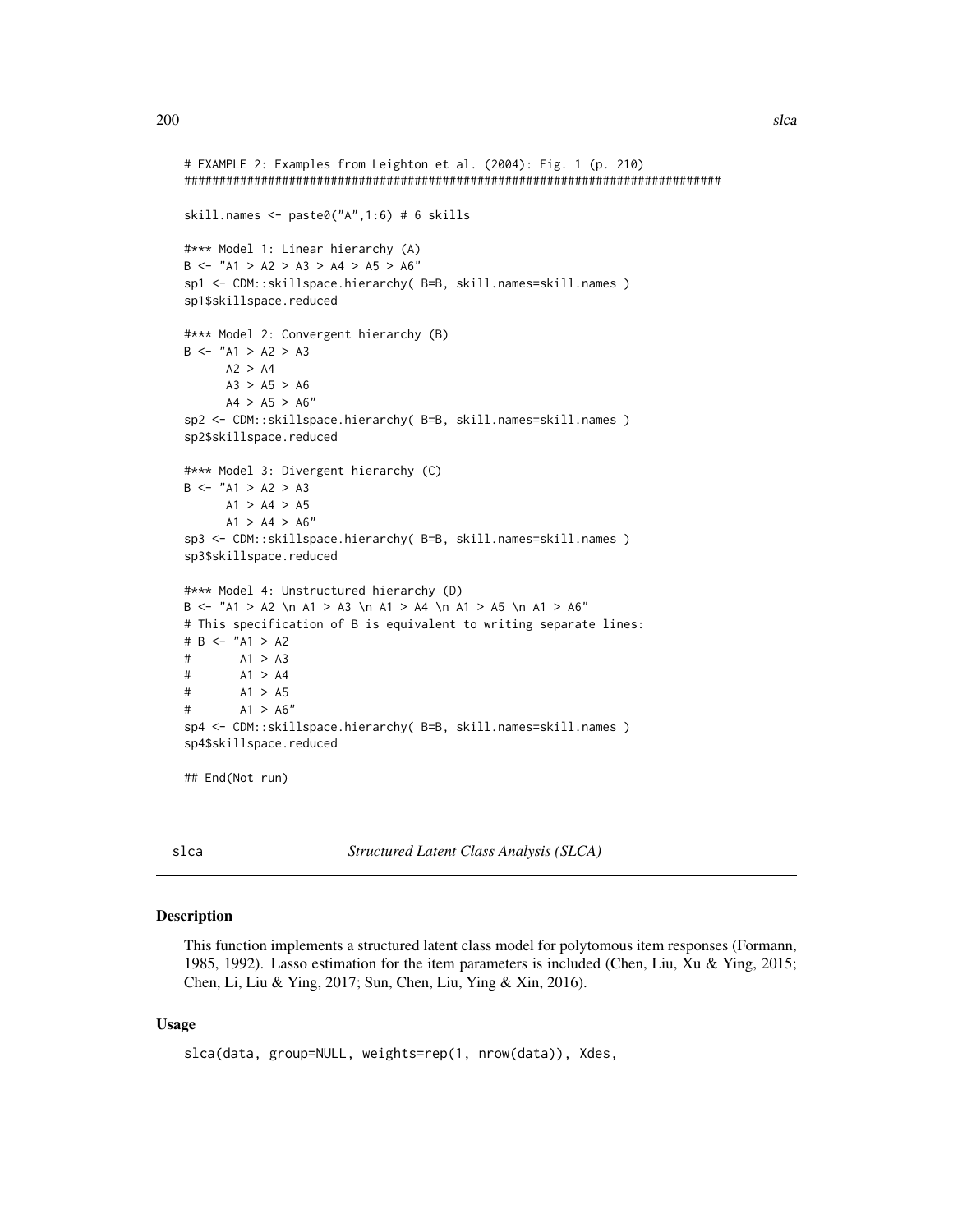```
Xlambda.init=NULL, Xlambda.fixed=NULL, Xlambda.constr.V=NULL,
 Xlambda.constr.c=NULL, delta.designmatrix=NULL,
  delta.init=NULL, delta.fixed=NULL, delta.linkfct="log",
  Xlambda_positive=NULL, regular_type="lasso", regular_lam=0, regular_w=NULL,
  regular_n=nrow(data), maxiter=1000, conv=1e-5, globconv=1e-5, msteps=10,
  convM=5e-04, decrease.increments=FALSE, oldfac=0, dampening_factor=1.01,
  seed=NULL, progress=TRUE, PEM=TRUE, PEM_itermax=maxiter, ...)
## S3 method for class 'slca'
summary(object, file=NULL, ...)
## S3 method for class 'slca'
print(x, \ldots)
```

```
## S3 method for class 'slca'
plot(x, group=1, ...)
```
# Arguments

| data               | Matrix of polytomous item responses                                                                                                                                                                                                   |
|--------------------|---------------------------------------------------------------------------------------------------------------------------------------------------------------------------------------------------------------------------------------|
| group              | Optional vector of group identifiers. For plot slca it is a single integer group<br>identified.                                                                                                                                       |
| weights            | Optional vector of sample weights                                                                                                                                                                                                     |
| Xdes               | Design matrix for $x_{ijh}$ with $q_{ihjv}$ entries. Therefore, it must be an array with<br>four dimensions referring to items ( <i>i</i> ), categories ( <i>h</i> ), latent classes ( <i>j</i> ) and $\lambda$<br>parameters $(v)$ . |
| Xlambda.init       | Initial $\lambda_x$ parameters                                                                                                                                                                                                        |
| Xlambda.fixed      | Fixed $\lambda_x$ parameters. These must be provided by a matrix with two columns:<br>1st column – Parameter index, 2nd column: Fixed value.                                                                                          |
| Xlambda.constr.V   |                                                                                                                                                                                                                                       |
|                    | A design matrix for linear restrictions of the form $V_x \lambda_x = c_x$ for the $\lambda_x$ param-<br>eter.                                                                                                                         |
| Xlambda.constr.c   |                                                                                                                                                                                                                                       |
|                    | A vector for the linear restriction $V_x \lambda_x = c_x$ of the $\lambda_x$ parameter.                                                                                                                                               |
| delta.designmatrix |                                                                                                                                                                                                                                       |
|                    | Design matrix for delta parameters $\delta$ parameterizing the latent class distribution<br>by log-linear smoothing (Xu & von Davier, 2008)                                                                                           |
| delta.init         | Initial $\delta$ parameters                                                                                                                                                                                                           |
| delta.fixed        | Fixed $\delta$ parameters. This must be a matrix with three columns: 1st column:<br>Parameter index, 2nd column: Group index, 3rd column: Fixed value                                                                                 |
| delta.linkfct      | Link function for skill space reduction. This can be the log-linear link (log) or<br>the logistic link function (logit).                                                                                                              |
| Xlambda_positive   |                                                                                                                                                                                                                                       |
|                    | Optional vector of logical indicating which elements of $\lambda_x$ should be constrained<br>to be positive.                                                                                                                          |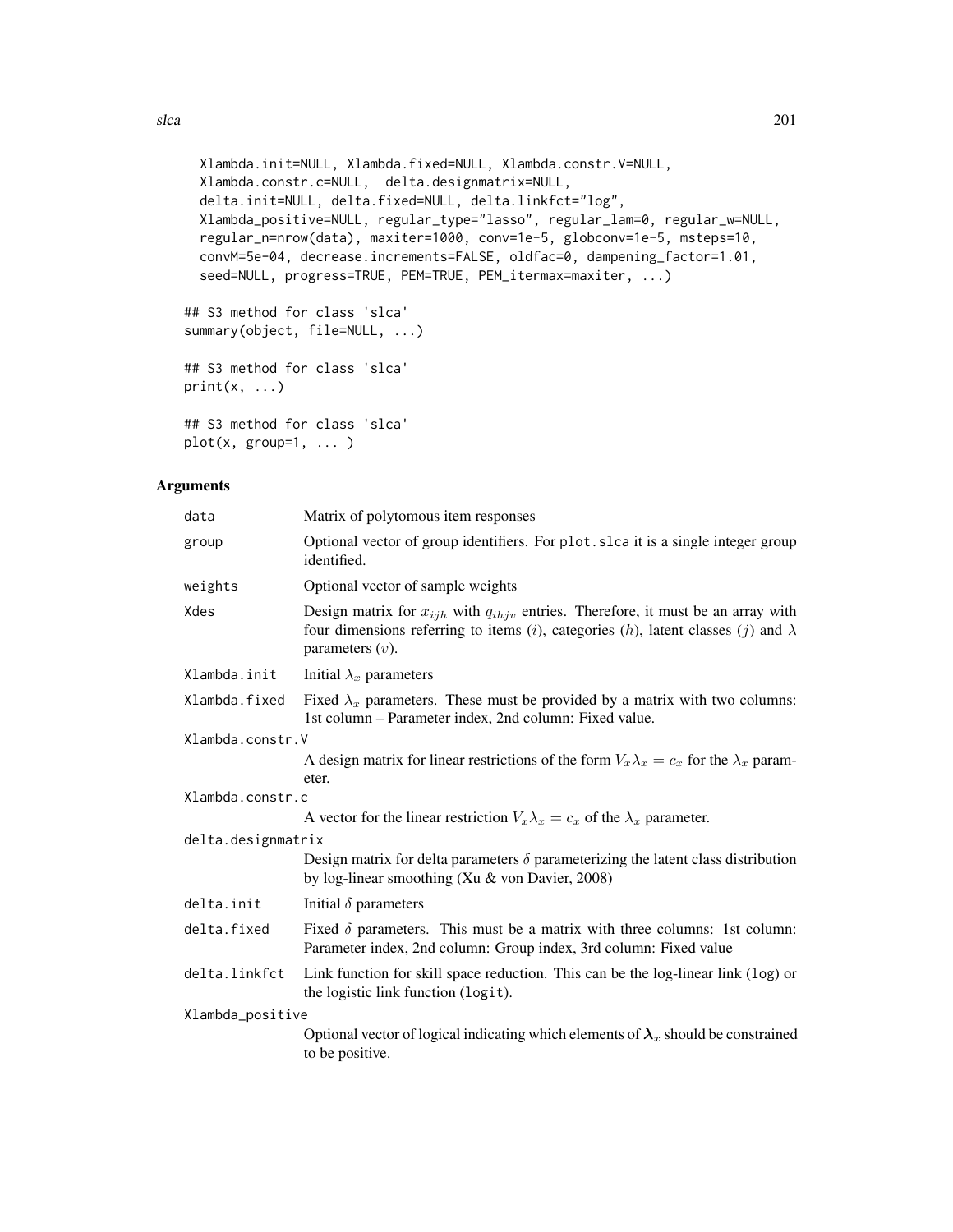| regular_type        | Regularization method which can be lasso, scad or mcp. See gdina for more<br>information and references.                                                                                                                                                                                                                                     |
|---------------------|----------------------------------------------------------------------------------------------------------------------------------------------------------------------------------------------------------------------------------------------------------------------------------------------------------------------------------------------|
| regular_lam         | Numeric. Regularization parameter                                                                                                                                                                                                                                                                                                            |
| regular_w           | Vector for weighting the regularization penalty                                                                                                                                                                                                                                                                                              |
| regular_n           | Vector of regularization factor. This will be typically the sample size.                                                                                                                                                                                                                                                                     |
| maxiter             | Maximum number of iterations                                                                                                                                                                                                                                                                                                                 |
| conv                | Convergence criterion for item parameters and distribution parameters                                                                                                                                                                                                                                                                        |
| globconv            | Global deviance convergence criterion                                                                                                                                                                                                                                                                                                        |
| msteps              | Maximum number of M steps in estimating $b$ and $a$ item parameters. The default<br>is to use 4 M steps.                                                                                                                                                                                                                                     |
| convM               | Convergence criterion in M step                                                                                                                                                                                                                                                                                                              |
| decrease.increments |                                                                                                                                                                                                                                                                                                                                              |
|                     | Should in the M step the increments of $a$ and $b$ parameters decrease during itera-<br>tions? The default is FALSE. If there is an increase in deviance during estimation,<br>setting decrease. increments to TRUE is recommended.                                                                                                          |
| oldfac              | Factor f between 0 and 1 to control convergence behavior. If $x_t$ denotes the<br>estimated parameter in iteration t, then the regularized estimate $x_t^*$ is obtained<br>by $x_t^* = fx_{t-1} + (1-f)x_t$ . Therefore, values of oldfac near to one only allow<br>for small changes in estimated parameters from in succeeding iterations. |
| dampening_factor    |                                                                                                                                                                                                                                                                                                                                              |
|                     | Factor larger than one defining the specified decrease in decrements in iterations.                                                                                                                                                                                                                                                          |
| seed                | Simulation seed for initial parameters. The default of NULL corresponds to a<br>random seed.                                                                                                                                                                                                                                                 |
| progress            | An optional logical indicating whether the function should print the progress of<br>iteration in the estimation process.                                                                                                                                                                                                                     |
| <b>PEM</b>          | Logical indicating whether the P-EM acceleration should be applied (Berlinet $\&$<br>Roland, 2012).                                                                                                                                                                                                                                          |
| PEM_itermax         | Number of iterations in which the P-EM method should be applied.                                                                                                                                                                                                                                                                             |
| object              | A required object of class slca                                                                                                                                                                                                                                                                                                              |
| file                | Optional file name for a file in which summary should be sinked.                                                                                                                                                                                                                                                                             |
| x                   | A required object of class slca                                                                                                                                                                                                                                                                                                              |
| $\cdots$            | Optional parameters to be passed to or from other methods will be ignored.                                                                                                                                                                                                                                                                   |

# Details

The structured latent class model allows for general constraints of items  $i$  in categories  $h$  and classes  $j$ . The item response model is

$$
P(X_i = h|j) = \frac{\exp(x_{ihj})}{\sum_l \exp(x_{ilj})}
$$

with linear constraints on the class specific probabilities

$$
x_{ihj} = \sum_{v} q_{ihj} \lambda_{xv}
$$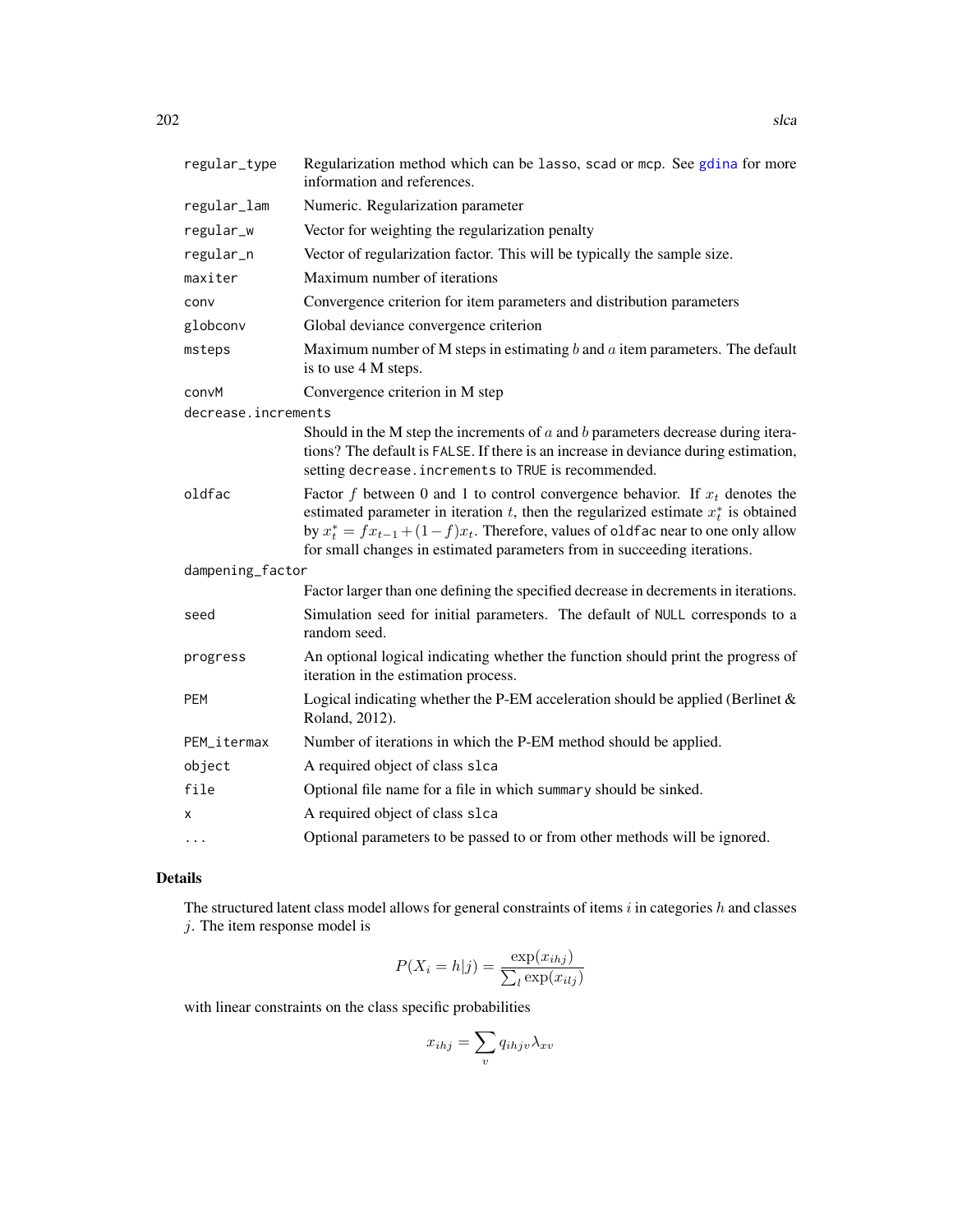Linear restrictions on the  $\lambda_x$  parameter can be specified by a matrix equation  $V_x \lambda_x = c_x$  (see Xlambda.constr.V and Xlambda.constr.c; Neuhaus, 1996).

The latent class distribution can be smoothed by a log-linear link function (Xu & von Davier, 2008) or a logistic link function (Formann, 1992). For class j in group g employing a link function  $h$ , it holds that

$$
h[P(j|g)] \propto \sum_{w} r_{jw} \delta_{gw}
$$

where group-specific distributions are allowed. The values  $r_{jw}$  are specified in the design matrix delta.designmatrix.

This model contains classical uni- and multidimensional latent trait models, latent class analysis, located latent class analysis, cognitive diagnostic models, the general diagnostic model and mixture item response models as special cases (see Formann & Kohlmann, 1998; Formann, 2007).

The function also allows for regularization of  $\lambda_{xv}$  parameters using the lasso approach (Sun et al., 2016). More formally, the penalty function can be written as

$$
pen(\boldsymbol{\lambda}_x)=p_{\lambda}\sum_v n_v w_v|\lambda_{xv}|
$$

where  $p_{\lambda}$  can be specified with regular\_lam,  $w_v$  can be specified with regular\_w, and  $n_v$  can be specified with regular\_n.

## Value

An object of class slca. The list contains the following entries:

| item       | Data frame with conditional item probabilities                                                    |
|------------|---------------------------------------------------------------------------------------------------|
| deviance   | Deviance                                                                                          |
| ic         | Information criteria, number of estimated parameters                                              |
| Xlambda    | Estimated $\lambda_x$ parameters                                                                  |
| se.Xlambda | Standard error of $\lambda_x$ parameters                                                          |
| pi.k       | Trait distribution                                                                                |
| pjk        | Item response probabilities evaluated for all classes                                             |
| n.ik       | An array of expected counts $n_{cikg}$ of ability class c at item i at category k in<br>group $g$ |
| G          | Number of groups                                                                                  |
| I          | Number of items                                                                                   |
| N          | Number of persons                                                                                 |
| delta      | Parameter estimates for skillspace representation                                                 |
| covdelta   | Covariance matrix of parameter estimates for skillspace representation                            |
| MLE.class  | Classified skills for each student (MLE)                                                          |
| MAP.class  | Classified skills for each student (MAP)                                                          |
| data       | Original data frame                                                                               |
| group.stat | Group statistics (sample sizes, group labels)                                                     |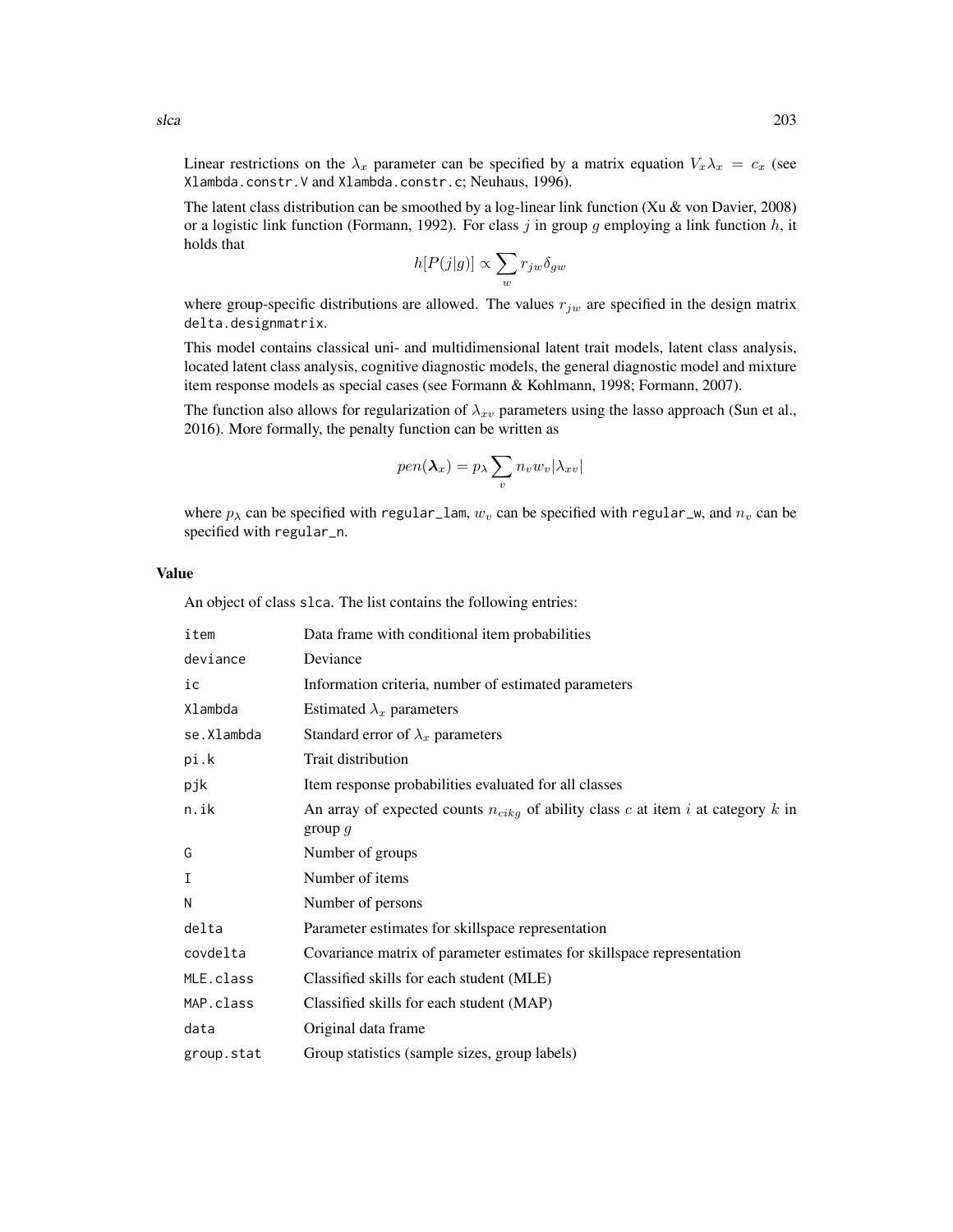| p.xi.aj      | Individual likelihood                                |
|--------------|------------------------------------------------------|
| posterior    | Individual posterior distribution                    |
| K.item       | Maximal category per item                            |
| time         | Info about computation time.                         |
| skillspace   | Used skillspace parametrization                      |
| iter         | Number of iterations                                 |
| seed.used    | Used simulation seed                                 |
| Xlambda.init | Used initial lambda parameters                       |
| delta.init   | Used initial delta parameters                        |
| converged    | Logical indicating whether convergence was achieved. |

## **Note**

If some items have differing number of categories, appropriate class probabilities in non-existing categories per items can be practically set to zero by loading an item for all skill classes on a fixed  $\lambda_x$  parameter of a small number, e.g. -999.

The implementation of the model builds on pieces work of Anton Formann. See [http://www.](http://www.antonformann.at/) [antonformann.at/](http://www.antonformann.at/) for more information.

#### References

Berlinet, A. F., & Roland, C. (2012). Acceleration of the EM algorithm: P-EM versus epsilon algorithm. *Computational Statistics & Data Analysis, 56*(12), 4122-4137.

Chen, Y., Liu, J., Xu, G., & Ying, Z. (2015). Statistical analysis of Q-matrix based diagnostic classification models. *Journal of the American Statistical Association, 110*, 850-866.

Chen, Y., Li, X., Liu, J., & Ying, Z. (2017). Regularized latent class analysis with application in cognitive diagnosis. *Psychometrika, 82*, 660-692.

Formann, A. K. (1985). Constrained latent class models: Theory and applications. *British Journal of Mathematical and Statistical Psychology, 38*, 87-111.

Formann, A. K. (1992). Linear logistic latent class analysis for polytomous data. *Journal of the American Statistical Association, 87*, 476-486.

Formann, A. K. (2007). (Almost) Equivalence between conditional and mixture maximum likelihood estimates for some models of the Rasch type. In M. von Davier & C. H. Carstensen (Eds.), *Multivariate and mixture distribution Rasch models* (pp. 177-189). New York: Springer.

Formann, A. K., & Kohlmann, T. (1998). Structural latent class models. *Sociological Methods & Research, 26*, 530-565.

Neuhaus, W. (1996). Optimal estimation under linear constraints. *Astin Bulletin, 26*, 233-245.

Sun, J., Chen, Y., Liu, J., Ying, Z., & Xin, T. (2016). Latent variable selection for multidimensional item response theory models via  $L_1$  regularization. *Psychometrika*,  $81(4)$ ,  $921-939$ .

Xu, X., & von Davier, M. (2008). *Fitting the structured general diagnostic model to NAEP data*. ETS Research Report ETS RR-08-27. Princeton, ETS.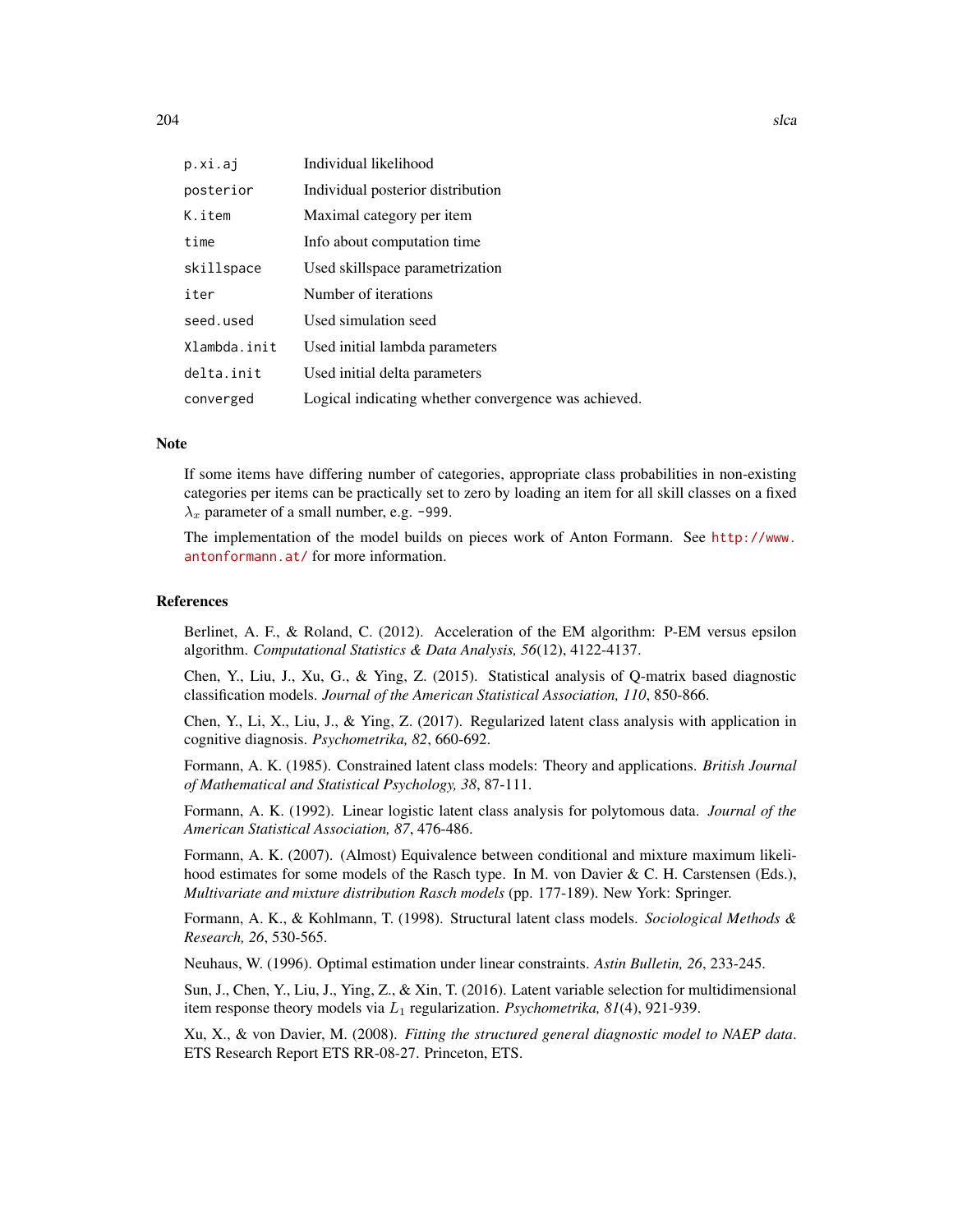# **See Also**

For latent trait models with continuous latent variables see the mirt or TAM packages. For a discrete trait distribution see the MultiLCIRT package.

For latent class models see the poLCA, covLCA or randomLCA package.

For mixture Rasch or mixture IRT models see the **psychomix** or mRm package.

# **Examples**

```
# EXAMPLE 1: data. Students | (Generalized) Partial Credit Model
data(data.Students, package="CDM")
dat <- data.Students[, c("mj1","mj2","mj3","mj4","sc1", "sc2") ]
# define discretized ability
theta.k <- seq(-6, 6, len=21)
#*** Model 1: Partial credit model
# define design matrix for lambda
I \leftarrow \text{ncol}(\text{dat})maxK < -4TP \leftarrow length(theta.k)NXlam <- I*(maxK-1) + 1# number of estimated parameters
      # last parameter is joint slope parameter
Xdes \leq array(\theta, dim=c(I, maxK, TP, NXlam))
# Item1Cat1, ..., Item1Cat3, Item2Cat1, ...,
dimnames(Xdes)[[1]] <- colnames(dat)
dimnames(Xdes)[[2]] <- paste0("Cat", 1:(maxK))
dimnames(Xdes)[[3]] <- paste0("Class", 1:TP)
v2 <- unlist( sapply( 1:I, FUN=function(ii){ # ii
   paste0( paste0( colnames(dat)[ii], "_b" ), "Cat", 1:(maxK-1) )
               }, simplify=FALSE) )
dimnames(Xdes)[[4]] <- c(v2, "a")
# define theta design and item discriminations
for (ii in 1:1){
   for (hh in 1: (maxK-1))
       Xdes[ii, hh + 1,, NXlam ] <- hh * theta.k
   \mathcal{E}\mathcal{E}# item intercepts
for (ii in 1: I){
   for (hh in 1: (maxK-1)){
                         # hh \le -1 # category
       # ii \leq -1 # Item
       Xdes[ii, hh+1, , (ii - 1)*(maxK-1) + hh] < -1\mathcal{F}\mathcal{E}#****
# skill space designmatrix
TP \leftarrow length(theta.k)
```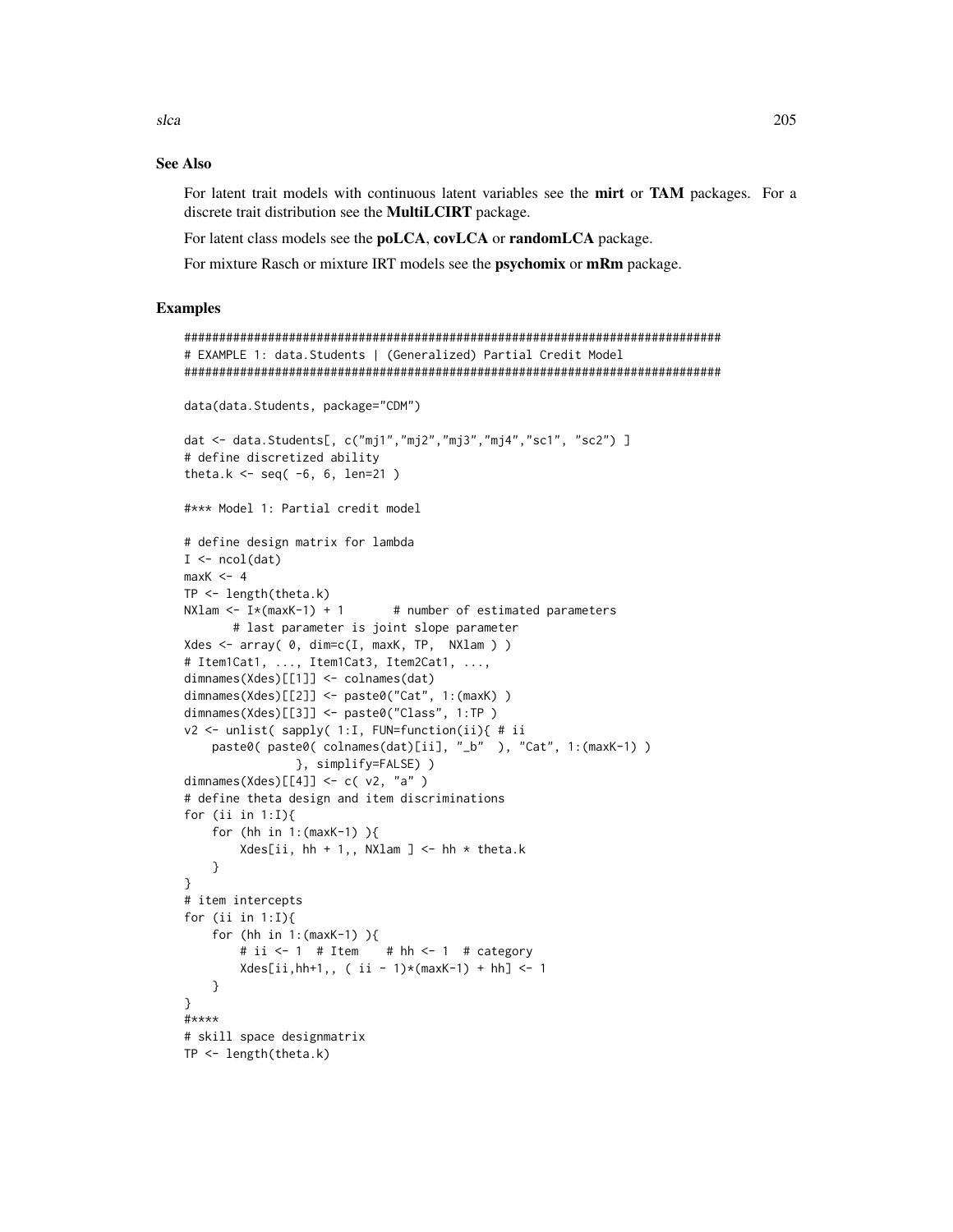```
206 slca
```

```
w1 <- stats::dnorm(theta.k)
w1 <- w1 / sum(w1)
delta.designmatrix <- matrix( 1, nrow=TP, ncol=1 )
delta.designmatrix[,1] <- log(w1)
# initial lambda parameters
Xlambda.init <- c( stats::rnorm( dim(Xdes)[[4]] - 1 ), 1 )
# fixed delta parameter
delta.fixed <- cbind( 1, 1,1 )
# estimate model
mod1 <- CDM::slca( dat, Xdes=Xdes, delta.designmatrix=delta.designmatrix,
            Xlambda.init=Xlambda.init, delta.fixed=delta.fixed )
summary(mod1)
plot(mod1, cex.names=.7 )
## Not run:
#*** Model 2: Partial credit model with some parameter constraints
# fixed lambda parameters
Xlambda.fixed <- cbind( c(1,19), c(3.2,1.52) )
# 1st parameter=3.2
# 19th parameter=1.52 (joint item slope)
mod2 <- CDM::slca( dat, Xdes=Xdes, delta.designmatrix=delta.designmatrix,
            delta.init=delta.init, Xlambda.init=Xlambda.init, delta.fixed=delta.fixed,
            Xlambda.fixed=Xlambda.fixed, maxiter=70 )
#*** Model 3: Partial credit model with non-normal distribution
Xlambda.fixed <- cbind(c(1,19), c(3.2,1)) # fix item slope to one
delta.designmatrix <- cbind( 1, theta.k, theta.k^2, theta.k^3 )
mod3 <- CDM::slca( dat, Xdes=Xdes, delta.designmatrix=delta.designmatrix,
            Xlambda.fixed=Xlambda.fixed, maxiter=200 )
summary(mod3)
# non-normal distribution with convergence regularizing factor oldfac
mod3a <- CDM::slca( dat, Xdes=Xdes, delta.designmatrix=delta.designmatrix,
            Xlambda.fixed=Xlambda.fixed, maxiter=500, oldfac=.95 )
summary(mod3a)
#*** Model 4: Generalized Partial Credit Model
# estimate generalized partial credit model without restrictions on trait
# distribution and item parameters to ensure better convergence behavior
# Note that two parameters are not identifiable and information criteria
# have to be adapted.
#---
# define design matrix for lambda
I \leftarrow \text{ncol}(\text{dat})maxK < -4TP <- length(theta.k)
NXlam \leq I*(maxK-1) + I # number of estimated parameters
Xdes <- array( 0, dim=c(I, maxK, TP, NXlam ) )
# Item1Cat1, ..., Item1Cat3, Item2Cat1, ...,
```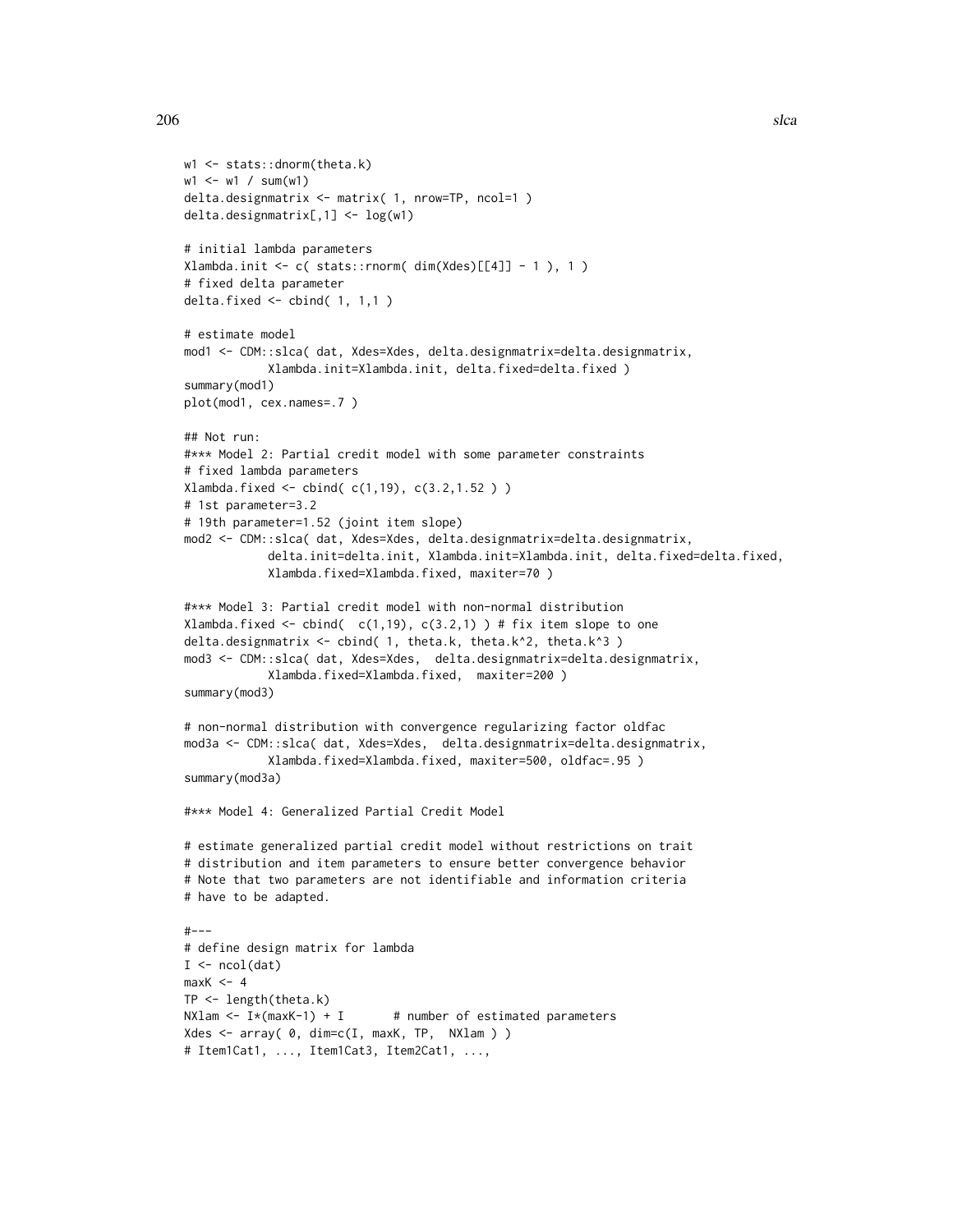```
dimnames(Xdes)[[1]] <- colnames(dat)
dimnames(Xdes)[[2]] <- paste0("Cat", 1:(maxK) )
dimnames(Xdes)[[3]] <- paste0("Class", 1:TP )
v2 <- unlist( sapply( 1:I, FUN=function(ii){ # ii
    paste0( paste0( colnames(dat)[ii], "_b" ), "Cat", 1:(maxK-1) )
                }, simplify=FALSE) )
dimnames(Xdes)[[4]] <- c( v2, paste0( colnames(dat),"_a") )
dimnames(Xdes)
# define theta design and item discriminations
for (ii in 1:I){
    for (hh in 1:(maxK-1) ){
        Xdes[ii, hh + 1,, I*(maxK-1) + ii ] <- hh * theta.k
    }
}
# item intercepts
for (ii in 1:I){
    for (hh in 1:(maxK-1) ){
        Xdes[ii,hh+1,, ( ii - 1)*(maxK-1) + hh] <- 1
    }
}
#****
# skill space designmatrix
delta.designmatrix <- cbind( 1, theta.k, theta.k^2 )
# initial lambda parameters from partial credit model
Xlambda.init <- mod1$Xlambda
Xlambda.init <- c( mod1$Xlambda[ - length(Xlambda.init) ],
         rep( Xlambda.init[ length(Xlambda.init) ],I) )
# estimate model
mod4 <- CDM::slca( dat, Xdes=Xdes, Xlambda.init=Xlambda.init,
             delta.designmatrix=delta.designmatrix, decrease.increments=TRUE,
             maxiter=300 )
#############################################################################
# EXAMPLE 2: Latent class model with two classes
#############################################################################
set.seed(9876)
I < -7 # number of items
# simulate response probabilities
a1 <- stats::runif(I, 0, .4)a2 <- stats::runif(I, .6, 1 )
N <- 1000 # sample size
# simulate data in two classes of proportions .3 and .7
N1 \le - round(.3*N)
dat1 <- 1 * ( matrix(a1,N1,I,byrow=TRUE) > matrix( stats::runif( N1 * I), N1, I ) )
N2 \le round(.7*N)
dat2 <- 1 * ( matrix(a2,N2,I,byrow=TRUE) > matrix( stats::runif( N2 * I), N2, I ) )
dat <- rbind( dat1, dat2 )
colnames(dat) <- paste0("I", 1:I)
# define design matrices
TP < -2 # two classes
```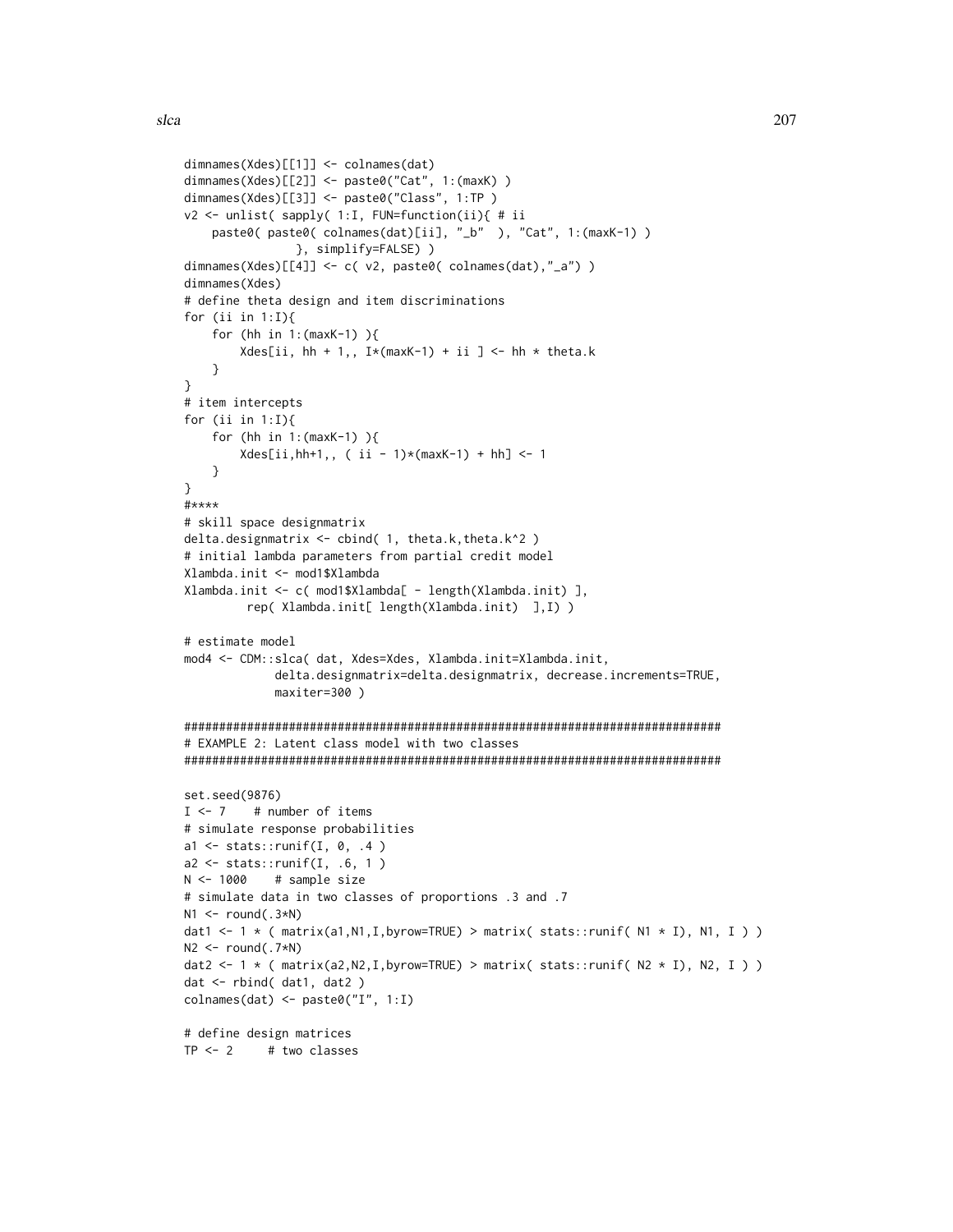```
# The idea is that latent classes refer to two different "dimensions".
# Items load on latent class indicators 1 and 2, see below.
Xdes <- array(0, dim=c(I, 2, 2, 2*L))items <- colnames(dat)
dimnames(Xdes)[[4]] <- c(paste0( colnames(dat), "Class", 1),
         paste0(colnames(dat), "Class", 2))
   # items, categories, classes, parameters
# probabilities for correct solution
for (ii in 1:1){
   Xdes[ ii, 2, 1, ii ] <-1 # probabilities class 1
   Xdes[ ii, 2, 2, ii+I ] <- 1 # probabilities class 2
ł
# estimate model
mod1 <- CDM::slca( dat, Xdes=Xdes )
summary(mod1)
# EXAMPLE 3: Mixed Rasch model with two classes
set.seed(987)
library(sirt)
# simulate two latent classes of Rasch populations
I \le -15 # 6 items
b1 \leq seq(-1.5, 1.5, len=I)# difficulties latent class 1
b2 \le b1# difficulties latent class 2
b2[c(4,7, 9, 11, 12, 13)] <- c(1, -.5, -.5, .33, .33, -.66)N < -3000# number of persons
               # class probability for class 1
wgt \leftarrow .25
# class 1
dat1 <- sirt::sim.raschtype( stats::rnorm( wgt*N ), b1 )
# class 2
dat2 <- sirt::sim.raschtype( stats::rnorm( (1-wgt)*N, mean=1, sd=1.7), b2 )
dat <- rbind(dat1, dat2)
# theta grid
theta.k <- seq(-5, 5, len=9)
TP \leftarrow length(theta.k)#*** Model 1: Rasch model with normal distribution
maxK < -2NXlam < - I +1Xdes <- array(0, dim=c(I, maxK, TP, NXlam))
dimnames(Xdes)[[1]] <- colnames(dat)
dimnames(Xdes)[[2]] <- paste0("Cat", 1:(maxK))
dimnames(Xdes)[[4]] <- c( paste0( "b_", colnames(dat)[1:I] ), "a" )
# define item difficulties
for (ii in 1:1){
   Xdes[ii, 2,, ii ] <- -1
\mathcal{E}# theta design
for (tt in 1:TP){
   Xdes[1:I, 2, tt, I + 1] < -theta. k[tt]\mathcal{Y}
```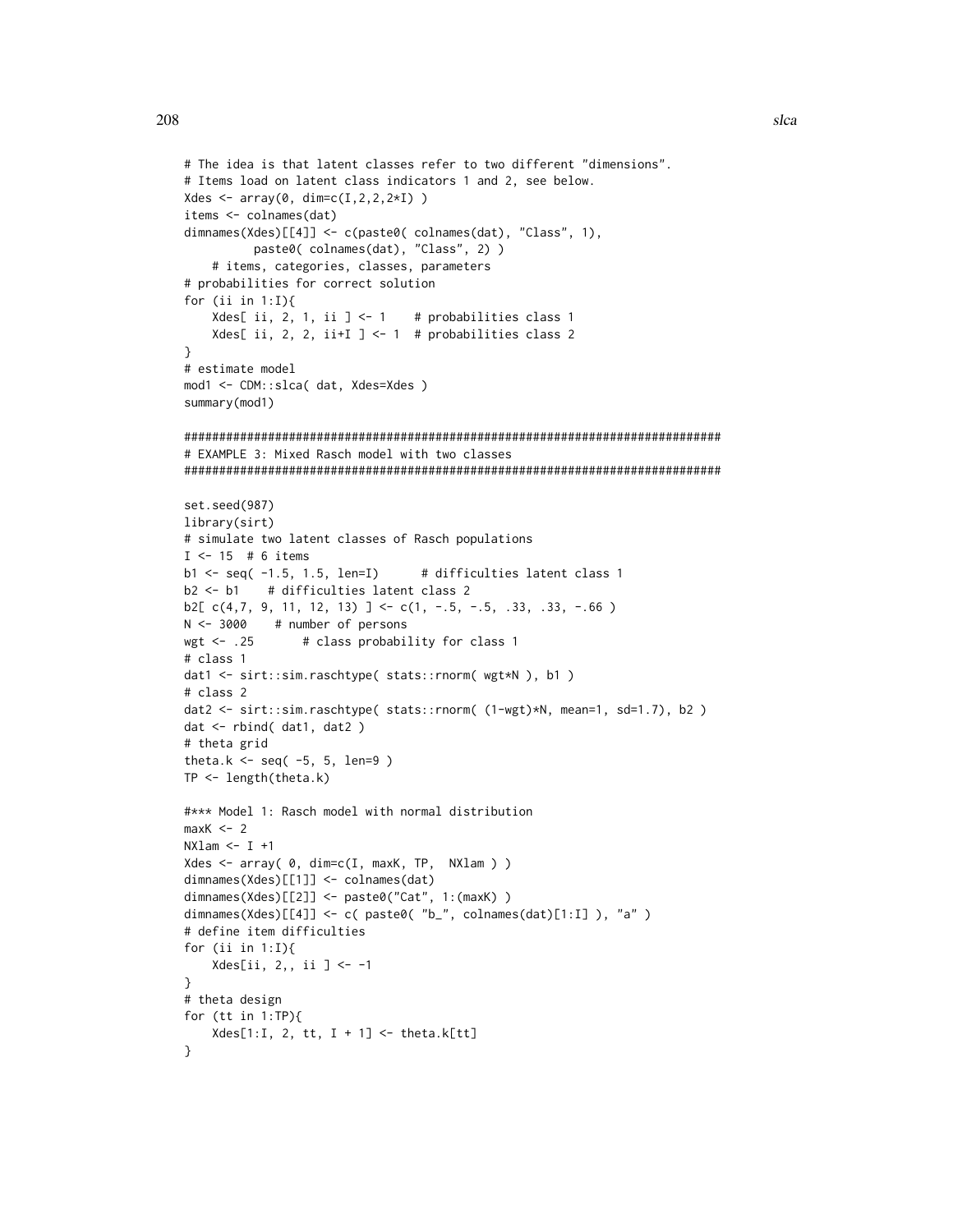```
# skill space definition
delta.designmatrix <- cbind( 1, theta.k^2 )
delta.fixed <- NULL
Xlambda.init \leq c (stats::runif( I, -.8, .8 ), 1 )
Xlambda.fixed <- cbind( I+1, 1 )
# estimate model
mod1 <- CDM::slca( dat, Xdes=Xdes, delta.designmatrix=delta.designmatrix,
            delta.fixed=delta.fixed, Xlambda.fixed=Xlambda.fixed,
            Xlambda.init=Xlambda.init, decrease.increments=TRUE, maxiter=200 )
summary(mod1)
#*** Model 1b: Constraint the sum of item difficulties to zero
# change skill space definition
delta.designmatrix <- cbind( 1, theta.k, theta.k^2 )
delta.fixed <- NULL
# constrain sum of difficulties Xlambda parameters to zero
Xlambda.constr.V <- matrix( 1, nrow=I+1, ncol=1 )
Xlambda.constr.V[I+1,1] <- 0
Xlambda.constr.c <- c(0)
# estimate model
mod1b <- CDM::slca( dat, Xdes=Xdes, delta.designmatrix=delta.designmatrix,
            Xlambda.fixed=Xlambda.fixed, Xlambda.constr.V=Xlambda.constr.V,
            Xlambda.constr.c=Xlambda.constr.c )
summary(mod1b)
#*** Model 2: Mixed Rasch model with two latent classes
NXlam < - 2*I +2Xdes <- array( 0, dim=c(I, maxK, 2*TP, NXlam ) )
dimnames(Xdes)[[1]] <- colnames(dat)
dimnames(Xdes)[[2]] <- paste0("Cat", 1:(maxK) )
dimnames(Xdes)[[4]] <- c( paste0( "bClass1_", colnames(dat)[1:I] ),
        paste0( "bClass2_", colnames(dat)[1:I] ), "aClass1", "aClass2" )
# define item difficulties
for (ii in 1:I){
    Xdes[i, 2, 1:TP, ii] < -1 # first class
    Xdes[ii, 2, TP + 1:TP, I+ii ] <- -1 # second class
}
# theta design
for (tt in 1:TP){
    Xdes[1:I, 2, tt, 2*I+1] < -theta.k[tt]Xdes[1:I, 2, TP+tt, 2*I+2 ] <- theta.k[tt]
}
# skill space definition
delta.designmatrix <- matrix( 0, nrow=2*TP, ncol=4 )
delta.designmatrix[1:TP,1] <- 1
delta.designmatrix[1:TP,2] <- theta.k^2
delta.designmatrix[TP + 1:TP,3] <- 1
delta.designmatrix[TP+ 1:TP,4] <- theta.k^2
b1 <- stats::qnorm( colMeans(dat) )
Xlambda.init <- c( stats::runif( 2*I, -1.8, 1.8 ), 1,1 )
Xlambda.fixed <- cbind( c(2*I+1, 2*I+2), 1)
```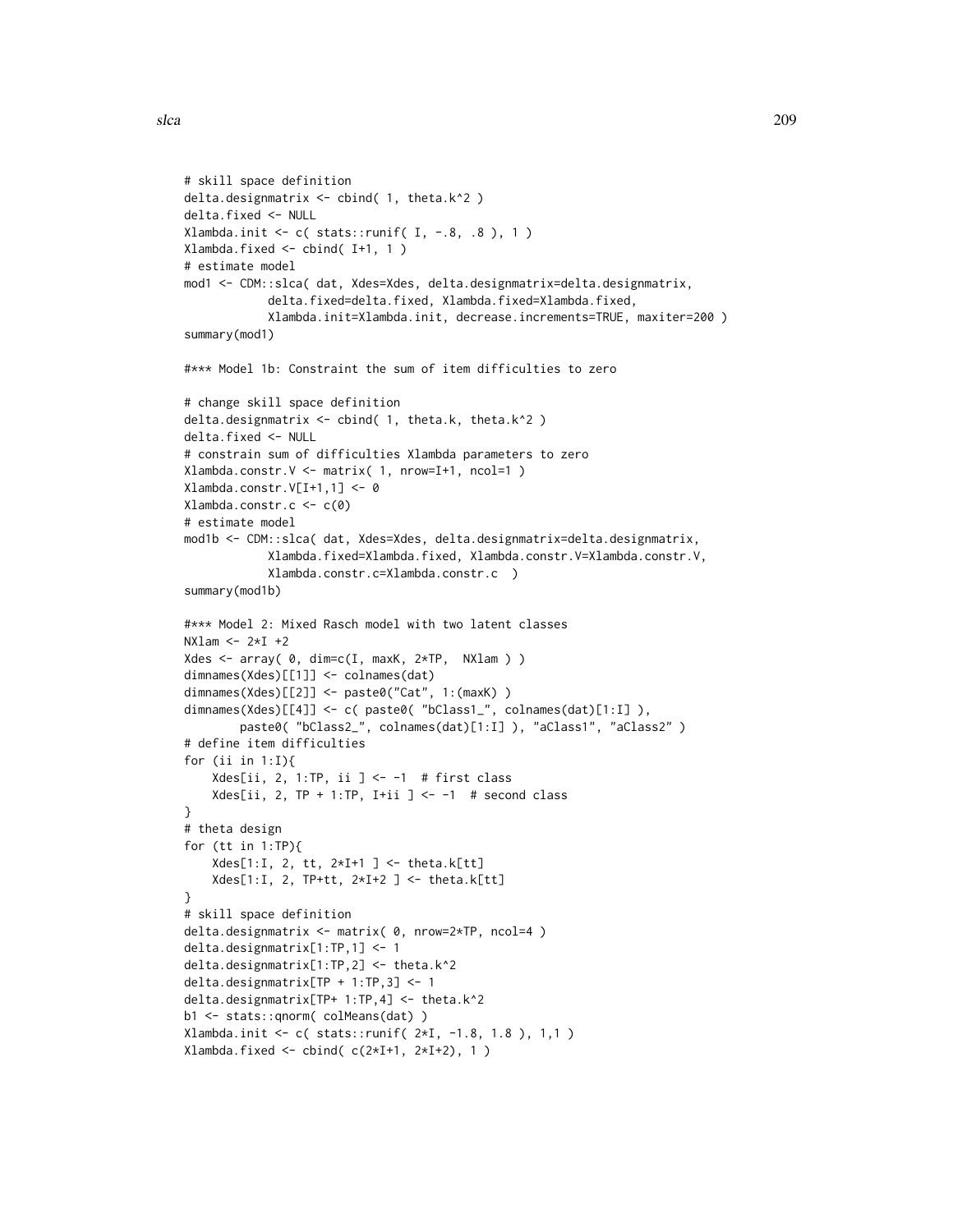```
# estimate model
mod2 <- CDM::slca( dat, Xdes=Xdes, delta.designmatrix=delta.designmatrix,
            Xlambda.fixed=Xlambda.fixed, decrease.increments=TRUE,
            Xlambda.init=Xlambda.init, maxiter=1000 )
summary(mod2)
summary(mod1)
# latent class proportions
stats::aggregate( mod2$pi.k, list( rep(1:2, each=TP)), sum )
#*** Model 2b: Different parametrization with sum constraint on item difficulties
# skill space definition
delta.designmatrix <- matrix( 0, nrow=2*TP, ncol=6 )
delta.designmatrix[1:TP,1] <- 1
delta.designmatrix[1:TP,2] <- theta.k
delta.designmatrix[1:TP,3] <- theta.k^2
delta.designmatrix[TP+ 1:TP,4] <- 1
delta.designmatrix[TP+ 1:TP,5] <- theta.k
delta.designmatrix[TP+ 1:TP,6] <- theta.k^2
Xlambda.fixed \le cbind( c(2*I+1,2*I+2), c(1,1) )
b1 <- stats::qnorm( colMeans( dat ) )
Xlambda.init <- c( b1, b1 + stats::runif(I, -1, 1), 1, 1)
# constraints on item difficulties
Xlambda.constr.V <- matrix( 0, nrow=NXlam, ncol=2)
Xlambda.constr.V[1:I, 1 ] <- 1
Xlambda.constr.V[I + 1:I, 2 ] <- 1
Xlambda.constr.c <- c(0,0)
# estimate model
mod2b <- CDM::slca( dat, Xdes=Xdes, delta.designmatrix=delta.designmatrix,
            Xlambda.fixed=Xlambda.fixed, Xlambda.init=Xlambda.init,
            Xlambda.constr.V=Xlambda.constr.V, Xlambda.constr.c=Xlambda.constr.c,
            decrease.increments=TRUE, maxiter=1000 )
summary(mod2b)
stats::aggregate( mod2b$pi.k, list( rep(1:2, each=TP)), sum )
#*** Model 2c: Estimation with mRm package
library(mRm)
mod2c <- mRm::mrm(data.matrix=dat, cl=2)
plot(mod2c)
print(mod2c)
#*** Model 2d: Estimation with psychomix package
library(psychomix)
mod2d <- psychomix::raschmix(data=dat, k=2, verbose=TRUE )
summary(mod2d)
plot(mod2d)
#############################################################################
# EXAMPLE 4: Located latent class model, Rasch model
#############################################################################
set.seed(487)
library(sirt)
```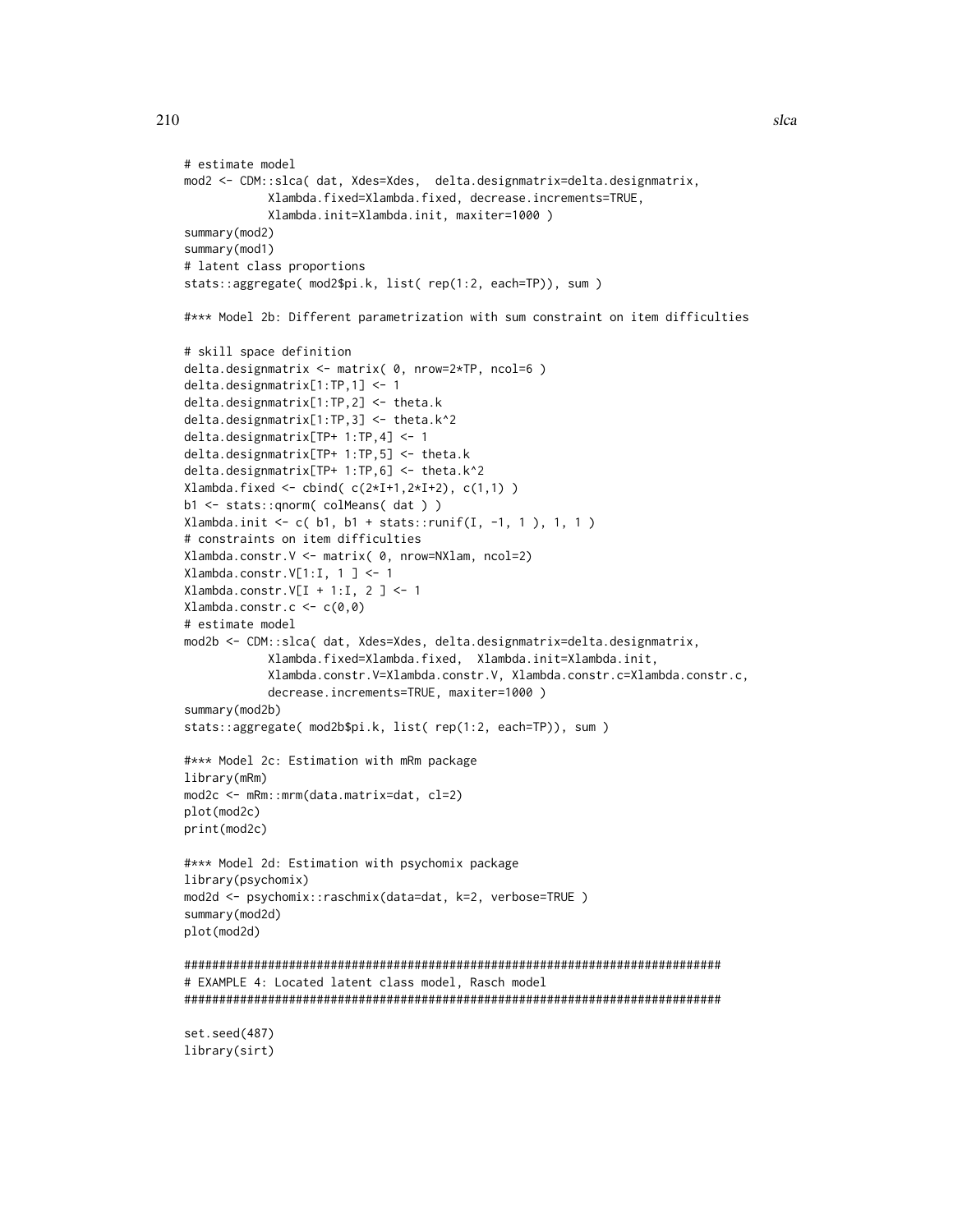$I \le -15$  # I items

```
b1 \leftarrow seq( -2, 2, len=I) # item difficulties
N <- 4000 # number of persons
# simulate 4 theta classes
theta0 <- c( -2.5, -1, 0.3, 1.3 ) # skill classes
probs0 \leq c(.1, .4, .2, .3)TP <- length(theta0)
theta <- theta0[ rep(1:TP, round(probs0*N) ) ]
dat <- sirt::sim.raschtype( theta, b1 )
#*** Model 1: Located latent class model with 4 classes
maxK < -2NXlam \leftarrow I + TPXdes <- array( \theta, dim=c(I, maxK, TP, NXlam ) )
dimnames(Xdes)[[1]] <- colnames(dat)
dimnames(Xdes)[[2]] <- paste0("Cat", 1:(maxK) )
dimnames(Xdes)[[3]] <- paste0("Class", 1:TP )
dimnames(Xdes)[[4]] <- c( paste0( "b_", colnames(dat)[1:I] ), paste0("theta", 1:TP) )
# define item difficulties
for (ii in 1:I){
    Xdes[ii, 2,, ii ] <- -1
}
# theta design
for (tt in 1:TP){
   Xdes[1:I, 2, tt, I + tt] <- 1
}
# skill space definition
delta.designmatrix <- diag(TP)
Xlambda.init <- c( - stats::qnorm( colMeans(dat) ), seq(-2,1,len=TP) )
# constraint on item difficulties
Xlambda.constr.V <- matrix( 0, nrow=NXlam, ncol=1)
Xlambda.constr.V[1:I,1] <- 1
Xlambda.constr.c <- c(0)
delta.init \leq matrix(c(1,1,1,1), TP, 1)
# estimate model
mod1 <- CDM::slca( dat, Xdes=Xdes, delta.designmatrix=delta.designmatrix,
            delta.init=delta.init, Xlambda.init=Xlambda.init,
            Xlambda.constr.V=Xlambda.constr.V, Xlambda.constr.c=Xlambda.constr.c,
            decrease.increments=TRUE, maxiter=400 )
summary(mod1)
# compare estimated and simulated theta class locations
cbind( mod1$Xlambda[ - c(1:I) ], theta0 )
# compare estimated and simulated latent class proportions
cbind( mod1$pi.k, probs0 )
#############################################################################
# EXAMPLE 5: DINA model with two skills
#############################################################################
set.seed(487)
N <- 3000 # number of persons
# define Q-matrix
```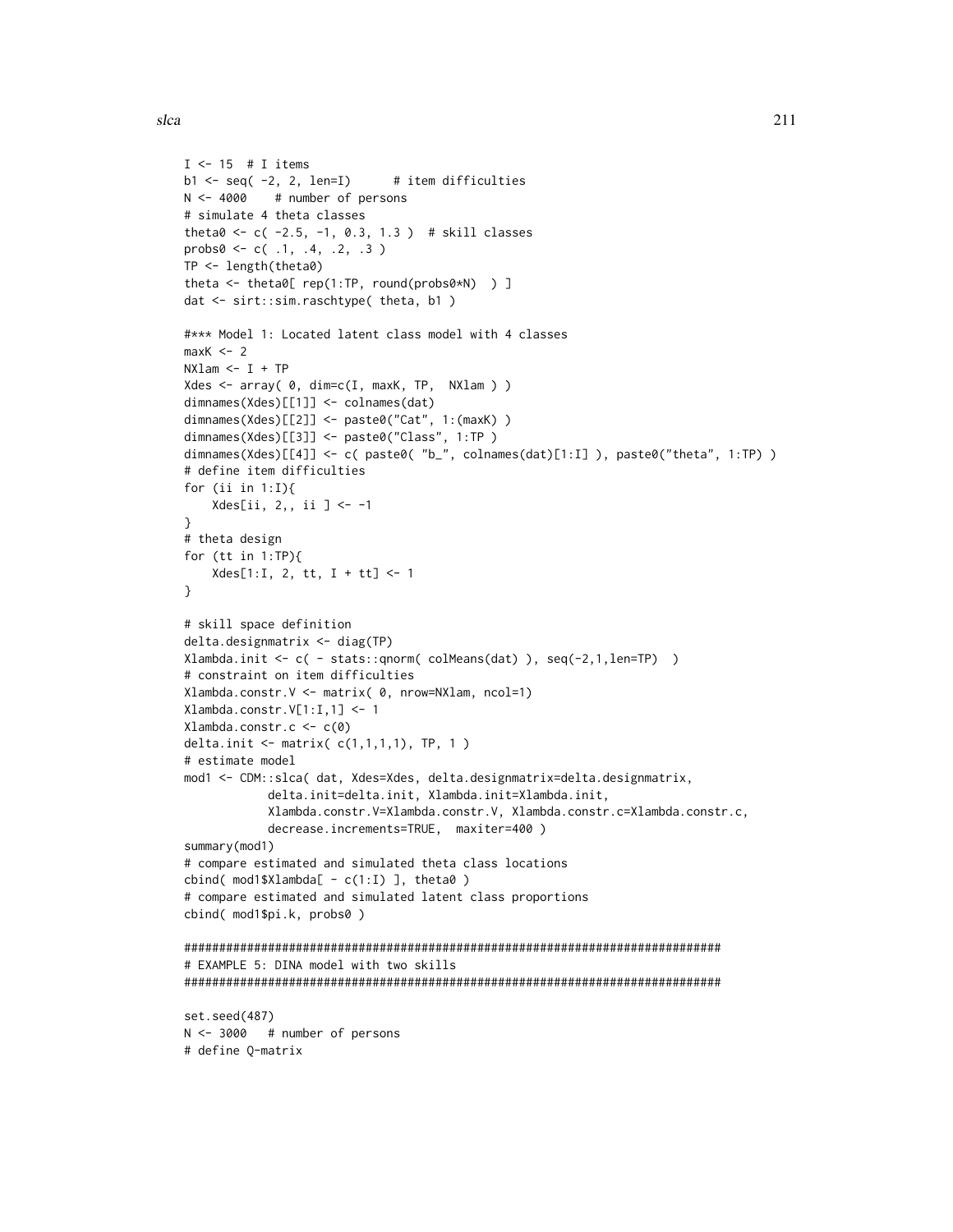```
I \leftarrow 9 # 9 items
NS <- 2 # 2 skills
TP <- 4 # number of skill classes
Q <- scan( nlines=3)
 1 0 1 0 1 0
 0 1 0 1 0 1
 1 1 1 1 1 1
Q <- matrix(Q, I, ncol=NS,byrow=TRUE)
# define skill distribution
alpha0 \leq -\text{matrix}(c(0,0,1,0,0,1,1,1), nrow=4, ncol=2, byrow=True)prob@ <- c( .2, .4, .1, .3 )alpha <- alpha0[ rep( 1:TP, prob0*N),]
# define guessing and slipping parameters
guess \le round( stats::runif(I, 0, .4), 2)
slip \le round( stats::runif(I, 0, .3), 2)
# simulate data according to the DINA model
dat <- CDM::sim.din( q.matrix=Q, alpha=alpha, slip=slip, guess=guess )$dat
# define Xlambda design matrix
maxK < -2NXlam < - 2*IXdes <- array( \theta, dim=c(I, maxK, TP, NXlam ) )
dimnames(Xdes)[[1]] <- colnames(dat)
dimnames(Xdes)[[2]] <- paste0("Cat", 1:(maxK) )
dimnames(Xdes)[[3]] <- c("S00","S10","S01","S11")
dimnames(Xdes)[[4]] <- c( paste0("guess",1:I ), paste0( "antislip", 1:I ) )
dimnames(Xdes)
# define item difficulties
for (ii in 1:I){
        # define latent responses
        latresp <- 1*( alpha0 %*% Q[ii,]==sum(Q[ii,]) )[,1]# model slipping parameters
        Xdes[ii, 2, latresp==1, I+ii ] <- 1
        # guessing parameters
        Xdes[ii, 2, latresp==0, ii ] <- 1
}
Xdes[1,2,,]
Xdes[7,2,,]
# skill space definition
delta.designmatrix <- diag(TP)
Xlambda.init <- c( rep( stats::qlogis( .2 ), I ), rep( stats::qlogis( .8 ), I ) )
# estimate DINA model with slca function
mod1 <- CDM::slca( dat, Xdes=Xdes, delta.designmatrix=delta.designmatrix,
            Xlambda.init=Xlambda.init, decrease.increments=TRUE, maxiter=400 )
summary(mod1)
# compare estimated and simulated latent class proportions
cbind( mod1$pi.k, probs0 )
# compare estimated and simulated guessing parameters
cbind( mod1$pjk[1,,2], guess )
# compare estimated and simulated slipping parameters
cbind( 1 - \text{mod1}\pjk[4, 2], slip )
```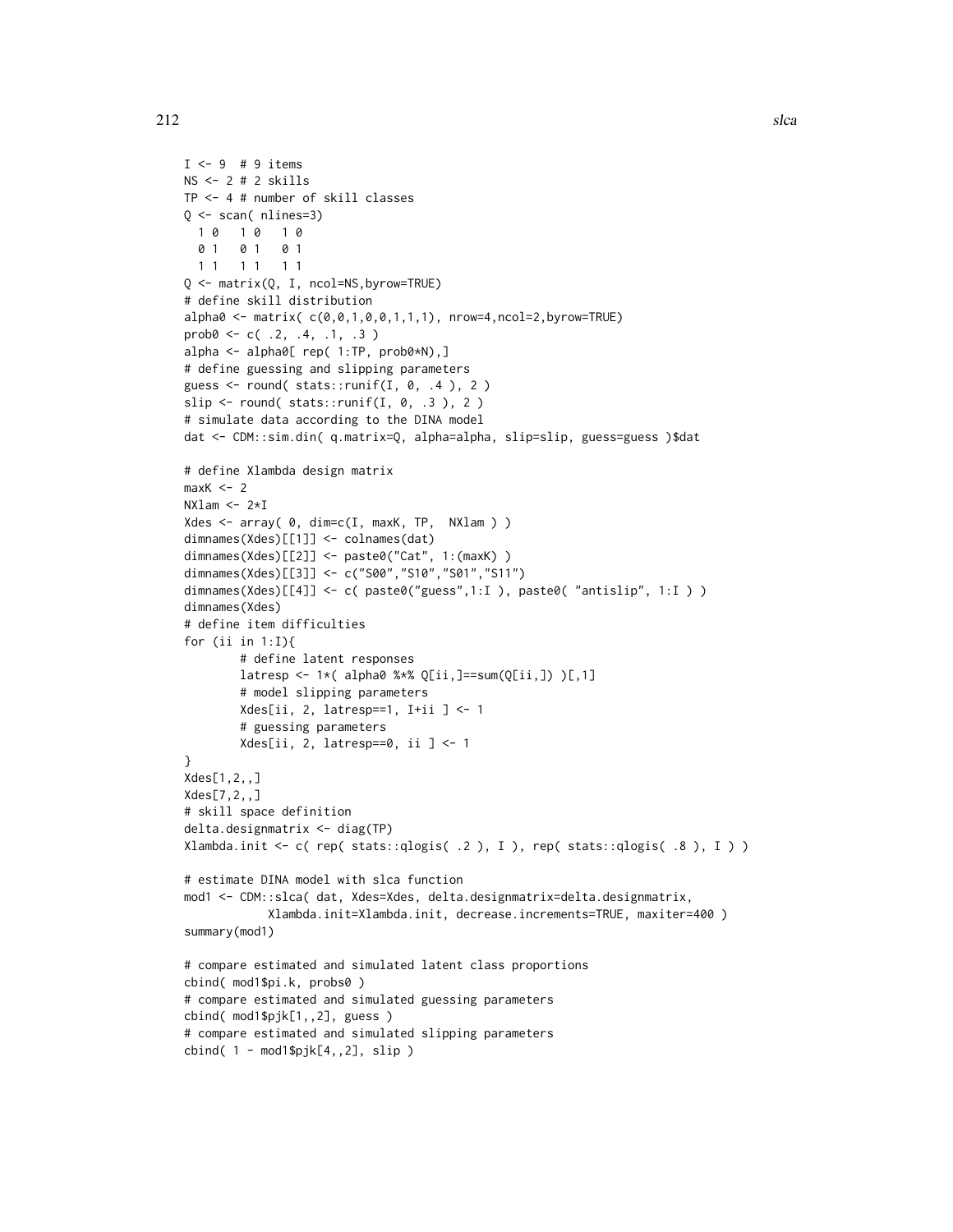```
# EXAMPLE 6: Investigating differential item functioning in Rasch models
#with regularization
#---- simulate data
set.seed(987)
N \le -1000 # number of persons in a group
I \le -20# number of items
#* population parameters of two groups
mu1 \le -0mu2 < - .6sd1 \leq -1.4sd2 \leq -1# item difficulties
b \leq -seq( -1.1, 1.1, len=I )# define some DIF effects
dif \leq - rep(0,I)dif[c(3, 6, 9, 12)] <- c(.6, -1, .75, -.35)
print(dif)
#* simulate datasets
dat1 <- sirt::sim.raschtype( rnorm(N, mean=mu1, sd=sd1), b=b - dif /2)
colnames(dat1) <- paste0("I", 1:I, "_G1")
dat2 <- sirt::sim.raschtype( rnorm(N, mean=mu2, sd=sd2), b=b + dif /2)
colnames(dat2) <- paste0("I", 1:I, "G2")dat <- CDM::CDM_rbind_fill( dat1, dat2 )
dat <- data.frame( "group"=rep(1:2, each=N), dat)
#-- nodes for distribution
theta.k <- seq(-4, 4, len=11)# define design matrix for lambda
nitems < -ncol(data) - 1maxK < -2TP \leftarrow length(theta.k)NXlam < - 2*I + 1Xdes <- array( 0, dim=c( nitems, maxK, TP, NXlam ) )
dimnames(Xdes)[[1]] <- colnames(dat)[-1]
dimnames(Xdes)[2]] <- paste0("Cat", 0:(maxK-1))
dimnames(Xdes)[[3]] <- paste0("Theta", 1:TP)
dimnames(Xdes)[[4]] <- c( paste0("b", 1:I ), paste0("dif", 1:I ), "const" )
# define theta design
for (ii in 1:nitems){
   Xdes[ii, 2, , NXlam] < - theta.k\mathcal{E}# item intercepts and DIF effects
for (ii in 1:1){
   Xdes[c(ii, ii+I), 2, , ii ] \leftarrow -1Xdes[ii, 2, iii+I] < -1/2Xdes[i i+1, 2, i i+1] < -1/2\mathcal{F}#--- skill space designmatrix
TP \leftarrow length(theta.k)
```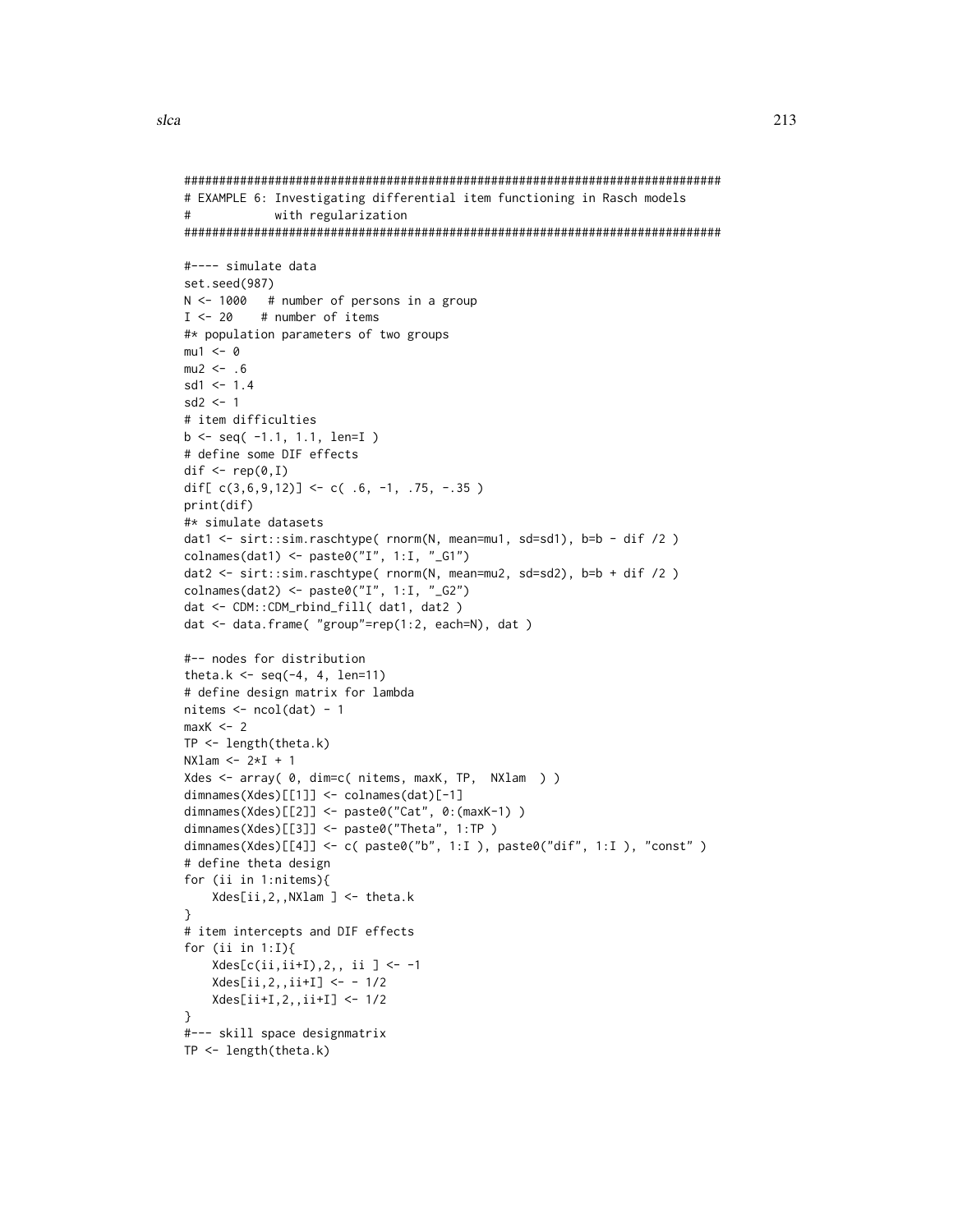```
w1 <- stats::dnorm(theta.k)
w1 <- w1 / sum(w1)
delta.designmatrix <- matrix( 1, nrow=TP, ncol=2 )
delta.designmatrix[,2] <- log(w1)
# fixed lambda parameters
Xlambda.fixed <- cbind(NXlam, 1 )
# initial Xlambda parameters
dif_sim <- 0*stats::rnorm(I, sd=.2)
Xlambda.init <- c( - stats::qnorm( colMeans(dat1) ), dif_sim, 1 )
# delta.fixed
delta.fixed <- cbind( 1, 1, 0 )
# regularization parameter
regular_lam <- .2
# weighting vector: regularize only DIF effects
regular_w \leftarrow c( rep(0,I), rep(1,I), 0)#--- estimation model with scad penalty
mod1 <- CDM::slca( dat[,-1], group=dat$group, Xdes=Xdes,
            delta.designmatrix=delta.designmatrix, regular_type="scad",
        Xlambda.init=Xlambda.init, delta.fixed=delta.fixed, Xlambda.fixed=Xlambda.fixed,
            regular_lam=regular_lam, regular_w=regular_w )
# compare true and estimated DIF effects
cbind( "true"=dif, "estimated"=round(coef(mod1)[seq(I+1,2*I)],2) )
summary(mod1)
```
## End(Not run)

<span id="page-213-0"></span>summary.din *Summary Method for Objects of Class din*

## Description

S3 method to summarize objects of the class din.

#### Usage

```
## S3 method for class 'din'
summary(object, top.n.skill.classes=6, overwrite=FALSE, ...)
```
# **Arguments**

| object              | A required object of class din, obtained from a call to the function din.                                                                                                                                    |
|---------------------|--------------------------------------------------------------------------------------------------------------------------------------------------------------------------------------------------------------|
| top.n.skill.classes |                                                                                                                                                                                                              |
|                     | A numeric, specifying the number of skill classes, starting with the most fre-<br>quent, to be returned. Default value is 6.                                                                                 |
| overwrite           | An optional boolean, specifying wether or not the method is supposed to over-<br>write an existing log file. If the log file exists and overwrite is FALSE,<br>the user is asked to confirm the overwriting. |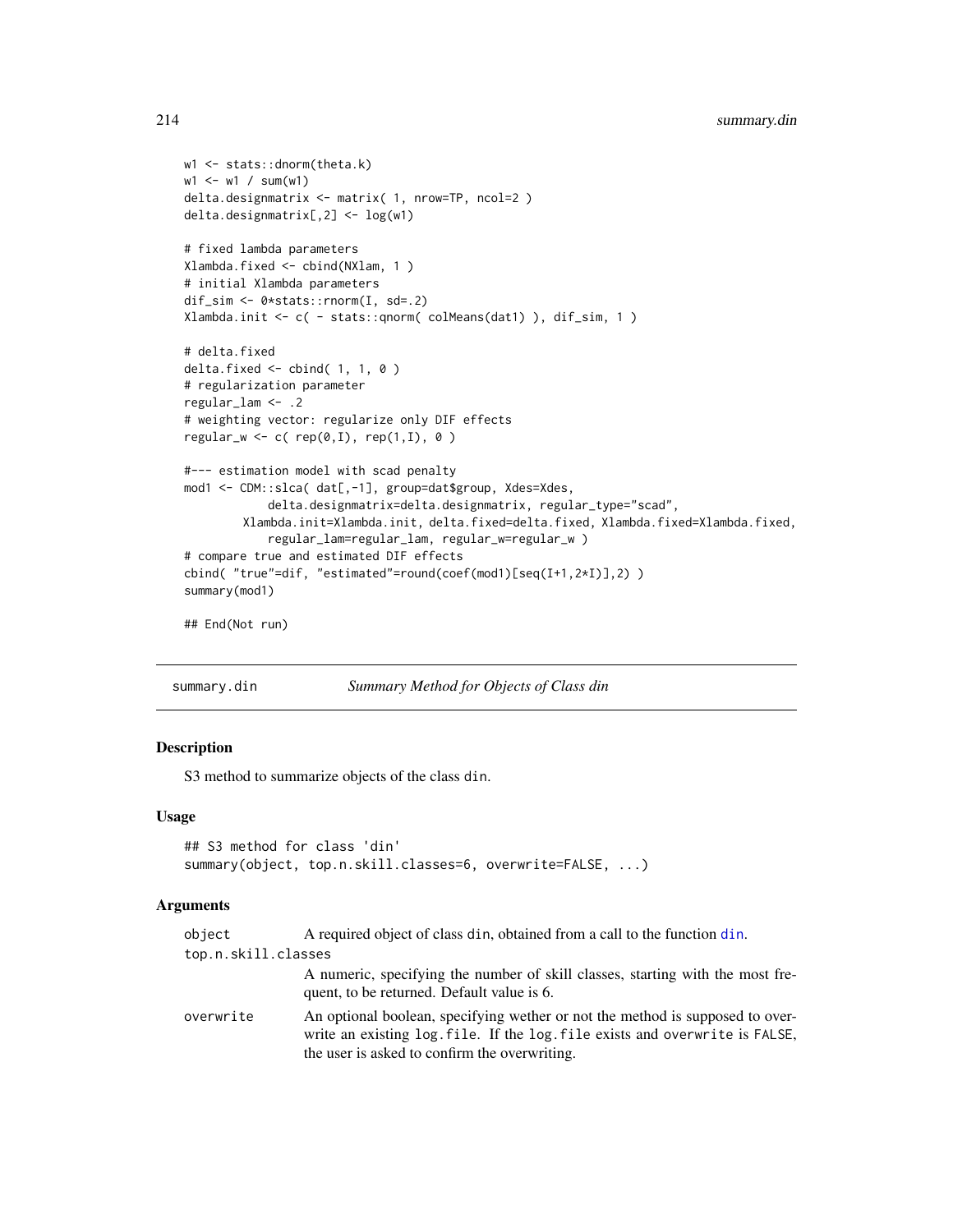## summary.din 215

... Optional parameters to be passed to or from other methods will be ignored.

# Details

The function summary.din returns an object of the class summary.din (see 'Value'), for which a print method, [print.summary.din](#page-179-0), is provided. Specific summary information details such as individual item parameters and their discrimination indices can be accessed through assignment (see 'Examples').

### Value

If the argument object is of required type, summary.din returns a named list, of the class summary.din, consisting of the following seven components:

| CALL          | A character specifying the model rule, the number of items and the number of<br>attributes underlying the items. |
|---------------|------------------------------------------------------------------------------------------------------------------|
| IDI           | A matrix giving the item discrimination index (IDI; Lee, de la Torre & Park,<br>2012) for each item $j$          |
|               | $IDI_i = 1 - s_i - g_i,$                                                                                         |
|               | where a high IDI corresponds to favorable test items which have both low guess-<br>ing and slipping rates.       |
| SKILL.CLASSES | A vector giving the top.n.skill.classes most frequent skill classes and the<br>corresponding class probability.  |
| AIC           | A numeric giving the AIC of the specified model object.                                                          |
| BIC.          | A numeric giving the BIC of the specified model object.                                                          |
| log.file      | A character giving the path and file of a specified log file.                                                    |
| din.object    | The object of class din for which the summary was requested.                                                     |

# References

Lee, Y.-S., de la Torre, J., & Park, Y. S. (2012). Relationships between cognitive diagnosis, CTT, and IRT indices: An empirical investigation. *Asia Pacific Educational Research, 13*, 333-345.

Rupp, A. A., Templin, J. L., & Henson, R. A. (2010) *Diagnostic Measurement: Theory, Methods, and Applications*. New York: The Guilford Press.

## See Also

[plot.din](#page-174-0), the S3 method for plotting objects of the class din; [print.din](#page-62-0), the S3 method for printing objects of the class din; [summary.din](#page-213-0), the S3 method for summarizing objects of the class din, which creates objects of the class summary.din; [din](#page-62-1), the main function for DINA and DINO parameter estimation, which creates objects of the class din. See also [CDM-package](#page-3-0) for general information about this package.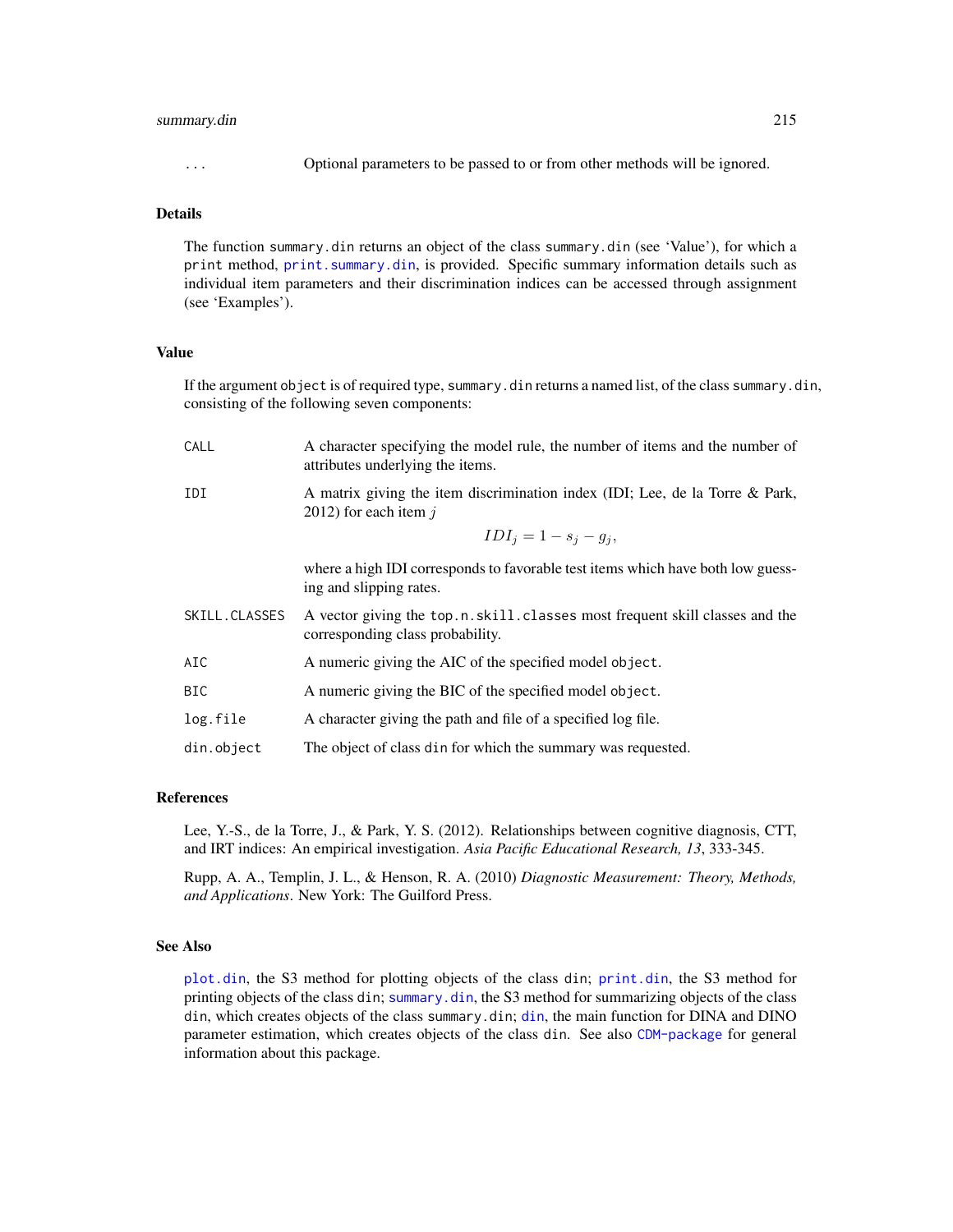# Examples

```
##
## (1) examples based on dataset fractions.subtraction.data
##
## Parameter estimation of DINA model
# rule="DINA" is default
fractions.dina <- CDM::din(data=CDM::fraction.subtraction.data,
           q.matrix=CDM::fraction.subtraction.qmatrix, rule="DINA")
## corresponding summaries, including diagnostic accuracies,
## most frequent skill classes and information
## criteria AIC and BIC
summary(fractions.dina)
## In particular, accessing detailed summary through assignment
detailed.summary.fs <- summary(fractions.dina)
str(detailed.summary.fs)
```
#### summary\_sink *Prints* summary *and* sink *Output in a File*

# Description

Prints summary and sink output in a File

# Usage

summary\_sink( object, file, append=FALSE, ...)

# Arguments

| object    | Object for which a summary method is defined                                                                                             |
|-----------|------------------------------------------------------------------------------------------------------------------------------------------|
| file      | File name                                                                                                                                |
| append    | Optional logical indicating whether console output should be appended to an<br>already existing file. See argument append in base::sink. |
| $\ddotsc$ | Further arguments passed to summary.                                                                                                     |

# See Also

[base::sink](#page-0-0), [base::summary](#page-0-0)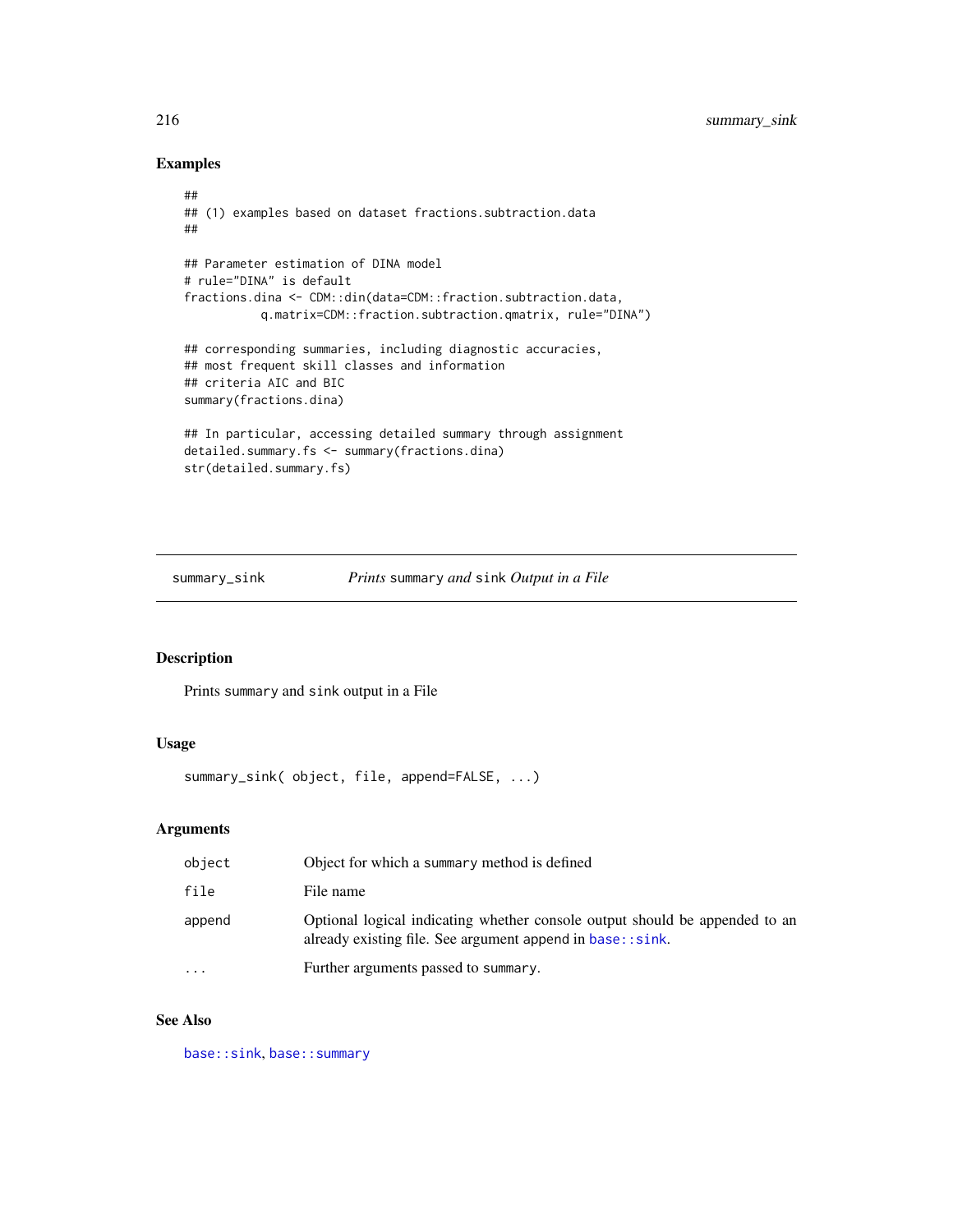#### <span id="page-216-0"></span>vcov  $217$

#### Examples

```
## Not run:
#############################################################################
# EXAMPLE 1: summary_sink example for lm function
#############################################################################
#--- simulate some data
set.seed(997)
N < -200x <- stats::rnorm( N )
y \le -0.4 \times x + \text{stats::rnorm(N, sd=.5)}#--- fit a linear model and sink summary into a file
mod1 \le stats:: lm( y \sim x )
CDM::summary_sink(mod1, file="my_model")
#--- fit a second model and append it to file
mod2 <- stats::lm(y \sim x + I(x^2))CDM::summary_sink(mod2, file="my_model", append=TRUE )
```
## End(Not run)

vcov *Asymptotic Covariance Matrix, Standard Errors and Confidence Intervals*

#### **Description**

Computes the asymptotic covariance matrix for din objects. The covariance matrix is computed using the empirical cross-product approach (see Paek & Cai, 2014).

In addition, an S3 method IRT.se is defined which produces an extended output including vcov and confint.

#### Usage

```
## S3 method for class 'din'
vcov(object, extended=FALSE, infomat=FALSE,ind.item.skillprobs=TRUE,
       ind.item=FALSE, diagcov=FALSE, h=.001,...)
## S3 method for class 'din'
confint(object, parm, level=.95, extended=FALSE,
      ind.item.skillprobs=TRUE, ind.item=FALSE, diagcov=FALSE, h=.001, ... )
IRT.se(object, ...)
## S3 method for class 'din'
IRT.se( object, extended=FALSE, parm=NULL, level=.95,
      infomat=FALSE, ind.item.skillprobs=TRUE, ind.item=FALSE,
     diagcov=FALSE, h=.001, ... )
```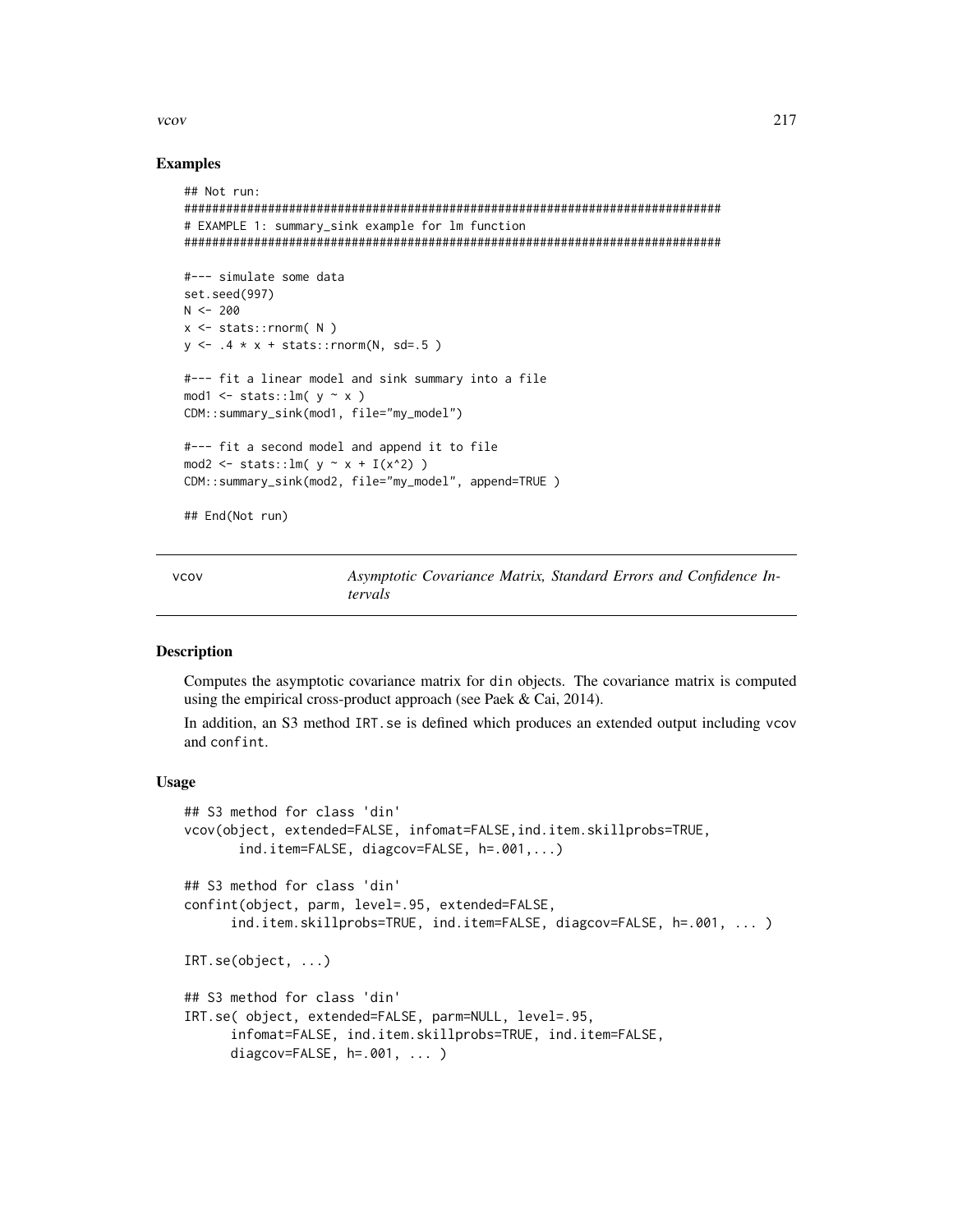#### <span id="page-217-0"></span>Arguments

| object              | An object inheriting from class din.                                                                                                                         |  |
|---------------------|--------------------------------------------------------------------------------------------------------------------------------------------------------------|--|
| extended            | An optional logical indicating whether the covariance matrix should be calcu-<br>lated for an extended set of parameters (estimated and derived parameters). |  |
| infomat             | An optional logical indicating whether the information matrix instead of the<br>covariance matrix should be the output.                                      |  |
| ind.item.skillprobs |                                                                                                                                                              |  |
|                     | Optional logical indicating whether the covariance between item parameters and<br>skill class probabilities are assumed to be zero.                          |  |
| ind.item            | Optional logical indicating whether covariances of item parameters between dif-<br>ferent items are zero.                                                    |  |
| diagcov             | Optional logical indicating whether all covariances between estimated parame-<br>ters are set to zero.                                                       |  |
| h                   | Parameter used for numerical differentiation for computing the derivative of the<br>log-likelihood function.                                                 |  |
| parm                | Vector of parameters. If it is missing, then for all estimated parameters a confi-<br>dence interval is calculated.                                          |  |
| level               | Confidence level                                                                                                                                             |  |
| .                   | Additional arguments to be passed.                                                                                                                           |  |

#### Value

coef: A vector of parameters.

vcov: A covariance matrix. The corresponding coefficients can be extracted as the attribute coef from this object.

IRT.se: A data frame containing coefficients, standard errors and confidence intervals for all parameters.

# References

Paek, I., & Cai, L. (2014). A comparison of item parameter standard error estimation procedures for unidimensional and multidimensional item response theory modeling. *Educational and Psychological Measurement, 74*(1), 58-76.

#### See Also

# [din](#page-62-0), [coef.din](#page-15-0)

# Examples

```
## Not run:
#############################################################################
# EXAMPLE 1: DINA model sim.dina
#############################################################################
data(sim.dina, package="CDM")
```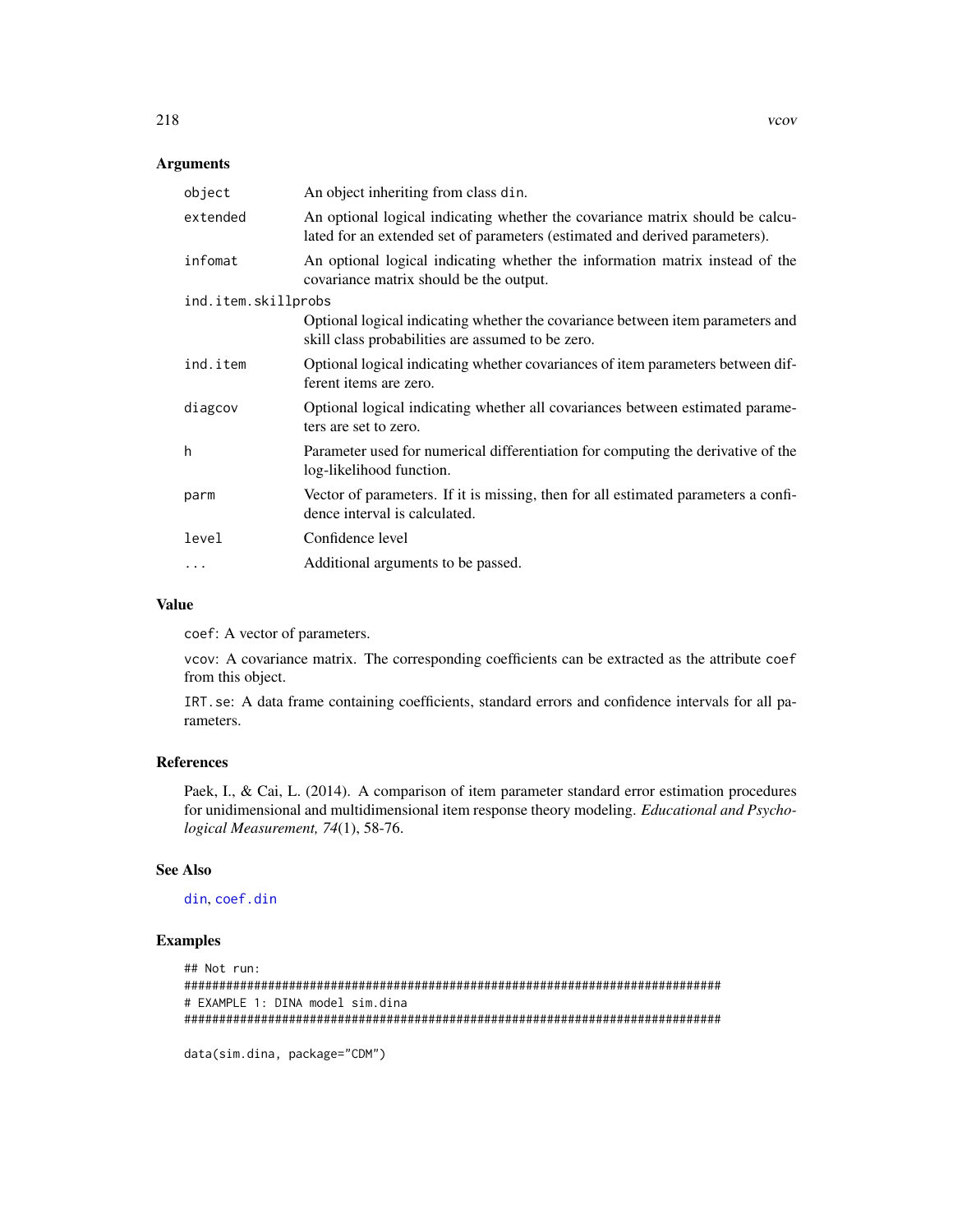```
vcov 219
```

```
data(sim.qmatrix, package="CDM")
dat <- sim.dina
q.matrix <- sim.qmatrix
#****** Model 1: DINA Model
mod1 <- CDM::din( dat, q.matrix=q.matrix, rule="DINA")
# look into parameter table of the model
mod1$partable
# covariance matrix
covmat1 <- vcov(mod1 )
# extract coefficients
coef(mod1)
# extract standard errors
sqrt( diag( covmat1))
# compute confidence intervals
confint( mod1, level=.90 )
# output table with standard errors
IRT.se( mod1, extended=TRUE )
#****** Model 2: Constrained DINA Model
# fix some slipping parameters
constraint.slip <- cbind( c(2,3,5), c(.15,.20,.25) )
# set some skill class probabilities to zero
zeroprob.skillclasses <- c(2,4)
# estimate model
mod2 <- CDM::din( dat, q.matrix=q.matrix, guess.equal=TRUE,
     constraint.slip=constraint.slip, zeroprob.skillclasses=zeroprob.skillclasses)
# parameter table
mod2$partable
# freely estimated coefficients
coef(mod2)
# covariance matrix (estimated parameters)
vmod2a <- vcov(mod2)
sqrt( diag( vmod2a)) # standard errors
colnames( vmod2a )
names( attr( vmod2a, "coef") ) # extract coefficients
# covariance matrix (more parameters, extended=TRUE)
vmod2b <- vcov(mod2, extended=TRUE)
sqrt( diag( vmod2b))
attr( vmod2b, "coef")
# attach standard errors to parameter table
partable2 <- mod2$partable
partable2 <- partable2[ ! duplicated( partable2$parnames ), ]
partable2 <- data.frame( partable2, "se"=sqrt( diag( vmod2b)) )
partable2
# confidence interval for parameter "skill1" which is not in the model
# cannot be calculated!
confint(mod2, parm=c( "skill1", "all_guess" ) )
# confidence interval for only some parameters
```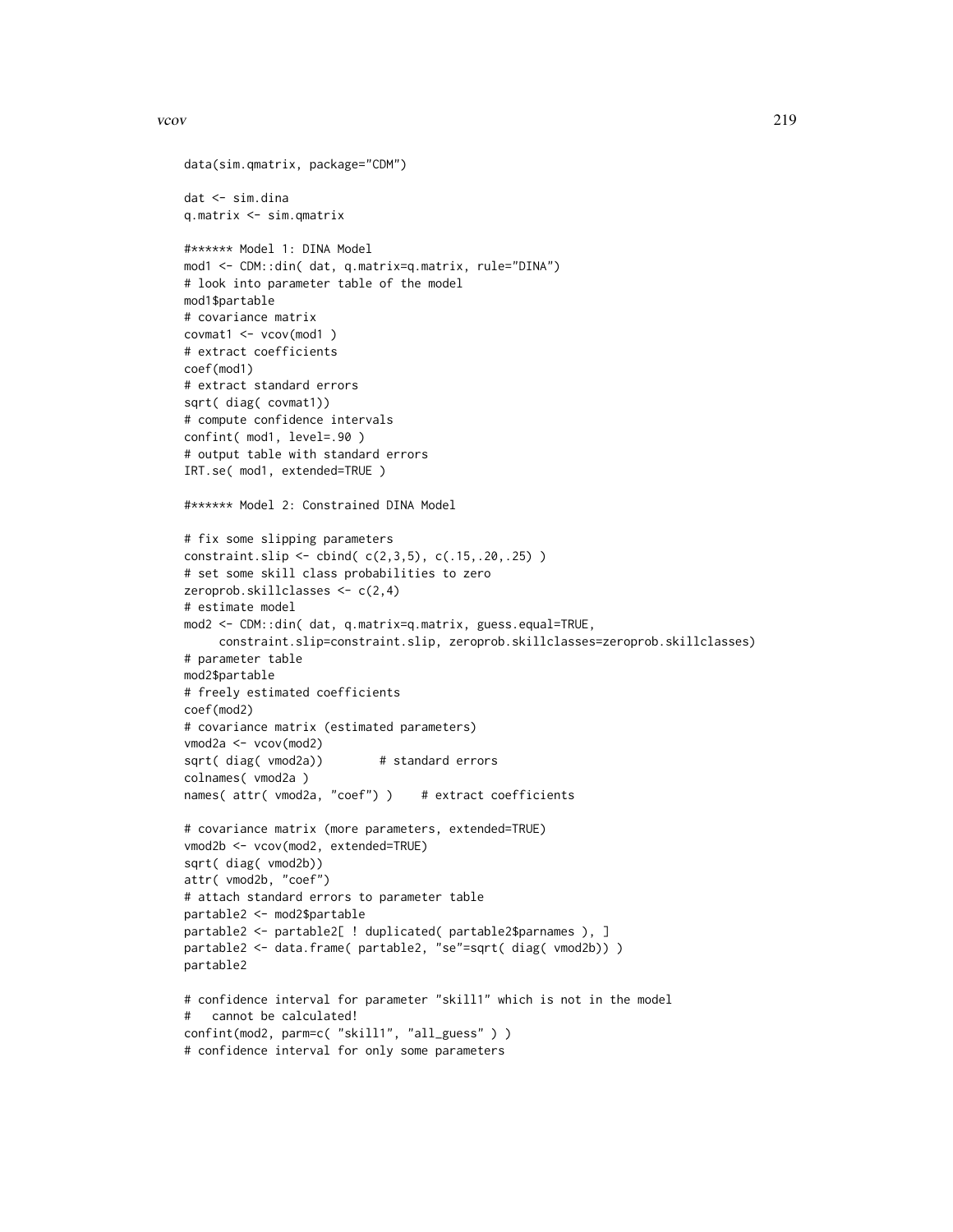```
confint(mod2, parm=paste0("prob_skill", 1:3 ) )
# compute only information matrix
infomod2 <- vcov(mod2, infomat=TRUE)
## End(Not run)
```
# WaldTest *Wald Test for a Linear Hypothesis*

# Description

Computes a Wald Test for a parameter  $\theta$  with respect to a linear hypothesis  $R\theta = c$ .

# Usage

```
WaldTest( delta, vcov, R, nobs, cvec=NULL, eps=1E-10 )
```
# Arguments

| delta       | Estimated parameter                                                  |
|-------------|----------------------------------------------------------------------|
| <b>VCOV</b> | Estimated covariance matrix                                          |
| R           | Hypothesis matrix                                                    |
| nobs        | Number of observations                                               |
| cvec        | Hypothesis vector                                                    |
| eps         | Numerical value is added as ridge parameter of the covariance matrix |

# Value

A vector containing the  $\chi^2$  statistic (X2), degrees of freedom (df), p value (p) and RMSEA statistic (RMSEA).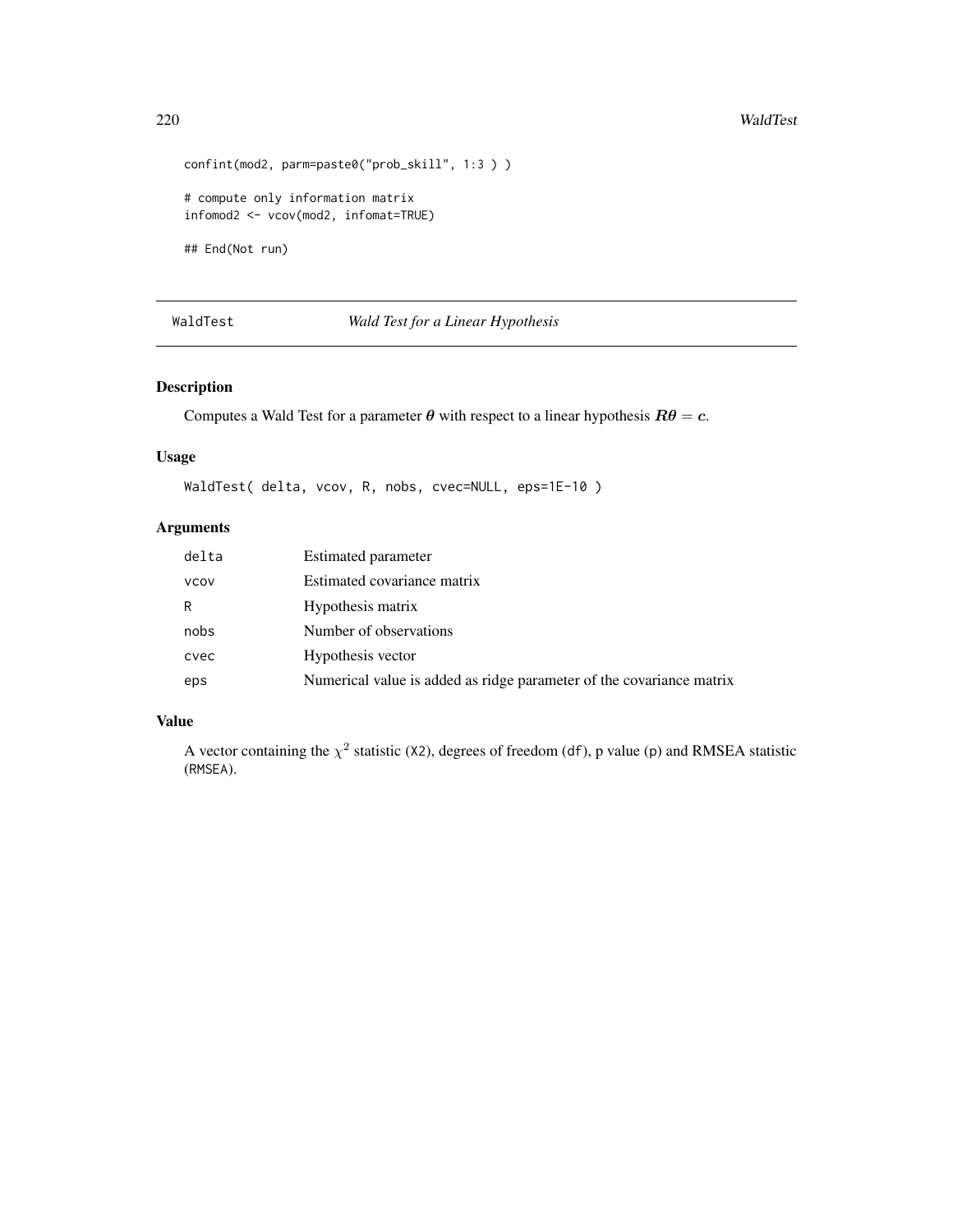# **Index**

∗ binary response data din, [63](#page-62-1) ∗ cognitive diagnosis modeling CDM-package, [4](#page-3-0) ∗ diagnosis models din, [63](#page-62-1) ∗ package CDM-package, [4](#page-3-0) ∗ sim dina Data-sim, [17](#page-16-0) ∗ sim dino Data-sim, [17](#page-16-0) ∗ sim qmatrix Data-sim, [17](#page-16-0) abs\_approx *(*CDM-utilities*)*, [10](#page-9-0)

abs\_approx\_D1 *(*CDM-utilities*)*, [10](#page-9-0) anova, [6,](#page-5-0) *[18](#page-17-0)* anova.din, *[67](#page-66-0)*, *[126](#page-125-0)*, *[128](#page-127-0)*, *[137](#page-136-0)* anova.gdina, *[100](#page-99-0)* anova.gdm, *[119](#page-118-0)*

base::sink, *[172](#page-171-0)*, *[216](#page-215-0)* base::summary, *[216](#page-215-0)*

```
cat_paste (CDM-utilities), 10
cdi.kli, 8, 18, 83, 84
CDM (CDM-package), 4
CDM-package, 4
CDM-utilities, 10
cdm.est.class.accuracy, 14, 18, 84
cdm_attach_internal_function
        (CDM-utilities), 10
cdm_calc_information_criteria
        (CDM-utilities), 10
cdm_fa1 (CDM-utilities), 10
cdm_fit_normal (CDM-utilities), 10
cdm_matrix1 (CDM-utilities), 10
cdm_matrix2 (CDM-utilities), 10
cdm_matrixstring (CDM-utilities), 10
```
cdm\_parameter\_regularization *(*CDM-utilities*)*, [10](#page-9-0) cdm\_pem\_acceleration *(*CDM-utilities*)*, [10](#page-9-0) cdm\_pem\_acceleration\_assign\_output\_parameters *(*CDM-utilities*)*, [10](#page-9-0) cdm\_pem\_inits *(*CDM-utilities*)*, [10](#page-9-0) cdm\_pem\_inits\_assign\_parmlist *(*CDM-utilities*)*, [10](#page-9-0) cdm\_penalty\_threshold\_elnet *(*CDM-utilities*)*, [10](#page-9-0) cdm\_penalty\_threshold\_lasso *(*CDM-utilities*)*, [10](#page-9-0) cdm\_penalty\_threshold\_mcp *(*CDM-utilities*)*, [10](#page-9-0) cdm\_penalty\_threshold\_ridge *(*CDM-utilities*)*, [10](#page-9-0) cdm\_penalty\_threshold\_scad *(*CDM-utilities*)*, [10](#page-9-0) cdm\_penalty\_threshold\_scadL2 *(*CDM-utilities*)*, [10](#page-9-0) cdm\_penalty\_threshold\_tlp *(*CDM-utilities*)*, [10](#page-9-0) cdm\_penalty\_values *(*CDM-utilities*)*, [10](#page-9-0) cdm\_print\_summary\_call *(*CDM-utilities*)*, [10](#page-9-0) cdm\_print\_summary\_computation\_time *(*CDM-utilities*)*, [10](#page-9-0) cdm\_print\_summary\_data\_frame *(*CDM-utilities*)*, [10](#page-9-0) cdm\_print\_summary\_information\_criteria *(*CDM-utilities*)*, [10](#page-9-0) CDM\_rbind\_fill *(*CDM-utilities*)*, [10](#page-9-0) CDM\_require\_namespace *(*CDM-utilities*)*, [10](#page-9-0) CDM\_rmvnorm *(*CDM-utilities*)*, [10](#page-9-0) coef, [16](#page-15-1) coef.din, *[218](#page-217-0)* coef.IRT.jackknife *(*IRT.jackknife*)*, [142](#page-141-0) confint.din *(*vcov*)*, [217](#page-216-0)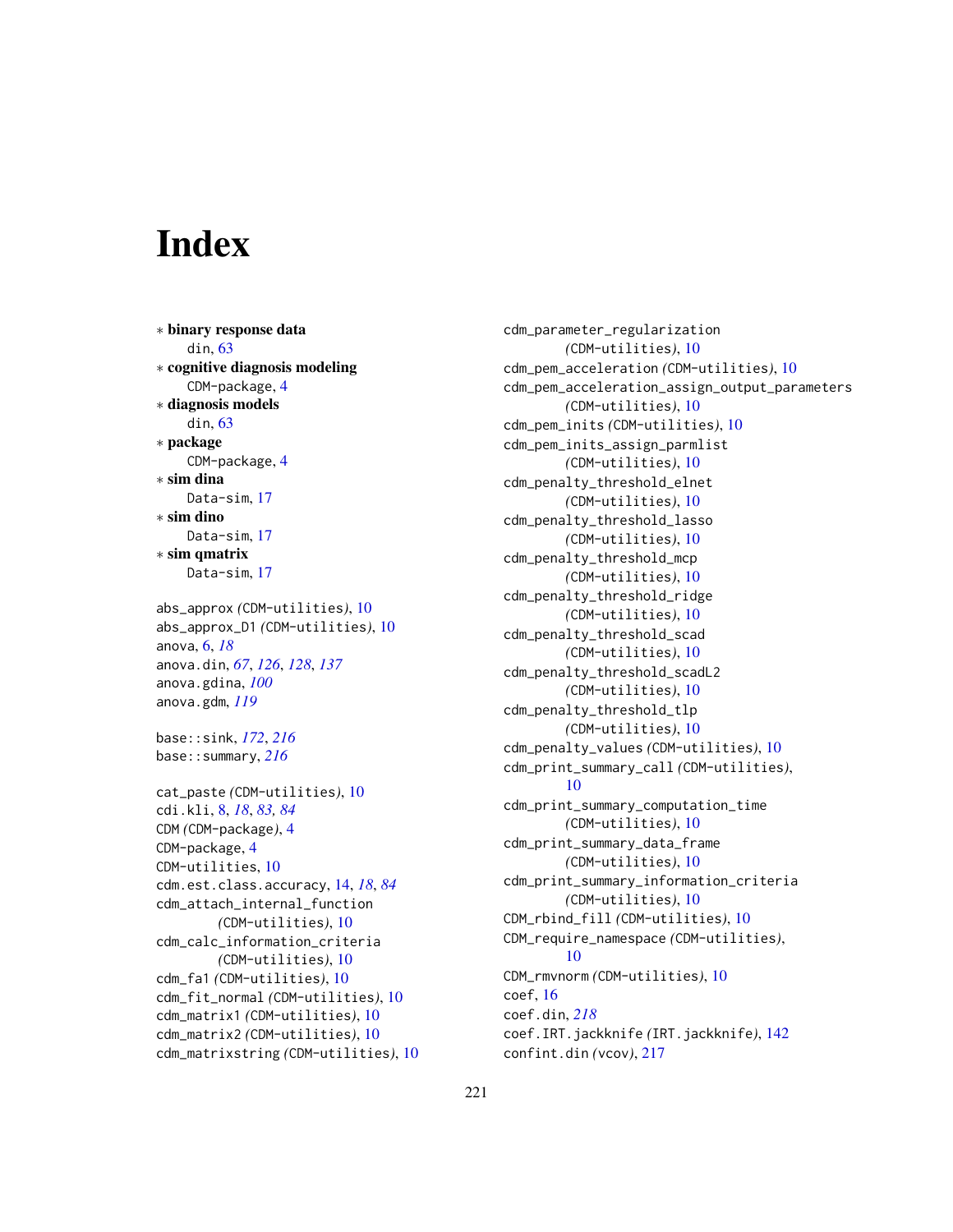csink *(*osink*)*, [172](#page-171-0) Data-sim, [17](#page-16-0) data.cdm, [18](#page-17-0) data.cdm01 *(*data.cdm*)*, [18](#page-17-0) data.cdm02 *(*data.cdm*)*, [18](#page-17-0) data.cdm03 *(*data.cdm*)*, [18](#page-17-0) data.cdm04 *(*data.cdm*)*, [18](#page-17-0) data.cdm05 *(*data.cdm*)*, [18](#page-17-0) data.cdm06 *(*data.cdm*)*, [18](#page-17-0) data.cdm07 *(*data.cdm*)*, [18](#page-17-0) data.cdm08 *(*data.cdm*)*, [18](#page-17-0) data.cdm09 *(*data.cdm*)*, [18](#page-17-0) data.cdm10 *(*data.cdm*)*, [18](#page-17-0) data.dcm, [24](#page-23-0) data.dtmr, [29](#page-28-0) data.ecpe, [31](#page-30-0) data.fraction, [34](#page-33-0) data.fraction1 *(*data.fraction*)*, [34](#page-33-0) data.fraction2 *(*data.fraction*)*, [34](#page-33-0) data.fraction3 *(*data.fraction*)*, [34](#page-33-0) data.fraction4 *(*data.fraction*)*, [34](#page-33-0) data.fraction5 *(*data.fraction*)*, [34](#page-33-0) data.hr, [38](#page-37-0) data.jang, [41](#page-40-0) data.melab, [43](#page-42-0) data.mg, [46](#page-45-0) data.pgdina, [47](#page-46-0) data.pisa00R, [48](#page-47-0) data.sda6, [50](#page-49-0) data.Students, [52](#page-51-0) data.timss03.G8.su, [53](#page-52-0) data.timss07.G4.lee, [55](#page-54-0) data.timss07.G4.py *(*data.timss07.G4.lee*)*, [55](#page-54-0) data.timss07.G4.Qdomains *(*data.timss07.G4.lee*)*, [55](#page-54-0) data.timss11.G4.AUT, [58](#page-57-0) data.timss11.G4.sa *(*data.timss11.G4.AUT*)*, [58](#page-57-0) deltaMethod, [61](#page-60-0) din, *[7,](#page-6-0) [8](#page-7-0)*, *[16](#page-15-1)*, *[18](#page-17-0)*, [63,](#page-62-1) *[65](#page-64-0)*, *[67](#page-66-0)*, *[74–](#page-73-0)[76](#page-75-0)*, *[78](#page-77-0)*, *[82](#page-81-0)*, *[84](#page-83-0)*, *[86](#page-85-0)*, *[99,](#page-98-0) [100](#page-99-0)*, *[119](#page-118-0)*, *[131,](#page-130-0) [132](#page-131-0)*, *[134–](#page-133-0)[136](#page-135-0)*, *[138](#page-137-0)*, *[141](#page-140-0)*, *[145,](#page-144-0) [146](#page-145-0)*, *[148](#page-147-0)*, *[155](#page-154-0)*, *[161](#page-160-0)*, *[164](#page-163-0)*, *[166](#page-165-0)*, *[175,](#page-174-0) [176](#page-175-0)*, *[178](#page-177-0)*, *[181](#page-180-0)*, *[187](#page-186-0)*, *[197,](#page-196-0) [198](#page-197-0)*, *[214,](#page-213-0) [215](#page-214-0)*, *[218](#page-217-0)* din.deterministic, [74](#page-73-0) din.equivalent.class, [76,](#page-75-0) *[81](#page-80-0)* din.validate.qmatrix, [77](#page-76-0)

din\_identifiability, [80](#page-79-0) discrim.index, *[9](#page-8-0)*, *[67](#page-66-0)*, [81,](#page-80-0) *[101](#page-100-0)* entropy.lca, [84](#page-83-0) equivalent.dina, [85](#page-84-0) eval\_likelihood, [87](#page-86-0) fraction.subtraction.data, *[5](#page-4-0)*, *[37](#page-36-0)*, [89](#page-88-0) fraction.subtraction.qmatrix, *[5](#page-4-0)*, *[89,](#page-88-0) [90](#page-89-0)*, [90](#page-89-0) gdd, [91](#page-90-0) gdina, *[7,](#page-6-0) [8](#page-7-0)*, *[16](#page-15-1)*, *[18](#page-17-0)*, *[67](#page-66-0)*, *[82](#page-81-0)*, *[84](#page-83-0)*, [92,](#page-91-0) *[96](#page-95-0)*, *[110](#page-109-0)*, *[113](#page-112-0)*, *[119](#page-118-0)*, *[131,](#page-130-0) [132](#page-131-0)*, *[134](#page-133-0)[–136](#page-135-0)*, *[138](#page-137-0)*, *[141](#page-140-0)*, *[145,](#page-144-0) [146](#page-145-0)*, *[148](#page-147-0)*, *[155](#page-154-0)*, *[161](#page-160-0)*, *[164](#page-163-0)*, *[166](#page-165-0)*, *[178](#page-177-0)*, *[181](#page-180-0)[–184](#page-183-0)*, *[190,](#page-189-0) [191](#page-190-0)*, *[196,](#page-195-0) [197](#page-196-0)*, *[202](#page-201-0)* gdina.dif, *[101](#page-100-0)*, [110](#page-109-0) gdina.wald, *[100](#page-99-0)*, [112](#page-111-0) GDINA::att.structure, *[198](#page-197-0)* GDINA::dif, *[111](#page-110-0)* GDINA::ecpe, *[32](#page-31-0)* GDINA::extract, *[83](#page-82-0)* GDINA::frac20, *[38](#page-37-0)* GDINA::GDINA, *[101](#page-100-0)* GDINA::indlogLik, *[145](#page-144-0)* GDINA::indlogPost, *[145](#page-144-0)* GDINA::modelcomp, *[113](#page-112-0)* GDINA::Qval, *[78](#page-77-0)* GDINA::simGDINA, *[191](#page-190-0)* gdm, *[7](#page-6-0)*, *[16](#page-15-1)*, [114,](#page-113-0) *[131,](#page-130-0) [132](#page-131-0)*, *[134](#page-133-0)[–136](#page-135-0)*, *[138](#page-137-0)*, *[141](#page-140-0)*, *[145](#page-144-0)*, *[148](#page-147-0)*, *[155](#page-154-0)*, *[161](#page-160-0)*, *[166](#page-165-0)* ideal.response.pattern, [125](#page-124-0) IRT.anova, *[7](#page-6-0)*, [126](#page-125-0) IRT.classify, [126](#page-125-0) IRT.compareModels, *[126](#page-125-0)*, [127,](#page-126-0) *[137](#page-136-0)* IRT.data, [130,](#page-129-0) *[135](#page-134-0)*, *[194](#page-193-0)* IRT.derivedParameters *(*IRT.jackknife*)*, [142](#page-141-0) IRT.expectedCounts, [132](#page-131-0) IRT.factor.scores, *[127](#page-126-0)*, [133](#page-132-0) IRT.frequencies, [135](#page-134-0) IRT.IC, *[128](#page-127-0)*, [136](#page-135-0) IRT.irfprob, *[88](#page-87-0)*, *[135](#page-134-0)*, [137,](#page-136-0) *[139](#page-138-0)*, *[179](#page-178-0)* IRT.irfprobPlot, *[137,](#page-136-0) [138](#page-137-0)*, [139,](#page-138-0) *[178](#page-177-0)* IRT.itemfit, [140](#page-139-0) IRT.jackknife, [142,](#page-141-0) *[151](#page-150-0)* IRT.likelihood, *[127](#page-126-0)*, *[134](#page-133-0)*, *[138](#page-137-0)*, *[141](#page-140-0)*, [144,](#page-143-0) *[148](#page-147-0)*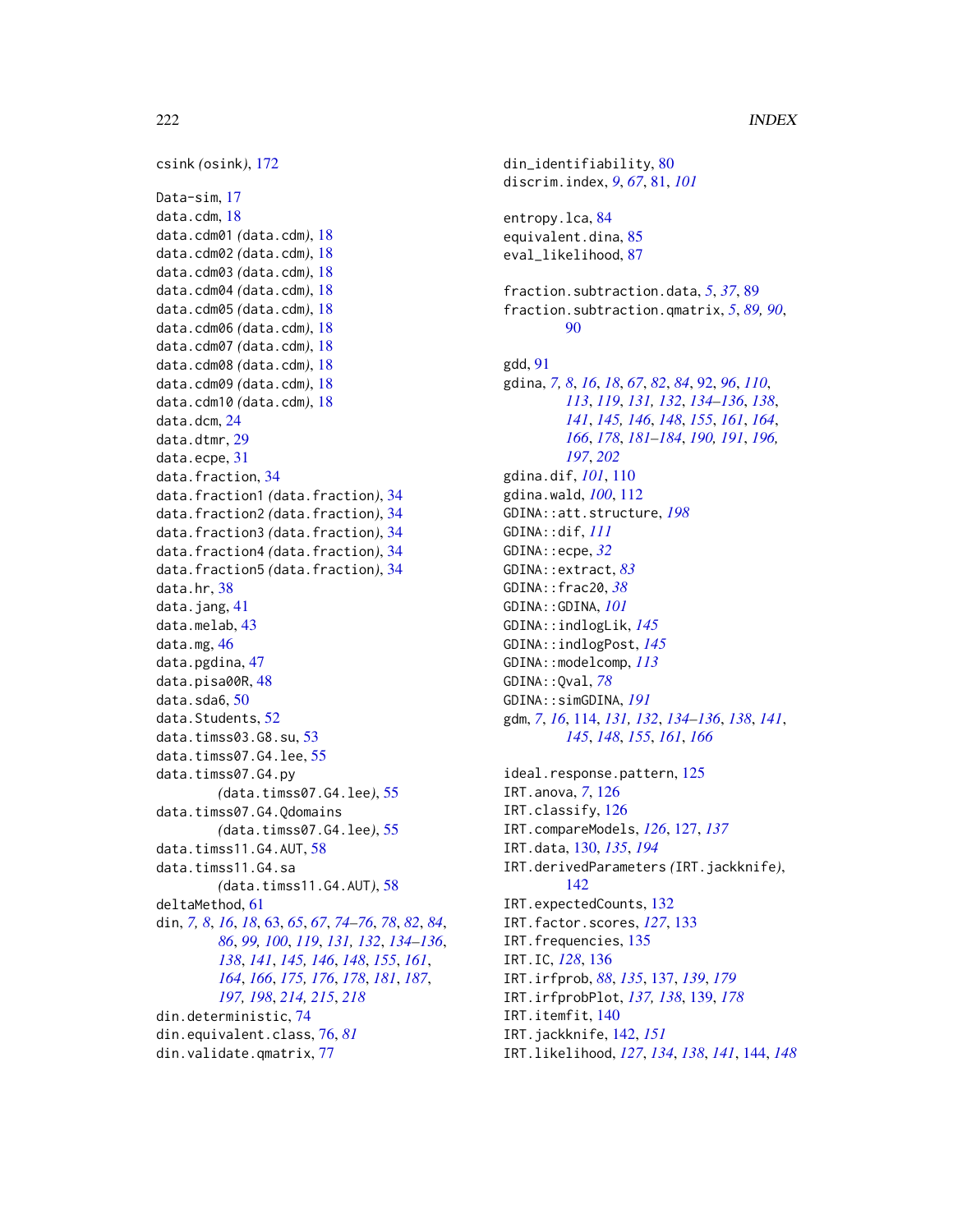IRT.marginal\_posterior, [146](#page-145-0) IRT.modelfit, *[127,](#page-126-0) [128](#page-127-0)*, [147](#page-146-0) IRT.parameterTable, [149](#page-148-0) IRT.posterior, *[127](#page-126-0)*, *[134,](#page-133-0) [135](#page-134-0)*, *[138](#page-137-0)*, *[141](#page-140-0)*, *[146](#page-145-0)*, *[148](#page-147-0)*, *[179](#page-178-0)*, *[194](#page-193-0)* IRT.posterior *(*IRT.likelihood*)*, [144](#page-143-0) IRT.predict *(*predict*)*, [178](#page-177-0) IRT.repDesign, *[142](#page-141-0)*, [150](#page-149-0) IRT.RMSD, [151,](#page-150-0) *[154](#page-153-0)* IRT.se *(*vcov*)*, [217](#page-216-0) IRT\_frequencies\_default *(*IRT.frequencies*)*, [135](#page-134-0) IRT\_frequencies\_wrapper *(*IRT.frequencies*)*, [135](#page-134-0) IRT\_RMSD\_calc\_rmsd *(*IRT.RMSD*)*, [151](#page-150-0) item\_by\_group, [159](#page-158-0) itemfit.rmsea, *[65](#page-64-0)*, *[98](#page-97-0)*, *[118](#page-117-0)*, *[141](#page-140-0)*, *[151](#page-150-0)*, *[153](#page-152-0)*, [154](#page-153-0) itemfit.sx2, *[18](#page-17-0)*, *[67](#page-66-0)*, *[100](#page-99-0)*, *[119](#page-118-0)*, [155](#page-154-0) logLik, *[126,](#page-125-0) [127](#page-126-0)*, *[136,](#page-135-0) [137](#page-136-0)*, [160](#page-159-0) mcdina, *[7](#page-6-0)*, *[16](#page-15-1)*, *[18](#page-17-0)*, *[84](#page-83-0)*, *[131,](#page-130-0) [132](#page-131-0)*, *[134,](#page-133-0) [135](#page-134-0)*, *[138](#page-137-0)*, *[145,](#page-144-0) [146](#page-145-0)*, *[161](#page-160-0)*, [161](#page-160-0) mirt::numerical\_deriv, *[171](#page-170-0)* modelfit.cor, [165](#page-164-0) modelfit.cor.din, *[18](#page-17-0)*, *[67](#page-66-0)*, *[100](#page-99-0)*, *[119](#page-118-0)*, *[147,](#page-146-0) [148](#page-147-0)* modelfit.cor2 *(*modelfit.cor*)*, [165](#page-164-0) numerical\_gradient *(*numerical\_Hessian*)*, [170](#page-169-0) numerical\_Hessian, [170](#page-169-0) numerical\_Hessian\_partial *(*numerical\_Hessian*)*, [170](#page-169-0) osink, [172](#page-171-0) personfit.appropriateness, [173](#page-172-0) plot.din, *[5](#page-4-0)*, *[65](#page-64-0)*, *[67](#page-66-0)*, [175,](#page-174-0) *[181](#page-180-0)*, *[187](#page-186-0)*, *[215](#page-214-0)*

```
plot.gdina (gdina), 92
plot.gdm (gdm), 114
plot.itemfit.sx2 (itemfit.sx2), 155
plot.personfit.appropriateness
        (personfit.appropriateness),
        173
plot.slca (slca), 200
plot_item_mastery, 177
predict, 178
predict.din (predict), 178
```
 $I$ NDEX 223 predict.gdina *(*predict*)*, [178](#page-177-0) predict.gdm *(*predict*)*, [178](#page-177-0) predict.mcdina *(*predict*)*, [178](#page-177-0) predict.slca *(*predict*)*, [178](#page-177-0) prep\_data\_long\_format *(*eval\_likelihood*)*, [87](#page-86-0) print.din, *[5](#page-4-0)*, *[65](#page-64-0)*, *[67](#page-66-0)*, *[176](#page-175-0)*, *[181](#page-180-0)*, *[215](#page-214-0)* print.din *(*din*)*, [63](#page-62-1) print.gdina *(*gdina*)*, [92](#page-91-0) print.gdm *(*gdm*)*, [114](#page-113-0) print.mcdina *(*mcdina*)*, [161](#page-160-0) print.slca *(*slca*)*, [200](#page-199-0) print.summary.din, *[5](#page-4-0)*, *[176](#page-175-0)*, [180,](#page-179-0) *[187](#page-186-0)*, *[215](#page-214-0)* reglca, *[131](#page-130-0)*, *[138](#page-137-0)*, *[141](#page-140-0)*, *[145](#page-144-0)*, *[161](#page-160-0)*, [181](#page-180-0) sequential.items, [184](#page-183-0) sim.din, *[5](#page-4-0)*, [186,](#page-185-0) *[190](#page-189-0)* sim.dina *(*Data-sim*)*, [17](#page-16-0) sim.dino *(*Data-sim*)*, [17](#page-16-0) sim.gdina, *[100](#page-99-0)*, [190](#page-189-0) sim.qmatrix *(*Data-sim*)*, [17](#page-16-0) sim\_model, *[187](#page-186-0)*, *[191](#page-190-0)*, [193](#page-192-0) skill.cor, [195](#page-194-0) skill.polychor *(*skill.cor*)*, [195](#page-194-0) skillspace.approximation, [196](#page-195-0) skillspace.full *(*skillspace.hierarchy*)*, [197](#page-196-0) skillspace.hierarchy, [197](#page-196-0) slca, *[7](#page-6-0)*, *[16](#page-15-1)*, *[131,](#page-130-0) [132](#page-131-0)*, *[134,](#page-133-0) [135](#page-134-0)*, *[138](#page-137-0)*, *[141](#page-140-0)*, *[145](#page-144-0)*, *[161](#page-160-0)*, *[183](#page-182-0)*, [200](#page-199-0) stats::p.adjust, *[156](#page-155-0)*, *[166](#page-165-0)* summary, *[180](#page-179-0)* summary.cdi.kli *(*cdi.kli*)*, [8](#page-7-0) summary.din, *[5](#page-4-0)*, *[65](#page-64-0)*, *[67](#page-66-0)*, *[176](#page-175-0)*, *[180,](#page-179-0) [181](#page-180-0)*, *[187](#page-186-0)*, [214,](#page-213-0) *[215](#page-214-0)* summary.din\_identifiability *(*din\_identifiability*)*, [80](#page-79-0) summary.discrim.index *(*discrim.index*)*, [81](#page-80-0) summary.entropy.lca *(*entropy.lca*)*, [84](#page-83-0) summary.gdina *(*gdina*)*, [92](#page-91-0) summary.gdina.dif *(*gdina.dif*)*, [110](#page-109-0) summary.gdina.wald *(*gdina.wald*)*, [112](#page-111-0) summary.gdm *(*gdm*)*, [114](#page-113-0) summary.IRT.compareModels *(*IRT.compareModels*)*, [127](#page-126-0) summary.IRT.modelfit.din *(*IRT.modelfit*)*, [147](#page-146-0)